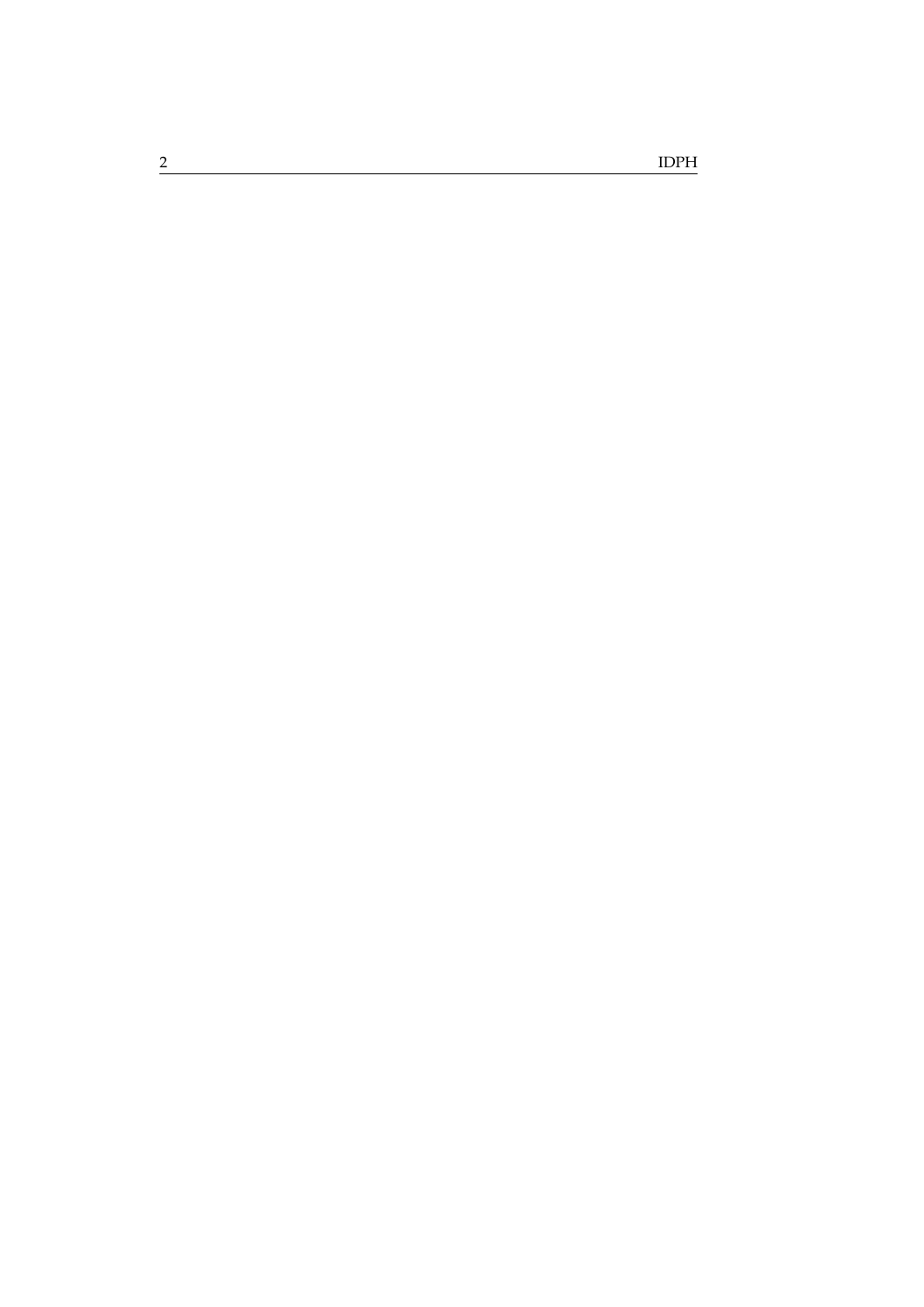## **Sumário**

| One              | 5   |
|------------------|-----|
| Two              | 15  |
| <b>Three</b>     | 23  |
| Four             | 39  |
| Five             | 49  |
| Six              | 59  |
| Seven            | 73  |
| Eight            | 83  |
| Nine             | 95  |
| $\mbox{\bf Ten}$ | 99  |
| Eleven           | 103 |
| <b>Twelve</b>    | 115 |
| Thirteen         | 125 |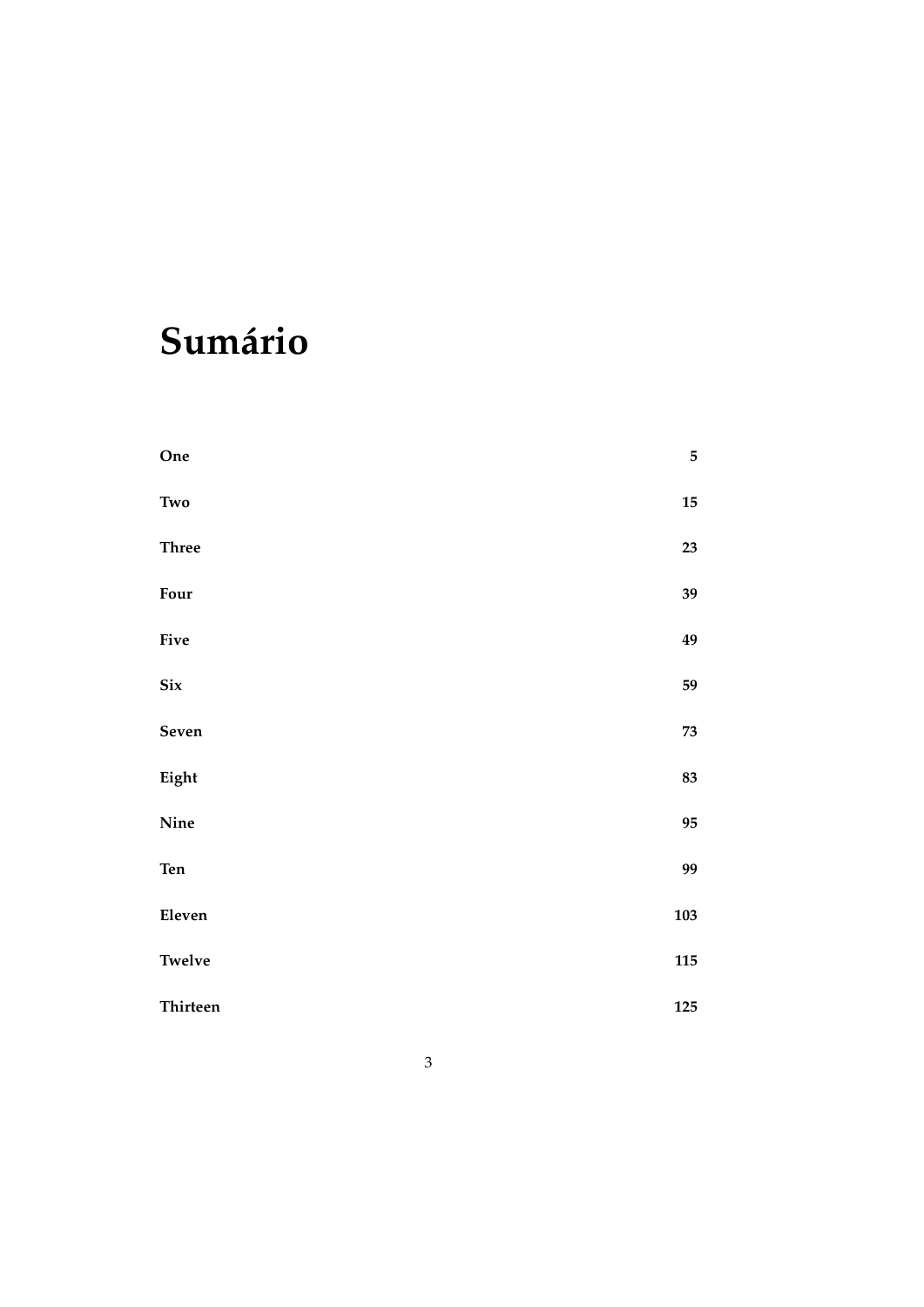| $\overline{4}$ | <b>IDPH</b> |
|----------------|-------------|
|                |             |
| Fourteen       | 135         |
| Fifteen        | 143         |
|                |             |
| <b>Sixteen</b> | 149         |
| Seventeen      | 157         |
|                |             |
| Eighteen       | 165         |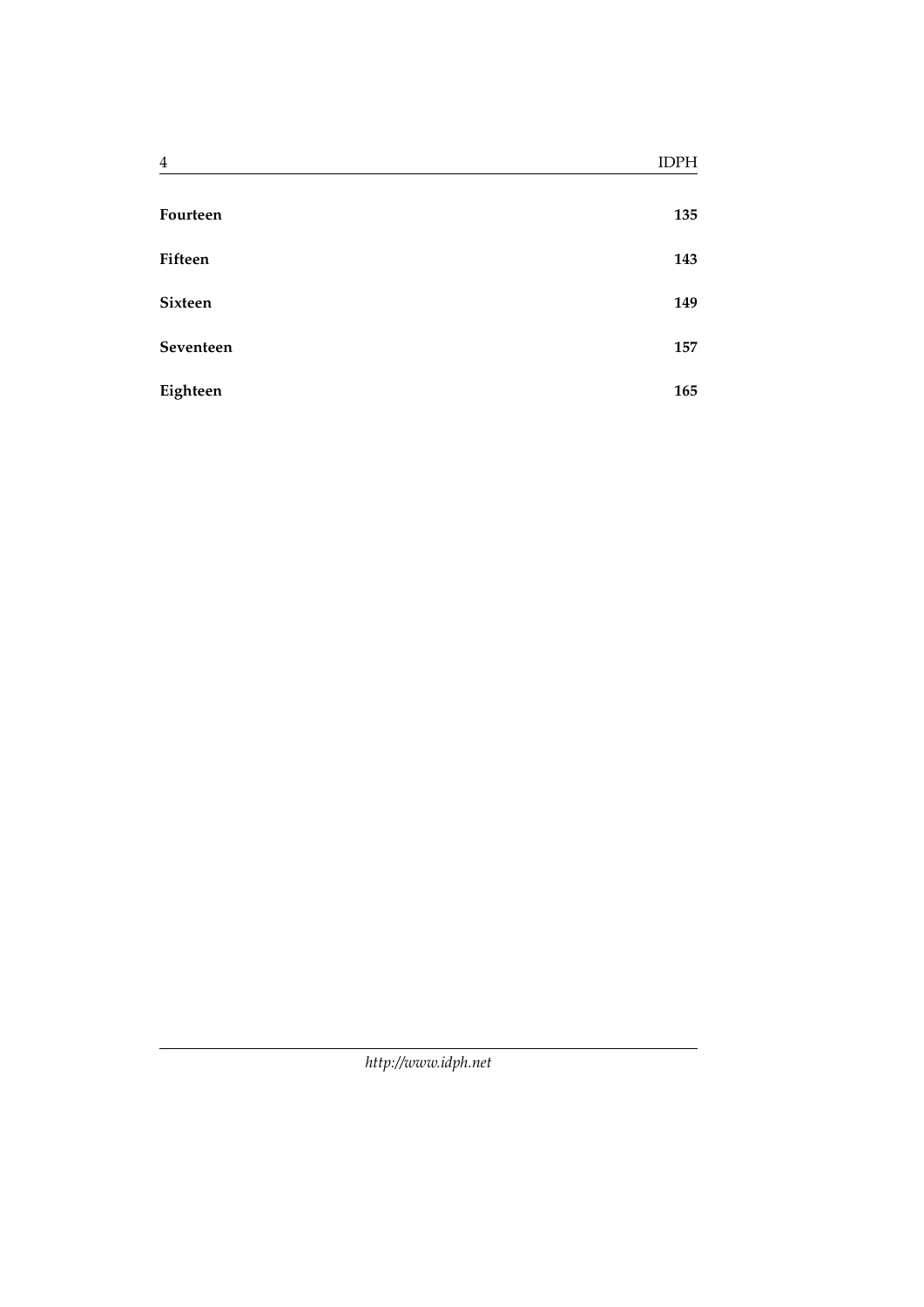### **One**

A SQUAT grey building of only thirty-four stories. Over the main entrance the words, CENTRAL LONDON HATCHERY AND CONDITIONING CENTRE, and, in a shield, the World State's motto, COMMUNITY, IDENTITY, STABI-LITY.

The enormous room on the ground floor faced towards the north. Cold for all the summer beyond the panes, for all the tropical heat of the room itself, a harsh thin light glared through the windows, hungrily seeking some draped lay figure, some pallid shape of academic goose-flesh, but finding only the glass and nickel and bleakly shining porcelain of a laboratory. Wintriness responded to wintriness. The overalls of the workers were white, their hands gloved with a pale corpse-coloured rubber. The light was frozen, dead, a ghost. Only from the yellow barrels of the microscopes did it borrow a certain rich and living substance, lying along the polished tubes like butter, streak after luscious streak in long recession down the work tables.

"And this," said the Director opening the door, "is the Fertilizing Room."

Bent over their instruments, three hundred Fertilizers were plunged, as the Director of Hatcheries and Conditioning entered the room, in the scarcely breathing silence, the absent-minded, soliloquizing hum or whistle, of absorbed concentration. A troop of newly arrived students, very young, pink and callow, followed nervously, rather abjectly, at the Director's heels. Each of them carried a notebook, in which, whenever the great man spoke, he desperately scribbled. Straight from the horse's mouth. It was a rare privilege. The D. H. C. for Central London always made a point of personally conducting his new students round the various departments.

"Just to give you a general idea," he would explain to them. For of course some sort of general idea they must have, if they were to do their work intelligentlythough as little of one, if they were to be good and happy members of society, as possible. For particulars, as every one knows, make for virture and happiness; generalities are intellectually necessary evils. Not philosophers but fretsawyers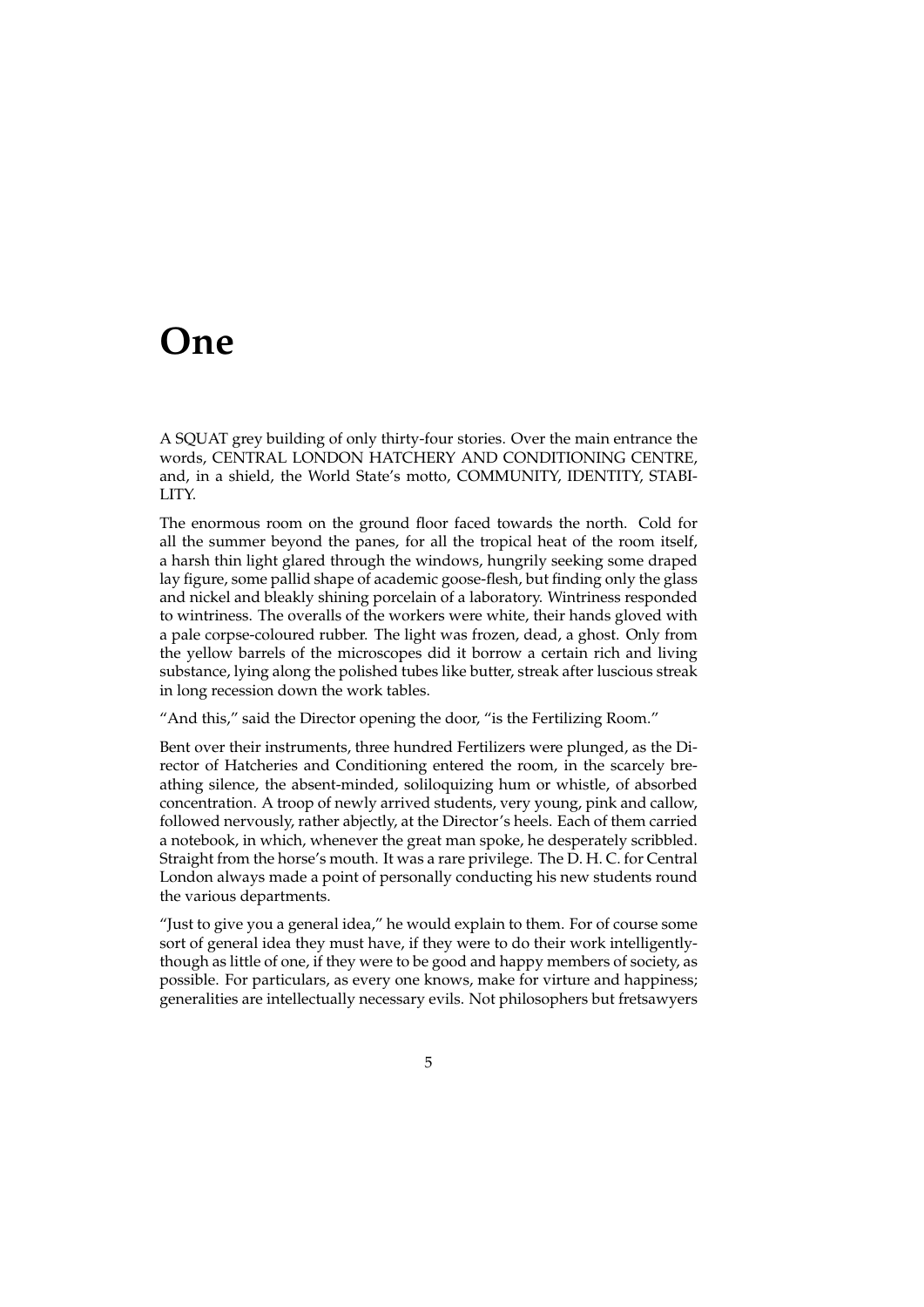and stamp collectors compose the backbone of society.

"To-morrow," he would add, smiling at them with a slightly menacing geniality, "you'll be settling down to serious work. You won't have time for generalities. Meanwhile ."

Meanwhile, it was a privilege. Straight from the horse's mouth into the notebook. The boys scribbled like mad.

Tall and rather thin but upright, the Director advanced into the room. He had a long chin and big rather prominent teeth, just covered, when he was not talking, by his full, floridly curved lips. Old, young? Thirty? Fifty? Fifty-five? It was hard to say. And anyhow the question didn't arise; in this year of stability, A. F. 632, it didn't occur to you to ask it.

"I shall begin at the beginning," said the D.H.C. and the more zealous students recorded his intention in their notebooks: Begin at the beginning. "These," he waved his hand, "are the incubators." And opening an insulated door he showed them racks upon racks of numbered test-tubes. "The week's supply of ova. Kept," he explained, "at blood heat; whereas the male gametes," and here he opened another door, "they have to be kept at thirty- five instead of thirty-seven. Full blood heat sterilizes." Rams wrapped in theremogene beget no lambs.

Still leaning against the incubators he gave them, while the pencils scurried illegibly across the pages, a brief description of the modern fertilizing process; spoke first, of course, of its surgical introduction- "the operation undergone voluntarily for the good of Society, not to mention the fact that it carries a bonus amounting to six months' salary"; continued with some account of the technique for preserving the excised ovary alive and actively developing; passed on to a consideration of optimum temperature, salinity, viscosity; referred to the liquor in which the detached and ripened eggs were kept; and, leading his charges to the work tables, actually showed them how this liquor was drawn off from the test-tubes; how it was let out drop by drop onto the specially warmed slides of the microscopes; how the eggs which it contained were inspected for abnormalities, counted and transferred to a porous receptacle; how (and he now took them to watch the operation) this receptacle was immersed in a warm bouillon containing free-swimming spermatozoa-at a minimum concentration of one hundred thousand per cubic centimetre, he insisted; and how, after ten minutes, the container was lifted out of the liquor and its contents re-examined; how, if any of the eggs remained unfertilized, it was again immersed, and, if necessary, yet again; how the fertilized ova went back to the incubators; where the Alphas and Betas remained until definitely bottled; while the Gammas, Deltas and Epsilons were brought out again, after only thirty-six hours, to undergo Bokanovsky's Process.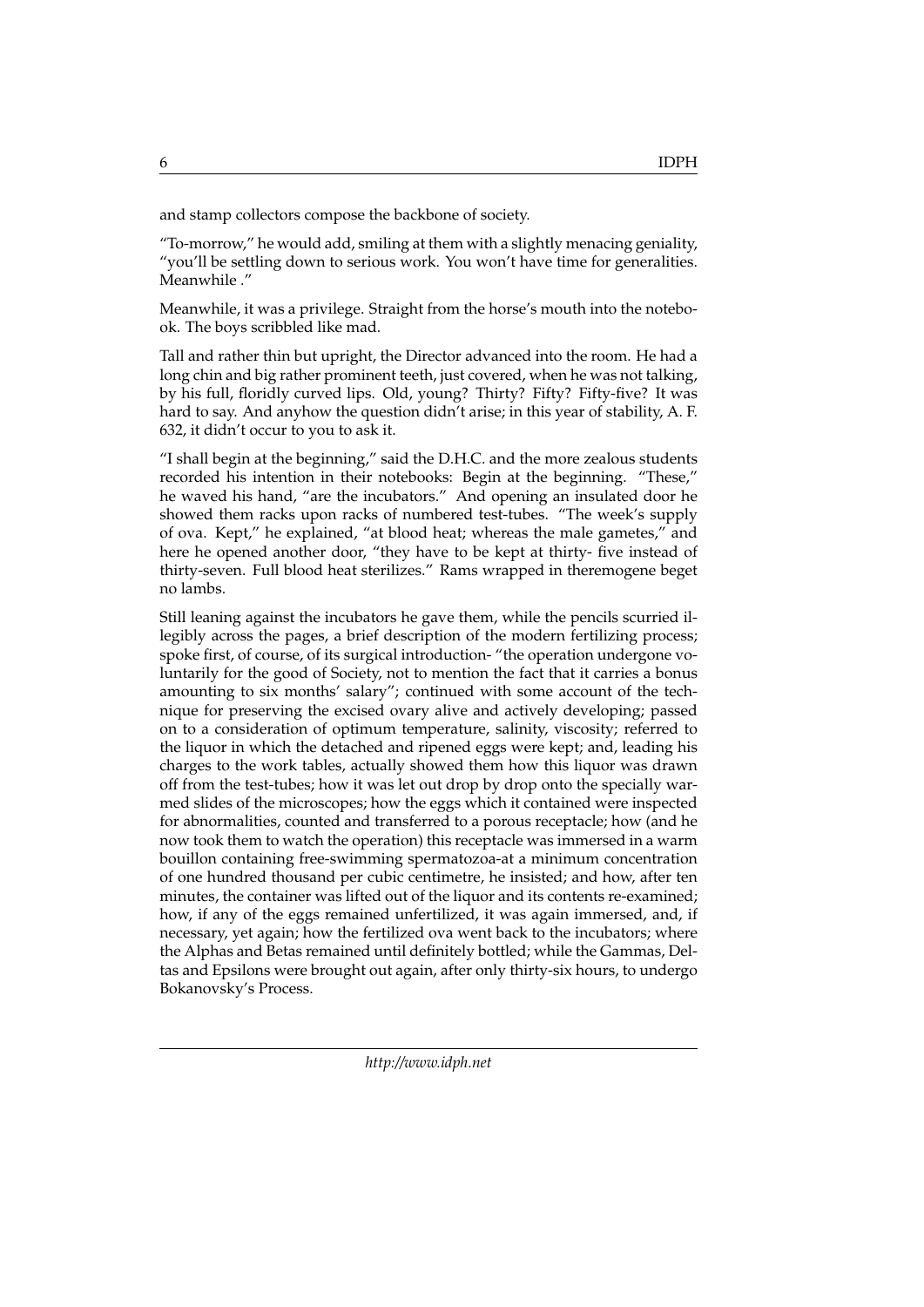"Bokanovsky's Process," repeated the Director, and the students underlined the words in their little notebooks.

One egg, one embryo, one adult-normality. But a bokanovskified egg will bud, will proliferate, will divide. From eight to ninety-six buds, and every bud will grow into a perfectly formed embryo, and every embryo into a full-sized adult. Making ninety-six human beings grow where only one grew before. Progress.

"Essentially," the D.H.C. concluded, "bokanovskification consists of a series of arrests of development. We check the normal growth and, paradoxically enough, the egg responds by budding."

Responds by budding. The pencils were busy.

He pointed. On a very slowly moving band a rack-full of test-tubes was entering a large metal box, another, rack-full was emerging. Machinery faintly purred. It took eight minutes for the tubes to go through, he told them. Eight minutes of hard X-rays being about as much as an egg can stand. A few died; of the rest, the least susceptible divided into two; most put out four buds; some eight; all were returned to the incubators, where the buds began to develop; then, after two days, were suddenly chilled, chilled and checked. Two, four, eight, the buds in their turn budded; and having budded were dosed almost to death with alcohol; consequently burgeoned again and having budded-bud out of bud out of bud-were thereafter-further arrest being generally fatal-left to develop in peace. By which time the original egg was in a fair way to becoming anything from eight to ninety- six embryos- a prodigious improvement, you will agree, on nature. Identical twins-but not in piddling twos and threes as in the old viviparous days, when an egg would sometimes accidentally divide; actually by dozens, by scores at a time.

"Scores," the Director repeated and flung out his arms, as though he were distributing largesse. "Scores."

But one of the students was fool enough to ask where the advantage lay.

"My good boy!" The Director wheeled sharply round on him. "Can't you see? Can't you see?" He raised a hand; his expression was solemn. "Bokanovsky's Process is one of the major instruments of social stability!"

Major instruments of social stability.

Standard men and women; in uniform batches. The whole of a small factory staffed with the products of a single bokanovskified egg.

"Ninety-six identical twins working ninety-six identical machines!" The voice was almost tremulous with enthusiasm. "You really know where you are. For the first time in history." He quoted the planetary motto. "Community, Identity, Stability." Grand words. "If we could bokanovskify indefinitely the whole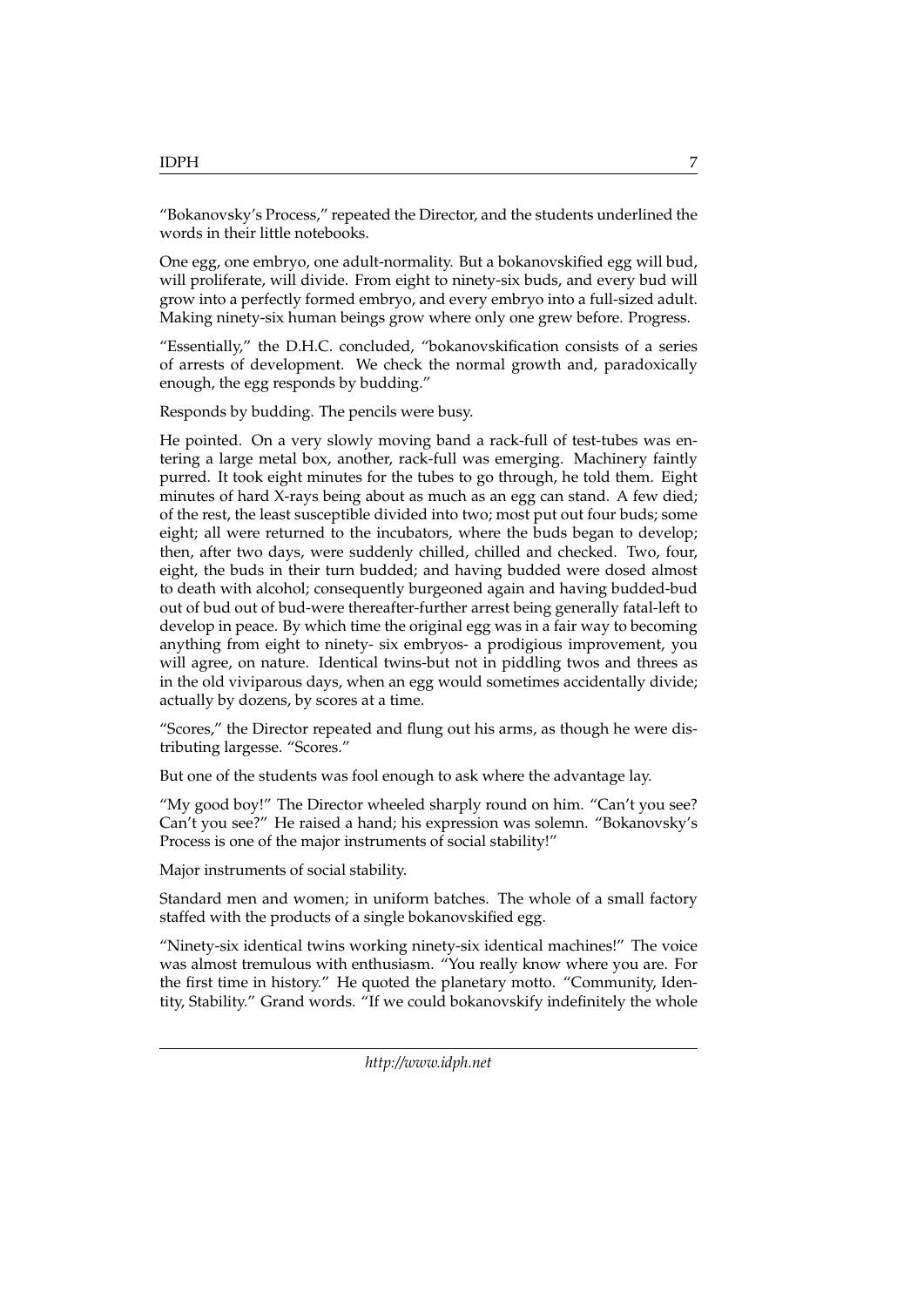problem would be solved."

Solved by standard Gammas, unvarying Deltas, uniform Epsilons. Millions of identical twins. The principle of mass production at last applied to biology.

"But, alas," the Director shook his head, "we can't bokanovskify indefinitely."

Ninety-six seemed to be the limit; seventy-two a good average. From the same ovary and with gametes of the same male to manufacture as many batches of identical twins as possible-that was the best (sadly a second best) that they could do. And even that was difficult.

"For in nature it takes thirty years for two hundred eggs to reach maturity. But our business is to stabilize the population at this moment, here and now. Dribbling out twins over a quarter of a century-what would be the use of that?"

Obviously, no use at all. But Podsnap's Technique had immensely accelerated the process of ripening. They could make sure of at least a hundred and fifty mature eggs within two years. Fertilize and bokanovskify-in other words, multiply by seventy-two-and you get an average of nearly eleven thousand brothers and sisters in a hundred and fifty batches of identical twins, all within two years of the same age.

"And in exceptional cases we can make one ovary yield us over fifteen thousand adult individuals."

Beckoning to a fair-haired, ruddy young man who happened to be passing at the moment. "Mr. Foster," he called. The ruddy young man approached. "Can you tell us the record for a single ovary, Mr. Foster?"

"Sixteen thousand and twelve in this Centre," Mr. Foster replied without hesitation. He spoke very quickly, had a vivacious blue eye, and took an evident pleasure in quoting figures. "Sixteen thousand and twelve; in one hundred and eighty-nine batches of identicals. But of course they've done much better," he rattled on, "in some of the tropical Centres. Singapore has often produced over sixteen thousand five hundred; and Mombasa has actually touched the seventeen thousand mark. But then they have unfair advantages. You should see the way a negro ovary responds to pituitary! It's quite astonishing, when you're used to working with European material. Still," he added, with a laugh (but the light of combat was in his eyes and the lift of his chin was challenging), "still, we mean to beat them if we can. I'm working on a wonderful Delta-Minus ovary at this moment. Only just eighteen months old. Over twelve thousand seven hundred children already, either decanted or in embryo. And still going strong. We'll beat them yet."

"That's the spirit I like!" cried the Director, and clapped Mr. Foster on the shouder. "Come along with us, and give these boys the benefit of your expert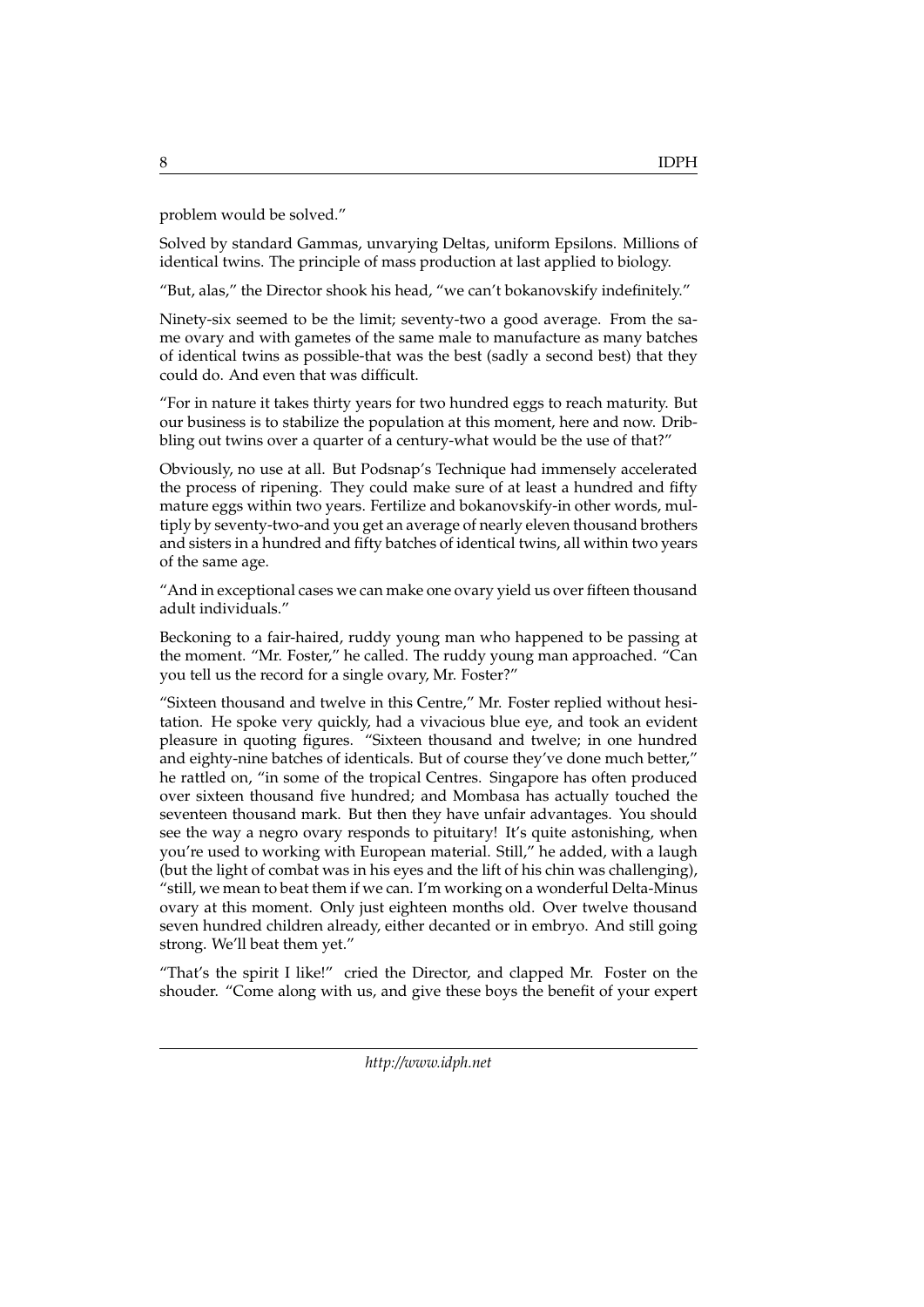knowledge."

Mr. Foster smiled modestly. "With pleasure." They went.

In the Bottling Room all was harmonious bustle and ordered activity. Flaps of fresh sow's peritoneum ready cut to the proper size came shooting up in little lifts from the Organ Store in the sub-basement. Whizz and then, click! the lifthatches hew open; the bottle-liner had only to reach out a hand, take the flap, insert, smooth-down, and before the lined bottle had had time to travel out of reach along the endless band, whizz, click! another flap of peritoneum had shot up from the depths, ready to be slipped into yet another bottle, the next of that slow interminable procession on the band.

Next to the Liners stood the Matriculators. The procession advanced; one by one the eggs were transferred from their test-tubes to the larger containers; deftly the peritoneal lining was slit, the morula dropped into place, the saline solution poured in. and already the bottle had passed, and it was the turn of the labellers. Heredity, date of fertilization, membership of Bokanovsky Groupdetails were transferred from test-tube to bottle. No longer anonymous, but named, identified, the procession marched slowly on; on through an opening in the wall, slowly on into the Social Predestination Room.

"Eighty-eight cubic metres of card-index," said Mr. Foster with relish, as they entered.

"Containing all the relevant information," added the Director.

"Brought up to date every morning."

"And co-ordinated every afternoon."

"On the basis of which they make their calculations."

"So many individuals, of such and such quality," said Mr. Foster.

"Distributed in such and such quantities."

"The optimum Decanting Rate at any given moment."

"Unforeseen wastages promptly made good."

"Promptly," repeated Mr. Foster. "If you knew the amount of overtime I had to put in after the last Japanese earthquake!" He laughed goodhumouredly and shook his head.

"The Predestinators send in their figures to the Fertilizers."

"Who give them the embryos they ask for."

"And the bottles come in here to be predestined in detail."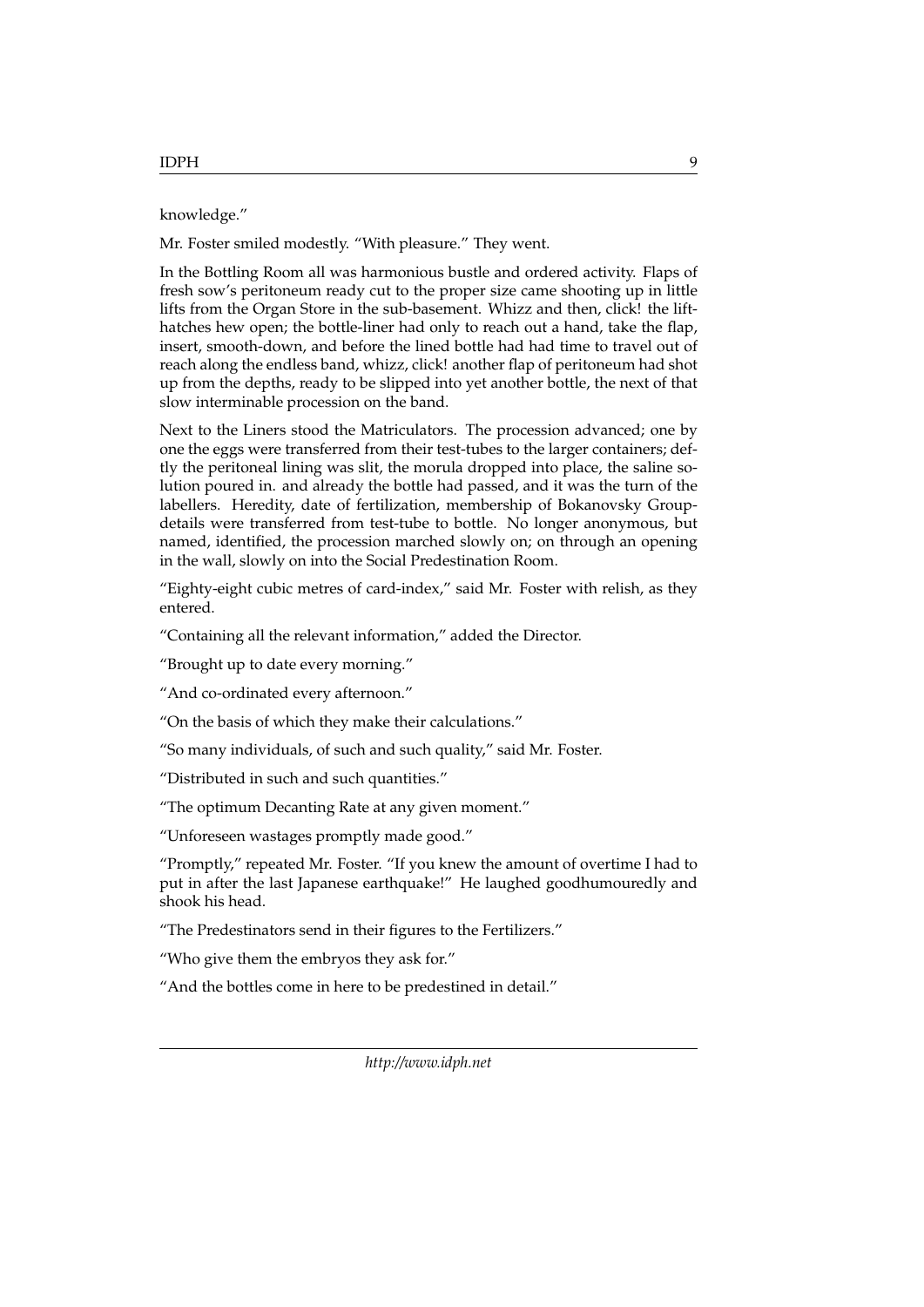"After which they are sent down to the Embryo Store."

"Where we now proceed ourselves."

And opening a door Mr. Foster led the way down a staircase into the basement.

The temperature was still tropical. They descended into a thickening twilight. Two doors and a passage with a double turn insured the cellar against any possible infiltration of the day.

"Embryos are like photograph film," said Mr. Foster waggishly, as he pushed open the second door. "They can only stand red light."

And in effect the sultry darkness into which the students now followed him was visible and crimson, like the darkness of closed eyes on a summer's afternoon. The bulging flanks of row on receding row and tier above tier of bottles glinted with innumerable rubies, and among the rubies moved the dim red spectres of men and women with purple eyes and all the symptoms of lupus. The hum and rattle of machinery faintly stirred the air.

"Give them a few figures, Mr. Foster," said the Director, who was tired of talking.

Mr. Foster was only too happy to give them a few figures.

Two hundred and twenty metres long, two hundred wide, ten high. He pointed upwards. Like chickens drinking, the students lifted their eyes towards the distant ceiling.

Three tiers of racks: ground floor level, first gallery, second gallery.

The spidery steel-work of gallery above gallery faded away in all directions into the dark. Near them three red ghosts were busily unloading demijohns from a moving staircase.

The escalator from the Social Predestination Room.

Each bottle could be placed on one of fifteen racks, each rack, though you couldn't see it, was a conveyor traveling at the rate of thirty-three and a third centimetres an hour. Two hundred and sixty-seven days at eight metres a day. Two thousand one hundred and thirty-six metres in all. One circuit of the cellar at ground level, one on the first gallery, half on the second, and on the two hundred and sixty-seventh morning, daylight in the Decanting Room. Independent existence-so called.

"But in the interval," Mr. Foster concluded, "we've managed to do a lot to them. Oh, a very great deal." His laugh was knowing and triumphant.

"That's the spirit I like," said the Director once more. "Let's walk around. You tell them everything, Mr. Foster."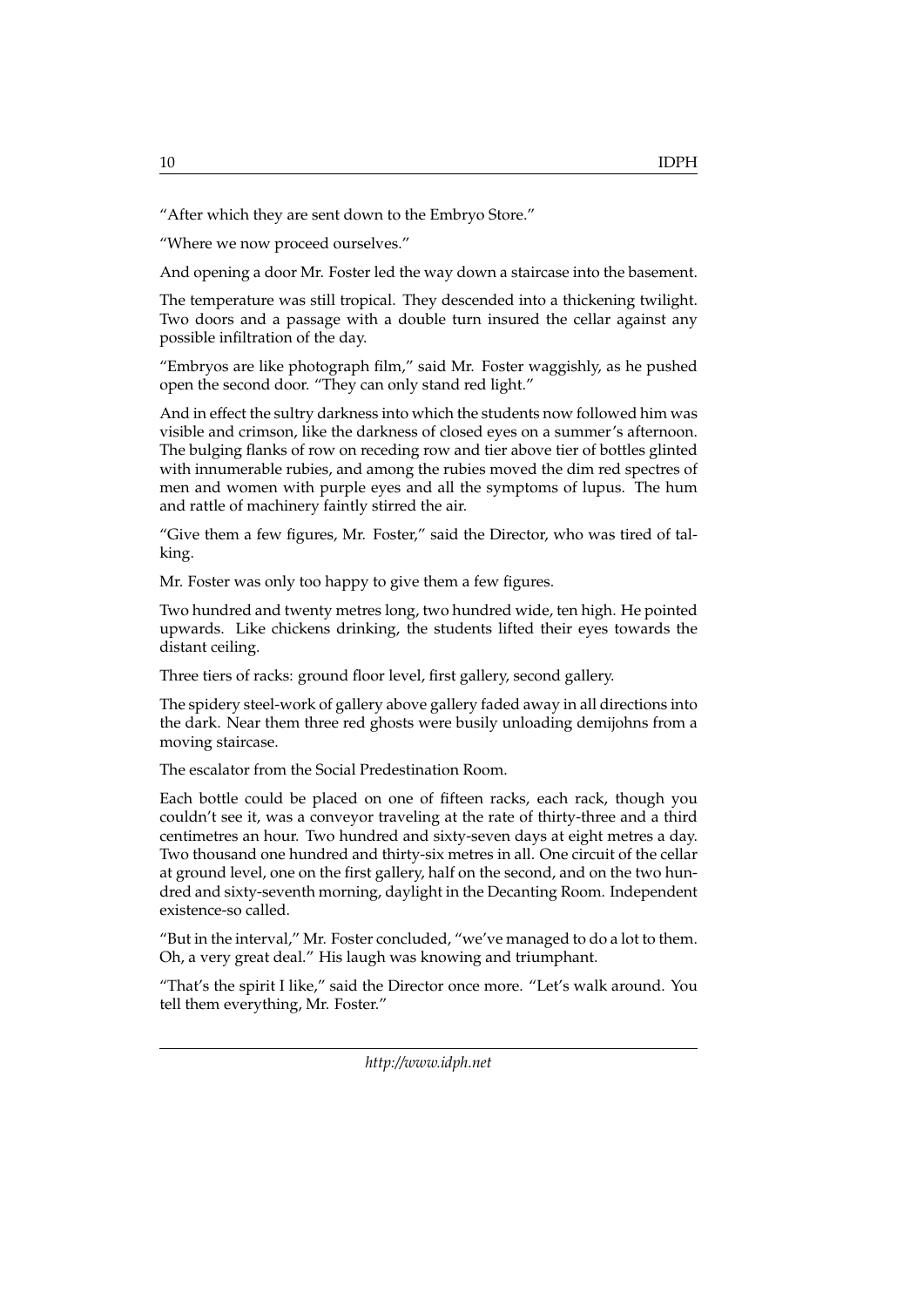#### Mr. Foster duly told them.

Told them of the growing embryo on its bed of peritoneum. Made them taste the rich blood surrogate on which it fed. Explained why it had to be stimulated with placentin and thyroxin. Told them of the corpus luteum extract. Showed them the jets through which at every twelfth metre from zero to 2040 it was automatically injected. Spoke of those gradually increasing doses of pituitary administered during the final ninety-six metres of their course. Described the artificial maternal circulation installed in every bottle at Metre 112; showed them the resevoir of blood- surrogate, the centrifugal pump that kept the liquid moving over the placenta and drove it through the synthetic lung and waste product filter. Referred to the embryo's troublesome tendency to anæmia, to the massive doses of hog's stomach extract and foetal foal's liver with which, in consequence, it had to be supplied.

Showed them the simple mechanism by means of which, during the last two metres out of every eight, all the embryos were simultaneously shaken into familiarity with movement. Hinted at the gravity of the so-called "trauma of decanting," and enumerated the precautions taken to minimize, by a suitable training of the bottled embryo, that dangerous shock. Told them of the test for sex carried out in the neighborhood of Metre 200. Explained the system of labelling-a T for the males, a circle for the females and for those who were destined to become freemartins a question mark, black on a white ground.

"For of course," said Mr. Foster, "in the vast majority of cases, fertility is merely a nuisance. One fertile ovary in twelve hundred-that would really be quite sufficient for our purposes. But we want to have a good choice. And of course one must always have an enormous margin of safety. So we allow as many as thirty per cent of the female embryos to develop normally. The others get a dose of male sex-hormone every twenty-four metres for the rest of the course. Result: they're decanted as freemartins-structurally quite normal (except," he had to admit, "that they do have the slightest tendency to grow beards), but sterile. Guaranteed sterile. Which brings us at last," continued Mr. Foster, "out of the realm of mere slavish imitation of nature into the much more interesting world of human invention."

He rubbed his hands. For of course, they didn't content themselves with merely hatching out embryos: any cow could do that.

"We also predestine and condition. We decant our babies as socialized human beings, as Alphas or Epsilons, as future sewage workers or future ." He was going to say "future World controllers," but correcting himself, said "future Directors of Hatcheries," instead.

The D.H.C. acknowledged the compliment with a smile.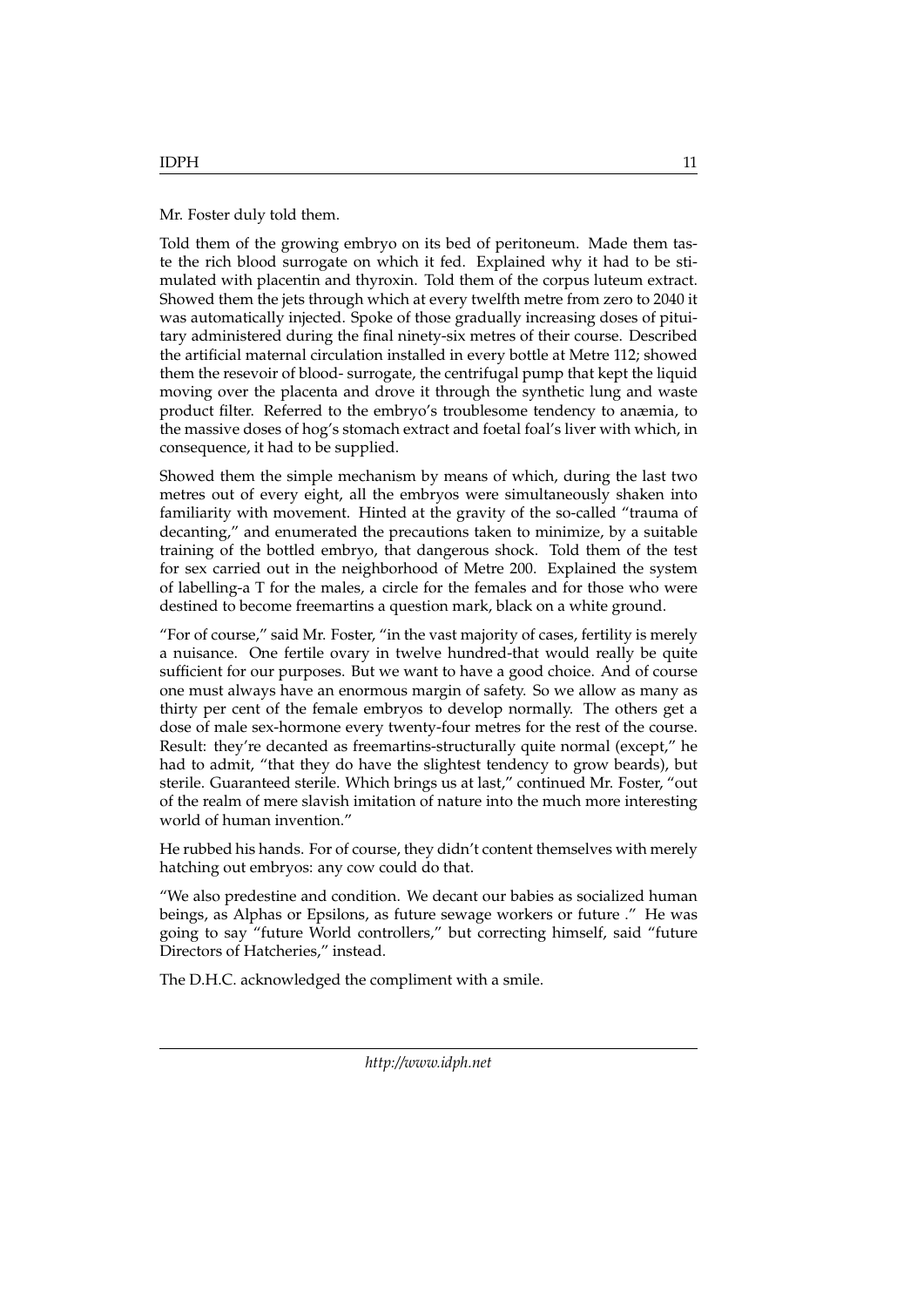They were passing Metre 320 on Rack 11. A young Beta-Minus mechanic was busy with screw-driver and spanner on the blood-surrogate pump of a passing bottle. The hum of the electric motor deepened by fractions of a tone as he turned the nuts. Down, down. A final twist, a glance at the revolution counter, and he was done. He moved two paces down the line and began the same process on the next pump.

"Reducing the number of revolutions per minute," Mr. Foster explained. "The surrogate goes round slower; therefore passes through the lung at longer intervals; therefore gives the embryo less oxygen. Nothing like oxygen- shortage for keeping an embryo below par." Again he rubbed his hands.

"But why do you want to keep the embryo below par?" asked an ingenuous student.

"Ass!" said the Director, breaking a long silence. "Hasn't it occurred to you that an Epsilon embryo must have an Epsilon environment as well as an Epsilon heredity?"

It evidently hadn't occurred to him. He was covered with confusion.

"The lower the caste," said Mr. Foster, "the shorter the oxygen." The first organ affected was the brain. After that the skeleton. At seventy per cent of normal oxygen you got dwarfs. At less than seventy eyeless monsters.

"Who are no use at all," concluded Mr. Foster.

Whereas (his voice became confidential and eager), if they could discover a technique for shortening the period of maturation what a triumph, what a benefaction to Society!

"Consider the horse."

They considered it.

Mature at six; the elephant at ten. While at thirteen a man is not yet sexually mature; and is only full-grown at twenty. Hence, of course, that fruit of delayed development, the human intelligence.

"But in Epsilons," said Mr. Foster very justly, "we don't need human intelligence."

Didn't need and didn't get it. But though the Epsilon mind was mature at ten, the Epsilon body was not fit to work till eighteen. Long years of superfluous and wasted immaturity. If the physical development could be speeded up till it was as quick, say, as a cow's, what an enormous saving to the Community!

"Enormous!" murmured the students. Mr. Foster's enthusiasm was infectious.

He became rather technical; spoke of the abnormal endocrine co-ordination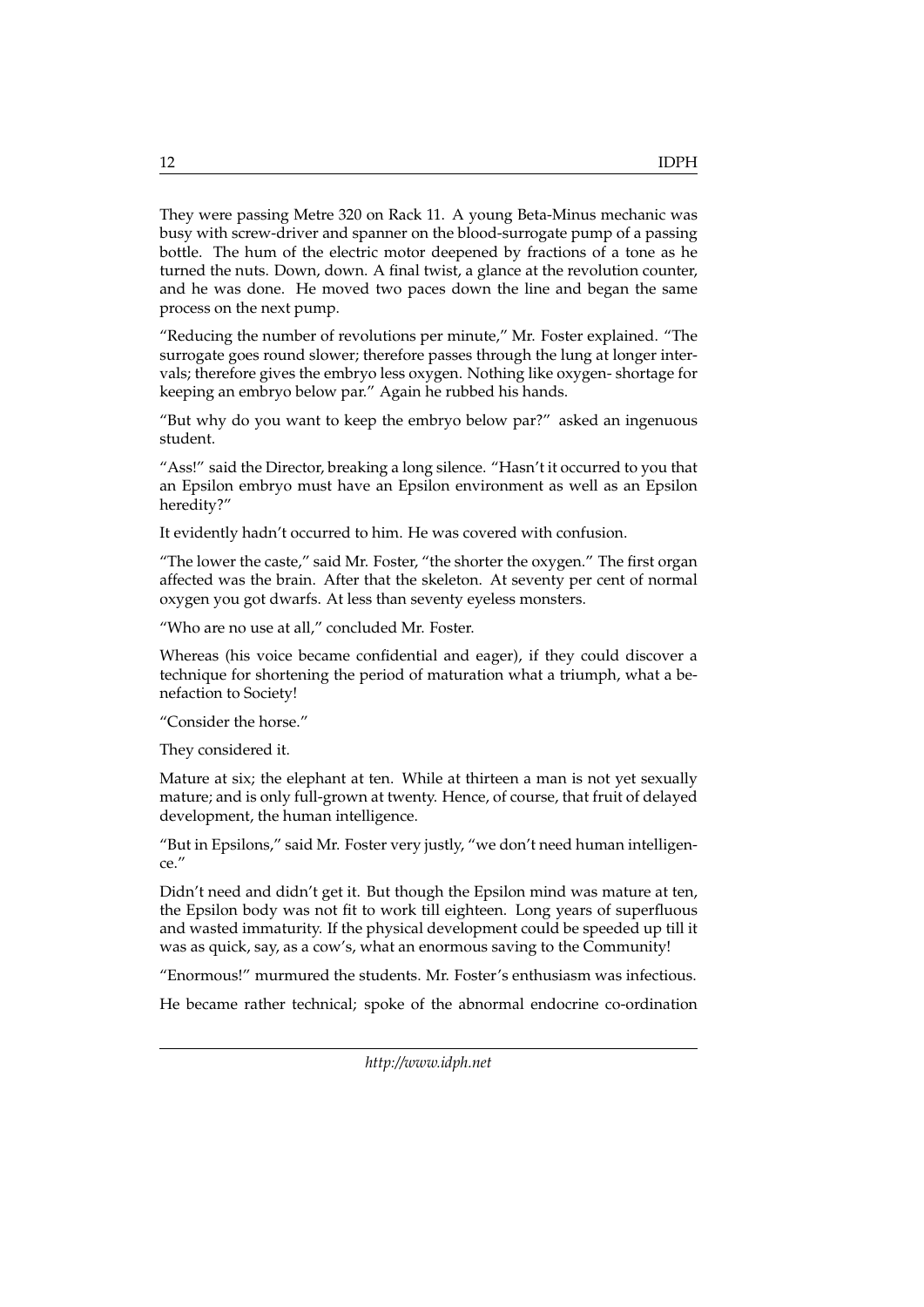which made men grow so slowly; postulated a germinal mutation to account for it. Could the effects of this germinal mutation be undone? Could the individual Epsilon embryo be made a revert, by a suitable technique, to the normality of dogs and cows? That was the problem. And it was all but solved.

Pilkington, at Mombasa, had produced individuals who were sexually mature at four and full-grown at six and a half. A scientific triumph. But socially useless. Six-year-old men and women were too stupid to do even Epsilon work. And the process was an all-or-nothing one; either you failed to modify at all, or else you modified the whole way. They were still trying to find the ideal compromise between adults of twenty and adults of six. So far without success. Mr. Foster sighed and shook his head.

Their wanderings through the crimson twilight had brought them to the neighborhood of Metre 170 on Rack 9. From this point onwards Rack 9 was enclosed and the bottle performed the remainder of their journey in a kind of tunnel, interrupted here and there by openings two or three metres wide.

"Heat conditioning," said Mr. Foster.

Hot tunnels alternated with cool tunnels. Coolness was wedded to discomfort in the form of hard X-rays. By the time they were decanted the embryos had a horror of cold. They were predestined to emigrate to the tropics, to be miner and acetate silk spinners and steel workers. Later on their minds would be made to endorse the judgment of their bodies. "We condition them to thrive on heat," concluded Mr. Foster. "Our colleagues upstairs will teach them to love it."

"And that," put in the Director sententiously, "that is the secret of happiness and virtue-liking what you've got to do. All conditioning aims at that: making people like their unescapable social destiny."

In a gap between two tunnels, a nurse was delicately probing with a long fine syringe into the gelatinous contents of a passing bottle. The students and their guides stood watching her for a few moments in silence.

"Well, Lenina," said Mr. Foster, when at last she withdrew the syringe and straightened herself up.

The girl turned with a start. One could see that, for all the lupus and the purple eyes, she was uncommonly pretty.

"Henry!" Her smile flashed redly at him-a row of coral teeth.

"Charming, charming," murmured the Director and, giving her two or three little pats, received in exchange a rather deferential smile for himself.

"What are you giving them?" asked Mr. Foster, making his tone very professi-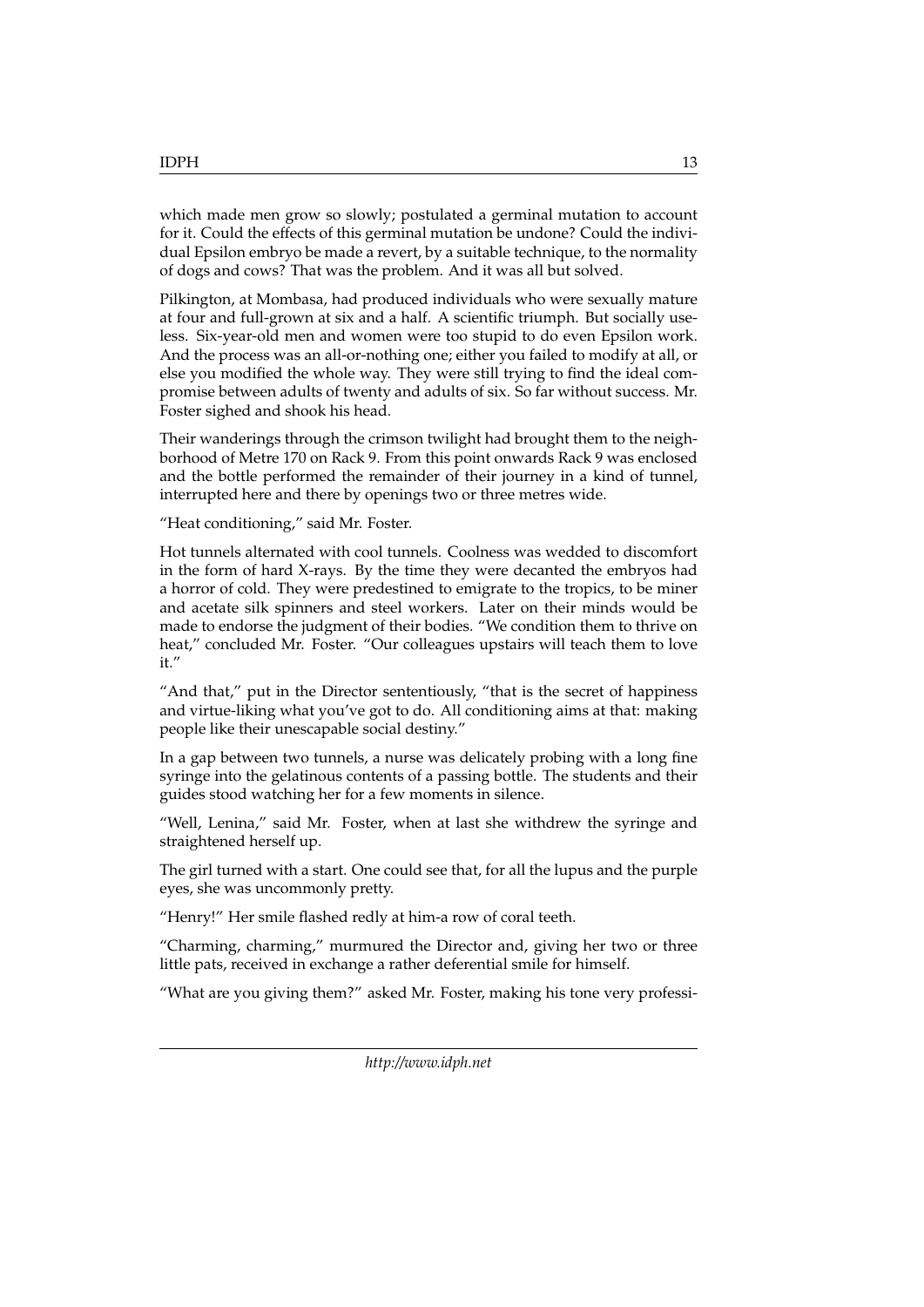onal.

"Oh, the usual typhoid and sleeping sickness."

"Tropical workers start being inoculated at Metre 150," Mr. Foster explained to the students. "The embryos still have gills. We immunize the fish against the future man's diseases." Then, turning back to Lenina, "Ten to five on the roof this afternoon," he said, "as usual."

"Charming," said the Dhector once more, and, with a final pat, moved away after the others.

On Rack 10 rows of next generation's chemical workers were being trained in the toleration of lead, caustic soda, tar, chlorine. The first of a batch of two hundred and fifty embryonic rocket-plane engineers was just passing the eleven hundred metre mark on Rack 3. A special mechanism kept their containers in constant rotation. "To improve their sense of balance," Mr. Foster explained. "Doing repairs on the outside of a rocket in mid-air is a ticklish job. We slacken off the circulation when they're right way up, so that they're half starved, and double the flow of surrogate when they're upside down. They learn to associate topsy-turvydom with weli-being; in fact, they're only truly happy when they're standing on their heads.

"And now," Mr. Foster went on, "I'd like to show you some very interesting conditioning for Alpha Plus Intellectuals. We have a big batch of them on Rack 5. First Gallery level," he called to two boys who had started to go down to the ground floor.

"They're round about Metre 900," he explained. "You can't really do any useful intellectual conditioning till the foetuses have lost their tails. Follow me."

But the Director had looked at his watch. "Ten to three," he said. "No time for the intellectual embryos, I'm afraid. We must go up to the Nurseries before the children have finished their afternoon sleep."

Mr. Foster was disappointed. "At least one glance at the Decanting Room," he pleaded.

"Very well then." The Director smiled indulgently. "Just one glance."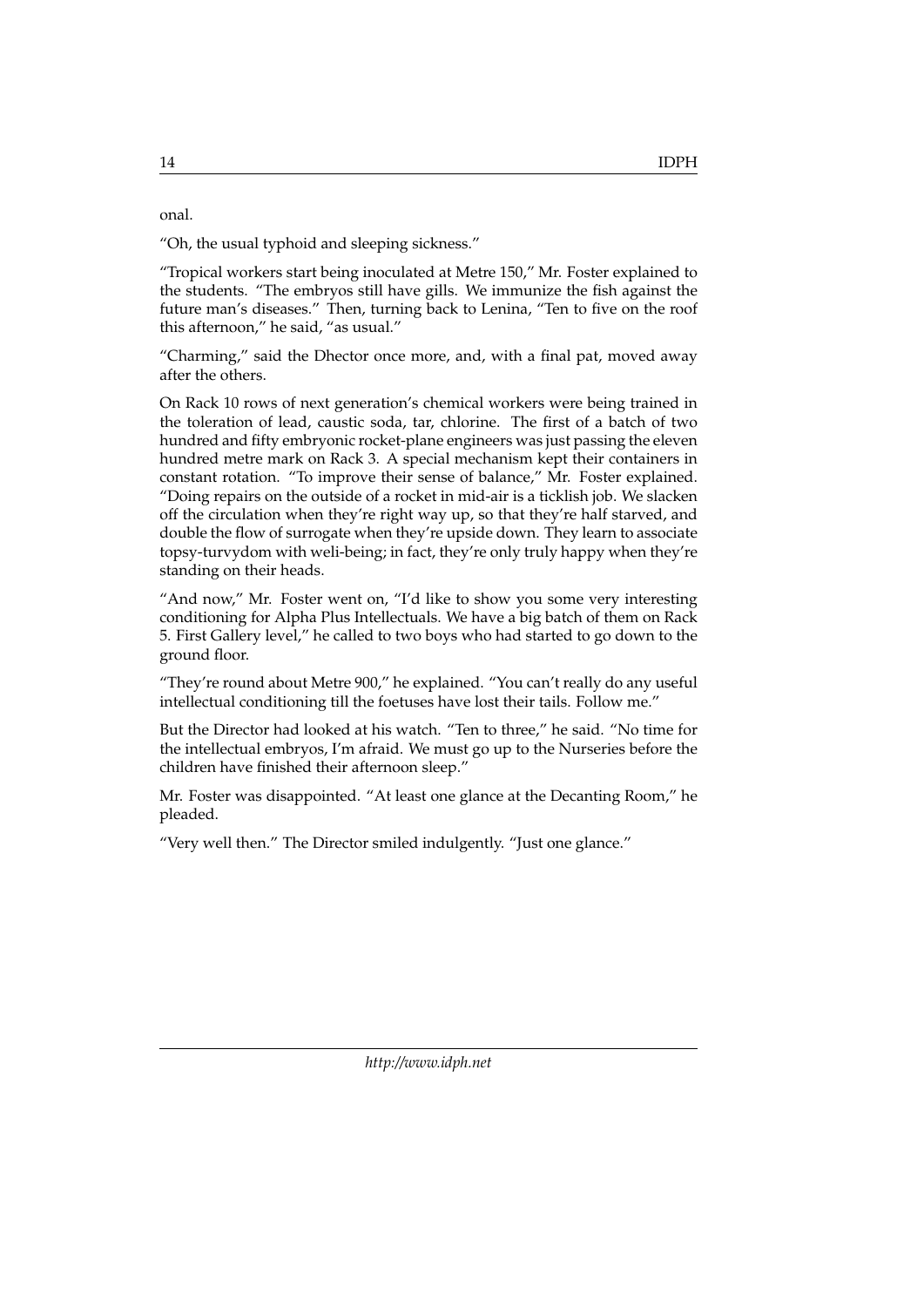### **Two**

MR. FOSTER was left in the Decanting Room. The D.H.C. and his students stepped into the nearest lift and were carried up to the fifth floor.

INFANT NURSERIES. NEO-PAVLOVIAN CONDITIONING ROOMS, announced the notice board.

The Director opened a door. They were in a large bare room, very bright and sunny; for the whole of the southern wall was a single window. Half a dozen nurses, trousered and jacketed in the regulation white viscose-linen uniform, their hair aseptically hidden under white caps, were engaged in setting out bowls of roses in a long row across the floor. Big bowls, packed tight with blossom. Thousands of petals, ripe-blown and silkily smooth, like the cheeks of innumerable little cherubs, but of cherubs, in that bright light, not exclusively pink and Aryan, but also luminously Chinese, also Mexican, also apoplectic with too much blowing of celestial trumpets, also pale as death, pale with the posthumous whiteness of marble.

The nurses stiffened to attention as the D.H.C. came in.

"Set out the books," he said curtly.

In silence the nurses obeyed his command. Between the rose bowls the books were duly set out-a row of nursery quartos opened invitingly each at some gaily coloured image of beast or fish or bird.

"Now bring in the children."

They hurried out of the room and returned in a minute or two, each pushing a kind of tall dumb-waiter laden, on all its four wire-netted shelves, with eightmonth-old babies, all exactly alike (a Bokanovsky Group, it was evident) and all (since their caste was Delta) dressed in khaki.

"Put them down on the floor."

The infants were unloaded.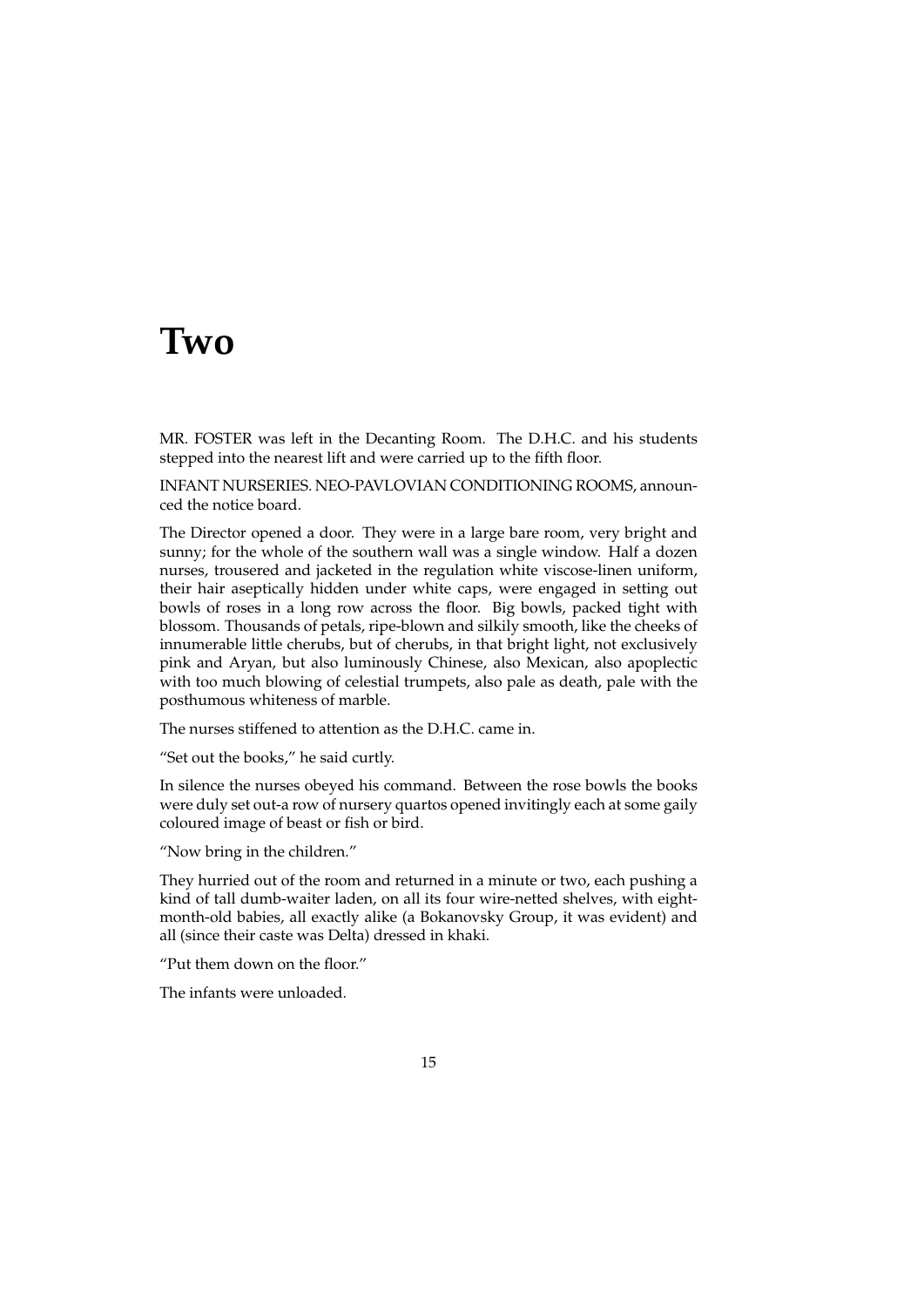"Now turn them so that they can see the flowers and books."

Turned, the babies at once fell silent, then began to crawl towards those clusters of sleek colours, those shapes so gay and brilliant on the white pages. As they approached, the sun came out of a momentary eclipse behind a cloud. The roses flamed up as though with a sudden passion from within; a new and profound sigruficance seemed to suffuse the shining pages of the books. From the ranks of the crawling babies came little squeals of excitement, gurgles and twitterings of pleasure.

The Director rubbed his hands. "Excellent!" he said. "It might almost have been done on purpose."

The swiftest crawlers were already at their goal. Small hands reached out uncertainly, touched, grasped, unpetaling the transfigured roses, crumpling the illuminated pages of the books. The Director waited until all were happily busy. Then, "Watch carefully," he said. And, lifting his hand, he gave the signal.

The Head Nurse, who was standing by a switchboard at the other end of the room, pressed down a little lever.

There was a violent explosion. Shriller and ever shriller, a siren shrieked. Alarm bells maddeningly sounded.

The children started, screamed; their faces were distorted with terror.

"And now," the Director shouted (for the noise was deafening), "now we proceed to rub in the lesson with a mild electric shock."

He waved his hand again, and the Head Nurse pressed a second lever. The screaming of the babies suddenly changed its tone. There was something desperate, almost insane, about the sharp spasmodic yelps to which they now gave utterance. Their little bodies twitched and stiffened; their limbs moved jerkily as if to the tug of unseen wires.

"We can electrify that whole strip of floor," bawled the Director in explanation. "But that's enough," he signalled to the nurse.

The explosions ceased, the bells stopped ringing, the shriek of the siren died down from tone to tone into silence. The stiffly twitching bodies relaxed, and what had become the sob and yelp of infant maniacs broadened out once more into a normal howl of ordinary terror.

"Offer them the flowers and the books again."

The nurses obeyed; but at the approach of the roses, at the mere sight of those gaily-coloured images of pussy and cock-a-doodle-doo and baa-baa black sheep, the infants shrank away in horror, the volume of their howling suddenly increased.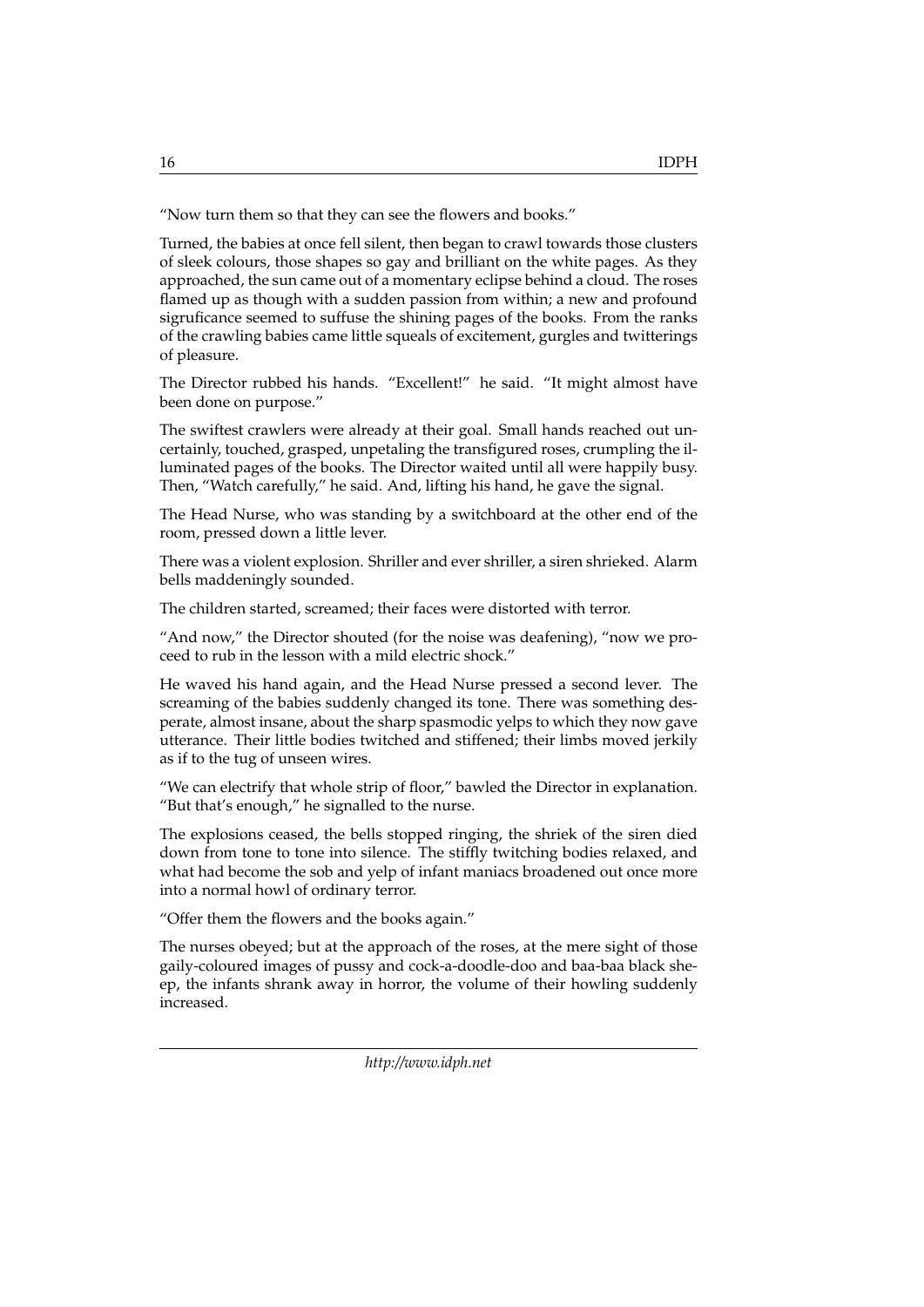"Observe," said the Director triumphantly, "observe."

Books and loud noises, fiowers and electric shocks-already in the infant mind these couples were compromisingly linked; and after two hundred repetitions of the same or a similar lesson would be wedded indissolubly. What man has joined, nature is powerless to put asunder.

"They'll grow up with what the psychologists used to call an 'instinctive' hatred of books and flowers. Reflexes unalterably conditioned. They'll be safe from books and botany all their lives." The Director turned to his nurses. "Take them away again."

Still yelling, the khaki babies were loaded on to their dumb-waiters and wheeled out, leaving behind them the smell of sour milk and a most welcome silence.

One of the students held up his hand; and though he could see quite well why you couldn't have lower-cast people wasting the Community's time over books, and that there was always the risk of their reading something which might undesirably decondition one of their reflexes, yet. well, he couldn't understand about the flowers. Why go to the trouble of making it psychologically impossible for Deltas to like flowers?

Patiently the D.H.C. explained. If the children were made to scream at the sight of a rose, that was on grounds of high economic policy. Not so very long ago (a century or thereabouts), Gammas, Deltas, even Epsilons, had been conditioned to like flowers-flowers in particular and wild nature in general. The idea was to make them want to be going out into the country at every available opportunity, and so compel them to consume transport.

"And didn't they consume transport?" asked the student.

"Quite a lot," the D.H.C. replied. "But nothing else."

Primroses and landscapes, he pointed out, have one grave defect: they are gratuitous. A love of nature keeps no factories busy. It was decided to abolish the love of nature, at any rate among the lower classes; to abolish the love of nature, but not the tendency to consume transport. For of course it was essential that they should keep on going to the country, even though they hated it. The problem was to find an economically sounder reason for consuming transport than a mere affection for primroses and landscapes. It was duly found.

"We condition the masses to hate the country," concluded the Director. "But simultaneously we condition them to love all country sports. At the same time, we see to it that all country sports shall entail the use of elaborate apparatus. So that they consume manufactured articles as well as transport. Hence those electric shocks."

"I see," said the student, and was silent, lost in admiration.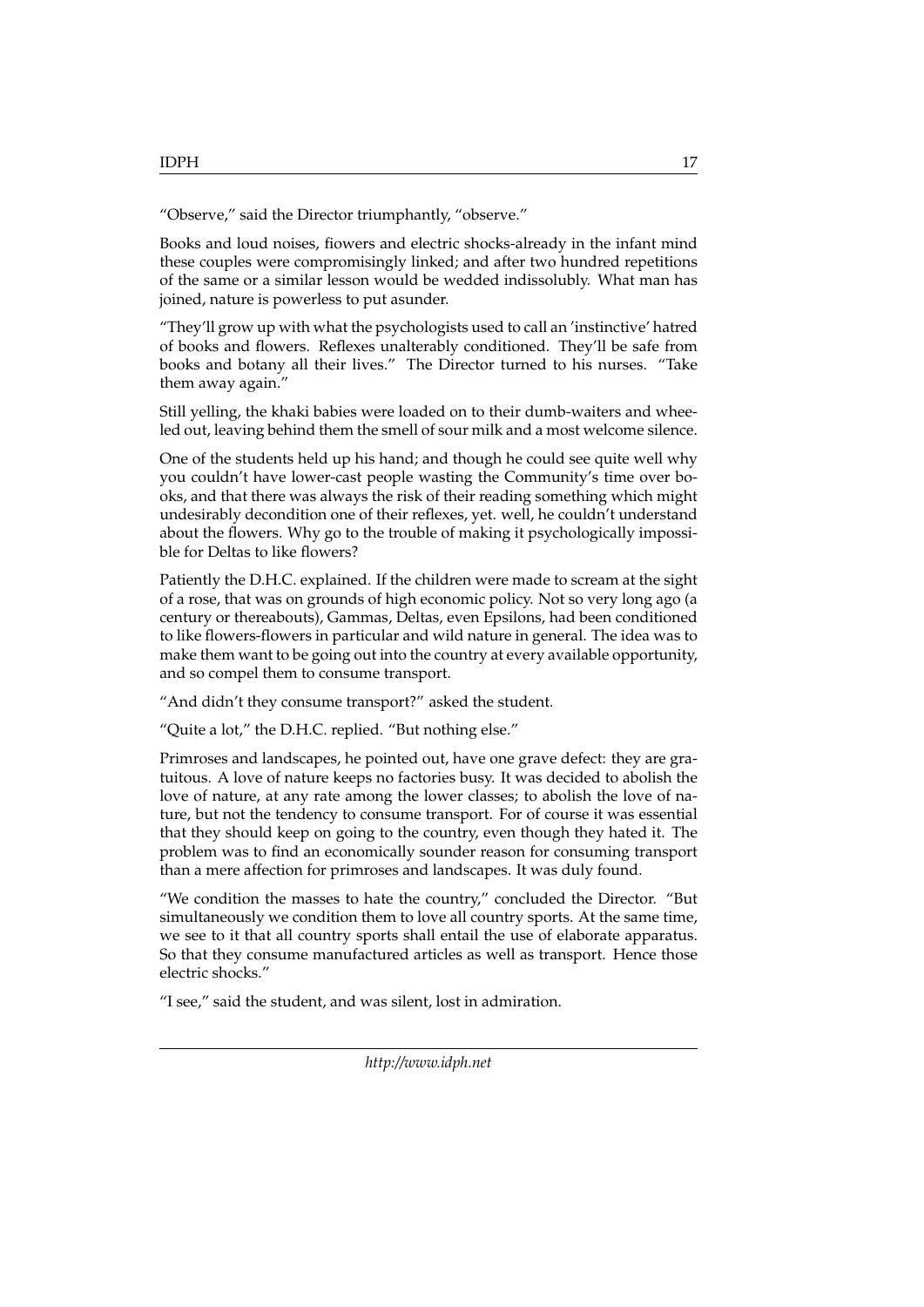There was a silence; then, clearing his throat, "Once upon a time," the Director began, "while our Ford was still on earth, there was a little boy called Reuben Rabinovitch. Reuben was the child of Polish-speaking parents."

The Director interrupted himself. "You know what Polish is, I suppose?"

"A dead language."

"Like French and German," added another student, officiously showing off his learning.

"And 'parent'?" questioned the D.H.C.

There was an uneasy silence. Several of the boys blushed. They had not yet learned to draw the significant but often very fine distinction between smut and pure science. One, at last, had the courage to raise a hand.

"Human beings used to be ." he hesitated; the blood rushed to his cheeks. "Well, they used to be viviparous."

"Quite right." The Director nodded approvingly.

"And when the babies were decanted ."

"'Born."' came the correction.

"Well, then they were the parents-I mean, not the babies, of course; the other ones." The poor boy was overwhelmed with confusion.

"In brief," the Director summed up, "the parents were the father and the mother." The smut that was really science fell with a crash into the boys' eyeavoiding silence. "Mother," he repeated loudly rubbing in the science; and, leaning back in his chair, "These," he said gravely, "are unpleasant facts; I know it. But then most historical facts are unpleasant."

He returned to Little Reuben-to Little Reuben, in whose room, one evening, by an oversight, his father and mother (crash, crash!) happened to leave the radio turned on.

("For you must remember that in those days of gross viviparous reproduction, children were always brought up by their parents and not in State Conditioning Centres.")

While the child was asleep, a broadcast programme from London suddenly started to come through; and the next morning, to the astonishment of his crash and crash (the more daring of the boys ventured to grin at one another), Little Reuben woke up repeating word for word a long lecture by that curious old writer ("one of the very few whose works have been permitted to come down to us"), George Bernard Shaw, who was speaking, according to a wellauthenticated tradition, about his own genius. To Little Reuben's wink and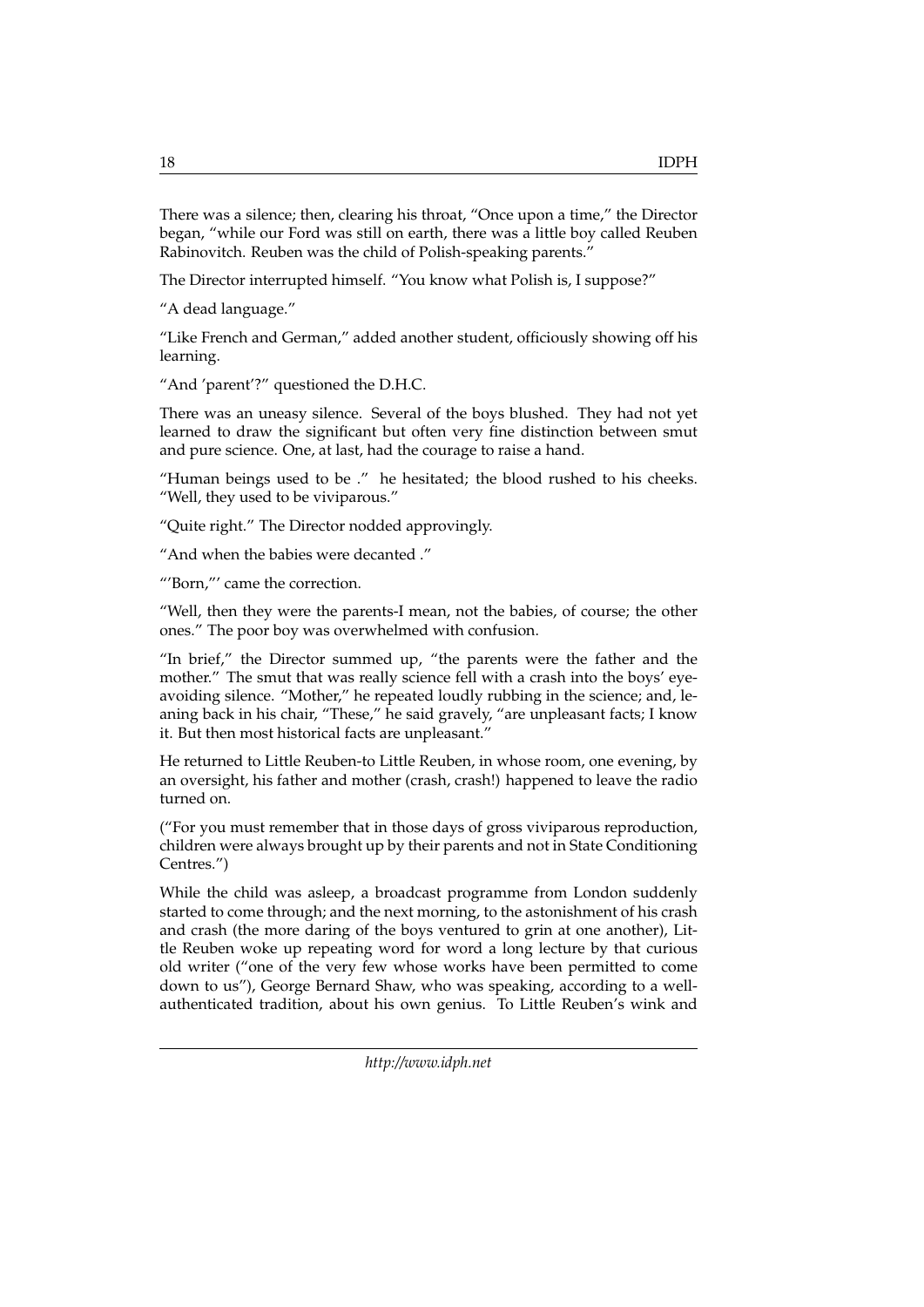snigger, this lecture was, of course, perfectly incomprehensible and, imagining that their child had suddenly gone mad, they sent for a doctor. He, fortunately, understood English, recognized the discourse as that which Shaw had broadcasted the previous evening, realized the significance of what had happened, and sent a letter to the medical press about it.

"The principle of sleep-teaching, or hypnopædia, had been discovered." The D.H.C. made an impressive pause.

The principle had been discovered; but many, many years were to elapse before that principle was usefully applied.

"The case of Little Reuben occurred only twenty-three years after Our Ford's first T-Model was put on the market." (Here the Director made a sign of the T on his stomach and all the students reverently followed suit.) "And yet ."

Furiously the students scribbled. "Hypnopædia, first used officially in A.F. 214. Why not before? Two reasons. (a) ."

"These early experimenters," the D.H.C. was saying, "were on the wrong track. They thought that hypnopædia could be made an instrument of intellectual education ."

(A small boy asleep on his right side, the right arm stuck out, the right hand hanging limp over the edge of the bed. Through a round grating in the side of a box a voice speaks softly.

"The Nile is the longest river in Africa and the second in length of all the rivers of the globe. Although falling short of the length of the Mississippi-Missouri, the Nile is at the head of all rivers as regards the length of its basin, which extends through 35 degrees of latitude ."

At breakfast the next morning, "Tommy," some one says, "do you know which is the longest river in Africa?" A shaking of the head. "But don't you remember something that begins: The Nile is the ."

"The - Nile - is - the - longest - river - in - Africa - and - the - second - in - length of - all - the - rivers - of - the - globe ." The words come rushing out. "Although - falling - short - of ."

"Well now, which is the longest river in Africa?"

The eyes are blank. "I don't know."

"But the Nile, Tommy."

"The - Nile - is - the - longest - river - in - Africa - and - second ."

"Then which river is the longest, Tommy?"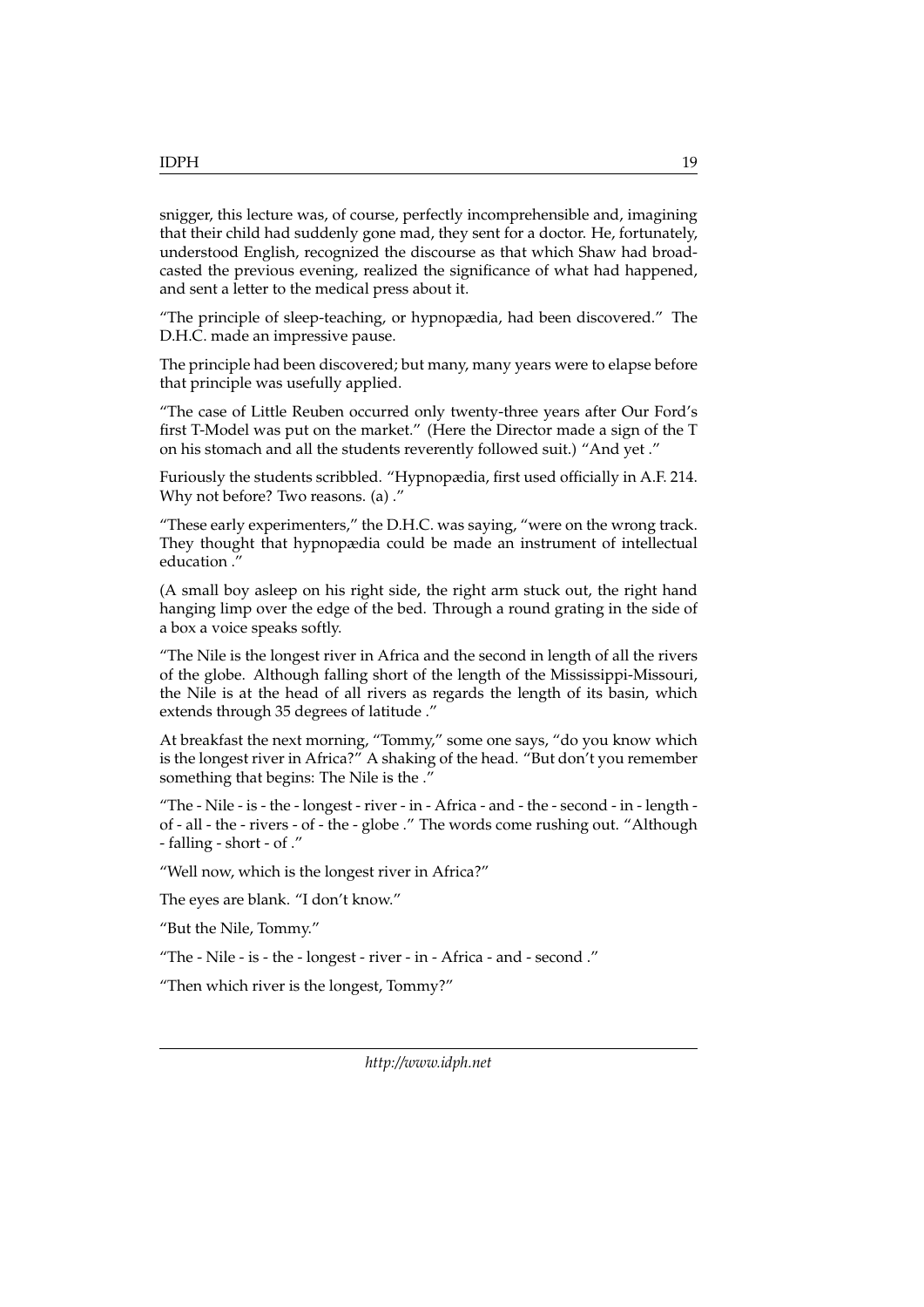Tommy burst into tears. "I don't know," he howls.)

That howl, the Director made it plain, discouraged the earliest invesfigators. The experiments were abandoned. No further attempt was made to teach children the length of the Nile in their sleep. Quite rightly. You can't learn a science unless you know what it's all about.

"Whereas, if they'd only started on moral education," said the Director, leading the way towards the door. The students followed him, desperately scribbling as they walked and all the way up in the lift. "Moral education, which ought never, in any circumstances, to be rational."

"Silence, silence," whispered a loud speaker as they stepped out at the fourteenth floor, and "Silence, silence," the trumpet mouths indefatigably repeated at intervals down every corridor. The students and even the Director himself rose automatically to the tips of their toes. They were Alphas, of course, but even Alphas have been well conditioned. "Silence, silence." All the air of the fourteenth floor was sibilant with the categorical imperative.

Fifty yards of tiptoeing brought them to a door which the Director cautiously opened. They stepped over the threshold into the twilight of a shuttered dormitory. Eighty cots stood in a row against the wall. There was a sound of light regular breathing and a continuous murmur, as of very faint voices remotely whispering.

A nurse rose as they entered and came to attention before the Director.

"What's the lesson this afternoon?" he asked.

"We had Elementary Sex for the first forty minutes," she answered. "But now it's switched over to Elementary Class Consciousness."

The Director walked slowly down the long line of cots. Rosy and relaxed with sleep, eighty little boys and girls lay seftly hreathing. There was a whisper under every pillow. The D.H.C. halted and, bending over one of the little beds, listened attentively.

"Elementary Class Consciousness, did you say? Let's have it repeated a little louder by the trumpet."

At the end of the room a loud speaker projected from the wall. The Director walked up to it and pressed a switch.

". all wear green," said a soft but very distinct voice, beginning in the middle of a sentence, "and Delta Children wear khaki. Oh no, I don't want to play with Delta children. And Epsilons are still worse. They're too stupid to be able to read or write. Besides they wear black, which is such a beastly colour. I'm so glad I'm a Beta."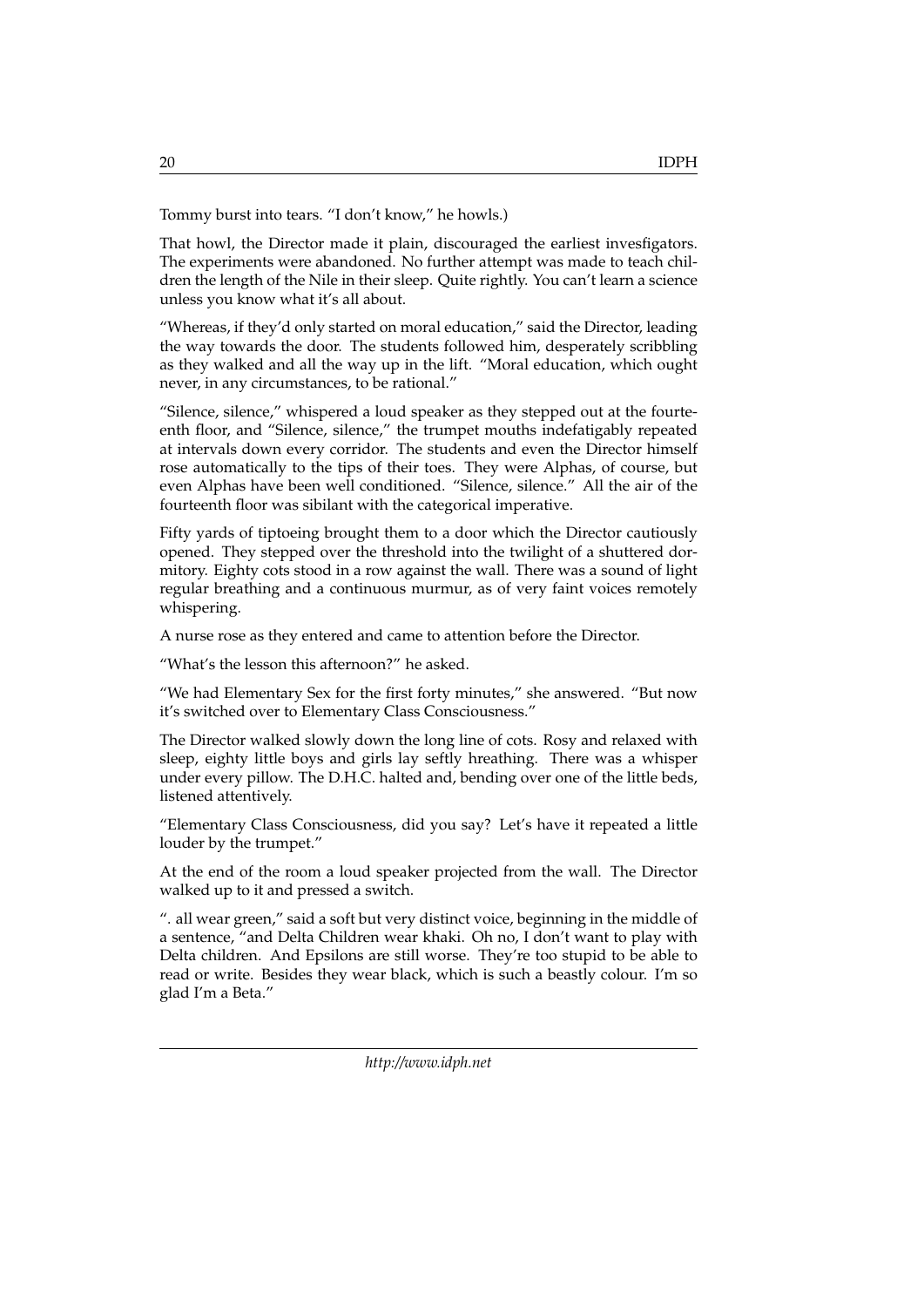There was a pause; then the voice began again.

"Alpha children wear grey They work much harder than we do, because they're so frightfully clever. I'm really awfuly glad I'm a Beta, because I don't work so hard. And then we are much better than the Gammas and Deltas. Gammas are stupid. They all wear green, and Delta children wear khaki. Oh no, I don't want to play with Delta children. And Epsilons are still worse. They're too stupid to be able ."

The Director pushed back the switch. The voice was silent. Only its thin ghost continued to mutter from beneath the eighty pillows.

"They'll have that repeated forty or fifty times more before they wake; then again on Thursday, and again on Saturday. A hundred and twenty times three times a week for thirty months. After which they go on to a more advanced lesson."

Roses and electric shocks, the khaki of Deltas and a whiff of asaf?tida- wedded indissolubly before the child can speak. But wordless conditioning is crude and wholesale; cannot bring home the finer distinctions, cannot inculcate the more complex courses of behaviour. For that there must be words, but words without reason. In brief, hypnopædia.

"The greatest moralizing and socializing force of all time."

The students took it down in their little books. Straight from the horse's mouth.

Once more the Director touched the switch.

". so frightfully clever," the soft, insinuating, indefatigable voice was saying, "I'm really awfully glad I'm a Beta, because ."

Not so much like drops of water, though water, it is true, can wear holes in the hardest granite; rather, drops of liquid sealing-wax, drops that adhere, incrust, incorporate themselves with what they fall on, till finally the rock is all one scarlet blob.

"Till at last the child's mind is these suggestions, and the sum of the suggestions is the child's mind. And not the child's mind only. The adult's mind too-all his life long. The mind that judges and desires and decides- made up of these suggestions. But all these suggestions are our suggestions!" The Director almost shouted in his triumph. "Suggestions from the State." He banged the nearest table. "It therefore follows ."

A noise made him turn round.

"Oh, Ford!" he said in another tone, "I've gone and woken the children."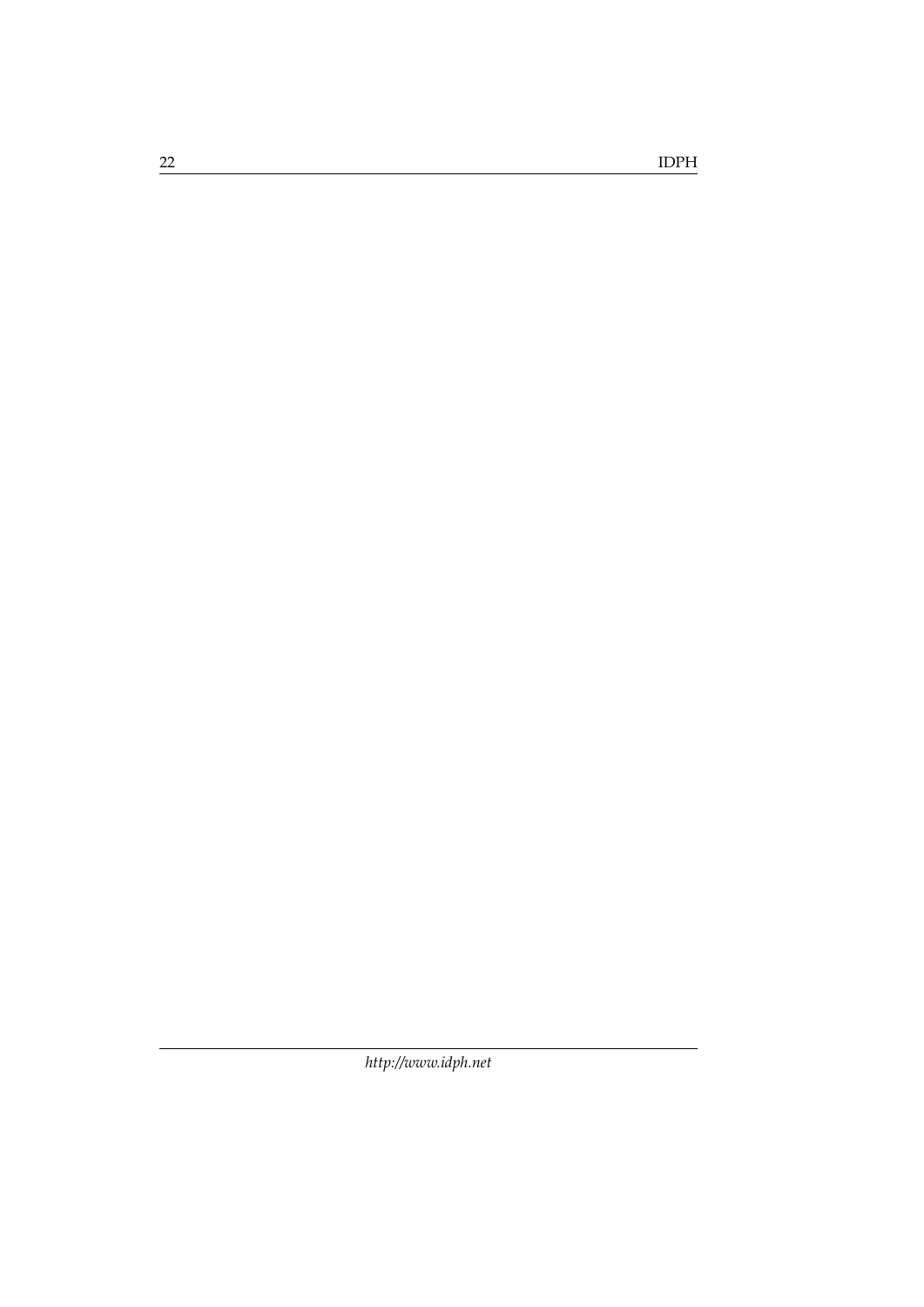### **Three**

OUTSIDE, in the garden, it was playtime. Naked in the warm June sunshine, six or seven hundred little boys and girls were running with shrill yells over the lawns, or playing ball games, or squatting silently in twos and threes among the flowering shrubs. The roses were in bloom, two nightingales soliloquized in the boskage, a cuckoo was just going out of tune among the lime trees. The air was drowsy with the murmur of bees and helicopters.

The Director and his students stood for a short time watching a game of Centrifugal Bumble-puppy. Twenty children were grouped in a circle round a chrome steel tower. A ball thrown up so as to land on the platform at the top of the tower rolled down into the interior, fell on a rapidly revolving disk, was hurled through one or other of the numerous apertures pierced in the cylindrical casing, and had to be caught.

"Strange," mused the Director, as they turned away, "strange to think that even in Our Ford's day most games were played without more apparatus than a ball or two and a few sticks and perhaps a bit of netting. imagine the folly of allowing people to play elaborate games which do nothing whatever to increase consumption. It's madness. Nowadays the Controllers won't approve of any new game unless it can be shown that it requires at least as much apparatus as the most complicated of existing games." He interrupted himself.

"That's a charming little group," he said, pointing.

In a little grassy bay between tall clumps of Mediterranean heather, two children, a little boy of about seven and a little girl who might have been a year older, were playing, very gravely and with all the focussed attention of scientists intent on a labour of discovery, a rudimentary sexual game.

"Charming, charming!" the D.H.C. repeated sentimentally.

"Charming," the boys politely agreed. But their smile was rather patronizing. They had put aside similar childish amusements too recently to be able to watch them now without a touch of contempt. Charming? but it was just a pair of kids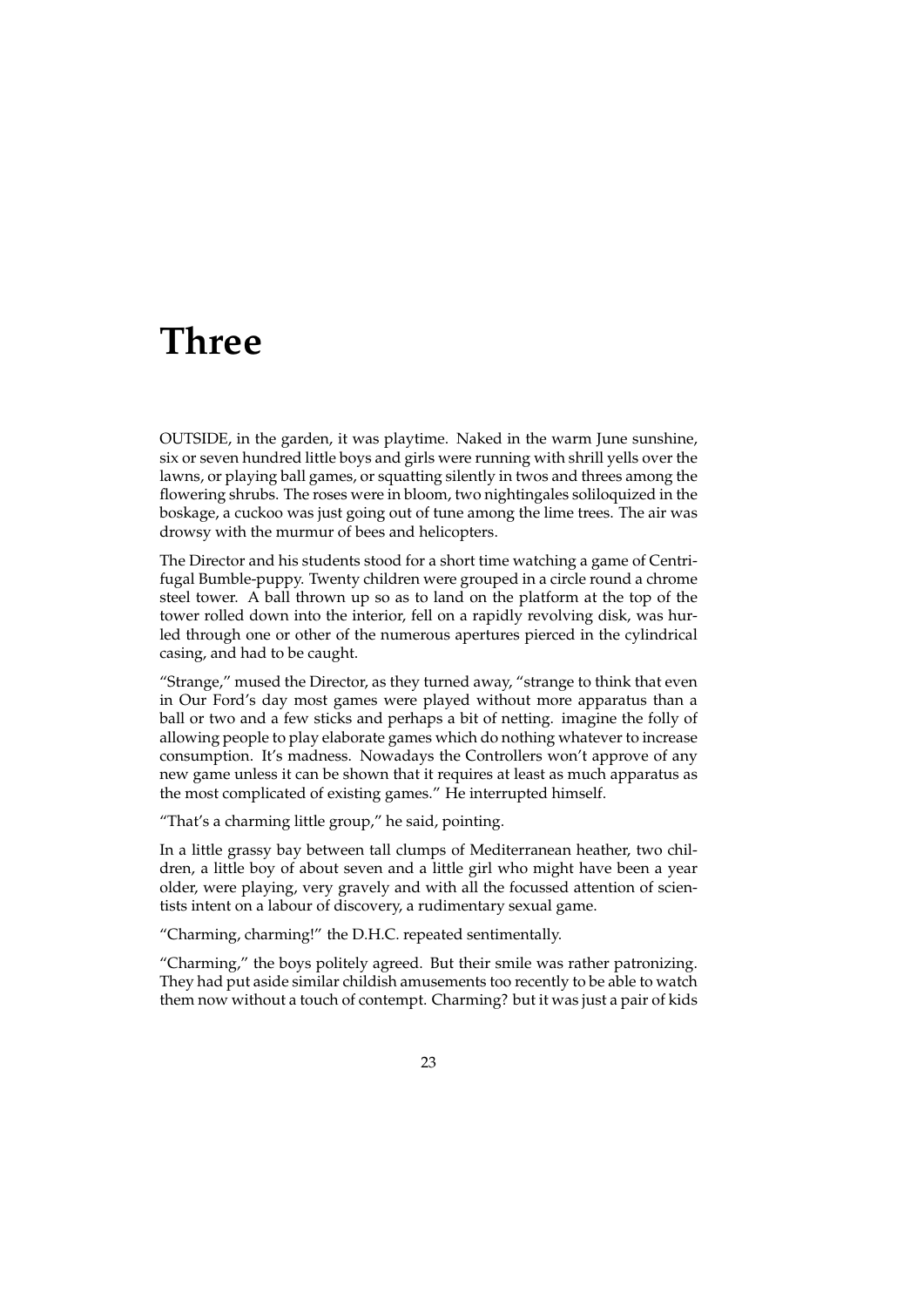fooling about; that was all. Just kids.

"I always think," the Director was continuing in the same rather maudlin tone, when he was interrupted by a loud boo-hooing.

From a neighbouring shrubbery emerged a nurse, leading by the hand a small boy, who howled as he went. An anxious-looking little girl trotted at her heels.

"What's the matter?" asked the Director.

The nurse shrugged her shoulders. "Nothing much," she answered. "It's just that this little boy seems rather reluctant to join in the ordinary erotic play. I'd noticed it once or twice before. And now again to-day. He started yelling just now ."

"Honestly," put in the anxious-looking little girl, "I didn't mean to hurt him or anything. Honestly."

"Of course you didn't, dear," said the nurse reassuringly. "And so," she went on, turning back to the Director, "I'm taking him in to see the Assistant Superintendent of Psychology. Just to see if anything's at all abnormal."

"Ouite right," said the Director. "Take him in. You stay here, little girl," he added, as the nurse moved away with her still howling charge. "What's your name?"

"Polly Trotsky."

"And a very good name too," said the Director. "Run away now and see if you can find some other little boy to play with."

The child scampered off into the bushes and was lost to sight.

"Exquisite little creature!" said the Director, looking after her. Then, turning to his students, "What I'm going to tell you now," he said, "may sound incredible. But then, when you're not accustomed to history, most facts about the past do sound incredible."

He let out the amazing truth. For a very long period before the time of Our Ford, and even for some generations afterwards, erotic play between children had been regarded as abnormal (there was a roar of laughter); and not only abnormal, actually immoral (no!): and had therefore been rigorously suppressed.

A look of astonished incredulity appeared on the faces of his listeners. Poor little kids not allowed to amuse themselves? They could not believe it.

"Even adolescents," the D.H.C. was saying, "even adolescents like yourselves ."

"Not possible!"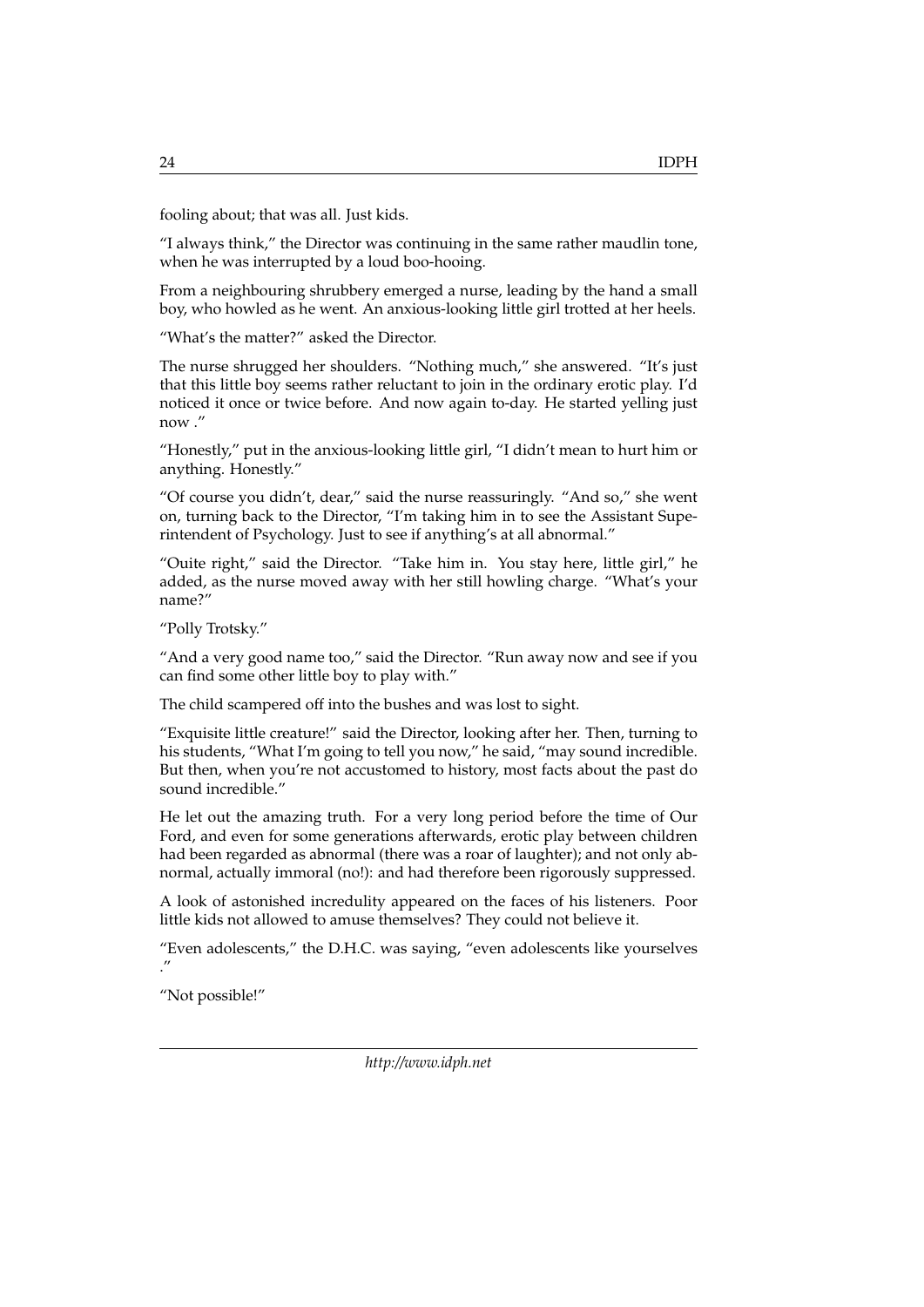"Barring a little surreptitious auto-erotism and homosexuality-absolutely nothing."

"Nothing?"

"In most cases, till they were over twenty years old."

"Twenty years old?" echoed the students in a chorus of loud disbelief.

"Twenty," the Director repeated. "I told you that you'd find it incredible."

"But what happened?" they asked. "What were the results?"

"The results were terrible." A deep resonant voice broke startlingly into the dialogue.

They looked around. On the fringe of the little group stood a stranger-a man of middle height, black-haired, with a hooked nose, full red lips, eyes very piercing and dark. "Terrible," he repeated.

The D.H.C. had at that moment sat down on one of the steel and rubber benches conveniently scattered through the gardens; but at the sight of the stranger, he sprang to his feet and darted forward, his hand outstretched, smiling with all his teeth, effusive.

"Controller! What an unexpected pleasure! Boys, what are you thinking of? This is the Controller; this is his fordship, Mustapha Mond."

In the four thousand rooms of the Centre the four thousand electric clocks simultaneously struck four. Discarnate voices called from the trumpet mouths.

"Main Day-shift off duty. Second Day-shift take over. Main Day-shift off ."

In the lift, on their way up to the changing rooms, Henry Foster and the Assistant Director of Predestination rather pointedly turned their backs on Bernard Marx from the Psychology Bureau: averted themselves from that unsavoury reputation.

The faint hum and rattle of machinery still stirred the crimson air in the Embryo Store. Shifts might come and go, one lupus-coloured face give place to another; majestically and for ever the conveyors crept forward with their load of future men and women.

Lenina Crowne walked briskly towards the door.

His fordship Mustapha Mond! The eyes of the saluting students almost popped out of their heads. Mustapha Mond! The Resident Controller for Western Europe! One of the Ten World Controllers. One of the Ten. and he sat down on the bench with the D.H.C., he was going to stay, to stay, yes, and actually talk to them. straight from the horse's mouth. Straight from the mouth of Ford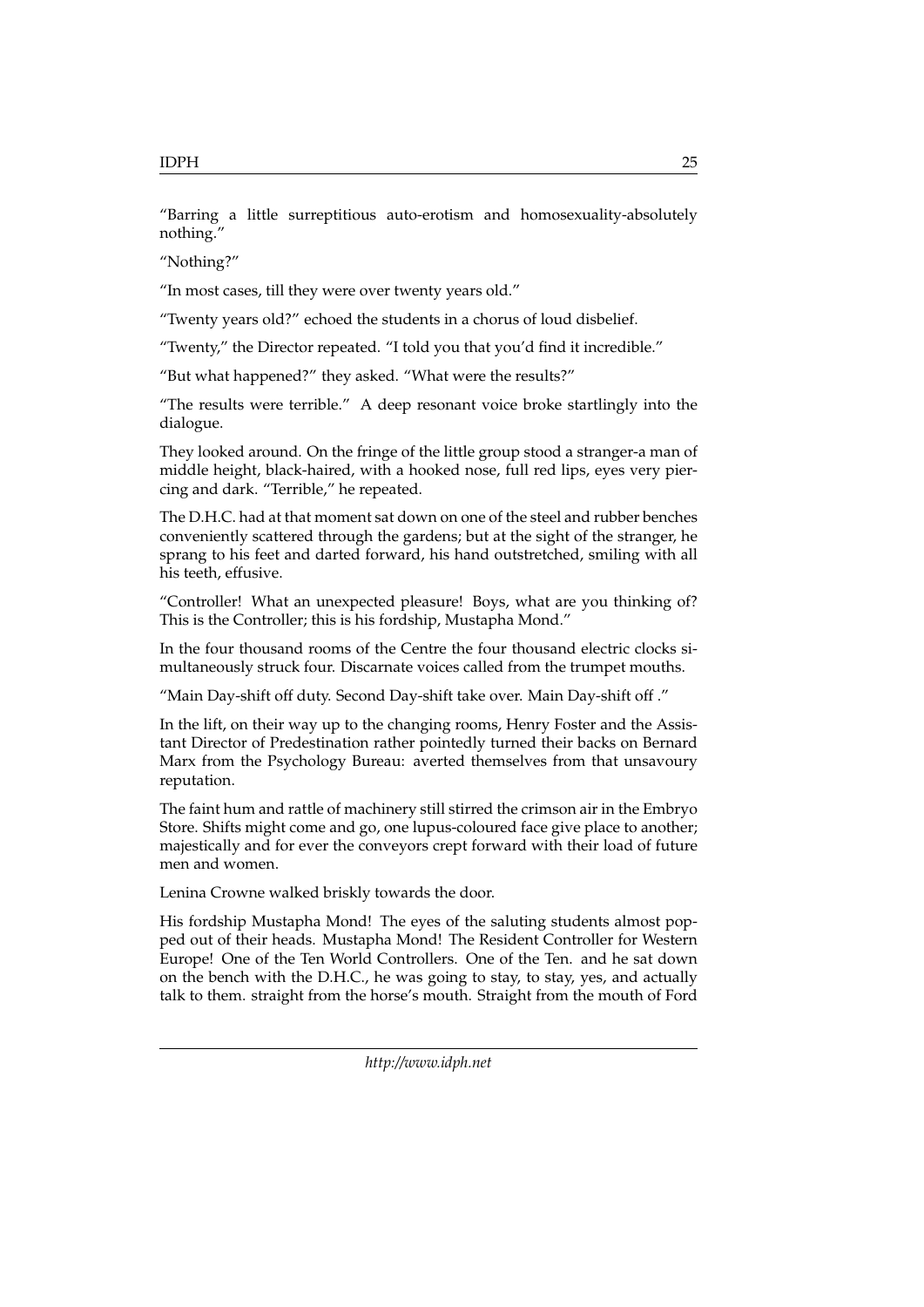### himself.

Two shrimp-brown children emerged from a neighbouring shrubbery, stared at them for a moment with large, astonished eyes, then returned to their amusements among the leaves.

"You all remember," said the Controller, in his strong deep voice, "you all remember, I suppose, that beautiful and inspired saying of Our Ford's: History is bunk. History," he repeated slowly, "is bunk."

He waved his hand; and it was as though, with an invisible feather wisk, he had brushed away a little dust, and the dust was Harappa, was Ur of the Chaldees; some spider-webs, and they were Thebes and Babylon and Cnossos and Mycenae. Whisk. Whisk-and where was Odysseus, where was Job, where were Jupiter and Gotama and Jesus? Whisk-and those specks of antique dirt called Athens and Rome, Jerusalem and the Middle Kingdom-all were gone. Whiskthe place where Italy had been was empty. Whisk, the cathedrals; whisk, whisk, King Lear and the Thoughts of Pascal. Whisk, Passion; whisk, Requiem; whisk, Symphony; whisk.

"Going to the Feelies this evening, Henry?" enquired the Assistant Predestinator. "I hear the new one at the Alhambra is first-rate. There's a love scene on a bearskin rug; they say it's marvellous. Every hair of the bear reproduced. The most amazing tactual effects."

"That's why you're taught no history," the Controller was saying. "But now the time has come ."

The D.H.C. looked at him nervously. There were those strange rumours of old forbidden books hidden in a safe in the Controller's study. Bibles, poetry- Ford knew what.

Mustapha Mond intercepted his anxious glance and the corners of his red lips twitched ironically.

"It's all right, Director," he said in a tone of faint derision, "I won't corrupt them."

The D.H.C. was overwhelmed with confusion.

Those who feel themselves despised do well to look despising. The smile on Bernard Marx's face was contemptuous. Every hair on the bear indeed!

"I shall make a point of going," said Henry Foster.

Mustapha Mond leaned forward, shook a finger at them. "Just try to realize it," he said, and his voice sent a strange thrill quivering along their diaphragms. "Try to realize what it was like to have a viviparous mother."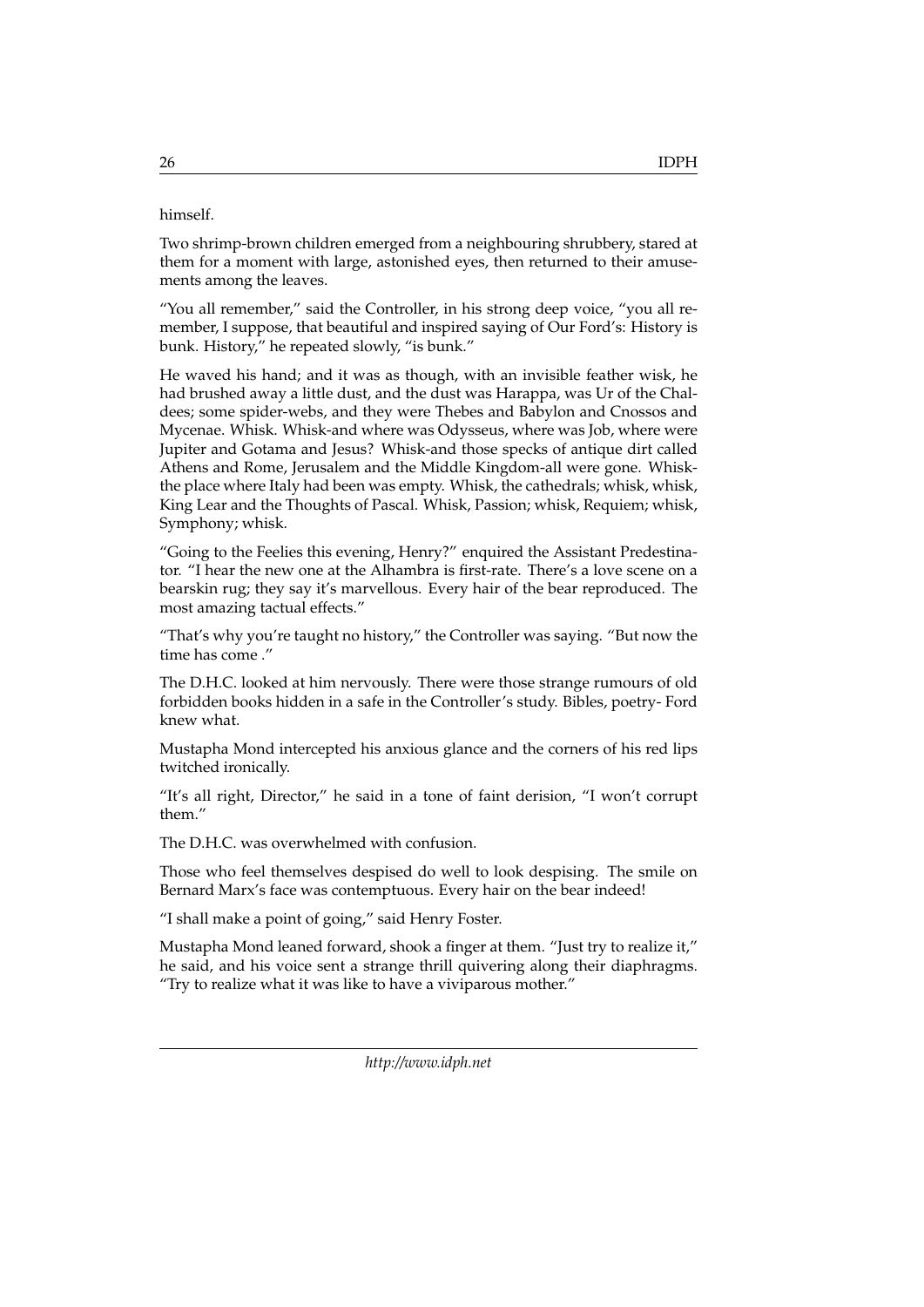That smutty word again. But none of them dreamed, this time, of smiling.

"Try to imagine what 'living with one's family' meant."

They tried; but obviously without the smallest success.

"And do you know what a 'home' was?"

They shook their heads.

From her dim crimson cellar Lenina Crowne shot up seventeen stories, turned to the right as she stepped out of the lift, walked down a long corridor and, opening the door marked GIRLS' DRESSING-ROOM, plunged into a deafening chaos of arms and bosoms and underclothing. Torrents of hot water were splashing into or gurgling out of a hundred baths. Rumbling and hissing, eighty vibro-vacuum massage machines were simultaneously kneading and sucking the firm and sunburnt flesh of eighty superb female specimens. Every one was talking at the top of her voice. A Synthetic Music machine was warbling out a super-cornet solo.

"Hullo, Fanny," said Lenina to the young woman who had the pegs and locker next to hers.

Fanny worked in the Bottling Room, and her surname was also Crowne. But as the two thousand million inhabitants of the plant had only ten thousand names between them, the coincidence was not particularly surprising.

Lenina pulled at her zippers-downwards on the jacket, downwards with a double-handed gesture at the two that held trousers, downwards again to loosen her undergarment. Still wearing her shoes and stockings, she walked off towards the bathrooms.

Home, home-a few small rooms, stiflingly over-inhabited by a man, by a periodically teeming woman, by a rabble of boys and girls of all ages. No air, no space; an understerilized prison; darkness, disease, and smells.

(The Controller's evocation was so vivid that one of the boys, more sensitive than the rest, turned pale at the mere description and was on the point of being sick.)

Lenina got out of the bath, toweled herself dry, took hold of a long flexible tube plugged into the wall, presented the nozzle to her breast, as though she meant to commit suicide, pressed down the trigger. A blast of warmed air dusted her with the finest talcum powder. Eight different scents and eau-de-Cologne were laid on in little taps over the wash-basin. She turned on the third from the left, dabbed herself with chypre and, carrying her shoes and stockings in her hand, went out to see if one of the vibro- vacuum machines were free.

And home was as squalid psychically as physically. Psychically, it was a rab-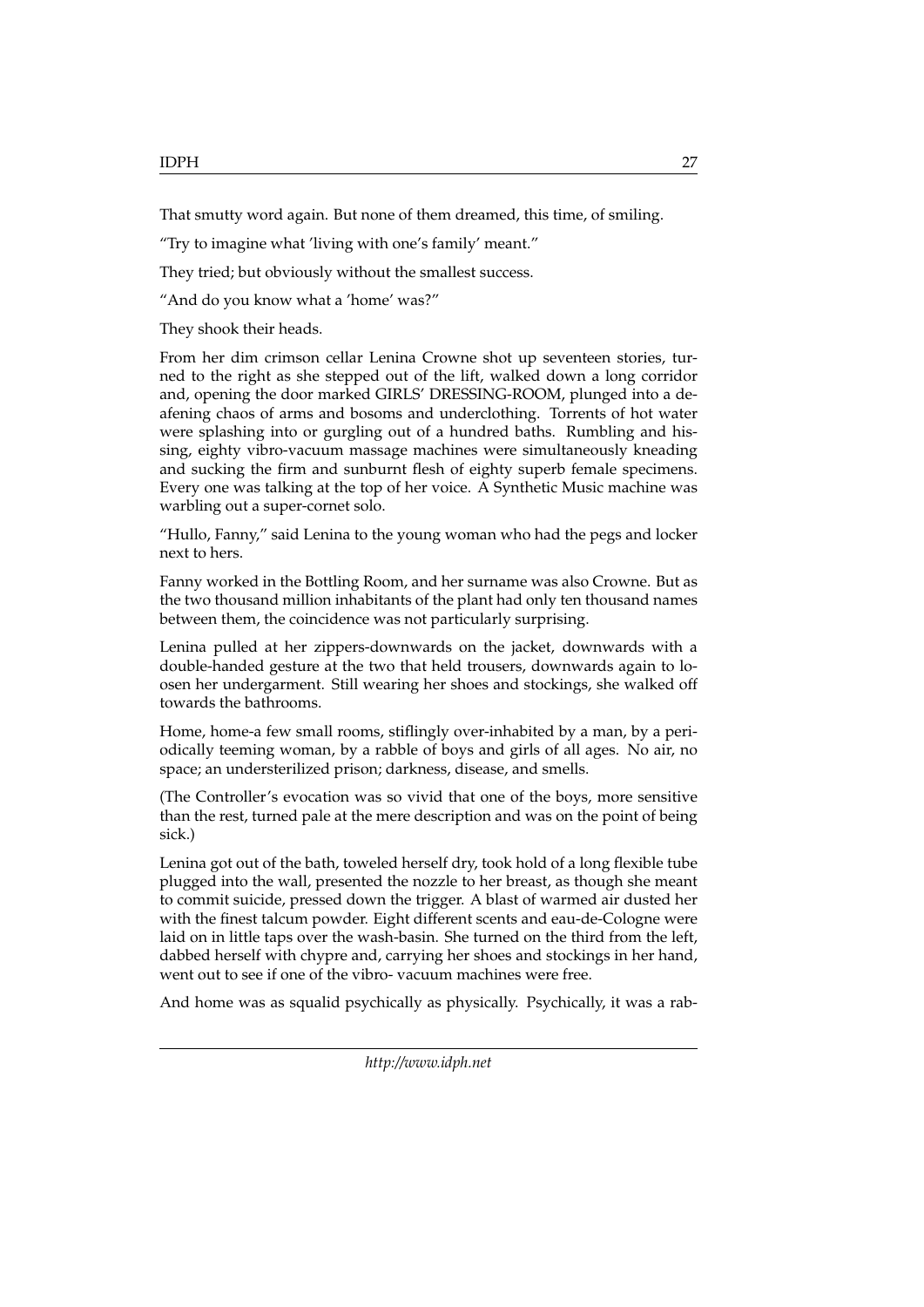bit hole, a midden, hot with the frictions of tightly packed life, reeking with emotion. What suffocating intimacies, what dangerous, insane, obscene relationships between the members of the family group! Maniacally, the mother brooded over her children (her children). brooded over them like a cat over its kittens; but a cat that could talk, a cat that could say, "My baby, my baby," over and over again. "My baby, and oh, oh, at my breast, the little hands, the hunger, and that unspeakable agonizing pleasure! Till at last my baby sleeps, my baby sleeps with a bubble of white milk at the corner of his mouth. My little baby sleeps ."

"Yes," said Mustapha Mond, nodding his head, "you may well shudder."

"Who are you going out with to-night?" Lenina asked, returning from the vibro-vac like a pearl illuminated from within, pinkly glowing.

"Nobody."

Lenina raised her eyebrows in astonishment.

"I've been feeling rather out of sorts lately," Fanny explained. "Dr. Wells advised me to have a Pregnancy Substitute."

"But, my dear, you're only nineteen. The first Pregnancy Substitute isn't compulsory till twenty-one."

"I know, dear. But some people are better if they begin earlier. Dr. Wells told me that brunettes with wide pelvises, like me, ought to have their first Pregnancy Substitute at seventeen. So I'm really two years late, not two years early." She opened the door of her locker and pointed to the row of boxes and labelled phials on the upper shelf.

"SYRUP OF CORPUS LUTEUM," Lenina read the names aloud. "OVARIN, GUARANTEED FRESH: NOT TO BE USED AFTER AUGUST 1ST, A.F. 632. MAMMARY GLAND EXTRACT: TO BE TAKEN THREE TIMES DAILY, BE-FORE MEALS, WITH A LITTLE WATER. PLACENTIN: 5cc TO BE INJECTED INTRAVENALLY EVERY THIRD DAY. Ugh!" Lenina shuddered. "How I loathe intravenals, don't you?"

"Yes. But when they do one good ." Fanny was a particularly sensible girl.

Our Ford-or Our Freud, as, for some inscrutable reason, he chose to call himself whenever he spoke of psychological matters-Our Freud had been the first to reveal the appalling dangers of family life. The world was full of fathers-was therefore full of misery; full of mothers-therefore of every kind of perversion from sadism to chastity; full of brothers, sisters, uncles, aunts-full of madness and suicide.

"And yet, among the savages of Samoa, in certain islands off the coast of New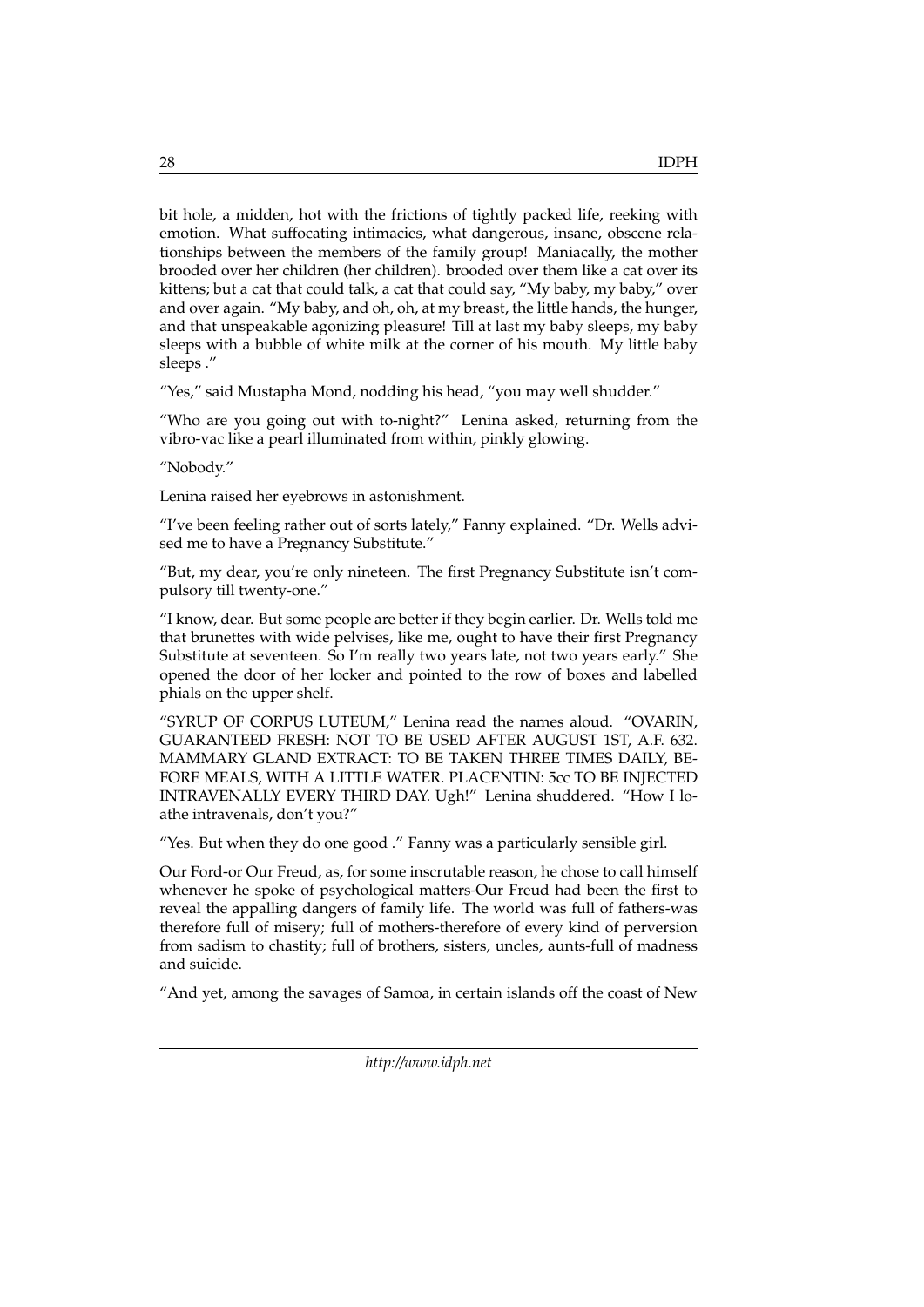#### Guinea ."

The tropical sunshine lay like warm honey on the naked bodies of children tumbling promiscuously among the hibiscus blossoms. Home was in any one of twenty palm-thatched houses. In the Trobriands conception was the work of ancestral ghosts; nobody had ever heard of a father.

"Extremes," said the Controller, "meet. For the good reason that they were made to meet."

"Dr. Wells says that a three months' Pregnancy Substitute now will make all the difference to my health for the next three or four years."

"Well, I hope he's right," said Lenina. "But, Fanny, do you really mean to say that for the next three moaths you're not supposed to ."

"Oh no, dear. Only for a week or two, that's all. I shall spend the evening at the Club playing Musical Bridge. I suppose you're going out?"

Lenina nodded.

"Who with?"

"Henry Foster."

"Again?" Fanny's kind, rather moon-like face took on an incongruous expression of pained and disapproving astonishment. "Do you mean to tell me you're still going out with Henry Foster?"

Mothers and fathers, brothers and sisters. But there were also husbands, wives, lovers. There were also monogamy and romance.

"Though you probably don't know what those are," said Mustapha Mond.

They shook their heads.

Family, monogamy, romance. Everywhere exclusiveness, a narrow channelling of impulse and energy.

"But every one belongs to every one else," he concluded, citing the hypnopædic proverb.

The students nodded, emphatically agreeing with a statement which upwards of sixty-two thousand repetitions in the dark had made them accept, not merely as true, but as axiomatic, self-evident, utterly indisputable.

"But after all," Lenina was protesting, "it's only about four months now since I've been having Henry."

"Only four months! I like that. And what's more," Fanny went on, pointing an accusing finger, "there's been nobody else except Henry all that time. Has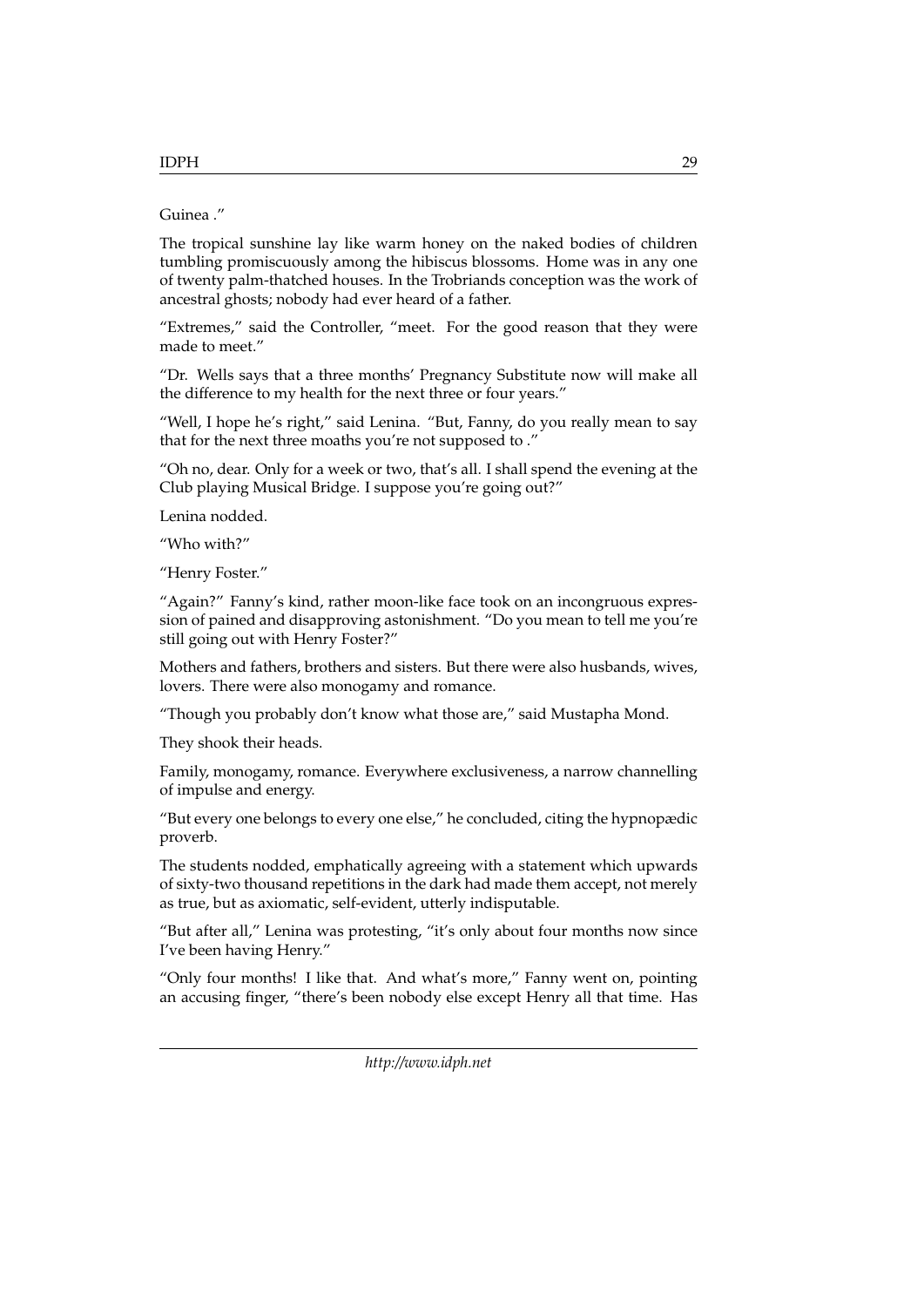#### there?"

Lenina blushed scarlet; but her eyes, the tone of her voice remained defiant. "No, there hasn't been any one else," she answered almost trucuently. "And I jolly well don't see why there should have been."

"Oh, she jolly well doesn't see why there should have been," Fanny repeated, as though to an invisible listener behind Lenina's left shoulder. Then, with a sudden change of tone, "But seriously," she said, "I really do think you ought to be careful. It's such horribly bad form to go on and on like this with one man. At forty, or thirty-five, it wouldrl't be so bad. But at your age, Lenina! No, it really won't do. And you know how strongly the D.H.C. objects to anything intense or long-drawn. Four months of Henry Foster, without having another man-why, he'd be furious if he knew ."

"Think of water under pressure in a pipe." They thought of it. "I pierce it once," said the Controller. "What a jet!"

He pierced it twenty times. There were twenty piddling little fountains.

"My baby. My baby .!"

"Mother!" The madness is infectious.

"My love, my one and only, precious, precious ."

Mother, monogamy, romance. High spurts the fountain; fierce and foamy the wild jet. The urge has but a single outlet. My love, my baby. No wonder these poor pre-moderns were mad and wicked and miserable. Their world didn't allow them to take things easily, didn't allow them to be sane, virtuous, happy. What with mothers and lovers, what with the prohibitions they were not conditioned to obey, what with the temptations and the lonely remorses, what with all the diseases and the endless isolating pain, what with the uncertainties and the poverty-they were forced to feel strongly. And feeling strongly (and strongly, what was more, in solitude, in hopelessly individual isolation), how could they be stable?

"Of course there's no need to give him up. Have somebody else from time to time, that's all. He has other girls, doesn't he?"

Lenina admitted it.

"Of course he does. Trust Henry Foster to be the perfect gentleman-always correct. And then there's the Director to think of. You know what a stickler ."

Nodding, "He patted me on the behind this afternoon," said Lenina.

"There, you see!" Fanny was triumphant. "That shows what he stands for. The strictest conventionality."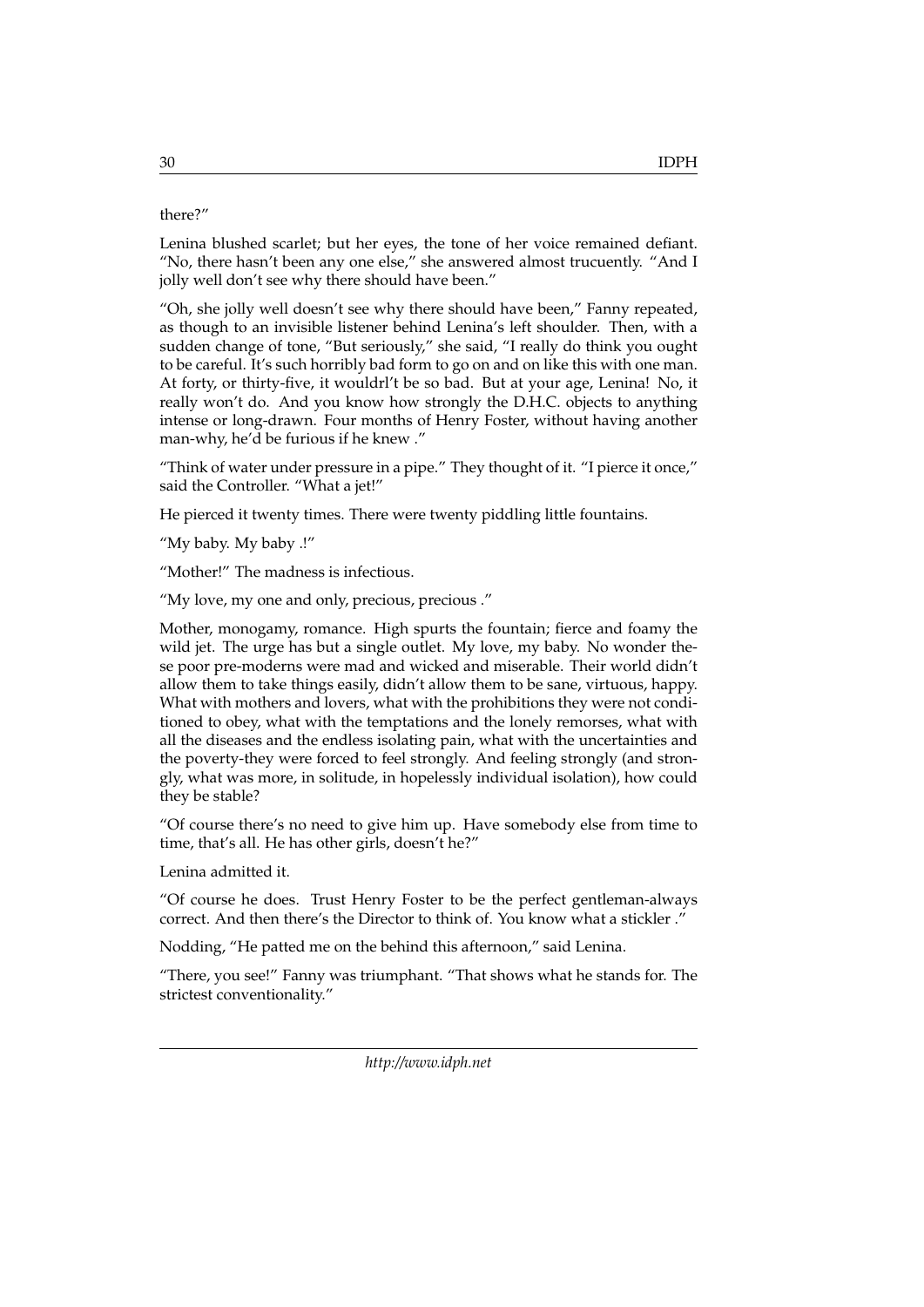"Stability," said the Controller, "stability. No civilization without social stability. No social stability without individual stability." His voice was a trumpet. Listening they felt larger, warmer.

The machine turns, turns and must keep on turning-for ever. It is death if it stands still. A thousand millions scrabbled the crust of the earth. The wheels began to turn. In a hundred and fifty years there were two thousand millions. Stop all the wheels. In a hundred and fifty weeks there are once more only a thousand millions; a thousand thousand thousand men and women have starved to death.

Wheels must turn steadily, but cannot turn untended. There must be men to tend them, men as steady as the wheels upon their axles, sane men, obedient men, stable in contentment.

Crying: My baby, my mother, my only, only love groaning: My sin, my terrible God; screaming with pain,muttering with fever, bemoaning old age and poverty-how can they tend the wheels? And if they cannot tend the wheels. The corpses of a thousand thousand thousand men and women would be hard to bury or burn.

"And after all," Fanny's tone was coaxing, "it's not as though there were anything painful or disagreeable about having one or two men besides Henry. And seeing that you ought to be a little more promiscuous ."

"Stability," insisted the Controller, "stability. The primal and the ultimate need. Stability. Hence all this."

With a wave of his hand he indicated the gardens, the huge building of the Conditioning Centre, the naked children furtive in the undergrowth or running across the lawns.

Lenina shook her head. "Somehow," she mused, "I hadn't been feeling very keen on promiscuity lately. There are times when one doesn't. Haven't you found that too, Fanny?"

Fanny nodded her sympathy and understanding. "But one's got to make the effort," she said, sententiously, "one's got to play the game. After all, every one belongs to every one else."

"Yes, every one belongs to every one else," Lenina repeated slowly and, sighing, was silent for a moment; then, taking Fanny's hand, gave it a little squeeze. "You're quite right, Fanny. As usual. I'll make the effort."

Impulse arrested spills over, and the flood is feeling, the flood is passion, the flood is even madness: it depends on the force of the current, the height and strength of the barrier. The unchecked stream flows smoothly down its appointed channels into a calm well-being. (The embryo is hungry; day in, day out,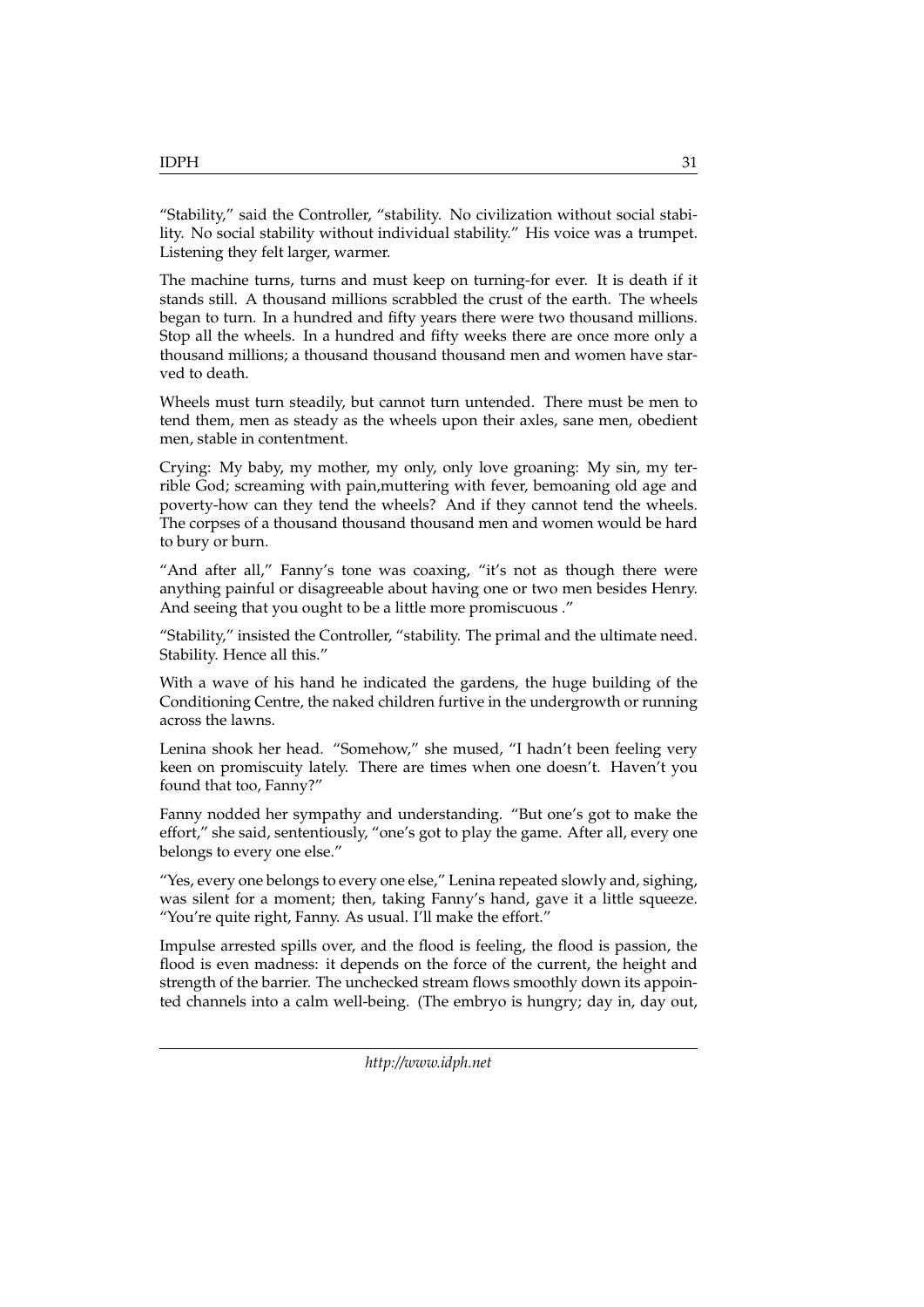the blood-surrogate pump unceasingly turns its eight hundred revolutions a minute. The decanted infant howls; at once a nurse appears with a bottle of external secretion. Feeling lurks in that interval of time between desire and its consummation. Shorten that interval, break down all those old unnecessary barriers.

"Fortunate boys!" said the Controller. "No pains have been spared to make your lives emotionally easy-to preserve you, so far as that is possible, from having emotions at all."

"Ford's in his flivver," murmured the D.H.C. "All's well with the world."

"Lenina Crowne?" said Henry Foster, echoing the Assistant Predestinator's question as he zipped up his trousers. "Oh, she's a splendid girl. Wonderfully pneumatic. I'm surprised you haven't had her."

"I can't think how it is I haven't," said the Assistant Predestinator. "I certainly will. At the first opportunity."

From his place on the opposite side of the changing-room aisle, Bernard Marx overheard what they were saying and turned pale.

"And to tell the truth," said Lenina, "I'm beginning to get just a tiny bit bored with nothing but Henry every day." She pulled on her left stocking. "Do you know Bernard Marx?" she asked in a tone whose excessive casualness was evidently forced.

Fanny looked startled. "You don't mean to say .?"

"Why not? Bernard's an Alpha Plus. Besides, he asked me to go to one of the Savage Reservations with him. I've always wanted to see a Savage Reservation."

"But his reputation?"

"What do I care about his reputation?"

"They say he doesn't like Obstacle Golf."

"They say, they say," mocked Lenina.

"And then he spends most of his time by himself-alone." There was horror in Fanny's voice.

"Well, he won't be alone when he's with me. And anyhow, why are people so beastly to him? I think he's rather sweet." She smiled to herself; how absurdly shy he had been! Frightened almost-as though she were a World ControUer and he a Gamma-Minus machine minder.

"Consider your own lives," said Mustapha Mond. "Has any of you ever en-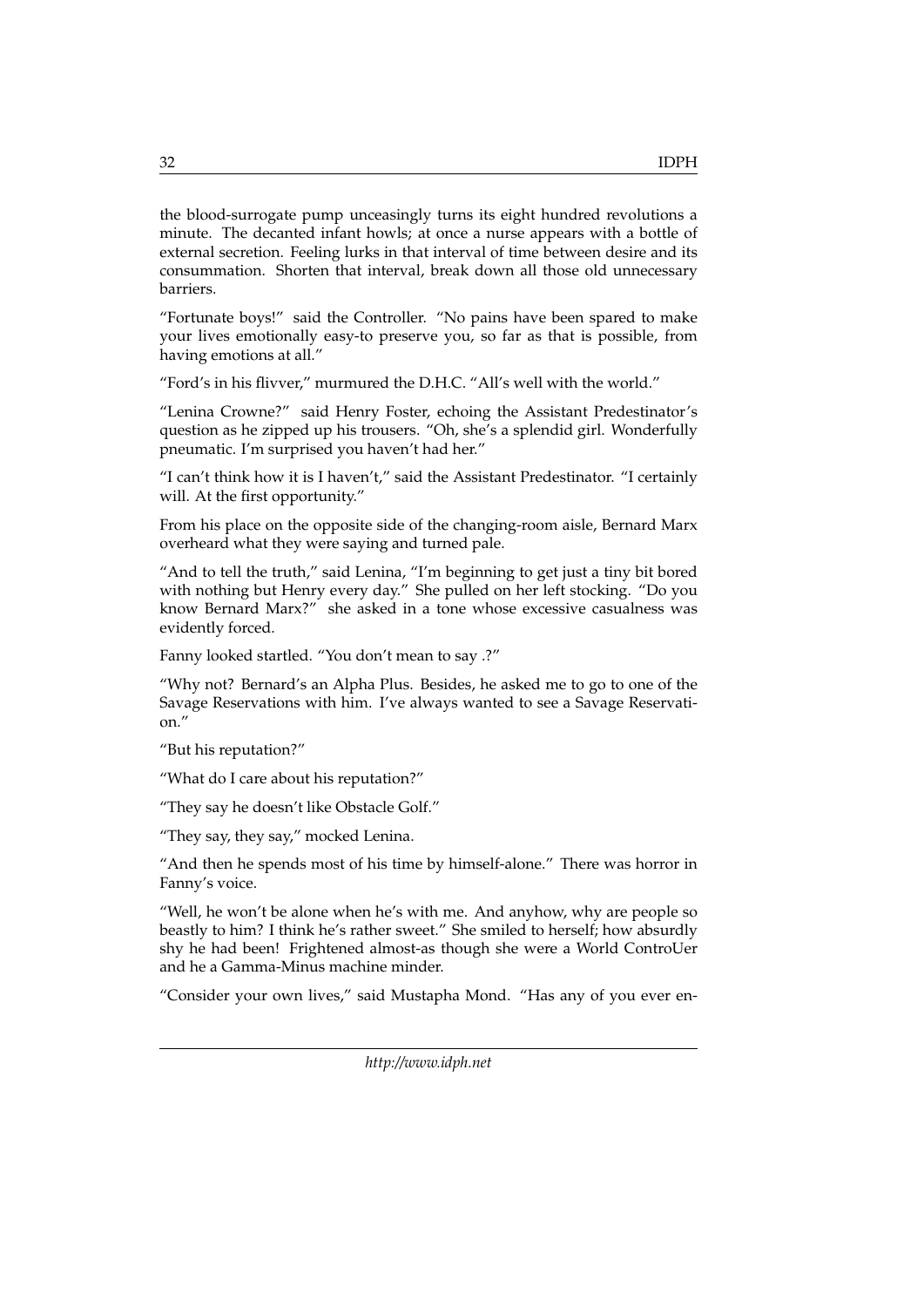countered an insurmountable obstacle?"

The question was answered by a negative silence.

"Has any of you been compelled to live through a long time-interval between the consciousness of a desire and its fufilment?"

"Well," began one of the boys, and hesitated.

"Speak up," said the D.H.C. "Don't keep his fordship waiting."

"I once had to wait nearly four weeks before a girl I wanted woud let me have her."

"And you felt a strong emotion in consequence?"

"Horrible!"

"Horrible; precisely," said the Controller. "Our ancestors were so stupid and short-sighted that when the first reformers came along and offered to deliver them from those horrible emotions, they woudn't have anything to do with them."

"Talking about her as though she were a bit of meat." Bernard ground his teeth. "Have her here, have her there." Like mutton. Degrading her to so much mutton. She said she'd think it over, she said she'd give me an answer this week. Oh, Ford, Ford, Ford." He would have liked to go up to them and hit them in the face-hard, again and again.

"Yes, I really do advise you to try her," Henry Foster was saying.

"Take Ectogenesis. Pfitzner and Kawaguchi had got the whole technique worked out. But would the Governments look at it? No. There was something called Christianity. Women were forced to go on being viviparous."

"He's so ugly!" said Fanny.

"But I rather like his looks."

"And then so small." Fanny made a grimace; smallness was so horribly and typically low-caste.

"I think that's rather sweet," said Lenina. "One feels one would like to pet him. You know. Like a cat."

Fanny was shocked. "They say somebody made a mistake when he was still in the bottle-thought he was a Gamma and put alcohol into his blood-surrogate. That's why he's so stunted."

"What nonsense!" Lenina was indignant.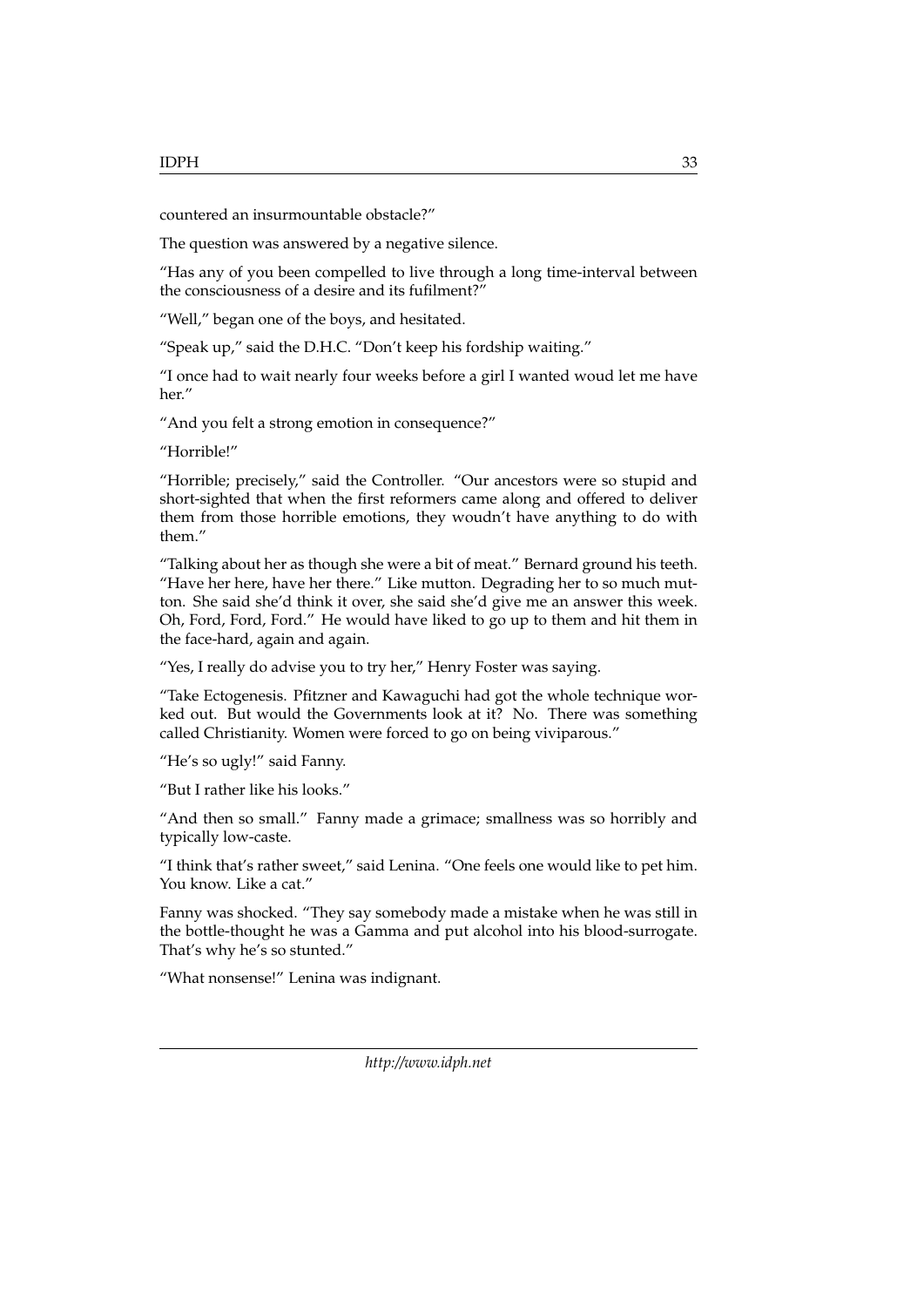"Sleep teaching was actually prohibited in England. There was something called liberalism. Parliament, if you know what that was, passed a law against it. The records survive. Speeches about liberty of the subject. Liberty to be inefficient and miserable. Freedom to be a round peg in a square hole."

"But, my dear chap, you're welcome, I assure you. You're welcome." Henry Foster patted the Assistant Predestinator on the shoulder. "Every one belongs to every one else, after all."

One hundred repetitions three nights a week for four years, thought Bernard Marx, who was a specialist on hypnopædia. Sixty-two thousand four hundred repetitions make one truth. Idiots!

"Or the Caste System. Constantly proposed, constantly rejected. There was something called democracy. As though men were more than physico-chemically equal."

"Well, all I can say is that I'm going to accept his invitation."

Bernard hated them, hated them. But they were two, they were large, they were strong.

"The Nine Years' War began in A.F. 141."

"Not even if it were true about the alcohol in his blood-surrogate."

"Phosgene, chloropicrin, ethyl iodoacetate, diphenylcyanarsine, trichlormethyl, chloroformate, dichlorethyl sulphide. Not to mention hydrocyanic acid."

"Which I simply don't believe," Lenina concluded.

"The noise of fourteen thousand aeroplanes advancing in open order. But in the Kurfurstendamm and the Eighth Arrondissement, the explosion of the anthrax bombs is hardly louder than the popping of a paper bag."

"Because I do want to see a Savage Reservation."

Ch3C6H2(NO2)3+Hg(CNO)2=well, what? An enormous hole in the ground, a pile of masonry, some bits of flesh and mucus, a foot, with the boot still on it, flying through the air and landing, flop, in the middle of the geraniums-the scarlet ones; such a splendid show that summer!

"You're hopeless, Lenina, I give you up."

"The Russian technique for infecting water supplies was particularly ingenious."

Back turned to back, Fanny and Lenina continued their changing in silence.

"The Nine Years' War, the great Economic Collapse. There was a choice between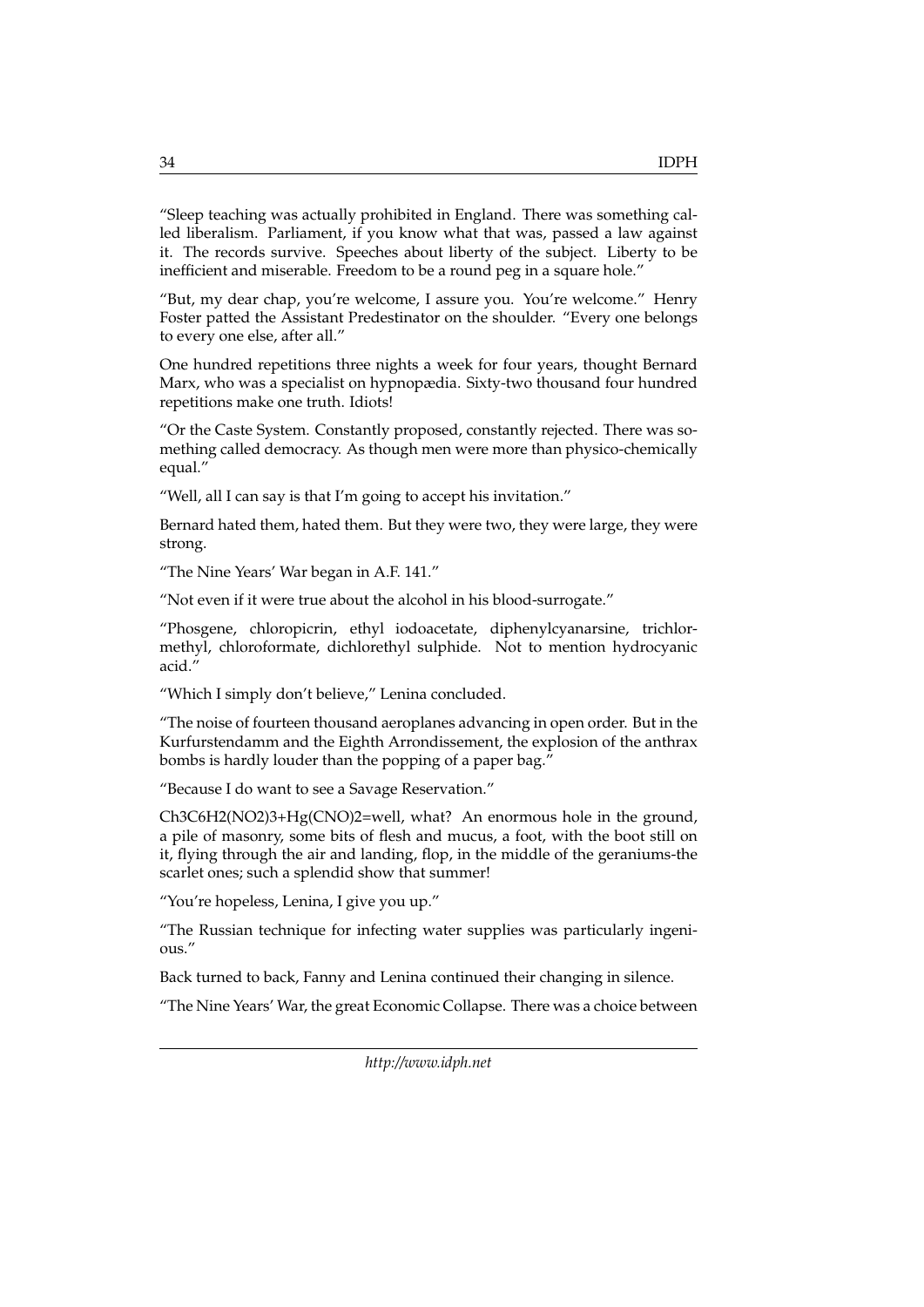World Control and destruction. Between stability and ."

"Fanny Crowne's a nice girl too," said the Assistant Predestmator.

In the nurseries, the Elementary Class Consciousness lesson was over, the voices were adapting future demand to future industrial supply. "I do love flying," they whispered, "I do love flying, I do love having new clothes, I do love ."

"Liberalism, of course, was dead of anthrax, but all the same you couldn't do things by force."

"Not nearly so pneumatic as Lenina. Oh, not nearly."

"But old clothes are beastly," continued the untiring whisper. "We always throw away old clothes. Ending is better than mending, ending is better thast mending, ending is better ."

"Government's an affair of sitting, not hitting. You rule with the brains and the buttocks, never with the fists. For example, there was the conscription of consumption."

"There, I'm ready," said Lenina, but Fanny remained speechless and averted. "Let's make peace, Fanny darling."

"Every man, woman and child compelled to consume so much a year. In the interests of industry. The sole result ."

"Ending is better than mending. The more stitches, the less riches; the more stitches ."

"One of these days," said Fanny, with dismal emphasis, "you'll get into trouble."

"Conscientious objection on an enormous scale. Anything not to consume. Back to nature."

"I do love flying. I do love flying."

"Back to culture. Yes, actually to culture. You can't consume much if you sit still and read books."

"Do I look all right?" Lenina asked. Her jacket was made of bottle green acetate cloth with green viscose fur; at the cuffs and collar.

"Eight hundred Simple Lifers were mowed down by machine guns at Golders Green."

"Ending is better than mending, ending is better than mending."

Green corduroy shorts and white viscose-woollen stockings turned down below the knee.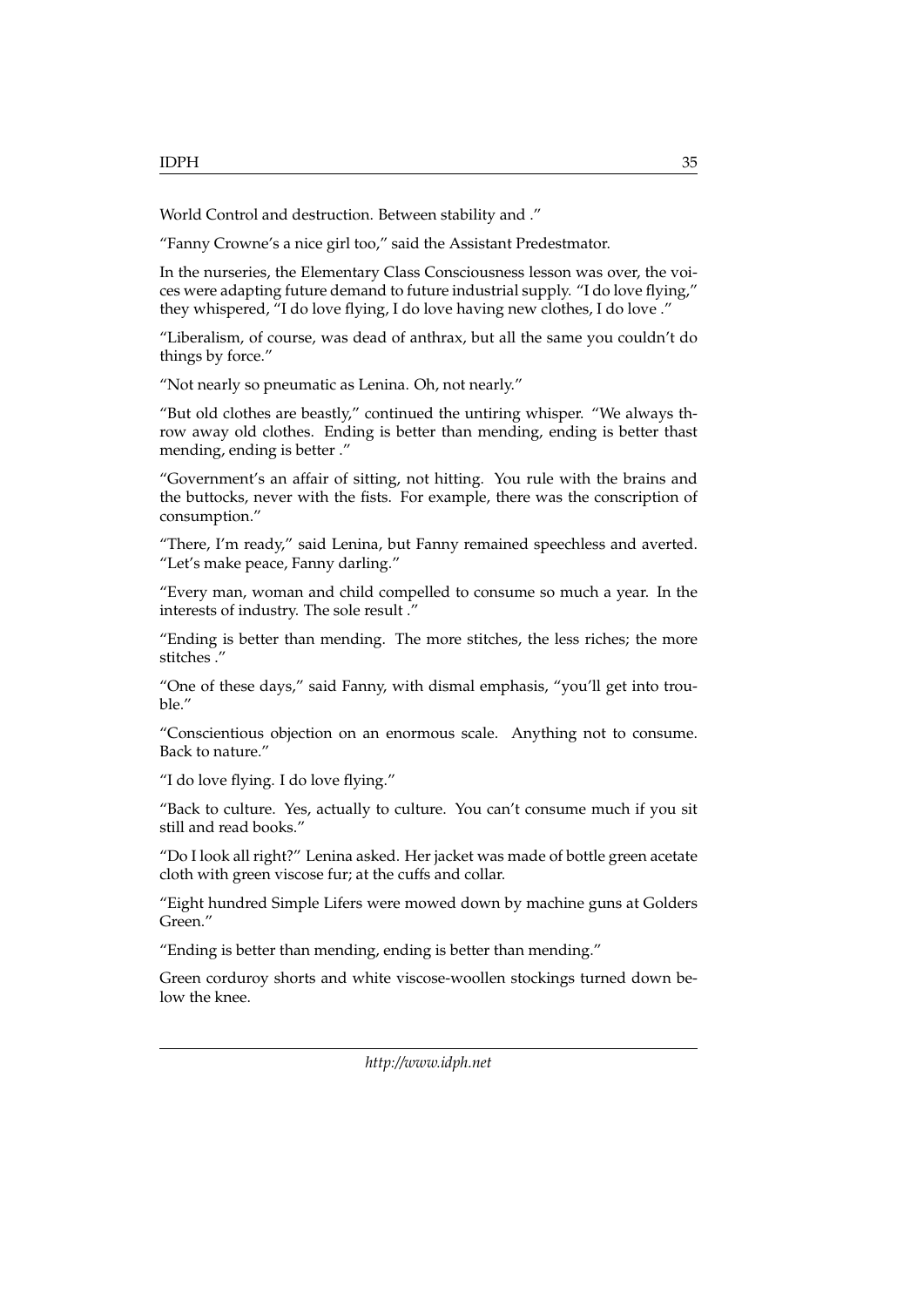"Then came the famous British Museum Massacre. Two thousand culture fans gassed with dichlorethyl sulphide."

A green-and-white jockey cap shaded Lenina's eyes; her shoes were bright green and highly polished.

"In the end," said Mustapha Mond, "the Controllers realized that force was no good. The slower but infinitely surer methods of ectogenesis, neo- Pavlovian conditioning and hypnopædia ."

And round her waist she wore a silver-mounted green morocco-surrogate cartridge belt, bulging (for Lenina was not a freemartin) with the regulation supply of contraceptives.

"The discoveries of Pfitzner and Kawaguchi were at last made use of. An intensive propaganda against viviparous reproduction ."

"Perfect!" cried Fanny enthusiastically. She could never resist Lenina's charm for long. "And what a perfectly sweet Malthusian belt!"

"Accompanied by a campaign against the Past; by the closing of museums, the blowing up of historical monuments (luckily most of them had already been destroyed during the Nine Years' War); by the suppression of all books published before A.F. 15O."

"I simply must get one like it," said Fanny.

"There were some things called the pyramids, for example.

"My old black-patent bandolier ."

"And a man called Shakespeare. You've never heard of them of course."

"It's an absolute disgrace-that bandolier of mine."

"Such are the advantages of a really scientific education."

"The more stitches the less riches; the more stitches the less ."

"The introduction of Our Ford's first T-Model ."

"I've had it nearly three months."

"Chosen as the opening date of the new era."

"Ending is better than mending; ending is better ."

"There was a thing, as I've said before, called Christianity."

"Ending is better than mending."

"The ethics and philosophy of under-consumption ."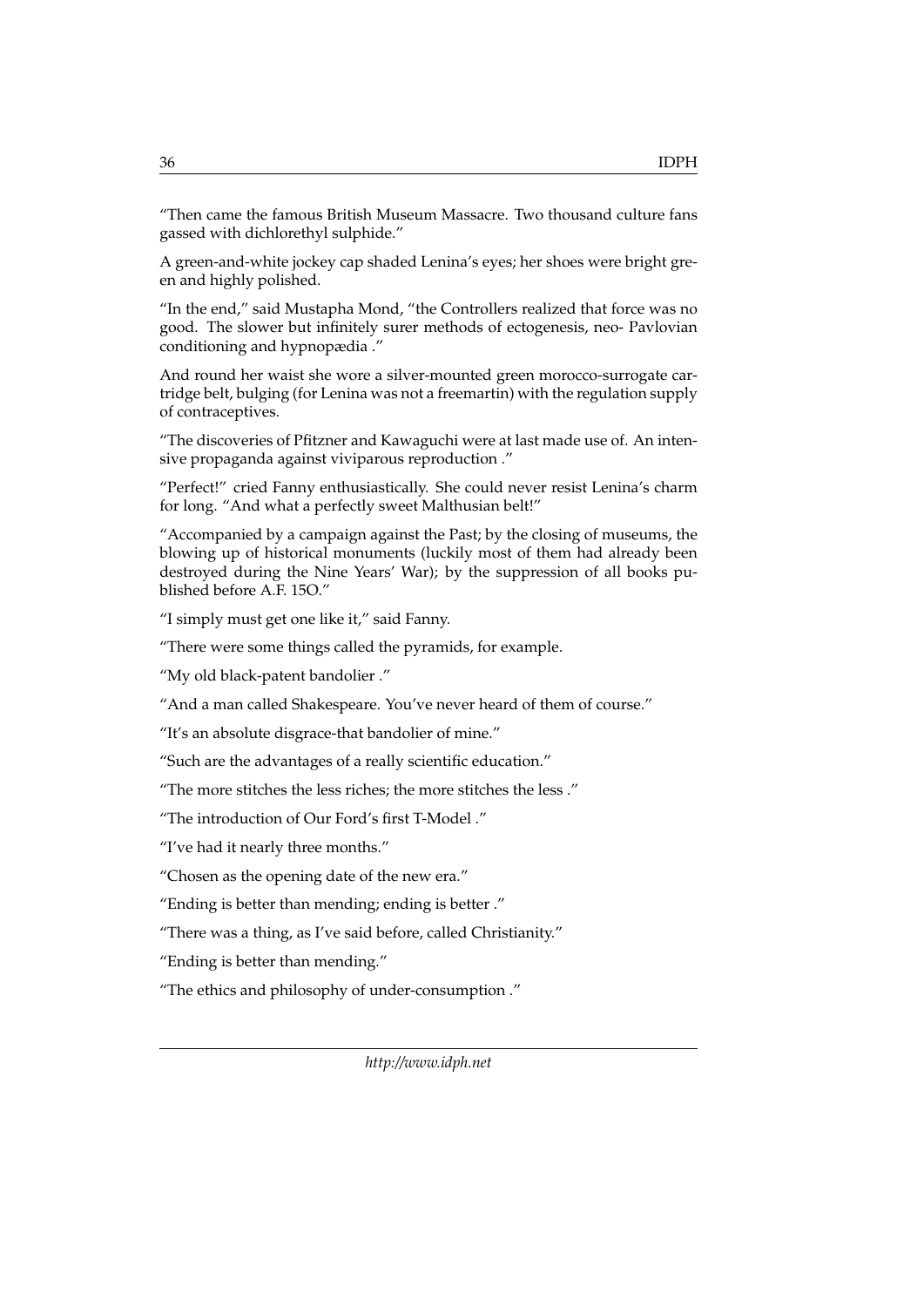"I love new clothes, I love new clothes, I love ."

"So essential when there was under-production; but in an age of machines and the fixation of nitrogen-positively a crime against society."

"Henry Foster gave it me."

"All crosses had their tops cut and became T's. There was also a thing called God."

"It's real morocco-surrogate."

"We have the World State now. And Ford's Day celebrations, and Community Sings, and Solidarity Services."

"Ford, how I hate them!" Bernard Marx was thinking.

"There was a thing called Heaven; but all the same they used to drink enormous quantities of alcohol."

"Like meat, like so much meat."

"There was a thing called the soul and a thing called immortality."

"Do ask Henry where he got it."

"But they used to take morphia and cocaine."

"And what makes it worse, she tlainks of herself as meat."

"Two thousand pharmacologists and bio-chemists were subsidized in A.P. 178."

"He does look glum," said the Assistant Predestinator, pointing at Bernard Marx.

"Six years later it was being produced commercially. The perfect drug."

"Let's bait him."

"Euphoric, narcotic, pleasantly hallucinant."

"Glum, Marx, glum." The clap on the shoulder made him start, look up. It was that brute Henry Foster. "What you need is a gramme of soma."

"All the advantages of Christianity and alcohol; none of their defects."

"Ford, I should like to kill him!" But all he did was to say, "No, thank you," and fend off the proffered tube of tablets.

"Take a holiday from reality whenever you like, and come back without so much as a headache or a mythology."

"Take it," insisted Henry Foster, "take it."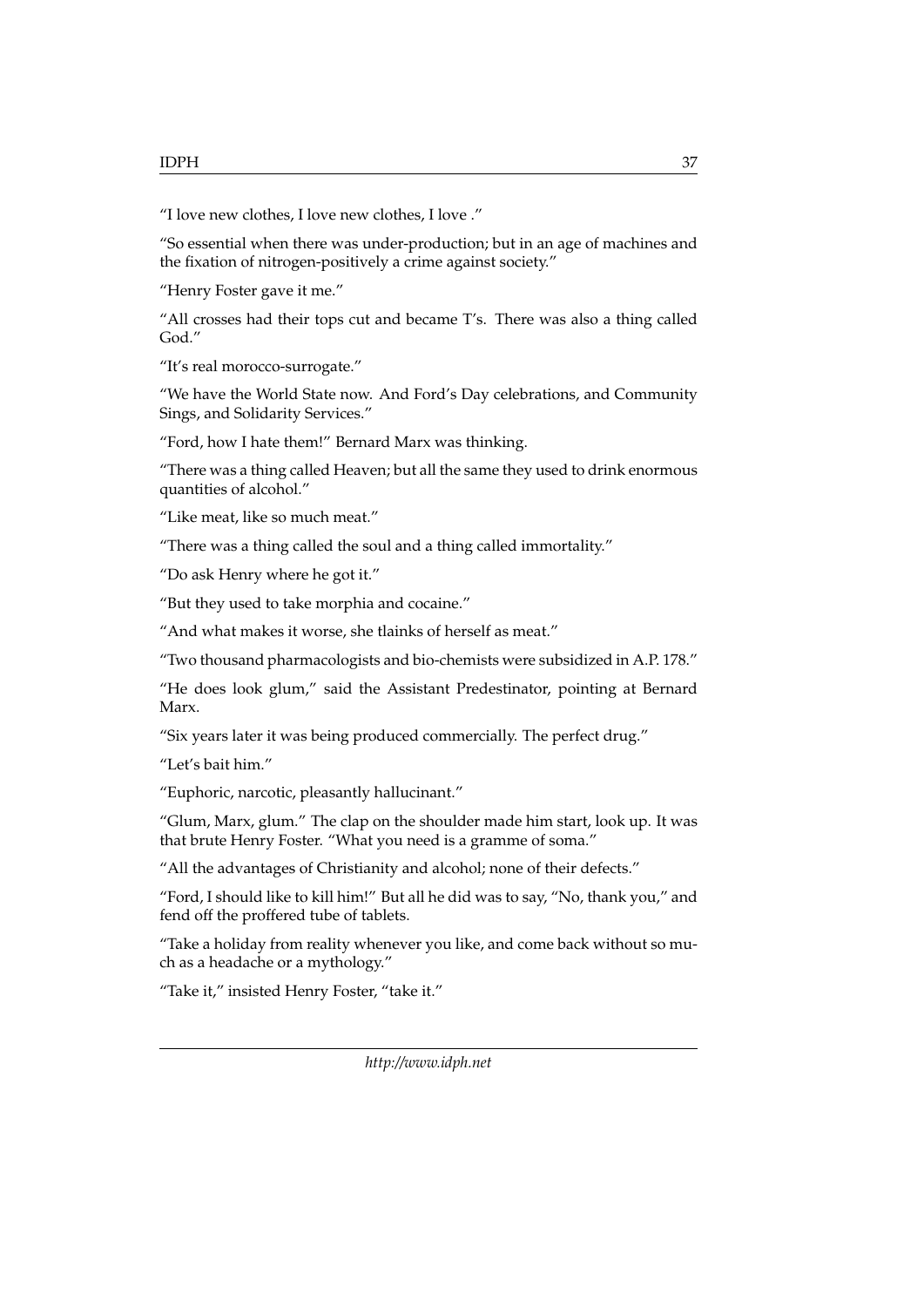"Stability was practically assured."

"One cubic centimetre cures ten gloomy sentiments," said the Assistant Predestinator citing a piece of homely hypnopædic wisdom.

"It only remained to conquer old age."

"Damn you, damn you!" shouted Bernard Marx.

"Hoity-toity."

"Gonadal hormones, transfusion of young blood, magnesium salts ."

"And do remember that a gramme is better than a damn." They went out, laughing.

"All the physiological stigmata of old age have been abolished. And along with them, of course ."

"Don't forget to ask him about that Malthusian belt," said Fanny.

"Along with them all the old man's mental peculiarities. Characters remain constant throughout a whole lifetime."

". two rounds of Obstacle Golf to get through before dark. I must fly."

"Work, play-at sixty our powers and tastes are what they were at seventeen. Old men in the bad old days used to renounce, retire, take to religion, spend their time reading, thinking-thinking!"

"Idiots, swine!" Bernard Marx was saying to himself, as he walked down the corridor to the lift.

"Now-such is progress-the old men work, the old men copulate, the old men have no time, no leisure from pleasure, not a moment to sit down and thinkor if ever by some unlucky chance such a crevice of time shoud yawn in the solid substance of their distractions, there is always soma, delicious soma, half a gramme for a half-holiday, a gramme for a week-end, two grammes for a trip to the gorgeous East, three for a dark eternity on the moon; returning whence they find themselves on the other side of the crevice, safe on the solid ground of daily labour and distraction, scampering from feely to feely, from girl to pneumatic girl, from Electromagnetic Golf course to ."

"Go away, little girl," shouted the D.H.C. angrily. "Go away, little boy! Can't you see that his fordship's busy? Go and do your erotic play somewhere else."

"Suffer little children," said the Controller.

Slowly, majestically, with a faint humming of machinery, the Conveyors moved forward, thirty-three centimters an hour. In the red darkness glinted innumerable rubies.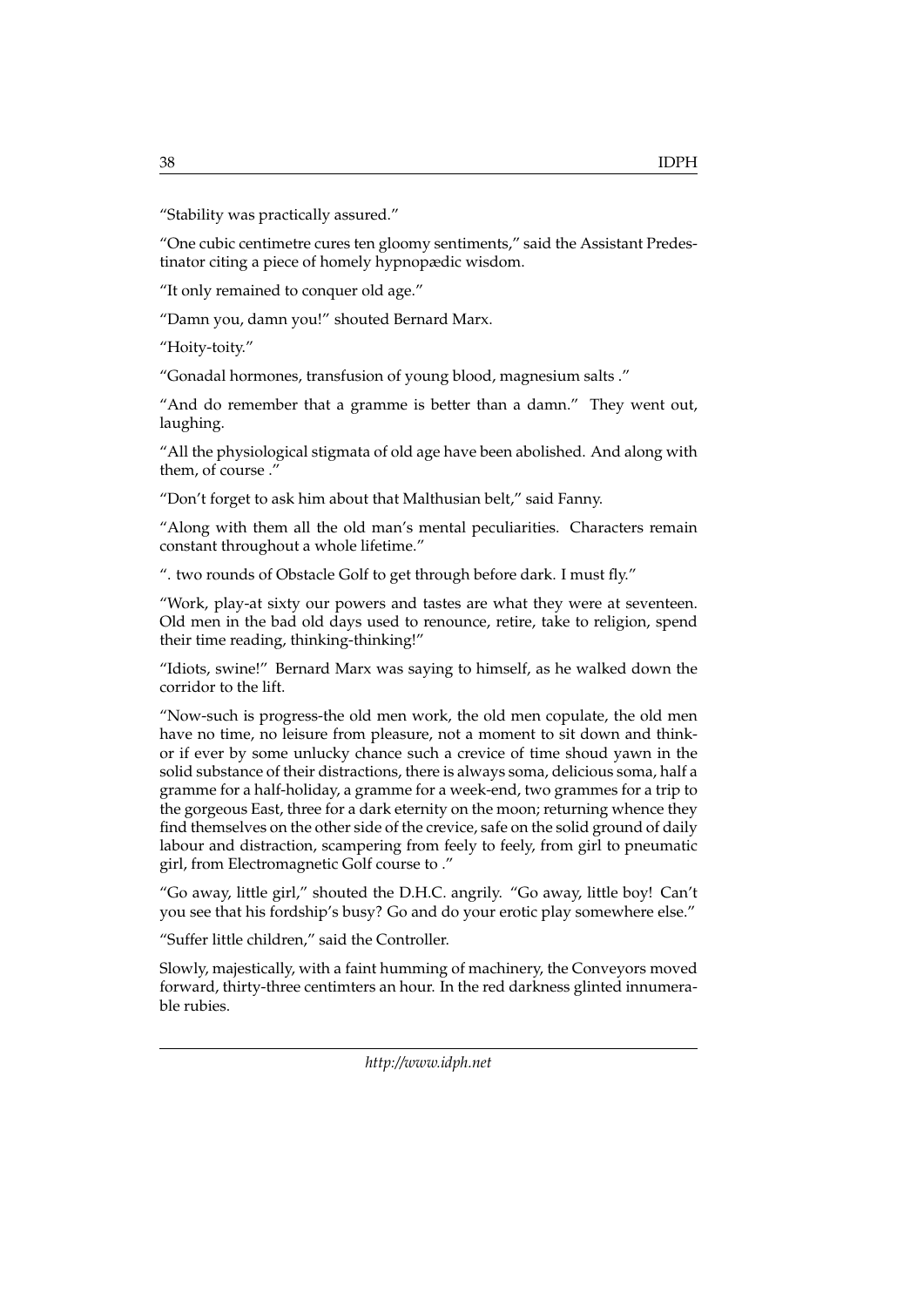## **Four**

THE LIFT was crowded with men from the Alpha Changing Rooms, and Lenina's entry wars greeted by many friendly nods and smiles. She was a popular girl and, at one time or another, had spent a night with almost all of them.

They were dear boys, she thought, as she returned their salutations. Charming boys! Still, she did wish that George Edzel's ears weren't quite so big (perhaps he'd been given just a spot too much parathyroid at Metre 328?). And looking at Benito Hoover, she couldn't help remembering that he was really too hairy when he took his clothes off.

Turning, with eyes a little saddened by the recollection, of Benito's curly blackness, she saw in a corner the small thin body, the melancholy face of Bernard Marx.

"Bernard!" she stepped up to him. "I was looking for you." Her voice rang clear above the hum of the mounting lift. The others looked round curiously. "I wanted to talk to you about our New Mexico plan." Out of the tail of her eye she could see Benito Hoover gaping with astonishment. The gape annoyed her. "Surprised I shouldn't be begging to go with him again!" she said to herself. Then aloud, and more warmly than ever, "I'd simply love to come with you for a week in July," she went on. (Anyhow, she was publicly proving her unfaithfulness to Henry. Fanny ought to be pleased, even though it was Bernard.) "That is," Lenina gave him her most deliciously significant smile, "if you still want to have me."

Bernard's pale face flushed. "What on earth for?" she wondered, astonished, but at the same time touched by this strange tribute to her power.

"Hadn't we better talk about it somewhere else?" he stammered, looking horribly uncomfortable.

"As though I'd been saying something shocking," thought Lenina. "He couldn't look more upset if I'd made a dirty joke-asked him who his mother was, or something like that."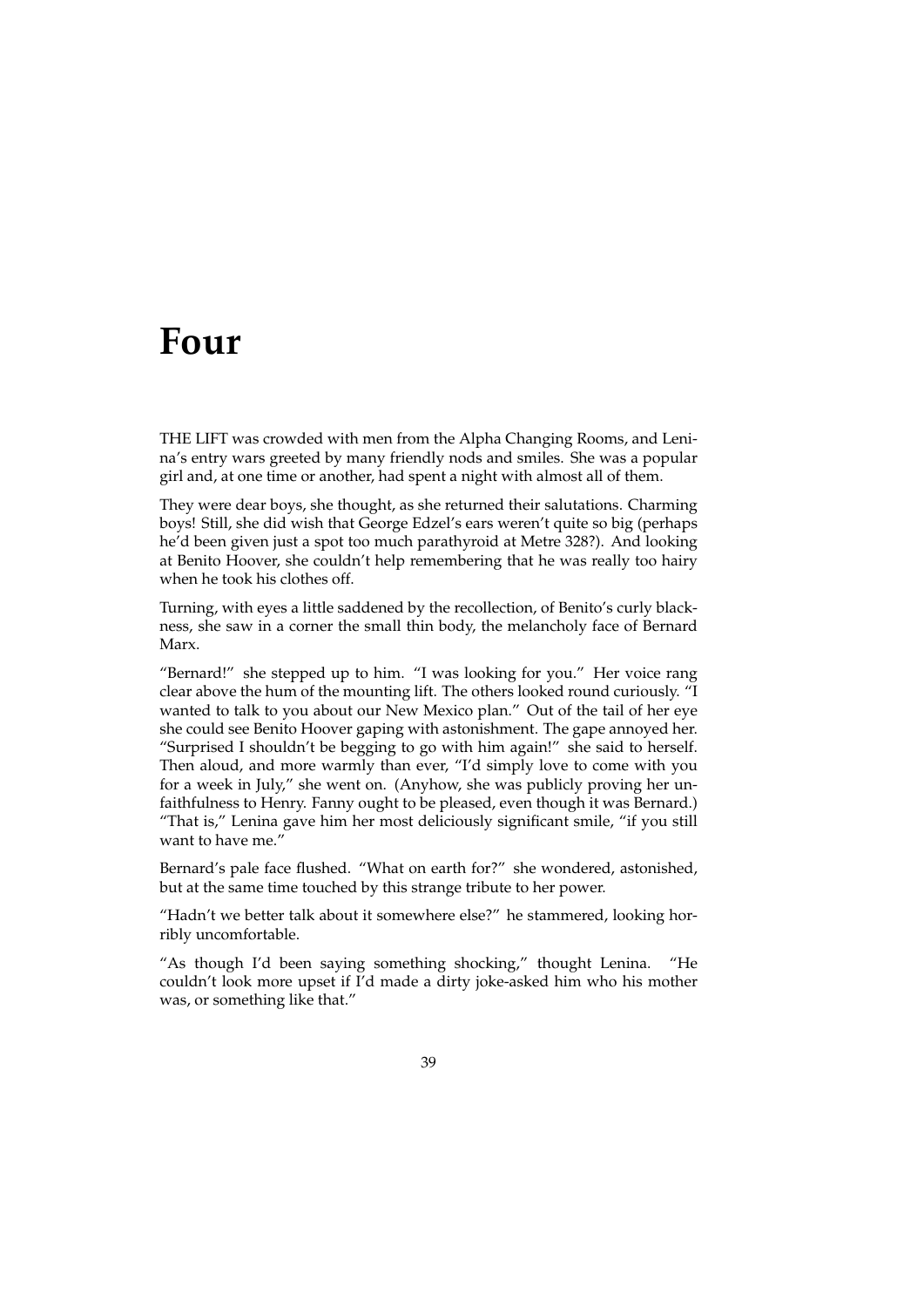"I mean, with all these people about ." He was choked with confusion.

Lenina's laugh was frank and wholly unmalicious. "How funny you are!" she said; and she quite genuinely did think him funny. "You'll give me at least a week's warning, won't you," she went on in another tone. "I suppose we take the Blue Pacific Rocket? Does it start from the Charing-T Tower? Or is it from Hampstead?"

Before Bernard could answer, the lift came to a standstill.

"Roof!" called a creaking voice.

The liftman was a small simian creature, dressed in the black tunic of an Epsilon-Minus Semi-Moron.

"Roof!"

He flung open the gates. The warm glory of afternoon sunlight made him start and blink his eyes. "Oh, roof!" he repeated in a voice of rapture. He was as though suddenly and joyfully awakened from a dark annihilating stupor. "Roof!"

He smiled up with a kind of doggily expectant adoration into the faces of his passengers. Talking and laughing together, they stepped out into the light. The liftman looked after them.

"Roof?" he said once more, questioningly.

Then a bell rang, and from the ceiling of the lift a loud speaker began, very softly and yet very imperiously, to issue its commands.

"Go down," it said, "go down. Floor Eighteen. Go down, go down. Floor Eighteen. Go down, go ."

The liftman slammed the gates, touched a button and instantly dropped back into the droning twilight of the well, the twilight of his own habitual stupor.

It was warm and bright on the roof. The summer afternoon was drowsy with the hum of passing helicopters; and the deeper drone of the rocket-planes hastening, invisible, through the bright sky five or six miles overhead was like a caress on the soft air. Bernard Marx drew a deep breath. He looked up into the sky and round the blue horizon and finally down into Lenina's face.

"Isn't it beautiful!" His voice trembled a little.

She smiled at him with an expression of the most sympathetic understanding. "Simply perfect for Obstacle Golf," she answered rapturously. "And now I must fly, Bernard. Henry gets cross if I keep him waiting. Let me know in good time about the date." And waving her hand she ran away across the wide flat roof towards the hangars. Bernard stood watching the retreating twinkle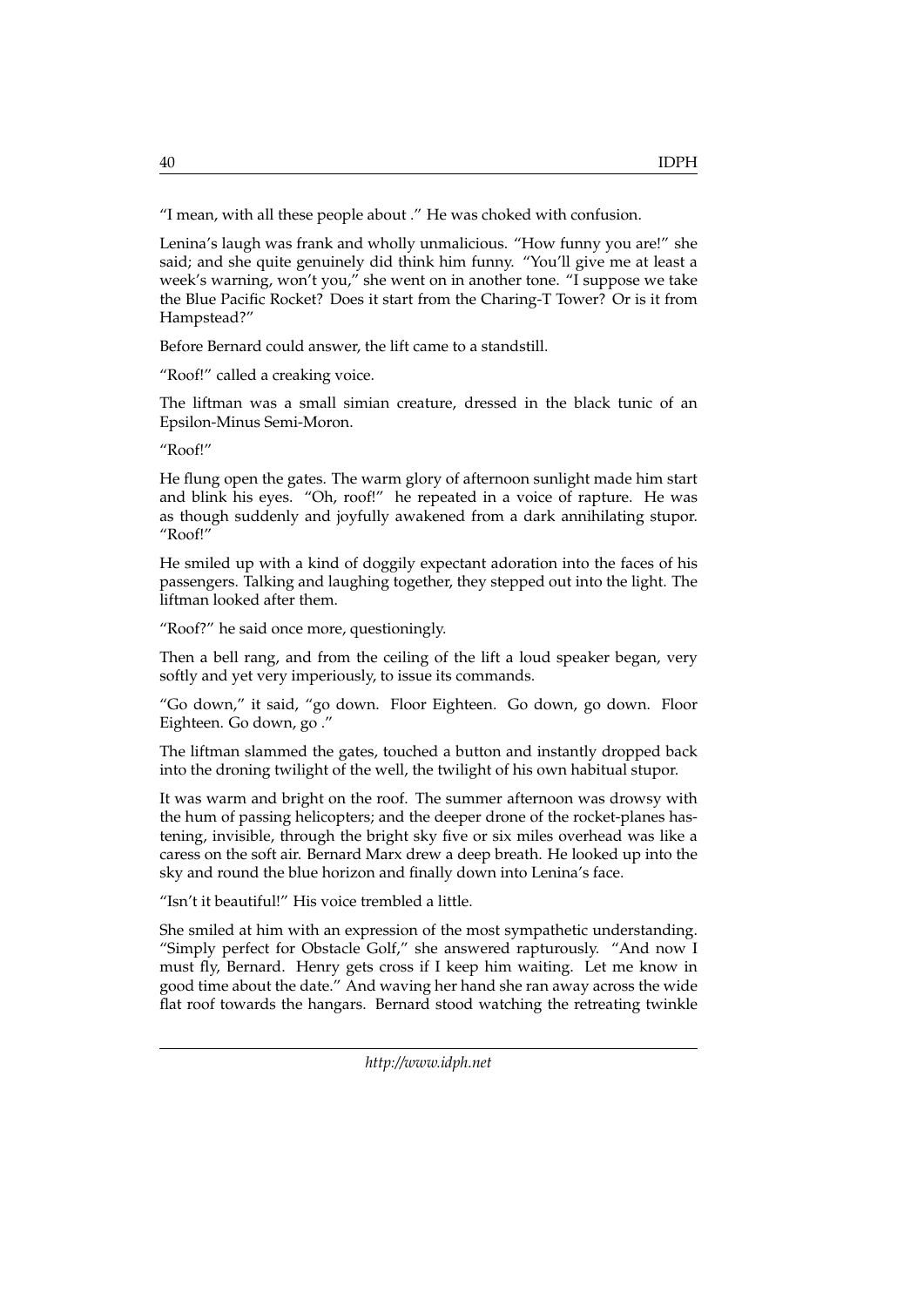of the white stockings, the sunburnt knees vivaciously bending and unbending again, again, and the softer rolling of those well-fitted corduroy shorts beneath the bottle green jacket. His face wore an expression of pain.

"I should say she was pretty," said a loud and cheery voice just behind him.

Bernard started and looked around. The chubby red face of Benito Hoover was beaming down at him-beaming with manifest cordiality. Benito was notoriously good-natured. People said of him that he could have got through life without ever touching soma. The malice and bad tempers from which other people had to take holidays never afflicted him. Reality for Benito was always sunny.

"Pneumatic too. And how!" Then, in another tone: "But, I say," he went on, "you do look glum! What you need is a gramme of soma." Diving into his righthand trouser-pocket, Benito produced a phial. "One cubic centimetre cures ten gloomy. But, I say!"

Bernard had suddenly turned and rushed away.

Benito stared after him. "What can be the matter with the fellow?" he wondered, and, shaking his head, decided that the story about the alcohol having been put into the poor chap's blood-surrogate must be true. "Touched his brain, I suppose."

He put away the soma bottle, and taking out a packet of sex-hormone chewinggum, stuffed a plug into his cheek and walked slowly away towards the hangars, ruminating.

Henry Foster had had his machine wheeled out of its lock-up and, when Lenina arrived, was already seated in the cockpit, waiting.

"Four minutes late," was all his comment, as she climbed in beside him. He started the engines and threw the helicopter screws into gear. The machine shot vertically into the air. Henry accelerated; the humming of the propeller shrilled from hornet to wasp, from wasp to mosquito; the speedometer showed that they were rising at the best part of two kilometres a minute. London diminished beneath them. The huge table-topped buildings were no more, in a few seconds, than a bed of geometrical mushrooms sprouting from the green of park and garden. In the midst of them, thin- stalked, a taller, slenderer fungus, the Charing-T Tower lifted towards the sky a disk of shining concrete.

Like the vague torsos of fabulous athletes, huge fleshy clouds lolled on the blue air above their heads. Out of one of them suddenly dropped a small scarlet insect, buzzing as it fell.

"There's the Red Rocket," said Henry, "just come in from New York." Looking at his watch. "Seven minutes behind time," he added, and shook his head.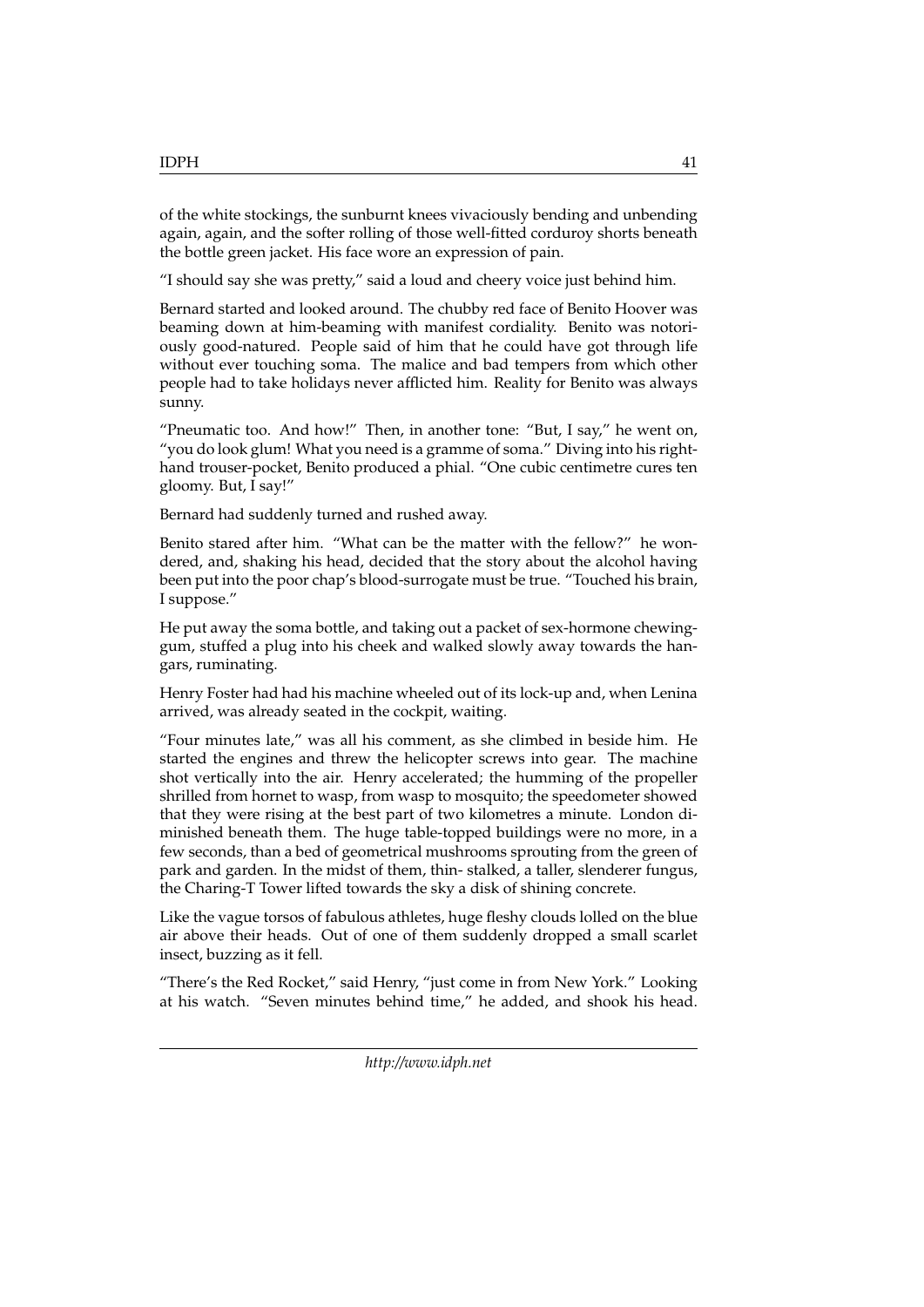"These Atlantic services-they're really scandalously unpunctual."

He took his foot off the accelerator. The humming of the screws overhead dropped an octave and a half, back through wasp and hornet to bumble bee, to cockchafer, to stag-beetle. The upward rush of the machine slackened off; a moment later they were hanging motionless in the air. Henry pushed at a lever; there was a click. Slowly at first, then faster and faster, till it was a circular mist before their eyes, the propeller in front of them began to revolve. The wind of a horizontal speed whistled ever more shrilly in the stays. Henry kept his eye on the revolution-counter; when the needle touched the twelve hundred mark, he threw the helicopter screws out of gear. The machine had enough forward momentum to be able to fly on its planes.

Lenina looked down through the window in the floor between her feet. They were flying over the six kilometre zone of park-land that separated Central London from its first ring of satellite suburbs. The green was maggoty with foreshortened life. Forests of Centrifugal Bumble-puppy towers gleamed between the trees. Near Shepherd's Bush two thousand Beta-Minus mixed doubles were playing Riemann-surface tennis. A double row of Escalator Fives Courts lined the main road from Notting Hill to Willesden. In the Ealing stadium a Delta gymnastic display and community sing was in progress.

"What a hideous colour khaki is," remarked Lenina, voicing the hypnopædic prejudices of her caste.

The buildings of the Hounslow Feely Studio covered seven and a half hectares. Near them a black and khaki army of labourers was busy revitrifying the surface of the Great West Road. One of the huge travelling crucibles was being tapped as they flew over. The molten stone poured out in a stream of dazzling incandescence across the road, the asbestos rollers came and went; at the tail of an insulated watering cart the steam rose in white clouds.

At Brentford the Television Corporation's factory was like a small town.

"They must be changing the shift," said Lenina.

Like aphides and ants, the leaf-green Gamma girls, the black Semi-Morons swarmed round the entrances, or stood in queues to take their places in the monorail tram-cars. Mulberry-coloured Beta-Minuses came and went among the crowd. The roof of the main building was alive with the alighting and departure of helicopters.

"My word," said Lenina, "I'm glad I'm not a Gamma."

Ten minutes later they were at Stoke Poges and had started their first round of Obstacle Golf.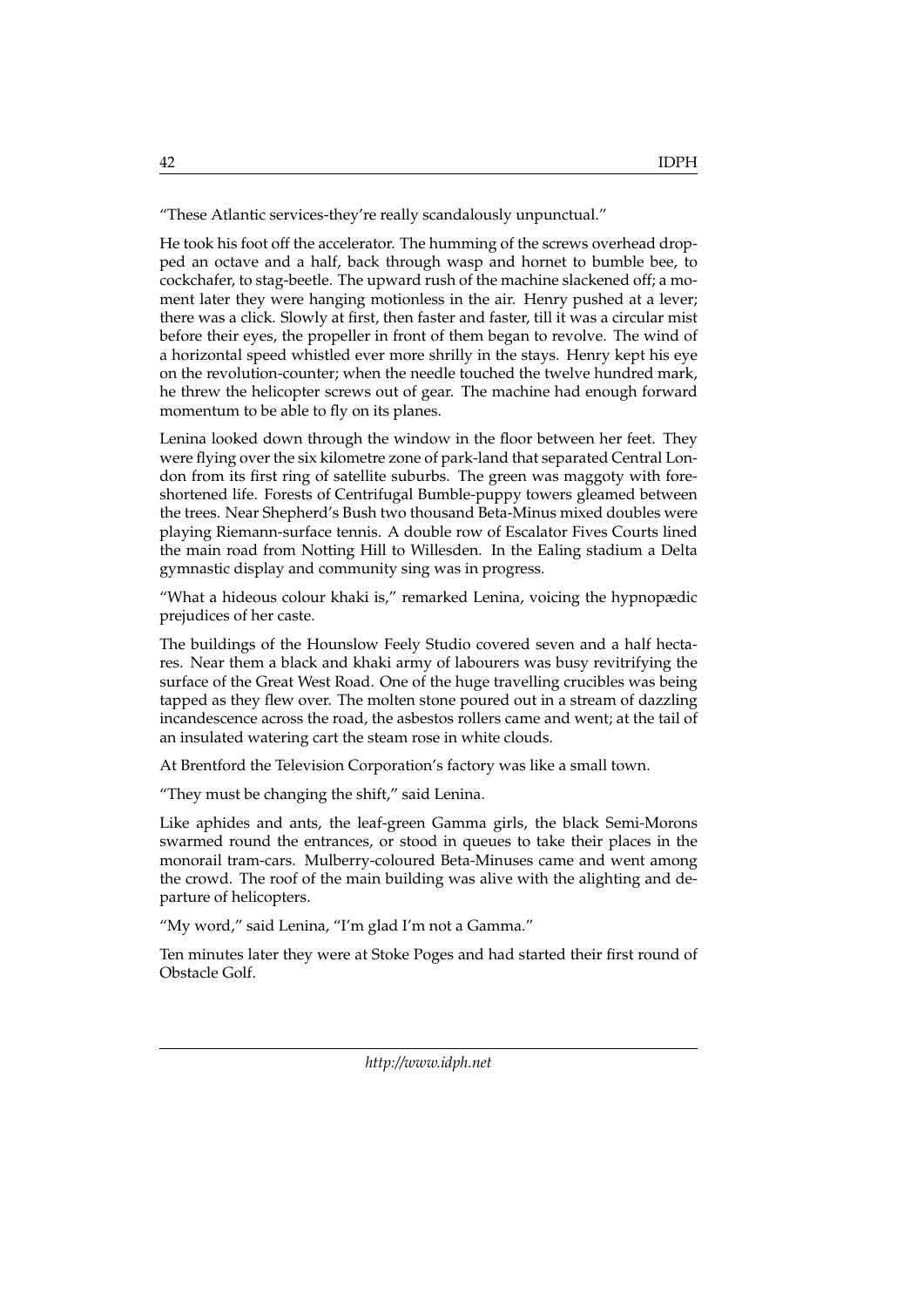### **§ 2**

WITH eyes for the most part downcast and, if ever they lighted on a fellow creature, at once and furtively averted, Bernard hastened across the roof. He was like a man pursued, but pursued by enemies he does not wish to see, lest they should seem more hostile even than he had supposed, and he himself be made to feel guiltier and even more helplessly alone.

"That horrible Benito Hoover!" And yet the man had meant well enough. Which only made it, in a way, much worse. Those who meant well behaved in the same way as those who meant badly. Even Lenina was making him suffer. He remembered those weeks of timid indecision, during which he had looked and longed and despaired of ever having the courage to ask her. Dared he face the risk of being humiliated by a contemptuous refusal? But if she were to say yes, what rapture! Well, now she had said it and he was still wretched- wretched that she should have thought it such a perfect afternoon for Obstacle Golf, that she should have trotted away to join Henry Foster, that she should have found him funny for not wanting to talk of their most private affairs in public. Wretched, in a word, because she had behaved as any healthy and virtuous English girl ought to behave and not in some other, abnormal, extraordinary way.

He opened the door of his lock-up and called to a lounging couple of Delta- Minus attendants to come and push his machine out on to the roof. The hangars were staffed by a single Bokanovsky Group, and the men were twins, identically small, black and hideous. Bernard gave his orders in the sharp, rather arrogant and even offensive tone of one who does not feel himself too secure in his superiority. To have dealings with members of the lower castes was always, for Bernard, a most distressing experience. For whatever the cause (and the current gossip about the alcohol in his blood-surrogate may very likely-for accidents will happen-have been true) Bernard's physique as hardly better than that of the average Gamma. He stood eight centimetres short of the standard Alpha height and was slender in proportion. Contact with members of he lower castes always reminded him painfully of this physical inadequacy. "I am I, and wish I wasn't"; his self-consciousness was acute and stressing. Each time he found himself looking on the level, instead of downward, into a Delta's face, he felt humiliated. Would the creature treat him with the respect due to his caste? The question haunted him. Not without reason. For Gammas, Deltas and Epsilons had been to some extent conditioned to associate corporeal mass with social superiority. Indeed, a faint hypnopædic prejudice in favour of size was universal. Hence the laughter of the women to whom he made proposals, the practical joking of his equals among the men. The mockery made him feel an outsider; and feeling an outsider he behaved like one, which increased the prejudice against him and intensified the contempt and hostility aroused by his physical defects. Which in turn increased his sense of being alien and alone.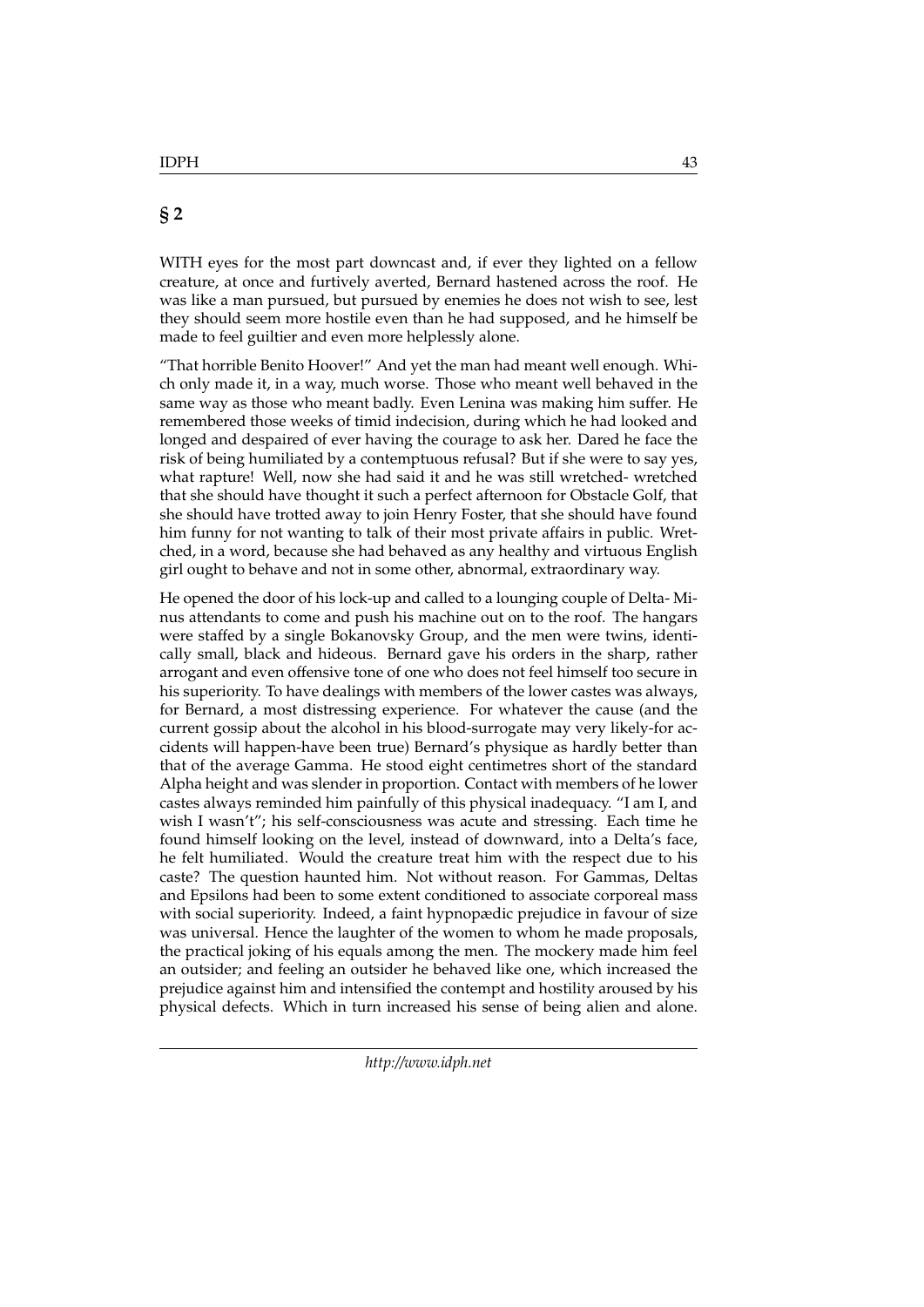A chronic fear of being slighted made him avoid his equals, made him stand, where his inferiors were concerned, self- consciously on his dignity. How bitterly he envied men like Henry Foster and Benito Hoover! Men who never had to shout at an Epsilon to get an order obeyed; men who took their position for granted; men who moved through the caste system as a fish through water-so utterly at home as to be unaware either of themselves or of the beneficent and comfortable element in which they had their being.

Slackly, it seemed to him, and with reluctance, the twin attendants wheeled his plane out on the roof.

"Hurry up!" said Bernard irritably. One of them glanced at him. Was that a kind of bestial derision that he detected in those blank grey eyes? "Hurry up!" he shouted more loudly, and there was an ugly rasp in his voice.

He climbed into the plane and, a minute later, was flying southwards, towards the river.

The various Bureaux of Propaganda and the College of Emotional Engineering were housed in a single sixty-story building in Fleet Street. In the basement and on the low floors were the presses and offices of the three great Lodon newspapers-The Hourly Radio, an upper-caste sheet, the pale green Gamma Gazette, and, on khaki paper and in words exclusively of one syllable, The Delta Mirror. Then came the Bureaux of Propaganda by Television, by Feeling Picture, and by Synthetic Voice and Music respectively-twenty-two floors of them. Above were the search laboratories and the padded rooms in which Sound-Track Writers and Synthetic Composers did the delicate work. The top eighteen floors were occupied the College of Emotional Engineering.

Bernard landed on the roof of Propaganda House and stepped out.

"Ring down to Mr. Helmholtz Watson," he ordered the Gamma-Plus porter, "and tell him that Mr. Bernard Marx is waiting for him on the roof."

He sat down and lit a cigarette.

Helmholtz Watson was writing when the message came down.

"Tell him I'm coming at once," he said and hung up the receiver. Then, turning to his secretary, "I'll leave you to put my things away," he went on in the same official and impersonal tone; and, ignoring her lustrous smile, got up and walked briskly to the door.

He was a powerfully built man, deep-chested, broad-shouldered, massive, and yet quick in his movements, springy and agile. The round strong pillar of his neck supported a beautifully shaped head. His hair was dark and curly, his features strongly marked. In a forcible emphatic way, he was handsome and looked, as his secretety was never tired of repeating, every centimetre an Alpha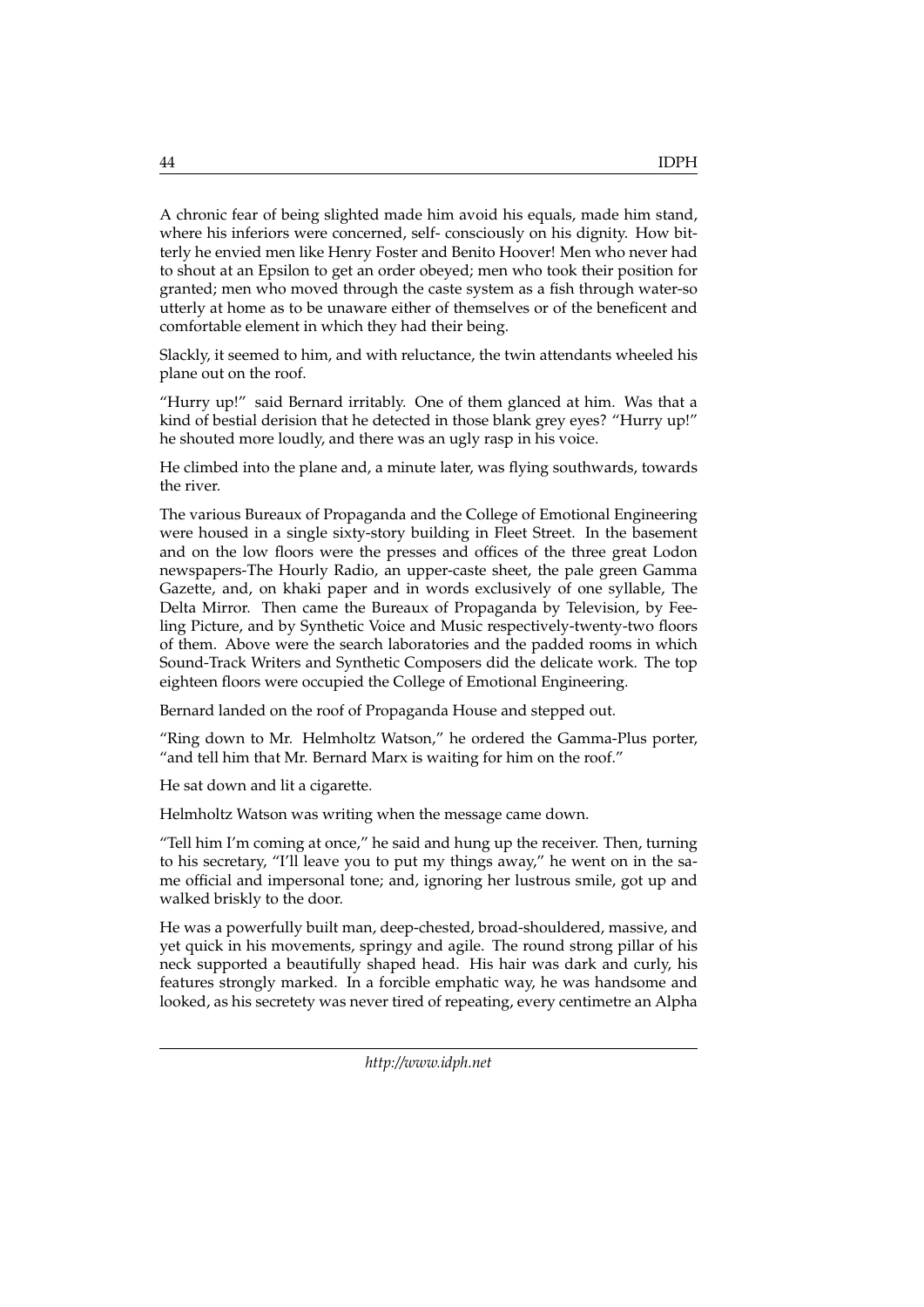Plus. By profession he was a lecturer at the College of Emotional Engineering (Department of Writing) and the intervals of his educational activities, a working Emotional Engineer. He wrote regularly for The Hourly Radio, composed feely scenarios, and had the happiest knack for slogans and hypnopædic rhymes.

"Able," was the verdict of his superiors. "Perhaps, (and they would shake their heads, would significantly lower their voices) "a little too able."

Yes, a little too able; they were right. A mental excess had produced in Helmholtz Watson effects very similar to those which, in Bernard Marx, were the result of a physical defect. Too little bone and brawn had isolated Bernard from his fellow men, and the sense of this apartness, being, by all the current standards, a mental excess, became in its turn a cause of wider separation. That which had made Helmholtz so uncomfortably aware of being himself and and all alone was too much ability. What the two men shared was the knowledge that they were individuals. But whereas the physically defective Bernard had suffered all his life from the consciousness of being separate, it was only quite recently that, grown aware of his mental excess, Helmholtz Watson had also become aware of his difference from the people who surrounded him. This Escalator-Squash champion, this indefatigable lover (it was said that he had had six hundred and forty different girls in under four years), this admirable committee man and best mixer had realized quite suddenly that sport, women, communal activities were only, so far as he was concerned, second bests. Really, and at the bottom, he was interested in something else. But in what? In what? That was the problem which Bernard had come to discuss with him-or rather, since it was always Helmholtz who did all the talking, to listen to his friend discussing, yet once more.

Three charming girls from the Bureau of Propaganda by Synthetic Voice waylaid him as he stepped out of the lift.

"Oh, Helmholtz, darling, do come and have a picnic supper with us on Exmoor." They clung round him imploringly.

He shook his head, he pushed his way through them. "No, no."

"We're not inviting any other man."

But Helmholtz remained unshaken even by this delightful promise. "No," he repeated, "I'm busy." And he held resolutely on his course. The girls trailed after him. It was not till he had actually climbed into Bernard's plane and slammed the door that they gave up pursuit. Not without reproaches.

"These women!" he said, as the machine rose into the air. "These women!" And he shook his head, he frowned. "Too awful," Bernard hypocritically agreed, wishing, as he spoke the words, that he could have as many girls as Helmholtz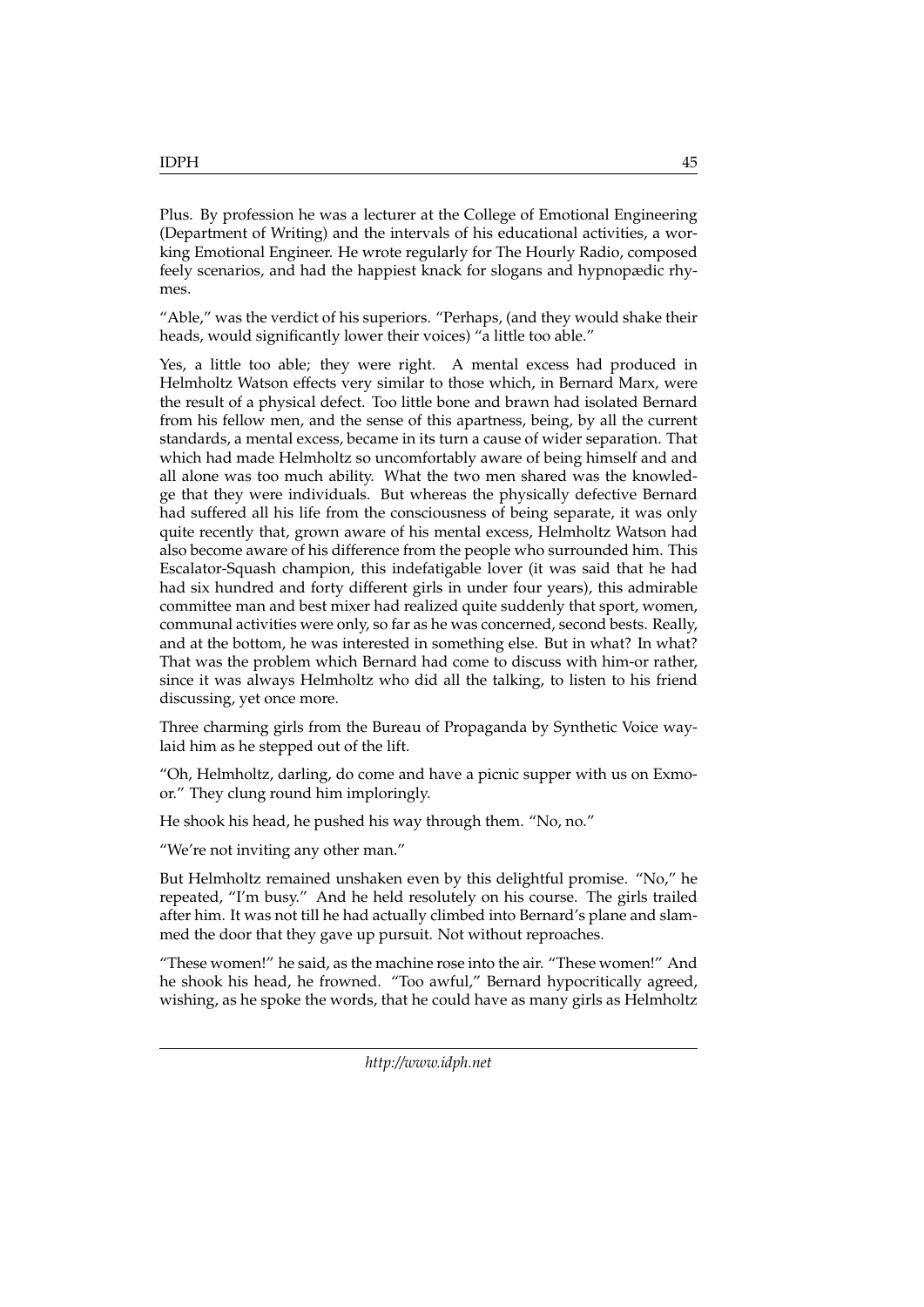did, and with as little trouble. He was seized with a sudden urgent need to boast. "I'm taking Lenina Crowne to New Mexico with me," he said in a tone as casual as he could make it.

"Are you?" said Helmholtz, with a total absence of interest. Then after a little pause, "This last week or two," he went on, "I've been cutting all my committees and all my girls. You can't imagine what a hullabaloo they've been making about it at the College. Still, it's been worth it, I think. The effects ." He hesitated. "Well, they're odd, they're very odd."

A physical shortcoming could produce a kind of mental excess. The process, it seemed, was reversible. Mental excess could produce, for its own purposes, the voluntary blindness and deafness of deliberate solitude, the artificial impotence of asceticism.

The rest of the short flight was accomplished in silence. When they had arrived and were comfortably stretched out on the pneumatic sofas in Bernard's room, Helmholtz began again.

Speaking very slowly, "Did you ever feel," he asked, "as though you had something inside you that was only waiting for you to give it a chance to come out? Some sort of extra power that you aren't using-you know, like all the water that goes down the falls instead of through the turbines?" He looked at Bernard questioningly.

"You mean all the emotions one might be feeling if things were different?"

Helmholtz shook his head. "Not quite. I'm thinking of a queer feeling I sometimes get, a feeling that I've got something important to say and the power to say it-only I don't know what it is, and I can't make any use of the power. If there was some different way of writing. Or else something else to write about ." He was silent; then, "You see," he went on at last, "I'm pretty good at inventing phrases-you know, the sort of words that suddenly make you jump, almost as though you'd sat on a pin, they seem so new and exciting even though they're about something hypnopædically obvious. But that doesn't seem enough. It's not enough for the phrases to be good; what you make with them ought to be good too."

"But your things are good, Helmholtz."

"Oh, as far as they go." Helmholtz shrugged his shoulders. "But they go such a little way. They aren't important enough, somehow. I feel I could do something much more important. Yes, and more intense, more violent. But what? What is there more important to say? And how can one be violent about the sort of things one's expected to write about? Words can be like X-rays, if you use them properly-they'll go through anything. You read and you're pierced. That's one of the things I try to teach my students-how to write piercingly. But what on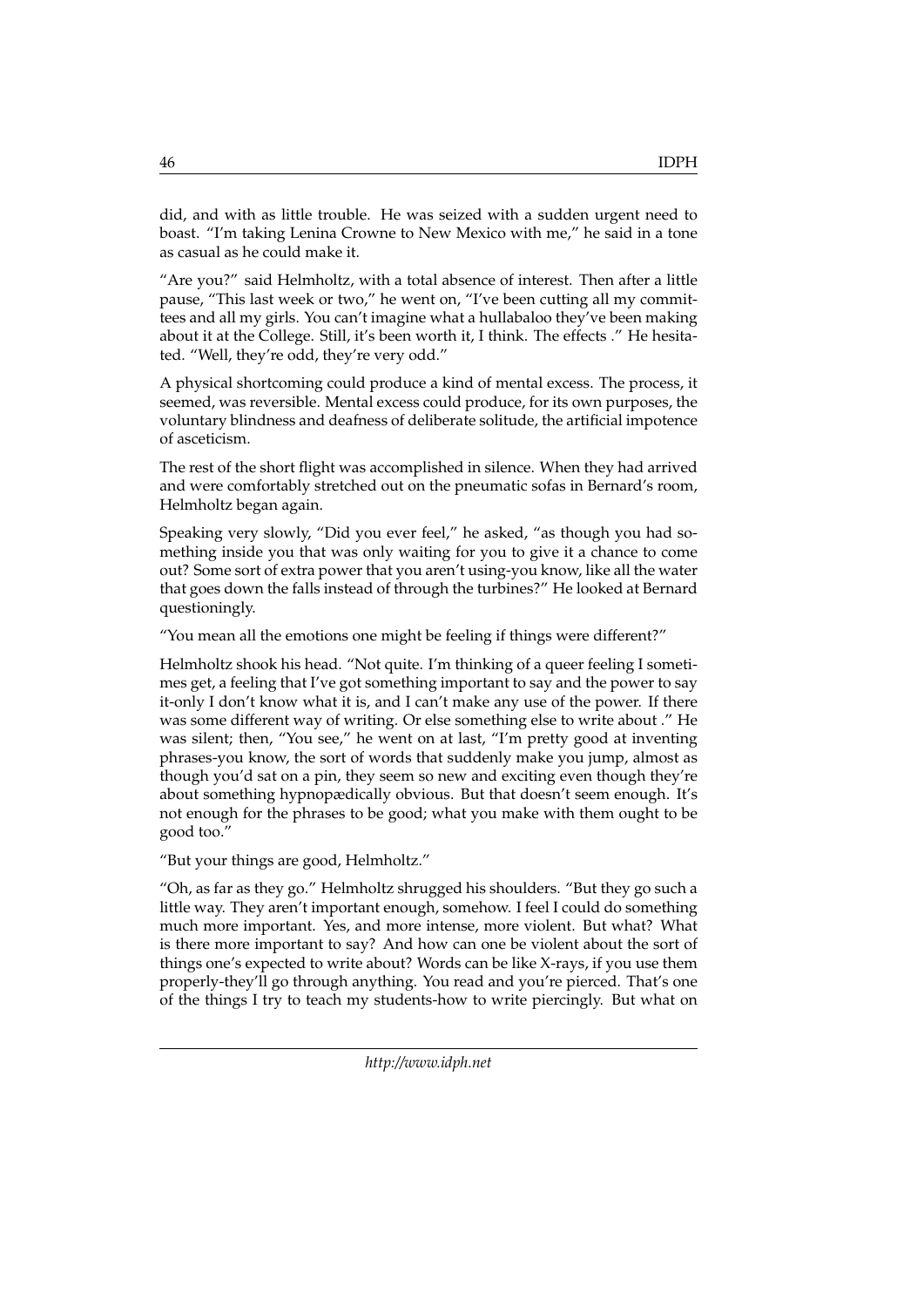earth's the good of being pierced by an article about a Community Sing, or the latest improvement in scent organs? Besides, can you make words really piercing-you know, like the very hardest X-rays- when you're writing about that sort of thing? Can you say something about nothing? That's what it finally boils down to. I try and I try ."

"Hush!" said Bernard suddenly, and lifted a warning finger; they listened. "I believe there's somebody at the door," he whispered.

Helmholtz got up, tiptoed across the room, and with a sharp quick movement flung the door wide open. There was, of course, nobody there.

"I'm sorry," said Bernard, feelling and looking uncomfortably foolish. "I suppose I've got things on my nerves a bit. When people are suspicious with you, you start being suspicious with them."

He passed his hand across his eyes, he sighed, his voice became plaintive. He was justifying himself. "If you knew what I'd had to put up with recently," he said almost tearfully-and the uprush of his self-pity was like a fountain suddenly released. "If you only knew!"

Helmholtz Watson listened with a certain sense of discomfort. "Poor little Bernard!" he said to himself. But at the same time he felt rather ashamed for his friend. He wished Bernard would show a little more pride.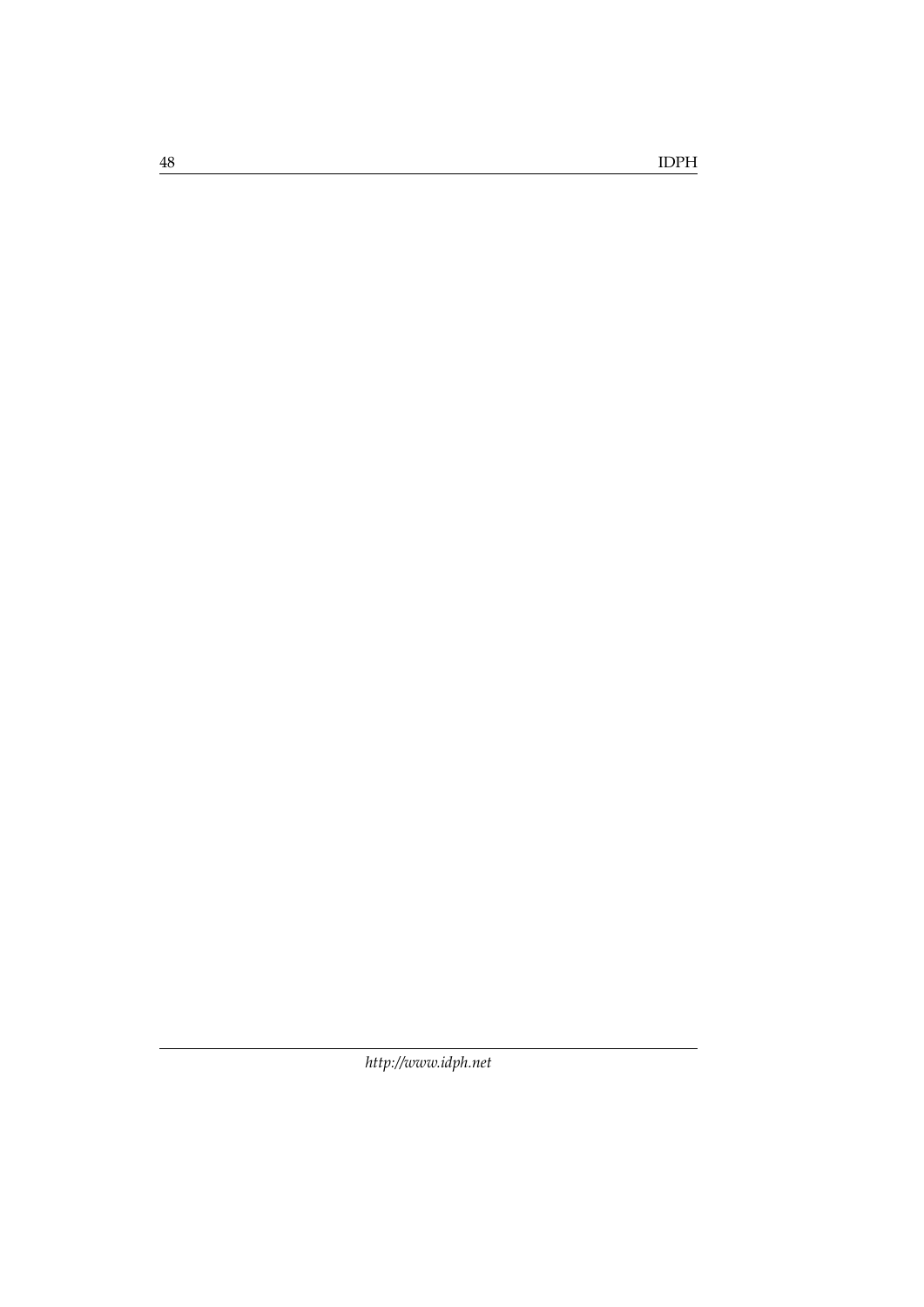## **Five**

BY EIGHT O'CLOCK the light was failing. The loud speaker in the tower of the Stoke Poges Club House began, in a more than human tenor, to announce the closing of the courses. Lenina and Henry abandoned their game and walked back towards the Club. From the grounds of the Internal and External Secretion Trust came the lowing of those thousands of cattle which provided, with their hormones and their milk, the raw materials for the great factory at Farnham Royal.

An incessant buzzing of helicopters filled the twilight. Every two and a half minutes a bell and the screech of whistles announced the departure of one of the light monorail trains which carried the lower caste golfers back from their separate course to the metropolis.

Lenina and Henry climbed into their machine and started off. At eight hundred feet Henry slowed down the helicopter screws, and they hung for a minute or two poised above the fading landscape. The forest of Burnham Beeches stretched like a great pool of darkness towards the bright shore of the western sky. Crimson at the horizon, the last of the sunset faded, through orange, upwards into yellow and a pale watery green. Northwards, beyond and above the trees, the Internal and External Secretions factory glared with a fierce electric brilliance from every window of its twenty stories. Beneath them lay the buildings of the Golf Club-the huge Lower Caste barracks and, on the other side of a dividing wall, the smaller houses reserved for Alpha and Beta members. The approaches to the monorail station were black with the ant-like pullulation of lower-caste activity. From under the glass vault a lighted train shot out into the open. Following its southeasterly course across the dark plain their eyes were drawn to the majestic buildings of the Slough Crematorium. For the safety of night-flying planes, its four tall chimneys were flood-lighted and tipped with crimson danger signals. It was a landmark.

"Why do the smoke-stacks have those things like balconies around them?" enquired Lenina.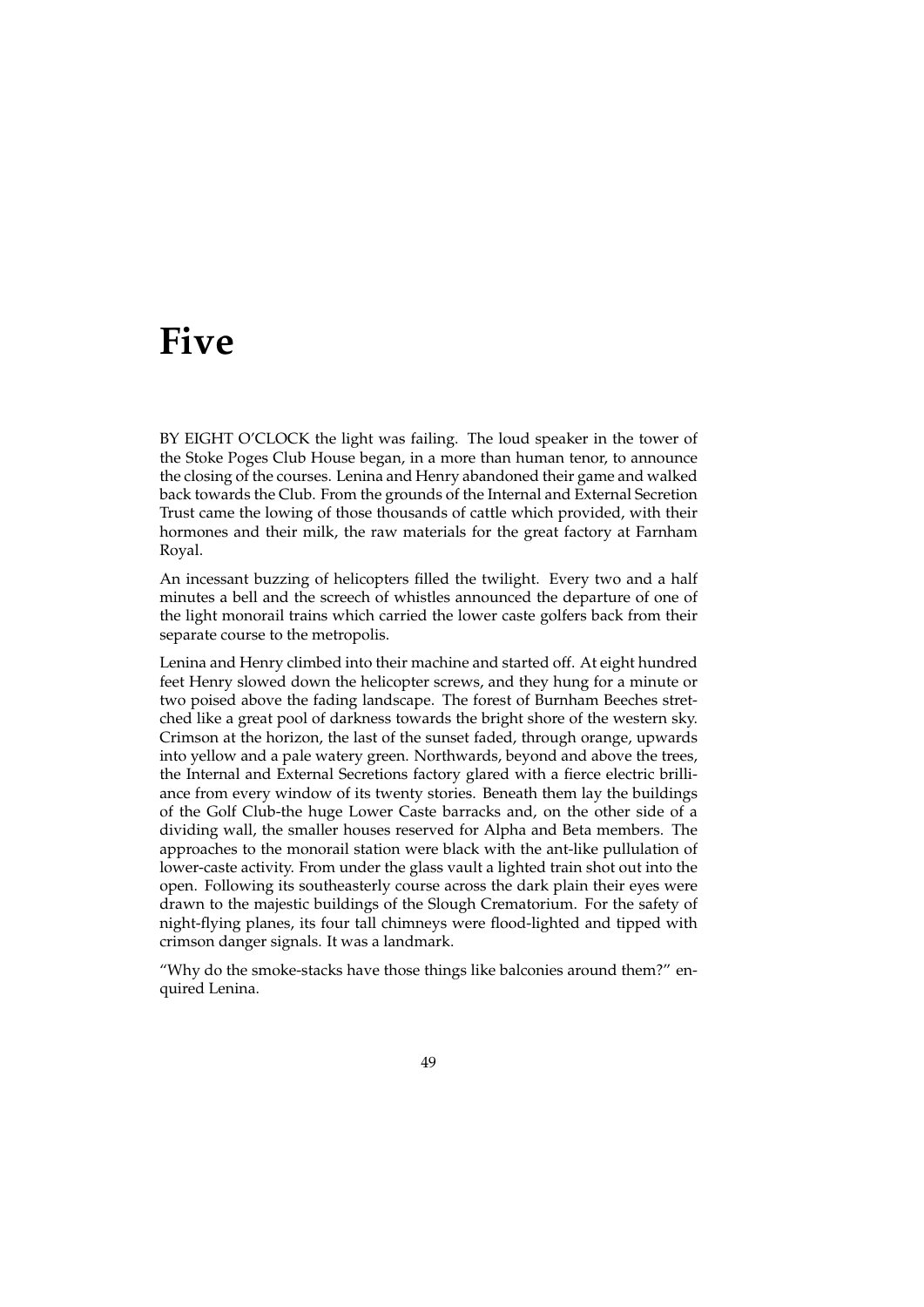"Phosphorus recovery," explained Henry telegraphically. "On their way up the chimney the gases go through four separate treatments. P2O5 used to go right out of circulation every time they cremated some one. Now they recover over ninety-eight per cent of it. More than a kilo and a half per adult corpse. Which makes the best part of four hundred tons of phosphorus every year from England alone." Henry spoke with a happy pride, rejoicing whole-heartedly in the achievement, as though it had been his own. "Fine to think we can go on being socially useful even after we're dead. Making plants grow."

Lenina, meanwhile, had turned her eyes away and was looking perpendicularly downwards at the monorail station. "Fine," she agreed. "But queer that Alphas and Betas won't make any more plants grow than those nasty little Gammas and Deltas and Epsilons down there."

"All men are physico-chemically equal," said Henry sententiously. "Besides, even Epsilons perform indispensable services."

"Even an Epsilon ." Lenina suddenly remembered an occasion when, as a little girl at school, she had woken up in the middle of the night and become aware, for the first time, of the whispering that had haunted all her sleeps. She saw again the beam of moonlight, the row of small white beds; heard once more the soft, soft voice that said (the words were there, unforgotten, unforgettable after so many night-long repetitions): "Every one works for every one else. We can't do without any one. Even Epsilons are useful. We couldn't do without Epsilons. Every one works for every one else. We can't do without any one ." Lenina remembered her first shock of fear and surprise; her speculations through half a wakeful hour; and then, under the influence of those endless repetitions, the gradual soothing of her mind, the soothing, the smoothing, the stealthy creeping of sleep..

"I suppose Epsilons don't really mind being Epsilons," she said aloud.

"Of course they don't. How can they? They don't know what it's like being anything else. We'd mind, of course. But then we've been differently conditioned. Besides, we start with a different heredity."

"I'm glad I'm not an Epsilon," said Lenina, with conviction.

"And if you were an Epsilon," said Henry, "your conditioning would have made you no less thankful that you weren't a Beta or an Alpha." He put his forward propeller into gear and headed the machine towards London. Behind them, in the west, the crimson and orange were almost faded; a dark bank of cloud had crept into the zenith. As they flew over the crematorium, the plane shot upwards on the column of hot air rising from the chimneys, only to fall as suddenly when it passed into the descending chill beyond.

"What a marvellous switchback!" Lenina laughed delightedly.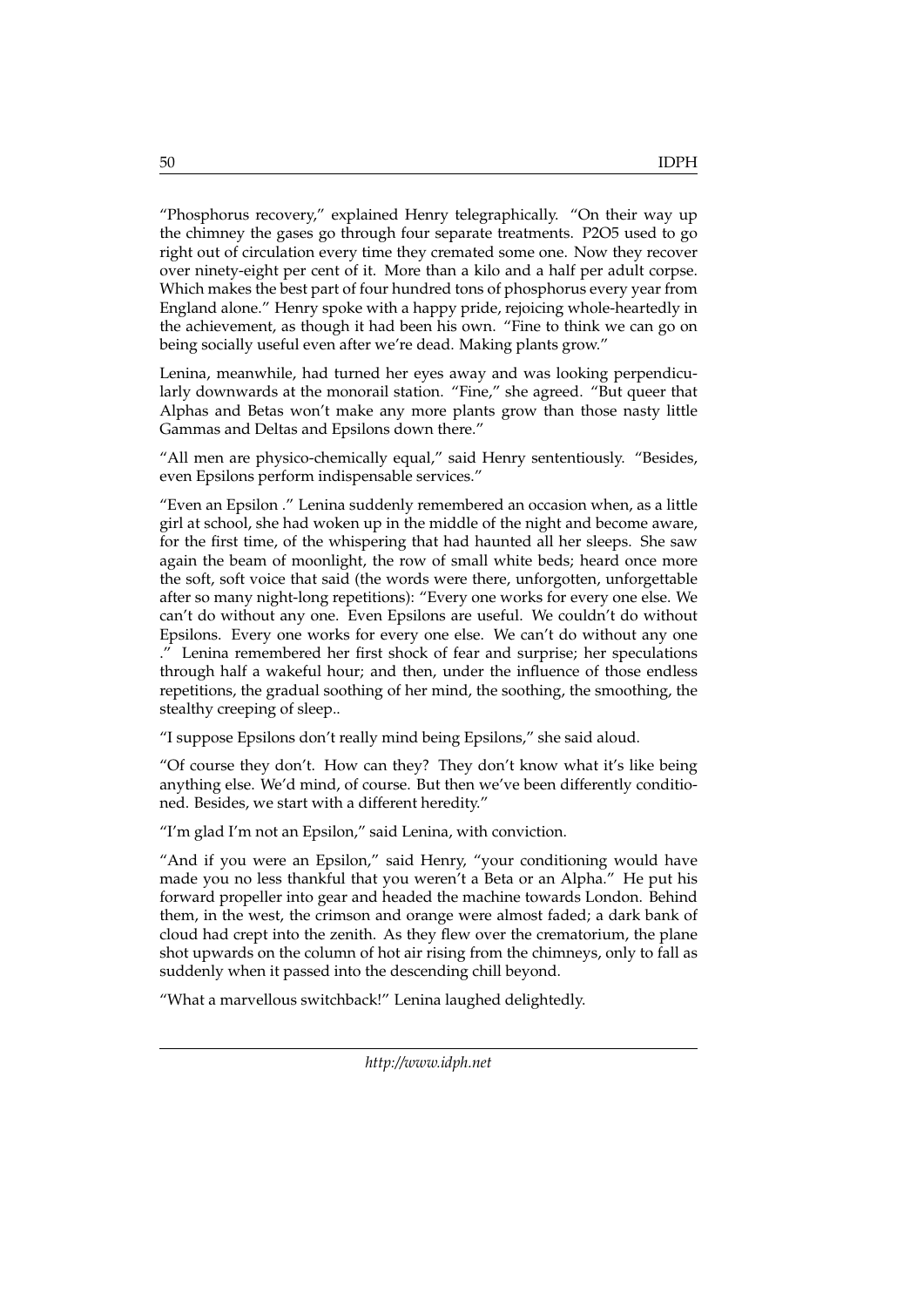But Henry's tone was almost, for a moment, melancholy. "Do you know what that switchback was?" he said. "It was some human being finally and definitely disappearing. Going up in a squirt of hot gas. It would be curious to know who it was-a man or a woman, an Alpha or an Epsilon. ." He sighed. Then, in a resolutely cheerful voice, "Anyhow," he concluded, "there's one thing we can be certain of; whoever he may have been, he was happy when he was alive. Everybody's happy now."

"Yes, everybody's happy now," echoed Lenina. They had heard the words repeated a hundred and fifty times every night for twelve years.

Landing on the roof of Henry's forty-story apartment house in Westminster, they went straight down to the dining-hall. There, in a loud and cheerful company, they ate an excellent meal. Soma was served with the coffee. Lenina took two half-gramme tablets and Henry three. At twenty past nine they walked across the street to the newly opened Westminster Abbey Cabaret. It was a night almost without clouds, moonless and starry; but of this on the whole depressing fact Lenina and Henry were fortunately unaware. The electric sky-signs effectively shut off the outer darkness. "CALVIN STOPES AND HIS SIXTEEN SEXOPHONISTS." From the façade of the new Abbey the giant letters invitingly glared. "LONDON'S FINEST SCENT AND COLOUR ORGAN. ALL THE LATEST SYNTHETIC MUSIC."

They entered. The air seemed hot and somehow breathless with the scent of ambergris and sandalwood. On the domed ceiling of the hall, the colour organ had momentarily painted a tropical sunset. The Sixteen Sexophonists were playing an old favourite: "There ain't no Bottle in all the world like that dear little Bottle of mine." Four hundred couples were five-stepping round the polished floor. Lenina and Henry were soon the four hundred and first. The saxophones wailed like melodious cats under the moon, moaned in the alto and tenor registers as though the little death were upon them. Rich with a wealth of harmonics, their tremulous chorus mounted towards a climax, louder and ever louder-until at last, with a wave of his hand, the conductor let loose the final shattering note of ether-music and blew the sixteen merely human blowers clean out of existence. Thunder in A flat major. And then, in all but silence, in all but darkness, there followed a gradual deturgescence, a diminuendo sliding gradually, through quarter tones, down, down to a faintly whispered dominant chord that lingered on (while the five-four rhythms still pulsed below) charging the darkened seconds with an intense expectancy. And at last expectancy was fulfilled. There was a sudden explosive sunrise, and simultaneously, the Sixteen burst into song:

"Bottle of mine, it's you I've always wanted!

Bottle of mine, why was I ever decanted?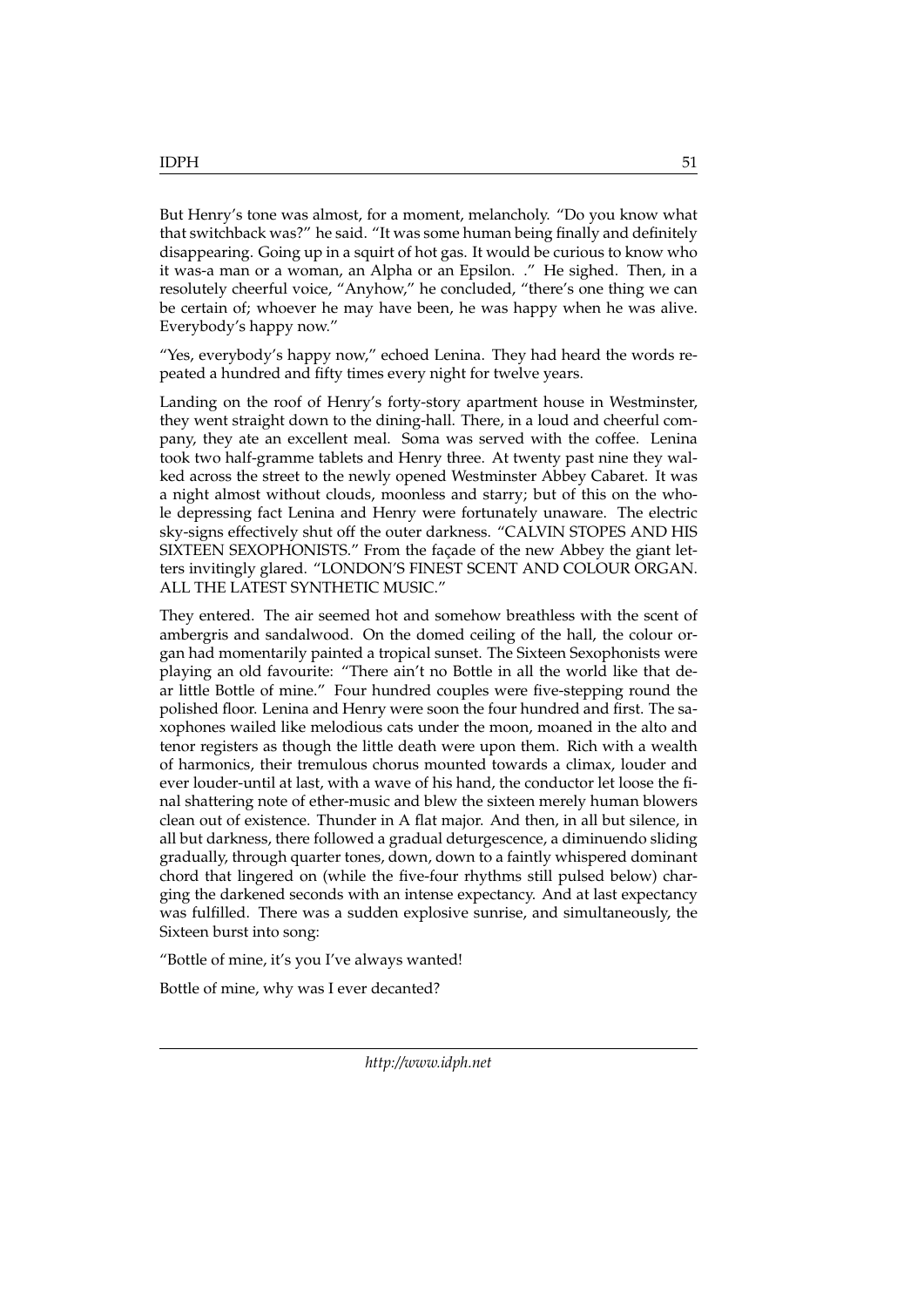Skies are blue inside of you,

The weather's always fine;

For

There ain't no Bottle in all the world

Like that dear little Bottle of mine."

Five-stepping with the other four hundred round and round Westminster Abbey, Lenina and Henry were yet dancing in another world-the warm, the richly coloured, the infinitely friendly world of soma-holiday. How kind, how goodlooking, how delightfully amusing every one was! "Bottle of mine, it's you I've always wanted ." But Lenina and Henry had what they wanted. They were inside, here and now-safely inside with the fine weather, the perennially blue sky. And when, exhausted, the Sixteen had laid by their saxophones and the Synthetic Music apparatus was producing the very latest in slow Malthusian Blues, they might have been twin embryos gently rocking together on the waves of a bottled ocean of blood-surrogate.

"Good-night, dear friends. Good-night, dear friends." The loud speakers veiled their commands in a genial and musical politeness. "Good-night, dear friends ."

Obediently, with all the others, Lenina and Henry left the building. The depressing stars had travelled quite some way across the heavens. But though the separating screen of the sky-signs had now to a great extent dissolved, the two young people still retained their happy ignorance of the night.

Swallowing half an hour before closing time, that second dose of soma had raised a quite impenetrable wall between the actual universe and their minds. Bottled, they crossed the street; bottled, they took the lift up to Henry's room on the twenty-eighth floor. And yet, bottled as she was, and in spite of that second gramme of soma, Lenina did not forget to take all the contraceptive precautions prescribed by the regulations. Years of intensive hypnopædia and, from twelve to seventeen, Malthusian drill three times a week had made the taking of these precautions almost as automatic and inevitable as blinking.

"Oh, and that reminds me," she said, as she came back from the bathroom, "Fanny Crowne wants to know where you found that lovely green moroccosurrogate cartridge belt you gave me."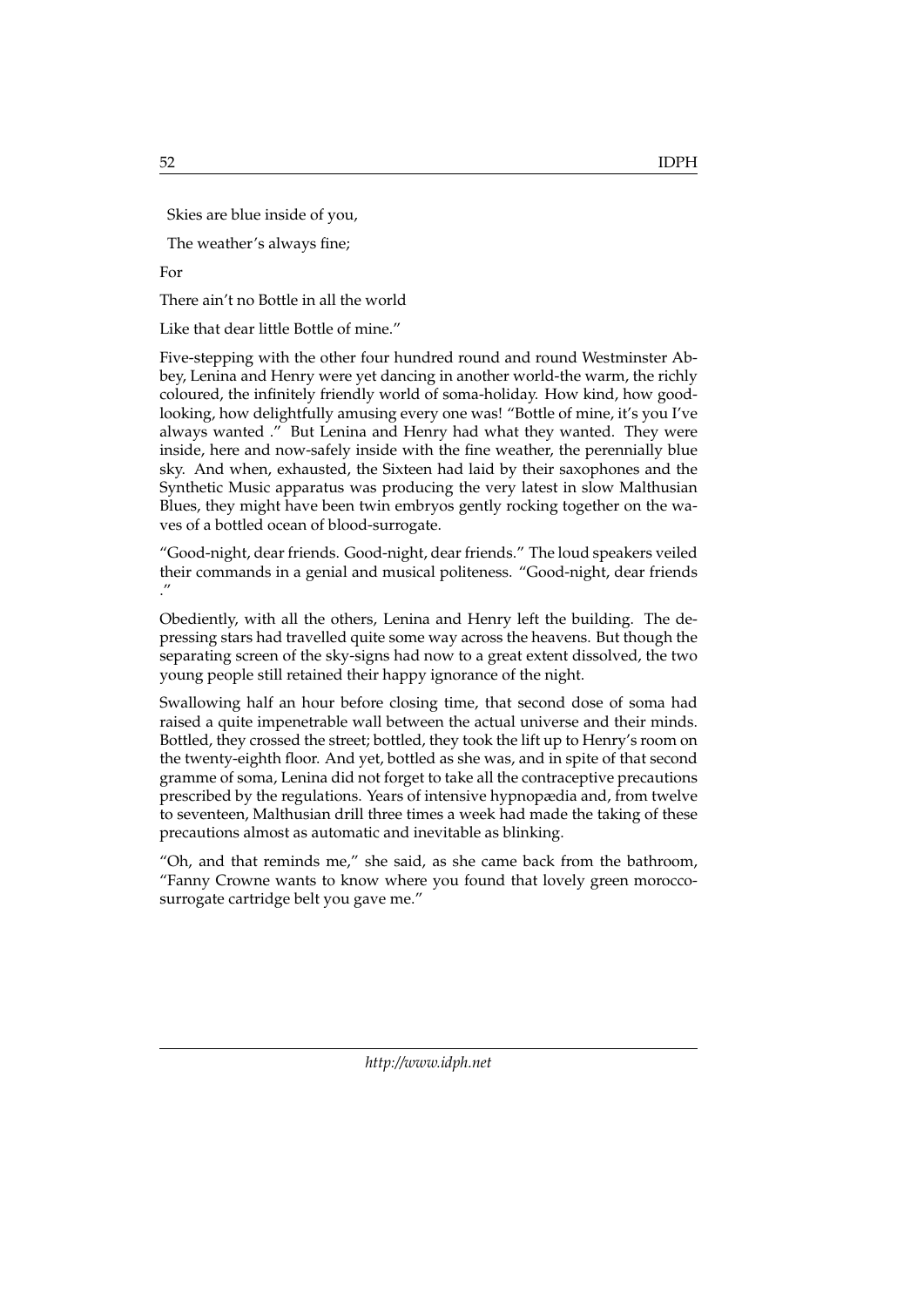### **§ 2**

ALTERNATE Thursdays were Bernard's Solidarity Service days. After an early dinner at the Aphroditzeum (to which Helrnholtz had recently been elected under Rule Two) he took leave of his friend and, hailing a taxi on the roof told the man to fly to the Fordson Community Singery. The machine rose a couple of hundred metres, then headed eastwards, and as it turned, there before Bernard's eyes, gigantically beautiful, was the Singery. Flood- lighted, its three hundred and twenty metres of white Carrara-surrogate gleamed with a snowy incandescence over Ludgate Hill; at each of the four corners of its helicopter platform an immense T shone crimson against the night, and from the mouths of twenty-four vast golden trumpets rumbled a solemn synthetic music.

"Damn, I'm late," Bernard said to himself as he first caught sight of Big Henry, the Singery clock. And sure enough, as he was paying off his cab, Big Henry sounded the hour. "Ford," sang out an immense bass voice from all the golden trumpets. "Ford, Ford, Ford ." Nine times. Bernard ran for the lift.

The great auditorium for Ford's Day celebrations and other massed Community Sings was at the bottom of the building. Above it, a hundred to each floor, were the seven thousand rooms used by Solidarity Groups for their fortnight services. Bernard dropped down to floor thirty-three, hurried along the corridor, stood hesitating for a moment outside Room 3210, then, having wound himself up, opened the door and walked in.

Thank Ford! he was not the last. Three chairs of the twelve arranged round the circular table were still unoccupied. He slipped into the nearest of them as inconspicuously as he could and prepared to frown at the yet later comers whenever they should arrive.

Turning towards him, "What were you playing this afternoon?" the girl on his left enquired. "Obstacle, or Electro-magnetic?"

Bernard looked at her (Ford! it was Morgana Rothschild) and blushingly had to admit that he had been playing neither. Morgana stared at him with astonishment. There was an awkward silence.

Then pointedly she turned away and addressed herself to the more sporting man on her left.

"A good beginning for a Solidarity Service," thought Bernard miserably, and foresaw for himself yet another failure to achieve atonement. If only he had given himself time to look around instead of scuttling for the nearest chair! He could have sat between Fifi Bradlaugh and Joanna Diesel. Instead of which he had gone and blindly planted himself next to Morgana. Morgana! Ford! Those black eyebrows of hers-that eyebrow, rather-for they met above the nose. Ford!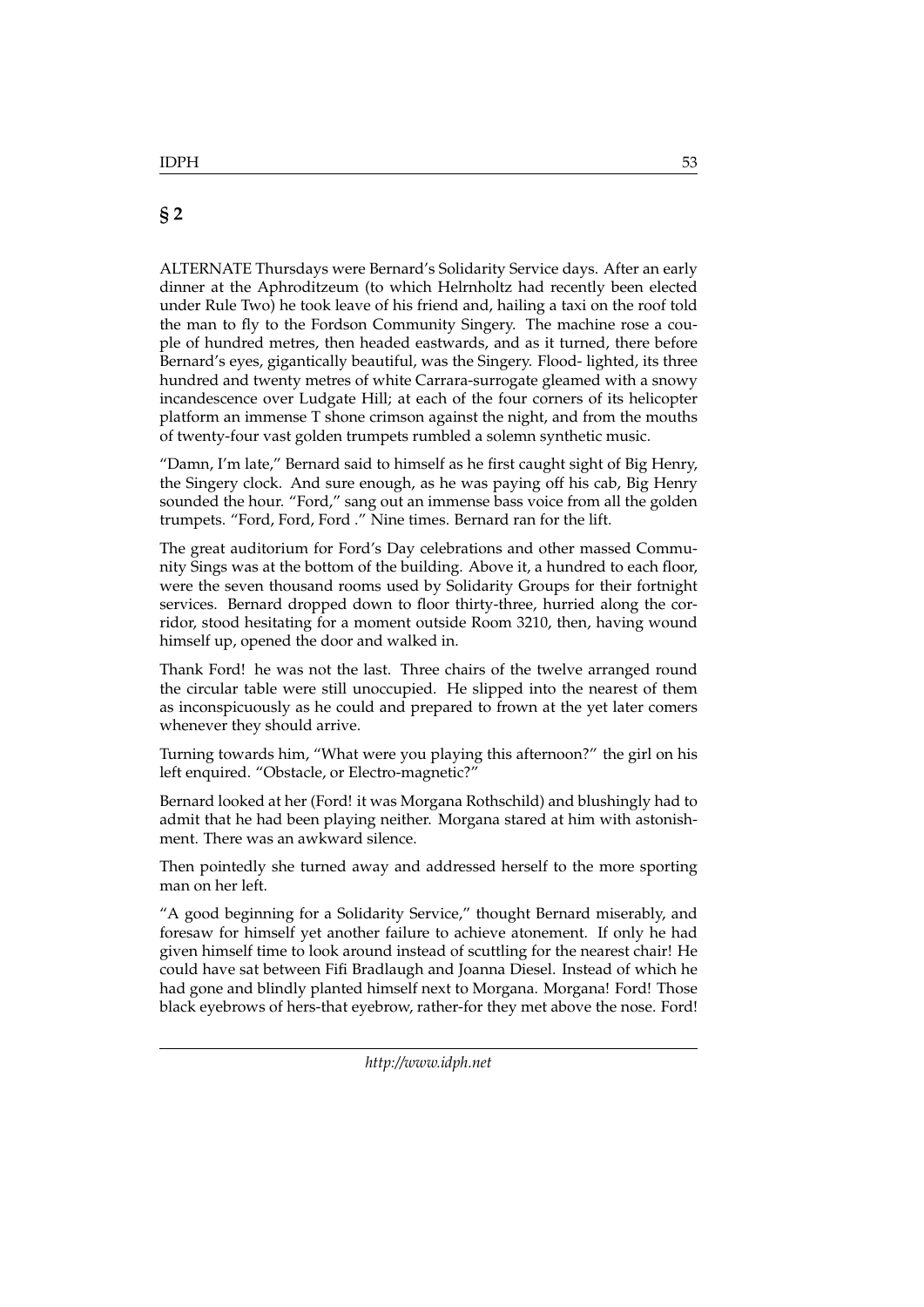And on his right was Clara Deterding. True, Clara's eyebrows didn't meet. But she was really too pneumatic. Whereas Fifi and Joanna were absolutely right. Plump, blonde, not too large. And it was that great lout, Tom Kawaguchi, who now took the seat between them.

The last arrival was Sarojini Engels.

"You're late," said the President of the Group severely. "Don't let it happen again."

Sarojini apologized and slid into her place between Jim Bokanovsky and Herbert Bakunin. The group was now complete, the solidarity circle perfect and without flaw. Man, woman, man, in a ring of endless alternation round the table. Twelve of them ready to be made one, waiting to come together, to be fused, to lose their twelve separate identities in a larger being.

The President stood up, made the sign of the T and, switching on the synthetic music, let loose the soft indefatigable beating of drums and a choir of instruments-near-wind and super-string-that plangently repeated and repeated the brief and unescapably haunting melody of the first Solidarity Hymn. Again, again-and it was not the ear that heard the pulsing rhythm, it was the midriff; the wail and clang of those recurring harmonies haunted, not the mind, but the yearning bowels of compassion.

The President made another sign of the T and sat down. The service had begun. The dedicated soma tablets were placed in the centre of the table. The loving cup of strawberry ice-cream soma was passed from hand to hand and, with the formula, "I drink to my annihilation," twelve times quaffed. Then to the accompaniment of the synthetic orchestra the First Solidarity Hymn was sung.

"Ford, we are twelve; oh, make us one,

Like drops within the Social River,

Oh, make us now together run

As swiftly as thy shining Flivver."

Twelve yearning stanzas. And then the loving cup was passed a second time. "I drink to the Greater Being" was now the formula. All drank. Tirelessly the music played. The drums beat. The crying and clashing of the harmonies were an obsession in the melted bowels. The Second Solidarity Hymn was sung.

"Come, Greater Being, Social Friend,

Annihilating Twelve-in-One!

We long to die, for when we end,

Our larger life has but begun."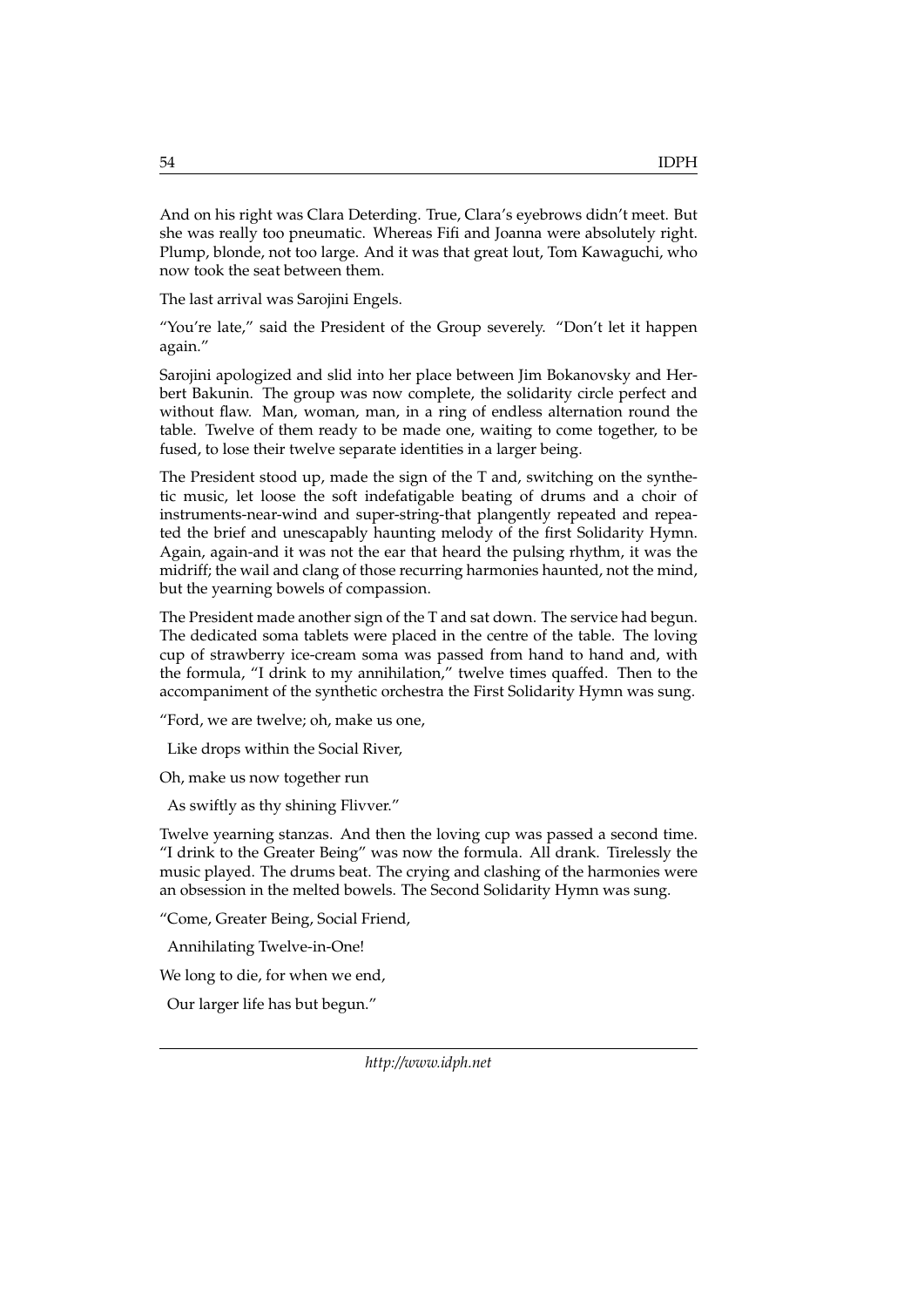Again twelve stanzas. By this time the soma had begun to work. Eyes shone, cheeks were flushed, the inner light of universal benevolence broke out on every face in happy, friendly smiles. Even Bernard felt himself a little melted. When Morgana Rothschild turned and beamed at him, he did his best to beam back. But the eyebrow, that black two-in-one-alas, it was still there; he couldn't ignore it, couldn't, however hard he tried. The melting hadn't gone far enough. Perhaps if he had been sitting between Fifi and Joanna. For the third time the loving cup went round; "I drink to the imminence of His Coming," said Morgana Rothschild, whose turn it happened to be to initiate the circular rite. Her tone was loud, exultant. She drank and passed the cup to Bernard. "I drink to the imminence of His Coming," he repeated, with a sincere attempt to feel that the coming was imminent; but the eyebrow continued to haunt him, and the Coming, so far as he was concerned, was horribly remote. He drank and handed the cup to Clara Deterding. "It'll be a failure again," he said to himself. "I know it will." But he went on doing his best to beam.

The loving cup had made its circuit. Lifting his hand, the President gave a signal; the chorus broke out into the third Solidarity Hymn.

"Feel how the Greater Being comes!

Rejoice and, in rejoicings, die!

Melt in the music of the drums!

For I am you and you are I."

As verse succeeded verse the voices thrilled with an ever intenser excitement. The sense of the Coming's imminence was like an electric tension in the air. The President switched off the music and, with the final note of the final stanza, there was absolute silence-the silence of stretched expectancy, quivering and creeping with a galvanic life. The President reached out his hand; and suddenly a Voice, a deep strong Voice, more musical than any merely human voice, richer, warmer, more vibrant with love and yearning and compassion, a wonderful, mysterious, supernatural Voice spoke from above their heads. Very slowly, "Oh, Ford, Ford, Ford," it said diminishingly and on a descending scale. A sensation of warmth radiated thrillingly out from the solar plexus to every extremity of the bodies of those who listened; tears came into their eyes; their hearts, their bowels seemed to move within them, as though with an independent life. "Ford!" they were melting, "Ford!" dissolved, dissolved. Then, in another tone, suddenly, startlingly. "Listen!" trumpeted the voice. "Listen!" They listened. After a pause, sunk to a whisper, but a whisper, somehow, more penetrating than the loudest cry. "The feet of the Greater Being," it went on, and repeated the words: "The feet of the Greater Being." The whisper almost expired. "The feet of the Greater Being are on the stairs." And once more there was silence; and the expectancy, momentarily relaxed, was stretched again, tauter,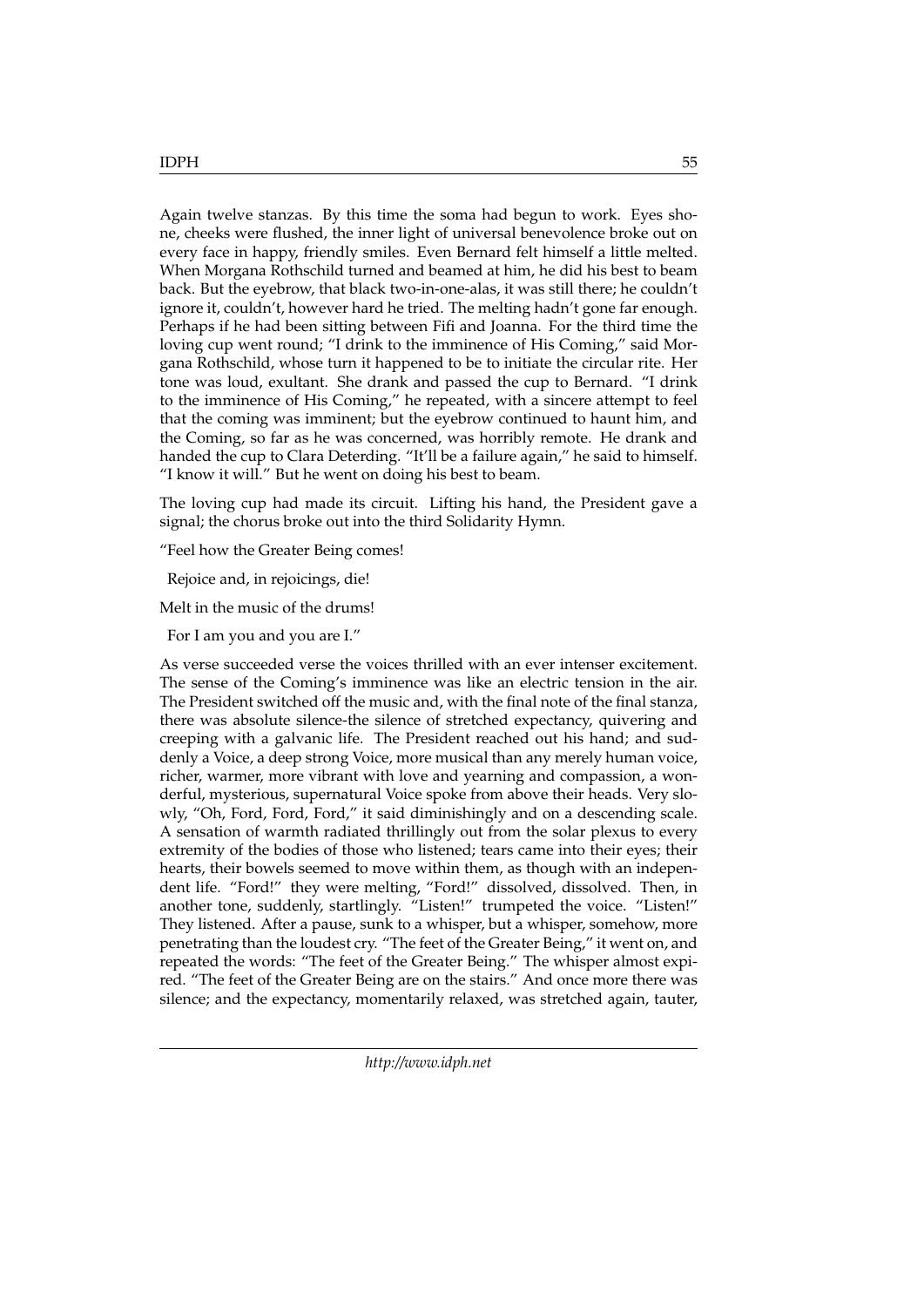tauter, almost to the tearing point. The feet of the Greater Being-oh, they heard thern, they heard them, coming softlydown the stairs, coming nearer and nearer down the invisible stairs. The feet of the Greater Being. And suddenly the tearing point was reached. Her eyes staring, her lips parted. Morgana Rothschild sprang to her feet.

"I hear him," she cried. "I hear him."

"He's coming," shouted Sarojini Engels.

"Yes, he's coming, I hear him." Fifi Bradlaugh and Tom Kawaguchi rose simultaneously to their feet.

"Oh, oh, oh!" Joanna inarticulately testified.

"He's coming!" yelled Jim Bokanovsky.

The President leaned forward and, with a touch, released a delirium of cymbals and blown brass, a fever of tom-tomming.

"Oh, he's coming!" screamed Clara Deterding. "Aie!" and it was as though she were having her throat cut.

Feeling that it was time for him to do something, Bernard also jumped up and shouted: "I hear him; He's coming." But it wasn't true. He heard nothing and, for him, nobody was coming. Nobody-in spite of the music, in spite of the mounting excitement. But he waved his arms, he shouted with the best of them; and when the others began to jig and stamp and shuffle, he also jigged and shuffled.

Round they went, a circular procession of dancers, each with hands on the hips of the dancer preceding, round and round, shouting in unison, stamping to the rhythm of the music with their feet, beating it, beating it out with hands on the buttocks in front; twelve pairs of hands beating as one; as one, twelve buttocks slabbily resounding. Twelve as one, twelve as one. "I hear Him, I hear Him coming." The music quickened; faster beat the feet, faster, faster fell the rhythmic hands. And all at once a great synthetic bass boomed out the words which announced the approaching atonement and final consummation of solidarity, the coming of the Twelve-in-One, the incarnation of the Greater Being. "Orgyporgy," it sang, while the tom-toms continued to beat their feverish tattoo:

"Orgy-porgy, Ford and fun,

Kiss the girls and make them One.

Boys at 0ne with girls at peace;

Orgy-porgy gives release."

"Orgy-porgy," the dancers caught up the liturgical refrain, "Orgy-porgy, Ford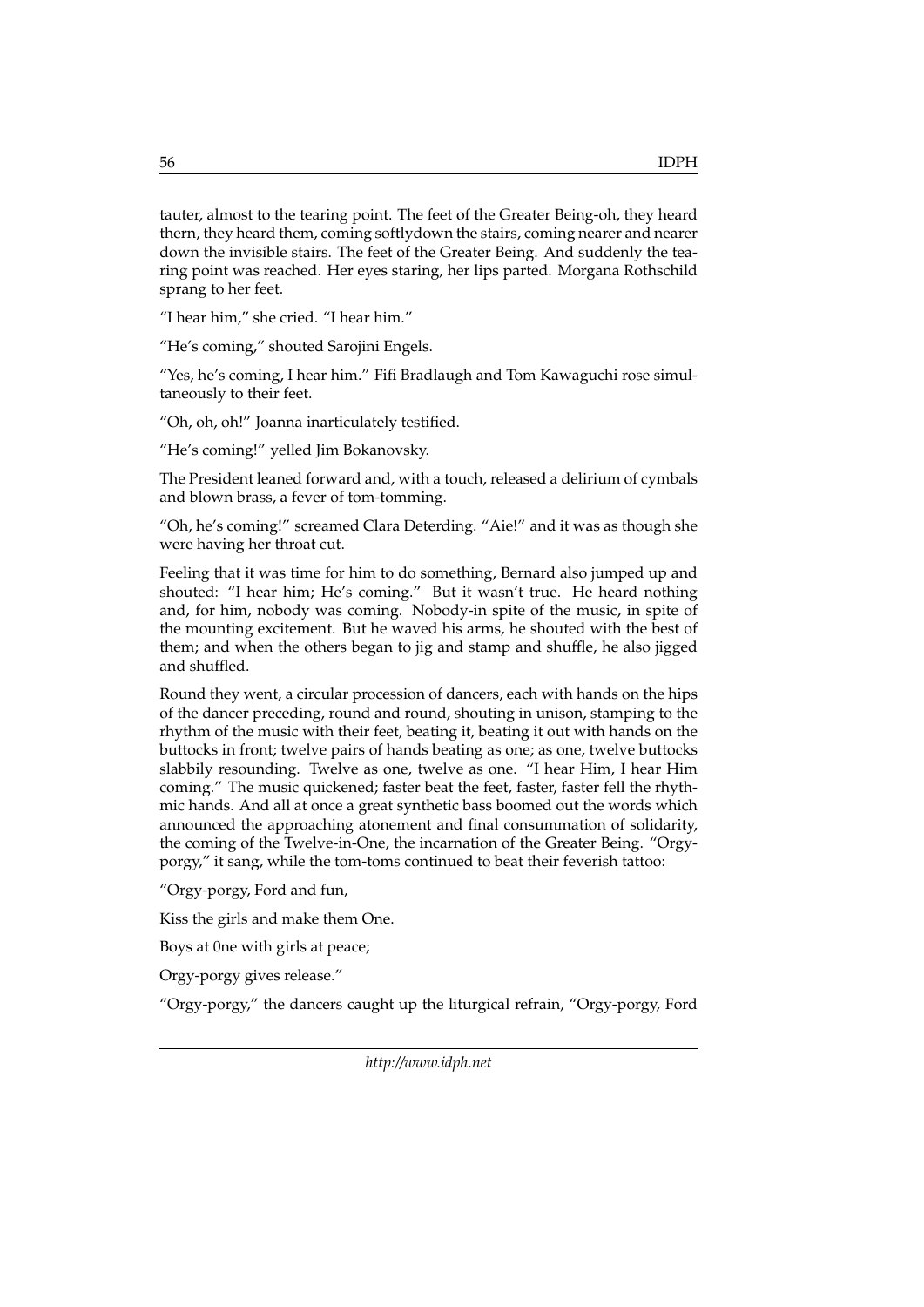and fun, kiss the girls ." And as they sang, the lights began slowly to fade-to fade and at the same time to grow warmer, richer, redder, until at last they were dancing in the crimson twilight of an Embryo Store. "Orgy- porgy ." In their blood-coloured and foetal darkness the dancers continued for a while to circulate, to beat and beat out the indefatigable rhythm. "Orgy-porgy ." Then the circle wavered, broke, fell in partial disintegration on the ring of couches which surrounded-circle enclosing circle-the table and its planetary chairs. "Orgyporgy ." Tenderly the deep Voice crooned and cooed; in the red twilight it was as though some enormous negro dove were hovering benevolently over the now prone or supine dancers.

They were standing on the roof; Big Henry had just sung eleven. The night was calm and warm.

"Wasn't it wonderful?" said Fifi Bradlaugh. "Wasn't it simply wonderful?" She looked at Bernard with an expression of rapture, but of rapture in which there was no trace of agitation or excitement-for to be excited is still to be unsatisfied. Hers was the calm ecstasy of achieved consummation, the peace, not of mere vacant satiety and nothingness, but of balanced life, of energies at rest and in equilibrium. A rich and living peace. For the Solidarity Service had given as well as taken, drawn off only to replenish. She was full, she was made perfect, she was still more than merely herself. "Didn't you think it was wonderful?" she insisted, looking into Bernard's face with those supernaturally shining eyes.

"Yes, I thought it was wonderful," he lied and looked away; the sight of her transfigured face was at once an accusation and an ironical reminder of his own separateness. He was as miserably isolated now as he had been when the service began-more isolated by reason of his unreplenished emptiness, his dead satiety. Separate and unatoned, while the others were being fused into the Greater Being; alone even in Morgana's embrace-much more alone, indeed, more hopelessly himself than he had ever been in his life before. He had emerged from that crimson twilight into the common electric glare with a self-consciousness intensified to the pitch of agony. He was utterly miserable, and perhaps (her shining eyes accused him), perhaps it was his own fault. "Quite wonderful," he repeated; but the only thing he could think of was Morgana's eyebrow.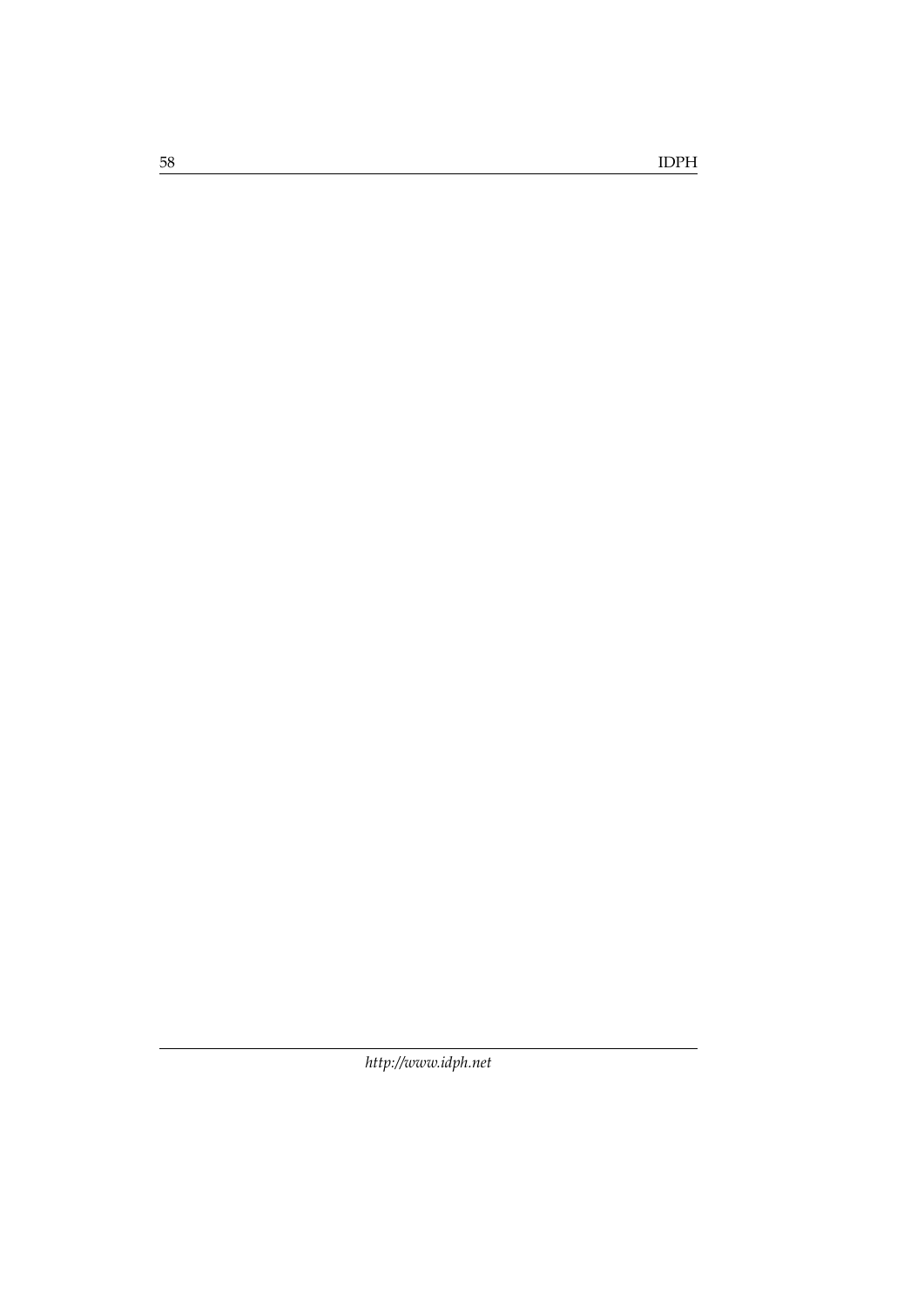# **Six**

ODD, ODD, odd, was Lenina's verdict on Bernard Marx. So odd, indeed, that in the course of the succeeding weeks she had wondered more than once whether she shouldn't change her mind about the New Mexico holiday, and go instead to the North Pole with Benito Hoover. The trouble was that she knew the North Pole, had been there with George Edzel only last summer, and what was more, found it pretty grim. Nothing to do, and the hotel too hopelessly oldfashioned-no television laid on in the bedrooms, no scent organ, only the most putrid synthetic music, and not more than twenty-five Escalator- Squash Courts for over two hundred guests. No, decidedly she couldn't face the North Pole again. Added to which, she had only been to America once before. And even then, how inadequately! A cheap week-end in New York-had it been with Jean-Jacques Habibullah or Bokanovsky Jones? She couldn't remember. Anyhow, it was of absolutely no importance. The prospect of flying West again, and for a whole week, was very inviting. Moreover, for at least three days of that week they would be in the Savage Reservation. Not more than half a dozen people in the whole Centre had ever been inside a Savage Reservation. As an Alpha-Plus psychologist, Bernard was one of the few men she knew entitled to a permit. For Lenina, the opportunity was unique. And yet, so unique also was Bernard's oddness that she had hesitated to take it, had actually thought of risking the Pole again with funny old Benito. At least Benito was normal. Whereas Bernard.

"Alcohol in his blood-surrogate," was Fanny's explanation of every eccentricity. But Henry, with whom, one evening when they were in bed together, Lenina had rather anxiously discussed her new lover, Henry had compared poor Bernard to a rhinoceros.

"You can't teach a rhinoceros tricks," he had explained in his brief and vigorous style. "Some men are almost rhinoceroses; they don't respond properly to conditioning. Poor Devils! Bernard's one of them. Luckily for him, he's pretty good at his job. Otherwise the Director would never have kept him. However," he added consolingly, "I think he's pretty harmless."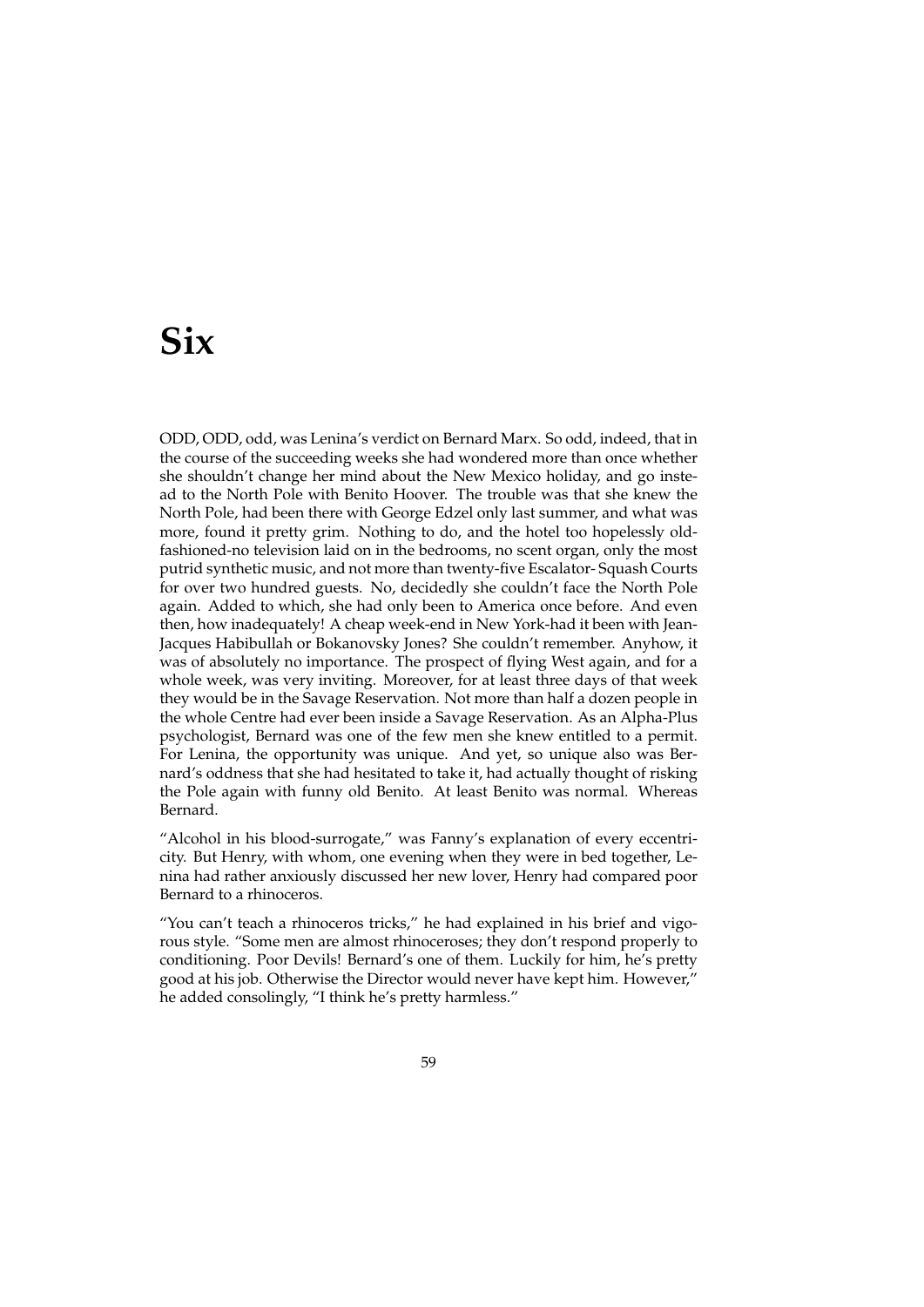Pretty harmless, perhaps; but also pretty disquieting. That mania, to start with, for doing things in private. Which meant, in practice, not doing anything at all. For what was there that one could do in private. (Apart, of course, from going to bed: but one couldn't do that all the time.) Yes, what was there? Precious little. The first afternoon they went out together was particularly fine. Lenina had suggested a swim at Toquay Country Club followed by dinner at the Oxford Union. But Bernard thought there would be too much of a crowd. Then what about a round of Electro-magnetic Golf at St. Andrew's? But again, no: Bernard considered that Electro-magnetic Golf was a waste of time.

"Then what's time for?" asked Lenina in some astonishment.

Apparently, for going walks in the Lake District; for that was what he now proposed. Land on the top of Skiddaw and walk for a couple of hours in the heather. "Alone with you, Lenina."

"But, Bernard, we shall be alone all night."

Bernard blushed and looked away. "I meant, alone for talking," he mumbled.

"Talking? But what about?" Walking and talking-that seemed a very odd way of spending an afternoon.

In the end she persuaded him, much against his will, to fly over to Amsterdam to see the Semi-Demi-Finals of the Women's Heavyweight Wrestling Championship.

"In a crowd," he grumbled. "As usual." He remained obstinately gloomy the whole afternoon; wouldn't talk to Lenina's friends (of whom they met dozens in the ice-cream soma bar between the wrestling bouts); and in spite of his misery absolutely refused to take the half-gramme raspberry sundae which she pressed upon him. "I'd rather be myself," he said. "Myself and nasty. Not somebody else, however jolly."

"A gramme in time saves nine," said Lenina, producing a bright treasure of sleep-taught wisdom. Bernard pushed away the proffered glass impatiently.

"Now don't lose your temper," she said. "Remember one cubic centimetre cures ten gloomy sentiments."

"Oh, for Ford's sake, be quiet!" he shouted.

Lenina shrugged her shoulders. "A gramme is always better than a damn," she concluded with dignity, and drank the sundae herself.

On their way back across the Channel, Bernard insisted on stopping his propeller and hovering on his helicopter screws within a hundred feet of the waves. The weather had taken a change for the worse; a south-westerly wind had sprung up, the sky was cloudy.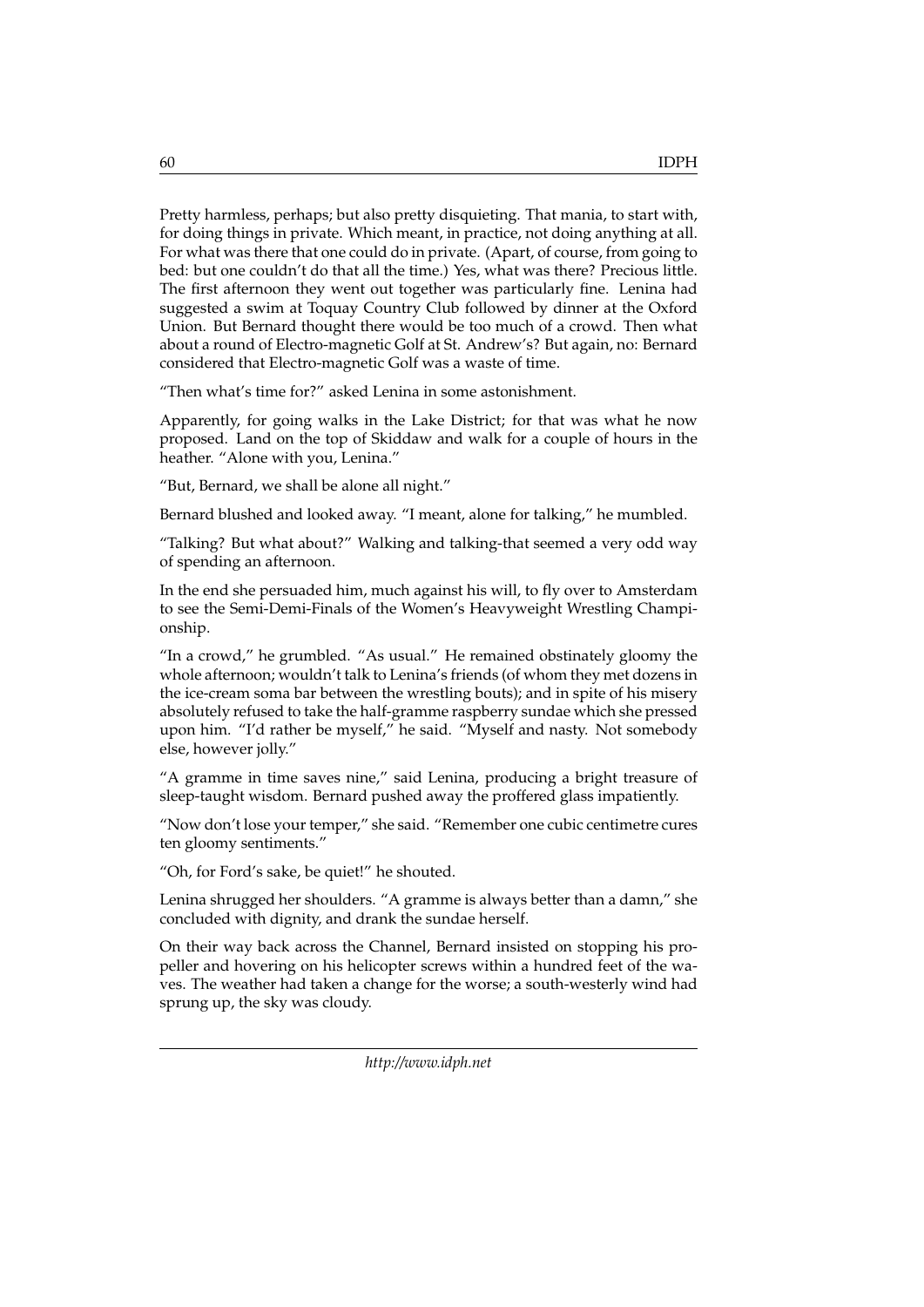#### "Look," he commanded.

"But it's horrible," said Lenina, shrtnking back from the window. She was appalled by the rushing emptiness of the night, by the black foam-flecked water heaving beneath them, by the pale face of the moon, so haggard and distracted among the hastening clouds. "Let's turn on the radio. Quick!" She reached for the dialling knob on the dash-board and turned it at random.

". skies are blue inside of you," sang sixteen tremoloing falsettos, "the weather's always ."

Then a hiccough and silence. Bernard had switched of the current.

"I want to look at the sea in peace," he said. "One can't even look with that beastly noise going on."

"But it's lovely. And I don't want to look."

"But I do," he insisted. "It makes me feel as though ." he hesitated, searching for words with which to express himself, "as though I were more me, if you see what I mean. More on my own, not so completely a part of something else. Not just a cell in the social body. Doesn't it make you feel like that, Lenina?"

But Lenina was crying. "It's horrible, it's horrible," she kept repeating. "And how can you talk like that about not wanting to be a part of the social body? After all, every one works for every one else. We can't do without any one. Even Epsilons ."

"Yes, I know," said Bernard derisively. "'Even Epsilons are useful'! So am I. And I damned well wish I weren't!"

Lenina was shocked by his blasphemy. "Bernard!" She protested in a voice of amazed distress. "How can you?"

In a different key, "How can I?" he repeated meditatively. "No, the real problem is: How is it that I can't, or rather-because, after all, I know quite well why I can't-what would it be like if I could, if I were free-not enslaved by my conditioning."

"But, Bernard, you're saying the most awful things."

"Don't you wish you were free, Lenina?"

"I don't know what you mean. I am free. Free to have the most wonderful time. Everybody's happy nowadays."

He laughed, "Yes, 'Everybody's happy nowadays.' We begin giving the children that at five. But wouldn't you like to be free to be happy in some other way, Lenina? In your own way, for example; not in everybody else's way."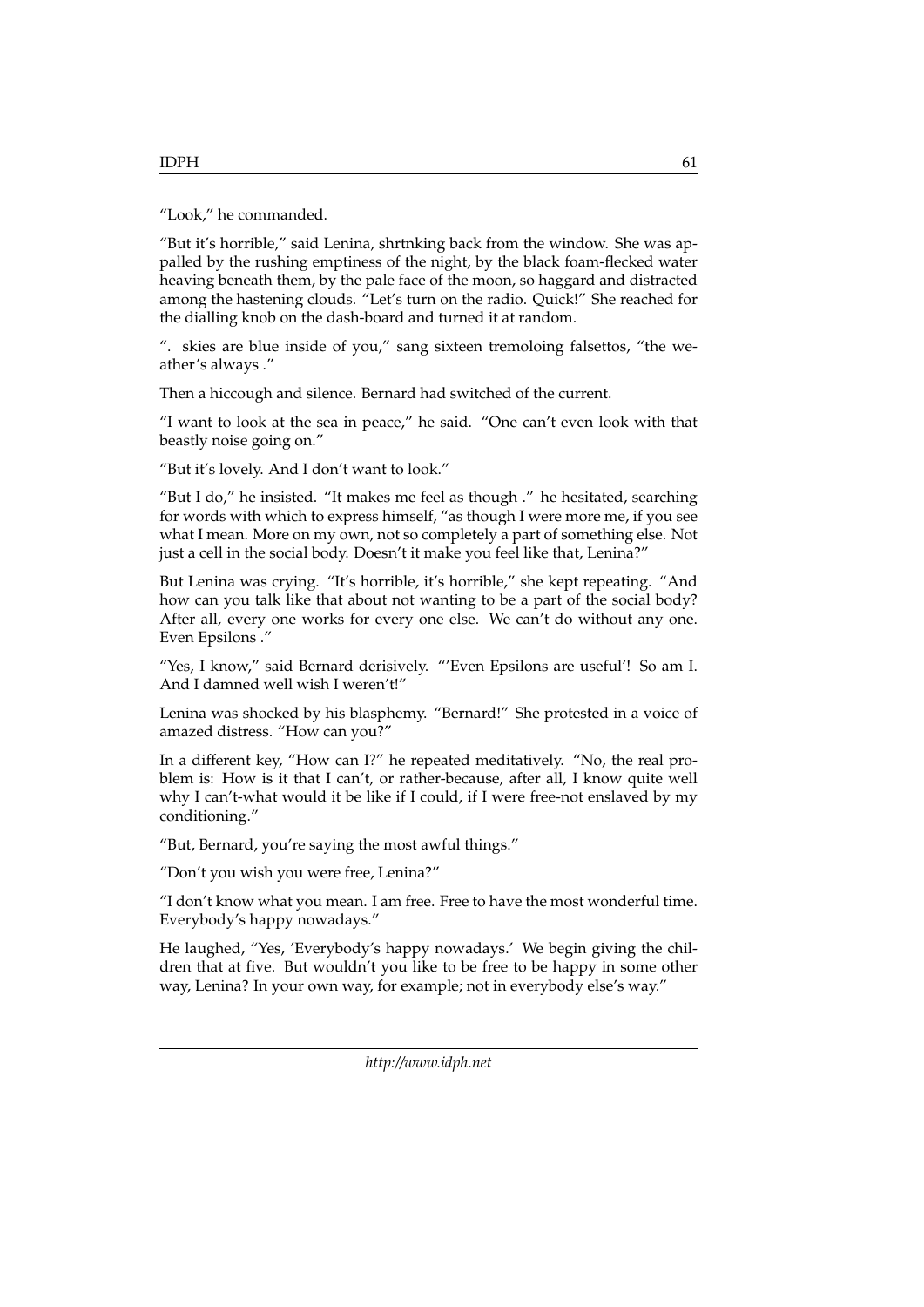"I don't know what you mean," she repeated. Then, turning to him, "Oh, do let's go back, Bernard," she besought; "I do so hate it here."

"Don't you like being with me?"

"But of course, Bernard. It's this horrible place."

"I thought we'd be more. more together here-with nothing but the sea and moon. More together than in that crowd, or even in my rooms. Don't you understand that?"

"I don't understand anything," she said with decision, determined to preserve her incomprehension intact. "Nothing. Least of all," she continued in another tone "why you don't take soma when you have these dreadful ideas of yours. You'd forget all about them. And instead of feeling miserable, you'd be jolly. So jolly," she repeated and smiled, for all the puzzled anxiety in her eyes, with what was meant to be an inviting and voluptuous cajolery.

He looked at her in silence, his face unresponsive and very grave-looked at her intently. After a few seconds Lenina's eyes flinched away; she uttered a nervous little laugh, tried to think of something to say and couldn't. The silence prolonged itself.

When Bernard spoke at last, it was in a small tired voice. "All right then," he said, "we'll go back." And stepping hard on the accelerator, he sent the machine rocketing up into the sky. At four thousand he started his propeller. They flew in silence for a minute or two. Then, suddenly, Bernard began to laugh. Rather oddly, Lenina thought, but still, it was laughter.

"Feeling better?" she ventured to ask.

For answer, he lifted one hand from the controls and, slipping his arm around her, began to fondle her breasts.

"Thank Ford," she said to herself, "he's all right again."

Half an hour later they were back in his rooms. Bernard swallowed four tablets of soma at a gulp, turned on the radio and television and began to undress.

"Well," Lenina enquired, with significant archness when they met next afternoon on the roof, "did you think it was fun yesterday?"

Bernard nodded. They climbed into the plane. A little jolt, and they were off.

"Every one says I'm awfully pneumatic," said Lenina reflectively, patting her own legs.

"Awfully." But there was an expression of pain in Bernard's eyes. "Like meat," he was thinking.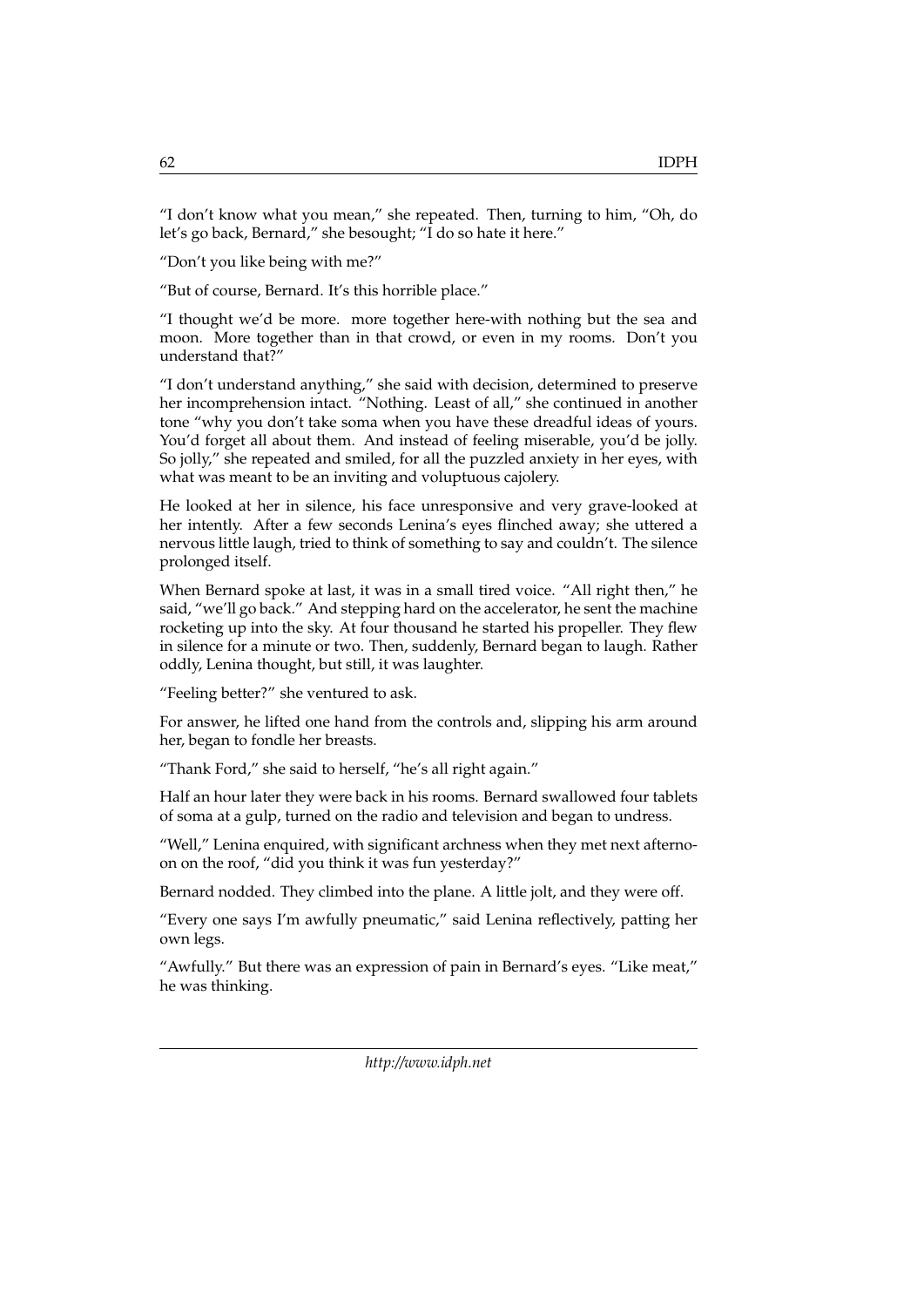She looked up with a certain anxiety. "But you don't think I'm too plump, do you?"

He shook his head. Like so much meat.

"You think I'm all right." Another nod. "In every way?"

"Perfect," he said aloud. And inwardly. "She thinks of herself that way. She doesn't mind being meat."

Lenina smiled triumphantly. But her satisfaction was premature.

"All the same," he went on, after a little pause, "I still rather wish it had all ended differently."

"Differently?" Were there other endings?

"I didn't want it to end with our going to bed," he specified.

Lenina was astonished.

"Not at once, not the first day."

"But then what .?"

He began to talk a lot of incomprehensible and dangerous nonsense. Lenina did her best to stop the ears of her mind; but every now and then a phrase would insist on becoming audible. ". to try the effect of arresting my impulses," she heard him say. The words seemed to touch a spring in her mind.

"Never put off till to-morrow the fun you can have to-day," she said gravely.

"Two hundred repetitions, twice a week from fourteen to sixteen and a half," was all his comment. The mad bad talk rambled on. "I want to know what passion is," she heard him saying. "I want to feel something strongly."

"When the individual feels, the community reels," Lenina pronounced.

"Well, why shouldn't it reel a bit?"

"Bernard!"

But Bernard remained unabashed.

"Adults intellectually and during working hours," he went on. "Infants where feeling and desire are concerned."

"Our Ford loved infants."

Ignoring the interruption. "It suddenly struck me the other day," continued Bernard, "that it might be possible to be an adult all the time."

"I don't understand." Lenina's tone was firm.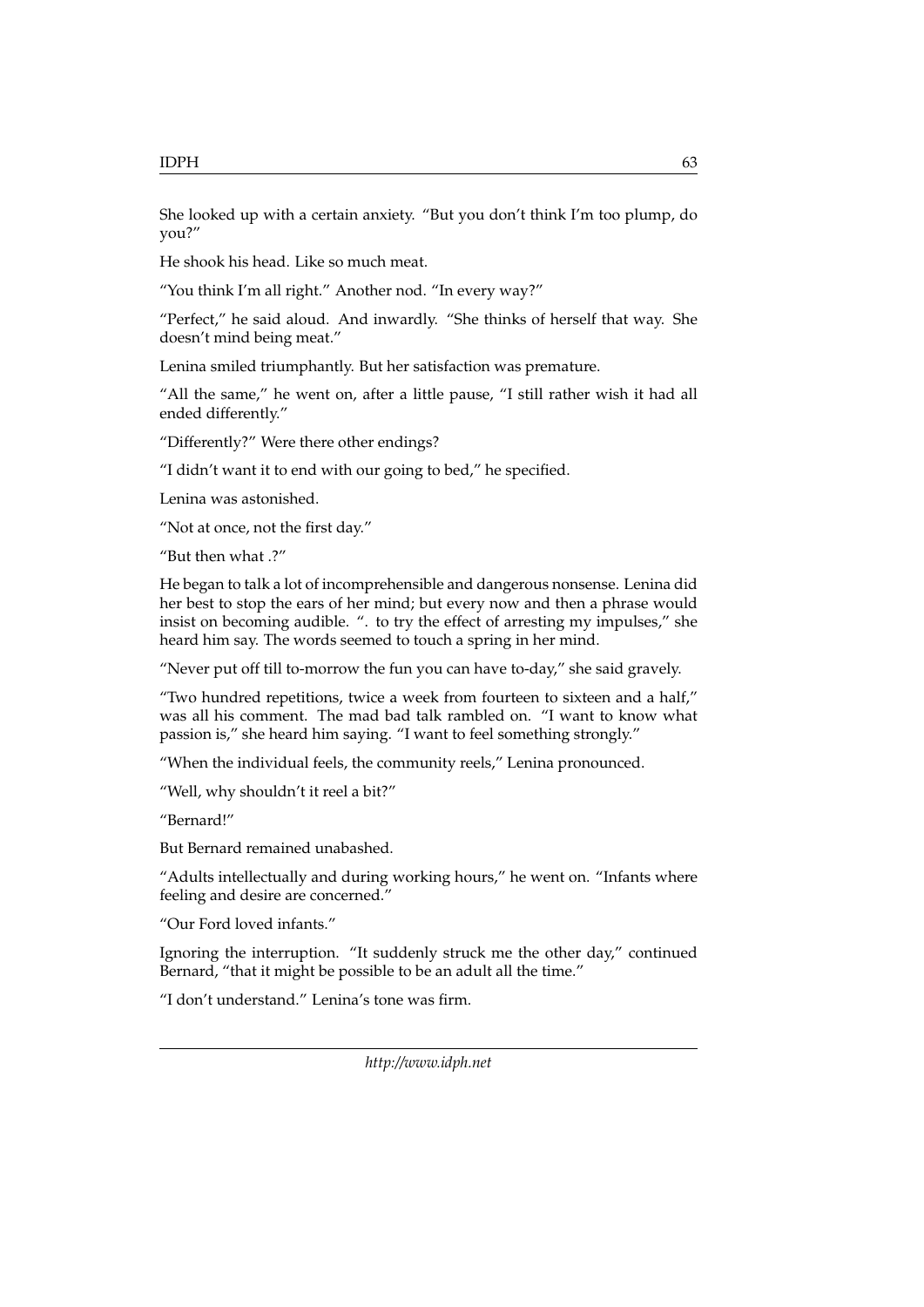"I know you don't. And that's why we went to bed together yesterday-like infants-instead of being adults and waiting."

"But it was fun," Lenina insisted. "Wasn't it?"

"Oh, the greatest fun," he answered, but in a voice so mournful, with an expression so profoundly miserable, that Lenina felt all her triumph suddenly evaporate. Perhaps he had found her too plump, after all.

"I told you so," was all that Fanny said, when Lenina came and made her confidences. "It's the alcohol they put in his surrogate."

"All the same," Lenina insisted. "I do like him. He has such awfully nice hands. And the way he moves his shoulders-that's very attractive." She sighed. "But I wish he weren't so odd."

### **§ 2**

HALTING for a moment outside the door of the Director's room, Bernard drew a deep breath and squared his shoulders, bracing himself to meet the dislike and disapproval which he was certain of finding within. He knocked and entered.

"A permit for you to initial, Director," he said as airily as possible, and laid the paper on the writing-table.

The Director glanced at him sourly. But the stamp of the World Controller's Office was at the head of the paper and the signature of Mustapha Mond, bold and black, across the bottom. Everything was perfectly in order. The director had no choice. He pencilled his initials-two small pale letters abject at the feet of Mustapha Mond-and was about to return the paper without a word of comment or genial Ford-speed, when his eye was caught by something written in the body of the permit.

"For the New Mexican Reservation?" he said, and his tone, the face he lifted to Bernard, expressed a kind of agitated astonishment.

Surprised by his surprise, Bernard nodded. There was a silence.

The Director leaned back in his chair, frowning. "How long ago was it?" he said, speaking more to himself than to Bernard. "Twenty years, I suppose. Nearer twenty-five. I must have been your age ." He sighed and shook his head.

Bernard felt extremely uncomfortable. A man so conventional, so scrupulously correct as the Director-and to commit so gross a solecism! lt made him want to hide his face, to run out of the room. Not that he himself saw anything intrinsically objectionable in people talking about the remote past; that was one of those hypnopædic prejudices he had (so he imagined) completely got rid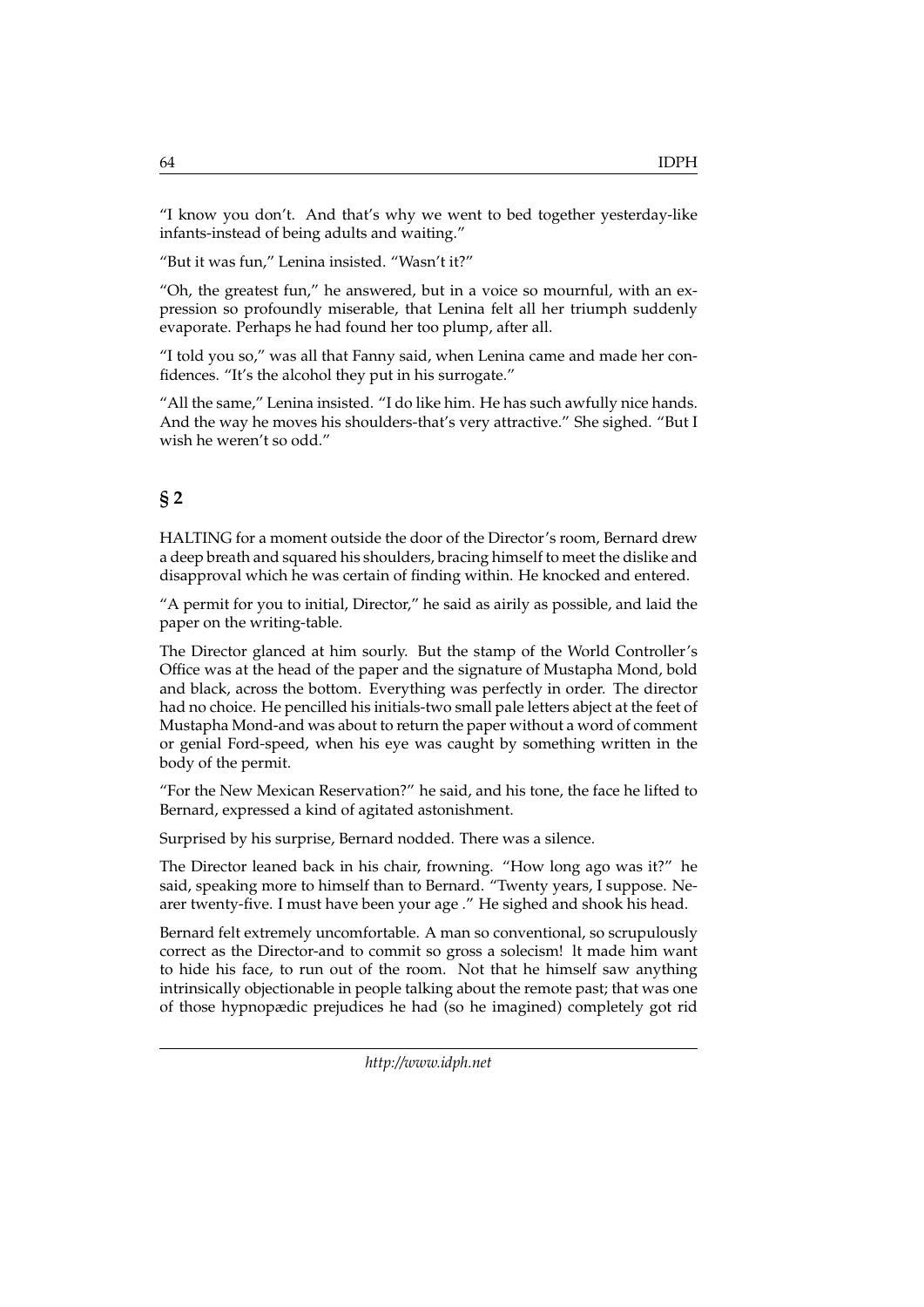of. What made him feel shy was the knowledge that the Director disapproveddisapproved and yet had been betrayed into doing the forbidden thing. Under what inward compulsion? Through his discomfort Bernard eagerly listened.

"I had the same idea as you," the Director was saying. "Wanted to have a look at the savages. Got a permit for New Mexico and went there for my summer holiday. With the girl I was having at the moment. She was a Beta- Minus, and I think" (he shut his eyes), "I think she had yellow hair. Anyhow she was pneumatic, particularly pneumatic; I remember that. Well, we went there, and we looked at the savages, and we rode about on horses and all that. And then-it was almost the last day of my leave-then. well, she got lost. We'd gone riding up one of those revolting mountains, and it was horribly hot and oppressive, and after lunch we went to sleep. Or at least I did. She must have gone for a walk, alone. At any rate, when I woke up, she wasn't there. And the most frightful thunderstorm I've ever seen was just bursting on us. And it poured and roared and flashed; and the horses broke loose and ran away; and I fell down, trying to catch them, and hurt my knee, so that I could hardly walk. Still, I searched and I shouted and I searched. But there was no sign of her. Then I thought she must have gone back to the rest-house by herself. So I crawled down into the valley by the way we had come. My knee was agonizingly painful, and I'd lost my soma. It took me hours. I didn't get back to the rest-house till after midnight. And she wasn't there; she wasn't there," the Director repeated. There was a silence. "Well," he resumed at last, "the next day there was a search. But we couldn't find her. She must have fallen into a gully somewhere; or been eaten by a mountain lion. Ford knows. Anyhow it was horrible. It upset me very much at the time. More than it ought to have done, I dare say. Because, after all, it's the sort of accident that might have happened to any one; and, of course, the social body persists although the component cells may change." But this sleep-taught consolation did not seem to be very effective. Shaking his head, "I actually dream about it sometimes," the Director went on in a low voice. "Dream of being woken up by that peal of thunder and finding her gone; dream of searching and searching for her under the trees." He lapsed into the silence of reminiscence.

"You must have had a terrible shock," said Bernard, almost enviously.

At the sound of his voice the Director started into a guilty realization of where he was; shot a glance at Bernard, and averting his eyes, blushed darkly; looked at him again with sudden suspicion and, angrily on his dignity, "Don't imagine," he said, "that I'd had any indecorous relation with the girl. Nothing emotional, nothing long-drawn. It was all perfectly healthy and normal." He handed Bernard the permit. "I really don't know why I bored you with this trivial anecdote." Furious with himself for having given away a discreditable secret, he vented his rage on Bernard. The look in his eyes was now frankly malignant. "And I should like to take this opportunity, Mr. Marx," he went on,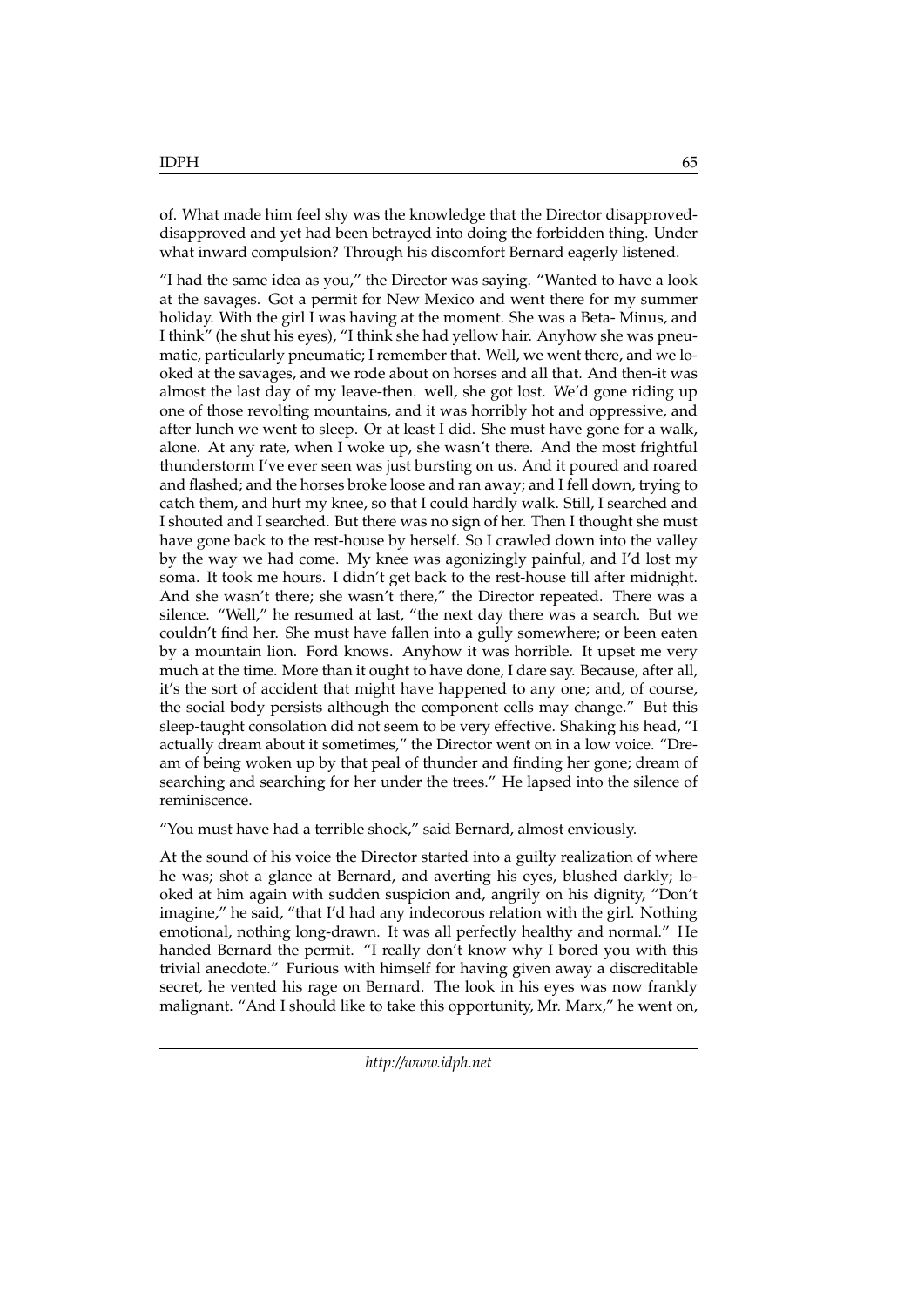"of saying that I'm not at all pleased with the reports I receive of your behaviour outside working hours. You may say that this is not my business. But it is. I have the good name of the Centre to think of. My workers must be above suspicion, particularly those of the highest castes. Alphas are so conditioned that they do not have to be infantile in their emotional behaviour. But that is all the more reason for their making a special effort to conform. lt is their duty to be infantile, even against their inclination. And so, Mr. Marx, I give you fair warning." The Director's voice vibrated with an indignation that had now become wholly righteous and impersonal-was the expression of the disapproval of Society itself. "If ever I hear again of any lapse from a proper standard of infantile decorum, I shall ask for your transference to a Sub-Centre-preferably to Iceland. Good morning." And swivelling round in his chair, he picked up his pen and began to write.

"That'll teach him," he said to himself. But he was mistaken. For Bernard left the room with a swagger, exulting, as he banged the door behind him, in the thought that he stood alone, embattled against the order of things; elated by the intoxicating consciousness of his individual significance and importance. Even the thought of persecution left him undismayed, was rather tonic than depressing. He felt strong enough to meet and overcome amiction, strong enough to face even Iceland. And this confidence was the greater for his not for a moment really believing that he would be called upon to face anything at all. People simply weren't transferred for things like that. Iceland was just a threat. A most stimulating and life-giving threat. Walking along the corridor, he actually whistled.

Heroic was the account he gave that evening of his interview with the D.H.C. "Whereupon," it concluded, "I simply told him to go to the Bottomless Past and marched out of the room. And that was that." He looked at Helmholtz Watson expectantly, awaiting his due reward of sympathy, encouragement, admiration. But no word came. Helmholtz sat silent, staring at the floor.

He liked Bernard; he was grateful to him for being the only man of his acquaintance with whom he could talk about the subjects he felt to be important. Nevertheless, there were things in Bernard which he hated. This boasting, for example. And the outbursts of an abject self-pity with which it alternated. And his deplorable habit of being bold after the event, and full, in absence, of the most extraordinary presence of mind. He hated these things-just because he liked Bernard. The seconds passed. Helmholtz continued to stare at the floor. And suddenly Bernard blushed and turned away.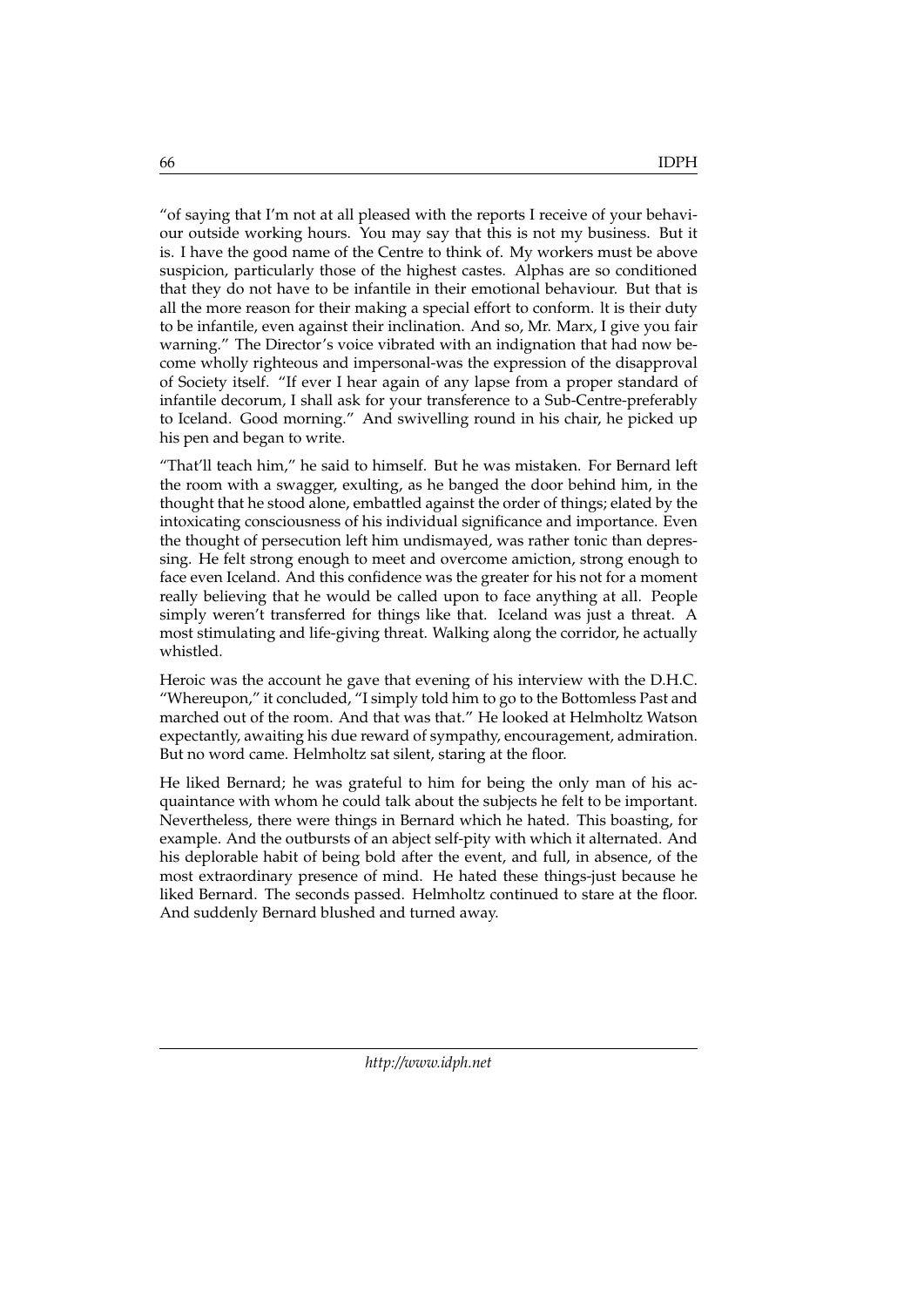### **§ 3**

THE journey was quite uneventful. The Blue Pacific Rocket was two and a half minutes early at New Orleans, lost four minutes in a tornado over Texas, but flew into a favourable air current at Longitude 95 West, and was able to land at Santa Fé less than forty seconds behind schedule time.

"Forty seconds on a six and a half hour flight. Not so bad," Lenina conceded.

They slept that night at Santa Fé. The hotel was excellent-incomparably better, for example, than that horrible Aurora Bora Palace in which Lenina had suffered so much the previous summer. Liquid air, television, vibro- vacuum massage, radio, boiling caffeine solution, hot contraceptives, and eight different kinds of scent were laid on in every bedroom. The synthetic music plant was working as they entered the hall and left nothing to be desired. A notice in the lift announced that there were sixty Escalator- Squash-Racket Courts in the hotel, and that Obstacle and Electro-magnetic Golf could both be played in the park.

"But it sounds simply too lovely," cried Lenina. "I almost wish we could stay here. Sixty Escalator-Squash Courts ."

"There won't be any in the Reservation," Bernard warned her. "And no scent, no television, no hot water even. If you feel you can't stand it, stay here till I come back."

Lenina was quite offended. "Of course I can stand it. I only said it was lovely here because. well, because progress is lovely, isn't it?"

"Five hundred repetitions once a week from thirteen to seventeen," said Bernard wearily, as though to himself.

"What did you say?"

"I said that progress was lovely. That's why you mustn't come to the Reservation unless you really want to."

"But I do want to."

"Very well, then," said Bernard; and it was almost a threat.

Their permit required the signature of the Warden of the Reservation, at whose office next morning they duly presented themselves. An Epsilon-Plus negro porter took in Bernard's card, and they were admitted almost imrnediately.

The Warden was a blond and brachycephalic Alpha-Minus, short, red, moonfaced, and broad-shouldered, with a loud booming voice, very well adapted to the utterance of hypnopædic wisdom. He was a mine of irrelevant information and unasked-for good advice. Once started, he went on and on- boomingly.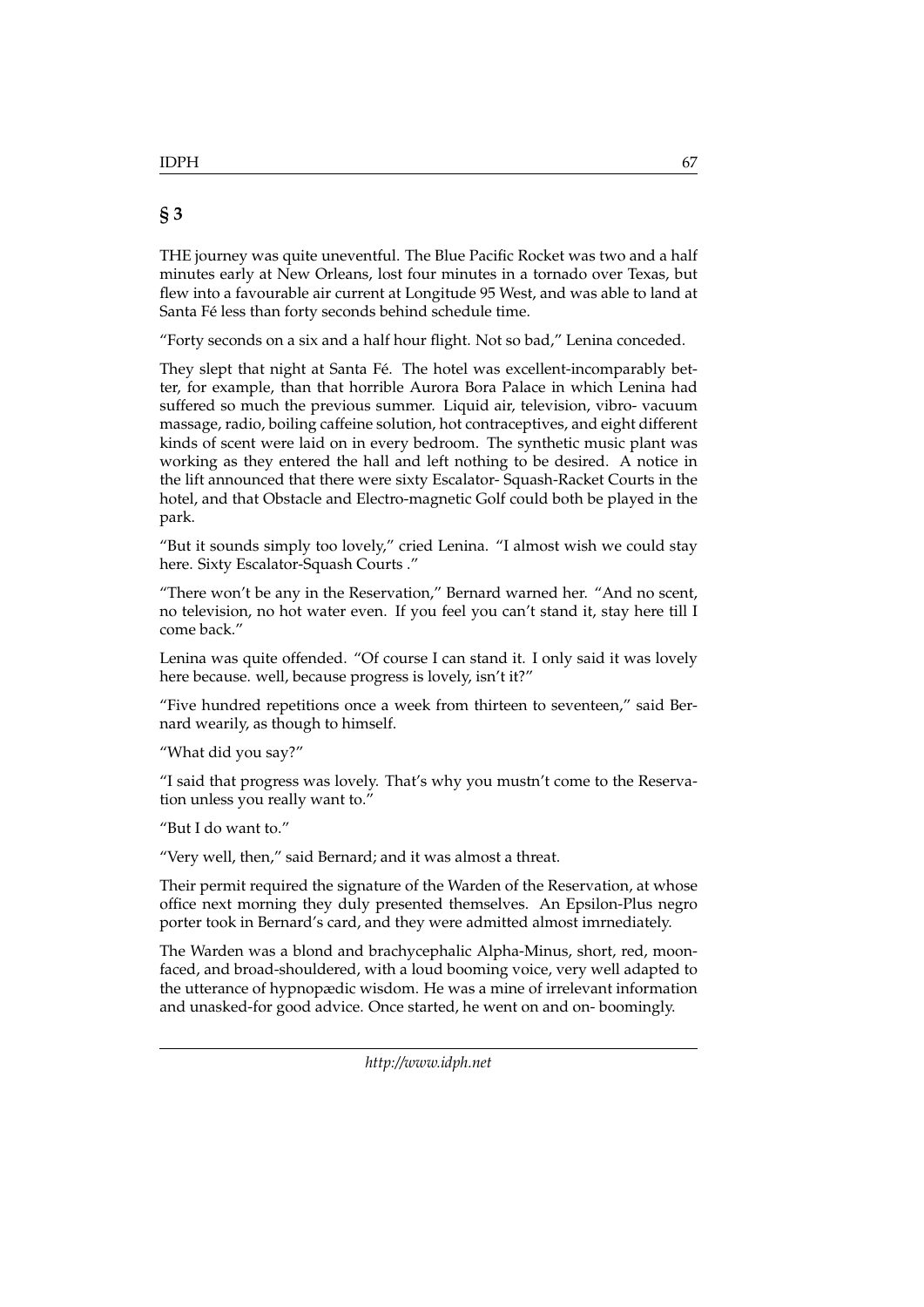". five hundred and sixty thousand square kilometres, divided into four distinct Sub-Reservations, each surrounded by a high-tension wire fence."

At this moment, and for no apparent reason, Bernard suddenly remembered that he had left the Eau de Cologne tap in his bathroom wide open and running.

". supplied with current from the Grand Canyon hydro-electric station."

"Cost me a fortune by the time I get back." With his mind's eye, Bernard saw the needle on the scent meter creeping round and round, antlike, indefatigable. "Quickly telephone to Helmholtz Watson."

". upwards of five thousand kilometres of fencing at sixty thousand volts."

"You don't say so," said Lenina politely, not knowing in the least what the Warden had said, but taking her cue from his dramatic pause. When the Warden started booming, she had inconspicuously swallowed half a gramme of soma, with the result that she could now sit, serenely not listening, thinking of nothing at all, but with her large blue eyes fixed on the Warden's face in an expression of rapt attention.

"To touch the fence is instant death," pronounced the Warden solemnly. "There is no escape from a Savage Reservation."

The word "escape" was suggestive. "Perhaps," said Bernard, half rising, "we ought to think of going." The little black needle was scurrying, an insect, nibbling through time, eating into his money.

"No escape," repeated the Warden, waving him back into his chair; and as the permit was not yet countersigned Bernard had no choice but to obey. "Those who are born in the Reservation-and remember, my dear young lady," he added, leering obscenely at Lenina, and speaking in an improper whisper, "remember that, in the Reservation, children still are born, yes, actually born, revolting as that may seem ." (He hoped that this reference to a shameful subject would make Lenina blush; but she only smiled with simulated intelligence and said, "You don't say so!" Disappointed, the Warden began again. ) "Those, I repeat who are born in the Reservation are destined to die there."

Destined to die. A decilitre of Eau de Cologne every minute. Six litres an hour. "Perhaps," Bernard tried again, "we ought ."

Leaning forward, the Warden tapped the table with his forefinger. "You ask me how many people live in the Reservation. And I reply"-triumphantly-"I reply that we do not know. We can only guess."

"You don't say so."

"My dear young lady, I do say so."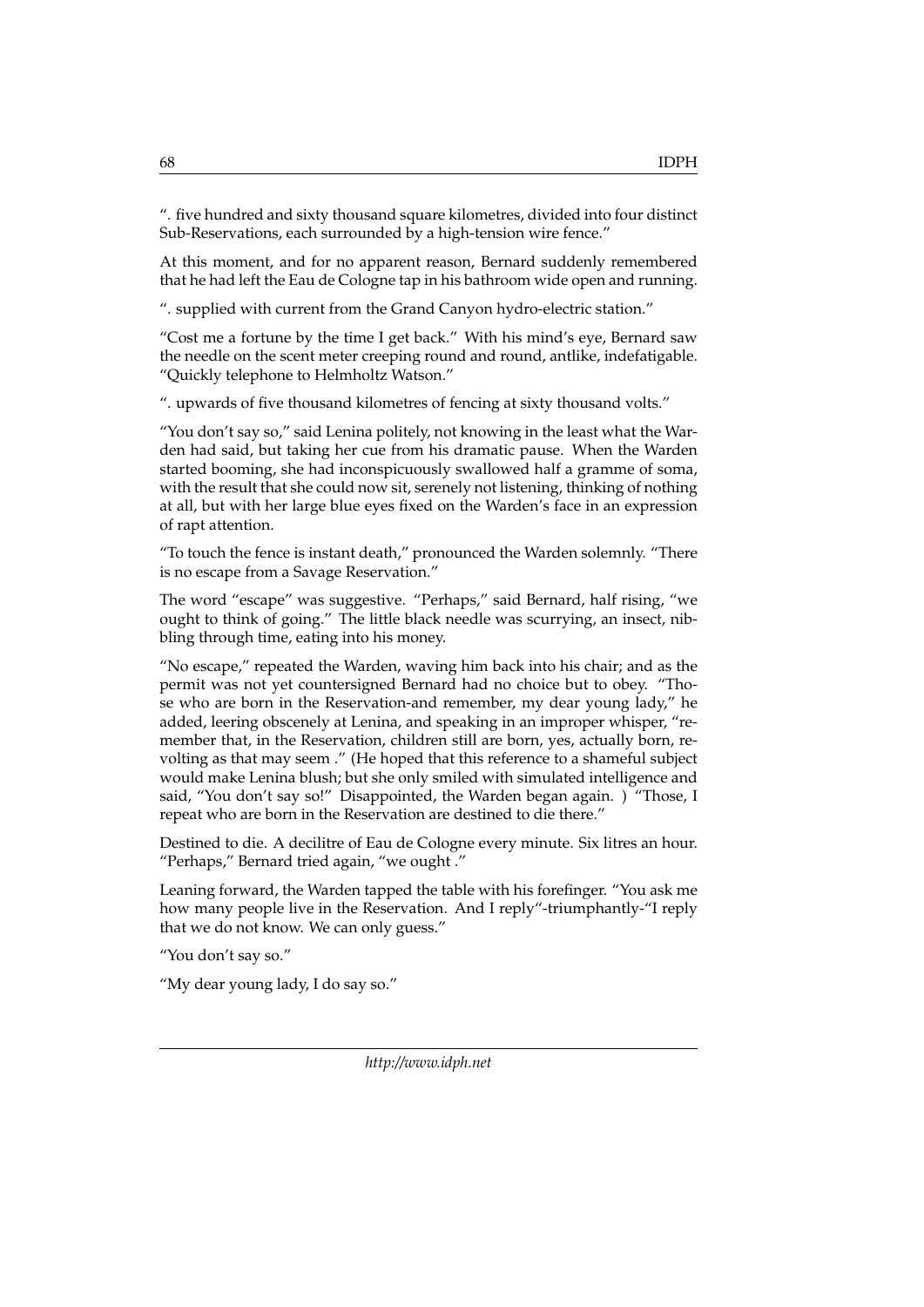Six times twenty-four-no, it would be nearer six times thirty-six. Bernard was pale and trembling with impatience. But inexorably the booming continued.

". about sixty thousand Indians and half-breeds. absolute savages. our inspectors occasionally visit. otherwise, no communication whatever with the civilized world. still preserve their repulsive habits and customs. marriage, if you know what that is, my dear young lady; families. no conditioning. monstrous superstitions. Christianity and totemism and ancestor worship. extinct languages, such as Zuñi and Spanish and Athapascan. pumas, porcupines and other ferocious animals. infectious diseases. priests. venomous lizards ."

"You don't say so?"

They got away at last. Bernard dashed to the telephone. Quick, quick; but it took him nearly three minutes to get on to Helmholtz Watson. "We might be among the savages already," he complained. "Damned incompetence!"

"Have a gramme," suggested Lenina.

He refused, preferring his anger. And at last, thank Ford, he was through and, yes, it was Helmholtz; Helmholtz, to whom he explained what had happened, and who promised to go round at once, at once, and turn off the tap, yes, at once, but took this opportunity to tell him what the D.H.C. had said, in public, yesterday evening.

"What? He's looking out for some one to take my place?" Bernard's voice was agonized. "So it's actually decided? Did he mention Iceland? You say he did? Ford! Iceland ." He hung up the receiver and turned back to Lenina. His face was pale, his expression utterly dejected.

"What's the matter?" she asked.

"The matter?" He dropped heavily into a chair. "I'm going to be sent to Iceland."

Often in the past he had wondered what it would be like to be subjected (somaless and with nothing but his own inward resources to rely on) to some great trial, some pain, some persecution; he had even longed for affliction. As recently as a week ago, in the Director's office, he had imagined himself courageously resisting, stoically accepting suffering without a word. The Director's threats had actually elated him, made him feel larger than life. But that, as he now realized, was because he had not taken the threats quite seriously, he had not believed that, when it came to the point, the D.H.C. would ever do anything. Now that it looked as though the threats were really to be fulfilled, Bernard was appalled. Of that imagined stoicism, that theoretical courage, not a trace was left.

He raged against himself-what a fool!-against the Director-how unfair not to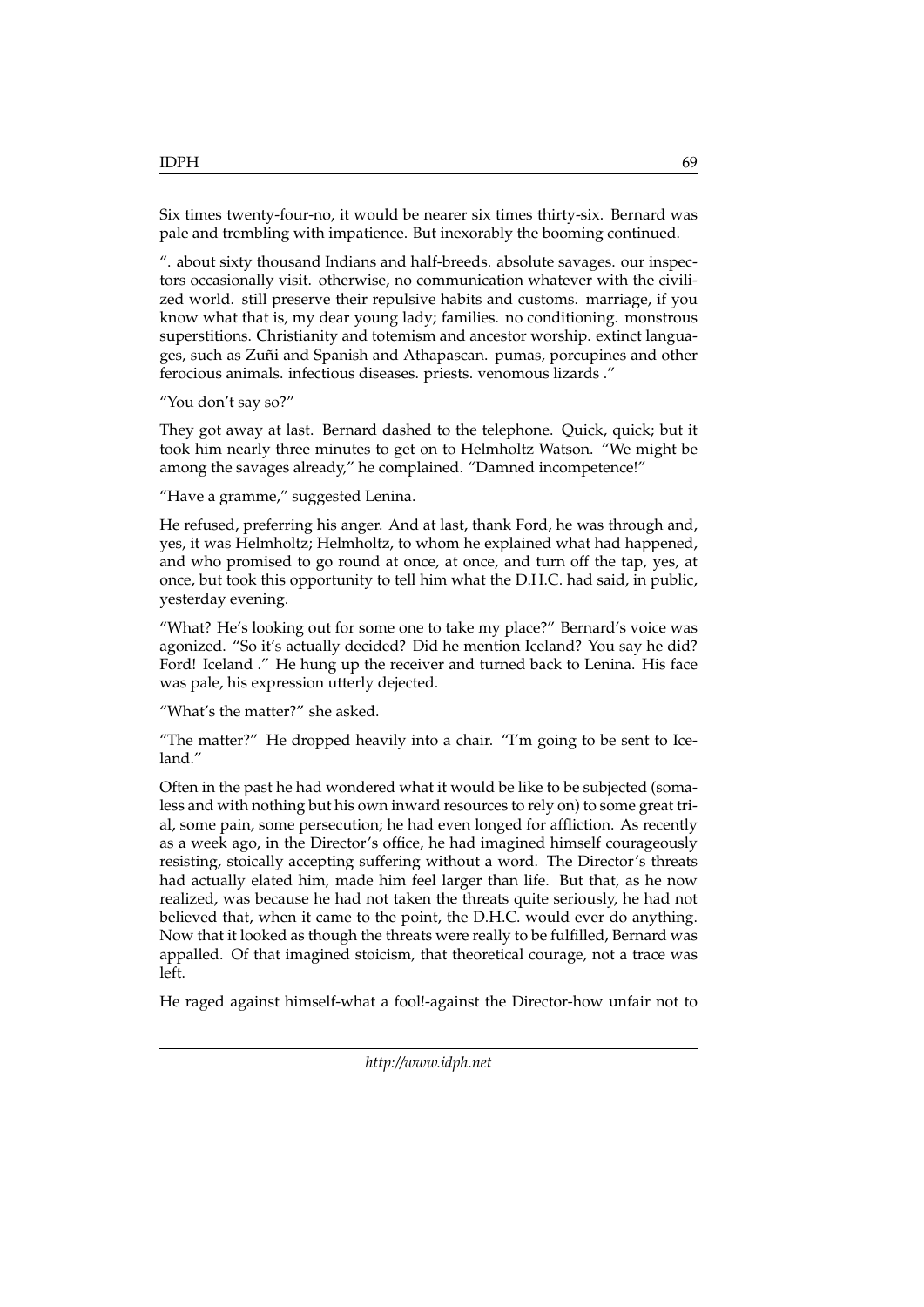give him that other chance, that other chance which, he now had no doubt at all, he had always intended to take. And Iceland, Iceland.

Lenina shook her head. "Was and will make me ill," she qUoted, "I take a gramme and only am."

In the end she persuaded him to swallow four tablets of soma. Five minutes later roots and fruits were abolished; the flower of the present rosily blossomed. A message from the porter announced that, at the Warden's orders, a Reservation Guard had come round with a plane and was waiting on the roof of the hotel. They went up at once. An octoroon in Gamma-green uniform saluted and proceeded to recite the morning's programme.

A bird's-eye view of ten or a dozen of the principal pueblos, then a landing for lunch in the valley of Malpais. The rest-house was comfortable there, and up at the pueblo the savages would probably be celebrating their summer festival. It would be the best place to spend the night.

They took their seats in the plane and set off. Ten minutes later they were crossing the frontier that separated civilization from savagery. Uphill and down, across the deserts of salt or sand, through forests, into the violet depth of canyons, over crag and peak and table-topped mesa, the fence marched on and on, irresistibly the straight line, the geometrical symbol of triumphant human purpose. And at its foot, here and there, a mosaic of white bones, a still unrotted carcase dark on the tawny ground marked the place where deer or steer, puma or porcupine or coyote, or the greedy turkey buzzards drawn down by the whiff of carrion and fulminated as though by a poetic justice, had come too close to the destroying wires.

"They never learn," said the green-uniformed pilot, pointing down at the skeletons on the ground below them. "And they never will learn," he added and laughed, as though he had somehow scored a personal triumph over the electrocuted animals.

Bernard also laughed; after two grammes of soma the joke seemed, for some reason, good. Laughed and then, almost immediately, dropped off to sleep, and sleeping was carried over Taos and Tesuque; over Nambe and Picuris and Pojoaque, over Sia and Cochiti, over Laguna and Acoma and the Enchanted Mesa, over Zuñi and Cibola and Ojo Caliente, and woke at last to find the machine standing on the ground, Lenina carrying the suit-cases into a small square house, and the Gamma-green octoroon talking incomprehensibly with a young Indian.

"Malpais," explained the pilot, as Bernard stepped out. "This is the rest- house. And there's a dance this afternoon at the pueblo. He'll take you there." He pointed to the sullen young savage. "Funny, I expect." He grinned. "Everything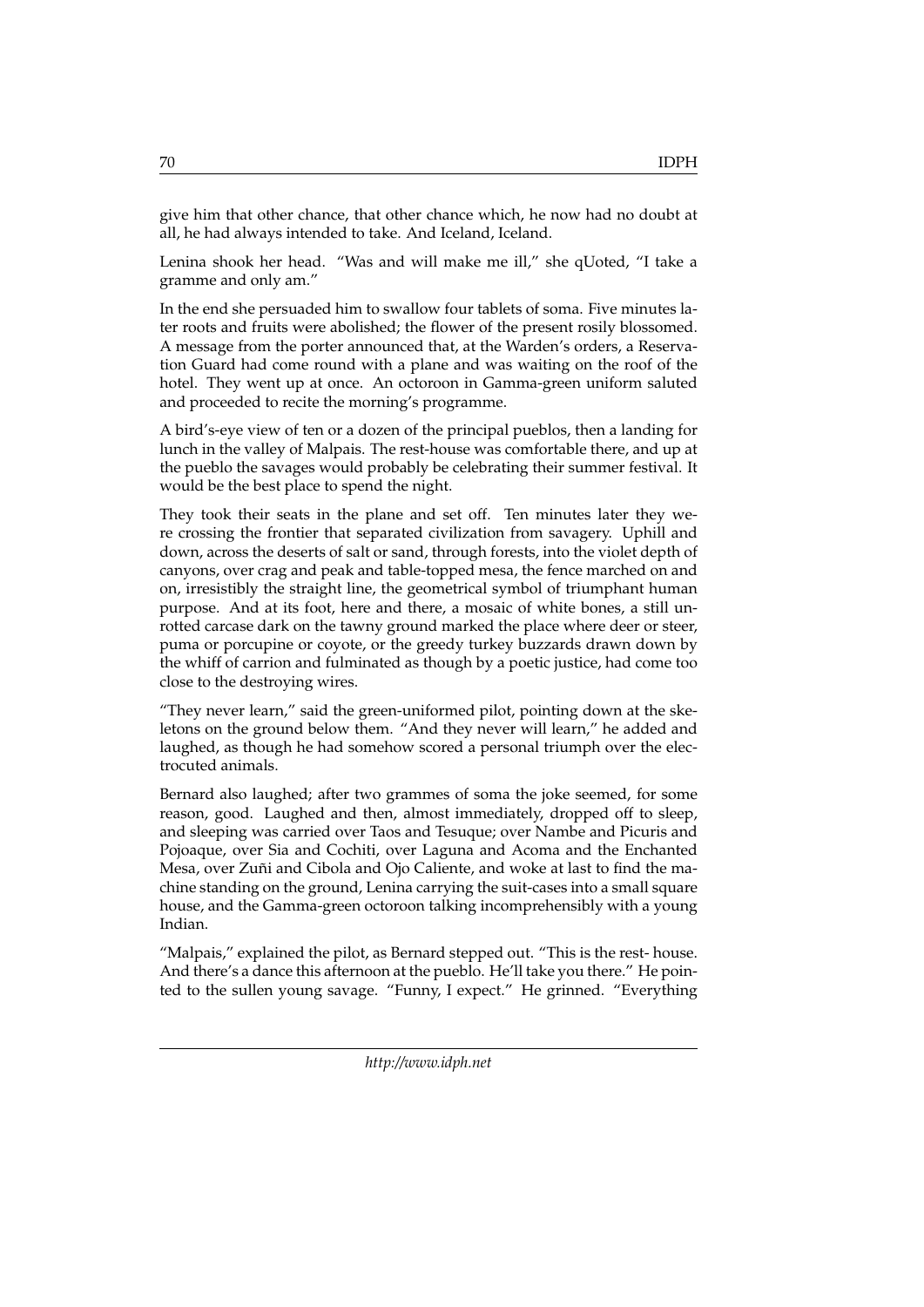they do is funny." And with that he climbed into the plane and started up the engines. "Back to-morrow. And remember," he added reassuringly to Lenina, "they're perfectly tame; savages won't do you any harm. They've got enough experience of gas bombs to know that they mustn't play any tricks." Still laughing, he threw the helicopter screws into gear, accelerated, and was gone.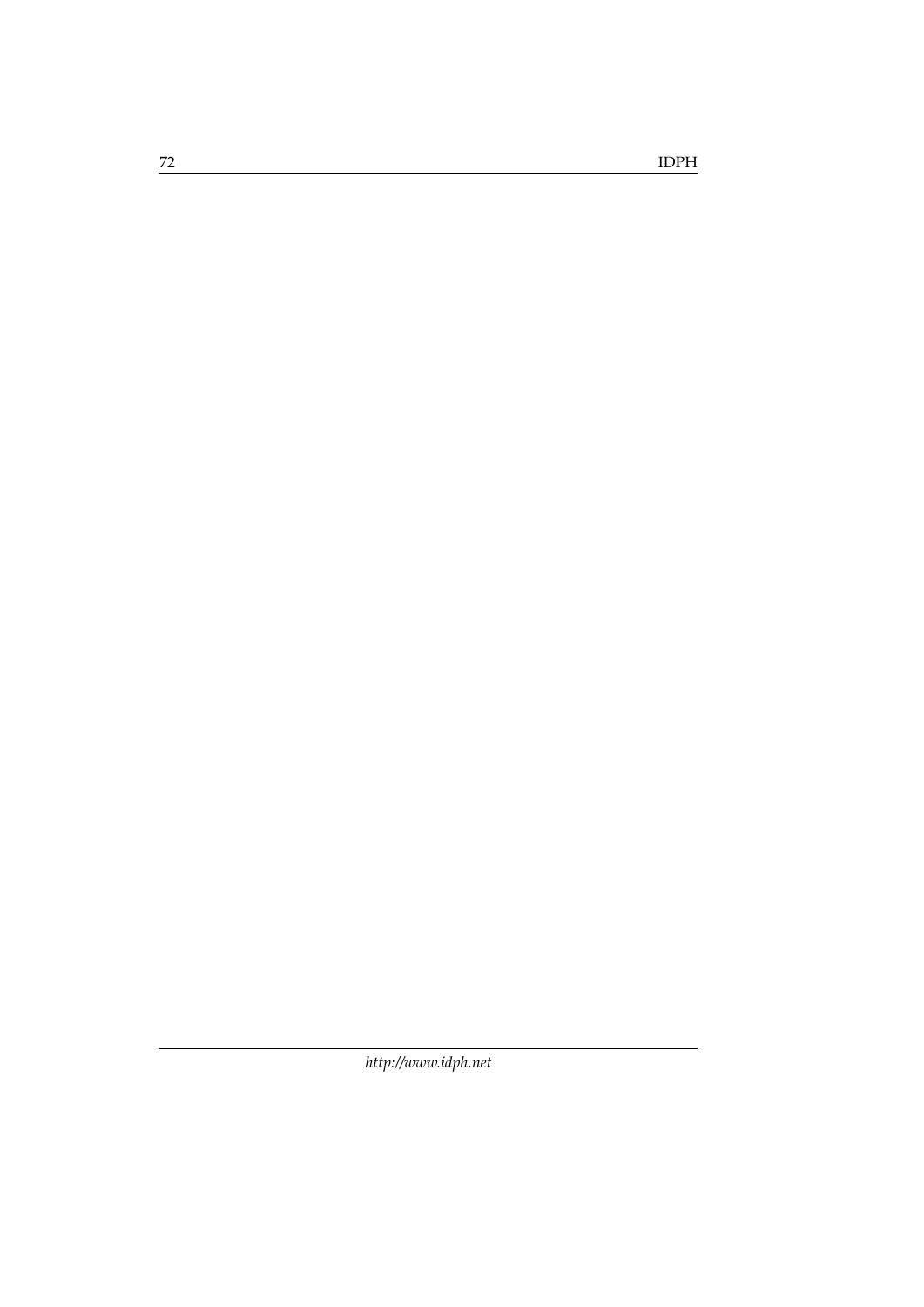#### **Seven**

THE MESA was like a ship becalmed in a strait of lion-coloured dust. The channel wound between precipitous banks, and slanting from one wall to the other across the valley ran a streak of green-the river and its fields. On the prow of that stone ship in the centre of the strait, and seemingly a part of it, a shaped and geometrical outcrop of the naked rock, stood the pueblo of Malpais. Block above block, each story smaller than the one below, the tall houses rose like stepped and amputated pyramids into the blue sky. At their feet lay a straggle of low buildings, a criss-cross of walls; and on three sides the precipices fell sheer into the plain. A few columns of smoke mounted perpendicularly into the windless air and were lost.

"Queer," said Lenina. "Very queer." It was her ordinary word of condemnation. "I don't like it. And I don't like that man." She pointed to the Indian guide who had been appointed to take them up to the pueblo. Her feeling was evidently reciprocated; the very back of the man, as he walked along before them, was hostile, sullenly contemptuous.

"Besides," she lowered her voice, "he smells."

Bernard did not attempt to deny it. They walked on.

Suddenly it was as though the whole air had come alive and were pulsing, pulsing with the indefatigable movement of blood. Up there, in Malpais, the drums were being beaten. Their feet fell in with the rhythm of that mysterious heart; they quickened their pace. Their path led them to the foot of the precipice. The sides of the great mesa ship towered over them, three hundred feet to the gunwale.

"I wish we could have brought the plane," said Lenina, looking up resentfully at the blank impending rock-face. "I hate walking. And you feel so small when you're on the ground at the bottom of a hill."

They walked along for some way in the shadow of the mesa, rounded a projection, and there, in a water-worn ravine, was the way up the companion ladder.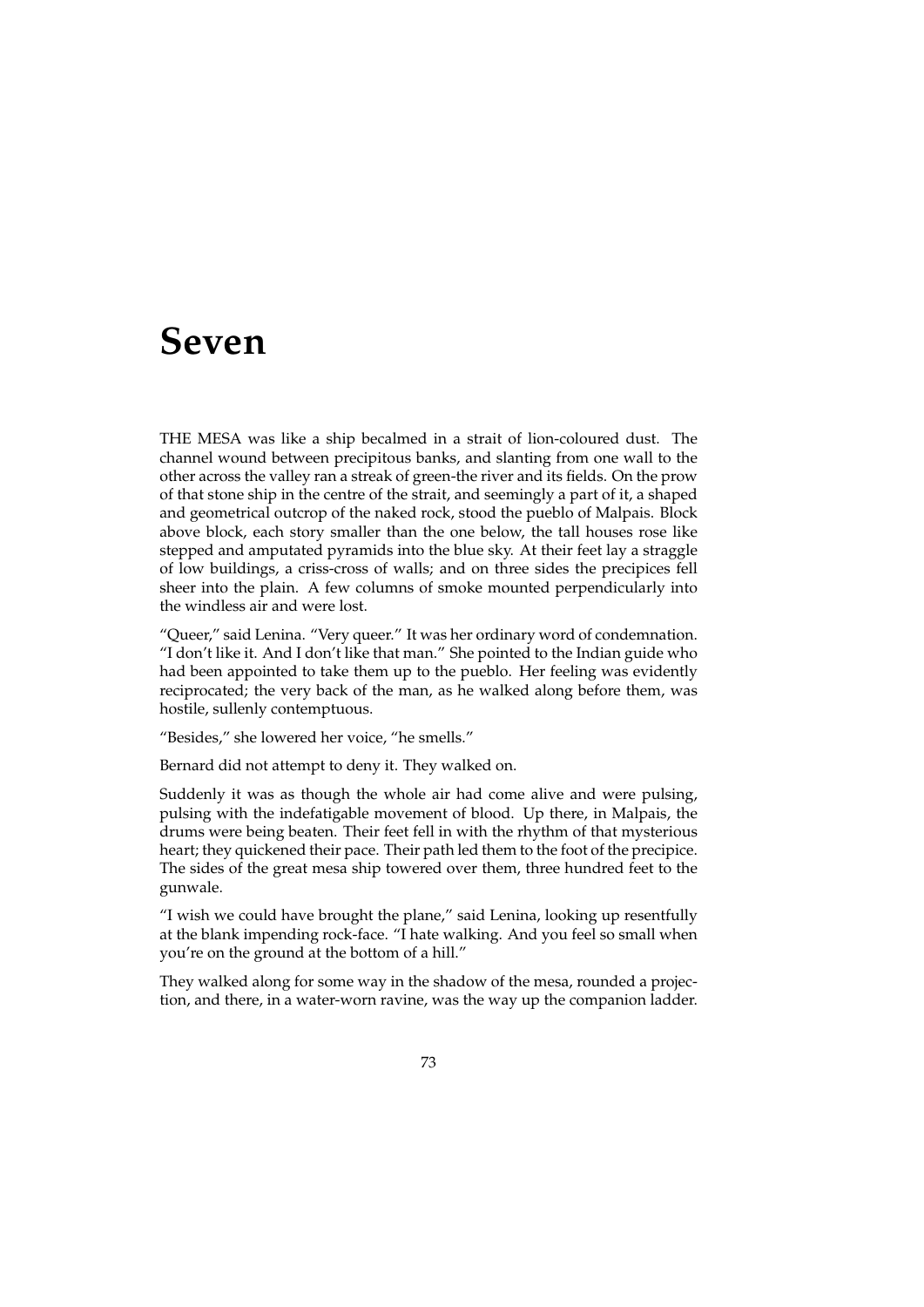They climbed. It was a very steep path that zigzagged from side to side of the gully. Sometimes the pulsing of the drums was all but inaudible, at others they seemed to be beating only just round the corner.

When they were half-way up, an eagle flew past so close to them that the wind of his wings blew chill on their faces. In a crevice of the rock lay a pile of bones. It was all oppressively queer, and the Indian smelt stronger and stronger. They emerged at last from the ravine into the full sunlight. The top of the mesa was a flat deck of stone.

"Like the Charing-T Tower," was Lenina's comment. But she was not allowed to enjoy her discovery of this reassuring resemblance for long. A padding of soft feet made them turn round. Naked from throat to navel, their dark brown bodies painted with white lines ("like asphalt tennis courts," Lenina was later to explain), their faces inhuman with daubings of scarlet, black and ochre, two Indians came running along the path. Their black hair was braided with fox fur and red flannel. Cloaks of turkey feathers fluttered from their shoulders; huge feather diadems exploded gaudily round their heads. With every step they took came the clink and rattle of their silver bracelets, their heavy necklaces of bone and turquoise beads. They came on without a word, running quietly in their deerskin moccasins. One of them was holding a feather brush; the other carried, in either hand, what looked at a distance like three or four pieces of thick rope. One of the ropes writhed uneasily, and suddenly Lenina saw that they were snakes.

The men came nearer and nearer; their dark eyes looked at her, but without giving any sign of recognition, any smallest sign that they had seen her or were aware of her existence. The writhing snake hung limp again with the rest. The men passed.

"I don't like it," said Lenina. "I don't like it."

She liked even less what awaited her at the entrance to the pueblo, where their guide had left them while he went inside for instructions. The dirt, to start with, the piles of rubbish, the dust, the dogs, the flies. Her face wrinkled up into a grimace of disgust. She held her handkerchief to her nose.

"But how can they live like this?" she broke out in a voice of indignant incredulity. (It wasn't possible.)

Bernard shrugged his shoulders philosophically. "Anyhow," he said, "they've been doing it for the last five or six thousand years. So I suppose they must be used to it by now."

"But cleanliness is next to fordliness," she insisted.

"Yes, and civilization is sterilization," Bernard went on, concluding on a tone of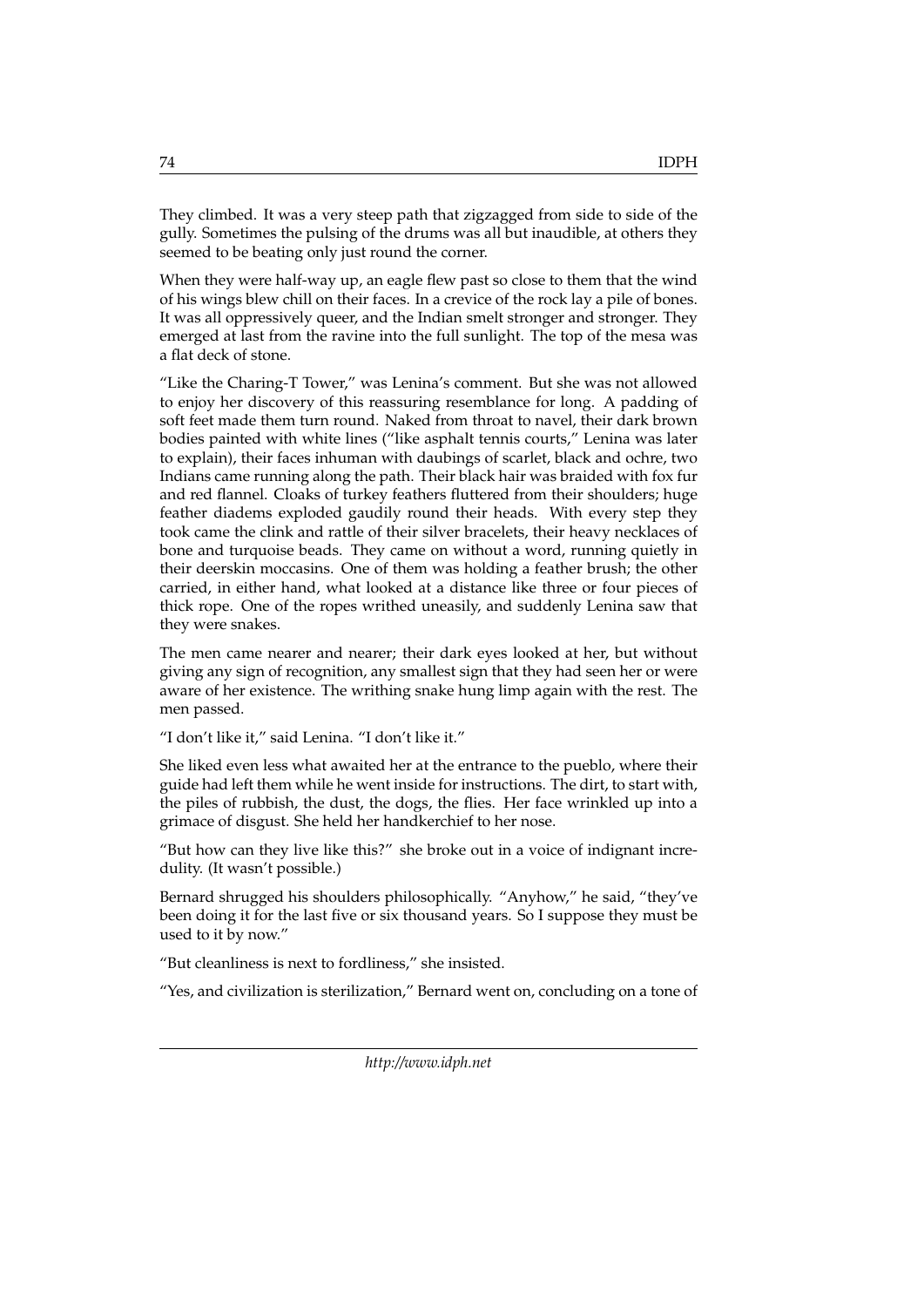irony the second hypnopædic lesson in elementary hygiene. "But these people have never heard of Our Ford, and they aren't civilized. So there's no point in ."

"Oh!" She gripped his arm. "Look."

An almost naked Indian was very slowly climbing down the ladder from the first-floor terrace of a neighboring house-rung after rung, with the tremulous caution of extreme old age. His face was profoundly wrinkled and black, like a mask of obsidian. The toothless mouth had fallen in. At the corners of the lips, and on each side of the chin, a few long bristles gleamed almost white against the dark skin. The long unbraided hair hung down in grey wisps round his face. His body was bent and emaciated to the bone, almost fleshless. Very slowly he came down, pausing at each rung before he ventured another step.

"What's the matter with him?" whispered Lenina. Her eyes were wide with horror and amazement.

"He's old, that's all," Bernard answered as carelessly as he could. He too was startled; but he made an effort to seem unmoved.

"Old?" she repeated. "But the Director's old; lots of people are old; they're not like that."

"That's because we don't allow them to be like that. We preserve them from diseases. We keep their internal secretions artificially balanced at a youthful equilibrium. We don't permit their magnesium-calcium ratio to fall below what it was at thirty. We give them transfusion of young blood. We keep their metabolism permanently stimulated. So, of course, they don't look like that. Partly," he added, "because most of them die long before they reach this old creature's age. Youth almost unimpaired till sixty, and then, crack! the end."

But Lenina was not listening. She was watching the old man. Slowly, slowly he came down. His feet touched the ground. He turned. In their deep-sunken orbits his eyes were still extraordinarily bright. They looked at her for a long moment expressionlessly, without surprise, as though she had not been there at all. Then slowly, with bent back the old man hobbled past them and was gone.

"But it's terrible," Lenina whispered. "It's awful. We ought not to have come here." She felt in her pocket for her soma-only to discover that, by some unprecedented oversight, she had left the bottle down at the rest- house. Bernard's pockets were also empty.

Lenina was left to face the horrors of Malpais unaided. They came crowding in on her thick and fast. The spectacle of two young women giving breast to their babies made her blush and turn away her face. She had never seen anything so indecent in her life. And what made it worse was that, instead of tactfully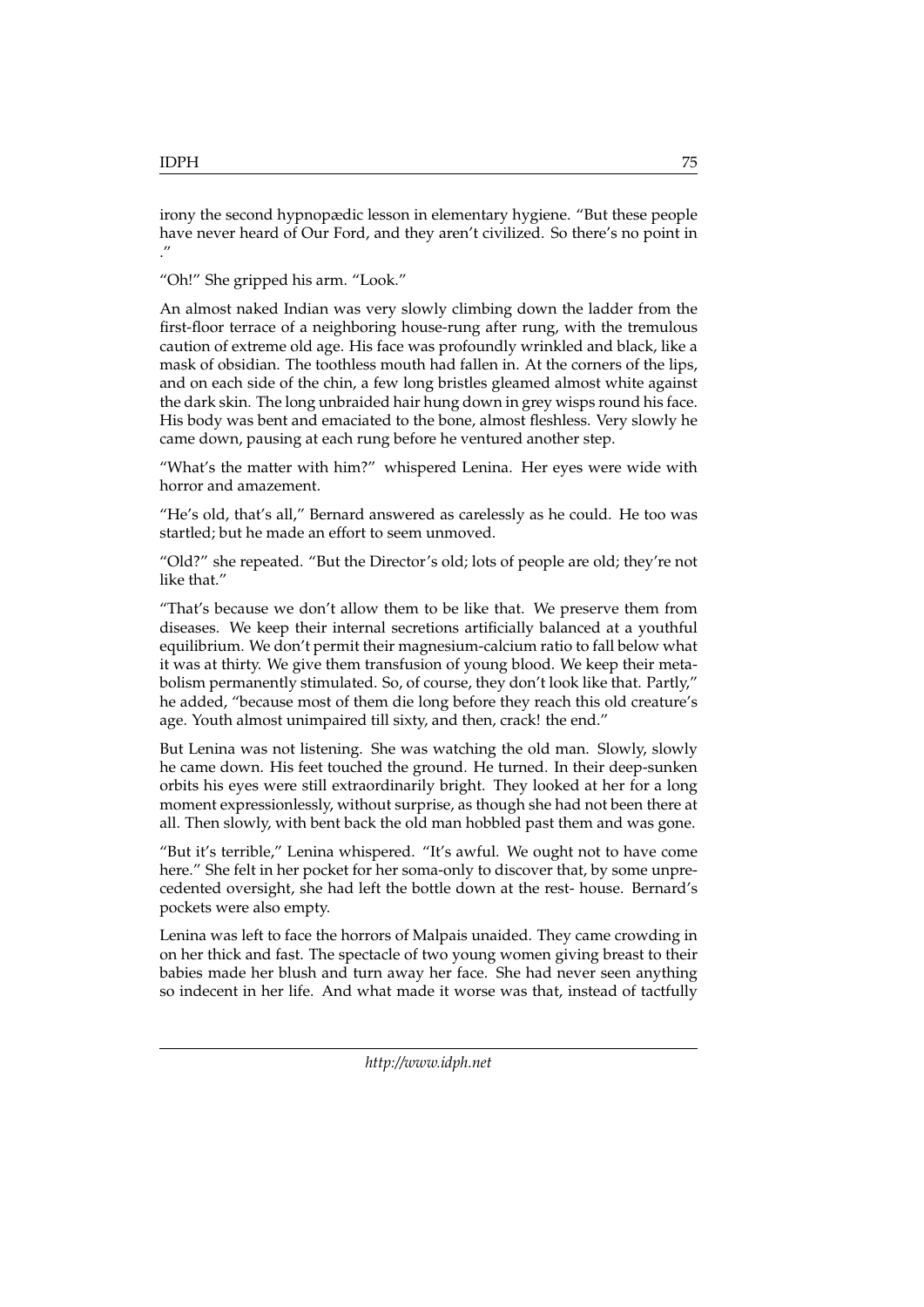ignoring it, Bernard proceeded to make open comments on this revoltingly viviparous scene. Ashamed, now that the effects of the soma had worn off, of the weakness he had displayed that morning in the hotel, he went out of his way to show himself strong and unorthodox.

"What a wonderfully intimate relationship," he said, deliberately outrageous. "And what an intensity of feeling it must generate! I often think one may have missed something in not having had a mother. And perhaps you've missed something in not being a mother, Lenina. Imagine yourself sitting there with a little baby of your own. ."

"Bernard! How can you?" The passage of an old woman with ophthalmia and a disease of the skin distracted her from her indignation.

"Let's go away," she begged. "I don't like it."

But at this moment their guide came back and, beckoning them to follow, led the way down the narrow street between the houses. They rounded a corner. A dead dog was lying on a rubbish heap; a woman with a goitre was looking for lice in the hair of a small girl. Their guide halted at the foot of a ladder, raised his hand perpendicularly, then darted it horizontally forward. They did what he mutely commanded-climbed the ladder and walked through the doorway, to which it gave access, into a long narrow room, rather dark and smelling of smoke and cooked grease and long-worn, long- unwashed clothes. At the further end of the room was another doorway, through which came a shaft of surdight and the noise, very loud and close, of the drums.

They stepped across the threshold and found themselves on a wide terrace. Below them, shut in by the tall houses, was the village square, crowded with Indians. Bright blankets, and feathers in black hair, and the glint of turquoise, and dark skins shining with heat. Lenina put her handkerchief to her nose again. In the open space at the centre of the square were two circular platforms of masonry and trampled clay-the roofs, it was evident, of underground chambers; for in the centre of each platform was an open hatchway, with a ladder emerging from the lower darkness. A sound of subterranean flute playing came up and was almost lost in the steady remorseless persistence of the drums.

Lenina liked the drums. Shutting her eyes she abandoned herself to their soft repeated thunder, allowed it to invade her consciousness more and more completely, till at last there was nothing left in the world but that one deep pulse of sound. It reminded her reassuringly of the synthetic noises made at Solidarity Services and Ford's Day celebrations. "Orgy-porgy," she whispered to herself. These drums beat out just the same rhythms.

There was a sudden startling burst of singing-hundreds of male voices crying out fiercely in harsh metallic unison. A few long notes and silence, the thunde-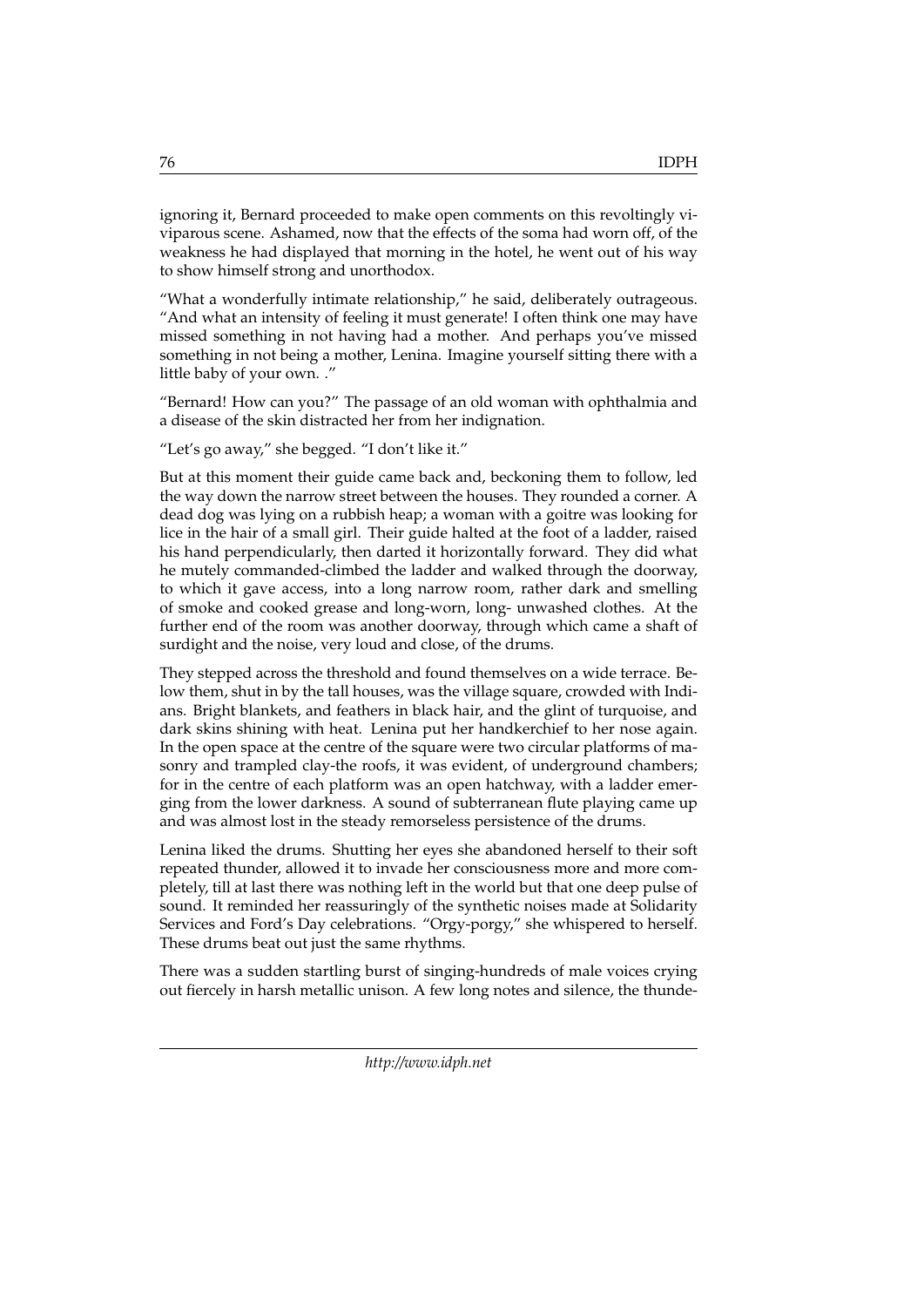rous silence of the drums; then shrill, in a neighing treble, the women's answer. Then again the drums; and once more the men's deep savage affirmation of their manhood.

Queer-yes. The place was queer, so was the music, so were the clothes and the goitres and the skin diseases and the old people. But the performance itselfthere seemed to be nothing specially queer about that.

"It reminds me of a lower-caste Community Sing," she told Bernard.

But a little later it was reminding her a good deal less of that innocuous function. For suddenly there had swarmed up from those round chambers unterground a ghastly troop of monsters. Hideously masked or painted out of all semblance of humanity, they had tramped out a strange limping dance round the square; round and again round, singing as they went, round and round-each time a little faster; and the drums had changed and quickened their rhythm, so that it became like the pulsing of fever in the ears; and the crowd had begun to sing with the dancers, louder and louder; and first one woman had shrieked, and then another and another, as though they were being killed; and then suddenly the leader of the dancers broke out of the line, ran to a big wooden chest which was standing at one end of the square, raised the lid and pulled out a pair of black snakes. A great yell went up from the crowd, and all the other dancers ran towards him with out- stretched hands. He tossed the snakes to the first-comers, then dipped back into the chest for more. More and more, black snakes and brown and mottled- he flung them out. And then the dance began again on a different rhythm. Round and round they went with their snakes, snakily, with a soft undulating movement at the knees and hips. Round and round. Then the leader gave a signal, and one after another, all the snakes were flung down in the middle of the square; an old man came up from underground and sprinkled them with corn meal, and from the other hatchway came a woman and sprinkled them with water from a black jar. Then the old man lifted his hand and, startingly, terrifyingly, there was absolute silence. The drums stopped beating, life seemed to have come to an end. The old man pointed towards the two hatchways that gave entrance to the lower world. And slowly, raised by invisible hands from below, there emerged from the one a painted image of an eagle, from the other that of a man, naked, and nailed to a cross. They hung there, seemingly self-sustained, as though watching. The old man clapped his hands. Naked but for a white cotton breech-cloth, a boy of about eighteen stepped out of the crowd and stood before him, his hands crossed over his chest, his head bowed. The old man made the sign of the cross over him and turned away. Slowly, the boy began to walk round the writhing heap of snakes. He had completed the first circuit and was half- way through the second when, from among the dancers, a tall man wearing the mask of a coyote and holding in his hand a whip of plaited leather, advanced towards him. The boy moved on as though unaware of the other's existence. The coyote-man rai-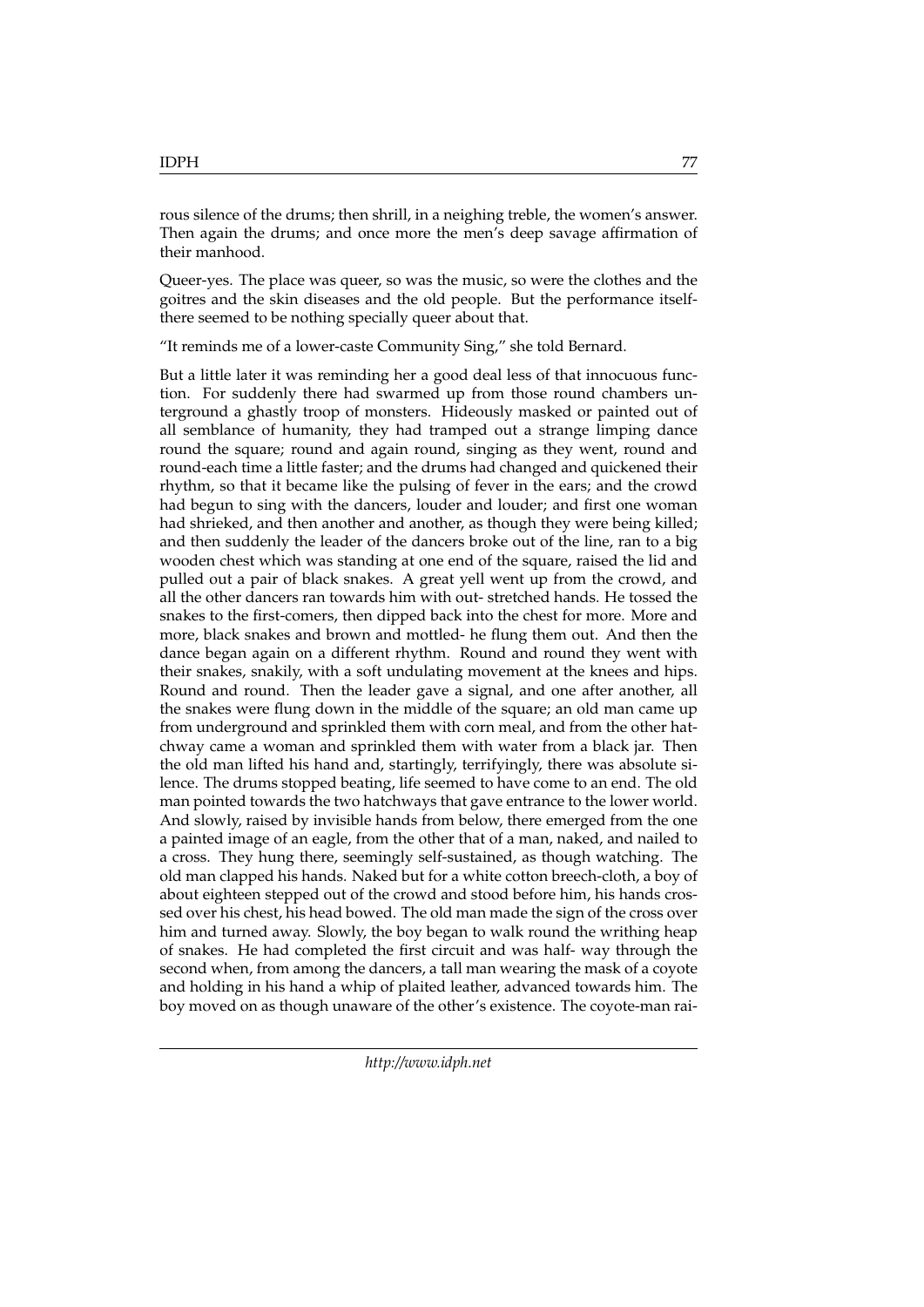sed his whip, there was a long moment af expectancy, then a swift movement, the whistle of the lash and its loud flat-sounding impact on the ftesh. The boy's body quivered; but he made no sound, he walked on at the same slow, steady pace. The coyote struck again, again; and at every blow at first a gasp, and then a deep groan went up from the crowd. The boy walked. Twice, thrice, four times round he went. The blood was streaming. Five times round, six times round. Suddenly Lenina covered her face shish her hands and began to sob. "Oh, stop them, stop them!" she implored. But the whip fell and fell inexorably. Seven times round. Then all at once the boy staggered and, still without a sound, pitched forward on to his face. Bending over him, the old man touched his back with a long white feather, held it up for a moment, crimson, for the people to see then shook it thrice over the snakes. A few drops fell, and suddenly the drums broke out again into a panic of hurrying notes; there was a great shout. The dancers rushed forward, picked up the snakes and ran out of the square. Men, women, children, all the crowd ran after them. A minute later the square was empty, only the boy remained, prone where he had fallen, quite still. Three old women came out of one of the houses, and with some difficulty lifted him and carried him in. The eagle and the man on the cross kept guard for a little while over the empty pueblo; then, as though they had seen enough, sank slowly down through their hatchways, out of sight, into the nether world.

Lenina was still sobbing. "Too awful," she kept repeating, and all Bernard's consolations were in vain. "Too awful! That blood!" She shuddered. "Oh, I wish I had my soma."

There was the sound of feet in the inner room.

Lenina did not move, but sat with her face in her hands, unseeing, apart. Only Bernard turned round.

The dress of the young man who now stepped out on to the terrace was Indian; but his plaited hair was straw-coloured, his eyes a pale blue, and his skin a white skin, bronzed.

"Hullo. Good-morrow," said the stranger, in faultless but peculiar English. "You're civilized, aren't you? You come from the Other Place, outside the Reservation?"

"Who on earth. ?" Bernard began in astonishment.

The young man sighed and shook his head. "A most unhappy gentleman." And, pointing to the bloodstains in the centre of the square, "Do you see that damned spot?" he asked in a voice that trembled with emotion.

"A gramme is better than a damn," said Lenina mechanically from behind her hands. "I wish I had my soma!"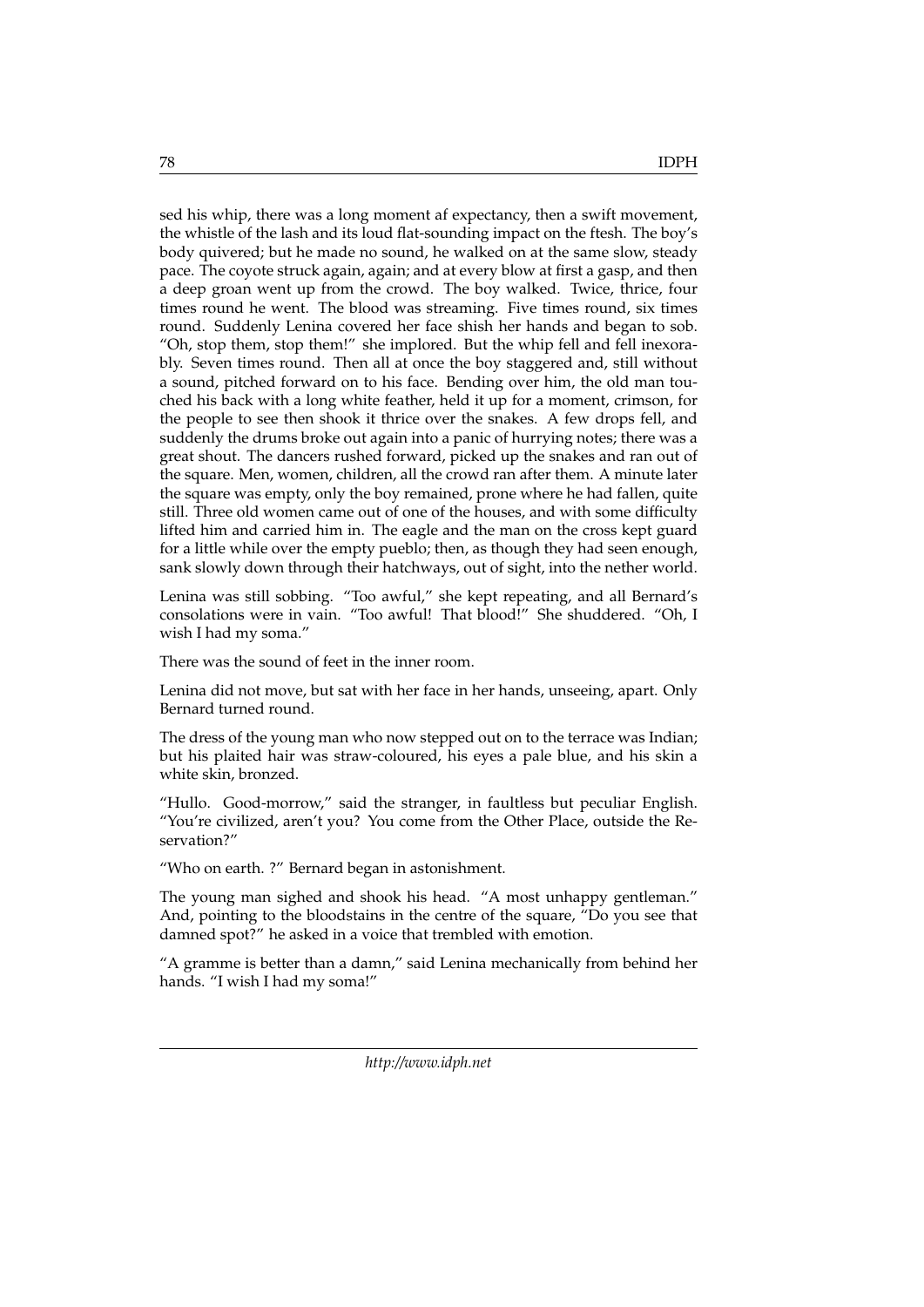"I ought to have been there," the young man went on. "Why wouldn't they let me be the sacrifice? I'd have gone round ten times-twelve, fifteen. Palowhtiwa only got as far as seven. They could have had twice as much blood from me. The multitudinous seas incarnadine." He flung out his arms in a lavish gesture; then, despairingly, let them fall again. "But they wouldn't let me. They disliked me for my complexion. It's always been like that. Always." Tears stood in the young man's eyes; he was ashamed and turned away.

Astonishment made Lenina forget the deprivation of soma. She uncovered her face and, for the first time, looked at the stranger. "Do you mean to say that you wanted to be hit with that whip?"

Still averted from her, the young man made a sign of affirmation. "For the sake of the pueblo-to make the rain come and the corn grow. And to please Pookong and Jesus. And then to show that I can bear pain without crying out. Yes," and his voice suddenly took on a new resonance, he turned with a proud squaring of the shoulders, a proud, defiant lifting of the chin "to show that I'm a man. Oh!" He gave a gasp and was silent, gaping. He had seen, for the first time in his life, the face of a girl whose cheeks were not the colour of chocolate or dogskin, whose hair was auburn and permanently waved, and whose expression (amazing novelty!) was one of benevolent interest. Lenina was smiling at him; such a nice-looking boy, she was thinking, and a really beautiful body. The blood rushed up into the young man's face; he dropped his eyes, raised them again for a moment only to find her still smiling at him, and was so much overcome that he had to turn away and pretend to be looking very hard at something on the other side of the square.

Bernard's questions made a diversion. Who? How? When? From where? Keeping his eyes fixed on Bernard's face (for so passionately did he long to see Lenina smiling that he simply dared not look at her), the young man tried to explain himself. Linda and he-Linda was his mother (the word made Lenina look uncomfortable)-were strangers in the Reservation. Linda had come from the Other Place long ago, before he was born, with a man who was his father. (Bernard pricked up his ears.) She had gone walking alone in those mountains over there to the North, had fallen down a steep place and hurt her head. ("Go on, go on," said Bernard excitedly.) Some hunters from Malpais had found her and brought her to the pueblo. As for the man who was his father, Linda had never seen him again. His name was Tomakin. (Yes, "Thomas" was the D.H.C.'s first name.) He must have flown away, back to the Other Place, away without her-a bad, unkind, unnatural man.

"And so I was born in Malpais," he concluded. "In Malpais." And he shook his head.

The squalor of that little house on the outskirts of the pueblo!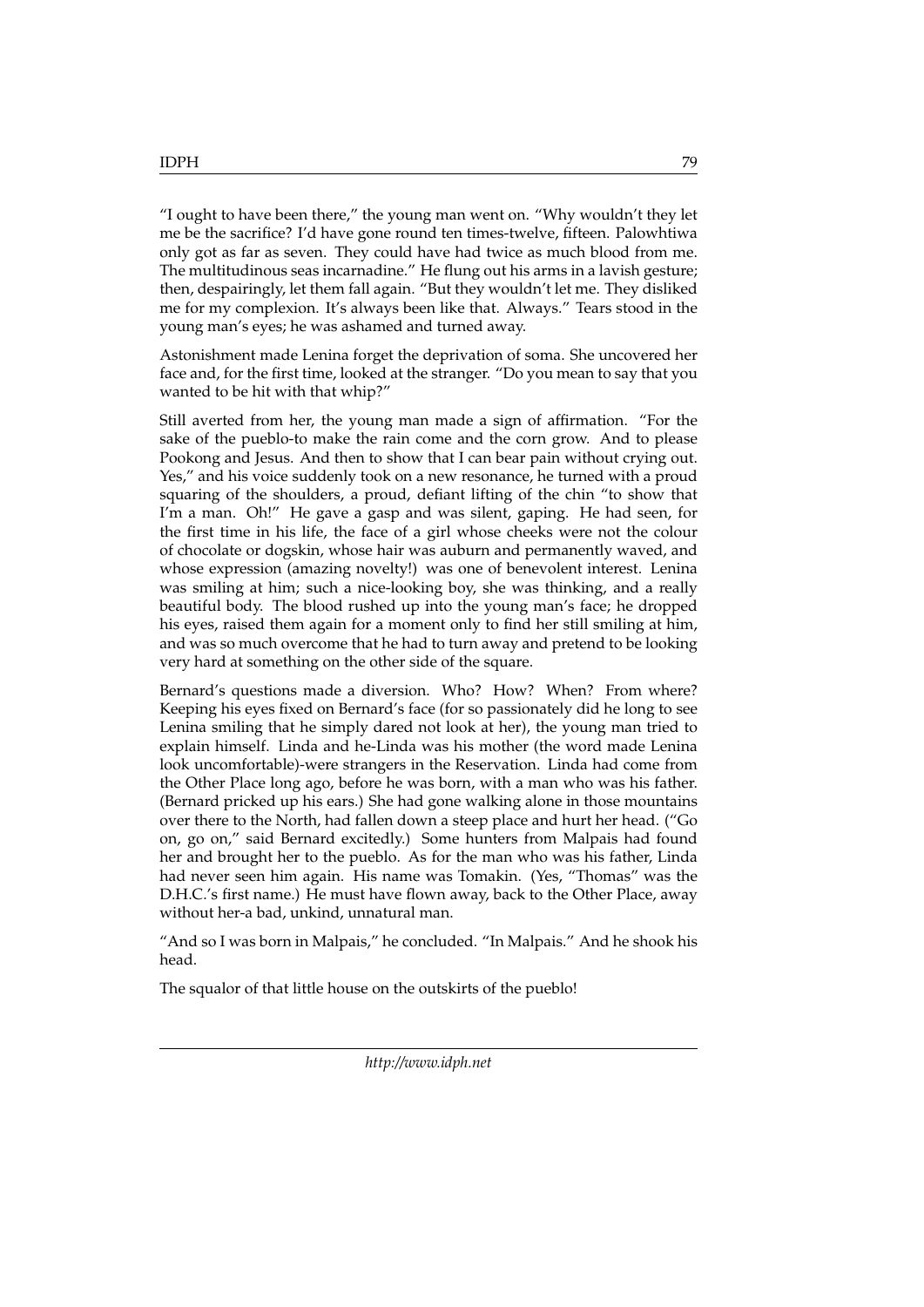A space of dust and rubbish separated it from the village. Two famine- stricken dogs were nosing obscenely in the garbage at its door. Inside, when they entered, the twilight stank and was loud with flies.

"Linda!" the young man called.

From the inner room a rather hoarse female voice said, "Coming."

They waited. In bowls on the floor were the remains of a meal, perhaps of several meals.

The door opened. A very stout blonde squaw stepped across the threshold and stood looking at the strangers staring incredulously, her mouth open. Lenina noticed with disgust that two of the front teeth were missing. And the colour of the ones that remained. She shuddered. It was worse than the old man. So fat. And all the lines in her face, the flabbiness, the wrinkles. And the sagging cheeks, with those purplish blotches. And the red veins on her nose, the bloodshot eyes. And that neck-that neck; and the blanket she wore over her head-ragged and filthy. And under the brown sack- shaped tunic those enormous breasts, the bulge of the stomach, the hips. Oh, much worse than the old man, much worse! And suddenly the creature burst out in a torrent of speech, rushed at her with outstretched arms and- Ford! Ford! it was too revolting, in another moment she'd be sick-pressed her against the bulge, the bosom, and began to kiss her. Ford! to kiss, slobberingly, and smelt too horrible, obviously never had a bath, and simply reeked of that beastly stuff that was put into Delta and Epsilon bottles (no, it wasn't true about Bernard), positively stank of alcohol. She broke away as quickly as she could.

A blubbered and distorted face confronted her; the creature was crying.

"Oh, my dear, my dear." The torrent of words flowed sobbingly. "If you knew how glad-after all these years! A civilized face. Yes, and civilized clothes. Because I thought I should never see a piece of real acetate silk again." She fingered the sleeve of Lenina's shirt. The nails were black. "And those adorable viscose velveteen shorts! Do you know, dear, I've still got my old clothes, the ones I came in, put away in a box. I'll show them you afterwards. Though, of course, the acetate has all gone into holes. But such a lovely white bandolierthough I must say your green morocco is even lovelier. Not that it did me much good, that bandolier." Her tears began to flow again. "I suppose John told you. What I had to suffer-and not a gramme of soma to be had. Only a drink of mescal every now and then, when Popé used to bring it. Popé is a boy I used to know. But it makes you feel so bad afterwards. the mescal does, and you're sick with the peyotl; besides it always made that awful feeling of being ashamed much worse the next day. And I was so ashamed. Just think of it: me, a Beta-having a baby: put yourself in my place." (The mere suggestion made Lenina shudder.) "Though it wasn't my fault, I swear; because I still don't know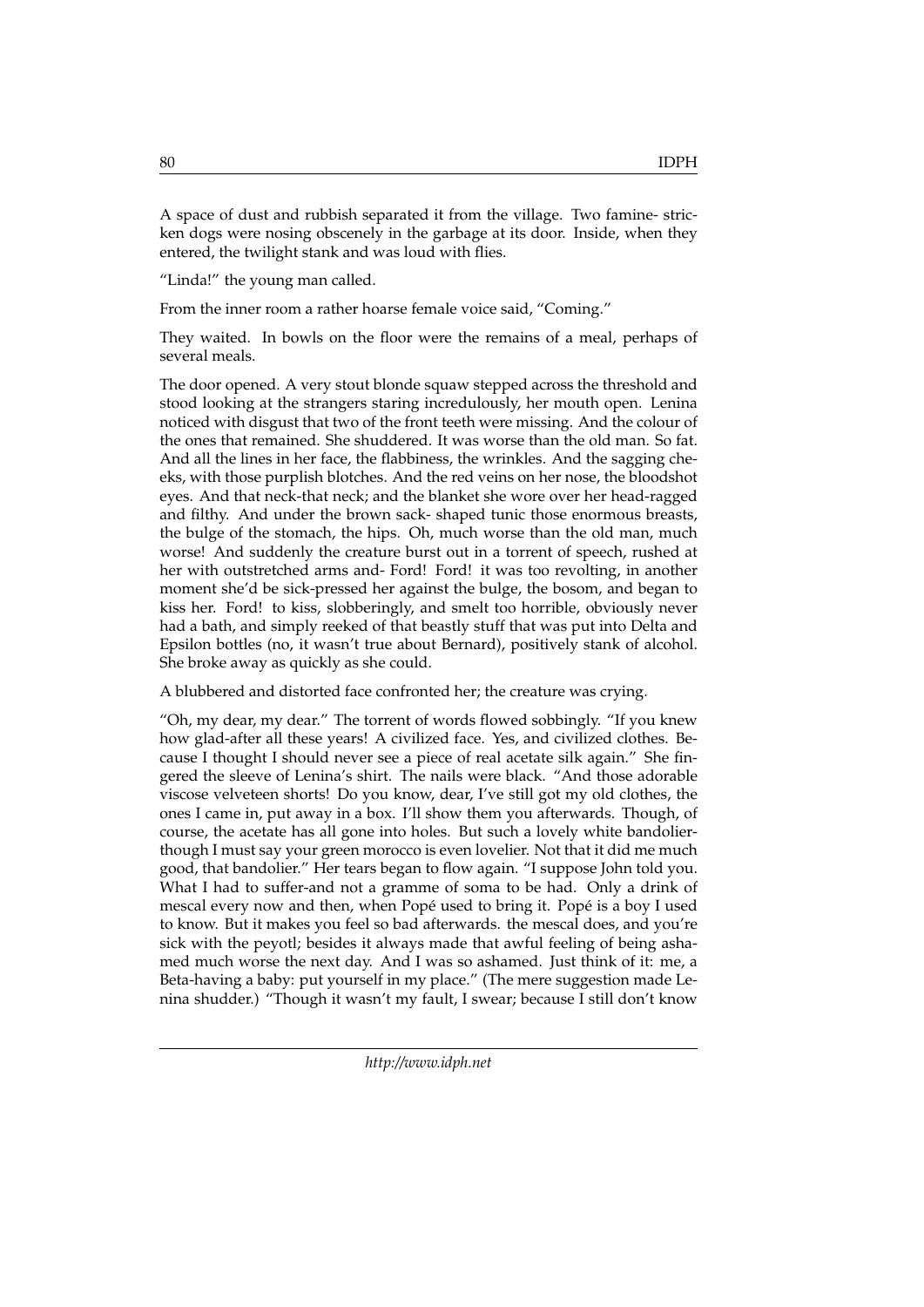how it happened, seeing that I did all the Malthusian Drill-you know, by numbers, One, two, three, four, always, I swear it; but all the same it happened, and of course there wasn't anything like an Abortion Centre here. Is it still down in Chelsea, by the way?" she asked. Lenina nodded. "And still floodlighted on Tuesdays and Fridays?" Lenina nodded again. "That lovely pink glass tower!" Poor Linda lifted her face and with closed eyes ecstatically contemplated the bright remembered image. "And the river at night," she whispered. Great tears oozed slowly out from behind her tight-shut eyelids. "And flying back in the evening from Stoke Poges. And then a hot bath and vibro-vacuum massage. But there." She drew a deep breath, shook her head, opened her eyes again, sniffed once or twice, then blew her nose on her fingers and wiped them on the skirt of her tunic. "Oh, I'm so sorry," she said in response to Lenina's involuntary grimace of disgust. "I oughtn't to have done that. I'm sorry. But what are you to do when there aren't any handkerchiefs? I remember how it used to upset me, all that dirt, and nothing being aseptic. I had an awful cut on my head when they first brought me here. You can't imagine what they used to put on it. Filth, just filth. 'Civilization is Sterilization,' I used to say t them. And 'Streptocock-Gee to Banbury-T, to see a fine bathroom and W.C.' as though they were children. But of course they didn't understand. How should they? And in the end I suppose I got used to it. And anyhow, how can you keep things clean when there isn't hot water laid on? And look at these clothes. This beastly wool isn't like acetate. It lasts and lasts. And you're supposed to mend it if it gets torn. But I'm a Beta; I worked in the Fertilizing Room; nobody ever taught me to do anything like that. It wasn't my business. Besides, it never used to be right to mend clothes. Throw them away when they've got holes in them and buy new. 'The more stiches, the less riches.' Isn't that right? Mending's antisocial. But it's all different here. It's like living with lunatics. Everything they do is mad." She looked round; saw John and Bernard had left them and were walking up and down in the dust and garbage outside the house; but, none the less confidentially lowering her voice, and leaning, while Lenina stiffened and shrank, so close that the blown reek of embryo-poison stirred the hair on her cheek. "For instance," she hoarsely whispered, "take the way they have one another here. Mad, I tell you, absolutely mad. Everybody belongs to every one else-don't they? don't they?" she insisted, tugging at Lenina's sleeve. Lenina nodded her averted head, let out the breath she had been holding and managed to draw another one, relatively untainted. "Well, here," the other went on, "nobody's supposed to belong to more than one person. And if you have people in the ordinary way, the others think you're wicked and anti-social. They hate and despise you. Once a lot of women came and made a scene because their men came to see me. Well, why not? And then they rushed at me. No, it was too awful. I can't tell you about it." Linda covered her face with her hands and shuddered. "They're so hateful, the women here. Mad, mad and cruel. And of course they don't know anything about Malthusian Drill, or bottles, or decan-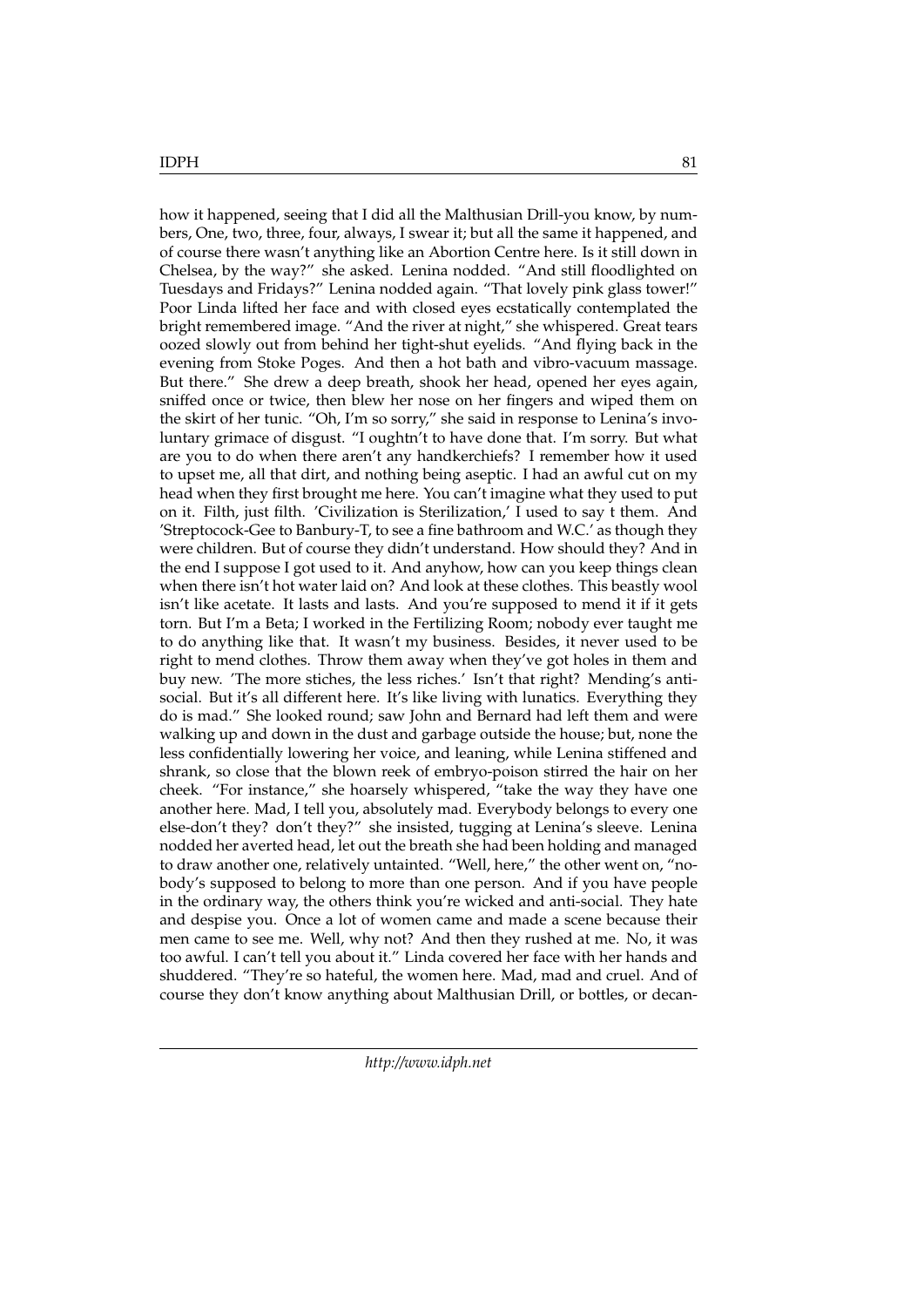ting, or anything of that sort. So they're having children all the time-like dogs. It's too revolting. And to think that I. Oh, Ford, Ford, Ford! And yet John was a great comfort to me. I don't know what I should have done without him. Even though he did get so upset whenever a man. Quite as a tiny boy, even. Once (but that was when he was bigger) he tried to kill poor Waihusiwa-or was it Popé?-just because I used to have them sometimes. Because I never could make him understand that that was what civilized people ought to do. Being mad's infectious I believe. Anyhow, John seems to have caught it from the Indians. Because, of course, he was with them a lot. Even though they always were so beastly to him and wouldn't let him do all the things the other boys did. Which was a good thing in a way, because it made it easier for me to condition him a little. Though you've no idea how difficult that is. There's so much one doesn't know; it wasn't my business to know. I mean, when a child asks you how a helicopter works or who made the world- well, what are you to answer if you're a Beta and have always worked in the Fertilizing Room? What are you to answer?"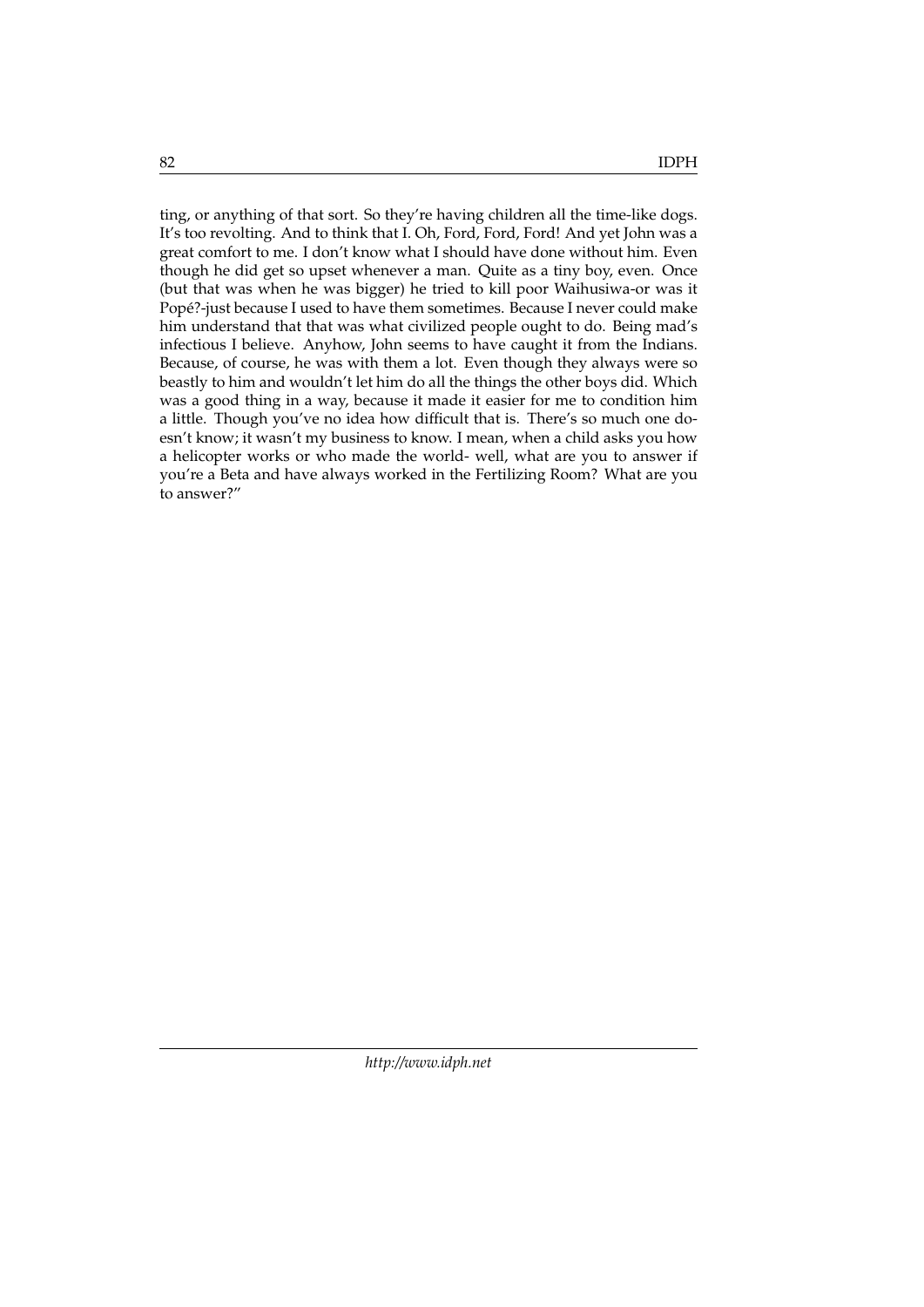# **Eight**

OUTSIDE, in the dust and among the garbage (there were four dogs now), Bernard and John were walking slowly up and down.

"So hard for me to realize," Bernard was saying, "to reconstruct. As though we were living on different planets, in different centuries. A mother, and all this dirt, and gods, and old age, and disease ." He shook his head. "It's almost inconceivable. I shall never understand, unless you explain."

"Explain what?"

"This." He indicated the pueblo. "That." And it was the little house outside the village. "Everything. All your life."

"But what is there to say?"

"From the beginning. As far back as you can remember."

"As far back as I can remember." John frowned. There was a long silence.

It was very hot. They had eaten a lot of tortillas and sweet corn. Linda said, "Come and lie down, Baby." They lay down together in the big bed. "Sing," and Linda sang. Sang "Streptocock-Gee to Banbury-T" and "Bye Baby Banting, soon you'll need decanting." Her voice got fainter and fainter.

There was a loud noise, and he woke with a start. A man was saying something to Linda, and Linda was laughing. She had pulled the blanket up to her chin, but the man pulled it down again. His hair was like two black ropes, and round his arm was a lovely silver bracelet with blue stones in it. He liked the bracelet; but all the same, he was frightened; he hid his face against Linda's body. Linda put her hand on him and he felt safer. In those other words he did not understand so well, she said to the man, "Not with John here." The man looked at him, then again at Linda, and said a few words in a soft voice. Linda said, "No." But the man bent over the bed towards him and his face was huge, terrible; the black ropes of hair touched the blanket. "No," Linda said again, and he felt her hand squeezing him more tightly. "No, no!" But the man took hold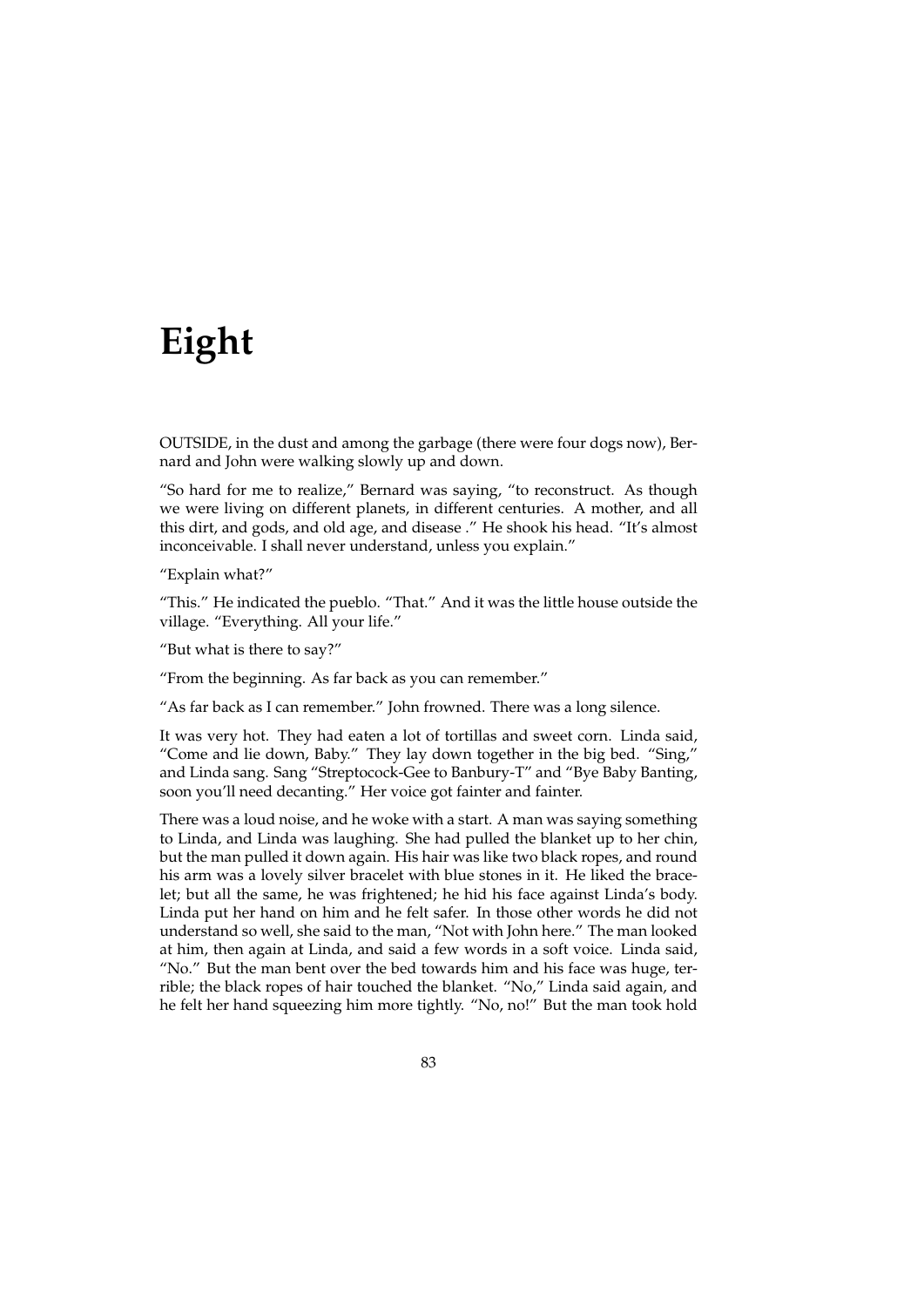of one of his arms, and it hurt. He screamed. The man put up his other hand and lifted him up. Linda was still holding him, still saying, "No, no." The man said something short and angry, and suddenly her hands were gone. "Linda, Linda." He kicked and wriggled; but the man carried him across to the door, opened it, put him down on the floor in the middle of the other room, and went away, shutting the door behind hirn. He got up, he ran to the door. Standing on tiptoe he could just reach the big wooden latch. He lifted it and pushed; but the door wouldn't open. "Linda," he shouted. She didn't answer.

He remembered a huge room, rather dark; and there were big wooden things with strings fastened to them, and lots of women standing round them-making blankets, Linda said. Linda told him to sit in the corner with the other children, while she went and helped the women. He played with the little boys for a long time. Suddenly people started talking very loud, and there were the women pushing Linda away, and Linda was crying. She went to the door and he ran after her. He asked her why they were angry. "Because I broke something," she said. And then she got angry too. "How should I know how to do their beastly weaving?" she said. "Beastly savages." He asked her what savages were. When they got back to their house, Popé was waiting at the door, and he came in with them. He had a big gourd full of stuff that looked like water; only it wasn't water, but something with a bad smell that burnt your mouth and made you cough. Linda drank some and Popé drank some, and then Linda laughed a lot and talked very loud; and then she and Popé went into the other room. When Popé went away, he went into the room. Linda was in bed and so fast asleep that he couldn't wake her.

Popé used to come often. He said the stuff in the gourd was called mescal; but Linda said it ought to be called soma; only it made you feel ill afterwards. He hated Popé. He hated them all-all the men who came to see Linda. One afternoon, when he had been playing with the other children-it was cold, he remembered, and there was snow on the mountains-he came back to the house and heard angry voices in the bedroom. They were women's voices, and they said words he didn't understand, but he knew they were dreadful words. Then suddenly, crash! something was upset; he heard people moving about quickly, and there was another crash and then a noise like hitting a mule, only not so bony; then Linda screamed. "Oh, don't, don't, don't!" she said. He ran in. There were three women in dark blankets. Linda was on the bed. One of the women was holding her wrists. Another was lying across her legs, so that she couldn't kick. The third was hitting her with a whip. Once, twice, three times; and each time Linda screamed. Crying, he tugged at the fringe of the woman's blanket. "Please, please." With her free hand she held him away. The whip came down again, and again Linda screamed. He caught hold of the woman's enormous brown hand between his own and bit it with all his might. She cried out, wrenched her hand free, and gave him such a push that he fell down. While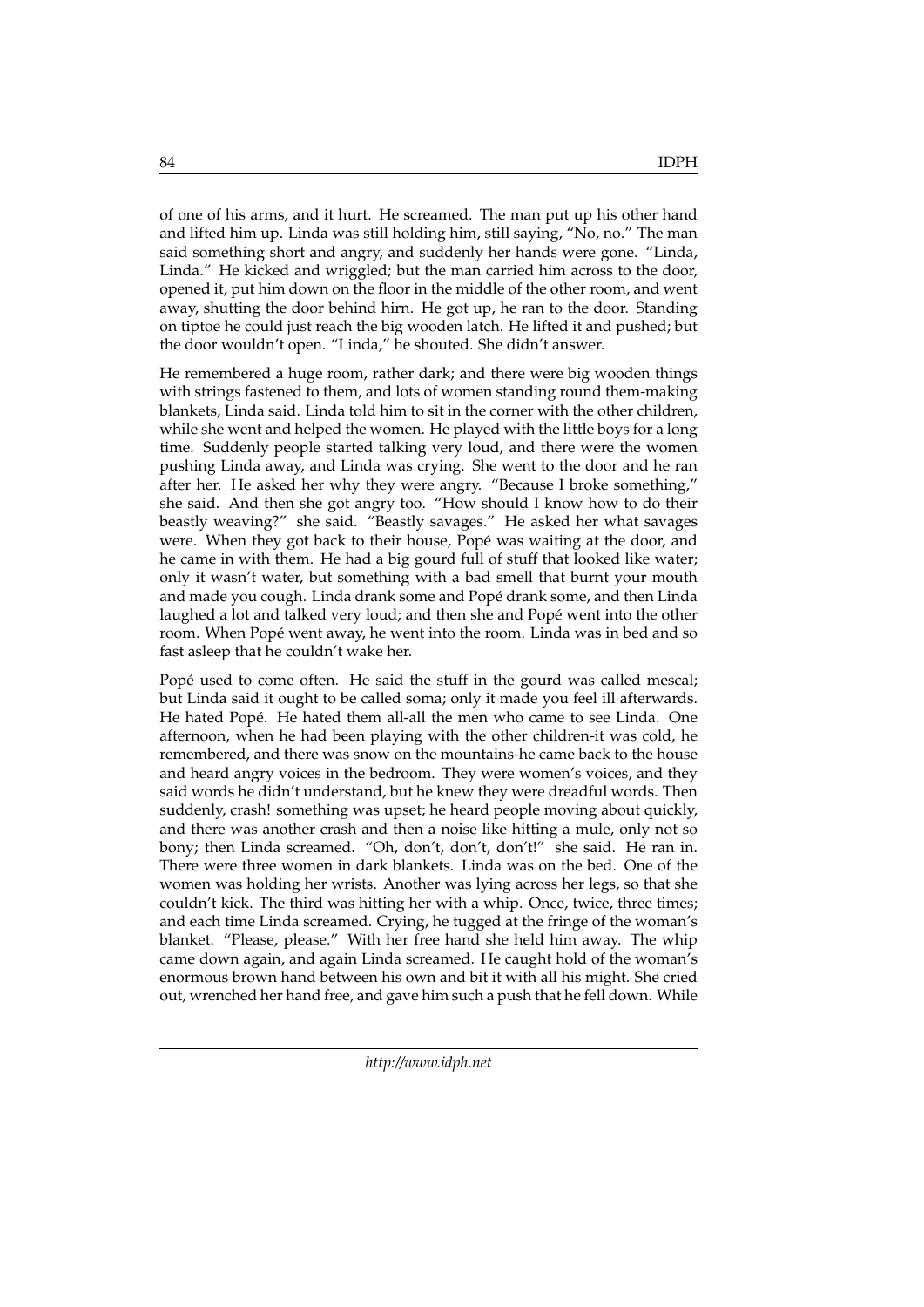he was lying on the ground she hit him three times with the whip. It hurt more than anything he had ever felt-like fire. The whip whistled again, fell. But this time it was Linda who screamed.

"But why did they want to hurt you, Linda?" he asked that night. He was crying, because the red marks of the whip on his back still hurt so terribly. But he was also crying because people were so beastly and unfair, and because he was only a little boy and couldn't do anything against them. Linda was crying too. She was grown up, but she wasn't big enough to fight against three of them. It wasn't fair for her either. "Why did they want to hurt you, Linda?"

"I don't know. How should I know?" It was difficult to hear what she said, because she was lying on her stomach and her face was in the pillow. "They say those men are their men," she went on; and she did not seem to be talking to him at all; she seemed to be talking with some one inside herself. A long talk which she didn't understand; and in the end she started crying louder than ever.

"Oh, don't cry, Linda. Don't cry."

He pressed himself against her. He put his arm round her neck. Linda cried out. "Oh, be careful. My shoulder! Oh!" and she pushed him away, hard. His head banged against the wall. "Little idiot!" she shouted; and then, suddenly, she began to slap him. Slap, slap.

"Linda," he cried out. "Oh, mother, don't!"

"I'm not your mother. I won't be your mother."

"But, Linda. Oh!" She slapped him on the cheek.

"Turned into a savage," she shouted. "Having young ones like an animal. If it hadn't been for you, I might have gone to the Inspector, I might have got away. But not with a baby. That would have been too shameful."

He saw that she was going to hit him again, and lifted his arm to guard his face. "Oh, don't, Linda, please don't."

"Little beast!" She pulled down his arm; his face was uncovered.

"Don't, Linda." He shut his eyes, expecting the blow.

But she didn't hit him. After a little time, he opened his eyes again and saw that she was looking at him. He tried to smile at her. Suddenly she put her arms round him and kissed him again and again.

Sometimes, for several days, Linda didn't get up at all. She lay in bed and was sad. Or else she drank the stuff that Popé brought and laughed a great deal and went to sleep. Sometimes she was sick. Often she forgot to wash him, and there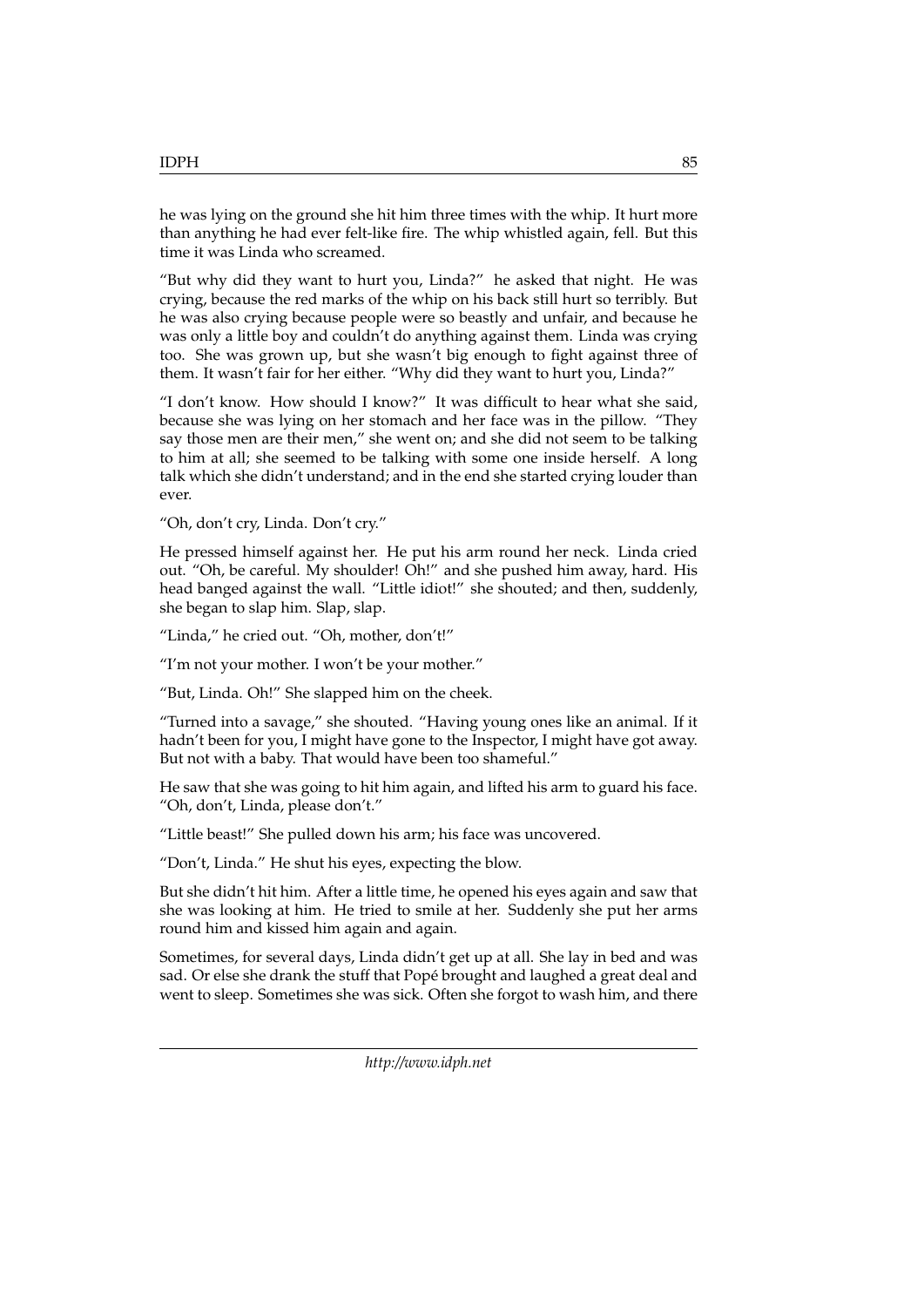was nothing to eat except cold tortillas. He remembered the first time she found those little animals in his hair, how she screamed and screamed.

The happiest times were when she told him ahout the Other Place. "And you really can go flying, whenever you like?"

"Whenever you like." And she would tell him about the lovely music that came out of a box, and all the nice games you could play, and the delicious things to eat and drink, and the light that came when you pressed a little thing in the wall, asd the pictures that you could hear and feel and smell, as well as see, and another box for making nice smells, and the pink and green and blue and silver houses as high as mountains, and everybody happy and no one ever sad or angry, and every one belonging to every one else, and the boxes where you could see and hear what was happening at the other side of the world, and babies in lovely clean bottles-everything so clean, and no nasty smells, no dirt at all-and people never lonely, but living together and being so jolly and happy, like the summer dances here in Malpais, but much happier, and the happiness being there every day, every day.. He listened by the hour. And sometimes, when he and the other children were tired with too much playing, one of the old men of the pueblo would talk to them, in those other words, of the great Transformer of the World, and of the long fight between Right Hand and Left Hand, between Wet and Dry; of Awonawilona, who made a great fog by thinking in the night, and then made the whole world out of the fog; of Earth Mother and Sky Father; of Ahaiyuta and Marsailema, the twins of War and Chance; of Jesus and Pookong; of Mary and Etsanatlehi, the woman who makes herself young again; of the Black Stone at Laguna and the Great Eagle and Our Lady of Acoma. Strange stories, all the more wonderful to him for being told in the other words and so not fully understood. Lying in bed, he would think of Heaven and London and Our Lady of Acoma and the rows and rows of babies in clean bottles and Jesus flying up and Linda flying up and the great Director of World Hatcheries and Awonawilona.

Lots of men came to see Linda. The boys began to point their fingers at him. In the strange other words they said that Linda was bad; they called her names he did not understand, but that he knew were bad names. One day they sang a song about her, again and again. He threw stones at them. They threw back; a sharp stone cut his cheek. The blood woudn't stop; he was covered with blood.

Linda taught him to read. With a piece of charcoal she drew pictures on the wall-an animal sitting down, a baby inside a bottle; then she wrote letters. THE CAT IS ON THE MAT. THE TOT IS IN THE POT. He learned quickly and easily. When he knew how to read all the words she wrote on the wall, Linda opened her big wooden box and pulled out from under those funny little red trousers she never wore a thin little book. He had often seen it before. "When you're bigger," she had said, "you can read it." Well, now he was big enough. He was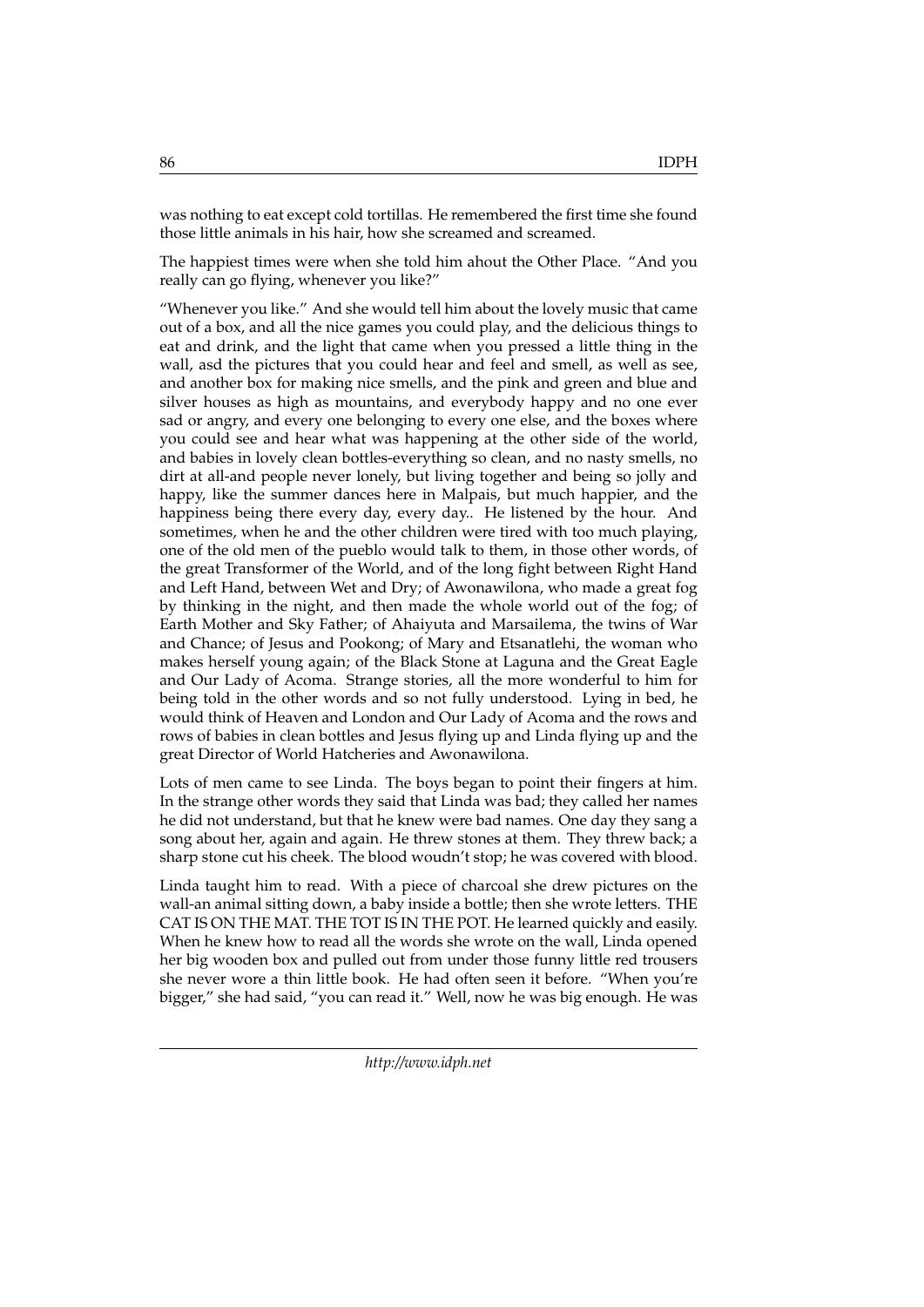#### $I$ DPH 87

proud. "I'm afraid you won't find it very exciting," she said. "But it's the only thing I have." She sighed. "If only you could see the lovely reading machines we used to have in London!" He began reading. The Chemical and Bacteriological Conditioning of the Embryo. Practical Instructions for Beta Embryo-Store Workers. It took him a quarter of an hour to read the title alone. He threw the book on the floor. "Beastly, beastly book!" he said, and began to cry.

The boys still sang their horrible song about Linda. Sometimes, too, they laughed at him for being so ragged. When he tore his clothes, Linda did not know how to mend them. In the Other Place, she told him, people threw away clothes with holes in them and got new ones. "Rags, rags!" the boys used to shout at him. "But I can read," he said to himself, "and they can't. They don't even know what reading is." It was fairly easy, if he thought hard enough about the reading, to pretend that he didn't mind when they made fun of him. He asked Linda to give him the book again.

The more the boys pointed and sang, the harder he read. Soon he could read all the words quite well. Even the longest. But what did they mean? He asked Linda; but even when she could answer it didn't seem to make it very clear, And generally she couldn't answer at all.

"What are chemicals?" he would ask.

"Oh, stuff like magnesium salts, and alcohol for keeping the Deltas and Epsilons small and backward, and calcium carbonate for bones, and all that sort of thing."

"But how do you make chemicals, Linda? Where do they come from?"

"Well, I don't know. You get them out of bottles. And when the bottles are empty, you send up to the Chemical Store for more. It's the Chemical Store people who make them, I suppose. Or else they send to the factory for them. I don't know. I never did any chemistry. My job was always with the embryos. It was the same with everything else he asked about. Linda never seemed to know. The old men of the pueblo had much more definite answers.

"The seed of men and all creatures, the seed of the sun and the seed of earth and the seed of the sky-Awonawilona made them all out of the Fog of Increase. Now the world has four wombs; and he laid the seeds in the lowest of the four wombs. And gradually the seeds began to grow ."

One day (John calculated later that it must have been soon after his twelfth birthday) he came home and found a book that he had never seen before Iying on the floor in the bedroom. It was a thick book and looked very old. The binding had been eaten by mice; some of its pages were loose and crumpled. He picked it up, looked at the title-page: the book was called The Complete Works of William Shakespeare.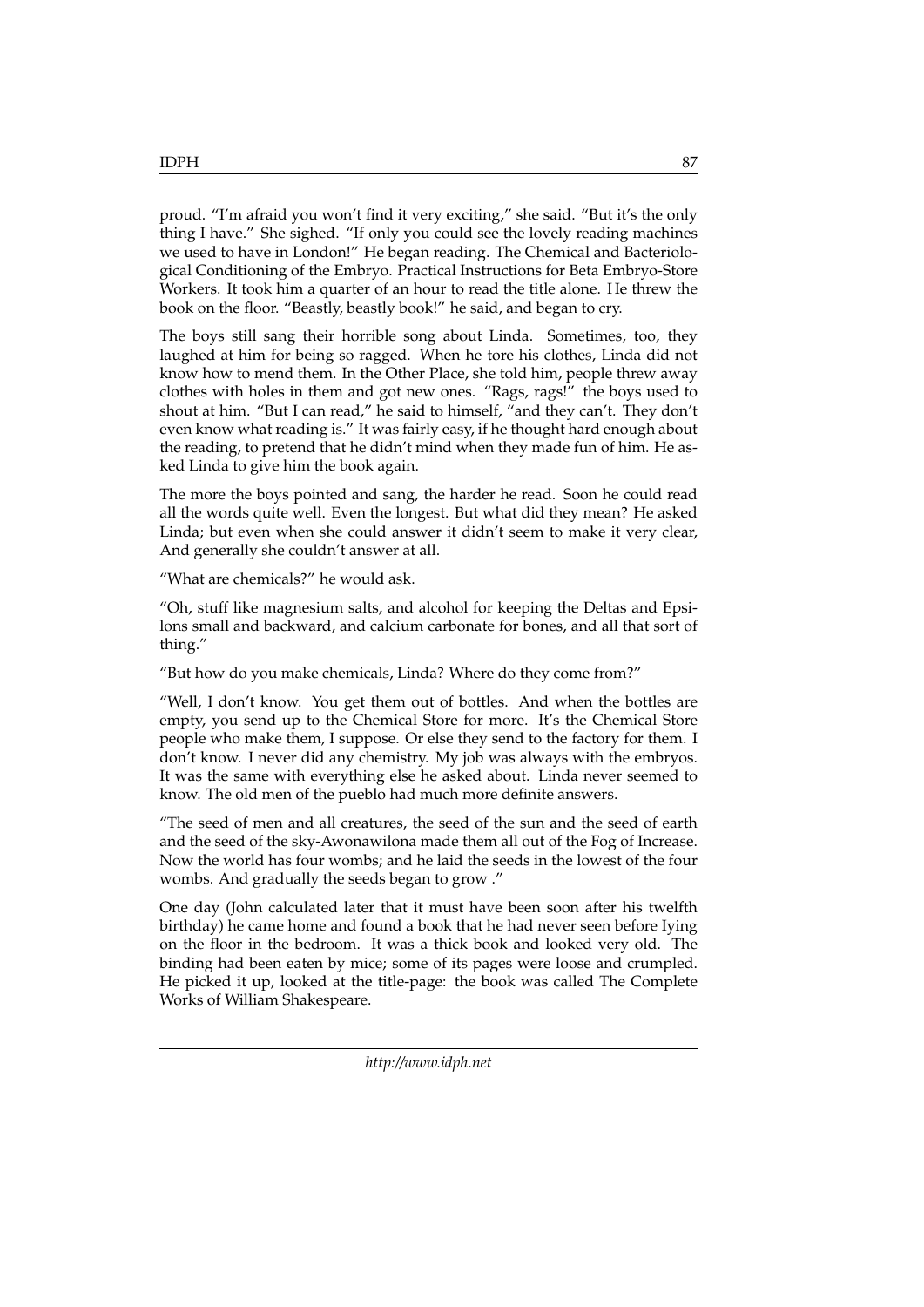Linda was lying on the bed, sipping that horrible stinking mescal out of a cup. "Popé brought it," she said. Her voice was thick and hoarse like somebody else's voice. "It was lying in one of the chests of the Antelope Kiva. It's supposed to have been there for hundreds of years. I expect it's true, because I looked at it, and it seemed to be full of nonsense. Uncivilized. Still, it'll be good enough for you to practice your reading on." She took a last sip, set the cup down on the floor beside the bed, turned over on her side, hiccoughed once or twice and went to sleep.

He opened the book at random.

Nay, but to live

In the rank sweat of an enseamed bed,

Stew'd in corruption, honeying and making love

Over the nasty sty.

The strange words rolled through his mind; rumbled, like talking thunder; like the drums at the summer dances, if the drums could have spoken; like the men singing the Corn Song, beautiful, beautiful, so that you cried; like old Mitsima saying magic over his feathers and his carved sticks and his bits of bone and stone-kiathla tsilu silokwe silokwe silokwe. Kiai silu silu, tsithl-but better than Mitsima's magic, because it meant more, because it talked to him, talked wonderfully and only half-understandably, a terrible beautiful magic, about Linda; about Linda lying there snoring, with the empty cup on the floor beside the bed; about Linda and Popé, Linda and Popé.

He hated Popé more and more. A man can smile and smile and be a villain. Remorseless, treacherous, lecherous, kindless villain. What did the words exactly mean? He only half knew. But their magic was strong and went on rumbling in his head, and somehow it was as though he had never really hated Popé before; never really hated him because he had never been able to say how much he hated him. But now he had these words, these words like drums and singing and magic. These words and the strange, strange story out of which they were taken (he couldn't make head or tail of it, but it was wonderful, wonderful all the same)-they gave him a reason for hating Popé; and they made his hatred more real; they even made Popé himself more real.

One day, when he came in from playing, the door of the inner room was open, and he saw them lying together on the bed, asleep-white Linda and Popé almost black beside her, with one arm under her shoulders and the other dark hand on her breast, and one of the plaits of his long hair lying across her throat, like a black snake trying to strangle her. Popé's gourd and a cup were standing on the floor near the bed. Linda was snoring.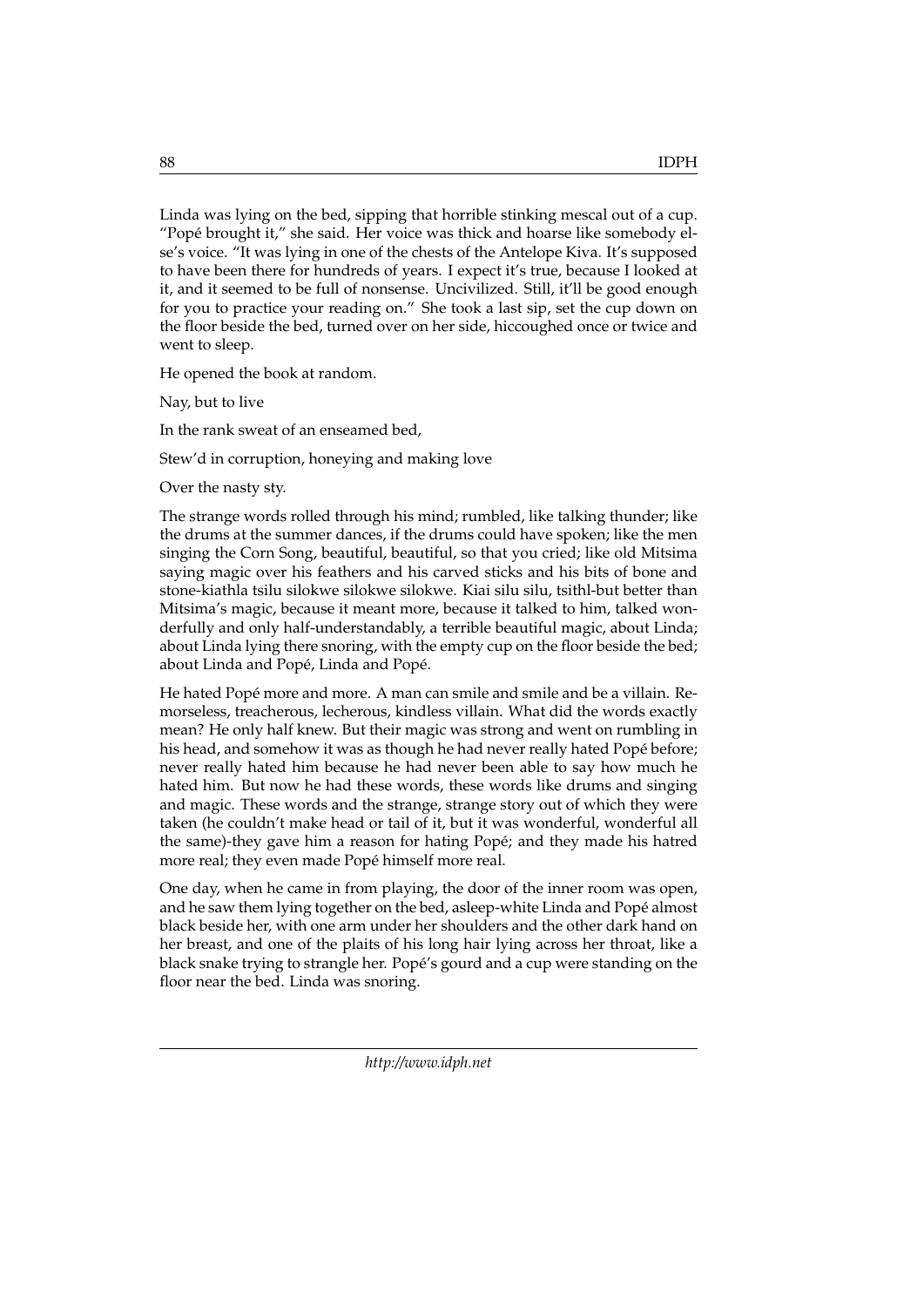His heart seemed to have disappeared and left a hole. He was empty. Empty, and cold, and rather sick, and giddy. He leaned against the wall to steady himself. Remorseless, treacherous, lecherous. Like drums, like the men singing for the corn, like magic, the words repeated and repeated themselves in his head. From being cold he was suddenly hot. His cheeks burnt with the rush of blood, the room swam and darkened before his eyes. He ground his teeth. "I'll kill him, I'll kill him, I'll kill him," he kept saying. And suddenly there were more words.

When he is drunk asleep, or in his rage

Or in the incestuous pleasure of his bed.

The magic was on his side, the magic explained and gave orders. He stepped back in the outer room. "When he is drunk asleep ." The knife for the meat was lying on the floor near the fireplace. He picked it up and tiptoed to the door again. "When he is drunk asleep, drunk asleep ." He ran across the room and stabbed-oh, the blood!-stabbed again, as Popé heaved out of his sleep, lifted his hand to stab once more, but found his wrist caught, held and-oh, oh!-twisted. He couldn't move, he was trapped, and there were Popé's small black eyes, very close, staring into his own. He looked away. There were two cuts on Popé's left shoulder. "Oh, look at the blood!" Linda was crying. "Look at the blood!" She had never been able to bear the sight of blood. Popé lifted his other hand-to strike him, he thought. He stiffened to receive the blow. But the hand only took him under the chin and turned his face, so that he had to look again into Popé's eyes. For a long time, for hours and hours. And suddenly-he couldn't help it-he began to cry. Popé burst out laughing. "Go," he said, in the other Indian words. "Go, my brave Ahaiyuta." He ran out into the other room to hide his tears.

"You are fifteen," said old Mitsima, in the Indian words. "Now I may teach you to work the clay."

Squatting by the river, they worked together.

"First of all," said Mitsima, taking a lump of the wetted clay between his hands, "we make a little moon." The old man squeezed the lump into a disk, then bent up the edges, the moon became a shallow cup.

Slowly and unskilfully he imitated the old man's delicate gestures.

"A moon, a cup, and now a snake." Mitsima rolled out another piece of clay into a long flexible cylinder, trooped it into a circle and pressed it on to the rim of the cup. "Then another snake. And another. And another." Round by round, Mitsima built up the sides of the pot; it was narrow, it bulged, it narrowed again towards the neck. Mitsima squeezed and patted, stroked and scraped; and there at last it stood, in shape the familiar water pot of Malpais, but creamy white instead of black, and still soft to the touch. The crooked parody of Mitsima's,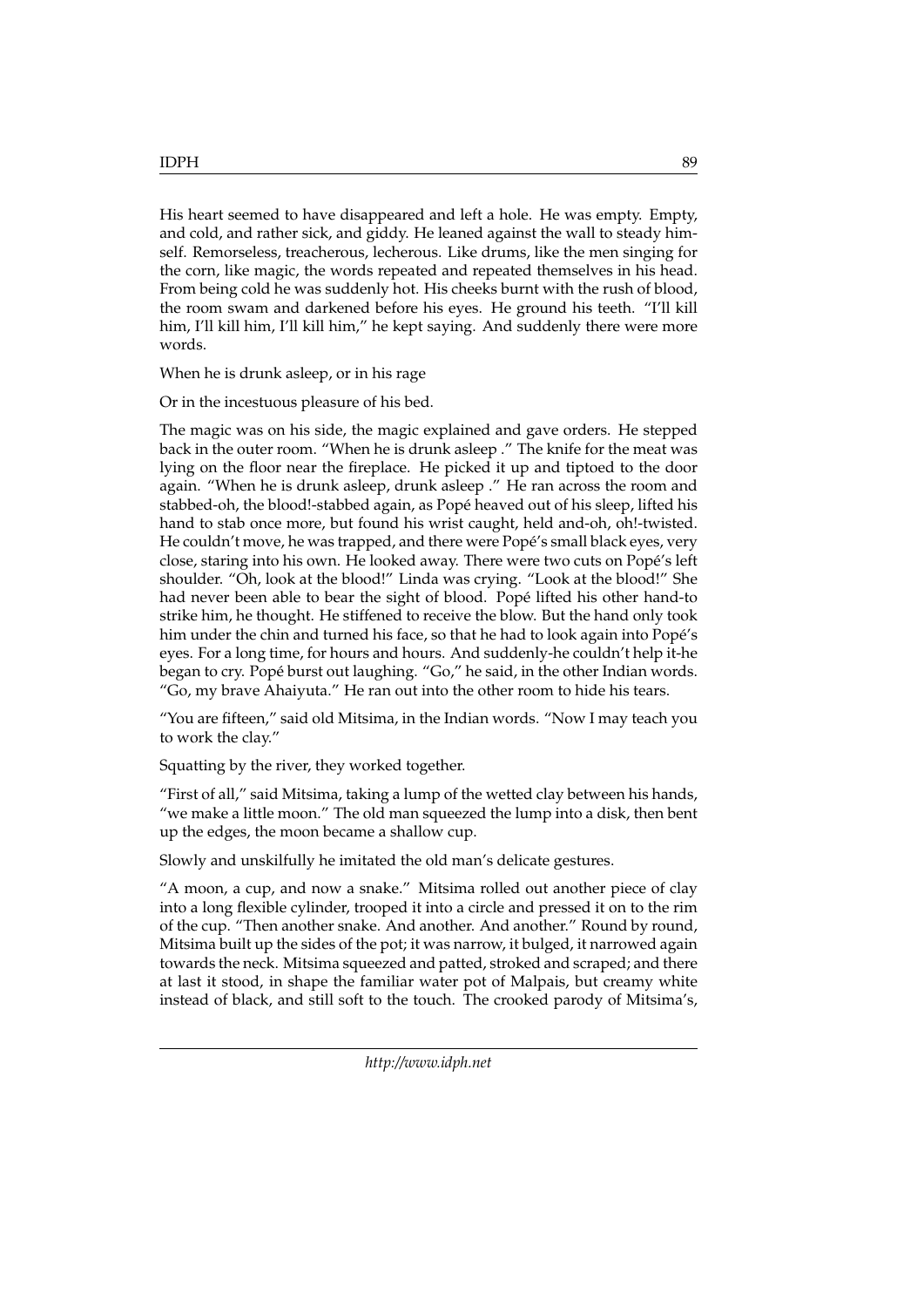his own stood beside it. Looking at the two pots, he had to laugh.

"But the next one will be better," he said, and began to moisten another piece of clay.

To fashion, to give form, to feel his fingers gaining in skill and power- this gave him an extraordinary pleasure. "A, B, C, Vitamin D," he sang to himself as he worked. "The fat's in the liver, the cod's in the sea." And Mitsima also sang-a song about killing a bear. They worked all day, and all day he was filled with an intense, absorbing happiness.

"Next winter," said old Mitsima, "I will teach you to make the bow."

He stood for a long time outside the house, and at last the ceremonies within were finished. The door opened; they came out. Kothlu came first, his right hand out-stretched and tightly closed, as though over some precious jewel. Her clenched hand similarly outstretched, Kiakimé followed. They walked in silence, and in silence, behind them, came the brothers and sisters and cousins and all the troop of old people.

They walked out of the pueblo, across the mesa. At the edge of the clid they halted, facing the early morning sun. Kothlu opened his hand. A pinch of corn meal lay white on the palm; he breathed on it, murmured a few words, then threw it, a handful of white dust, towards the sun. Kiakimé did the same. Then Khakimé's father stepped forward, and holding up a feathered prayer stick, made a long prayer, then threw the stick after the corn meal.

"It is finished," said old Mitsima in a loud voice. "They are married."

"Well," said Linda, as they turned away, "all I can say is, it does seem a lot of fuss to make about so little. In civilized countries, when a boy wants to have a girl, he just. But where are you going, John?"

He paid no attention to her calling, but ran on, away, away, anywhere to be by himself.

It is finished Old Mitsima's words repeated themselves in his mind. Finished, finished. In silence and frum a long way off, but violently, desperately, hopelessly, he had loved Kiakimé. And now it was finished. He was sixteen.

At the full moon, in the Antelope Kiva, secrets would be told, secrets would be done and borne. They woud go down, boys, into the kiva and come out again, men. The boys were all afraid and at the same time impatient. And at last it was the day. The sun went down, the moon rose. He went with the others. Men were standing, dark, at the entrance to the kiva; the ladder went down into the red lighted depths. Already the leading boys had begun to climb down. Suddenly, one of the men stepped forward, caught him by the arm, and pulled him out of the ranks. He broke free and dodged back into his place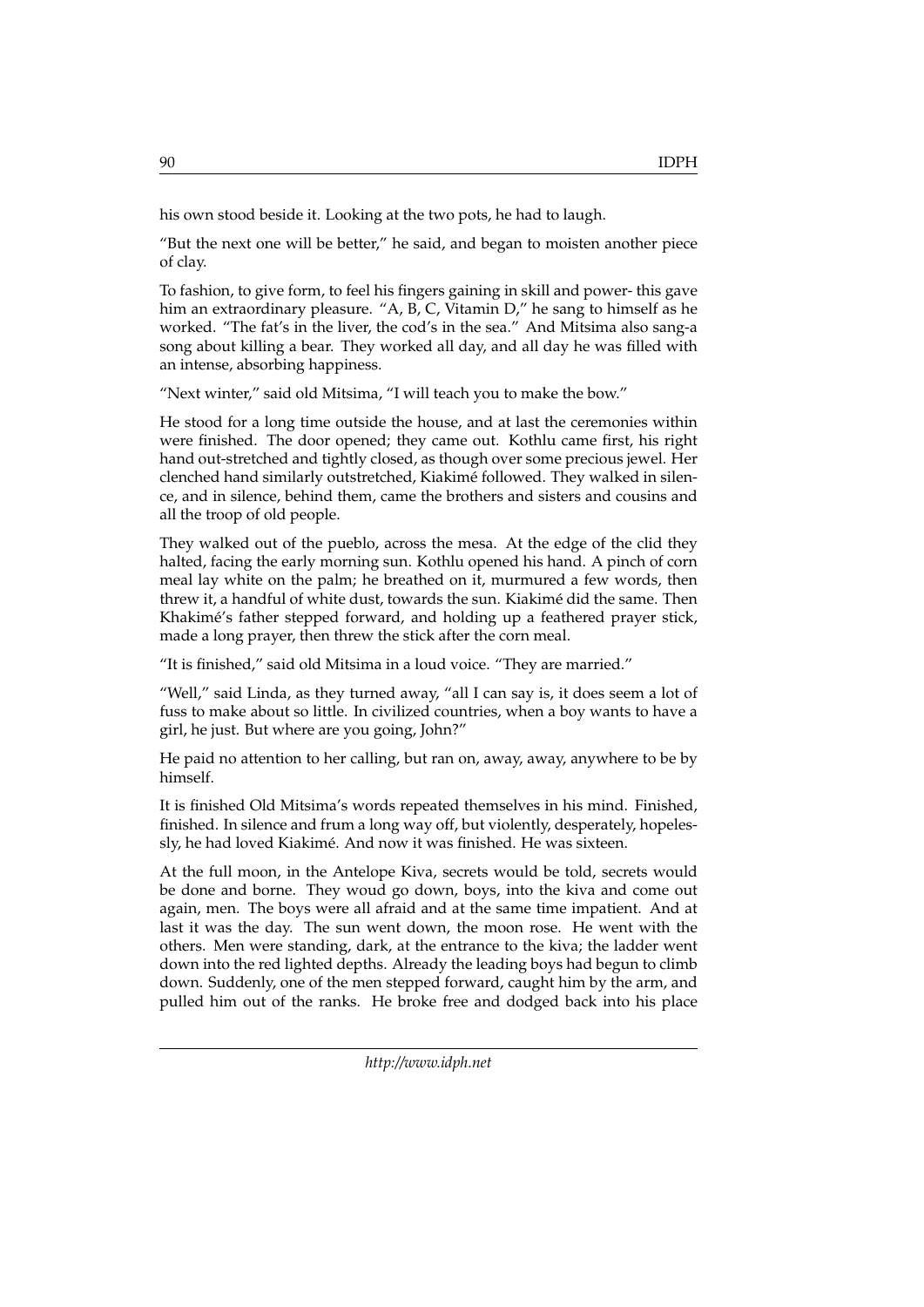among the others. This time the man struck him, pulled his hair. "Not for you, white-hair!" "Not for the son of the she-dog," said one of the other men. The boys laughed. "Go!" And as he still hovered on the fringes of the group, "Go!" the men shouted again. One of them bent down, took a stone, threw it. "Go, go, go!" There was a shower of stones. Bleeding, he ran away into the darkness. From the red-lit kiva came the noise of singing. The last of the boys had climbed down the ladder. He was all alone.

All alone, outside the pueblo, on the bare plain of the mesa. The rock was like bleached bones in the moonlight. Down in the valley, the coyotes were howling at the moon. The bruises hurt him, the cuts were still bleeding; but it was not for pain that he sobbed; it was because he was all alone, because he had been driven out, alone, into this skeleton world of rocks and moonlight. At the edge of the precipice he sat down. The moon was behind him; he looked down into the black shadow of the mesa, into the black shadow of death. He had only to take one step, one little jump.. He held out his right hand in the moonlight. From the cut on his wrist the blood was still oozing. Every few seconds a drop fell, dark, almost colourless in the dead light. Drop, drop, drop. To-morrow and to-morrow and to-morrow.

He had discovered Tirne and Death and God.

"Alone, always alone," the young man was saying.

The words awoke a plaintive echo in Bernard's mind. Alone, alone. "So am I," he said, on a gush of confidingness. "Terribly alone."

"Are you?" John looked surprised. "I thought that in the Other Place. I mean, Linda always said that nobody was ever alone there."

Bernard blushed uncomfortably. "You see," he said, mumbling and with averted eyes, "I'm rather different from most people, I suppose. If one happens to be decanted different ."

"Yes, that's just it." The young man nodded. "If one's different, one's bound to be lonely. They're beastly to one. Do you know, they shut me out of absolutely everything? When the other boys were sent out to spend the night on the mountains-you know, when you have to dream which your sacred animal is-they wouldn't let me go with the others; they wouldn't tell me any of the secrets. I did it by myself, though," he added. "Didn't eat anything for five days and then went out one night alone into those mountains there." He pointed.

Patronizingly, Bernard smiled. "And did you dream of anything?" he asked.

The other nodded. "But I mustn't tell you what." He was silent for a little; then, in a low voice, "Once," he went on, "I did something that none of the others did: I stood against a rock in the middle of the day, in summer, with my arms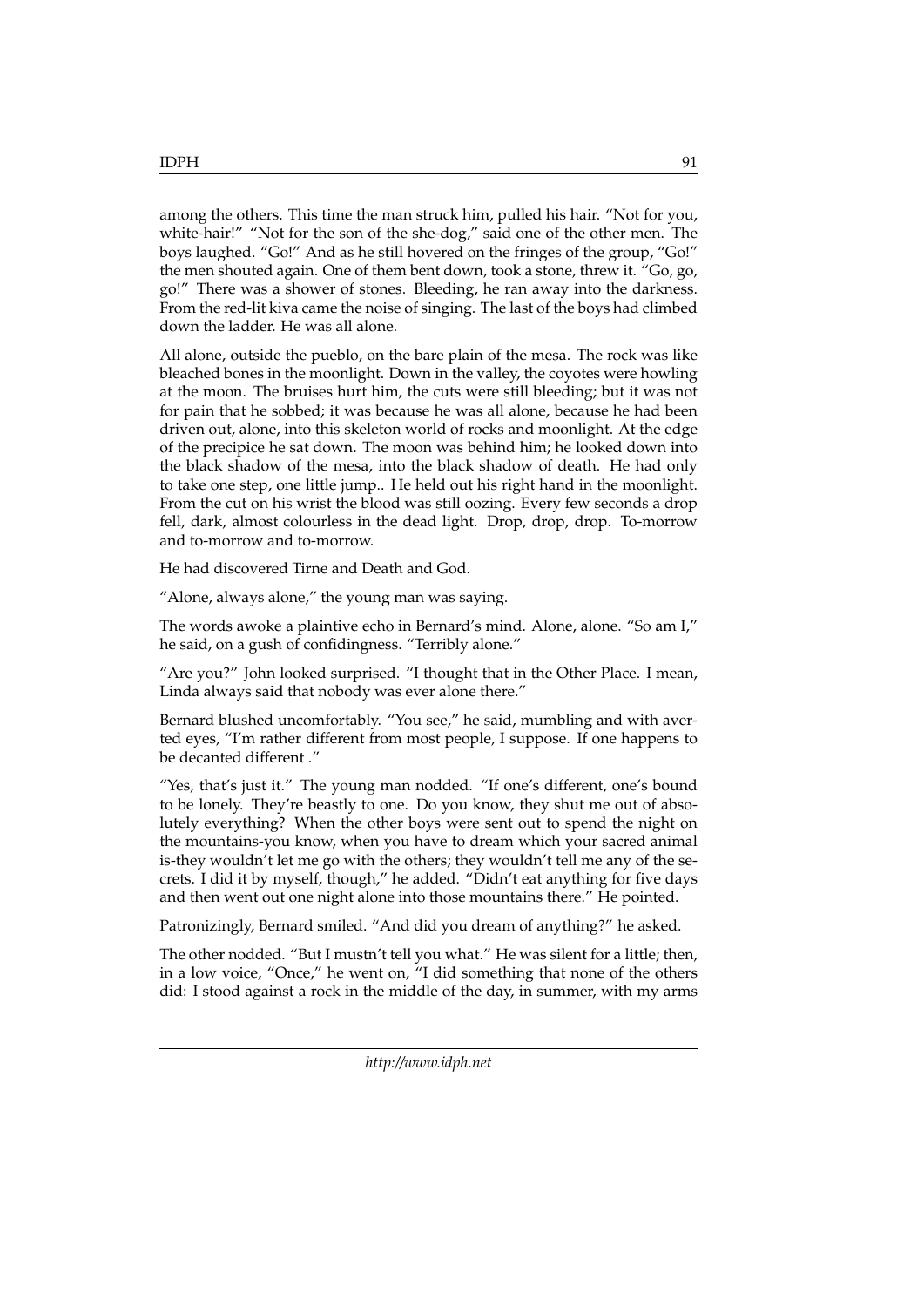out, like Jesus on the Cross."

"What on earth for?"

"I wanted to know what it was like being crucified. Hanging there in the sun ."

"But why?"

"Why? Well ." He hesitated. "Because I felt I ought to. If Jesus could stand it. And then, if one has done something wrong. Besides, I was unhappy; that was another reason."

"It seems a funny way of curing your unhappiness," said Bernard. But on second thoughts he decided that there was, after all, some sense in it. Better than taking soma.

"I fainted after a time," said the young man. "Fell down on my face. Do you see the mark where I cut myself?" He lifted the thick yellow hair from his forehead. The scar showed, pale and puckered, on his right temple.

Bernard looked, and then quickly, with a little shudder, averted his eyes. His conditioning had made him not so much pitiful as profoundly squeamish. The mere suggestion of illness or wounds was to him not only horrifying, but even repulsive and rather disgusting. Like dirt, or deformity, or old age. Hastily he changed the subject.

"I wonder if you'd like to come back to London with us?" he asked, making the first move in a campaign whose strategy he had been secretly elaborating ever since, in the little house, he had reahzed who the "father" of this young savage must be. "Would you like that?"

The young man's face lit up. "Do you really mean it?"

"Of course; if I can get permission, that is."

"Linda too?"

"Well ." He hesitated doubtfully. That revolting creature! No, it was impossible. Unless, unless. It suddenly occurred to Bernard that her very revoltingness might prove an enormous asset. "But of course!" he cried, making up for his first hesitations with an excess of noisy cordiality.

The young man drew a deep breath. "To think it should be coming true-what I've dreamt of all my life. Do you remember what Miranda says?"

"Who's Miranda?"

But the young man had evidently not heard the question. "O wonder!" he was saying; and his eyes shone, his face was brightly flushed. "How many goodly creatures are there here! How beauteous mankind is!" The flush suddenly dee-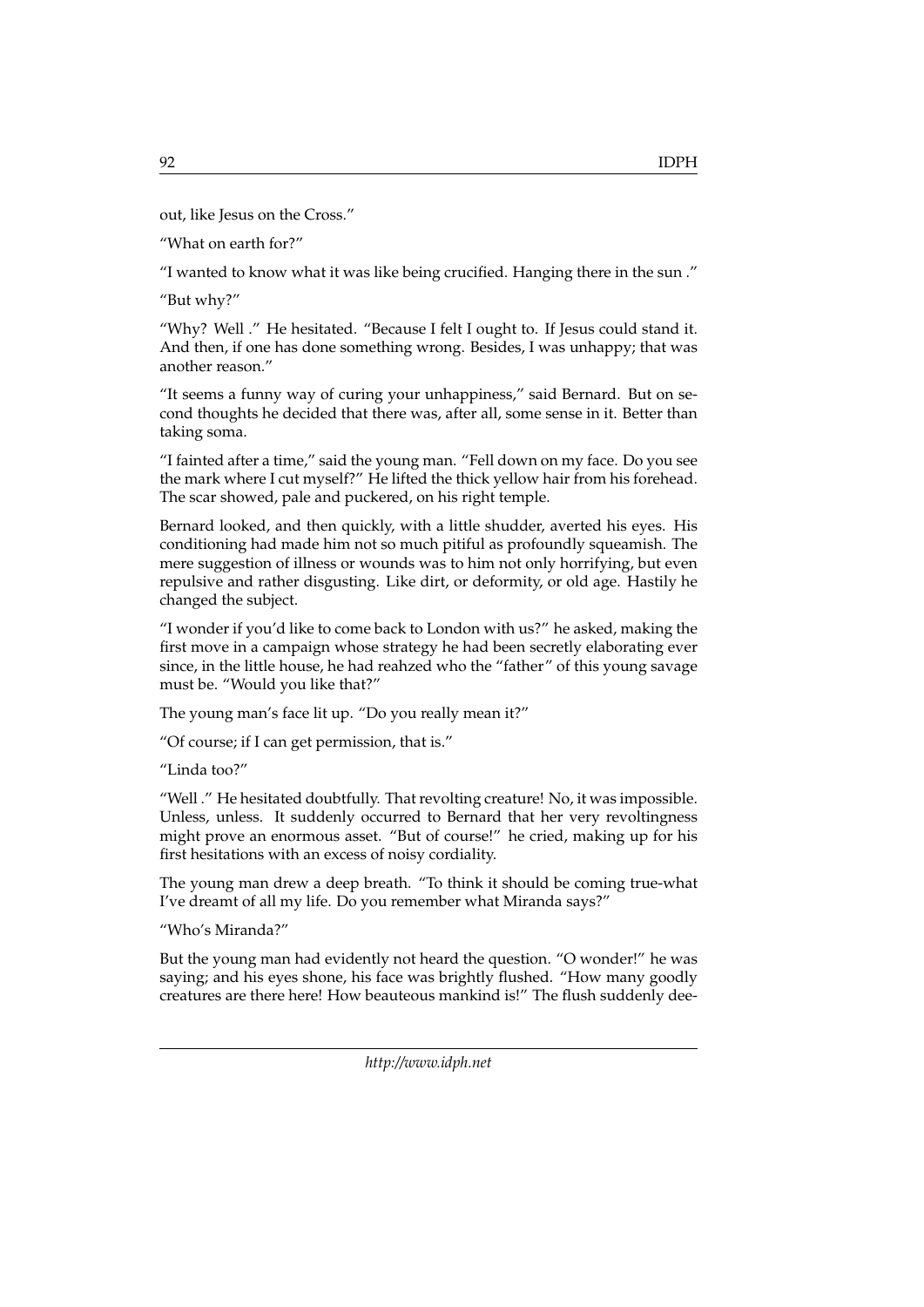pened; he was thinking of Lenina, of an angel in bottle-green viscose, lustrous with youth and skin food, plump, benevolently smiling. His voice faltered. "O brave new world," he began, then-suddenly interrupted himself; the blood had left his cheeks; he was as pale as paper.

"Are you married to her?" he asked.

"Am I what?"

"Married. You know-for ever. They say 'for ever' in the Indian words; it can't be broken."

"Ford, no!" Bernard couldn't help laughing.

John also laughed, but for another reason-laughed for pure joy.

"O brave new world," he repeated. "O brave new world that has such people in it. Let's start at once."

"You have a most peculiar way of talking sometimes," said Bernard, staring at the young man in perplexed astonishment. "And, anyhow, hadn't you better wait till you actually see the new world?"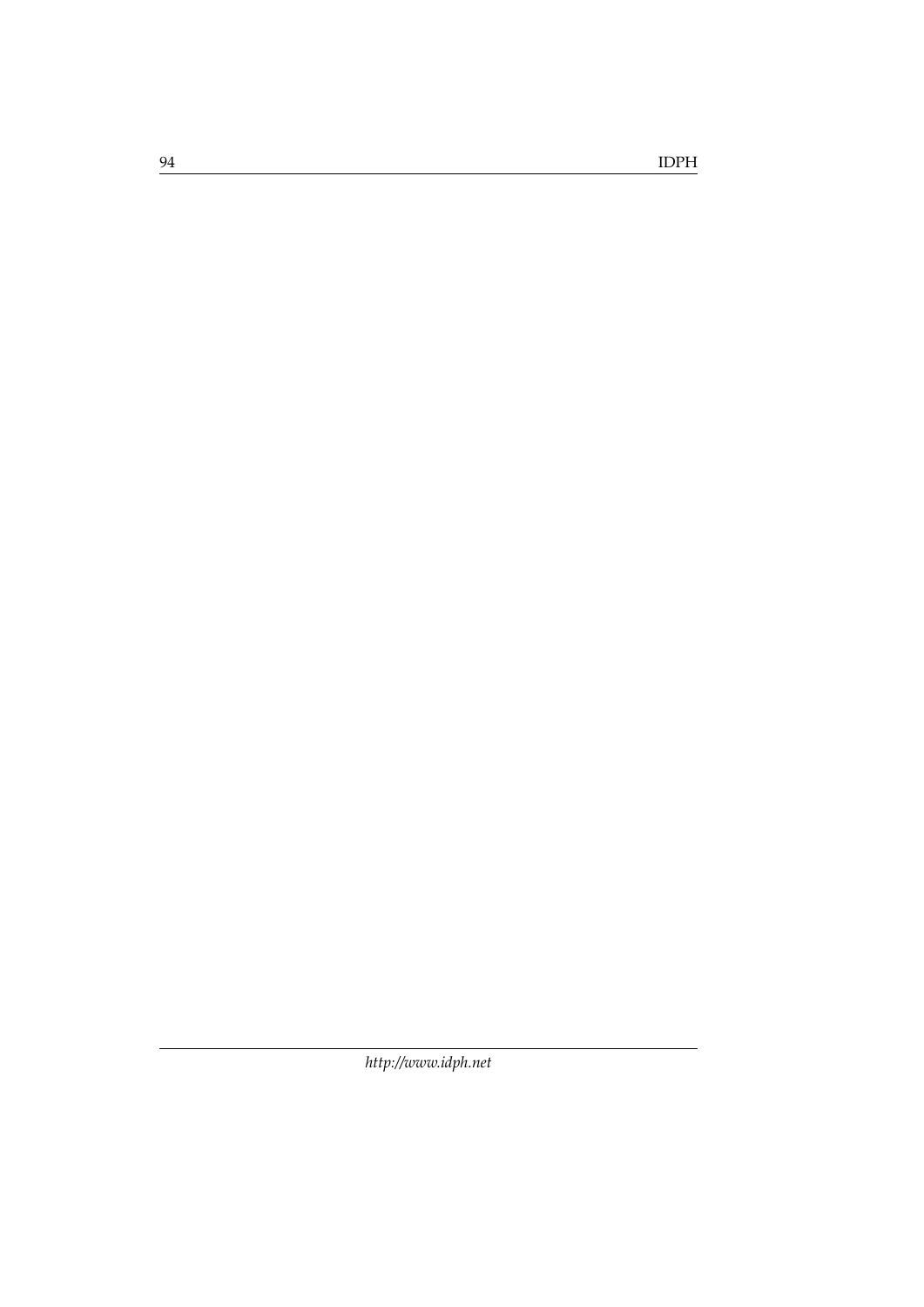## **Nine**

LENINA felt herself entitled, after this day of queerness and horror, to a complete and absolute holiday. As soon as they got back to the rest-house, she swallowed six half-gramme tablets of soma, lay down on her bed, and within ten minutes had embarked for lunar eternity. It would be eighteen hours at the least before she was in time again.

Bernard meanwhile lay pensive and wide-eyed in the dark. It was long after midnight before he fell asleep. Long after midnight; but his insomnia had not been fruitless; he had a plan.

Punctually, on the following morning, at ten o'clock, the green-uniformed octoroon stepped out of his helicopter. Hemard was waiting for him among the agaves.

"Miss Crowne's gone on soma-holiday," he explained. "Can hardly be back before five. Which leaves us seven hours."

He could fly to Santa Fé, do all the business he had to do, and be in Malpais again long before she woke up.

"She'll be quite safe here by herself?"

"Safe as helicoplers," the octoroon assured him.

They climbed into the machine and started off at once. At ten thirty-four they landed on the roof of the Santa Fé Post Offiee; at ten thirty-seven Bernard had got through to the World Controller's Office in Whitehall; at ten thirty-seven he was speaking to his fordship's fourth personal secretary; at ten forty-four he was repeating his story to the first secretary, and at ten forty-seven and a half it was the deep, resonant voice of Mustapha Mond himself that sounded in his ears.

"I ventured to think," stammered Bernard, "that your fordship might find the matter of sufficient scientific interest ."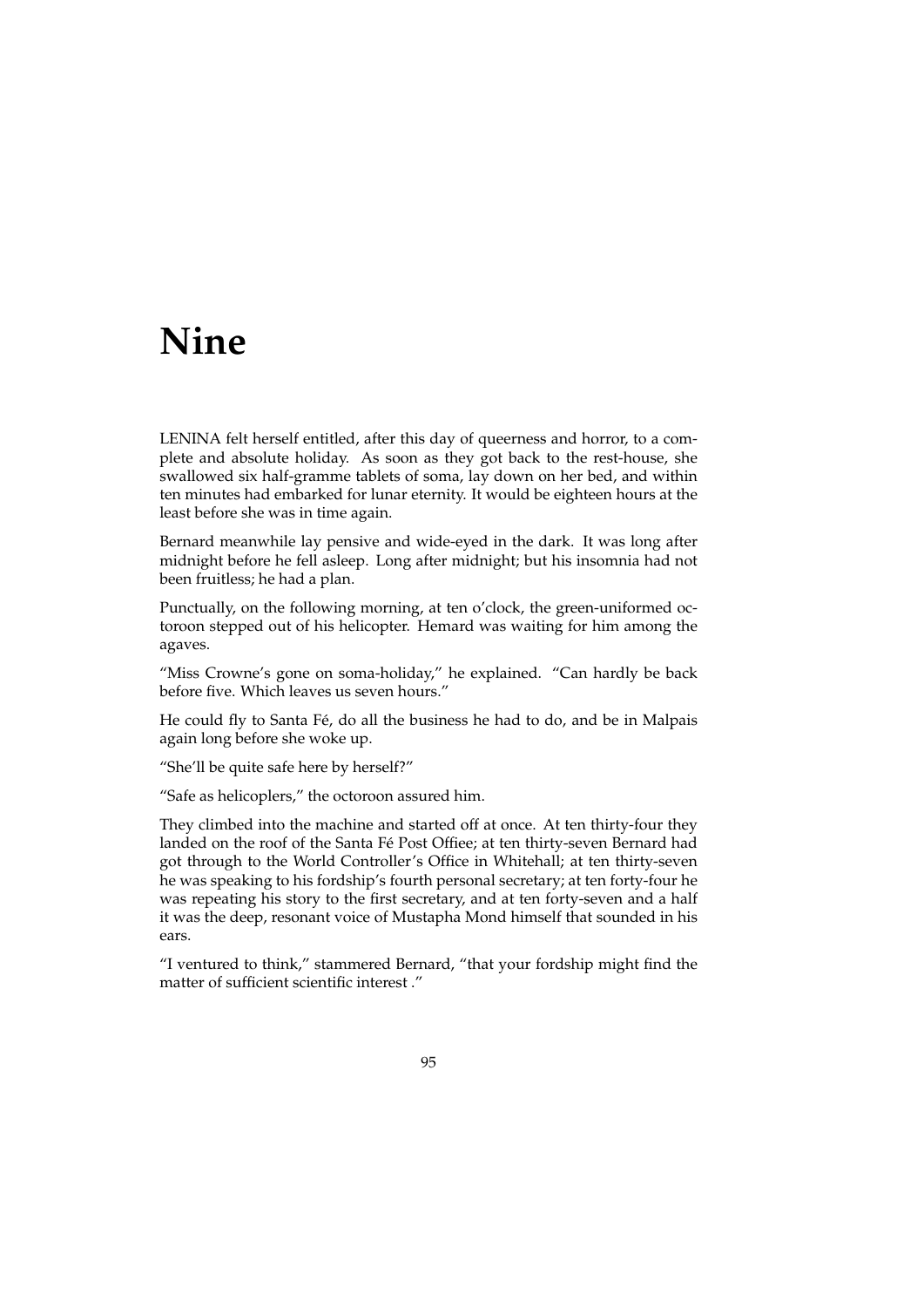"Yes, I do find it of sufficient scientific interest," said the deep voice. "Bring these two individuals back to London with you."

"Your fordship is aware that I shall need a special permit ."

"The necessary orders," said Mustapha Mond, "are being sent to the Warden of the Reservation at this moment. You will proceed at once to the Warden's Office. Good-morning, Mr. Marx."

There was silence. Bernard hung up the receiver and hurried up to the roof.

"Warden's Office," he said to the Gamma-green octoroon.

At ten fifty-four Bernard was shaking hands with the Warden.

"Delighted, Mr. Marx, delighted." His boom was deferential. "We have just received special orders ."

"I know," said Bernard, interrupting him. "I was talking to his fordship on the phone a moment ago." His bored tone implied that he was in the habit of talking to his fordship every day of the week. He dropped into a chair. "If you'll kindly take all the necessary steps as soon as possible. As soon as possible," he emphatically repeated. He was thoroughly enjoying himself.

At eleven three he had all the necessary papers in his pocket.

"So long," he said patronizingly to the Warden, who had accompanied him as far as the lift gates. "So long."

He walked across to the hotel, had a bath, a vibro-vac massage, and an electrolytic shave, listened in to the morning's news, looked in for half an hour on the televisor, ate a leisured luncheon, and at half-past two flew back with the octoroon to Malpais.

The young man stood outside the rest-house.

"Bernard," he called. "Bernard!" There was no answer.

Noiseless on his deerksin moccasins, he ran up the steps and tried the door. The door was locked.

They were gone! Gone! It was the most terrible thing that had ever happened to him. She had asked him to come and see them, asd now they were gone. He sat down on the steps and cried.

Half an hour later it occurred to him to look through the window. The first thing he saw was a green suit-case, with the initials L.C. painted on the lid. Joy flared up like fire within him. He picked up a stone. The smashed glass tinkled on the floor. A moment later he was inside the room. He opened the green suitcase; and all at once he was breathing Lenina's perfume, filling his lungs with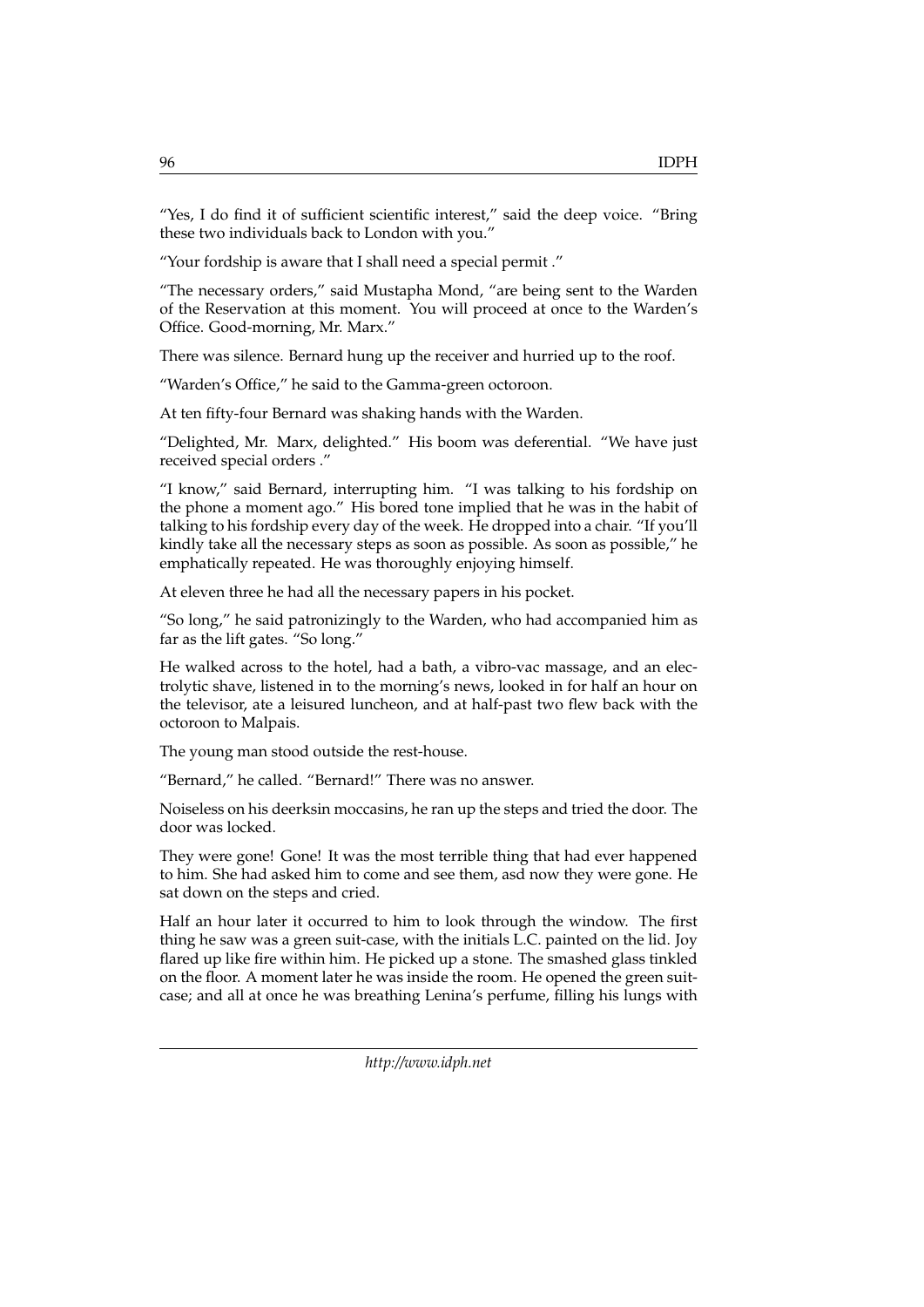her essential being. His heart beat wildly; for a moment he was almost faint. Then, bending over the precious box, he touched, he lifted into the light, he examined. The zippers on Lenina's spare pair of viscose velveteen shorts were at first a puzzle, then solved, a delight. Zip, and then zip; zip, and then zip; he was enchanted. Her green slippers were the most beautiful things he had ever seen. He unfolded a pair of zippicamiknicks, blushed, put them hastily away again; but kissed a perfumed acetate handkerchief and wound a scarf round his neck. Opening a box, he spilt a cloud of scented powder. His hands were floury with the stuff. He wiped them on his chest, on his shoulders, on his bare arms. Delicious perfume! He shut his eyes; he rubbed his cheek against his own powdered arm. Touch of smooth skin against his face, scent in his nostrils of musky dust-her real presence. "Lenina," he whispered. "Lenina!"

A noise made him start, made him guiltily turn. He crammed up his thieveries into the suit-case and shut the lid; then listened again, looked. Not a sign of life, not a sound. And yet he had certainly heard something-something like a sigh, something like the creak of a board. He tiptoed to the door and, cautiously opening it, found himself looking on to a broad landing. On the opposite side of the landing was another door, ajar. He stepped out, pushed, peeped.

There, on a low bed, the sheet flung back, dressed in a pair of pink one- piece zippyjamas, lay Lenina, fast asleep and so beautiful in the midst of her curls, so touchingly childish with her pink toes and her grave sleeping face, so trustful in the helplessness of her limp hands and melted limbs, that the tears came to his eyes.

With an infinity of quite unnecessary precautions-for nothing short of a pistol shot could have called Lenina back from her soma-holiday before the appointed time-he entered the room, he knelt on the floor beside the bed. He gazed, he clasped his hands, his lips moved. "Her eyes," he murmured,

"Her eyes, her hair, her cheek, her gait, her voice;

Handlest in thy discourse O! that her hand,

In whose comparison all whites are ink

Writing their own reproach; to whose soft seizure

The cygnet's down is harsh ."

A fly buzzed round her; he waved it away. "Flies," he remembered,

"On the white wonder of dear Juliet's hand, may seize

And steal immortal blessing from her lips,

Who, even in pure and vestal modesty,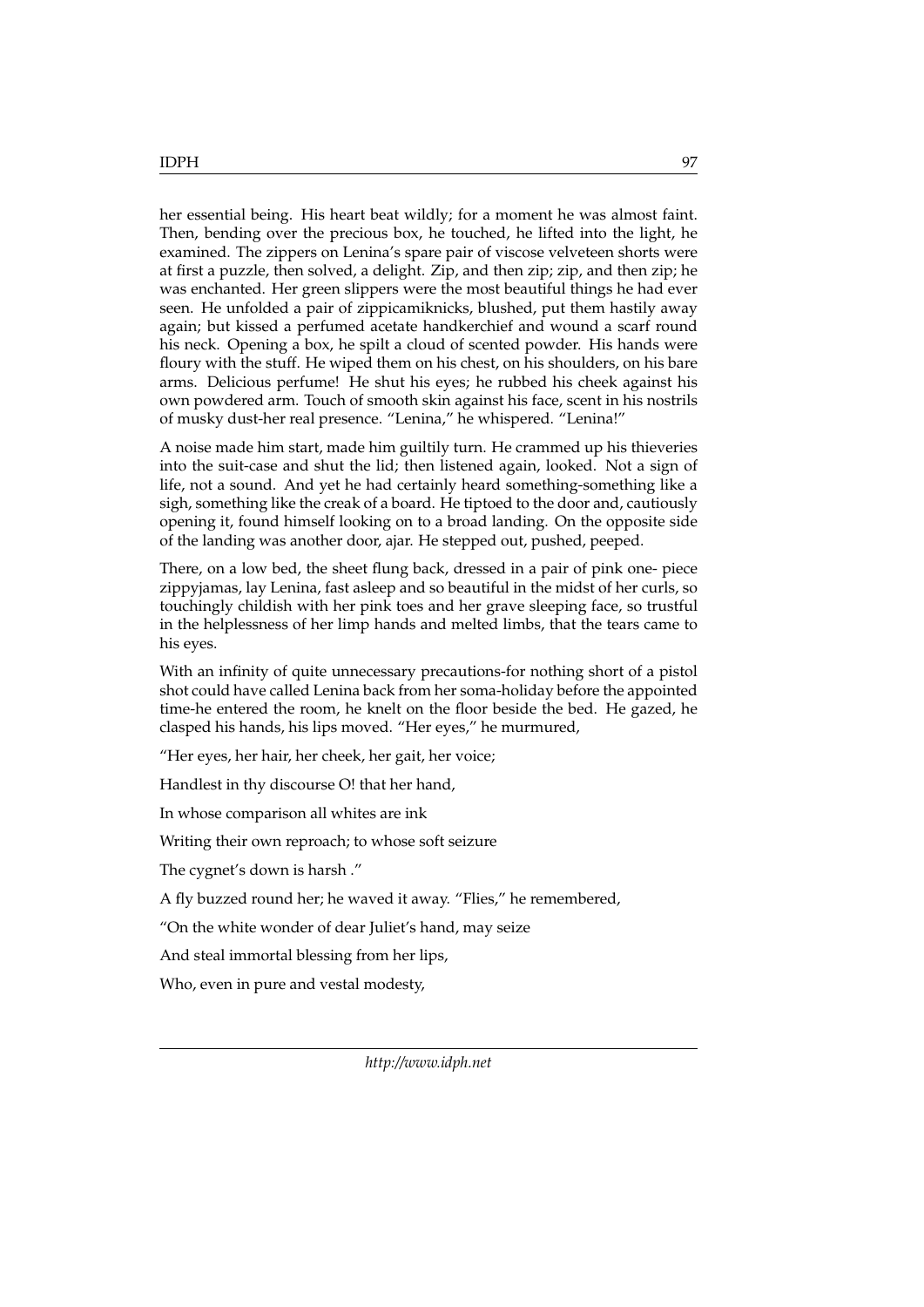Still blush, as thinking their own kisses sin."

Very slowly, with the hesitating gesture of one who reaches forward to stroke a shy and possibly rather dangerous bird, he put out his hand. It hung there trembling, within an inch of those limp fingers, on the verge of contact. Did he dare? Dare to profane with his unworthiest hand that. No, he didn't. The bird was too dangerous. His hand dropped back. How beautiful she was! How beautiful!

Then suddenly he found himself reflecting that he had only to take hold of the zipper at her neck and give one long, strong pull. He shut his eyes, he shook his head with the gesture of a dog shaking its ears as it emerges from the water. Detestable thought! He was ashamed of himself. Pure and vestal modesty.

There was a humming in the air. Another fly trying to steal immortal blessings? A wasp? He looked, saw nothing. The humming grew louder and louder, localized itself as being outside the shuttered windows. The plane! In a panic, he scrambled to his feet and ran into the other room, vaulted through the open window, and hurrying along the path between the tall agaves was in time to receive Bernard Marx as he climbed out of the helicopter.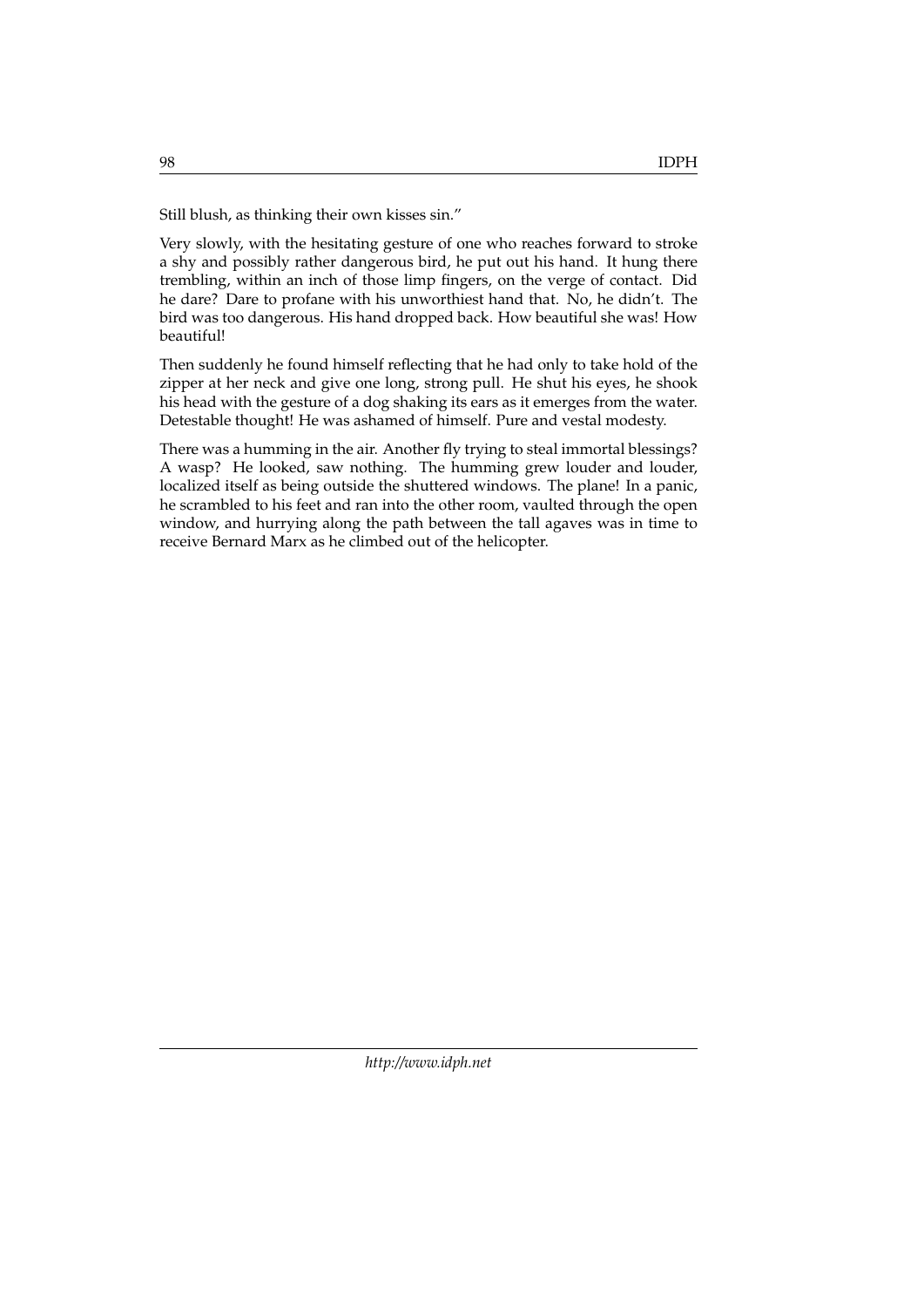#### **Ten**

THE HANDS of all the four thousand electric clocks in all the Bloomsbury Centre's four thousand rooms marked twenty-seven minutes past two. "This hive of industry," as the Director was fond of calling it, was in the full buzz of work. Every one was busy, everything in ordered motion. Under the microscopes, their long tails furiously lashing, spermatozoa were burrowing head first into eggs; and, fertilized, the eggs were expanding, dividing, or if bokanovskified, budding and breaking up into whole populations of separate embryos. From the Social Predestination Room the escalators went rumbling down into the basement, and there, in the crimson darkness, stewingly warm on their cushion of peritoneum and gorged with blood- surrogate and hormones, the foetuses grew and grew or, poisoned, languished into a stunted Epsilonhood. With a faint hum and rattle the moving racks crawled imperceptibly through the weeks and the recapitulated aeons to where, in the Decanting Room, the newly-unbottled babes uttered their first yell of horror and amazement.

The dynamos purred in the sub-basement, the lifts rushed up and down. On all the eleven floors of Nurseries it was feeding time. From eighteen hundred bottles eighteen hundred carefully labelled infants were simultaneously sucking down their pint of pasteurized external secretion.

Above them, in ten successive layers of dormitory, the little boys and girls who were still young enough to need an afternoon sleep were as busy as every one else, though they did not know it, listening unconsciously to hypnopædic lessons in hygiene and sociability, in class-consciousness and the toddler's lovelife. Above these again were the playrooms where, the weather having turned to rain, nine hundred older children were amusing themselves with bricks and clay modelling, hunt-the-zipper, and erotic play.

Buzz, buzz! the hive was humming, busily, joyfully. Blithe was the singing of the young girls over their test-tubes, the Predestinators whistled as they worked, and in the Decanting Room what glorious jokes were cracked above the empty bottles! But the Director's face, as he entered the Fertilizing Room with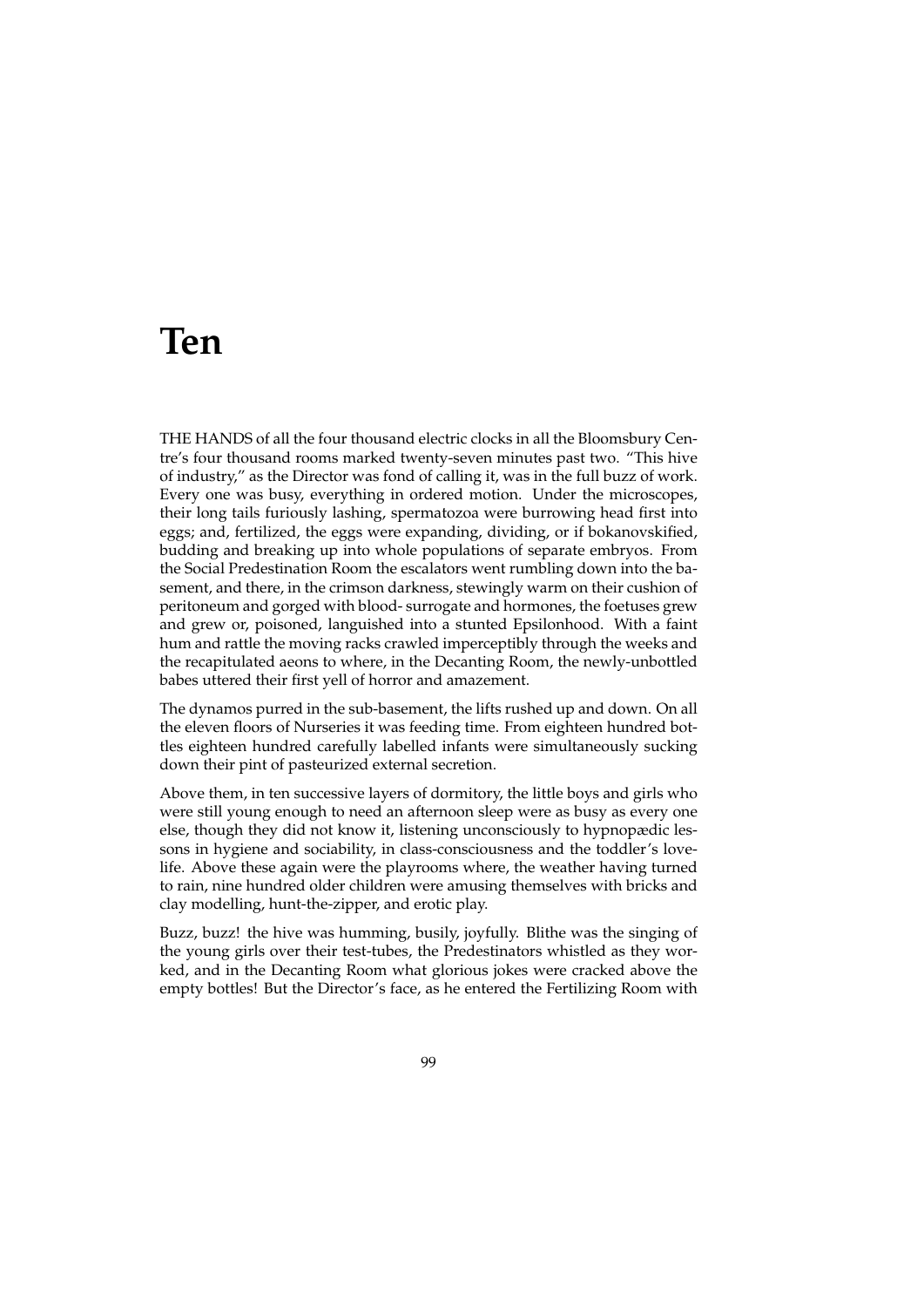Henry Foster, was grave, wooden with severity.

"A public example," he was saying. "In this room, because it contains more high-caste workers than any other in the Centre. I have told him to meet me here at half-past two."

"He does his work very well," put in Henry, with hypocritical generosity.

"I know. But that's all the more reason for severity. His intellectual eminence carries with it corresponding moral responsibilities. The greater a man's talents, the greater his power to lead astray. It is better that one should suffer than that many should be corrupted. Consider the matter dispassionately, Mr. Foster, and you will see that no offence is so henious as unorthodoxy of behaviour. Murder kills only the individual-and, after all, what is an individual?" With a sweeping gesture he indicated the rows of microscopes, the test-tubes, the incubators. "We can make a new one with the greatest ease-as many as we like. Unorthodoxy threatens more than the life of a mere individual; it strikes at Society itseff. Yes, at Society itself," he repeated. "Ah, but here he comes."

Bernard had entered the room and was advancing between the rows of fertilizers towards them. A veneer of jaunty self-confidence thinly concealed his nervousness. The voice in which he said, "Good-morning, Director," was absurdly too loud; that in which, correcting his rnistake, he said, "You asked me to come and speak to you here," ridiculously soft, a squeak.

"Yes, Mr. Marx," said the Director portentously. "I did ask you to come to me here. You returned from your holiday last night, I understand."

"Yes," Bernard answered.

"Yes-s," repeated the Director, lingering, a serpent, on the "s." Then, suddenly raising his voice, "Ladies and gentlemen," he trumpeted, "ladies and gentlemen.'

The singing of the girls over their test-tubes, the preoccupied whistling of the Microscopists, suddenly ceased. There was a profound silence; every one looked round.

"Ladies and gentlemen," the Director repeated once more, "excuse me for thus interrupting your labours. A painful duty constrains me. The security and stability of Society are in danger. Yes, in danger, ladies and gentlemen. This man," he pointed accusingly at Bernard, "this man who stands before you here, this Alpha-Plus to whom so much has been given, and from whom, in consequence, so much must be expected, this colleague of yours-or should I anticipate and say this ex-colleague?-has grossly betrayed the trust imposed in him. By his heretical views on sport and soma, by the scandalous unorthodoxy of his sex-life, by his refusal to obey the teachings of Our Ford and behave out of office hours,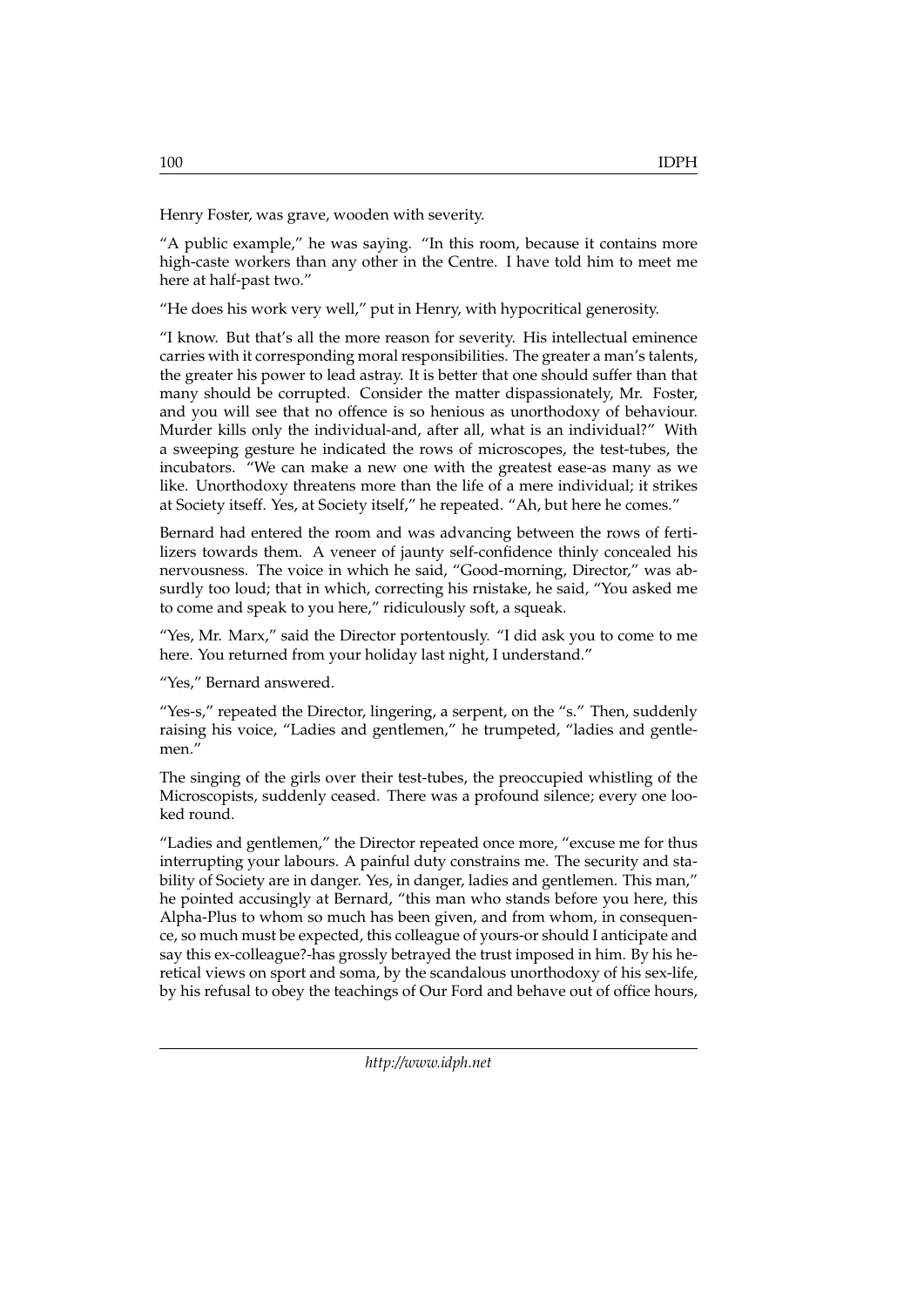'even as a little infant,"' (here the Director made the sign of the T), "he has proved himself an enemy of Society, a subverter, ladies and gentlemen, of all Order and Stability, a conspirator against Civilization itself. For this reason I propose to dismiss him, to dismiss him with ignominy from the post he has held in this Centre; I propose forthwith to apply for his transference to a Subcentre of the lowest order and, that his punishment may serve the best interest of Society, as far as possible removed from any important Centre of population. In Iceland he will have small opportunity to lead others astray by his unfordly example." The Director paused; then, folding his arms, he turned impressively to Bernard. "Marx," he said, "can you show any reason why I should not now execute the judgment passed upon you?"

"Yes, I can," Bernard answered in a very loud voice.

Somewhat taken aback, but still majestically, "Then show it," said the Director.

"Certainly. But it's in the passage. One moment." Bernard hurried to the door and threw it open. "Come in," he commanded, and the reason came in and showed itself.

There was a gasp, a murmur of astonishment and horror; a young girl screamed; standing on a chair to get a better view some one upset two test- tubes full of spermatozoa. Bloated, sagging, and among those firm youthful bodies, those undistorted faces, a strange and terrifying monster of middle- agedness, Linda advanced into the room, coquettishly smiling her broken and discoloured smile, and rolling as she walked, with what was meant to be a voluptuous undulation, her enormous haunches. Bernard walked beside her.

"There he is," he said, pointing at the Director.

"Did you think I didn't recognize him?" Linda asked indignantly; then, turning to the Director, "Of course I knew you; Tomakin, I should have known you anywhere, among a thousand. But perhaps you've forgotten me. Don't you remember? Don't you remember, Tomakin? Your Linda." She stood looking at him, her head on one side, still smiling, but with a smile that became progressively, in face of the Director's expression of petrified disgust, less and less self-confident, that wavered and finally went out. "Don't you remember, Tomakin?" she repeated in a voice that trembled. Her eyes were anxious, agonized. The blotched and sagging face twisted grotesquely into the grimace of extreme grief. "Tomakin!" She held out her arms. Some one began to titter.

"What's the meaning," began the Director, "of this monstrous ."

"Tomakin!" She ran forward, her blanket trailing behind her, threw her arms round his neck, hid her face on his chest.

A howl of laughter went up irrepressibly.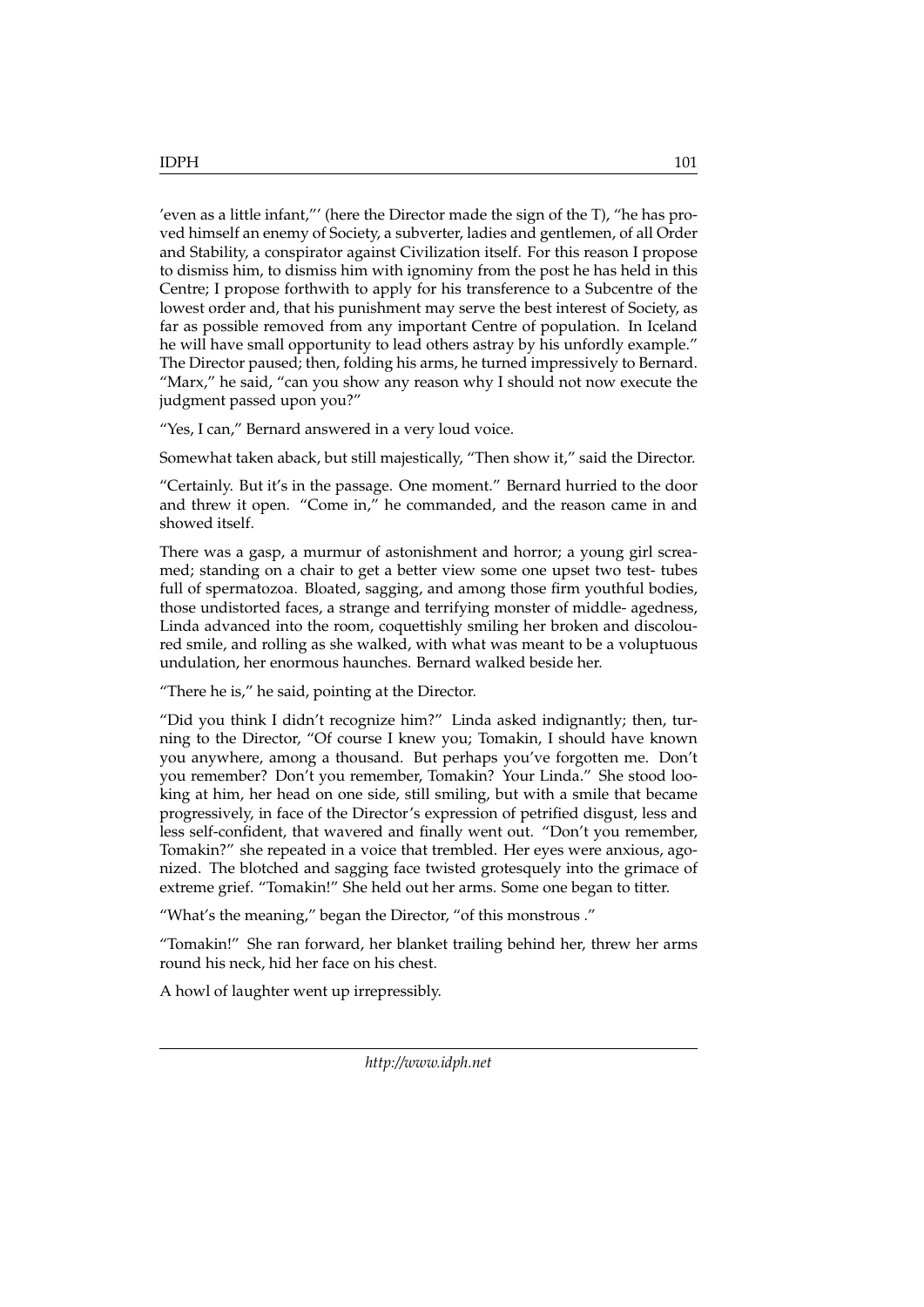". this monstrous practical joke," the Director shouted.

Red in the face, he tried to disengage himself from her embrace. Desperately she clung. "But I'm Linda, I'm Linda." The laughter drowned her voice. "You made me have a baby," she screamed above the uproar. There was a sudden and appalling hush; eyes floated uncomfortably, not knowing where to look. The Director went suddenly pale, stopped struggling and stood, his hands on her wrists, staring down at her, horrified. "Yes, a baby-and I was its mother." She flung the obscenity like a challenge into the outraged silence; then, suddenly breaking away from him, ashamed, ashamed, covered her face with her hands, sobbing. "It wasn't my fault, Tomakin. Because I always did my drill, didn't I? Didn't I? Always. I don't know how. If you knew how awful, Tomakin. But he was a comfort to me, all the same." Turning towards the door, "John!" she called. "John!"

He came in at once, paused for a moment just inside the door, looked round, then soft on his moccasined feet strode quickly across the room, fell on his knees in front of the Director, and said in a clear voice: "My father!"

The word (for "father" was not so much obscene as-with its connotation of something at one remove from the loathsomeness and moral obliquity of childbearing-merely gross, a scatological rather than a pornographic impropriety); the comically smutty word relieved what had become a quite intolerable tension. Laughter broke out, enormous, almost hysterical, peal after peal, as though it would never stop. My father-and it was the Director! My father! Oh Ford, oh Ford! That was really too good. The whooping and the roaring renewed themselves, faces seemed on the point of disintegration, tears were streaming. Six more test-tubes of spermatozoa were upset. My father!

Pale, wild-eyed, the Director glared about him in an agony of bewildered humiliation.

My father! The laughter, which had shown signs of dying away, broke out again more loudly than ever. He put his hands over his ears and rushed out of the room.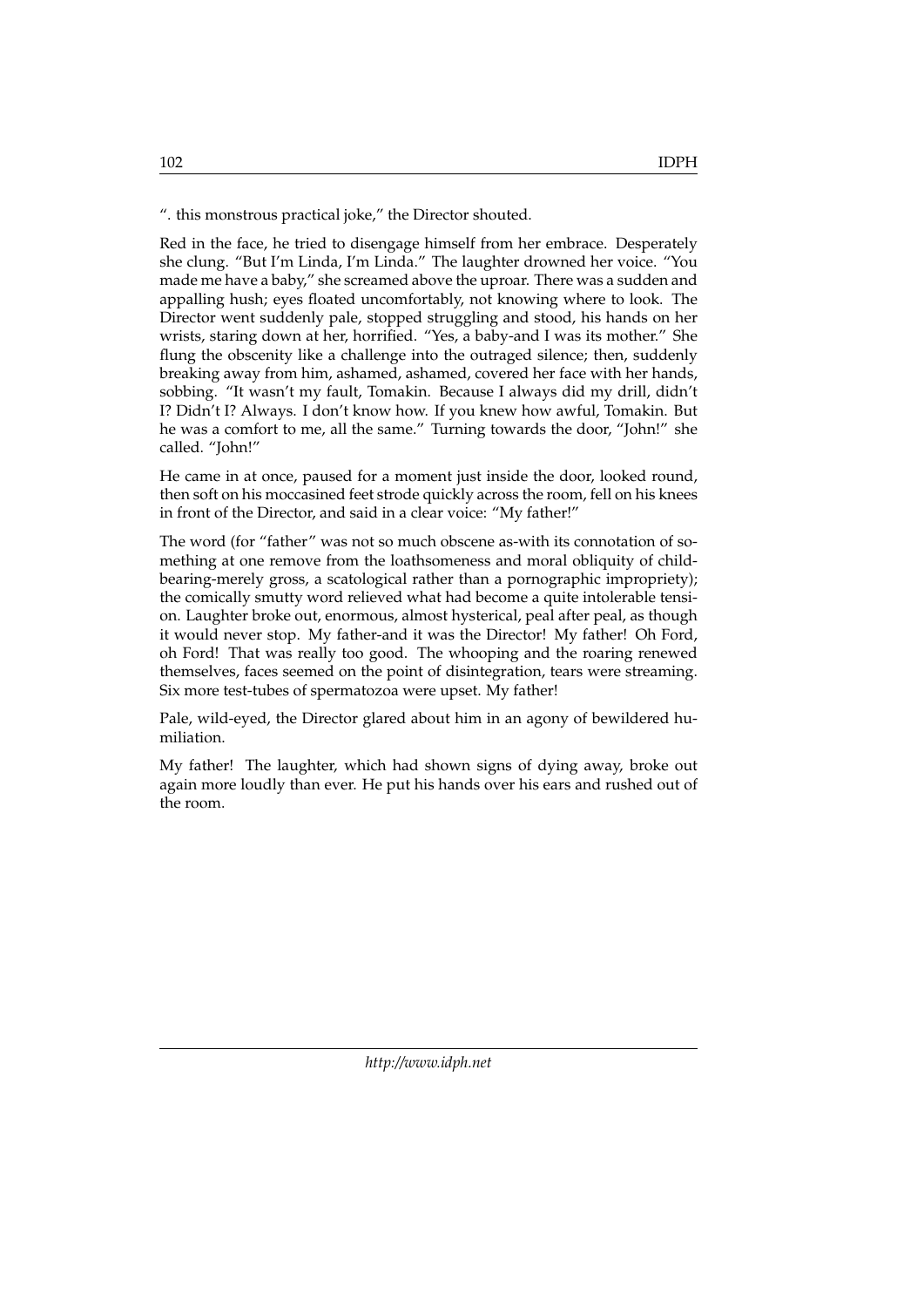## **Eleven**

AFTER the scene in the Fertilizing Room, all upper-caste London was wild to see this delicious creature who had fallen on his knees before the Director of Hatcheries and Conditioning-or rather the ex-Director, for the poor man had resigned immediately afterwards and never set foot inside the Centre againhad flopped down and called him (the joke was almost too good to be true!) "my father." Linda, on the contrary, cut no ice; nobody had the smallest desire to see Linda. To say one was a mother-that was past a joke: it was an obscenity. Moreover, she wasn't a real savage, had been hatched out of a bottle and conditioned like any one else: so coudn't have really quaint ideas. Finally-and this was by far the strongest reason for people's not wanting to see poor Linda-there was her appearance. Fat; having lost her youth; with bad teeth, and a blotched complexion, and that figure (Ford!)-you simply couldn't look at her without feeling sick, yes, positively sick. So the best people were quite determined not to see Linda. And Linda, for her part, had no desire to see them. The return to civilization was for her the return to soma, was the possibility of lying in bed and taking holiday after holiday, without ever having to come back to a headache or a fit of vomiting, without ever being made to feel as you always felt after peyotl, as though you'd done something so shamefully anti- social that you could never hold up your head again. Soma played none of these unpleasant tricks. The holiday it gave was perfect and, if the morning after was disagreeable, it was so, not intrinsically, but only by comparison with the joys of the holiday. The remedy was to make the holiday continuous. Greedily she clamoured for ever larger, ever more frequent doses. Dr. Shaw at first demurred; then let her have what she wanted. She took as much as twenty grammes a day.

"Which will finish her off in a month or two," the doctor confided to Bernard. "One day the respiratory centre will be paralyzed. No more breathing. Finished. And a good thing too. If we could rejuvenate, of course it would be different. But we can't."

Surprisingly, as every one thought (for on soma-holiday Linda was most conveniently out of the way), John raised objections.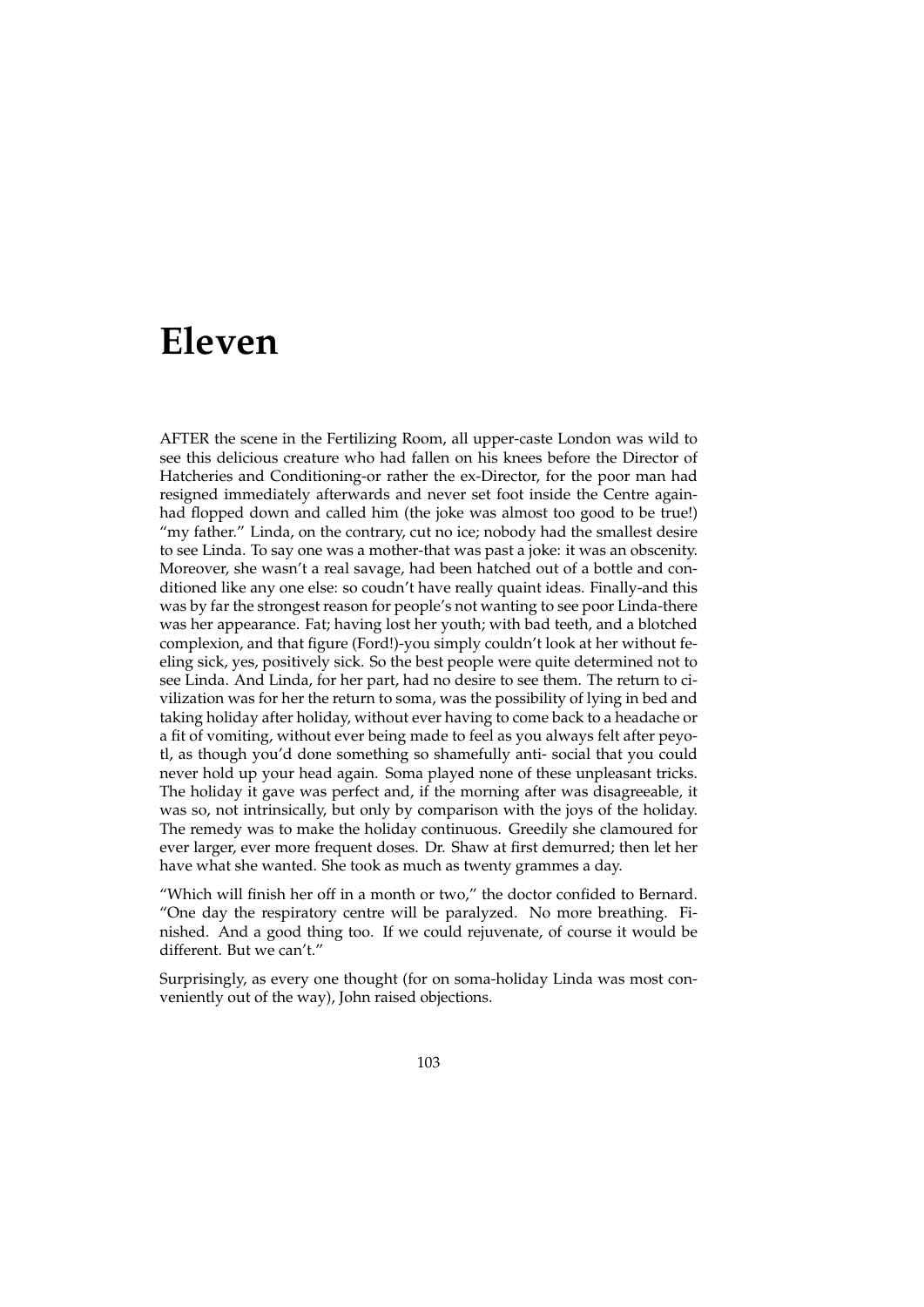"But aren't you shortening her life by giving her so much?"

"In one sense, yes," Dr. Shaw admitted. "But in another we're actually lengthening it." The young man stared, uncomprehending. "Soma may make you lose a few years in time," the doctor went on. "But think of the enornous, immeasurable durations it can give you out of time. Every soma-holiday is a bit of what our ancestors used to call eternity."

John began to understand. "Eternity was in our lips and eyes," he murmured.

 $^{\prime\prime}$ Eh?"

"Nothing."

"Of course," Dr. Shaw went on, "you can't allow people to go popping off into eternity if they've got any serious work to do. But as she hasn't got any serious work ."

"All the same," John persisted, "I don't believe it's right."

The doctor shrugged his shoulders. "Well, of course, if you prefer to have her screaming mad all the time ."

In the end John was forced to give in. Linda got her soma. Thenceforward she remained in her little room on the thirty-seventh floor of Bernard's apartment house, in bed, with the radio and television always on, and the patchouli tap just dripping, and the soma tablets within reach of her hand- there she remained; and yet wasn't there at all, was all the time away, infinitely far away, on holiday; on holiday in some other world, where the music of the radio was a labyrinth of sonorous colours, a sliding, palpitating labyrinth, that led (by what beautifully inevitable windings) to a bright centre of absolute conviction; where the dancing images of the television box were the performers in some indescribably delicious all- singing feely; where the dripping patchouli was more than scent-was the sun, was a million saxophones, was Popé making love, only much more so, incomparably more, and without end.

"No, we can't rejuvenate. But I'm very glad," Dr. Shaw had concluded, "to have had this opportunity to see an example of senility in a human being. Thank you so much for calling me in." He shook Bernard warmly by the hand.

It was John, then, they were all after. And as it was only through Bernard, his accredited guardian, that John could be seen, Bernard now found himself, for the first time in his life, treated not merely normally, but as a person of outstanding importance. There was no more talk of the alcohol in his blood-surrogate, no gibes at his personal appearance. Henry Foster went out of his way to be friendly; Benito Hoover made him a present of six packets of sex-hormone chewing-gum; the Assistant Predestinator came out and cadged almost abjectly for an invitation to one of Bernard's evening parties. As for the women, Bernard had only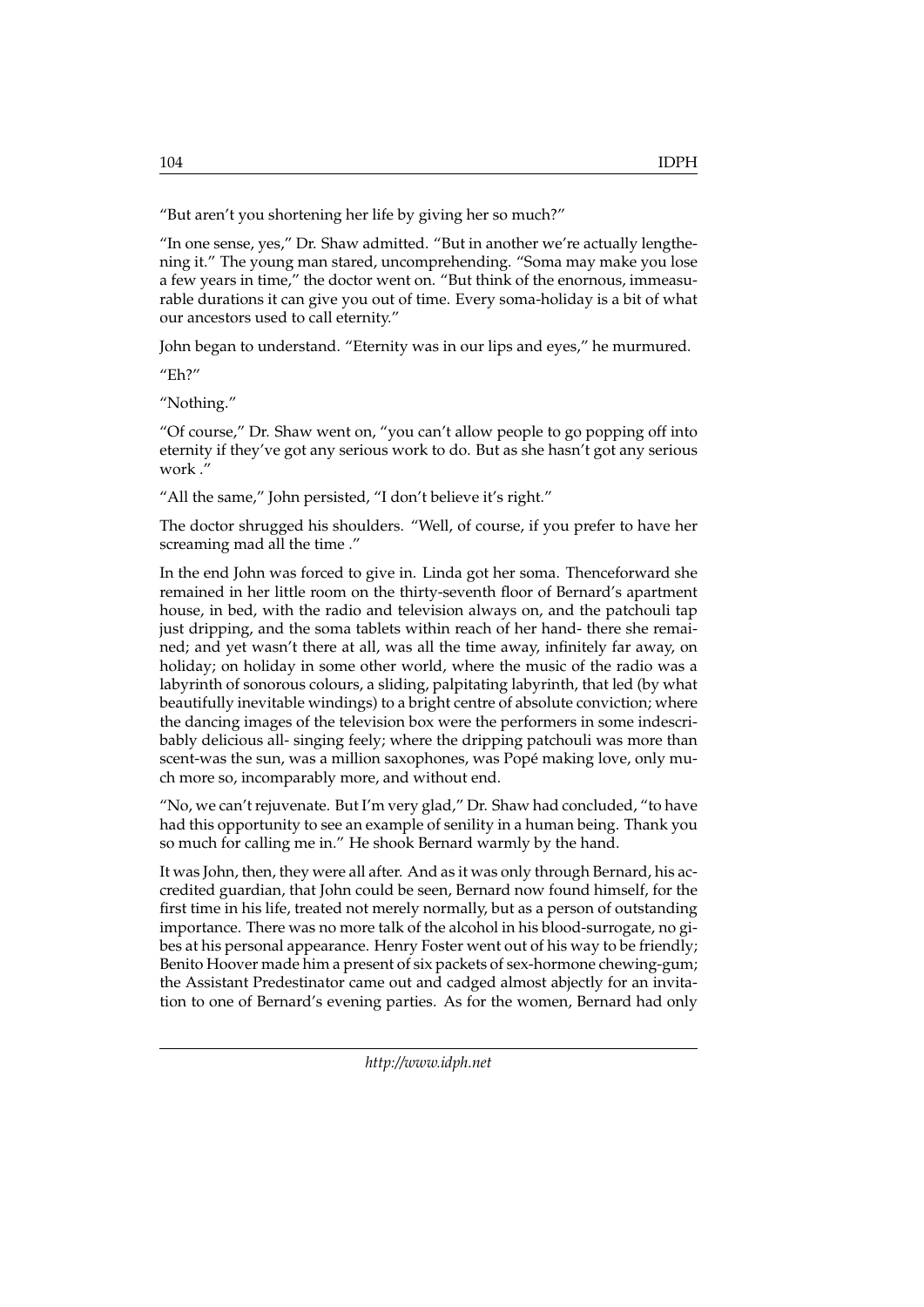to hint at the possibility of an invitation, and he could have whichever of them he liked.

"Bernard's asked me to meet the Savage next Wednesday," Fanny announced triumphantly.

"I'm so glad," said Lenina. "And now you must admit that you were wrong about Bernard. Don't you think he's really rather sweet?"

Fanny nodded. "And I must say," she said, "I was quite agreeably surprised."

The Chief Bottler, the Director of Predestination, three Deputy Assistant Fertilizer-Generals, the Professor of Feelies in the College of Emotional Engineering, the Dean of the Westminster Community Singery, the Supervisor of Bokanovskification-the list of Bernard's notabilities was interminable.

"And I had six girls last week," he confided to Helmholtz Watson. "One on Monday, two on Tuesday, two more on Friday, and one on Saturday. And if I'd had the time or the inclination, there were at least a dozen more who were only too anxious ."

Helmholtz listened to his boastings in a silence so gloomily disapproving that Bernard was offended.

"You're envious," he said.

Helmholtz shook his head. "I'm rather sad, that's all," he answered.

Bernard went off in a huff. Never, he told himself, never would he speak to Helmholtz again.

The days passed. Success went fizzily to Bernard's head, and in the process completely reconciled him (as any good intoxicant should do) to a world which, up till then, he had found very unsatisfactory. In so far as it recognized him as important, the order of things was good. But, reconciled by his success, he yet refused to forego the privilege of criticizing this order. For the act of criticizing heightened his sense of importance, made him feel larger. Moreover, he did genuinely believe that there were things to criticize. (At the same time, he genuinely liked being a success and having all the girls he wanted.) Before those who now, for the sake of the Savage, paid their court to him, Bernard would parade a carping unorthodoxy. He was politely listened to. But behind his back people shook their heads. "That young man will come to a bad end," they said, prophesying the more confidently in that they themselves would in due course personally see to it that the end was bad. "He won't find another Savage to help him out a second time," they said. Meanwhile, however, there was the first Savage; they were polite. And because they were polite, Bernard felt positively gigantic-gigantic and at the same time light with elation, lighter than air.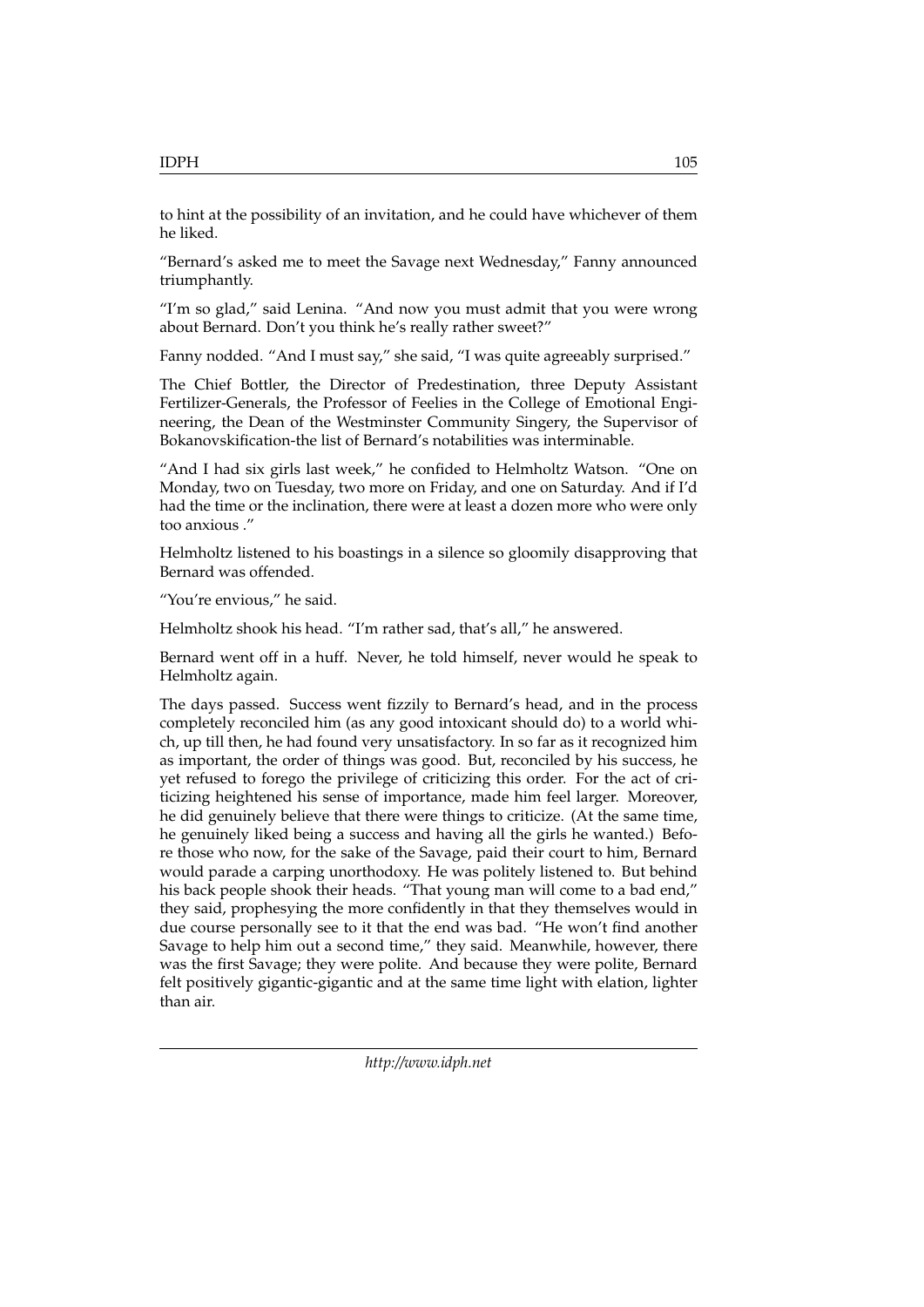"Lighter than air," said Bernard, pointing upwards.

Like a pearl in the sky, high, high above them, the Weather Department's captive balloon shone rosily in the sunshine.

". the said Savage," so ran Bernard's instructions, "to be shown civilized life in all its aspects. ."

He was being shown a bird's-eye view of it at present, a bird's-eye view from the platform of the Charing-T Tower. The Station Master and the Resident Meteorologist were acting as guides. But it was Bernard who did most of the talking. Intoxicated, he was behaving as though, at the very least, he were a visiting World Controller. Lighter than air.

The Bombay Green Rocket dropped out of the sky. The passengers alighted. Eight identical Dravidian twins in khaki looked out of the eight portholes of the cabin-the stewards.

"Twelve hundred and fifty kilometres an hour," said the Station Master impressively. "What do you think of that, Mr. Savage?"

John thought it very nice. "Still," he said, "Ariel could put a girdle round the earth in forty minutes."

"The Savage," wrote Bernard in his report to Mustapha Mond, "shows surprisingly little astonishment at, or awe of, civilized inventions. This is partly due, no doubt, to the fact that he has heard them talked about by the woman Linda, his m—."

(Mustapha Mond frowned. "Does the fool think I'm too squeamish to see the word written out at full length?")

"Partly on his interest being focussed on what he calls 'the soul,' which he persists in regarding as an entity independent of the physical environment, whereas, as I tried to point out to him ."

The Controiler skipped the next sentences and was just about to turn the page in search of something more interestingly concrete, when his eye was caught by a series of quite extraordinary phrases. ". though I must admit," he read, "that I agree with the Savage in finding civilized infantility too easy or, as he puts it, not expensive enough; and I would like to take this opportunity of drawing your fordship's attention to ."

Mustapha Mond's anger gave place almost at once to mirth. The idea of this creature solemnly lecturing him-him-about the social order was really too grotesque. The man must have gone mad. "I ought to give him a lesson," he said to hiniself; then threw back his head and haughed aloud. For the moment, at any rate, the lesson would not be given.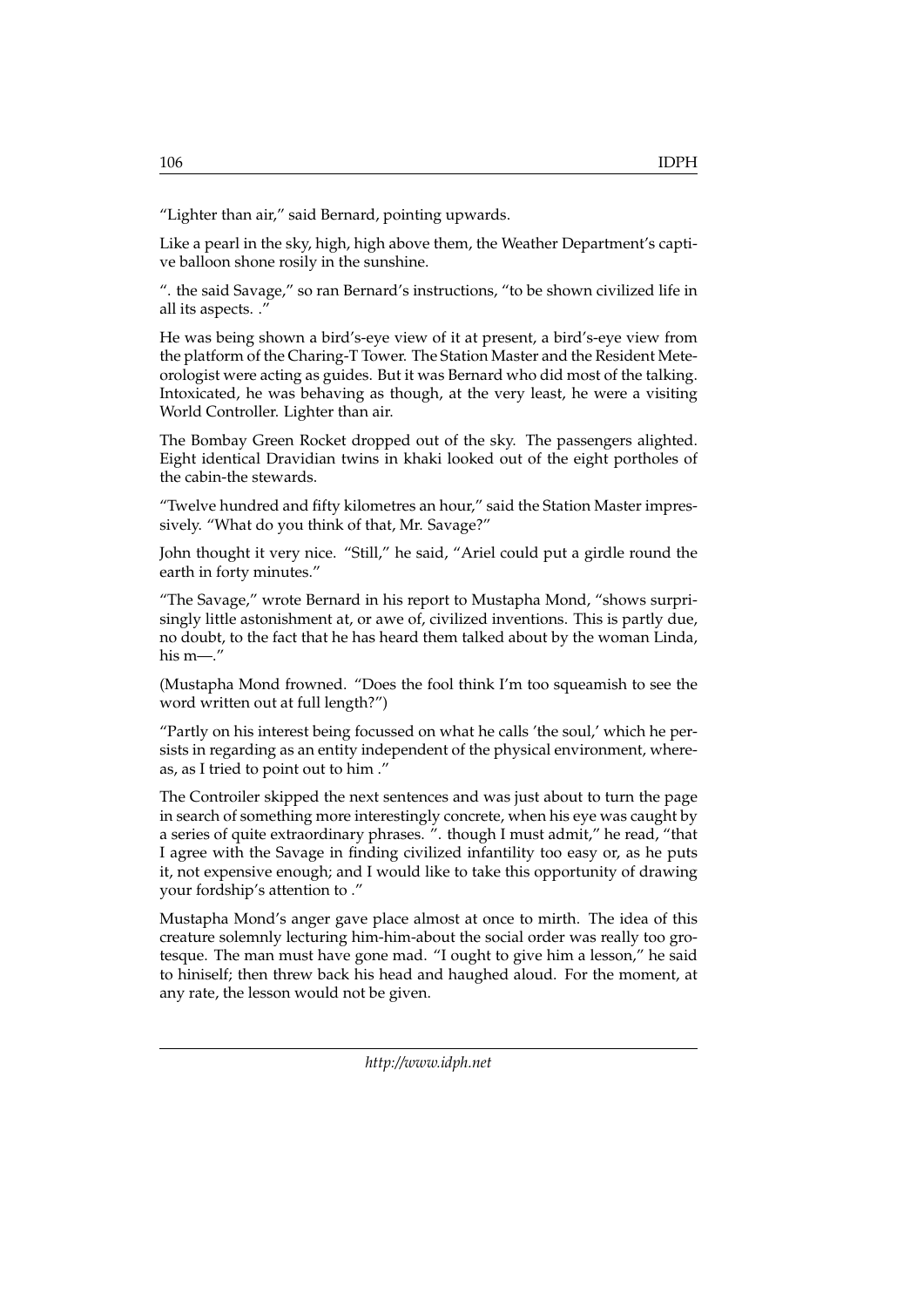It was a small factory of lighting-sets for helicopters, a branch of the Electrical Equipment Corporation. They were met on the roof itself (for that circular letter of recommendation from the Controller was magical in its effects) by the Chief Technician and the Human Element Manager. They walked downstairs into the factory.

"Each process," explained the Human Element Manager, "is carried out, so far as possible, by a single Bokanovsky Group."

And, in effect, eighty-three almost noseless black brachycephalic Deltas were cold-pressing. The fifty-six four-spindle chucking and turning machines were being manipulated by fifty-six aquiline and ginger Gammas. One hundred and seven heat-conditioned Epsilon Senegalese were working in the foundry. Thirty-three Delta females, long-headed, sandy, with narrow pelvises, and all within 20 millimetres of 1 metre 69 centimetres tall, were cutting screws. In the assembling room, the dynamos were being put together by two sets of Gamma-Plus dwarfs. The two low work-tables faced one another; between them crawled the conveyor with its load of separate parts; forty-seven blonde heads were confronted by forty-seven brown ones. Forty-seven snubs by forty-seven hooks; forty-seven receding by forty-seven prognathous chins. The completed mechanisms were inspected by eighteen identical curly auburn girls in Gamma green, packed in crates by thirty- four short-legged, left-handed male Delta-Minuses, and loaded into the waiting trucks and lorries by sixty-three blue-eyed, flaxen and freckled Epsilon Semi-Morons.

"O brave new world ." By some malice of his memory the Savage found himself repeating Miranda's words. "O brave new world that has such people in it."

"And I assure you," the Human Element Manager concluded, as they left the factory, "we hardly ever have any trouble with our workers. We always find ."

But the Savage had suddenly broken away from his companions and was violently retching, behind a clump of laurels, as though the solid earth had been a helicopter in an air pocket.

"The Savage," wrote Bernard, "refuses to take soma, and seems much distressed because of the woman Linda, his m—, remains permanently on holiday. It is worthy of note that, in spite of his m—'s senility and the extreme repulsiveness of her appearance, the Savage frequently goes to see her and appears to be much attached to her-an interesting example of the way in which early conditioning can be made to modify and even run counter to natural impulses (in this case, the impulse to recoil from an unpleasant object)."

At Eton they alighted on the roof of Upper School. On the opposite side of School Yard, the fifty-two stories of Lupton's Tower gleamed white in the sunshine. College on their left and, on their right, the School Community Singery rea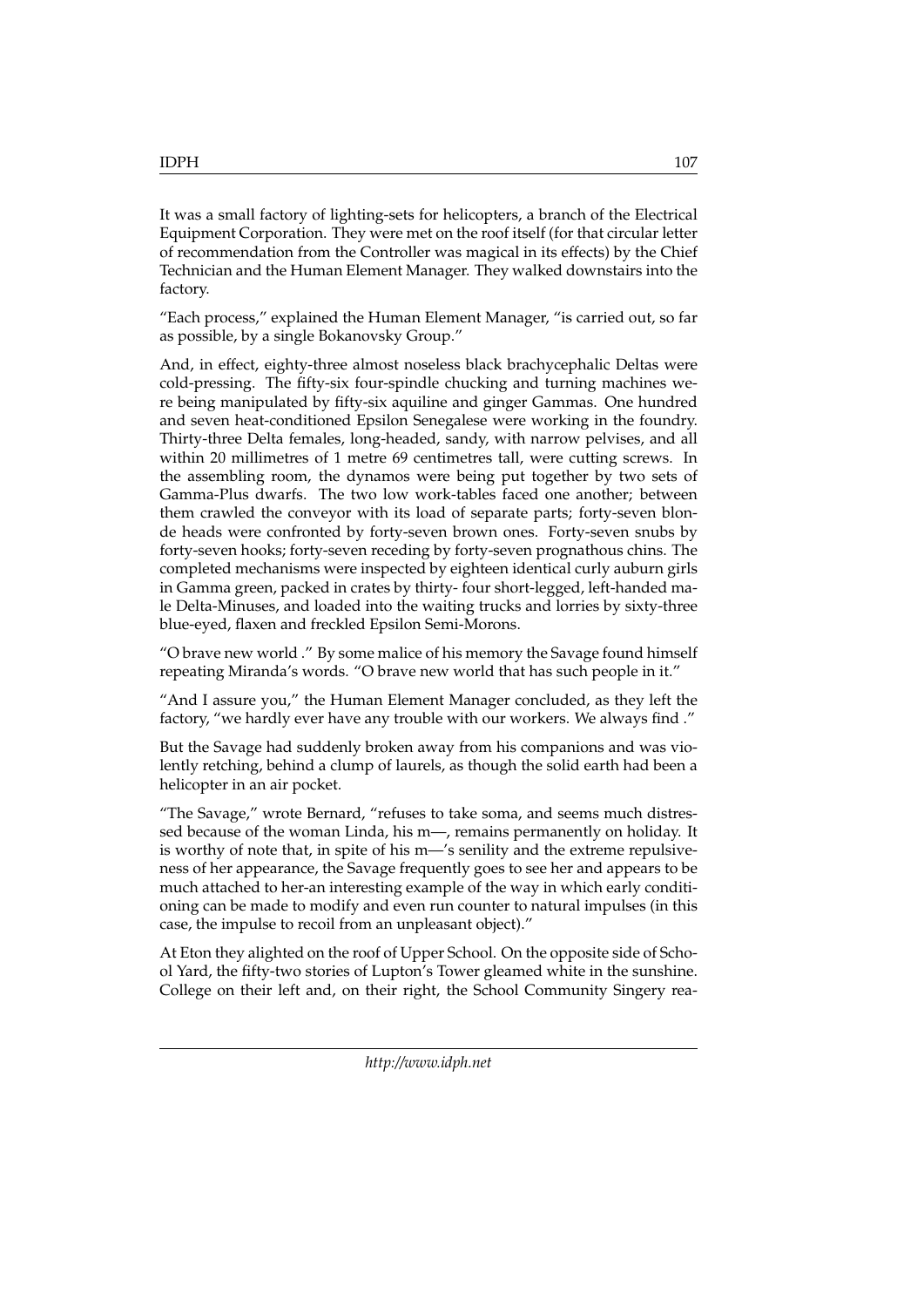red their venerable piles of ferro-concrete and vita-glass. In the centre of the quadrangle stood the quaint old chrome-steel statue of Our Ford.

Dr. Gaffney, the Provost, and Miss Keate, the Head Mistress, received them as they stepped out of the plane.

"Do you have many twins here?" the Savage asked rather apprehensively, as they set out on their tour of inspection.

"Oh, no," the Provost answered. "Eton is reserved exclusively for upper- caste boys and girls. One egg, one adult. It makes education more difficult of course. But as they'll be called upon to take responsibilities and deal with unexpected emergencies, it can't be helped." He sighed.

Bernard, meanwhile, had taken a strong fancy to Miss Keate. "If you're free any Monday, Wednesday, or Friday evening," he was saying. Jerking his thumb towards the Savage, "He's curious, you know," Bernard added. "Quaint."

Miss Keate smiled (and her smile was really charming, he thought); said Thank you; would be delighted to come to one of his parties. The Provost opened a door.

Five minutes in that Alpha Double Plus classroom left John a trifle bewildered.

"What is elementary relativity?" he whispered to Bernard. Bernard tried to explain, then thought better of it and suggested that they should go to some other classroom.

From behind a door in the corridor leading to the Beta-Minus geography room, a ringing soprano voice called, "One, two, three, four," and then, with a weary impatience, "As you were."

"Malthusian Drill," explained the Head Mistress. "Most of our girls are freemartins, of course. I'm a freemartin myself." She smiled at Bernard. "But we have about eight hundred unsterilized ones who need constant drilling."

In the Beta-Minus geography room John learnt that "a savage reservation is a place which, owing to unfavourable climatic or geological conditions, or poverty of natural resources, has not been worth the expense of civilizing." A click; the room was darkened; and suddenly, on the screen above the Master's head, there were the Penitentes of Acoma prostrating themselves before Our Lady, and wailing as John had heard them wail, confessing their sins before Jesus on the Cross, before the eagle image of Pookong. The young Etonians fairly shouted with laughter. Still wailing, the Penitentes rose to their feet, stripped off their upper garments and, with knotted whips, began to beat themselves, blow after blow. Redoubled, the laughted drowned even the amplified record of their groans.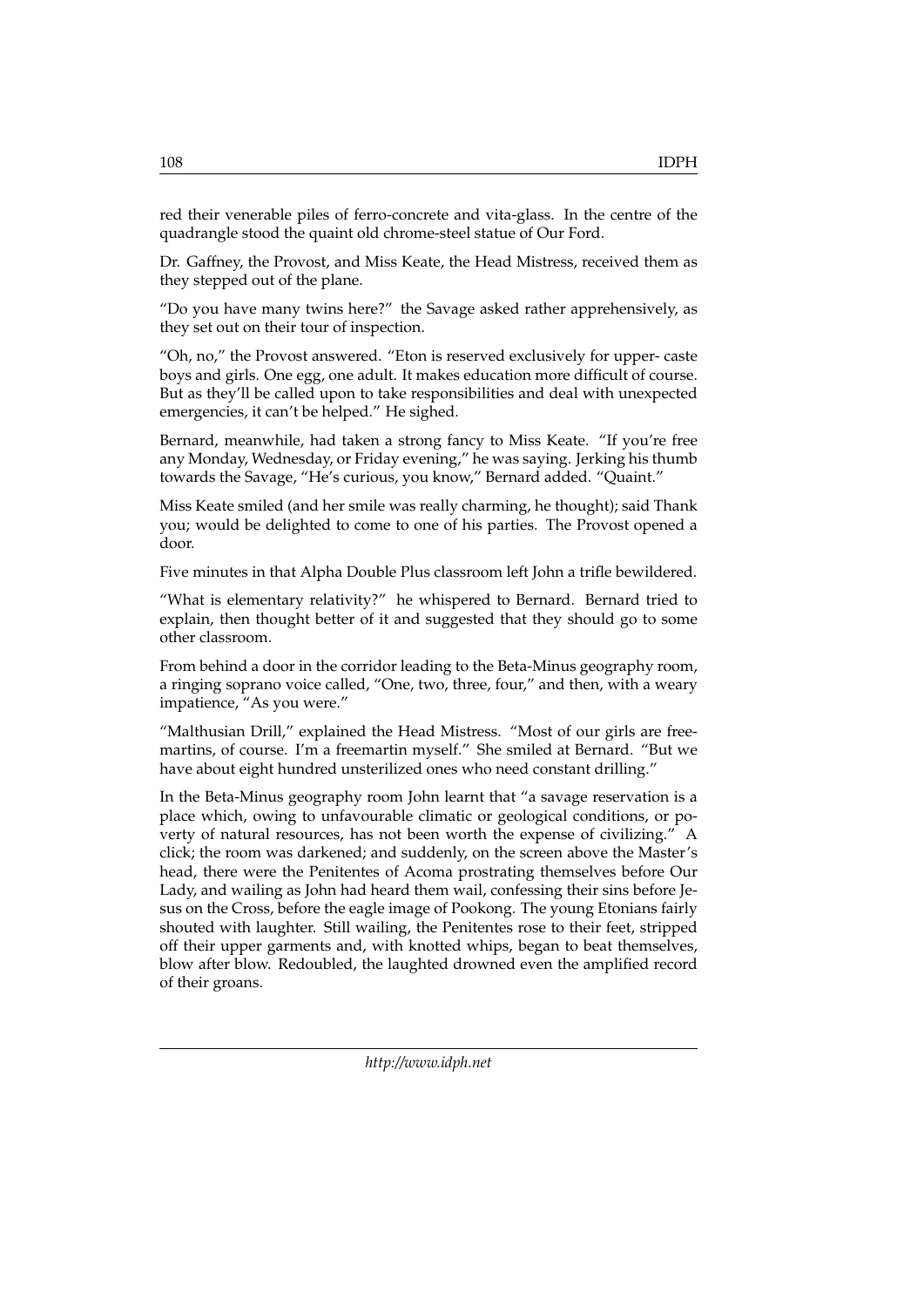"But why do they laugh?" asked the Savage in a pained bewilderment.

"Why?" The Provost turned towards him a still broadly grinning face. "Why? But because it's so extraordinarily funny."

In the cinematographic twilight, Bernard risked a gesture which, in the past, even total darkness would hardly have emboldened him to make. Strong in his new importance, he put his arm around the Head Mistress's waist. It yielded, willowily. He was just about to snatch a kiss or two and perhaps a gentle pinch, when the shutters clicked open again.

"Perhaps we had better go on," said Miss Keate, and moved towards the door.

"And this," said the Provost a moment later, "is Hypnopædic Control Room."

Hundreds of synthetic music boxes, one for each dormitory, stood ranged in shelves round three sides of the room; pigeon-holed on the fourth were the paper sound-track rolls on which the various hypnopædic lessons were printed.

"You slip the roll in here," explained Bernard, initerrupting Dr. Gaffney, "press down this switch ."

"No, that one," corrected the Provost, annoyed.

"That one, then. The roll unwinds. The selenium cells transform the light impulses into sound waves, and ."

"And there you are," Dr. Gaffney concluded.

"Do they read Shakespeare?" asked the Savage as they walked, on their way to the Bio-chemical Laboratories, past the School Library.

"Certainly not," said the Head Mistress, blushing.

"Our library," said Dr. Gaffney, "contains only books of reference. If our young people need distraction, they can get it at the feelies. We don't encourage them to indulge in any solitary amusements."

Five bus-loads of boys and girls, singing or in a silent embracement, rolled past them over the vitrified highway.

"Just returned," explained Dr. Gaffney, while Bernard, whispering, made an appointment with the Head Mistress for that very evening, "from the Slough Crematorium. Death conditioning begins at eighteen months. Every tot spends two mornings a week in a Hospital for the Dying. All the best toys are kept there, and they get chocolate cream on death days. They learn to take dying as a matter of course."

"Like any other physiological process," put in the Head Mistress professionally.

Eight o'clock at the Savoy. It was all arranged.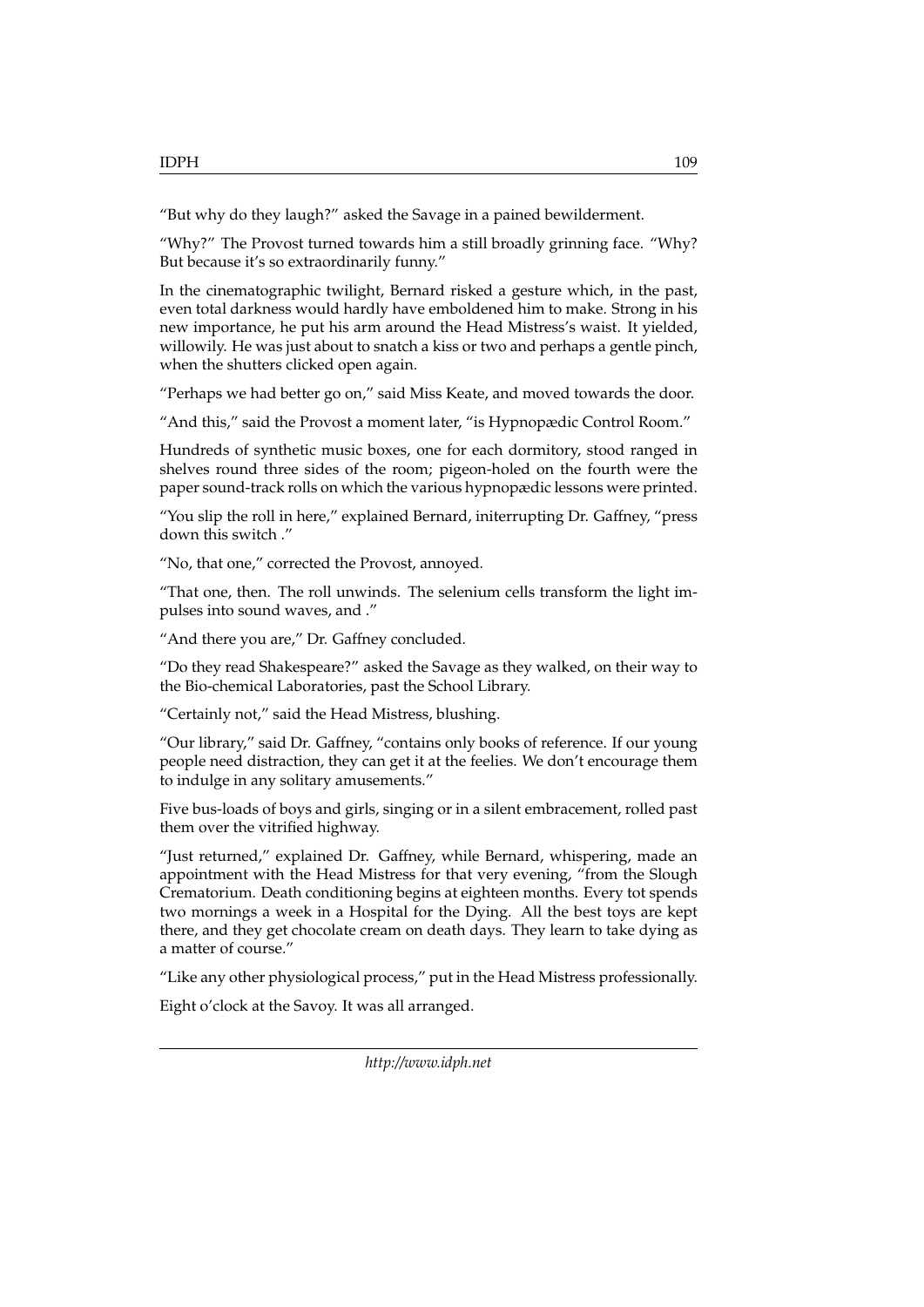On their way back to London they stopped at the Television Corporation's factory at Brentford.

"Do you mind waiting here a moment while I go and telephone?" asked Bernard.

The Savage waited and watched. The Main Day-Shift was just going off duty. Crowds of lower-caste workers were queued up in front of the monorail stationseven or eight hundred Gamma, Delta and Epsilon men and women, with not more than a dozen faces and statures between them. To each of them, with his or her ticket, the booking clerk pushed over a little cardboard pillbox. The long caterpillar of men and women moved slowly forward.

"What's in those" (remembering The Merchant of Venice) "those caskets?" the Savage enquired when Bernard had rejoined him.

"The day's soma ration," Bernard answered rather indistinctly; for he was masticating a piece of Benito Hoover's chewing-gum. "They get it after their work's over. Four half-gramme tablets. Six on Saturdays."

He took John's arm affectionately and they walked back towards the helicopter.

Lenina came singing into the Changing Room.

"You seem very pleased with yourself," said Fanny.

"I am pleased," she answered. Zip! "Bernard rang up half an hour ago." Zip, zip! She stepped out of her shorts. "He has an unexpected engagement." Zip! "Asked me if I'd take the Savage to the feelies this evening. I must fly." She hurried away towards the bathroom.

"She's a lucky girl," Fanny said to herself as she watched Lenina go.

There was no envy in the comment; good-natured Fanny was merely stating a faet. Lenina was lucky; lucky in having shared with Bernard a generous portion of the Savage's immense celebrity, lucky in reflecting from her insignificant person the moment's supremely fashionable glory. Had not the Secretary of the Young Women's Fordian Association asked her to give a lecture about her experiences? Had she not been invited to the Annual Dinner of the Aphroditeum Club? Had she not already appeared in the Feelytone News-visibly, audibly and tactually appeared to countless millions all over the planet?

Hardly less flattering had been the attentions paid her by conspicuous individuals. The Resident World Controller's Second Secretary had asked her to dinner and breakfast. She had spent one week-end with the Ford Chief- Justice, and another with the Arch-Community-Songster of Canterbury. The President of the Internal and External Secretions Corporation was perpetually on the phone, and she had been to Deauville with the Deputy- Governor of the Bank of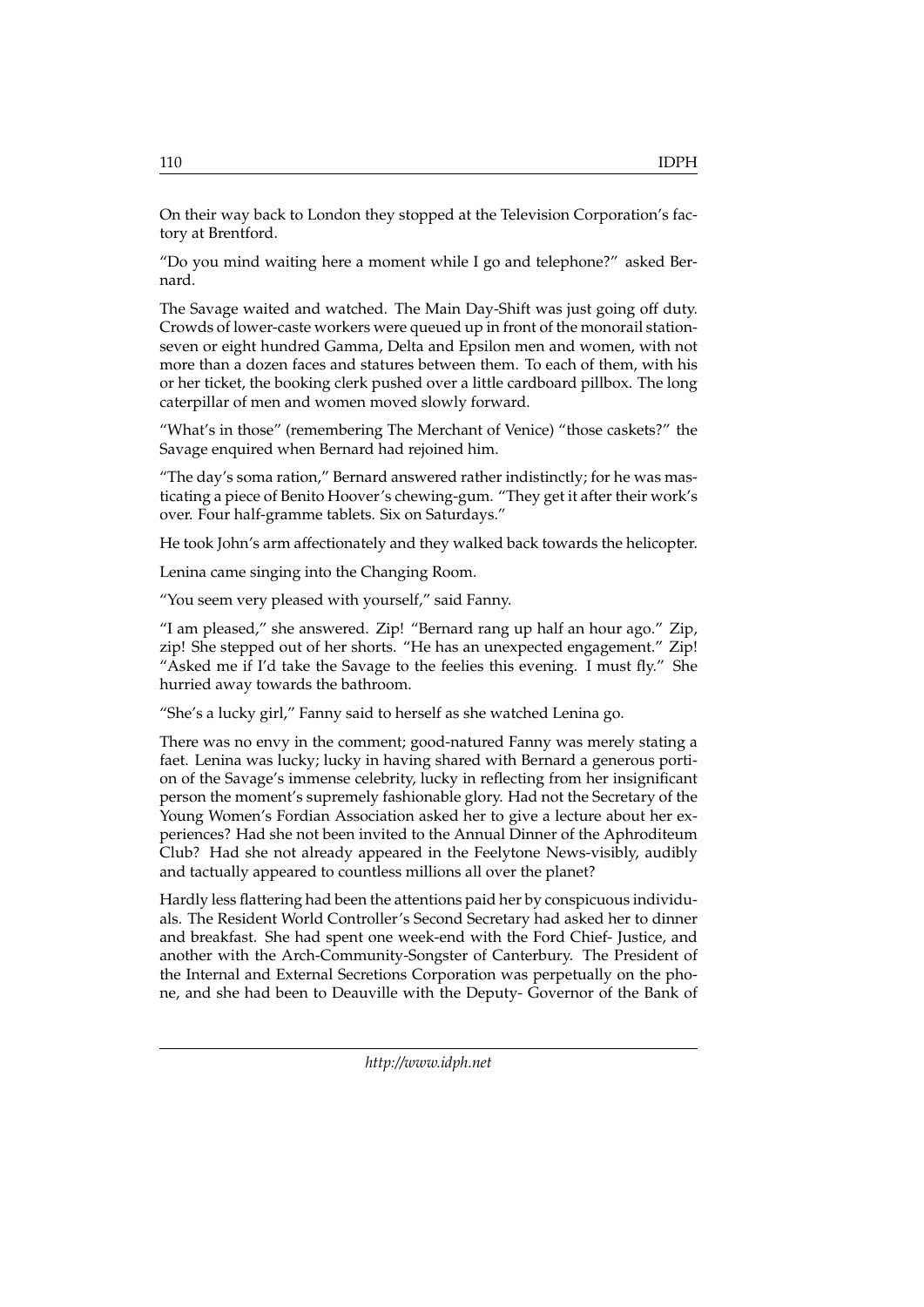#### Europe.

"It's wonderful, of course. And yet in a way," she had confessed to Fanny, "I feel as though I were getting something on false presences. Because, of course, the first thing they all want to know is what it's like to make love to a Savage. And I have to say I don't know." She shook her head. "Most of the men don't believe me, of course. But it's true. I wish it weren't," she added sadly and sighed. "He's terribly good-looking; don't you think so?"

"But doesn't he like you?" asked Fanny.

"Sometimes I think he does and sometimes I think he doesn't. He always does his best to avoid me; goes out of the room when I come in; won't touch me; won't even look at me. But sometimes if I turn round suddenly, I catch him staring; and then-well, you know how men look when they like you."

Yes, Fanny knew.

"I can't make it out," said Lenina.

She couldn't make it out; and not only was bewildered; was also rather upset.

"Because, you see, Fanny, I like him."

Liked him more and more. Well, now there'd be a real chance, she thought, as she scented herself after her bath. Dab, dab, dab-a real chance. Her high spirits overflowed in a song.

"Hug me till you drug me, honey;

Kiss me till I'm in a coma;

Hug me, honey, snuggly bunny;

Love's as good as soma."

The scent organ was playing a delightfully refreshing Herbal Capriccio- rippling arpeggios of thyme and lavender, of rosemary, basil, myrtle, tarragon; a series of daring modulations through the spice keys into ambergris; and a slow return through sandalwood, camphor, cedar and newmown hay (with occasional subtle touches of discord-a whiff of kidney pudding, the faintest suspicion of pig's dung) back to the simple aromatics with which the piece began. The final blast of thyme died away; there was a round of applause; the lights went up. In the synthetic music machine the sound-track roll began to unwind. It was a trio for hyper-violin, super- cello and oboe-surrogate that now filled the air with its agreeable languor. Thirty or forty bars-and then, against this instrumental background, a much more than human voice began to warble; now throaty, now from the head, now hollow as a flute, now charged with yearning harmonics, it effortlessly passed from Gaspard's Forster's low record on the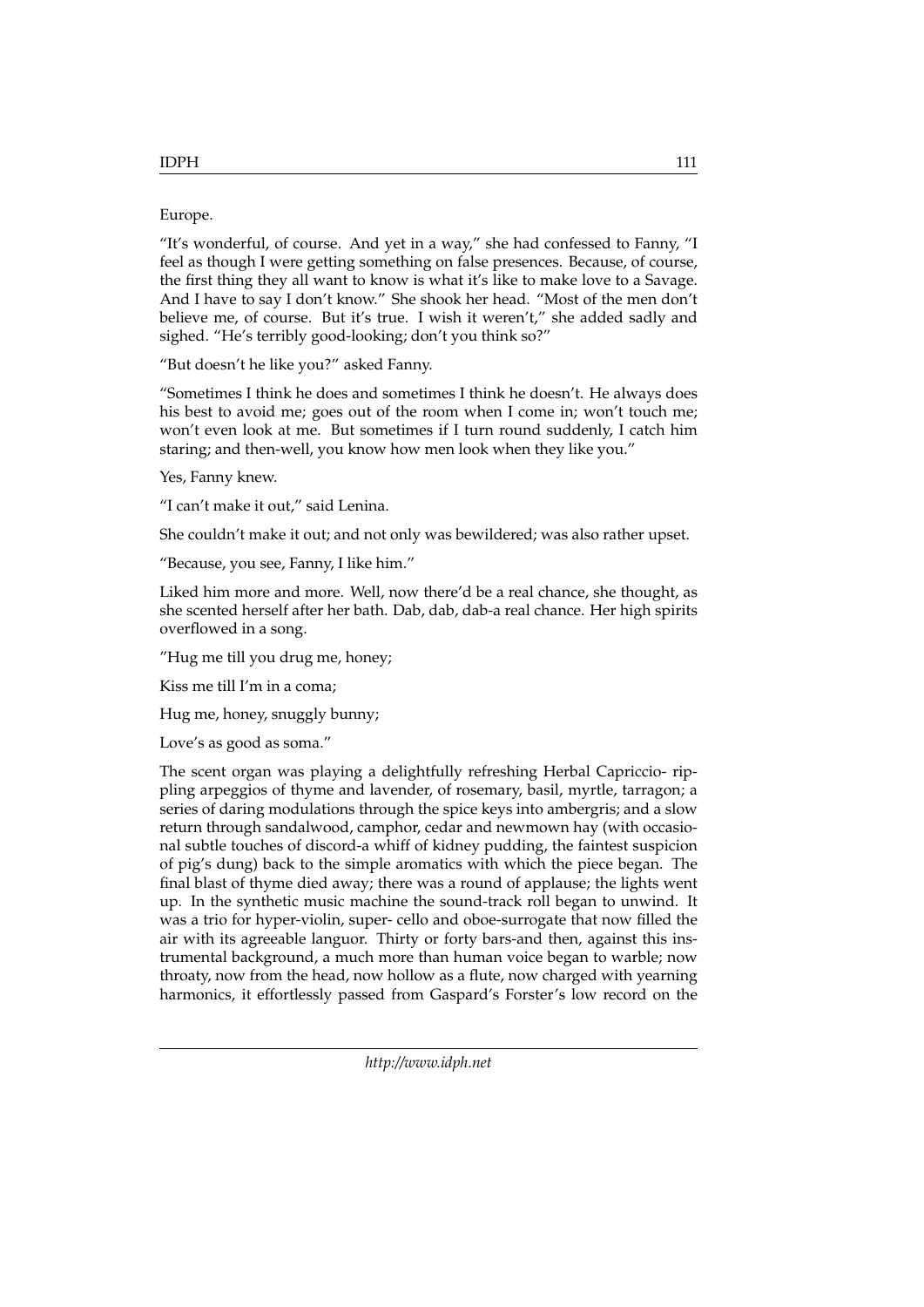very frontiers of musical tone to a trilled bat-note high above the highest C to which (in 1770, at the Ducal opera of Parma, and to the astonishment of Mozart) Lucrezia Ajugari, alone of all the singers in history, once piercingly gave utterance.

Sunk in their pneumatic stalls, Lenina and the Savage sniffed and listened. It was now the turn also for eyes and skin.

The house lights went down; fiery letters stood out solid and as though selfsupported in the darkness. THREE WEEKS IN A HELICOPTER. AN ALL-SUPER- SINGING, SYNTHETIC-TALK1NG, COLOURED, STEREOSCOPIC FEELY. WITH SYNCHRONIZED SCENT-ORGAN ACCOMPANIMENT.

"Take hold of those metal knobs on the arms of your chair," whispered Lenina. "Otherwise you won't get any of the feely effects."

The Savage did as he was told.

Those fiery letters, meanwhile, had disappeared; there were ten seconds of complete darkness; then suddenly, dazzling and incomparably more solid- looking than they would have seemed in actual flesh and blood, far more real than reality, there stood the stereoscopic images, locked in one another's arms, of a gigantic negro and a golden-haired young brachycephalic Beta-Plus female.

The Savage started. That sensation on his lips! He liited a hand to his mouth; the titillation ceased; let his hand fall back on the metal knob; it began again. The scent organ, meanwhile, breathed pure musk. Expiringly, a sound-track super-dove cooed "Oo-ooh"; and vibrating only thirty-two times a second, a deeper than African bass made answer: "Aa-aah." "Ooh-ah! Ooh- ah!" the stereoscopic lips came together again, and once more the facial erogenous zones of the six thousand spectators in the Alhambra tingled with almost intolerable galvanic pleasure. "Ooh ."

The plot of the film was extremely simple. A few minutes after the first Oohs and Aahs (a duet having been sung and a little love made on that famous bearskin, every hair of which-the Assistant Predestinator was perfectly right-could be separately and distinctly felt), the negro had a helicopter accident, fell on his head. Thump! whata twinge through the forehead! A chorus of ow's and aie's went up from the audience.

The concussion knocked all the negro's conditionimg into a cocked hat. He developed for the Beta blonde an exclusive and maniacal passion. She protested. He persisted. There were struggles, pursuits, an assault on a rival, finally a sensational kidnapping. The Beta blond was ravished away into the sky and kept there, hovering, for three weeks in a wildly anti- social tête-à-tête with the black madman. Finally, after a whole series of adventures and much aerial acrobacy three handsome young Alphas succeeded in rescuing her. The negro was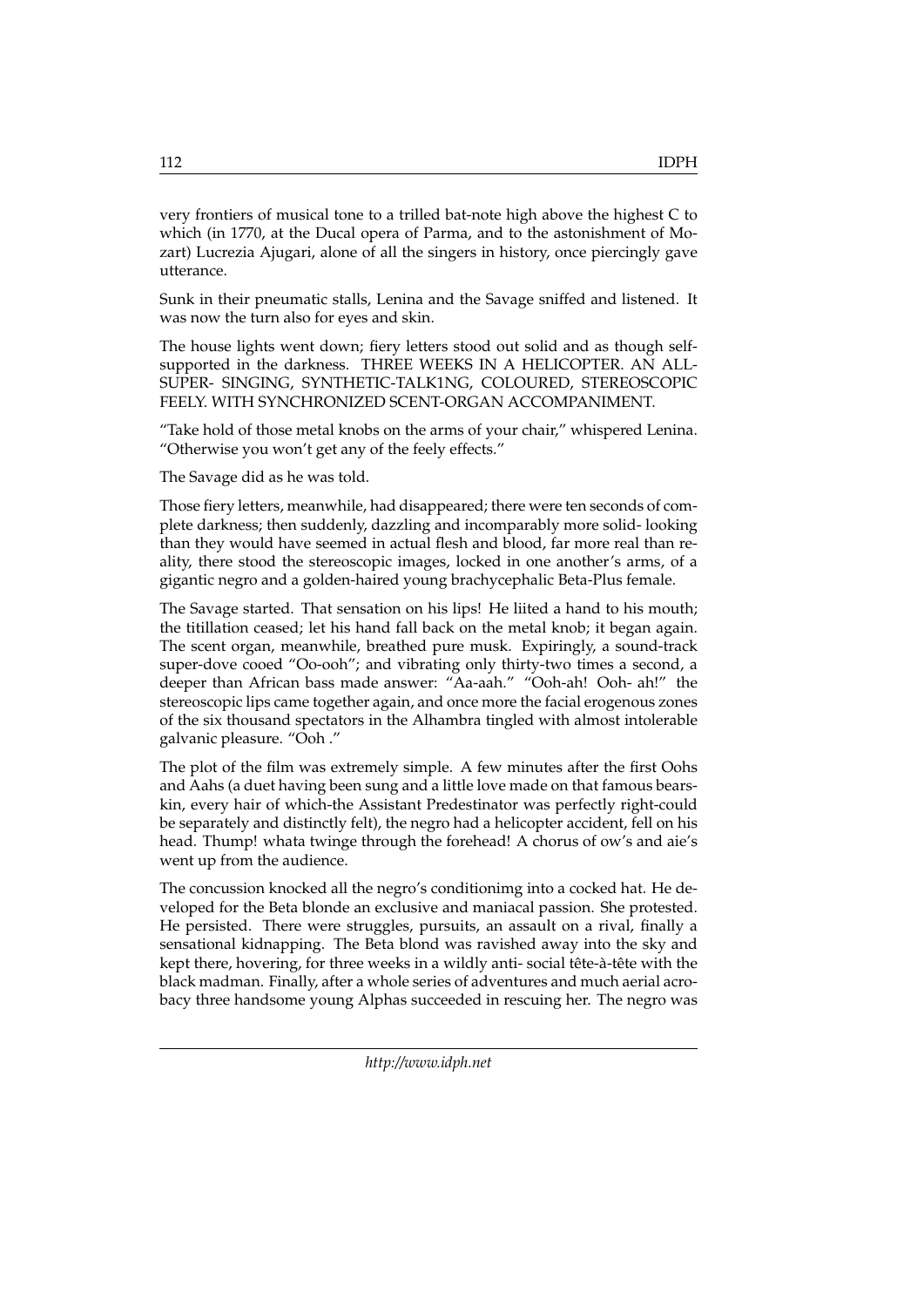packed off to an Adult Re-conditioning Centre and the film ended happily and decorously, with the Beta blonde becoming the mistress of all her three rescuers. They interrupted themselves for a moment to sing a synthetic quartet, with full super- orchestral accompaniment and gardenias on the scent organ. Then the bearskin made a final appearance and, amid a blare of saxophones, the last stereoscopic kiss faded into darkness, the last electric titillation died on the lips like a dying moth that quivers, quivers, ever more feebly, ever more faintly, and at last is quiet, quite still.

But for Lenina the moth did not completely die. Even after the lights had gone up, while they were shuffling slowly along with the crowd towards the lifts, its ghost still fluttered against her lips, still traced fine shuddering roads of anxiety and pleasure across her skin. Her cheeks were flushed. She caught hold of the Savage's arm and pressed it, limp, against her side. He looked down at her for a moment, pale, pained, desiring, and ashamed of his desire. He was not worthy, not. Their eyes for a moment met. What treasures hers promised! A queen's ransom of temperament. Hastily he looked away, disengaged his imprisoned arm. He was obscurely terrified lest she should cease to be something he could feel himself unworthy of.

"I don't think you ought to see things like that," he said, making haste to transfer from Lenina herself to the surrounding circumstances the blame for any past or possible future lapse from perfection.

"Things like what, John?"

"Like this horrible film."

"Horrible?" Lenina was genuinely astonished. "But I thought it was lovely."

"It was base," he said indignantly, "it was ignoble."

She shook her head. "I don't know what you mean." Why was he so queer? Why did he go out of his way to spoil things?

In the taxicopter he hardly even looked at her. Bound by strong vows that had never been pronounced, obedient to laws that had long since ceased to run, he sat averted and in silence. Sometimes, as though a finger had plucked at some taut, almost breaking string, his whole body would shake with a sudden nervous start.

The taxicopter landed on the roof of Lenina's apartment house. "At last," she thought exultantly as she stepped out of the cab. At last-even though he had been so queer just now. Standing under a lamp, she peered into her hand mirror. At last. Yes, her nose was a bit shiny. She shook the loose powder from her puff. While he was paying off the taxi-there would just be time. She rubbed at the shininess, thinking: "He's terribly good-looking. No need for him to be shy like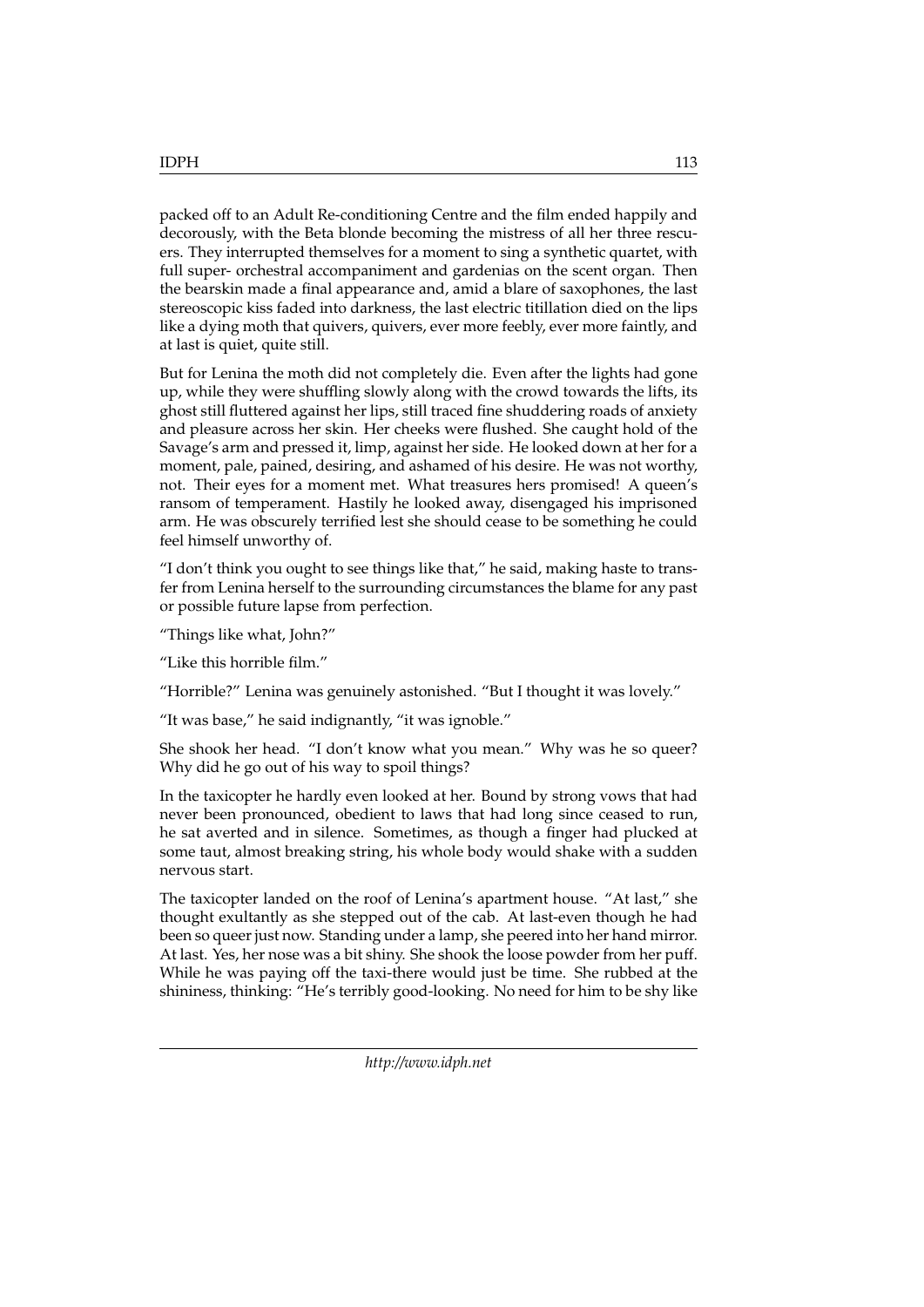Bernard. And yet. Any other man would have done it long ago. Well, now at last." That fragment of a face in the little round mirror suddenly smiled at her.

"Good-night," said a strangled voice behind her. Lenina wheeled round. He was standing in the doorway of the cab, his eyes fixed, staring; had evidently been staring all this time while she was powdering her nose, waiting-but what for? or hesitating, trying to make up his mind, and all the time thinking, thinking-she could not imagine what extraordinary thoughts. "Good-night, Lenina," he repeated, and made a strange grimacing attempt to smile.

"But, John. I thought you were. I mean, aren't you? ."

He shut the door and bent forward to say something to the driver. The cab shot up into the air.

Looking down through the window in the fioor, the Savage could see Lenina's upturned face, pale in the bluish light of the lamps. The mouth was open, she was calling. Her foreshortened figure rushed away from him; the diminishing square of the roof seemed to be falling through the darkness.

Five minutes later he was back in his room. From its hiding-place he took out his mouse-nibbled volume, turned with religious care its stained and crumbled pages, and began to read Othello. Othello, he remembered, was like the hero of Three Weeks in a Helicopter-a black man.

Drying her eyes, Lenina walked across the roof to the lift. On her way down to the twenty-seventh floor she pulled out her soma bottle. One gramme, she decided, would not be enough; hers had been more than a one-gramme affliction. But if she took two grammes, she ran the risk of not waking up in time to-morrow morning. She compromised and, into her cupped left palm, shook out three half-gramme tablets.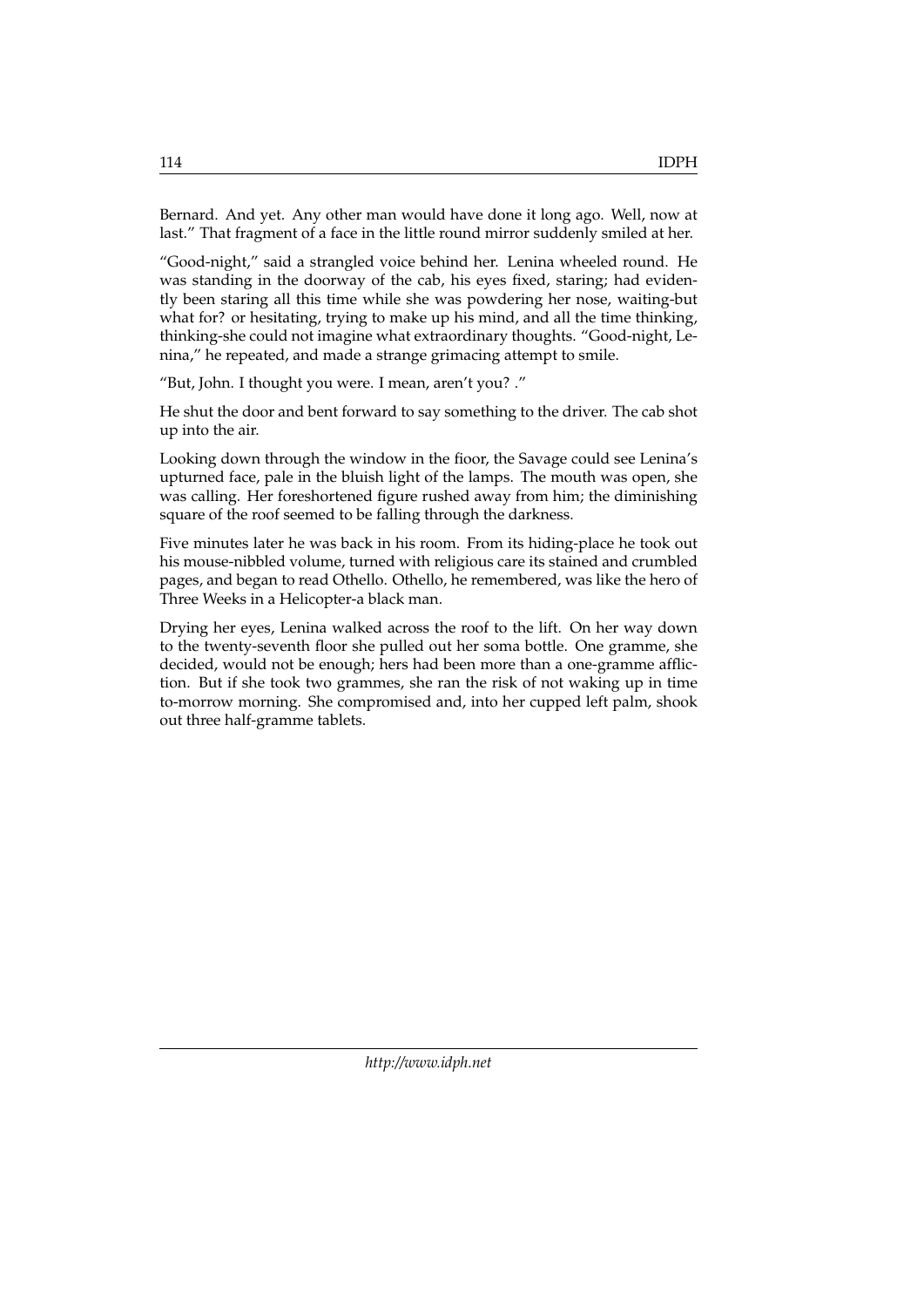### **Twelve**

BERNARD had to shout through the locked door; the Savage would not open.

"But everybody's there, waiting for you."

"Let them wait," came back the muffled voice through the door.

"But you know quite well, John" (how difficult it is to sound persuasive at the top of one's voice!) "I asked them on purpose to meet you."

"You ought to have asked me first whether I wanted to meet them."

"But you always came before, John."

"That's precisely why I don't want to come again."

"Just to please me," Bernard bellowingly wheedled. "Won't you come to please me?"

" $No."$ 

"Do you seriously mean it?"

"Yes."

Despairingly, "But what shall I do?" Bernard wailed.

"Go to hell!" bawled the exasperated voice from within.

"But the Arch-Community-Songster of Canterbury is there to-night." Bernard was almost in tears.

"Ai yaa tákwa!" It was only in Zuñi that the Savage could adequately express what he felt about the Arch-Community-Songster. "Háni!" he added as an after-thought; and then (with what derisive ferocity!): "Sons éso tse- ná." And he spat on the ground, as Popé might have done.

In the end Bernard had to slink back, diminished, to his rooms and inform the impatient assembly that the Savage would not be appearing that evening. The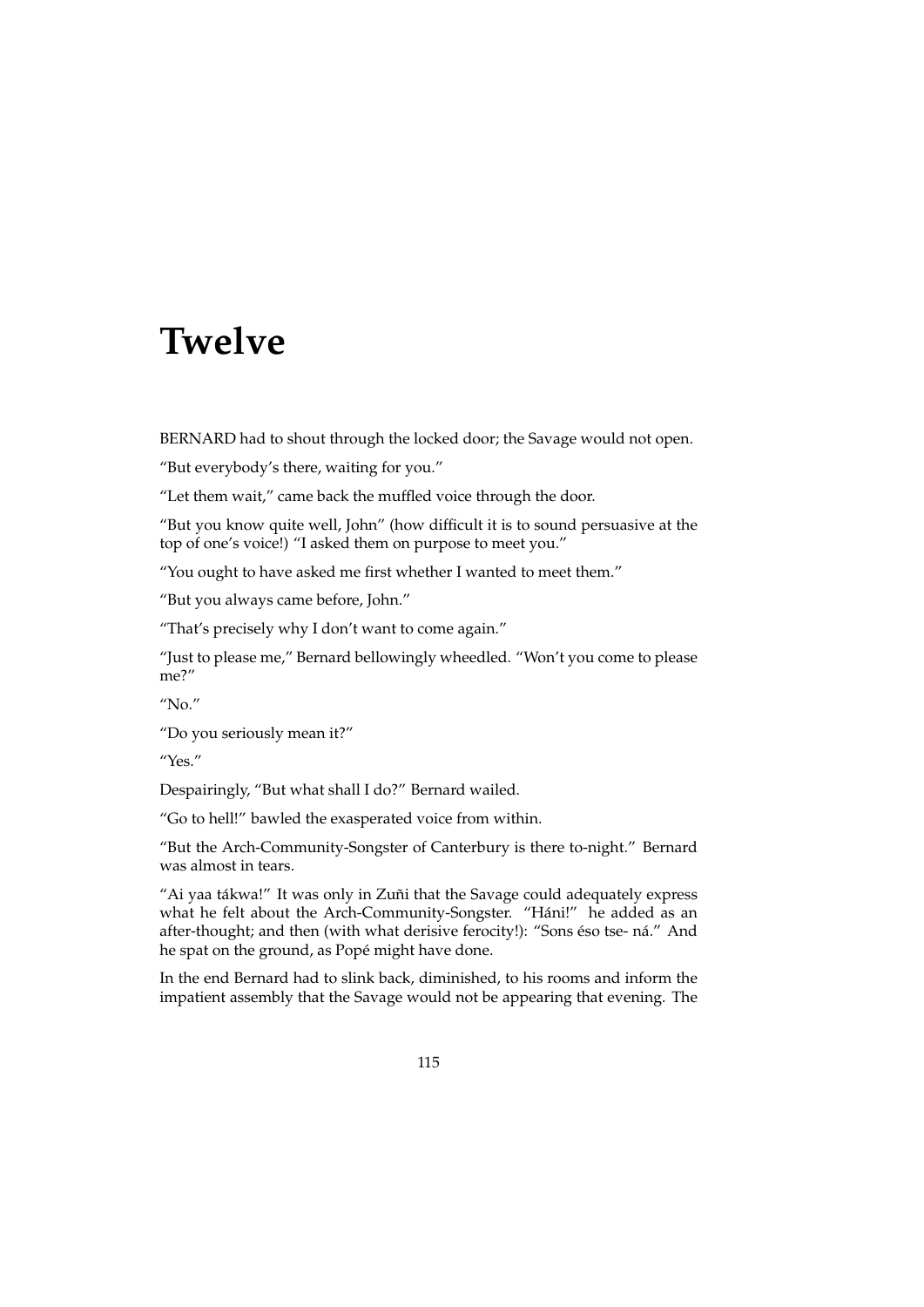news was received with indignation. The men were furious at having been tricked into behaving politely to this insignificant fellow with the unsavoury reputation and the heretical opinions. The higher their position in the hierarchy, the deeper their resentment.

"To play such a joke on me," the Arch-Songster kept repeating, "on me!"

As for the women, they indignantly felt that they had been had on false pretences-had by a wretched little man who had had alcohol poured into his bottle by mistake-by a creature with a Gamma-Minus physique. It was an outrage, and they said so, more and more loudly. The Head Mistress of Eton was particularly scathing.

Lenina alone said nothing. Pale, her blue eyes clouded with an unwonted melancholy, she sat in a corner, cut off from those who surrounded her by an emotion which they did not share. She had come to the party filled with a strange feeling of anxious exultation. "In a few minutes," she had said to herself, as she entered the room, "I shall be seeing him, talking to him, telling him" (for she had come with her mind made up) "that I like him- more than anybody I've ever known. And then perhaps he'll say ."

What would he say? The blood had rushed to her cheeks.

"Why was he so strange the other night, after the feelies? So queer. And yet I'm absolutely sure he really does rather like me. I'm sure ."

It was at this moment that Bernard had made his announcement; the Savage wasn't coming to the party.

Lenina suddenly felt all the sensations normally experienced at the beginning of a Violent Passion Surrogate treatment-a sense of dreadful emptiness, a breathless apprehension, a nausea. Her heart seemed to stop beating.

"Perhaps it's because he doesn't like me," she said to herself. And at once this possibility became an established certainty: John had refused to come because he didn't like her. He didn't like her..

"It really is a bit too thick," the Head Mistress of Eton was saying to the Director of Crematoria and Phosphorus Reclamation. "When I think that I actually ."

"Yes," came the voice of Fanny Crowne, "it's absolutely true about the alcohol. Some one I know knew some one who was working in the Embryo Store at the time. She said to my friend, and my friend said to me ."

"Too bad, too bad," said Henry Foster, sympathizing with the Arch-Community- Songster. "It may interest you to know that our ex-Director was on the point of transferring him to Iceland."

Pierced by every word that was spoken, the tight balloon of Bernard's happy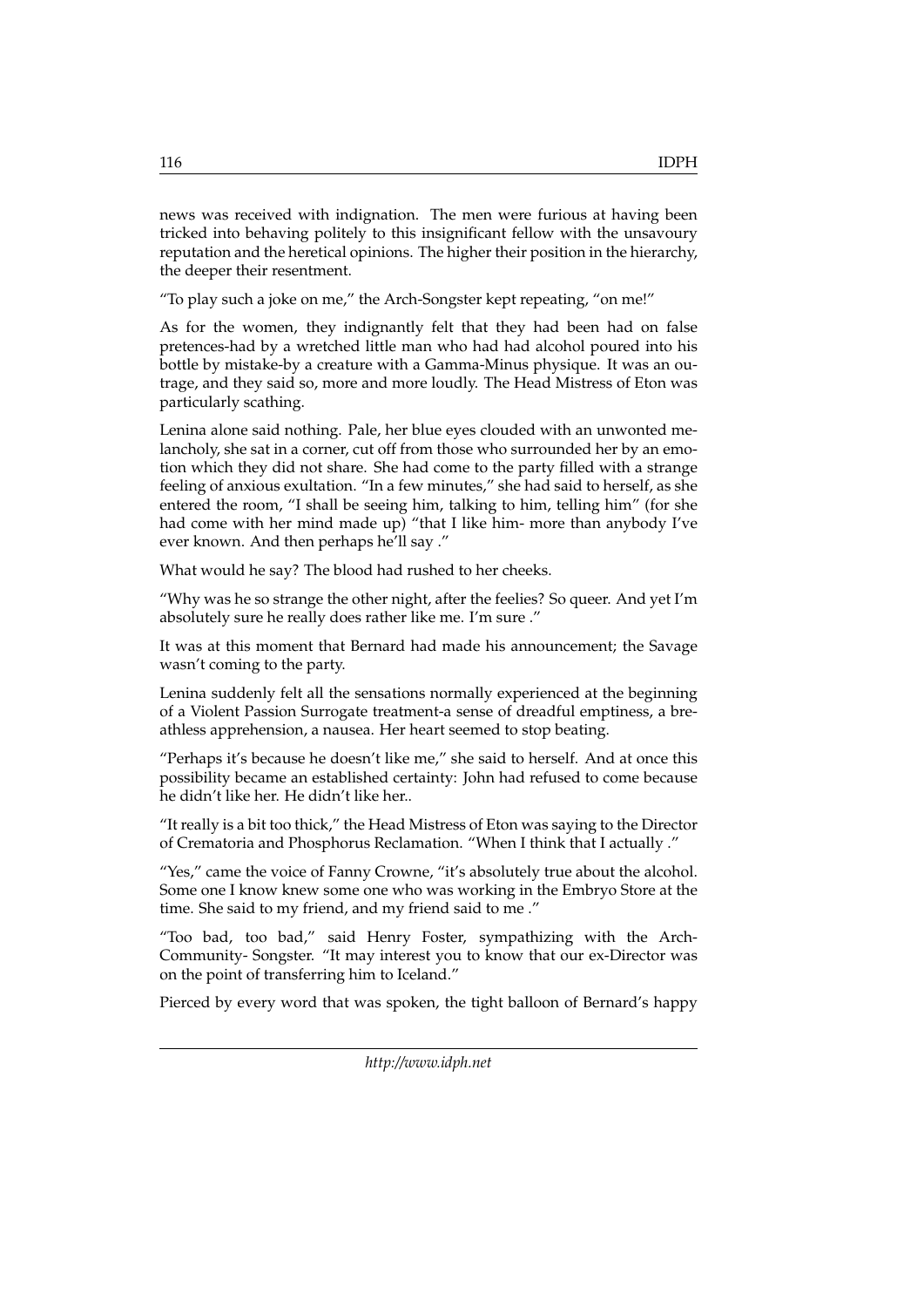self-confidence was leaking from a thousand wounds. Pale, distraught, abject and agitated, he moved among his guests, stammering incoherent apologies, assuring them that next time the Savage would certainly be there, begging them to sit down and take a carotene sandwich, a slice of vitamin A pâté, a glass of champagne-surrogate. They duly ate, but ignored him; drank and were either rude to his face or talked to one another about him, loudly and offensively, as though he had not been there.

"And now, my friends," said the Arch-Community-Songster of Canterbury, in that beautiful ringing voice with which he led the proceedings at Ford's Day Celebrations, "Now, my friends, I think perhaps the time has come ." He rose, put down his glass, brushed from his purple viscose waistcoat the crumbs of a considerable collation, and walked towards the door.

Bernard darted forward to intercept him.

"Must you really, Arch-Songster?. It's very early still. I'd hoped you would ."

Yes, what hadn't he hoped, when Lenina confidentially told him that the Arch-Community-Songster would accept an invitation if it were sent. "He's really rather sweet, you know." And she had shown Bernard the little golden zipperfastening in the form of a T which the Arch-Songster had given her as a memento of the week-end she had spent at Lambeth. To meet the Arch- Community-Songster of Canterbury and Mr. Savage. Bernard had proclaimed his triumph on every invitation card. But the Savage had chosen this evening of all evenings to lock himself up in his room, to shout "Háni!" and even (it was lucky that Bernard didn't understand Zuñi) "Sons éso tse-ná!" What should have been the crowning moment of Bernard's whole career had turned out to be the moment of his greatest humiliation.

"I'd so much hoped ." he stammeringly repeated, looking up at the great dignitary with pleading and distracted eyes.

"My young friend," said the Arch-Community-Songster in a tone of loud and solemn severity; there was a general silence. "Let me give you a word of advice." He wagged his finger at Bernard. "Before it's too late. A word of good advice." (His voice became sepulchral.) "Mend your ways, my young friend, mend your ways." He made the sign of the T over him and turned away. "Lenina, my dear," he called in another tone. "Come with me."

Obediently, but unsmiling and (wholly insensible of the honour done to her) without elation, Lenina walked after him, out of the room. The other guests followed at a respectful interval. The last of them slammed the door. Bernard was all alone.

Punctured, utterly deflated, he dropped into a chair and, covering his face with his hands, began to weep. A few minutes later, however, he thought better of it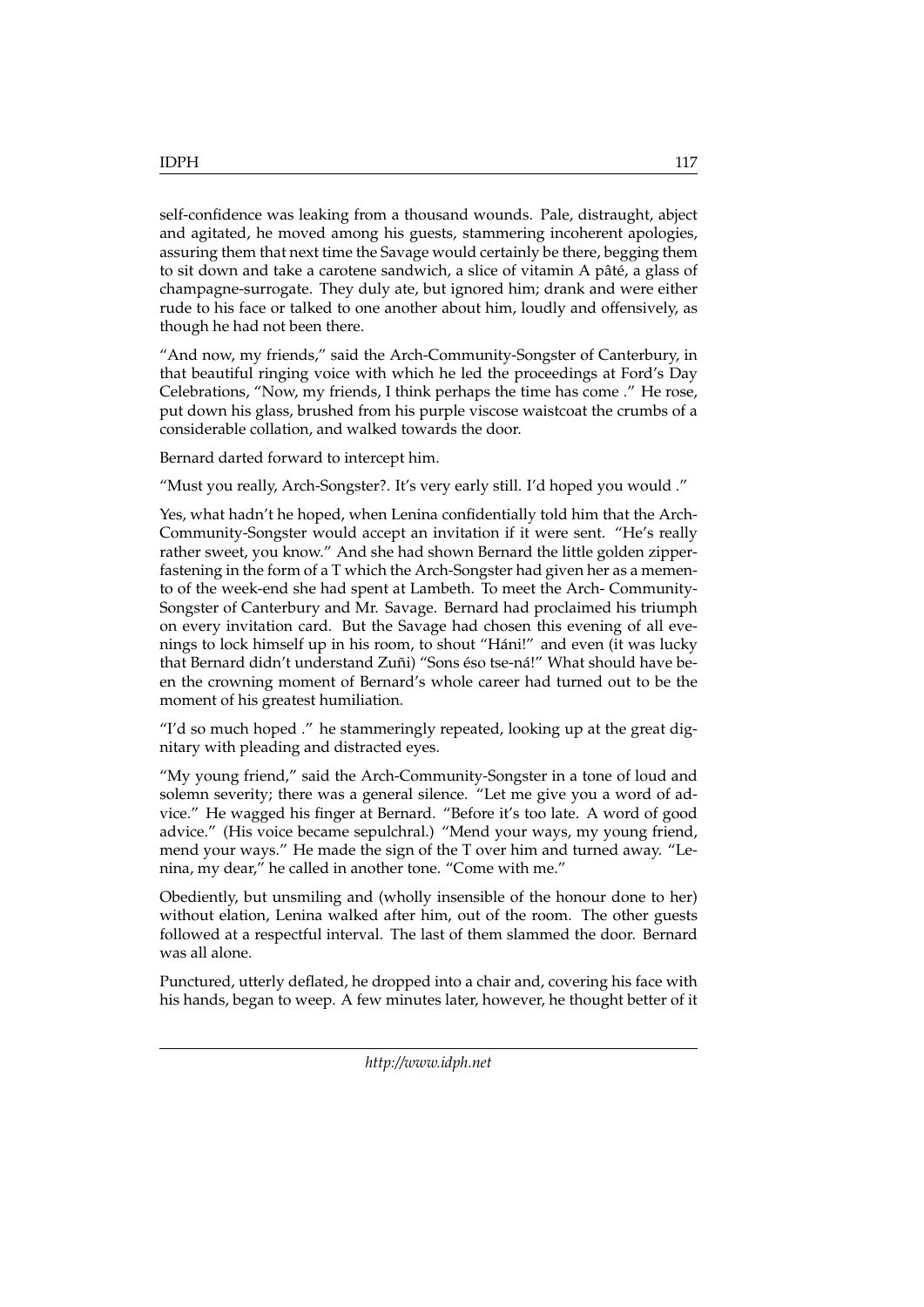and took four tablets of soma.

Upstairs in his room the Savage was reading Romeo and Juliet.

Lenina and the Arch-Community-Songster stepped out on to the roof of Lambeth Palace. "Hurry up, my young friend-I mean, Lenina," called the Arch-Songster impatiently from the lift gates. Lenina, who had lingered for a moment to look at the moon, dropped her eyes and came hurrying across the roof to rejoin hirn.

"A New Theory of Biology" was the title of the paper which Mustapha Mond had just finished reading. He sat for some time, meditatively frowning, then picked up his pen and wrote across the title-page: "The author's mathematical treatment of the conception of purpose is novel and highly ingenious, but heretical and, so far as the present social order is concerned, dangerous and potentially subversive. Not to be published." He underlined the words. "The author will be kept under supervision. His transference to the Marine Biological Station of St. Helena may become necessary." A pity, he thought, as he signed his name. It was a masterly piece of work. But once you began admitting explanations in terms of purpose-well, you didn't know what the result might be. It was the sort of idea that might easily decondition the more unsettled minds among the higher castes-make them lose their faith in happiness as the Sovereign Good and take to believing, instead, that the goal was somewhere beyond, somewhere outside the present human sphere, that the purpose of life was not the maintenance of well-being, but some intensification and refining of consciousness, some enlargement of knowledge. Which was, the Controller reflected, quite possibly true. But not, in the present circumstance, admissible. He picked up his pen again, and under the words "Not to be published" drew a second line, thicker and blacker than the first; then sighed, "What fun it would be," he thought, "if one didn't have to think about happiness!"

With closed eyes, his face shining with rapture, John was softly declaiming to vacancy:

"Oh! she doth teach the torches to burn bright.

It seems she hangs upon the cheek of night,

Like a rich jewel in an Ethiop's ear;

Beauty too rich for use, for earth too dear ."

The golden T lay shining on Lenina's bosom. Sportively, the Arch-Community-Songster caught hold of it, sportively he puled, pulled. "I think," said Lenina suddenly, breaking a long silence, "I'd better take a couple of grammes of soma."

Bernard, by this time, was fast asleep and smiling at the private paradise of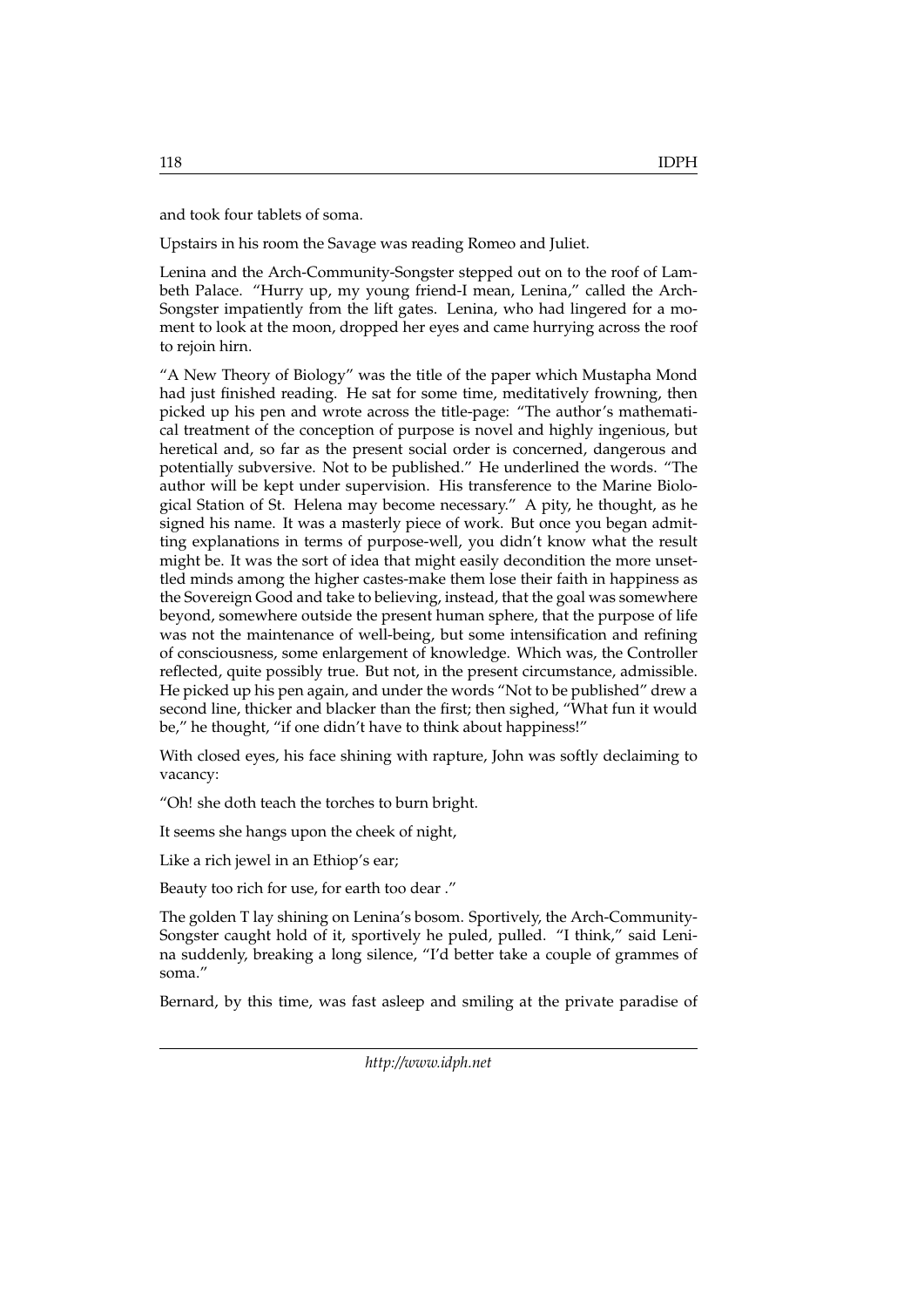his dreams. Smiling, smiling. But inexorably, every thirty seconds, the minute hand of the electric clock above his bed jumped forward with an almost imperceptible click. Click, click, click, click. And it was morning. Bernard was back among the miseries of space and time. It was in the lowest spirits that he taxied across to his work at the Conditioning Centre. The intoxication of success had evaporated; he was soberly his old self; and by contrast with the temporary balloon of these last weeks, the old self seemed unprecedentedly heavier than the surrounding atmosphere.

To this deflated Bernard the Savage showed himself unexpectedly sympathetic.

"You're more like what you were at Malpais," he said, when Bernard had told him his plaintive story. "Do you remember when we first talked together? Outside the little house. You're like what you were then."

"Because I'm unhappy again; that's why."

"Well, I'd rather be unhappy than have the sort of false, lying happiness you were having here."

"I like that," said Bernard bitterly. "When it's you who were the cause of it all. Refusing to come to my party and so turning them all against me!" He knew that what he was saying was absurd in its injustice; he admitted inwardly, and at last even aloud, the truth of all that the Savage now said about the worthlessness of friends who could be turned upon so slight a provocation into persecuting enemies. But in spite of this knowledge and these admissions, in spite of the fact that his friend's support and sympathy were now his only comfort, Bernard continued perversely to nourish, along with his quite genuine affection, a secret grievance against the Savage, to mediate a campaign of small revenges to be wreaked upon him. Nourishing a grievance against the Arch-Community-Songster was useless; there was no possibility of being revenged on the Chief Bottler or the Assistant Predestinator. As a victim, the Savage possessed, for Bernard, this enormous superiority over the others: that he was accessible. One of the principal functions of a friend is to suffer (in a milder and symbolic form) the punishments that we should like, but are unable, to inflict upon our enemies.

Bernard's other victim-friend was Helmholtz. When, discomfited, he came and asked once more for the friendship which, in his prosperity, he had not thought it worth his while to preserve. Helmholtz gave it; and gave it without a reproach, without a comment, as though he had forgotten that there had ever been a quarrel. Touched, Bernard felt himself at the same time humiliated by this magnanimity-a magnanimity the more extraordinary and therefore the more humiliating in that it owed nothing to soma and everything to Helmholtz's character. It was the Helmholtz of daily life who forgot and forgave, not the Helmholtz of a half-gramme holiday. Bernard was duly grateful (it was an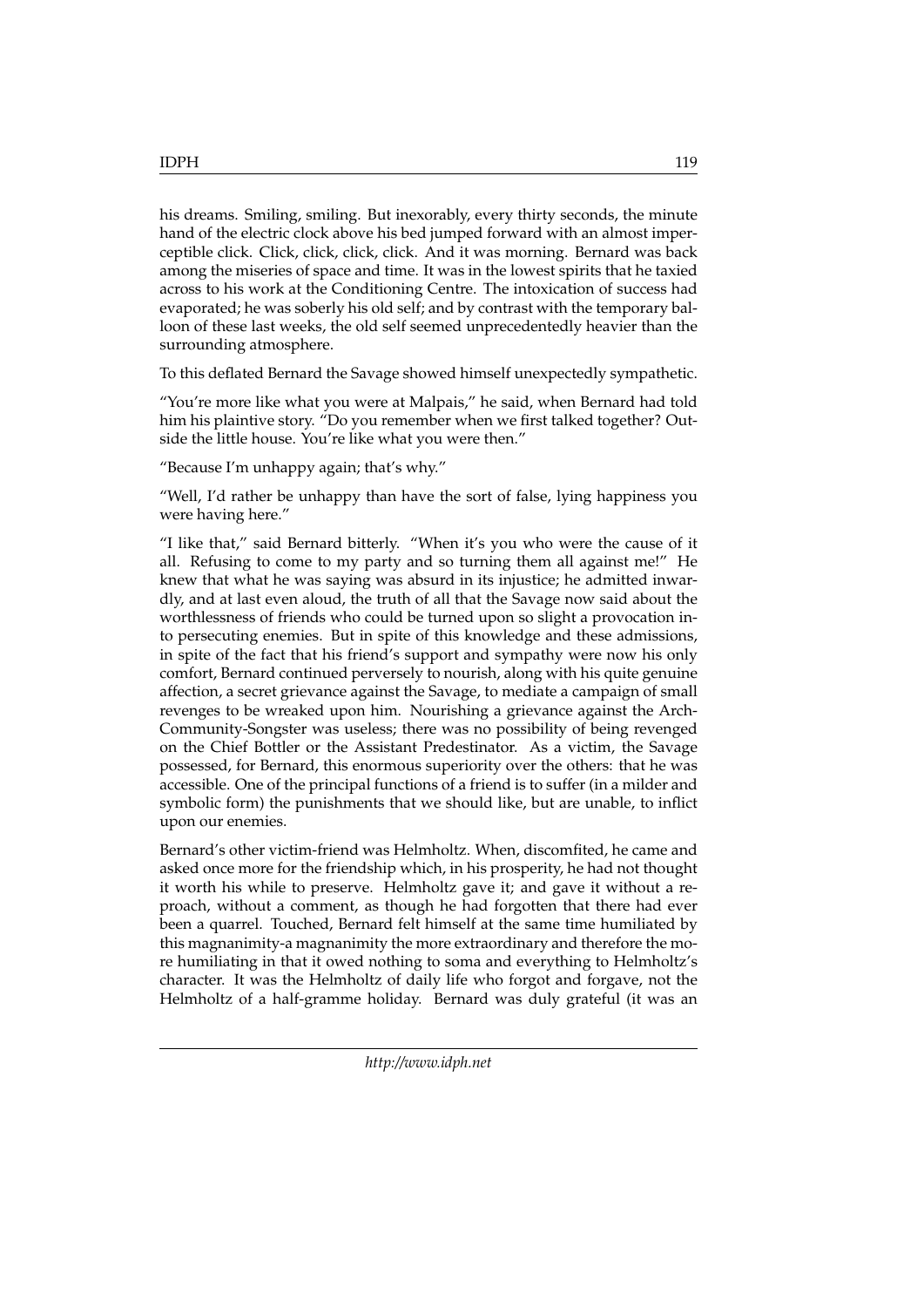enormous comfort to have his friend again) and also duly reseritful (it would be pleasure to take some revenge on Helmholtz for his generosity).

At their first meeing after the estrangement, Bernard poured out the tale of his miseries and accepted consolation. It was not till some days later that he learned, to his surprise and with a twinge of shame, that he was not the only one who had been in trouble. Helmholtz had also come into conflict with Authority.

"It was over some rhymes," he explained. "I was giving my usual course of Advanced Emotional Engineering for Third Year Students. Twelve lectures, of which the seventh is about rhymes. 'On the Use of Rhymes in Moral Propaganda and Advertisement,' to be precise. I always illustrate my lecture with a lot of technical examples. This time I thought I'd give them one I'd just written myself. Pure madness, of course; but I couldn't resist it." He laughed. "I was curious to see what their reactions would be. Besides," he added more gravely, "I wanted to do a bit of propaganda; I was trying to engineer them into feeling as I'd felt when I wrote the rhymes. Ford!" He laughed again. "What an outcry there was! The Principal had me up and threatened to hand me the immediate sack. l'm a marked man."

"But what were your rhymes?" Bernard asked.

"They were about being alone."

Bernard's eyebrows went up.

"I'll recite them to you, if you like." And Helmholtz began:

"Yesterday's committee,

Sticks, but a broken drum,

Midnight in the City,

Flutes in a vacuum,

Shut lips, sleeping faces,

Every stopped machine,

The dumb and littered places

Where crowds have been:.

All silences rejoice,

Weep (loudly or low),

Speak-but with the voice

Of whom, I do not know.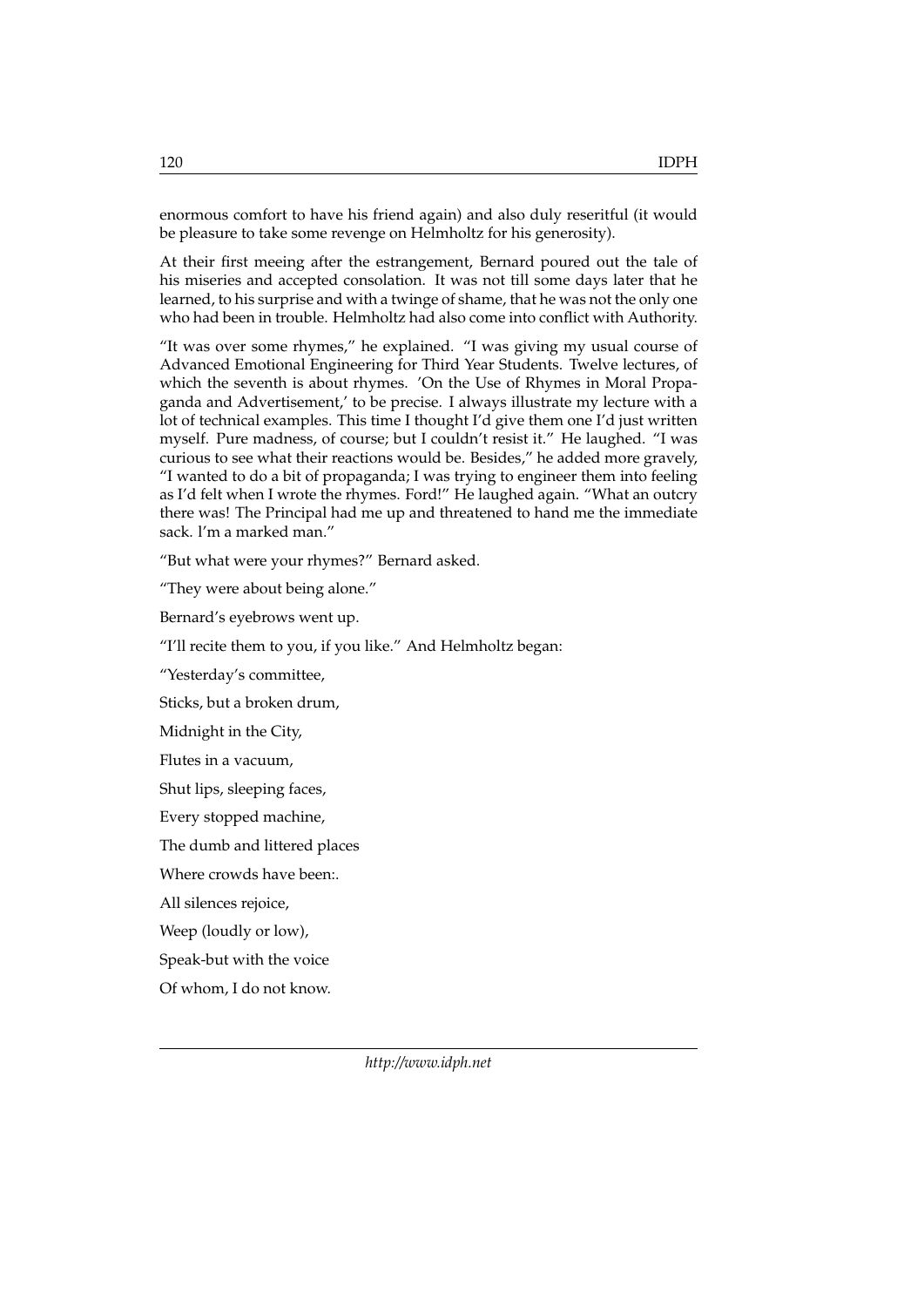Absence, say, of Susan's,

Absenee of Egeria's

Arms and respective bosoms,

Lips and, ah, posteriors,

Slowly form a presence;

Whose? and, I ask, of what

So absurd an essence,

That something, which is not,

Nevertheless should populate

Empty night more solidly

Than that with which we copulate,

Why should it seem so squalidly?

Well, I gave them that as an example, and they reported me to the Principal."

"I'm not surprised," said Bernard. "It's flatly against all their sleep- teaching. Remember, they've had at least a quarter of a million warnings against solitude."

"I know. But I thought I'd like to see what the effect would be."

"Well, you've seen now."

Helmholtz only laughed. "I feel," he said, after a silence, as though I were just beginning to have something to write about. As though I were beginning to be able to use that power I feel I've got inside me-that extra, latent power. Something seems to be coming to me." In spite of all his troubles, he seemed, Bernard thought, profoundly happy.

Helmholtz and the Savage took to one another at once. So cordially indeed that Bernard felt a sharp pang of jealousy. In all these weeks he had never come to so close an intimacy with the Savage as Helmholtz immediately achieved. Watching them, listening to their talk, he found himself sometimes resentfully wishing that he had never brought them together. He was ashamed of his jealousy and alternately made efforts of will and took soma to keep himself from feeling it. But the efforts were not very successful; and between the soma-holidays there were, of necessity, intervals. The odius sentiment kept on returning.

At his third meeting with the Savage, Helmholtz recited his rhymes on Solitude.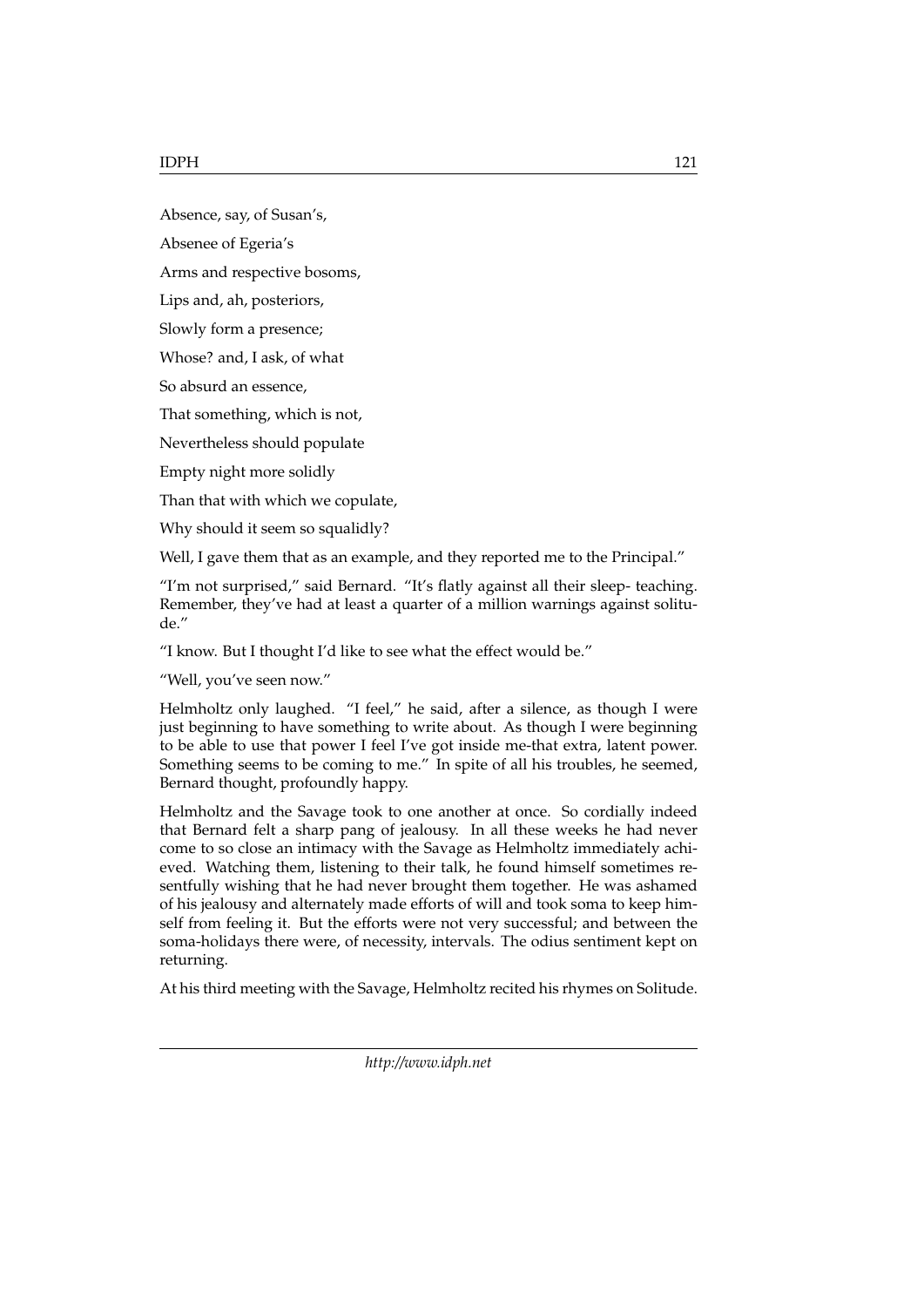"What do you think of them?" he asked when he had done.

The Savage shook his head. "Listen to this," was his answer; and unlocking the drawer in which he kept his mouse-eaten book, he opened and read:

"Let the bird of loudest lay

On the sole Arabian tree,

Herald sad and trumpet be ."

Helmholtz listened with a growing excitement. At "sole Arabian tree" he started; at "thou shrieking harbinger" he smiled with sudden pleasure; at "every fowl of tyrant wing" the blood rushed up into his cheeks; but at "defunctive music" he turned pale and trembled with an unprecedented emotion. The Savage read on:

"Property was thus appall'd,

That the self was not the same;

Single nature's double name

Neither two nor one was call'd

Reason in itself confounded

Saw division grow together ."

"Orgy-porgy!" said Bernard, interrupting the reading with a loud, unpleasant laugh. "It's just a Solidarity Service hymn." He was revenging himself on his two friends for liking one another more than they liked him.

In the course of their next two or three meetings he frequently repeated this little act of vengeance. It was simple and, since both Helmholtz and the Savage were dreadfully pained by the shattering and defilement of a favourite poetic crystal, extremely effective. In the end, Helmholtz threatened to kick him out of the room if he dared to interrupt again. And yet, strangely enough, the next interruption, the most disgraceful of all, came from Helmholtz himself.

The Savage was reading Romeo and Juliet aloud-reading (for all the time he was seeing himself as Romeo and Lenina as Juliet) with an intense and quivering passion. Helmholtz had listened to the scene of the lovers' first meeting with a puzzled interest. The scene in the orchard had delighted him with its poetry; but the sentiments expressed had made him smile. Getting into such a state about having a girl-it seemed rather ridiculous. But, taken detail by verbal detail, what a superb piece of emotional engineering! "That old fellow," he said, "he makes our best propaganda technicians look absolutely silly." The Savage smiled triumphantly and resumed his reading. All went tolerably well until, in the last scene of the third act, Capulet and Lady Capulet began to bully Juliet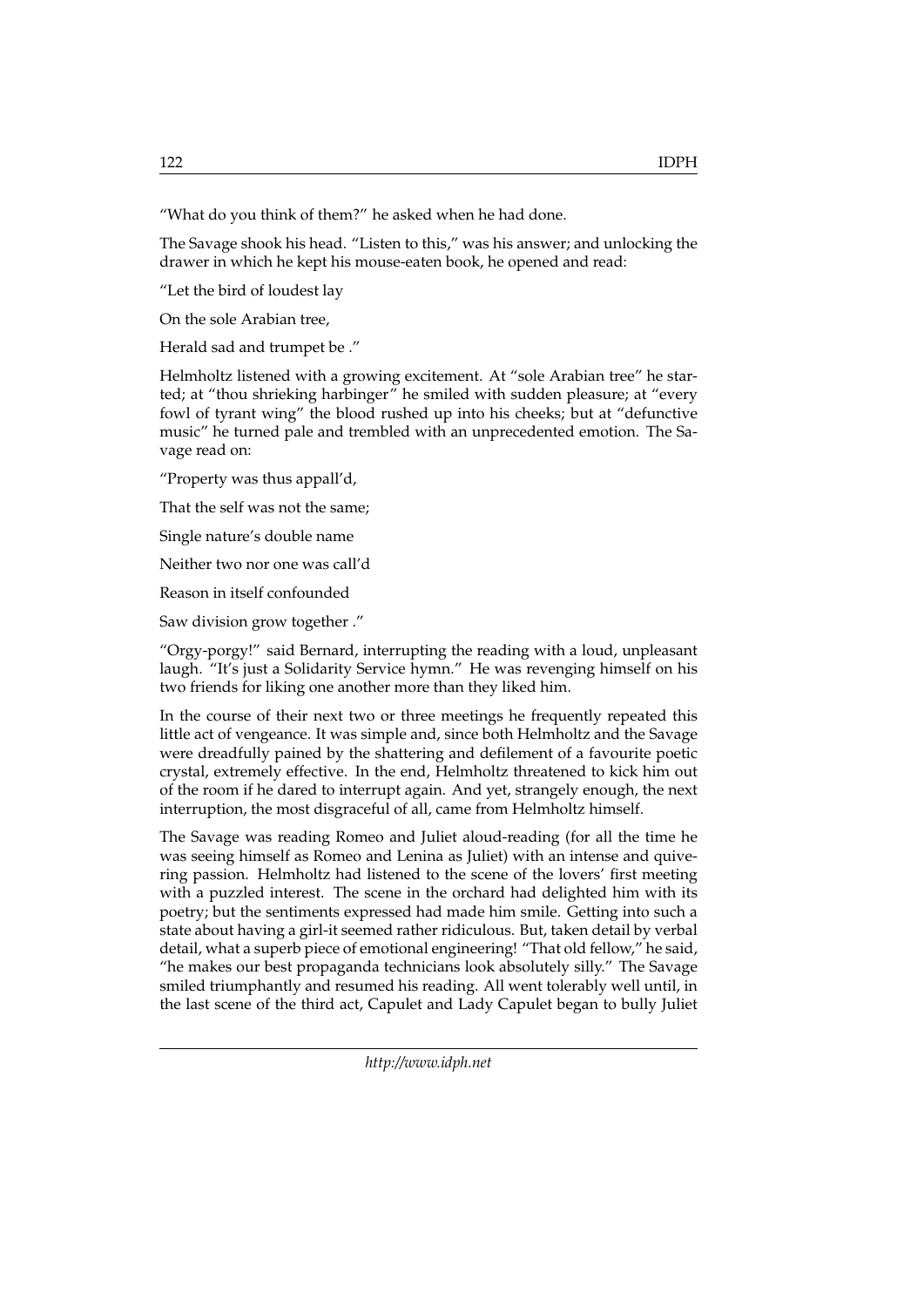to marry Paris. Helmholtz had been restless throughout the entire scene; but when, pathetically mimed by the Savage, Juliet cried out:

"Is there no pity sitting in the clouds,

That sees into the bottom of my grief?

O sweet my mother, cast me not away:

Delay this marriage for a month, a week;

Or, if you do not, make the bridal bed

In that dim monument where Tybalt lies ."

when Juliet said this, Helmholtz broke out in an explosion of uncontrollable guffawing.

The mother and father (grotesque obscenity) forcing the daughter to have some one she didn't want! And the idiotic girl not saying that she was having some one else whom (for the moment, at any rate) she preferred! In its smutty absurdity the situation was irresistibly comical. He had managed, with a heroic effort, to hold down the mounting pressure of his hilarity; but "sweet mother" (in the Savage's tremulous tone of anguish) and the reference to Tybalt lying dead, but evidently uncremated and wasting his phosphorus on a dim monument, were too much for him. He laughed and laughed till the tears streamed down his face-quenchlessly laughed while, pale with a sense of outrage, the Savage looked at him over the top of his book and then, as the laughter still continued, closed it indignantly, got up and, with the gesture of one who removes his pearl from before swine, locked it away in its drawer.

"And yet," said Helmholtz when, having recovered breath enough to apologize, he had mollified the Savage into listening to his explanations, "I know quite well that one needs ridiculous, mad situations like that; one can't write really well about anything else. Why was that old fellow such a marvellous propaganda technician? Because he had so many insane, excruciating things to get excited about. You've got to be hurt and upset; otherwise you can't think of the really good, penetrating, X-rayish phrases. But fathers and mothers!" He shook his head. "You can't expect me to keep a straight face about fathers and mothers. And who's going to get excited about a boy having a girl or not having her?" (The Savage winced; but Helmholtz, who was staring pensively at the floor, saw nothing.) "No." he concluded, with a sigh, "it won't do. We need some other kind of madness and violence. But what? What? Where can one find it?" He was silent; then, shaking his head, "I don't know," he said at last, "I don't know."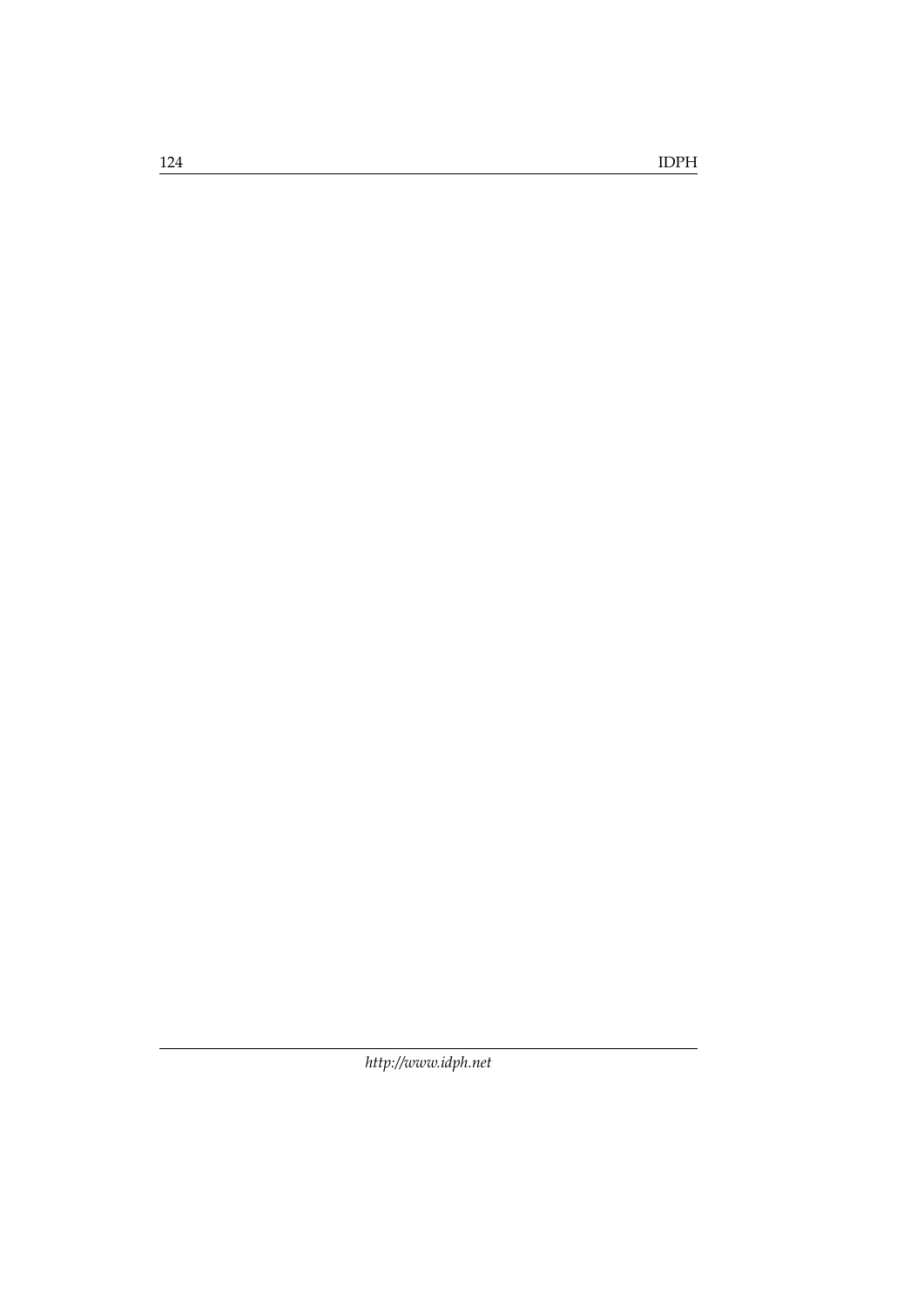## **Thirteen**

HENRY FOSTER loomed up through the twilight of the Embryo Store.

"Like to come to a feely this evening?"

Lenina shook her head without speaking.

"Going out with some one else?" It interested him to know which of his friends was being had by which other. "Is it Benito?" he questioned.

She shook her head again.

Henry detected the weariness in those purple eyes, the pallor beneath that glaze of lupus, the sadness at the corners of the unsmiling crimson mouth. "You're not feeling ill, are you?" he asked, a trifle anxiously, afraid that she might be suffering from one of the few remaining infectious diseases.

Yet once more Lenina shook her head.

"Anyhow, you ought to go and see the doctor," said Henry. "A doctor a day keeps the jim-jams away," he added heartily, driving home his hypnopædic adage with a clap on the shoulder. "Perhaps you need a Pregnancy Substitute," he suggested. "Or else an extra-strong V.P.S. treatment. Sometimes, you know, the standard passion surrogate isn't quite ."

"Oh, for Ford's sake," said Lenina, breaking her stubborn silence, "shut up!" And she turned back to her neglected embryos.

A V.P.S. treatment indeed! She would have laughed, if she hadn't been on the point of crying. As though she hadn't got enough V. P. of her own! She sighed profoundly as she refilled her syringe. "John," she murmured to herself, "John ." Then "My Ford," she wondered, "have I given this one its sleeping sickness injection, or haven't I?" She simply couldn't remember. In the end, she decided not to run the risk of letting it have a second dose, and moved down the line to the next bottle.

Twenty-two years, eight months, and four days from that moment, a pro-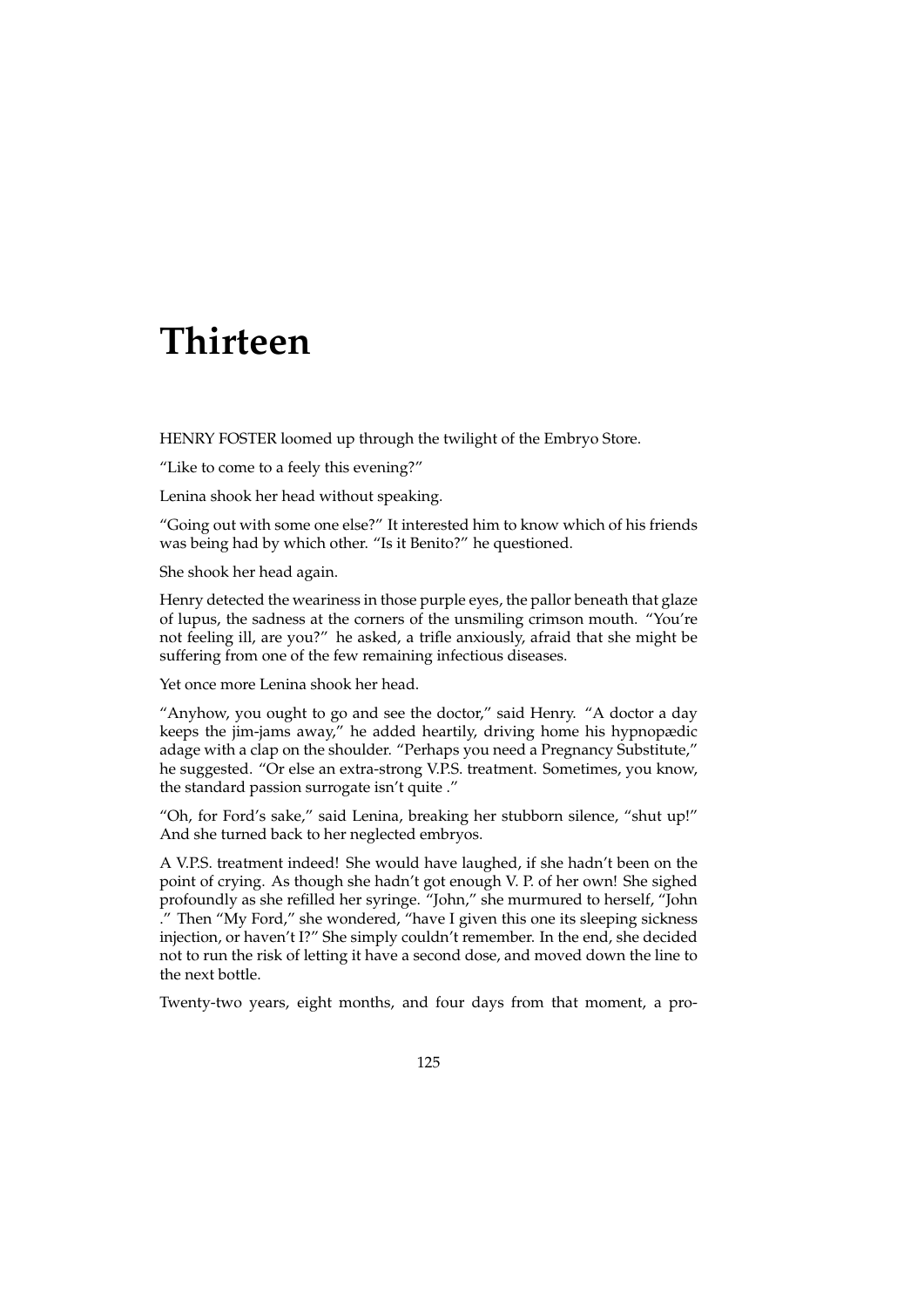mising young Alpha-Minus administrator at Mwanza-Mwanza was to die of trypanosomiasis-the first case for over half a century. Sighing, Lenina went on with her work.

An hour later, in the Changing Room, Fanny was energetically protesting. "But it's absurd to let yourself get into a state like this. Simply absurd," she repeated. "And what about? A man-one man."

"But he's the one I want."

"As though there weren't millions of other men in the world."

"But I don't want them."

"How can you know till you've tried?"

"I have tried."

"But how many?" asked Fanny, shrugging her shoulders contemptuously. "One, two?"

"Dozens. But," shaking her head, "it wasn't any good," she added.

"Well, you must persevere," said Fanny sententiously. But it was obvious that her confidence in her own prescriptions had been shaken. "Nothing can be achieved without perseverance."

"But meanwhile ."

"Don't think of him."

"I can't help it."

"Take soma, then."

"I do."

"Well, go on."

"But in the intervals I still like him. I shall always like him."

"Well, if that's the case," said Fanny, with decision, "why don't you just go and take him. Whether he wants it or no."

"But if you knew how terribly queer he was!"

"All the more reason for taking a firm line."

"It's all very well to say that."

"Don't stand any nonsense. Act." Fanny's voice was a trumpet; she might have been a Y.W.F.A. lecturer giving an evening talk to adolescent Beta- Minuses. "Yes, act-at once. Do it now."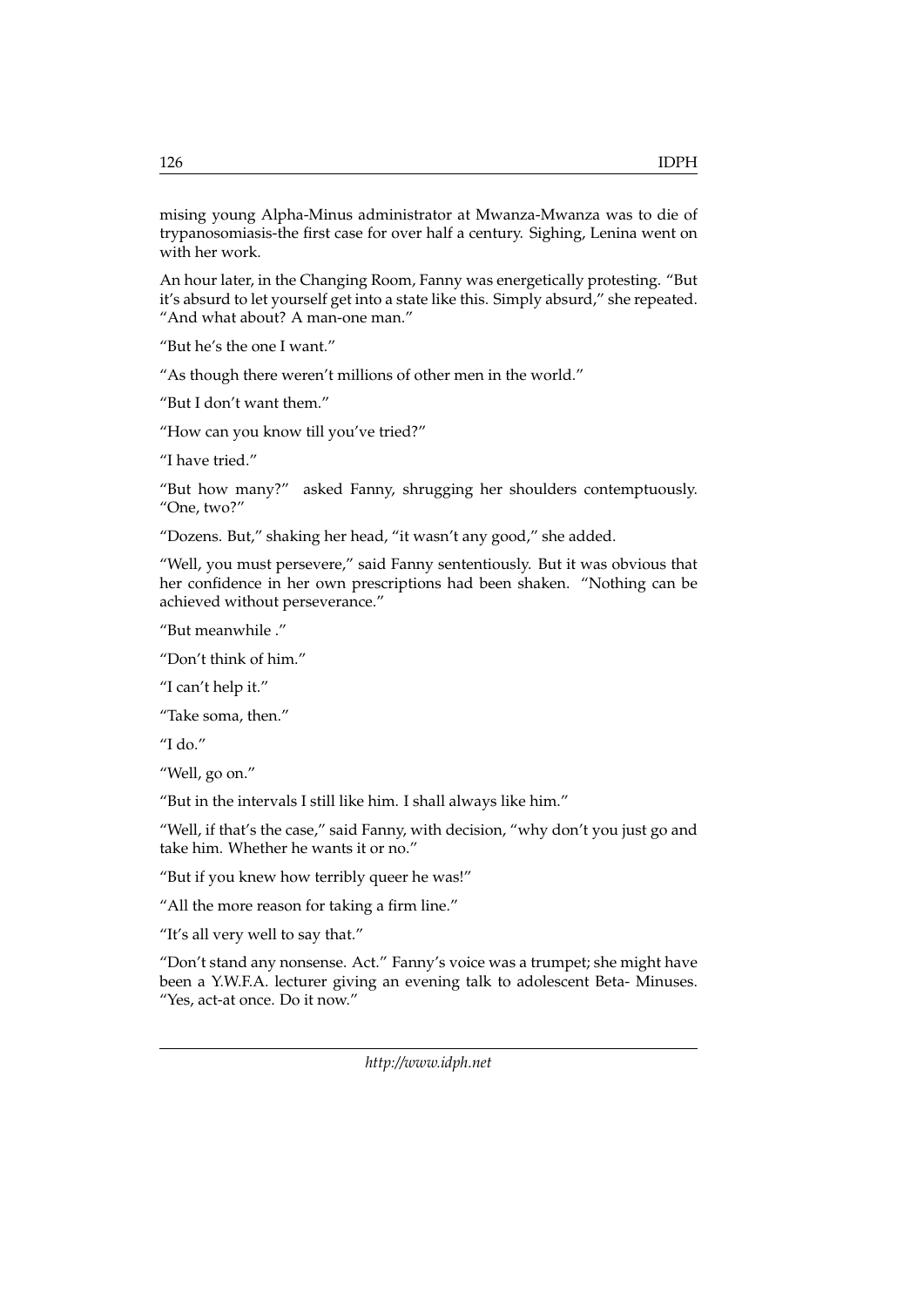#### "I'd be scared," said Lenina

"Well, you've only got to take half a gramme of soma first. And now I'm going to have my bath." She marched off, trailing her towel.

The bell rang, and the Savage, who was impatiently hoping that Helmholtz would come that afternoon (for having at last made up his mind to talk to Helmholtz about Lenina, he could not bear to postpone his confidences a moment longer), jumped up and ran to the door.

"I had a premonition it was you, Helmholtz," he shouted as he opened.

On the threshold, in a white acetate-satin sailor suit,and with a round white cap rakishly tilted over her left ear, stood Lenina.

"Oh!" said the Savage, as though some one had struck him a heavy blow.

Half a gramme had been enough to make Lenina forget her fears and her embarrassments. "Hullo, John," she said, smiling, and walked past him into the room. Automatically he closed the door and followed her. Lenina sat down. There was a long silence.

"You don't seem very glad to see me, John," she said at last.

"Not glad?" The Savage looked at her reproachfully; then suddenly fell on his knees before her and, taking Lenina's hand, reverently kissed it. "Not glad? Oh, if you only knew," he whispered and, venturing to raise his eyes to her face, "Admired Lenina," he went on, "indeed the top of admiration, worth what's dearest in the world." She smiled at him with a luscious tenderness. "Oh, you so perfect" (she was leaning towards him with parted lips), "so perfect and so peerless are created" (nearer and nearer) "of every creature's best." Still nearer. The Savage suddenly scrambled to his feet. "That's why," he said speaking with averted face, "I wanted to do something first. I mean, to show I was worthy of you. Not that I could ever really be that. But at any rate to show I wasn't absolutely un-worthy. I wanted to do something."

"Why should you think it necessary ." Lenina began, but left the sentence unfinished. There was a note of irritation in her voice. When one has leant forward, nearer and nearer, with parted lips-only to find oneself, quite suddenly, as a clumsy oaf scrambles to his feet, leaning towards nothing at all-well, there is a reason, even with half a gramme of soma circulating in one's blood-stream, a genuine reason for annoyance.

"At Malpais," the Savage was incoherently mumbling, "you had to bring her the skin of a mountain lion-I mean, when you wanted to marry some one. Or else a wolf."

"There aren't any lions in England," Lenina almost snapped.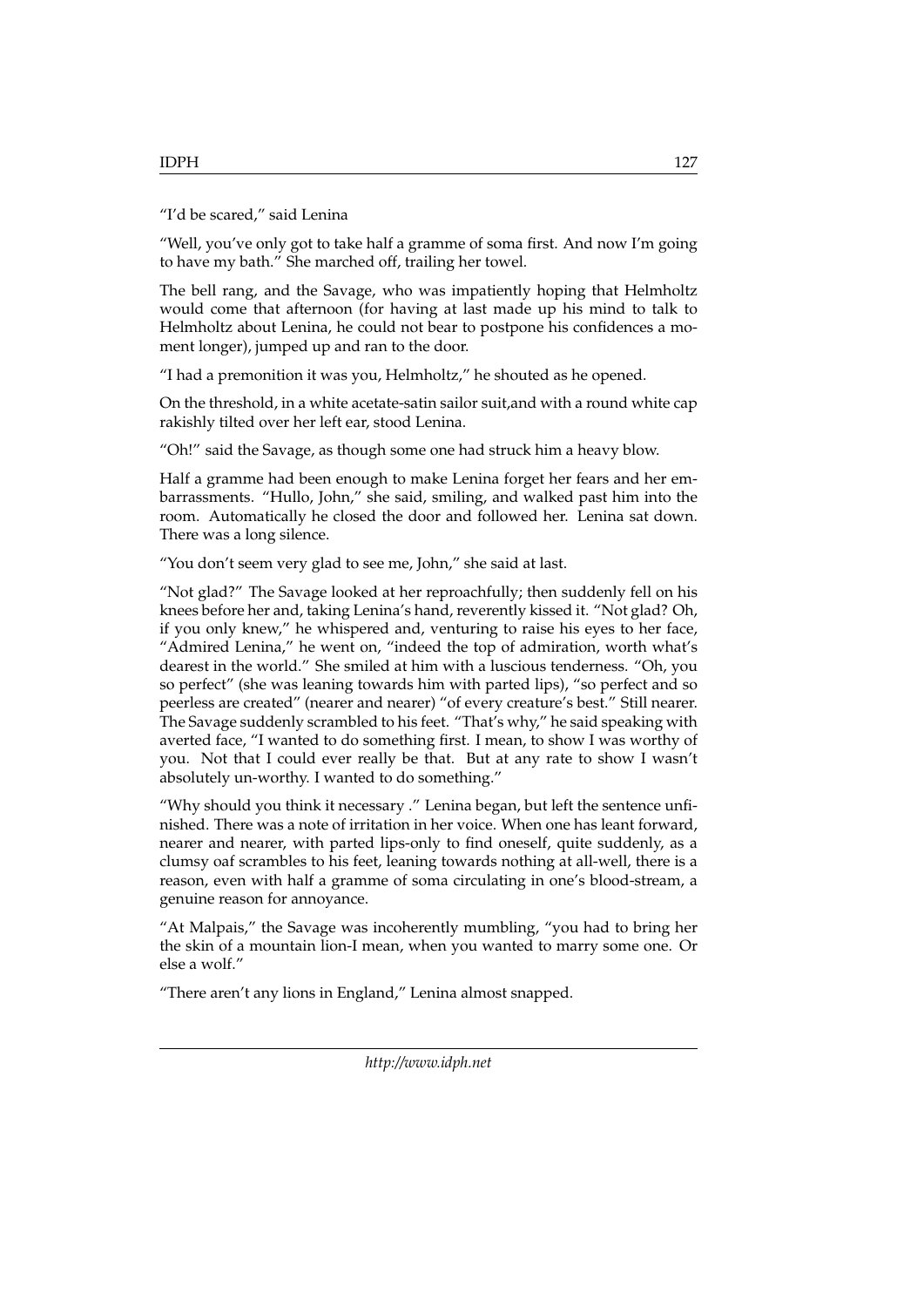"And even if there were," the Savage added, with sudden contemptuous resentment, "people would kill them out of helicopters, I suppose, with poison gas or something. I wouldn't do that, Lenina." He squared his shoulders, he ventured to look at her and was met with a stare of annoyed incomprehension. Confused, "I'll do anything," he went on, more and more incoherently. "Anything you tell me. There be some sports are painful-you know. But their labour delight in them sets off. That's what I feel. I mean I'd sweep the floor if you wanted."

"But we've got vacuum cleaners here," said Lenina in bewilderment. "It isn't necessary."

"No, of course it isn't necessary. But some kinds of baseness are nobly undergone. I'd like to undergo something nobly. Don't you see?"

"But if there are vacuum cleaners ."

"That's not the point."

"And Epsilon Semi-Morons to work them," she went on, "well, really, why?"

"Why? But for you, for you. Just to show that I ."

"And what on earth vacuum cleaners have got to do with lions ."

"To show how much ."

"Or lions with being glad to see me ." She was getting more and more exasperated.

"How much I love you, Lenina," he brought out almost desperately.

An emblem of the inner tide of startled elation, the blood rushed up into Lenina's cheeks. "Do you mean it, John?"

"But I hadn't meant to say so," cried the Savage, clasping his hands in a kind of agony. "Not until. Listen, Lenina; in Malpais people get married."

"Get what?" The irritation had begun to creep back into her voice. What was he talking about now?

"For always. They make a promise to live together for always."

"What a horrible idea!" Lenina was genuinely shocked.

"Outliving beauty's outward with a mind that cloth renew swifter than blood decays."

"What?"

"It's like that in Shakespeare too. 'If thou cost break her virgin knot before all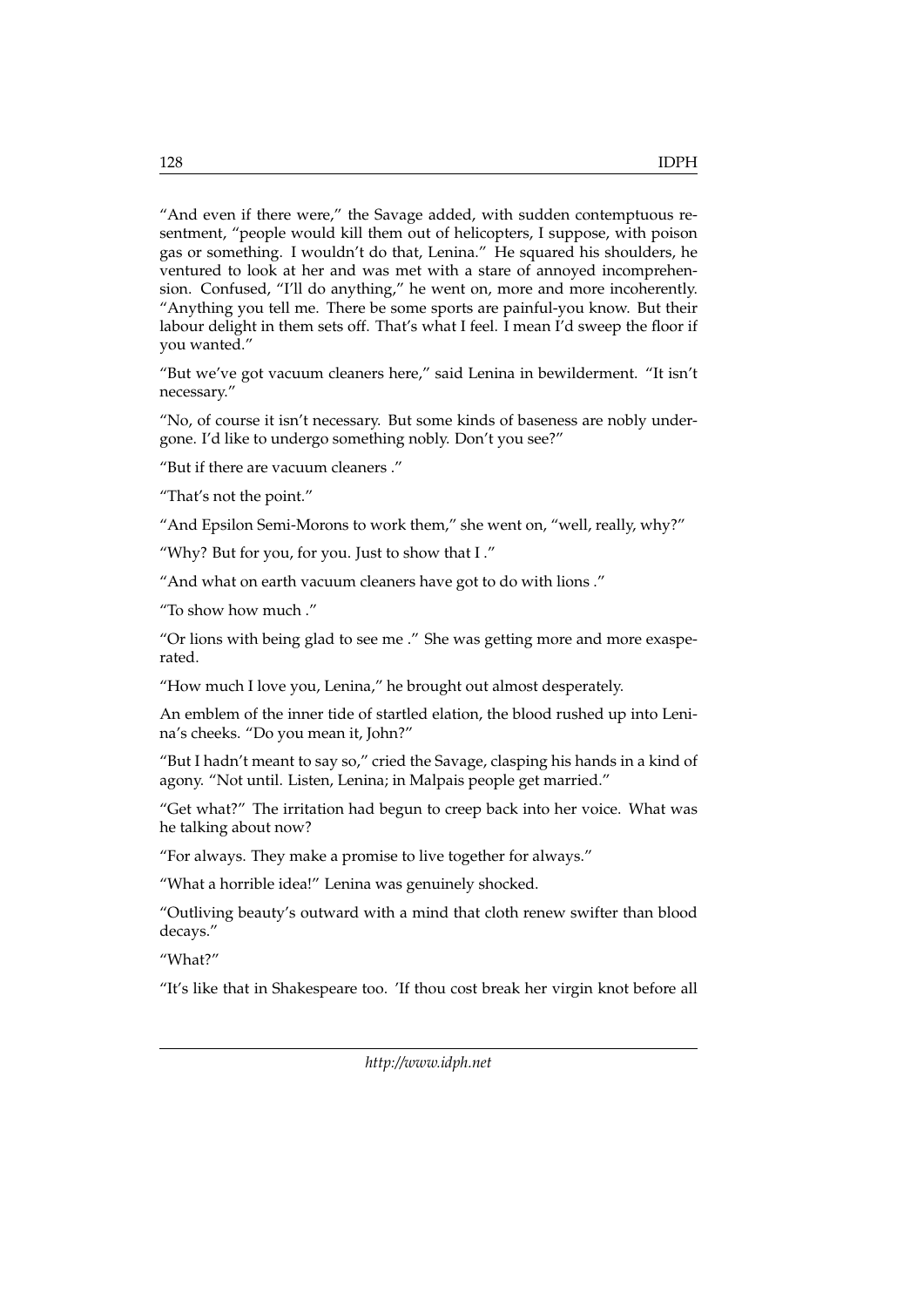sanctimonious ceremonies may with full and holy rite ."'

"For Ford's sake, John, talk sense. I can't understand a word you say. First it's vacuum cleaners; then it's knots. You're driving me crazy." She jumped up and, as though afraid that he might run away from her physically, as well as with his mind, caught him by the wrist. "Answer me this question: do you really like me, or don't you?"

There was a moment's silence; then, in a very low voice, "I love you more than anything in the world," he said.

"Then why on earth didn't you say so?" she cried, and so intense was her exasperation that she drove her sharp nails into the skin of his wrist. "Instead of drivelling away about knots and vacuum cleaners and lions, and making me miserable for weeks and weeks."

She released his hand and flung it angrily away from her.

"If I didn't like you so much," she said, "I'd be furious with you."

And suddenly her arms were round his neck; he felt her lips soft against his own. So deliciously soft, so warm and electric that inevitably he found himself thinking of the embraces in Three Weeks in a Helicopter. Ooh! ooh! the stereoscopic blonde and anh! the more than real black-amoor. Horror, horror, horror. he fired to disengage himself; but Lenina tightened her embrace.

"Why didn't you say so?" she whispered, drawing back her face to look at him. Her eyes were tenderly reproachful.

"The murkiest den, the most opportune place" (the voice of conscience thundered poetically), "the strongest suggestion our worser genius can, shall never melt mine honour into lust. Never, never!" he resolved.

"You silly boy!" she was saying. "I wanted you so much. And if you wanted me too, why didn't you? ."

"But, Lenina ." he began protesting; and as she immediately untwined her arms, as she stepped away from him, he thought, for a moment, that she had taken his unspoken hint. But when she unbuckled her white patent cartridge belt and hung it carefully over the back of a chair, he began to suspect that he had been mistaken.

"Lenina!" he repeated apprehensively.

She put her hand to her neck and gave a long vertical pull; her white sailor's blouse was ripped to the hem; suspicion condensed into a too, too solid certainty. "Lenina, what are you doing?"

Zip, zip! Her answer was wordless. She stepped out of her bell-bottomed trou-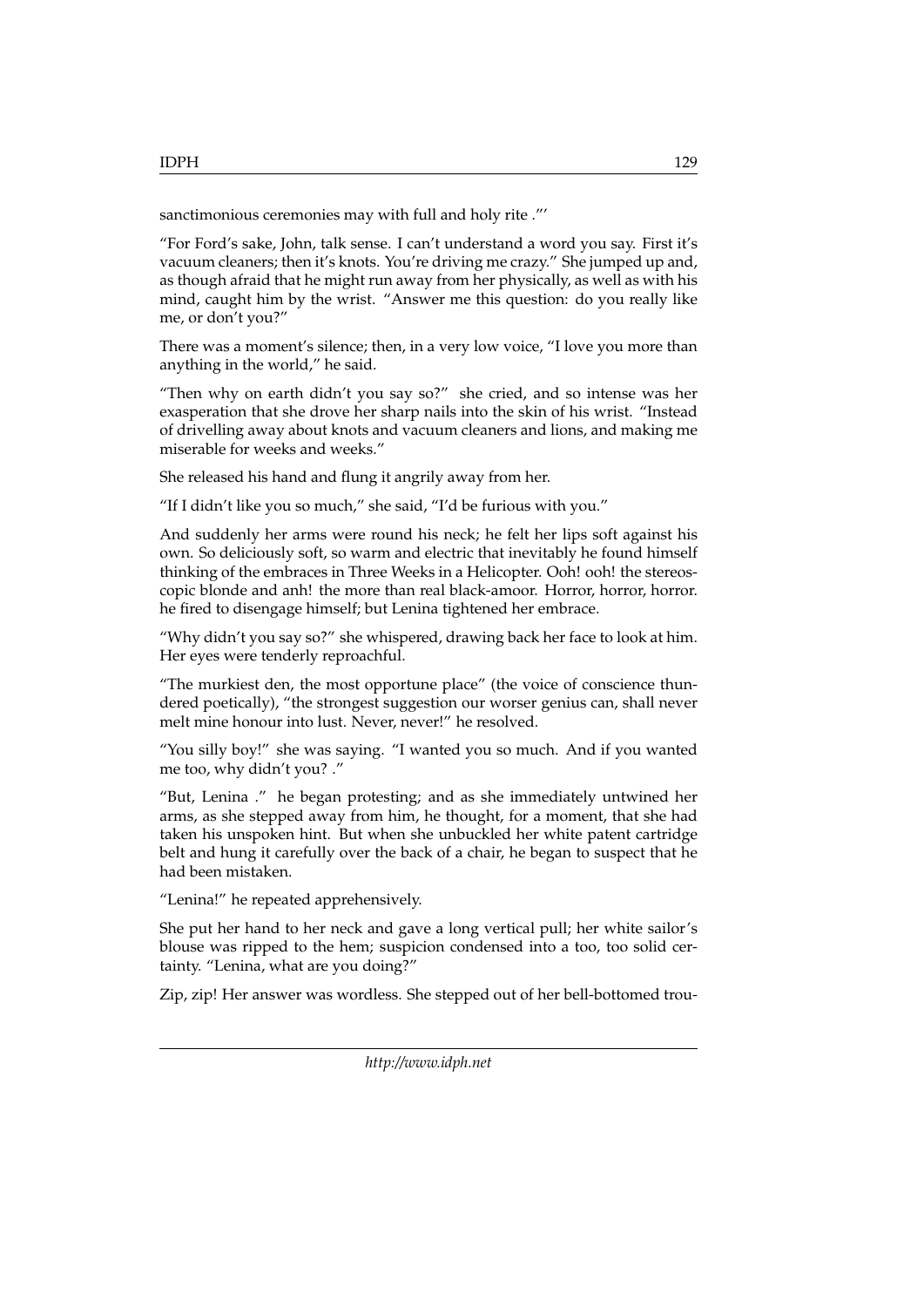sers. Her zippicamiknicks were a pale shell pink. The Arch-Community- Songster's golden T dangled at her breast.

"For those milk paps that through the window bars bore at men's eyes...." The singing, thundering, magical words made her seem doubly dangerous, doubly alluring. Soft, soft, but how piercing! boring and drilling into reason, tunnelling through resolution. "The strongest oaths are straw to the fire i' the blood. Be more abstemious, or else ."

Zip! The rounded pinkness fell apart like a neatly divided apple. A wriggle of the arms, a lifting first of the right foot, then the left: the zippicamiknicks were lying lifeless and as though deflated on the floor.

Still wearing her shoes and socks, and her rakishly tilted round white cap, she advanced towards him. "Darling. Darling! If only you'd said so before!" She held out her arms.

But instead of also saying "Darling!" and holding out his arms, the Savage retreated in terror, flapping his hands at her as though he were trying to scare away some intruding and dangerous animal. Four backwards steps, and he was brought to bay against the wall.

"Sweet!" said Lenina and, laying her hands on his shoulders, pressed herself against him. "Put your arms round me," she commanded. "Hug me till you drug me, honey." She too had poetry at her command, knew words that sang and were spells and beat drums. "Kiss me"; she closed her eyes, she let her voice sink to a sleepy murmur, "Kiss me till I'm in a coma. Hug me, honey, snuggly ."

The Savage caught her by the wrists, tore her hands from his shoulders, thrust her roughly away at arm's length.

"Ow, you're hurting me, you're. oh!" She was suddenly silent. Terror had made her forget the pain. Opening her eyes, she had seen his face-no, not his face, a ferocious stranger's, pale, distorted, twitching with some insane, inexplicable fury. Aghast, "But what is it, John?" she whispered. He did not answer, but only stared into her face with those mad eyes. The hands that held her wrists were trembling. He breathed deeply and irregularly. Faint almost to imperceptibility, but appalling, she suddenly heard the gneding of his teeth. "What is it?" she almost screamed.

And as though awakened by her cry he caught her by the shoulders and shook her. "Whore!" he shouted "Whore! Impudent strumpet!"

"Oh, don't, do-on't," she protested in a voice made grotesquely tremulous by his shaking.

"Whore!"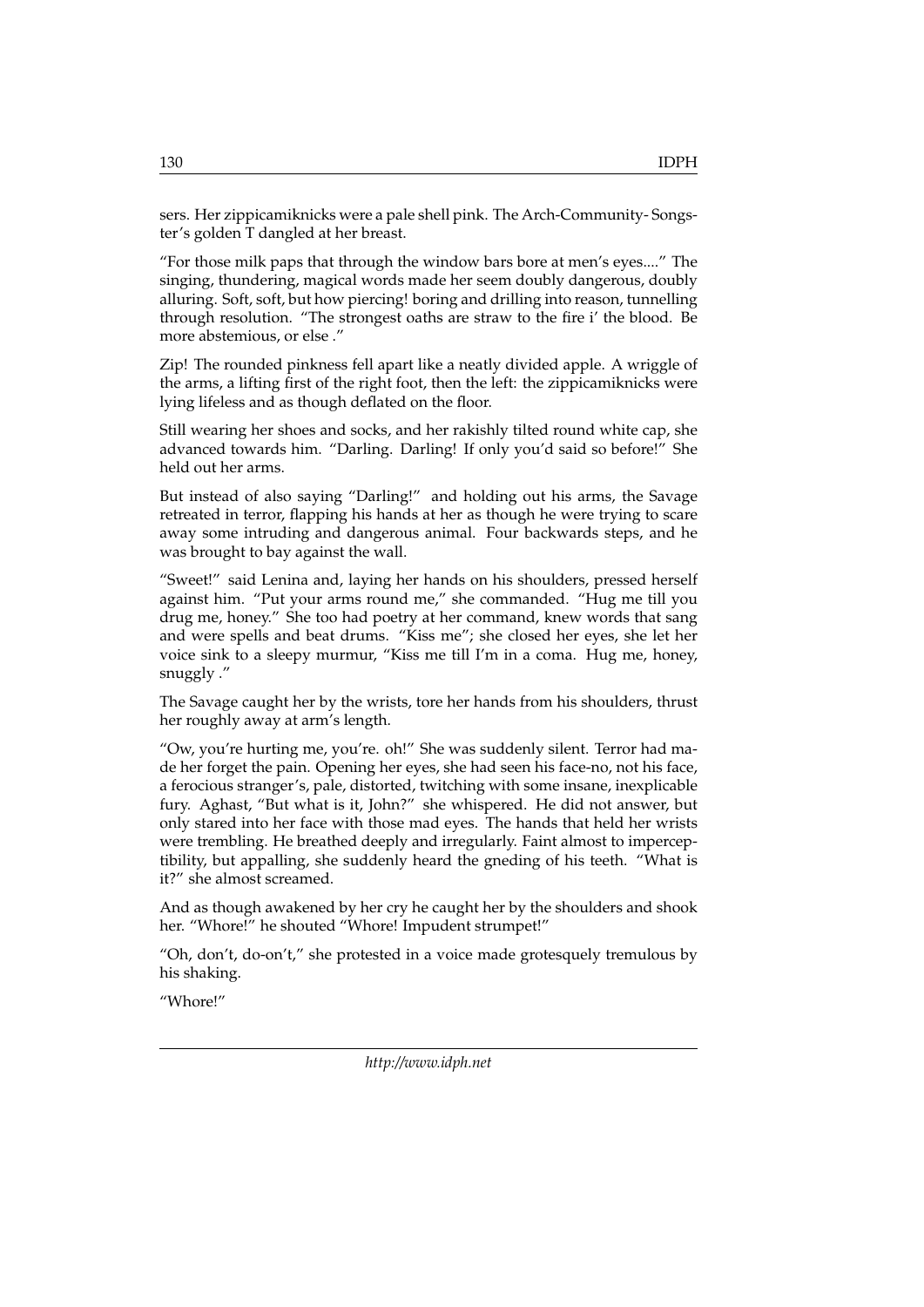"Plea-ease."

"Damned whore!"

"A gra-amme is be-etter ." she began.

The Savage pushed her away with such force that she staggered and fell. "Go," he shouted, standing over her menacingly, "get out of my sight or I'll kill you." He clenched his fists.

Lenina raised her arm to cover her face. "No, please don't, John ."

"Hurry up. Quick!"

One arm still raised, and following his every movement with a terrified eye, she scrambled to her feet and still crouching, still covering her head, made a dash for the bathroom.

The noise of that prodigious slap by which her departure was accelerated was like a pistol shot.

"Ow!" Lenina bounded forward.

Safely locked into the bathroom, she had leisure to take stock of her injuries. Standing with her back to the mirror, she twisted her head. Looking over her left shoulder she could see the imprint of an open hand standing out distinct and crimson on the pearly flesh. Gingerly she rubbed the wounded spot.

Outside, in the other room, the Savage was striding up and down, marching, marching to the drums and music of magical words. "The wren goes to't and the small gilded fly does lecher in my sight." Maddeningly they rumbled in his ears. "The fitchew nor the soiled horse goes to't with a more riotous appetite. Down from the waist they are Centaurs, though women all above. But to the girdle do the gods inherit. Beneath is all the fiend's. There's hell, there's darkness, there is the sulphurous pit, burning scalding, stench, consumption; fie, fie, fie, pain, pain! Give me an ounce of civet, good apothecary, to sweeten my imagination."

"John!" ventured a small ingratiating voice from the bathroom. "John!"

"O thou weed, who are so lovely fair and smell'st so sweet that the sense aches at thee. Was this most goodly book made to write 'whore' upon? Heaven stops the nose at it ."

But her perfume still hung about him, his jacket was white with the powder that had scented her velvety body. "Impudent strumpet, impudent strumpet, impudent strumpet." The inexorable rhythm beat itself out. "Impudent ."

"John, do you think I might have my clothes?"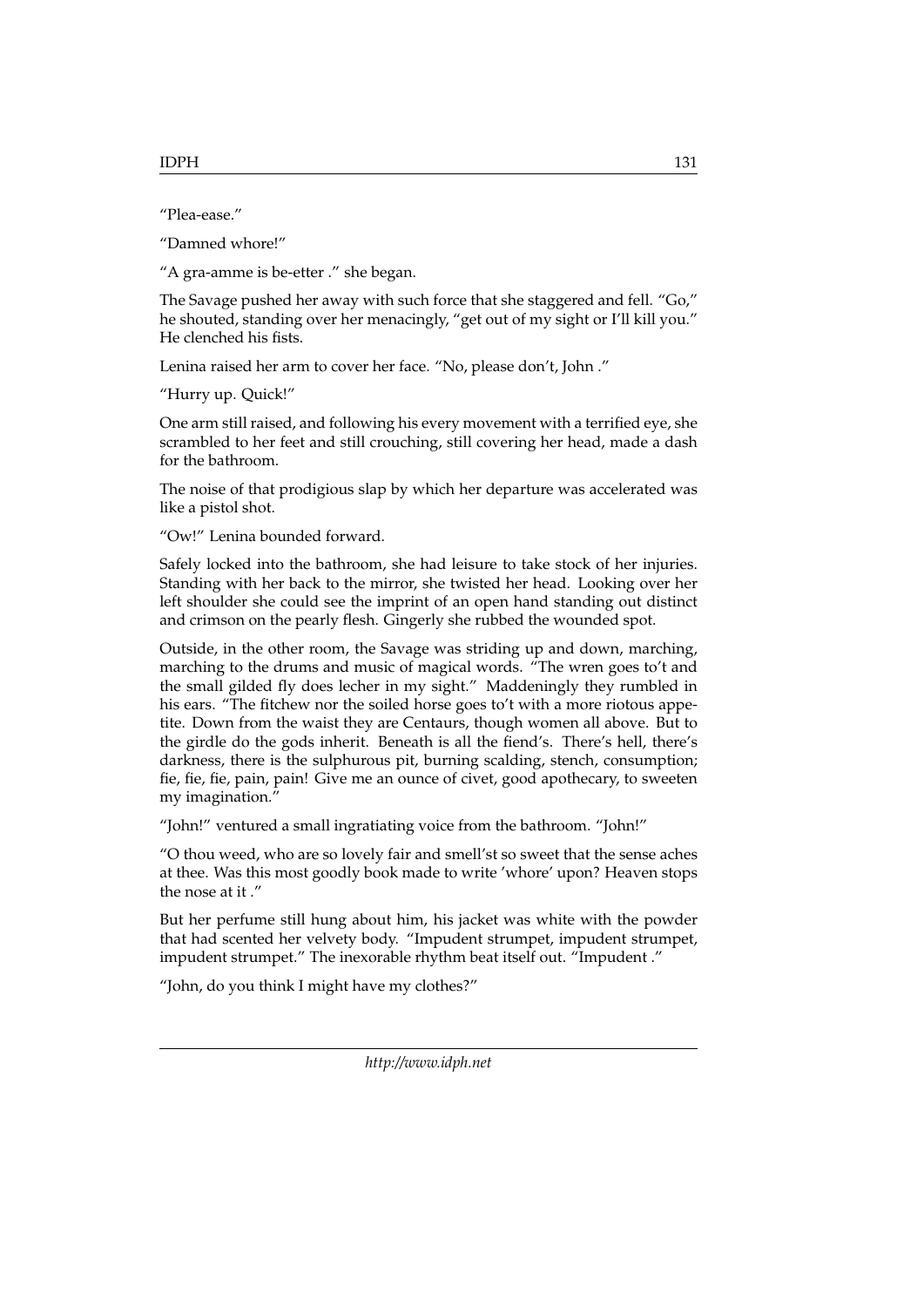He picked up the bell-bottomed trousers, the blouse, the zippicamiknicks.

"Open!" he ordered, kicking the door.

"No, I won't." The voice was frightened and defiant.

"Well, how do you expect me to give them to you?"

"Push them through the ventilator over the door."

He did what she suggested and returned to his uneasy pacing of the room. "Impudent strumpet, impudent strumpet. The devil Luxury with his fat rump and potato finger ."

"John."

He would not answer. "Fat rump and potato finger."

"John."

"What is it?" he asked gruffly.

"I wonder if you'd mind giving me my Malthusian belt."

Lenina sat, listening to the footsteps in the other room, wondering, as she listened, how long he was likely to go tramping up and down like that; whether she would have to wait until he left the flat; or if it would be safe, after allowing his madness a reasonable time to subside, to open the bathroom door and make a dash for it.

She was interrupted in the midst of these uneasy speculations by the sound of the telephone bell ringing in the other room. Abruptly the tramping ceased. She heard the voice of the Savage parleying with silence.

"Hullo."

```
.. ...
```
"Yes."

.. ...

"If I do not usurp myself, I am."

.. ...

"Yes, didn't you hear me say so? Mr. Savage speaking."

.. ...

"What? Who's ill? Of course it interests me."

.. ...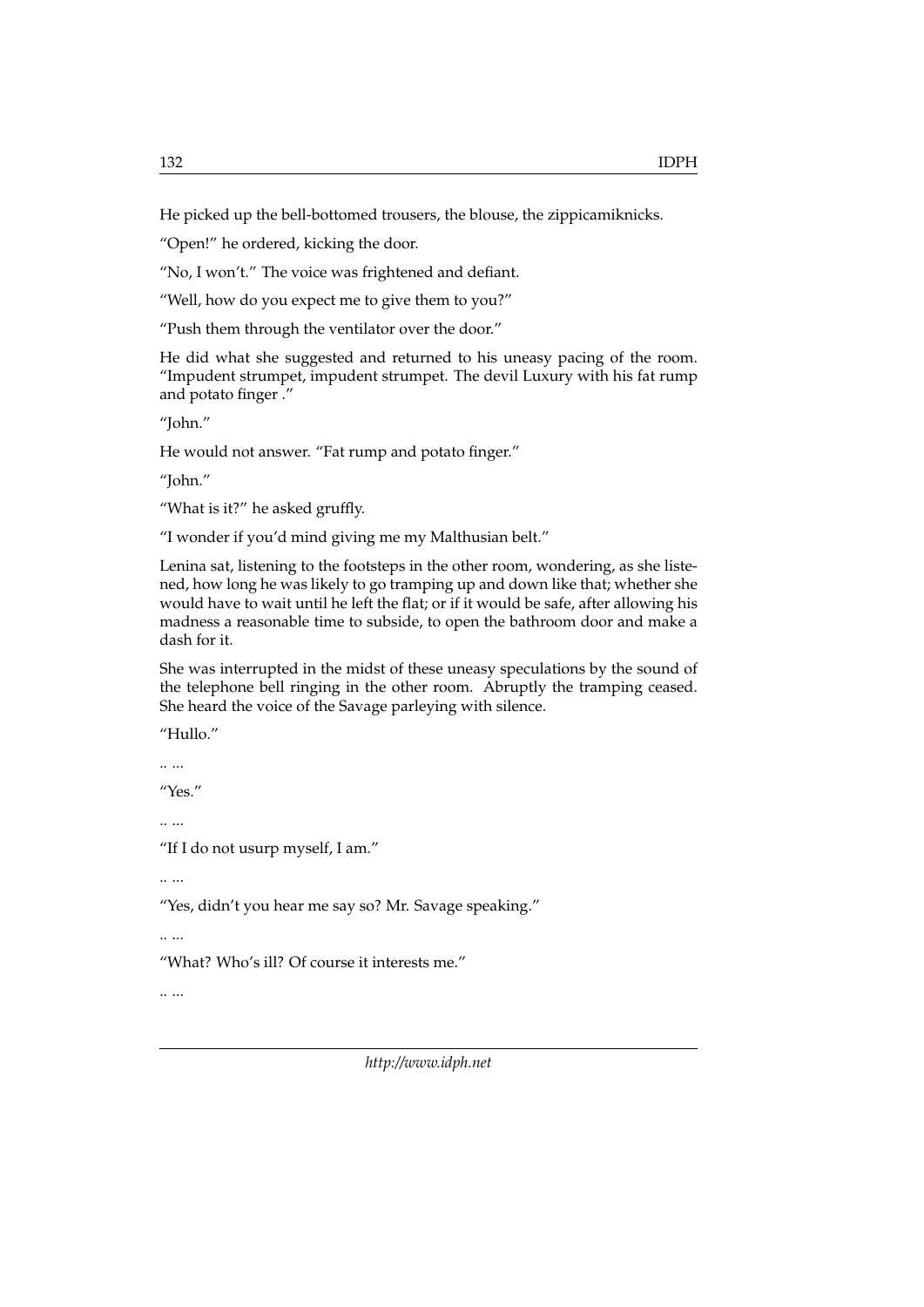"But is it serious? Is she really bad? I'll go at once ."

.. ...

"Not in her rooms any more? Where has she been taken?"

.. ...

"Oh, my God! What's the address?"

.. ...

"Three Park Lane-is that it? Three? Thanks."

Lenina heard the click of the replaced receiver, then hurrying steps. A door slammed. There was silence. Was he really gone?

With an infinity of precautions she opened the door a quarter of an inch; peeped through the crack; was encouraged by the view of emptiness; opened a little further, and put her whole head out; finally tiptoed into the room; stood for a few seconds with strongly beating heart, listening, listening; then darted to the front door, opened, slipped through, slammed, ran. It was not till she was in the lift and actually dropping down the well that she began to feel herself secure.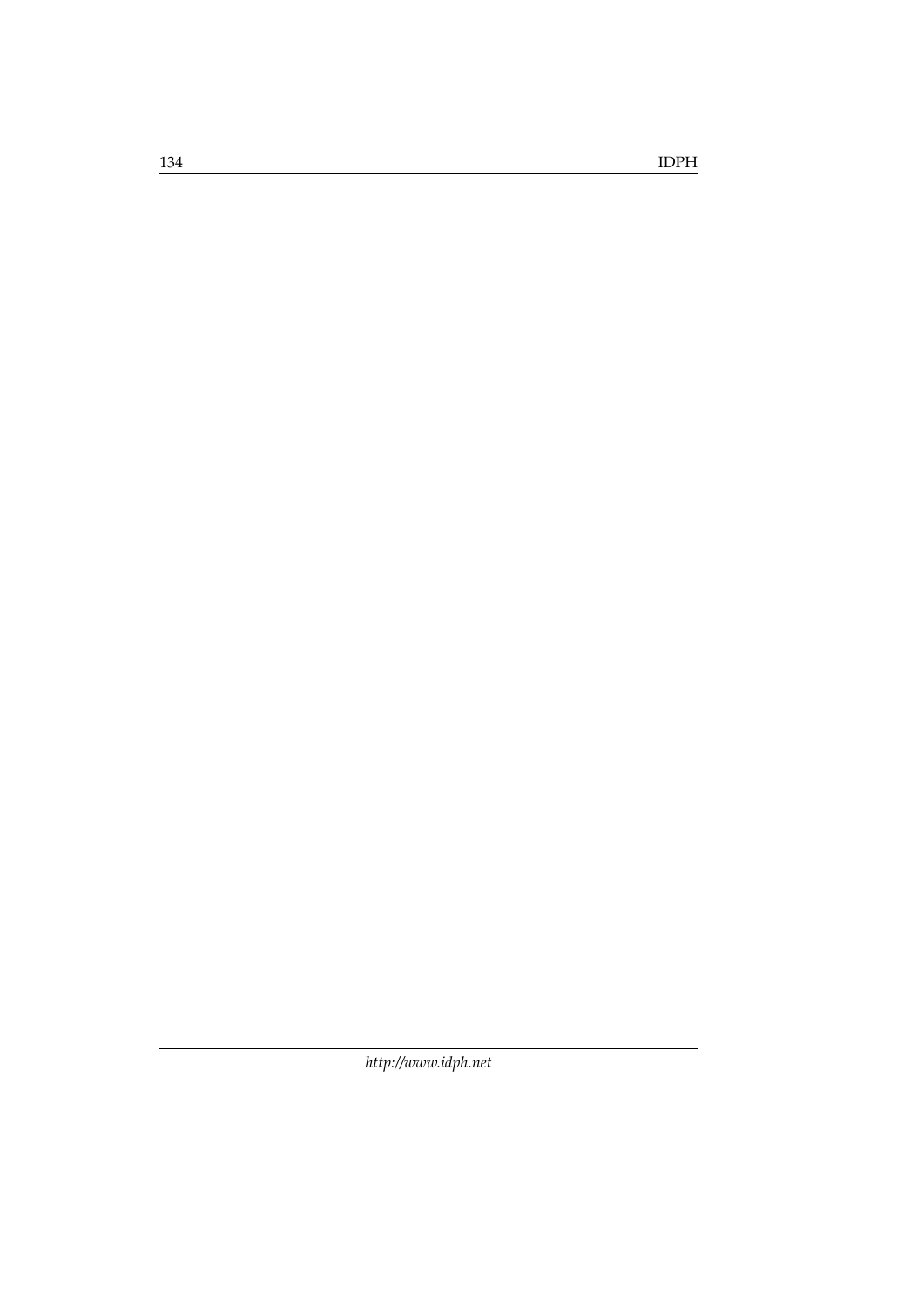### **Fourteen**

THE Park Lane Hospital for the Dying was a sixty-story tower of primrose tiles. As the Savage stepped out of his taxicopter a convoy of gaily- coloured aerial hearses rose whirring from the roof and darted away across the Park, westwards, bound for the Slough Crematorium. At the lift gates the presiding porter gave him the information he required, and he dropped down to Ward 81 (a Galloping Senility ward, the porter explained) on the seventeenth floor.

It was a large room bright with sunshine and yellow paint, and containing twenty beds, all occupied. Linda was dying in company-in company and with all the modern conveniences. The air was continuously alive with gay synthetic melodies. At the foot of every bed, confronting its moribund occupant, was a television box. Television was left on, a running tap, from morning till night. Every quarter of an hour the prevailing perfume of the room was automatically changed. "We try," explained the nurse, who had taken charge of the Savage at the door, "we try to create a thoroughly pleasant atmosphere here-something between a first-class hotel and a feely- palace, if you take my meaning."

"Where is she?" asked the Savage, ignoring these polite explanations.

The nurse was offended. "You are in a hurry," she said.

"Is there any hope?" he asked.

"You mean, of her not dying?" (He nodded.) "No, of course there isn't. When somebody's sent here, there's no ." Startled by the expression of distress on his pale face, she suddenly broke off. "Why, whatever is the matter?" she asked. She was not accustomed to this kind of thing in visitors. (Not that there were many visitors anyhow: or any reason why there should be many visitors.) "You're not feeling ill, are you?"

He shook his head. "She's my mother," he said in a scarcely audible voice.

The nurse glanced at him with startled, horrified eyes; then quickly looked away. From throat to temple she was all one hot blush.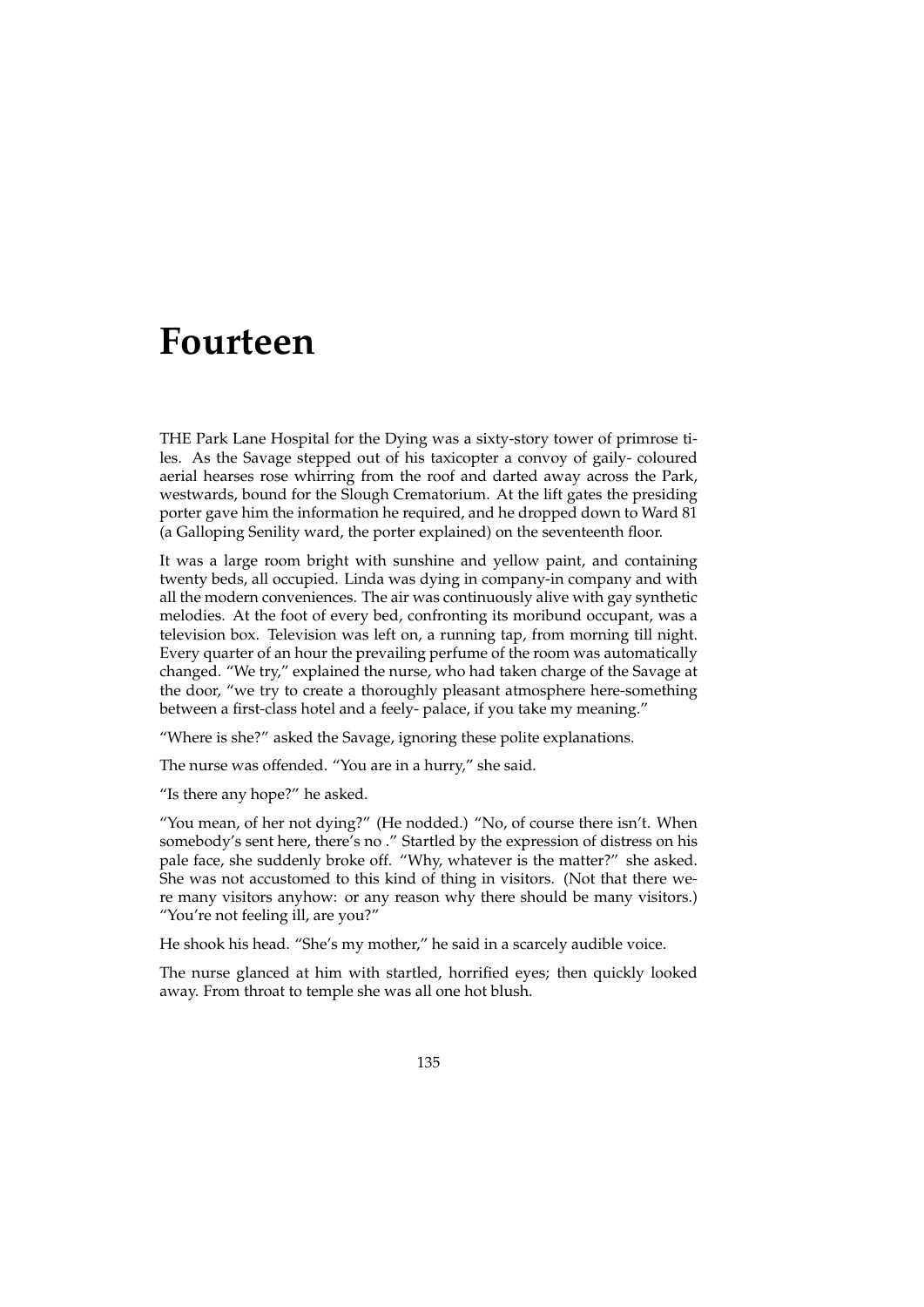"Take me to her," said the Savage, making an effort to speak in an ordinary tone.

Still blushing, she led the way down the ward. Faces still fresh and unwithered (for senility galloped so hard that it had no time to age the cheeks-only the heart and brain) turned as they passed. Their progress was followed by the blank, incurious eyes of second infancy. The Savage shuddered as he looked.

Linda was lying in the last of the long row of beds, next to the wall. Propped up on pillows, she was watching the Semi-finals of the South American Riemann-Surface Tennis Championship, which were being played in silent and diminished reproduction on the screen of the television box at the foot of the bed. Hither and thither across their square of illuminted glass the little figures noiselessly darted, like fish in an aquarium-the silent but agitated inhabitants of another world.

Linda looked on, vaguely and uncomprehendingly smiling. Her pale, bloated face wore an expression of imbecile happiness. Every now and then her eyelids closed, and for a few seconds she seemed to be dozing. Then with a little start she would wake up again-wake up to the aquarium antics of the Tennis Champions, to the Super-Vox-Wurlitzeriana rendering of "Hug me till you drug me, honey," to the warm draught of verbena that came blowing through the ventilator above her head-would wake to these things, or rather to a dream of which these things, transformed and embellished by the soma in her blood, were the marvellous constituents, and smile once more her broken and discoloured smile of infantile contentment.

"Well, I must go," said the nurse. "I've got my batch of children coming. Besides, there's Number 3." She pointed up the ward. "Might go off any minute now. Well, make yourself comfortable." She walked briskly away.

The Savage sat down beside the bed.

"Linda," he whispered, taking her hand.

At the sound of her name, she turned. Her vague eyes brightened with recognition. She squeezed his hand, she smiled, her lips moved; then quite suddenly her head fell forward. She was asleep. He sat watching her-seeking through the tired flesh, seeking and finding that young, bright face which had stooped over his childhood in Malpais, remembering (and he closed his eyes) her voice, her movements, all the events of their life together. "Streptocock-Gee to Banbury T ." How beautiful her singing had been! And those childish rhymes, how magically strange and mysterious!

A, B, C, vitamin D:

The fat's in the liver, the cod's in the sea.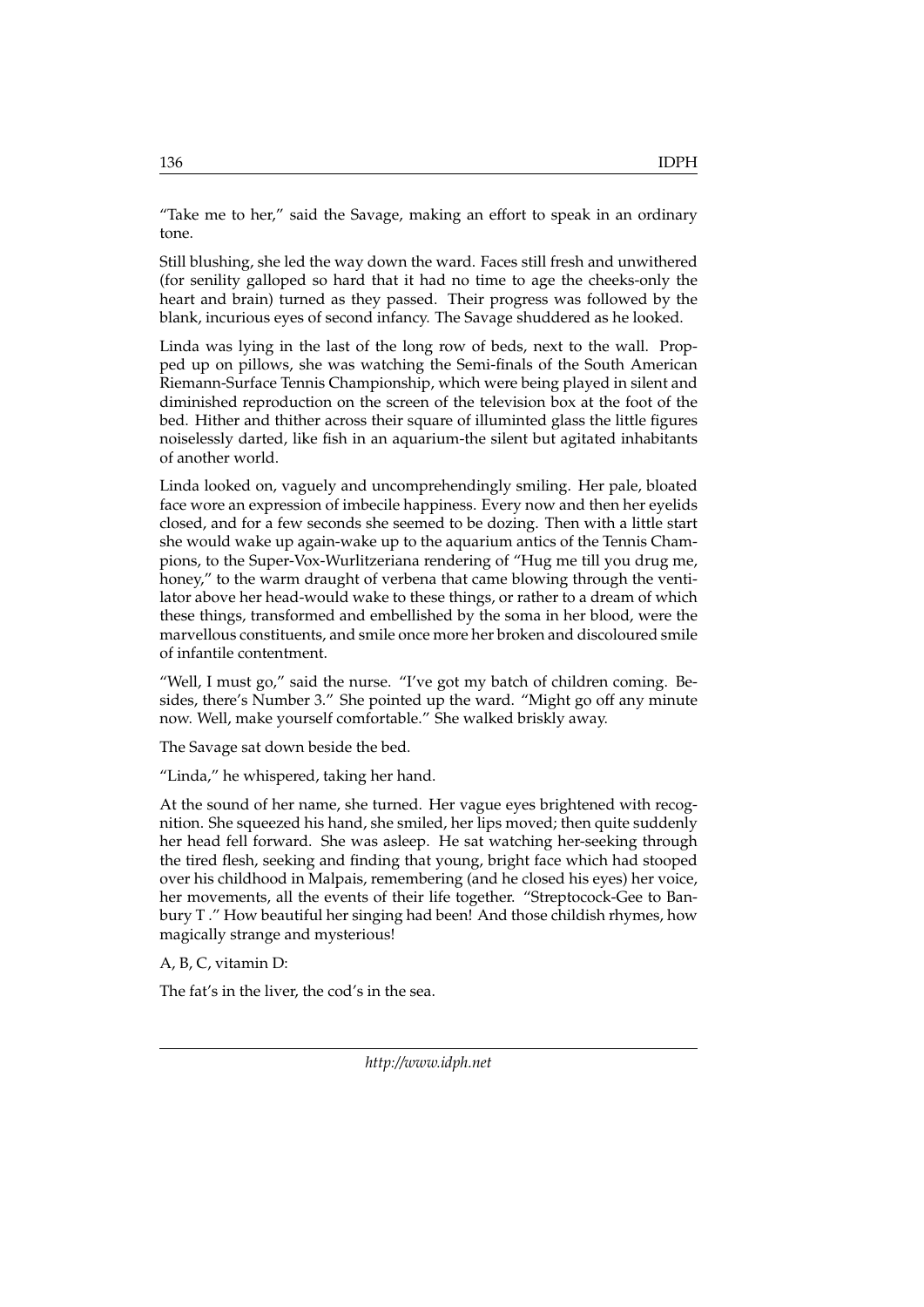He felt the hot tears welling up behind his eyelids as he recalled the words and Linda's voice as she repeated them. And then the reading lessons: The tot is in the pot, the cat is on the mat; and the Elementary Instructions for Beta Workers in the Embryo Store. And long evenings by the fire or, in summertime, on the roof of the little house, when she told him those stories about the Other Place, outside the Reservation: that beautiful, beautiful Other Place, whose memory, as of a heaven, a paradise of goodness and loveliness, he still kept whole and intact, undefiled by contact with the reality of this real London, these actual civilized men and women.

A sudden noise of shrill voices made him open his eyes and, after hastily brushing away the tears, look round. What seemed an interminable stream of identical eight-year-old male twins was pouring into the room. Twin after twin, twin after twin, they came-a nightmare. Their faces, their repeated facefor there was only one between the lot of them-puggishly stared, all nostrils and pale goggling eyes. Their uniform was khaki. All their mouths hung open. Squealing and chattering they entered. In a moment, it seemed, the ward was maggoty with them. They swarmed between the beds, clambered over, crawled under, peeped into the television boxes, made faces at the patients.

Linda astonished and rather alarmed them. A group stood clustered at the foot of her bed, staring with the frightened and stupid curiosity of animals suddenly confronted by the unknown.

"Oh, look, look!" They spoke in low, scared voices. "Whatever is the matter with her? Why is she so fat?"

They had never seen a face like hers before-had never seen a face that was not youthful and taut-skinned, a body that had ceased to be slim and upright. All these moribund sexagenarians had the appearance of childish girls. At fortyfour, Linda seemed, by contrast, a monster of flaccid and distorted senility.

"Isn't she awful?" came the whispered comments. "Look at her teeth!"

Suddenly from under the bed a pug-faced twin popped up between John's chair and the wall, and began peering into Linda's sleeping face.

"I say ." he began; but the sentence ended prematurely in a squeal. The Savage had seized him by the collar, lifted him clear over the chair and, with a smart box on the ears, sent him howling away.

His yells brought the Head Nurse hurrying to the rescue.

"What have you been doing to him?" she demanded fiercely. "I won't have you striking the children."

"Well then, keep them away from this bed." The Savage's voice was trembling with indigation. "What are these filthy little brats doing here at all? It's disgra-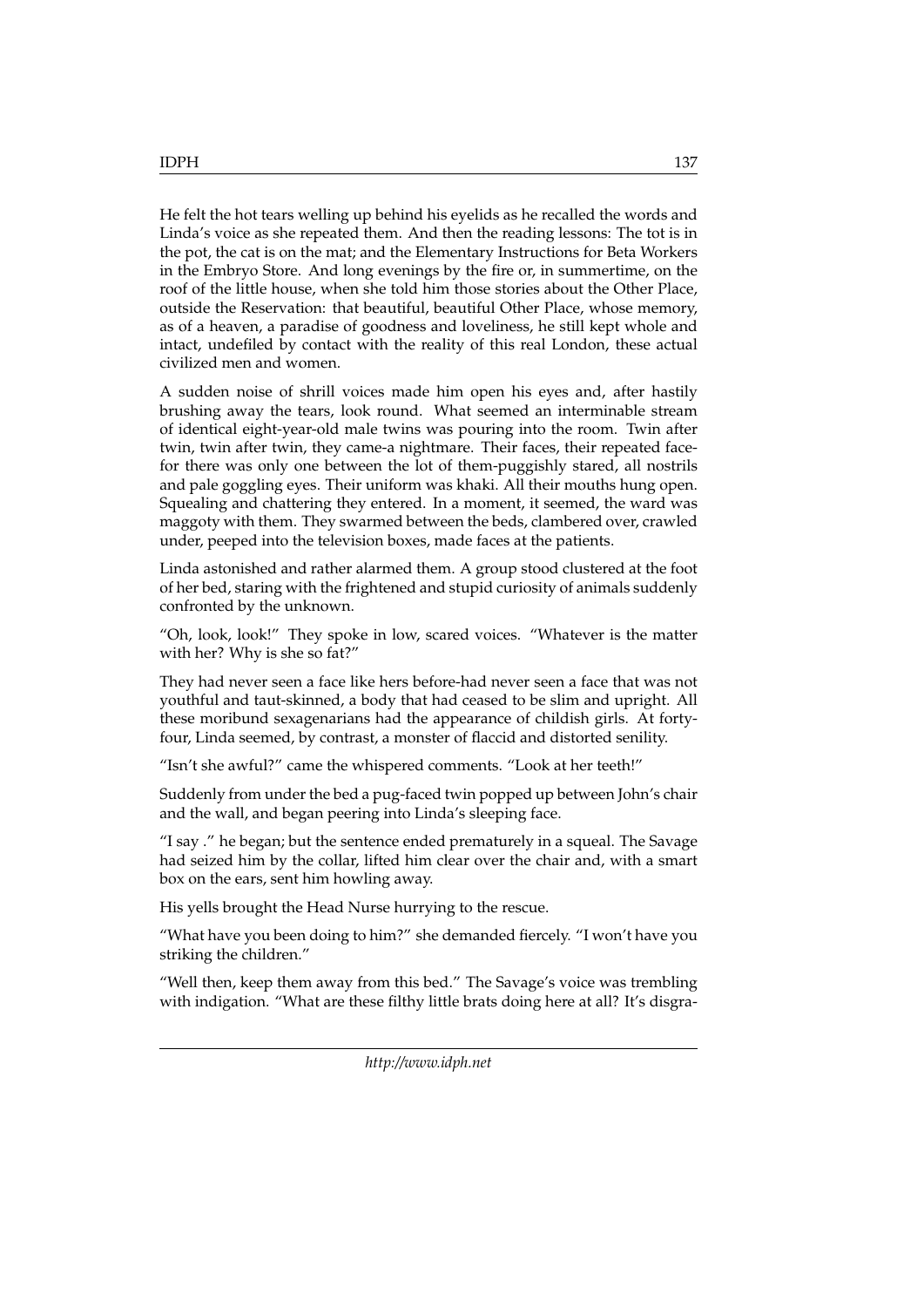#### ceful!"

"Disgraceful? But what do you mean? They're being death-conditioned. And I tell you," she warned him truculently, "if I have any more of your interference with their conditioning, I'll send for the porters and have you thrown out."

The Savage rose to his feet and took a couple of steps towards her. His movements and the expression on his face were so menacing that the nurse fell back in terror. With a great effort he checked himself and, without speaking, turned away and sat down again by the bed.

Reassured, but with a dignity that was a trifle shrill and uncertain, "I've warned you," said the nurse, "I've warned you," said the nurse, "so mind." Still, she led the too inquisitive twins away and made them join in the game of hunt-thezipper, which had been organized by one of her colleagues at the other end of the room.

"Run along now and have your cup of caffeine solution, dear," she said to the other nurse. The exercise of authority restored her confidence, made her feel better. "Now children!" she called.

Linda had stirred uneasily, had opened her eyes for a moment, looked vaguely around, and then once more dropped off to sleep. Sitting beside her, the Savage tried hard to recapture his mood of a few minutes before. "A, B, C, vitamin D," he repeated to himself, as though the words were a spell that would restore the dead past to life. But the spell was ineffective. Obstinately the beautiful memories refused to rise; there was only a hateful resurrection of jealousies and uglinesses and miseries. Popé with the blood trickling down from his cut shoulder; and Linda hideously asleep, and the flies buzzing round the spilt mescal on the floor beside the bed; and the boys calling those names as she passed.. Ah, no, no! He shut his eyes, he shook his head in strenuous denial of these memories. "A, B, C, vitamin D ." He tried to think of those times when he sat on her knees and she put her arms about him and sang, over and over again, rocking him, rocking him to sleep. "A, B, C, vitamin D, vitamin D, vitamin D ."

The Super-Vox-Wurlitzeriana had risen to a sobbing crescendo; and suddenly the verbena gave place, in the scent-circulating system, to an intense patchouli. Linda stirred, woke up, stared for a few seconds bewilderly at the Semi-finalists, then, lifting her face, sniffed once or twice at the newly perfumed air and suddenly smiled-a smile of childish ectasy.

"Popé!" she murmured, and closed her eyes. "Oh, I do so like it, I do ." She sighed and let herself sink back into the pillows.

"But, Linda!" The Savage spoke imploringly, "Don't you know me?" He had tried so hard, had done his very best; why woudn't she allow him to forget? He squeezed her limp hand almost with violence, as though he would force her to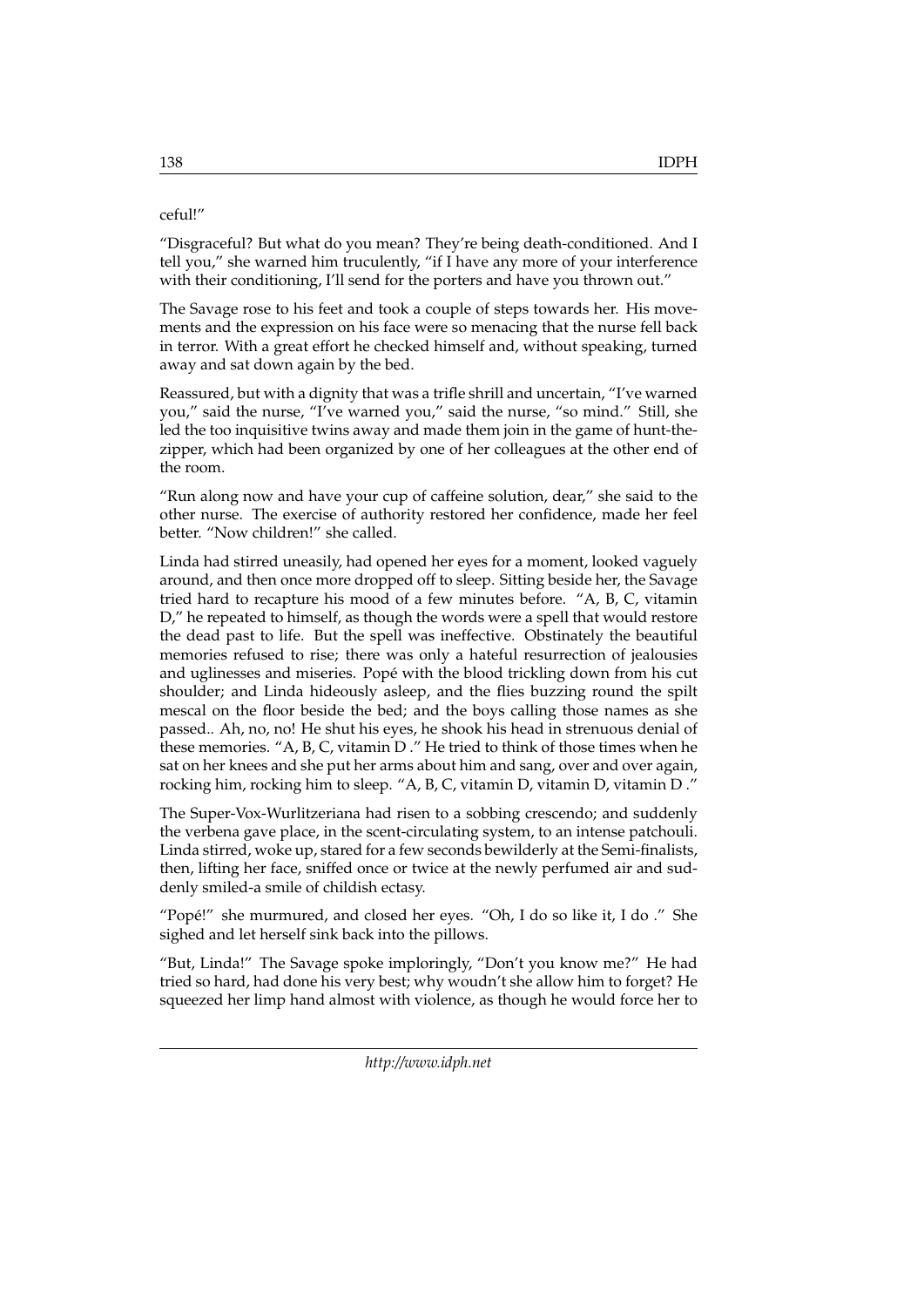come back from this dream of ignoble pleasures, from these base and hateful memories-back into the present, back into reality: the appalling present, the awful reality-but sublime, but significant, but desperately important precisely because of the immience of that which made them so fearful. "Don't you know me, Linda?"

He felt the faint answering pressure of her hand. The tears started into his eyes. He bent over her and kissed her.

Her lips moved. "Popé!" she whispered again, and it was as though he had had a pailful of ordure thrown in his face.

Anger suddenly boiled up in him. Balked for the second time, the passion of his grief had found another outlet, was transformed into a passion of agonized rage.

"But I'm John!" he shouted. "I'm John!" And in his furious misery he actually caught her by the shouder and shook her.

Linda's eyes fluttered open; she saw him, knew him-"John¡'-but situated the real face, the real and violent hands, in an imaginary world-among the inward and private equivalents of patchouli and the Super-Wurlitzer, among the transfigured memories and the strangely transposed sensations that constituted the universe of her dream. She knew him for John, her son, but fancied him an intruder into that paradisal Malpais where she had been spending her somaholiday with Popé. He was angry because she liked Popé, he was shaking her because Popé was there in the bed-as though there were something wrong, as though all civilized people didn't do the same. "Every one belongs to every ." Her voice suddenly died into an almost inaudible breathless croaking. Her mouth fell open: she made a desperate effort to fill her lungs with air. But it was as though she had forgotten how to breathe. She tried to cry out-but no sound came; only the terror of her staring eyes revealed what she was suffering. Her hands went to her throat, then clawed at the air-the air she coud no longer breathe, the air that, for her, had ceased to exist.

The Savage was on his feet, bent over her. "What is it, Linda? What is it?" His voice was imploring; it was as though he were begging to be reassured.

The look she gave him was charged with an unspeakable terror-with terror and, it seemed to him, reproach.

She tried to raise herself in bed, but fell back on to the pillows. Her face was horribly distorted, her lips blue.

The Savage turned and ran up the ward.

"Quick, quick!" he shouted. "Quick!"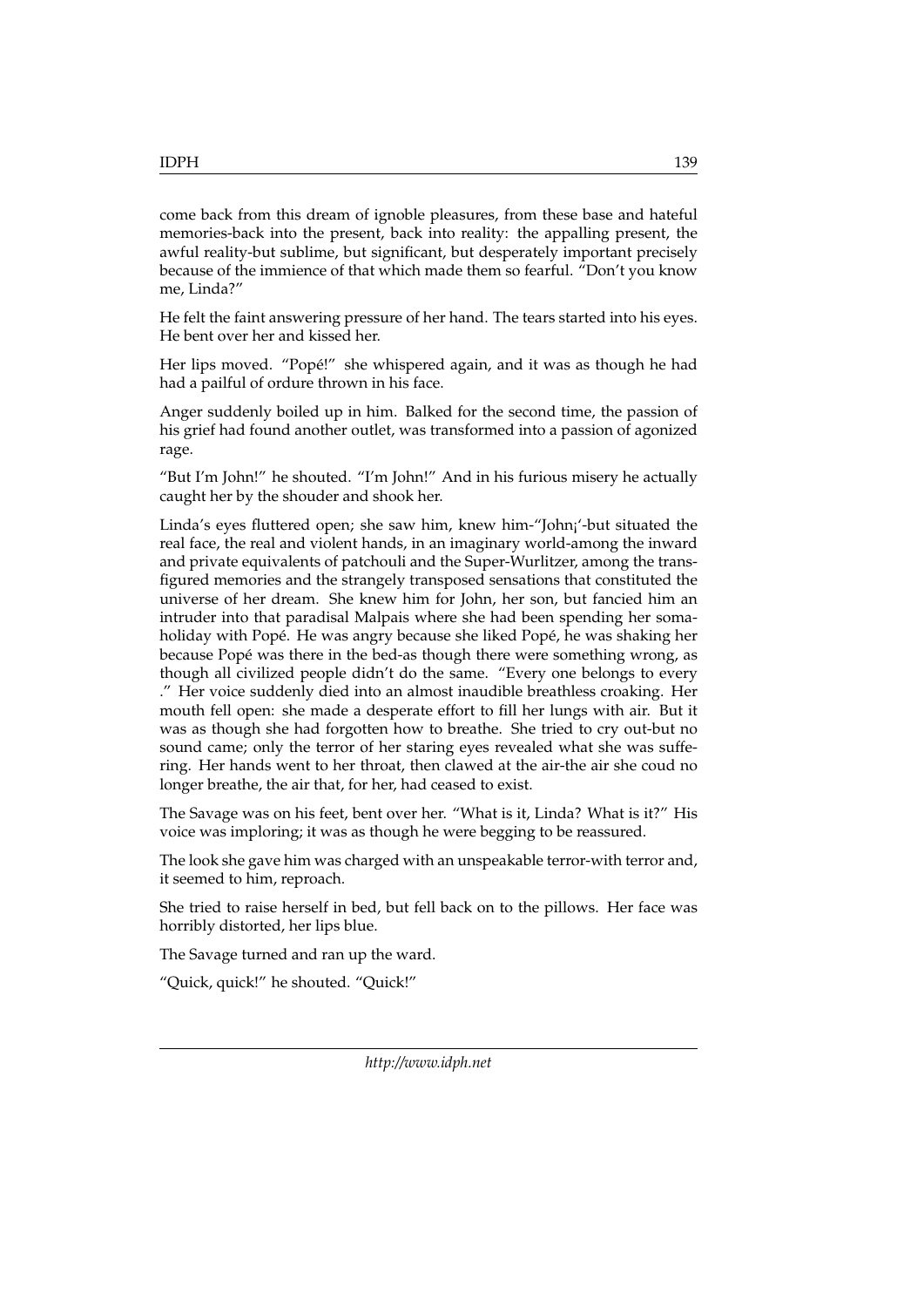Standing in the centre of a ring of zipper-hunting twins, the Head Nurse looked round. The first moment's astonishment gave place almost instantly to disapproval. "Don't shout! Think of the little ones," she said, frowning. "You might decondition. But what are you doing?" He had broken through the ring. "Be careful!" A child was yelling.

"Quick, quick!" He caught her by the sleeve, dragged her after him. "Quick! Something's happened. I've killed her."

By the time they were back at the end of the ward Linda was dead.

The Savage stood for a moment in frozen silence, then fell on his knees beside the bed and, covering his face with his hands, sobbed uncontrollably.

The nurse stood irresolute, looking now at the kneeling figure by the bed (the scandalous exhibition!) and now (poor children!) at the twins who had stopped their hunting of the zipper and were staring from the other end of the ward, staring with all their eyes and nostrils at the shocking scene that was being enacted round Bed 20. Should she speak to him? try to bring him back to a sense of decency? remind him of where he was? of what fatal mischief he might do to these poor innocents? Undoing all their wholesome death-conditioning with this disgusting outcry-as though death were something terrible, as though any one mattered as much as all that! It might give them the most disastrous ideas about the subject, might upset them into reacting in the entirely wrong, the utterly anti-social way.

She stepped forward, she touched him on the shoulder. "Can't you behave?" she said in a low, angry voice. But, looking around, she saw that half a dozen twins were already on their feet and advancing down the ward. The circle was distintegrating. In another moment. No, the risk was too great; the whole Group might be put back six or seven months in its conditioning. She hurried back towards her menaced charges.

"Now, who wants a chocolate éclair?" she asked in a loud, cheerful tone.

"Me!" yelled the entire Bokanovsky Group in chorus. Bed 20 was completely forgotten.

"Oh, God, God, God ." the Savage kept repeating to himself. In the chaos of grief and remorse that filled his mind it was the one articulate word. "God!" he whispered it aloud. "God ."

"Whatever is he saying?" said a voice, very near, distinct and shrill through the warblings of the Super-Wurlitzer.

The Savage violently started and, uncovering his face, looked round. Five khaki twins, each with the stump of a long éclair in his right hand, and their identical faces variously smeared with liquid chocolate, were standing in a row, puggily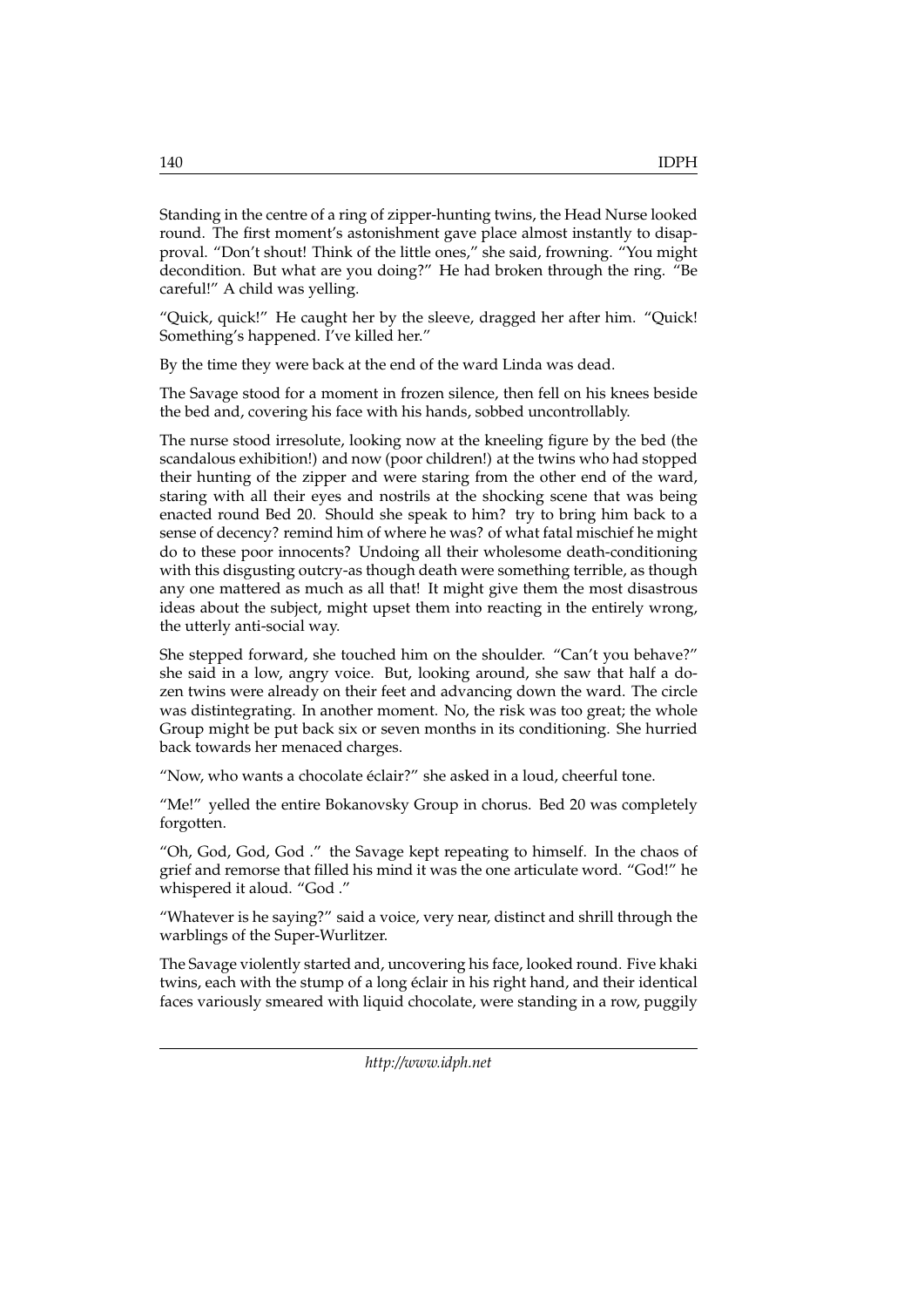goggling at him.

They met his eyes and simultaneously grinned. One of them pointed with his éclair butt.

"Is she dead?" he asked.

The Savage stared at them for a moment in silence. Then in silence he rose to his feet, in silence slowly walked towards the door.

"Is she dead?" repeated the inquisitive twin trotting at his side.

The Savage looked down at him and still without speaking pushed him away. The twin fell on the floor and at once began to howl. The Savage did not even look round.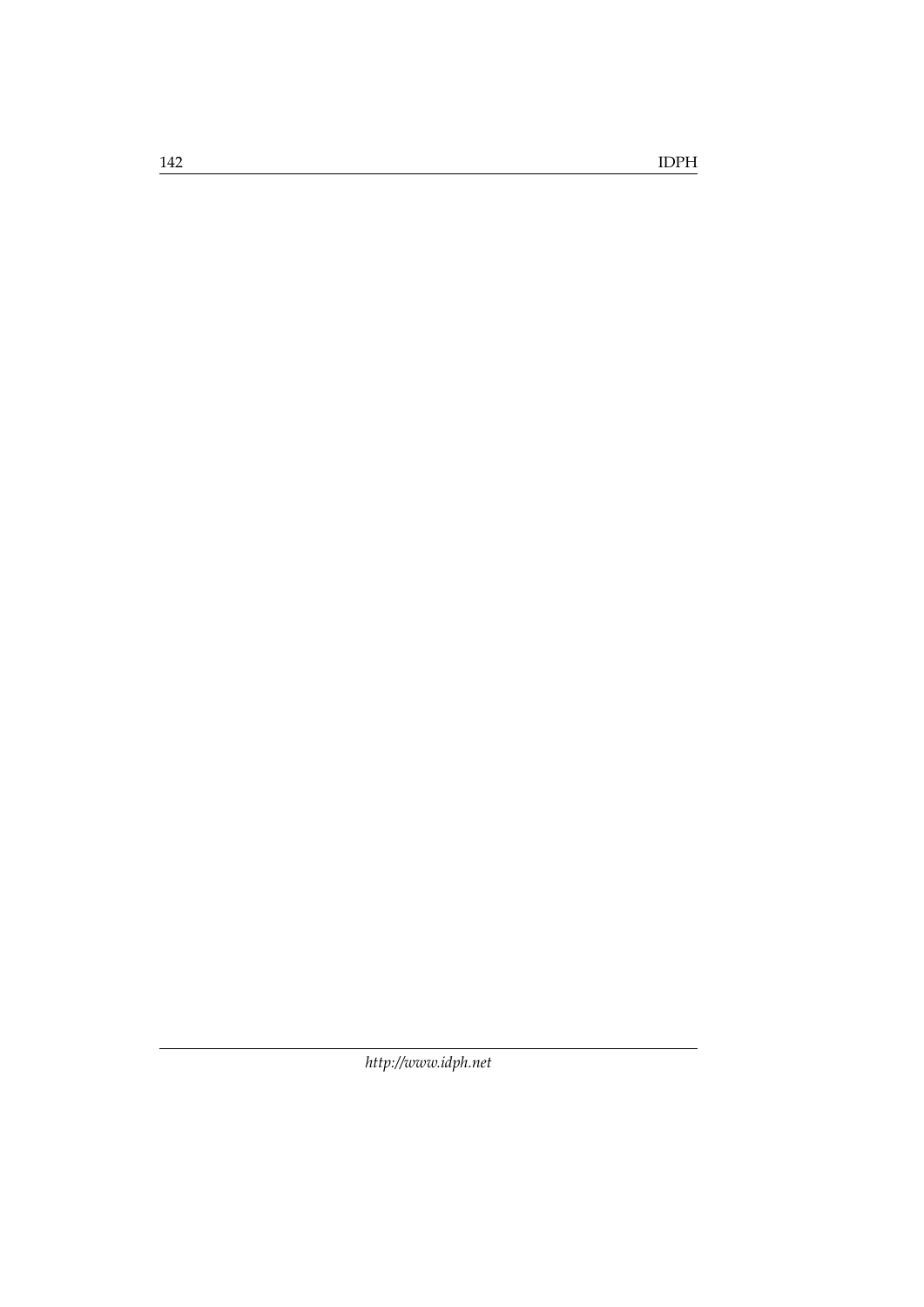# **Fifteen**

THE menial staff of the Park Lane Hospital for the Dying consisted of one hundred and sixty-two Deltas divided into two Bokanovsky Groups of eighty- four red headed female and seventy-eight dark dolychocephalic male twins, respectively. At six, when their working day was over, the two Groups assembled in the vestibule of the Hospital and were served by the Deputy Sub-Bursar with their soma ration.

From the lift the Savage stepped out into the midst of them. But his mind was elsewhere-with death, with his grief, and his remorse; mechanicaly, without consciousness of what he was doing, he began to shoulder his way through the crowd.

"Who are you pushing? Where do you think you're going?"

High, low, from a multitude of separate throats, only two voices squeaked or growled. Repeated indefinitely, as though by a train of mirrors, two faces, one a hairless and freckled moon haloed in orange, the other a thin, beaked birdmask, stubbly with two days' beard, turned angrily towards him. Their words and, in his ribs, the sharp nudging of elbows, broke through his unawareness. He woke once more to external reality, looked round him, knew what he sawknew it, with a sinking sense of horror and disgust, for the recurrent delirium of his days and nights, the nightmare of swarming indistinguishable sameness. Twins, twins.. Like maggots they had swarmed defilingly over the mystery of Linda's death. Maggots again, but larger, full grown, they now crawled across his grief and his repentance. He halted and, with bewildered and horrified eyes, stared round him at the khaki mob, in the midst of which, overtopping it by a full head, he stood. "How many goodly creatures are there here!" The singing words mocked him derisively. "How beauteous mankind is! O brave new world ."

"Soma distribution!" shouted a loud voice. "In good order, please. Hurry up there."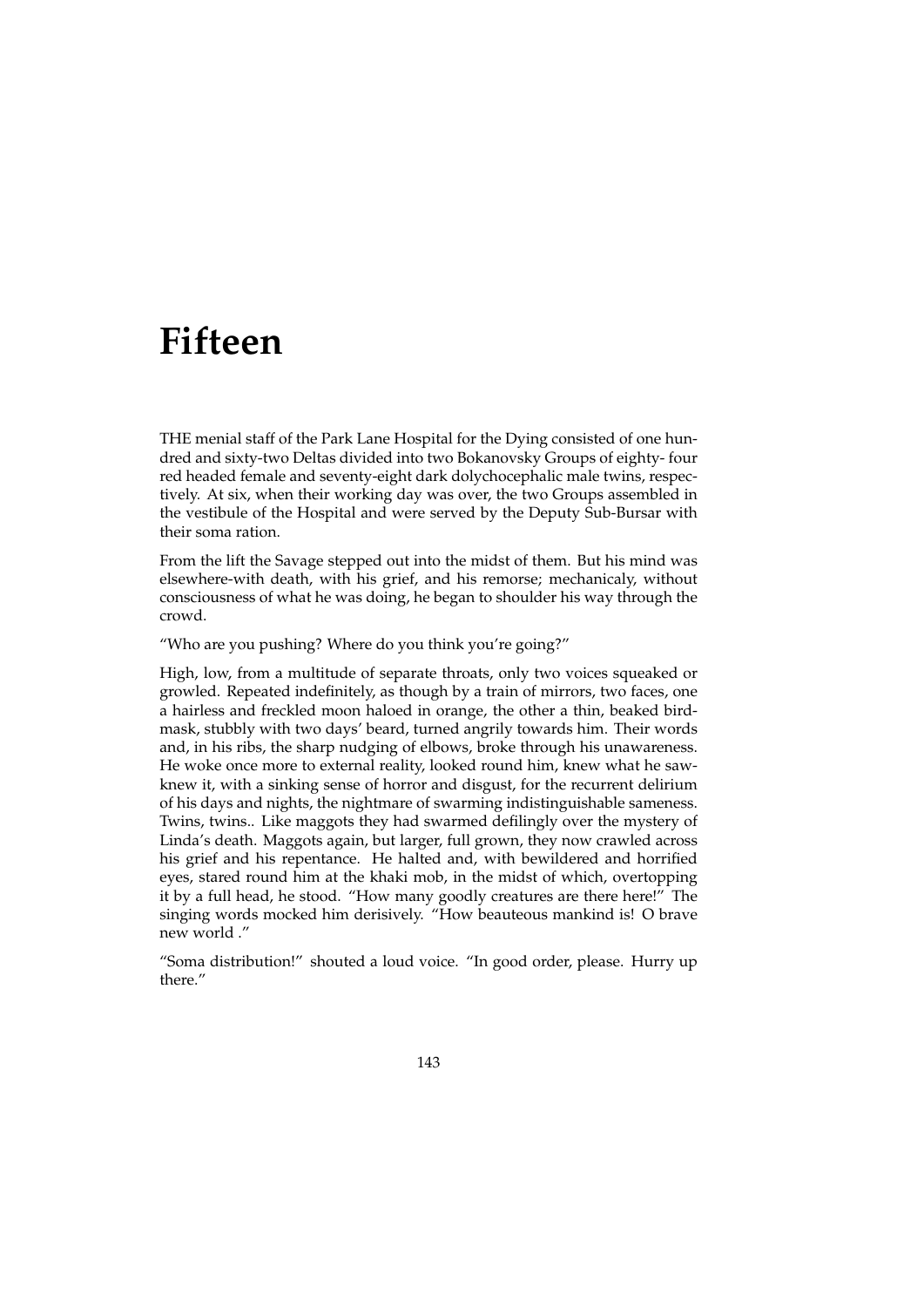A door had been opened, a table and chair carried into the vestibule. The voice was that of a jaunty young Alpha, who had entered carrying a black iron cash-box. A murmur of satisfaction went up from the expectant twins. They forgot all about the Savage. Their attention was now focused on the black cashbox, which the young man had placed on the table, and was now in process of unlocking. The lid was lifted.

"Oo-oh!" said all the hundred and sixty-two simultaneously, as though they were looking at fireworks.

The young man took out a handful of tiny pill-boxes. "Now," he said peremptorily, "step forward, please. One at a time, and no shoving."

One at a time, with no shoving, the twins stepped forward. First two males, then a female, then another male, then three females, then.

The Savage stood looking on. "O brave new world, O brave new world ." In his mind the singing words seemed to change their tone. They had mocked him through his misery and remorse, mocked him with how hideous a note of cynical derision! Fiendishly laughing, they had insisted on the low squalor, the nauseous ugliness of the nightmare. Now, suddenly, they trumpeted a call to arms. "O brave new world!" Miranda was proclaiming the possibility of loveliness, the possibility of transforming even the nightmare into something fine and noble. "O brave new world!" It was a challenge, a command.

"No shoving there now!" shouted the Deputy Sub-Bursar in a fury. He slammed down he lid of his cash-box. "I shall stop the distribution unless I have good behaviour."

The Deltas muttered, jostled one another a little, and then were still. The threat had been effective. Deprivation of soma-appalling thought!

"That's better," said the young man, and reopened his cash-box.

Linda had been a slave, Linda had died; others should live in freedom, and the world be made beautiful. A reparation, a duty. And suddenly it was luminously clear to the Savage what he must do; it was as though a shutter had been opened, a curtain drawn back.

"Now," said the Deputy Sub-Bursar.

Another khaki female stepped forward.

"Stop!" called the Savage in a loud and ringing voice. "Stop!"

He pushed his way to the table; the Deltas stared at him with astonishment.

"Ford!" said the Deputy Sub-Bursar, below his breath. "It's the Savage." He felt scared.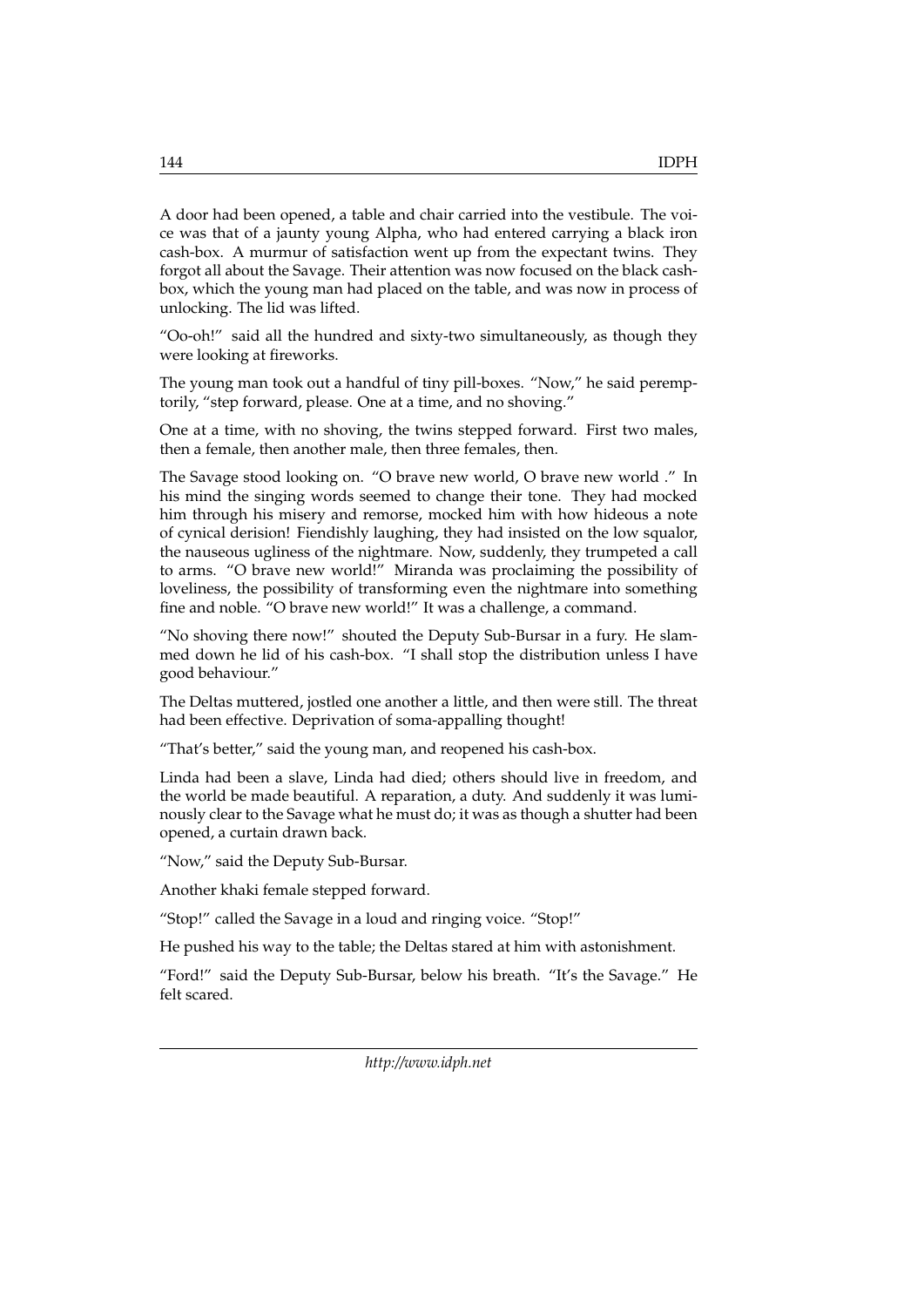"Listen, I beg of you," cried the Savage earnestly. "Lend me your ears ." He had never spoken in public before, and found it very difficult to express what he wanted to say. "Don't take that horrible stuff. It's poison, it's poison."

"I say, Mr. Savage," said the Deputy Sub-Bursar, smiling propitiatingly. "Would you mind letting me ."

"Poison to soul as well as body."

"Yes, but let me get on with my distribution, won't you? There's a good fellow." With the cautious tenderness of one who strokes a notoriously vicious animal, he patted the Savage's arm. "Just let me ."

"Never!" cried the Savage.

"But look here, old man ."

"Throw it all away, that horrible poison."

The words "Throw it all away" pierced through the enfolding layers of incomprehension to the quick of the Delta's consciousness. An angry murmur went up from the crowd.

"I come to bring you freedom," said the Savage, turning back towards the twins. "I come ."

The Deputy Sub-Bursar heard no more; he had slipped out of the vestibule and was looking up a number in the telephone book.

"Not in his own rooms," Bernard summed up. "Not in mine, not in yours. Not at the Aphroditaum; not at the Centre or the College. Where can he have got to?"

Helmholtz shrugged his shoulders. They had come back from their work expecting to find the Savage waiting for them at one or other of the usual meetingplaces, and there was no sign of the fellow. Which was annoying, as they had meant to nip across to Biarritz in Helmholtz's four-seater sporticopter. They'd be late for dinner if he didn't come soon.

"We'll give him five more minutes," said Helmholtz. "If he doesn't turn up by then, we'll ."

The ringing of the telephone bell interrupted him. He picked up the receiver. "Hullo. Speaking." Then, after a long interval of listening, "Ford in Flivver!" he swore. "I'll come at once."

"What is it?" Bernard asked.

"A fellow I know at the Park Lane Hospital," said Helmholtz. "The Savage is there. Seems to have gone mad. Anyhow, it's urgent. Will you come with me?"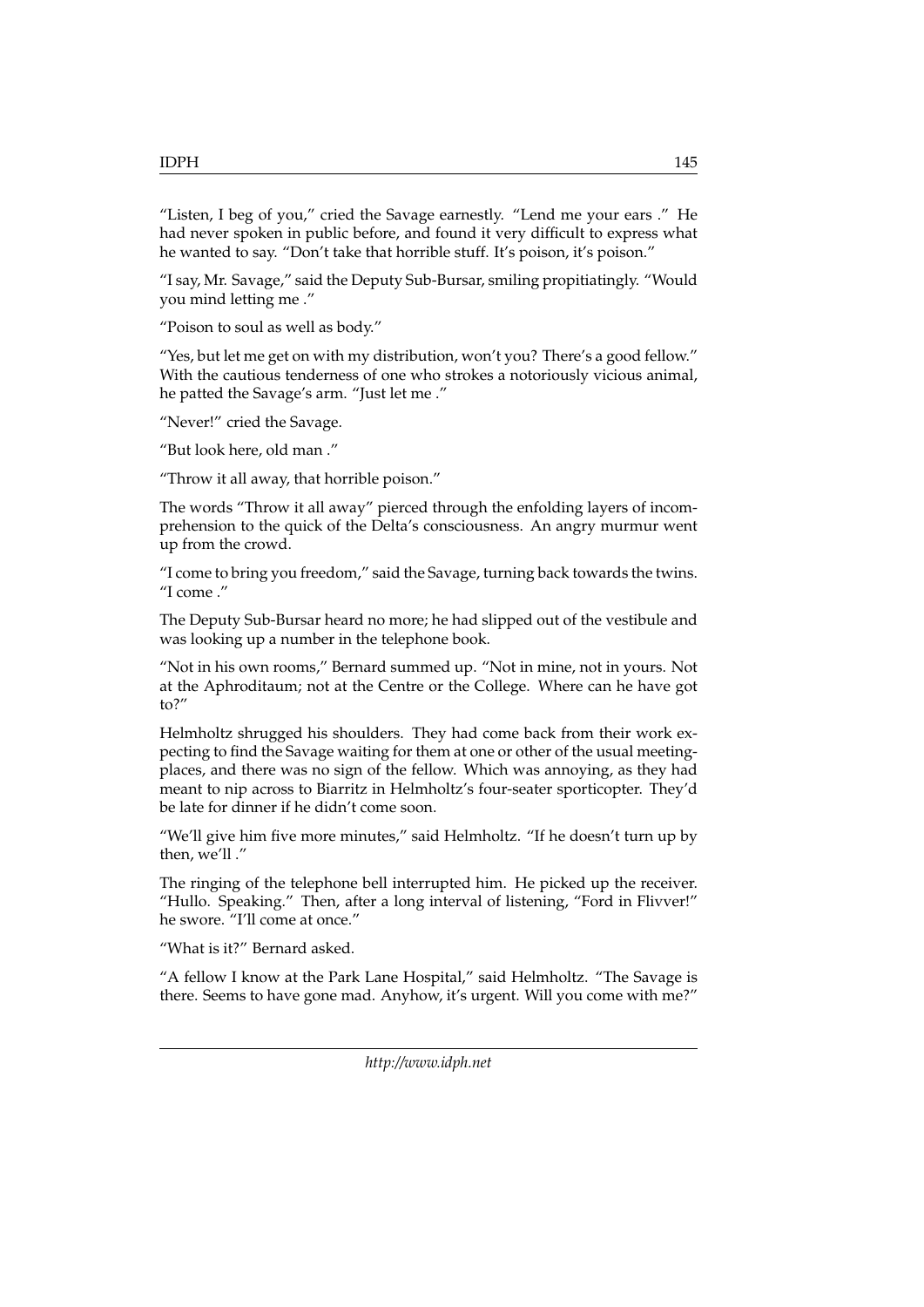Together they hurried along the corridor to the lifts.

"But do you like being slaves?" the Savage was saying as they entered the Hospital. His face was flushed, his eyes bright with ardour and indignation. "Do you like being babies? Yes, babies. Mewling and puking," he added, exasperated by their bestial stupidity into throwing insults at those he had come to save. The insults bounced off their carapace of thick stupidity; they stared at him with a blank expression of dull and sullen resentment in their eyes. "Yes, puking!" he fairly shouted. Grief and remorse, compassion and duty-all were forgotten now and, as it were, absorbed into an intense overpowering hatred of these less than human monsters. "Don't you want to be free and men? Don't you even understand what manhood and freedom are?" Rage was making him fluent; the words came easily, in a rush. "Don't you?" he repeated, but got no answer to his question. "Very well then," he went on grimly. "I'll teach you; I'll make you be free whether you want to or not." And pushing open a window that looked on to the inner court of the Hospital, he began to throw the little pill-boxes of soma tablets in handfuls out into the area.

For a moment the khaki mob was silent, petrified, at the spectacle of this wanton sacrilege, with amazement and horror.

"He's mad," whispered Bernard, staring with wide open eyes. "They'll kill him. They'll ." A great shout suddenly went up from the mob; a wave of movement drove it menacingly towards the Savage. "Ford help him!" said Bernard, and averted his eyes.

"Ford helps those who help themselves." And with a laugh, actually a laugh of exultation, Helmholtz Watson pushed his way through the crowd.

"Free, free!" the Savage shouted, and with one hand continued to throw the soma into the area while, with the other, he punched the indistinguishable faces of his assailants. "Free!" And suddenly there was Helmholtz at his side-"Good old Helmholtz¡'-also punching-"Men at last¡'-and in the interval also throwing the poison out by handfuls through the open window. "Yes, men! men!" and there was no more poison left. He picked up the cash-box and showed them its black emptiness. "You're free!"

Howling, the Deltas charged with a redoubled fury.

Hesitant on the fringes of the battle. "They're done for," said Bernard and, urged by a sudden impulse, ran forward to help them; then thought better of it and halted; then, ashamed, stepped forward again; then again thought better of it, and was standing in an agony of humiliated indecision- thinking that they might be killed if he didn't help them, and that he might be killed if he didwhen (Ford be praised!), goggle-eyed and swine- snouted in their gas-masks, in ran the police.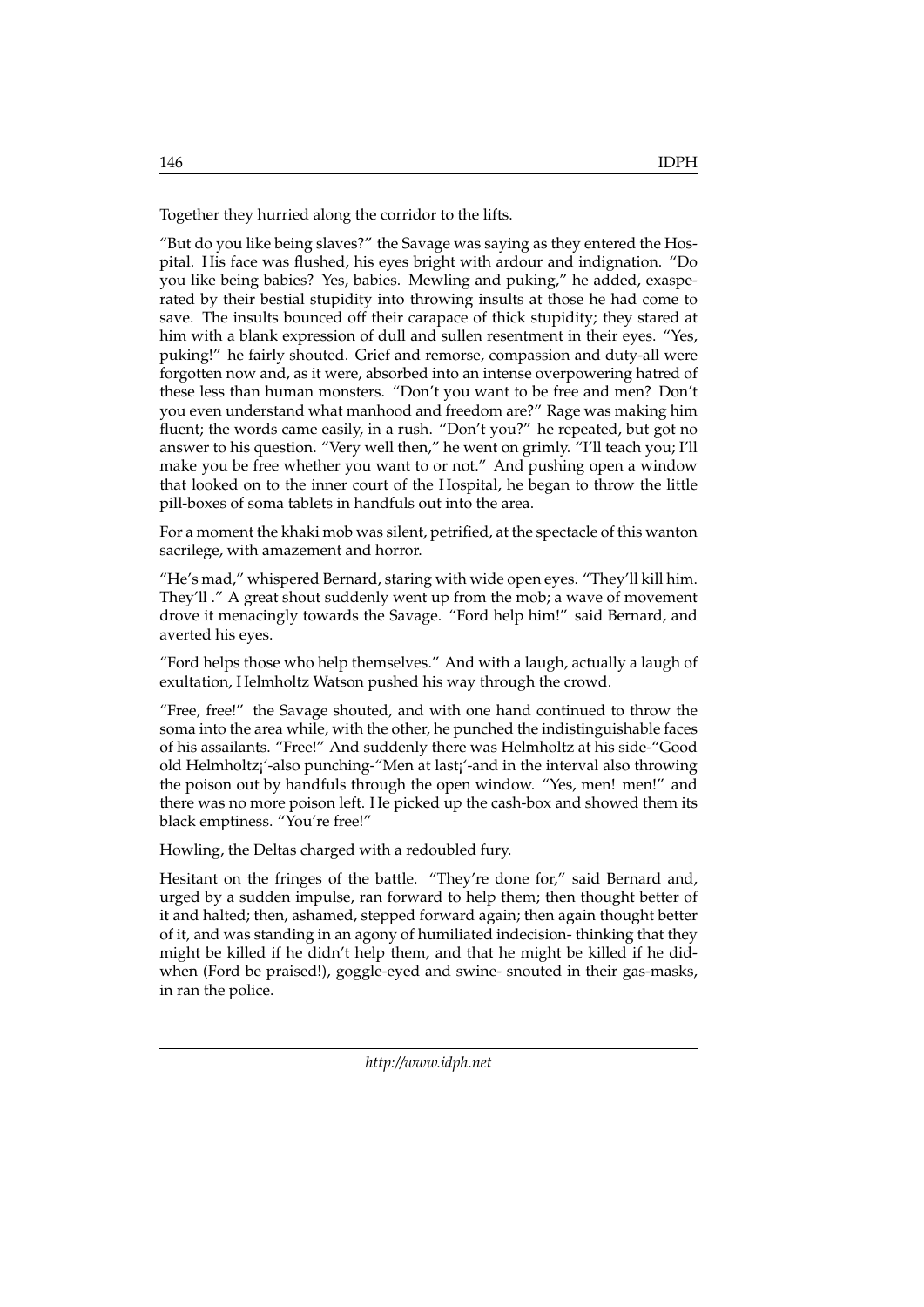Bernard dashed to meet them. He waved his arms; and it was action, he was doing something. He shouted "Help!" several times, more and more loudly so as to give himself the illusion of helping. "Help! Help! HELP!"

The policemen pushed him out of the way and got on with their work. Three men with spraying machines buckled to their shoulders pumped thick clouds of soma vapour into the air. Two more were busy round the portable Synthetic Music Box. Carrying water pistols charged with a powerful anæsthetic, four others had pushed their way into the crowd and were methodically laying out, squirt by squirt, the more ferocious of the fighters.

"Quick, quick!" yelled Bernard. "They'll be killed if you don't hurry. They'll. Oh!" Annoyed by his chatter, one of the policemen had given him a shot from his water pistol. Bernard stood for a second or two wambling unsteadily on legs that seemed to have lost their bones, their tendons, their muscles, to have become mere sticks of jelly, and at last not even jelly-water: he tumbled in a heap on the floor.

Suddenly, from out of the Synthetic Music Box a Voice began to speak. The Voice of Reason, the Voice of Good Feeling. The sound-track roll was unwinding itself in Synthetic Anti-Riot Speech Number Two (Medium Strength). Straight from the depths of a non-existent heart, "My friends, my friends!" said the Voice so pathetically, with a note of such infinitely tender reproach that, behind their gas masks, even the policemen's eyes were momentarily dimmed with tears, "what is the meaning of this? Why aren't you all being happy and good together? Happy and good," the Voice repeated. "At peace, at peace." It trembled, sank into a whisper and momentarily expired. "Oh, I do want you to be happy," it began, with a yearning earnestness. "I do so want you to be good! Please, please be good and ."

Two minutes later the Voice and the soma vapour had produced their effect. In tears, the Deltas were kissing and hugging one another-half a dozen twins at a time in a comprehensive embrace. Even Helmholtz and the Savage were almost crying. A fresh supply of pill-boxes was brought in from the Bursary; a new distribution was hastily made and, to the sound of the Voice's ricuy affectionate, baritone valedictions, the twins dispersed, blubbering as though their hearts would break. "Good-bye, my dearest, dearest friends, Ford keep you! Goodbye, my dearest, dearest friends, Ford keep you. Good-bye my dearest, dearest ."

When the last of the Deltas had gone the policeman switched off the current. The angelic Voice fell silent.

"Will you come quietly?" asked the Sergeant, "or must we anæsthetize?" He pointed his water pistol menacingly.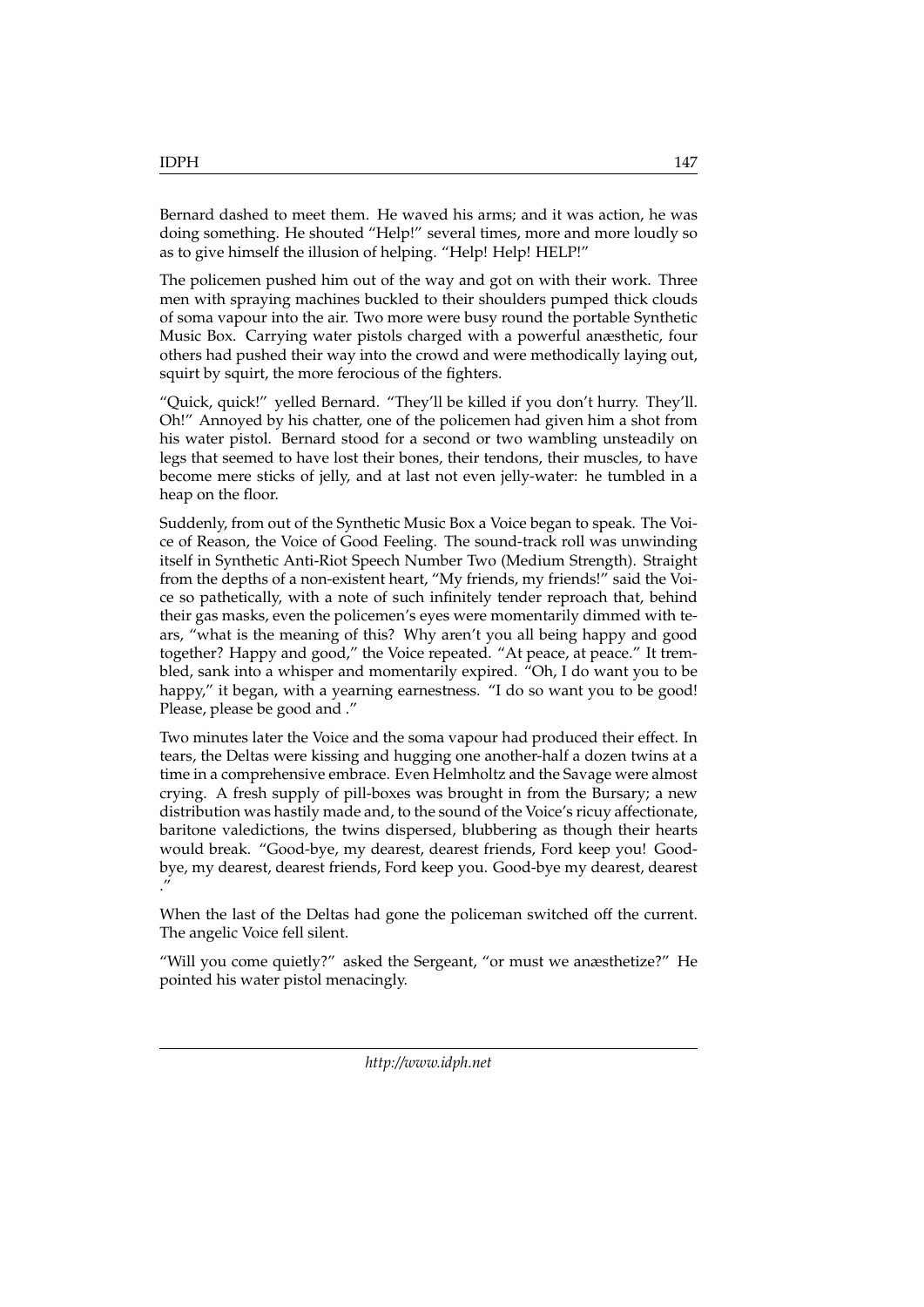"Oh, we'll come quietly," the Savage answered, dabbing alternately a cut lip, a scratched neck, and a bitten left hand.

Still keeping his handkerchief to his bleeding nose Helmholtz nodded in confirmation.

Awake and having recovered the use of his legs, Bernard had chosen this moment to move as inconspicuously as he could towards the door.

"Hi, you there," called the Sergeant, and a swine-masked policeman hurried across the room and laid a hand on the young man's shoulder.

Bernard turned with an expression of indignant innocence. Escaping? He hadn't dreamed of such a thing. "Though what on earth you want me for," he said to the Sergeant, "I really can't imagine."

"You're a friend of the prisoner's, aren't you?"

"Well ." said Bernard, and hesitated. No, he really couldn't deny it. "Why shouldn't I be?" he asked.

"Come on then," said the Sergeant, and led the way towards the door and the waiting police car.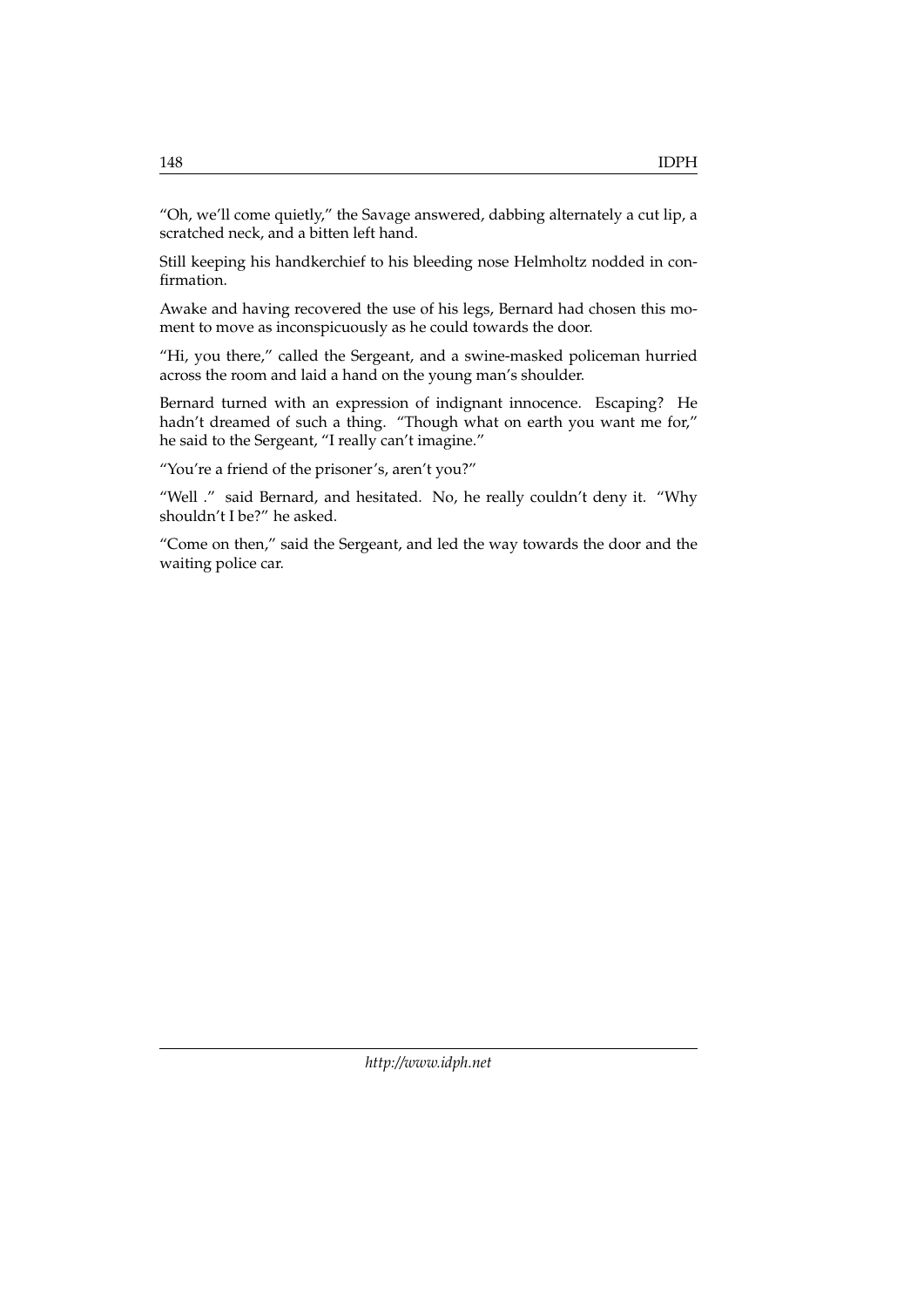## **Sixteen**

THE ROOM into which the three were ushered was the Controller's study.

"His fordship will be down in a moment." The Gamma butler left them to themselves.

Helmholtz laughed aloud.

"It's more like a caffeine-solution party than a trial," he said, and let himself fall into the most luxurious of the pneumatic arm-chairs. "Cheer up, Bernard," he added, catching sight of his friend's green unhappy face. But Bernard would not be cheered; without answering, without even looking at Helmholtz, he went and sat down on the most uncomfortable chair in the room, carefully chosen in the obscure hope of somehow deprecating the wrath of the higher powers.

The Savage meanwhile wandered restlessly round the room, peering with a vague superficial inquisitiveness at the books in the shelves, at the sound- track rolls and reading machine bobbins in their numbered pigeon-holes. On the table under the window lay a massive volume bound in limp black leathersurrogate, and stamped with large golden T's. He picked it up and opened it. MY LIFE AND WORK, BY OUR FORD. The book had been published at Detroit by the Society for the Propagation of Fordian Knowledge. Idly he turned the pages, read a sentence here, a paragraph there, and had just come to the conclusion that the book didn't interest him, when the door opened, and the Resident World Controller for Western Europe walked briskly into the room.

Mustapha Mond shook hands with all three of them; but it was to the Savage that he addressed himself. "So you don't much like civilization, Mr. Savage," he said.

The Savage looked at him. He had been prepared to lie, to bluster, to remain sullenly unresponsive; but, reassured by the good-humoured intelligence of the Controller's face, he decided to tell the truth, straightforwardly. "No." He shook his head.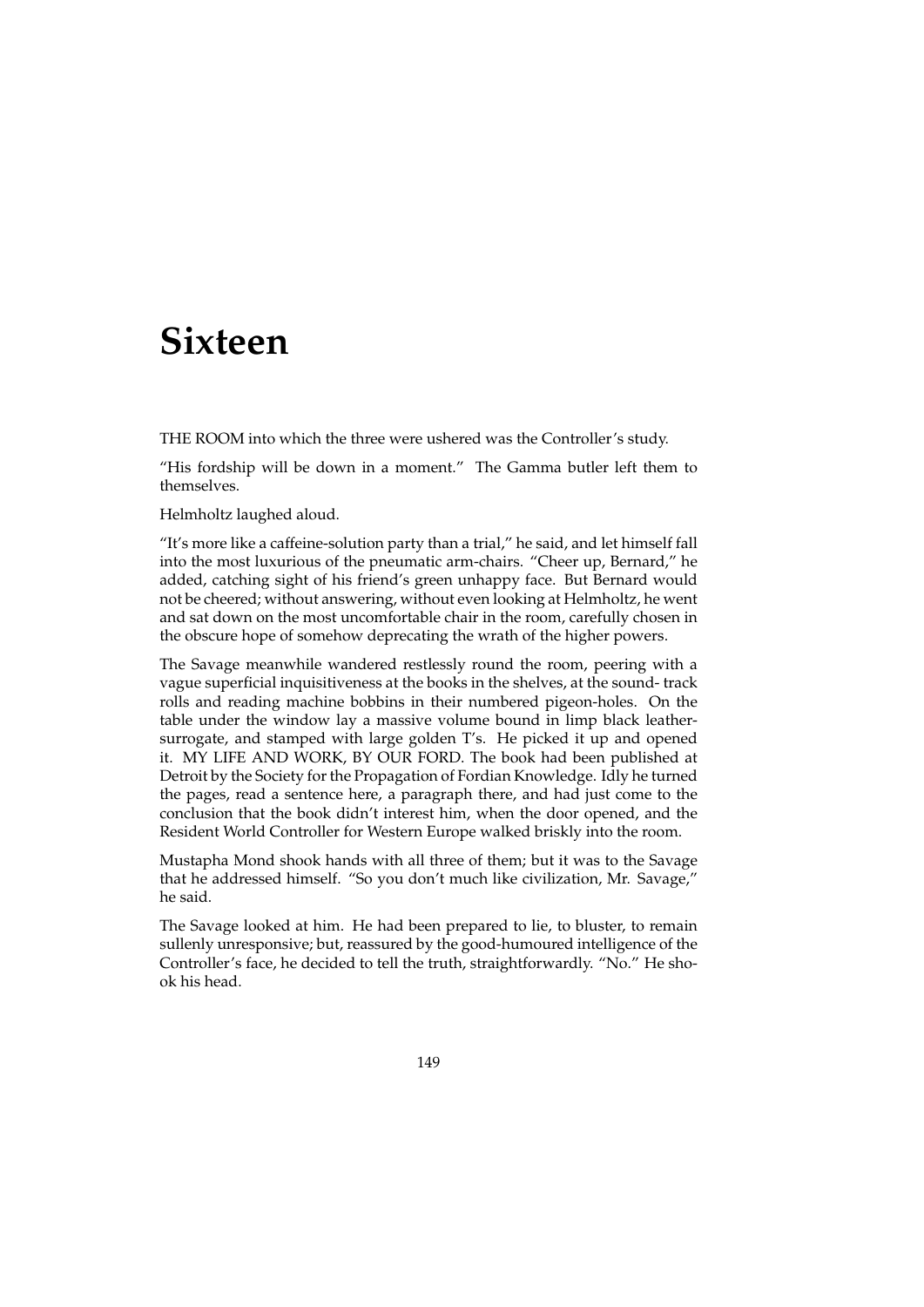Bernard started and looked horrified. What would the Controller think? To be labelled as the friend of a man who said that he didn't like civilization-said it openly and, of all people, to the Controller-it was terrible. "But, John," he began. A look from Mustapha Mond reduced him to an abject silence.

"Of course," the Savage went on to admit, "there are some very nice things. All that music in the air, for instance ."

"Sometimes a thousand twangling instruments will hum about my ears and sometimes voices."

The Savage's face lit up with a sudden pleasure. "Have you read it too?" he asked. "I thought nobody knew about that book here, in England."

"Almost nobody. I'm one of the very few. It's prohibited, you see. But as I make the laws here, I can also break them. With impunity, Mr. Marx," he added, turning to Bernard. "Which I'm afraid you can't do."

Bernard sank into a yet more hopeless misery.

"But why is it prohibited?" asked the Savage. In the excitement of meeting a man who had read Shakespeare he had momentarily forgotten everything else.

The Controller shrugged his shoulders. "Because it's old; that's the chief reason. We haven't any use for old things here."

"Even when they're beautiful?"

"Particularly when they're beautiful. Beauty's attractive, and we don't want people to be attracted by old things. We want them to like the new ones."

"But the new ones are so stupid and horrible. Those plays, where there's nothing but helicopters flying about and you feel the people kissing." He made a grimace. "Goats and monkeys!" Only in Othello's word could he find an adequate vehicle for his contempt and hatred.

"Nice tame animals, anyhow," the Controller murmured parenthetically.

"Why don't you let them see Othello instead?"

"I've told you; it's old. Besides, they couldn't understand it."

Yes, that was true. He remembered how Helmholtz had laughed at Romeo and Juliet. "Well then," he said, after a pause, "something new that's like Othello, and that they could understand."

"That's what we've all been wanting to write," said Helmholtz, breaking a long silence.

"And it's what you never will write," said the Controller. "Because, if it were really like Othello nobody could understand it, however new it might be. And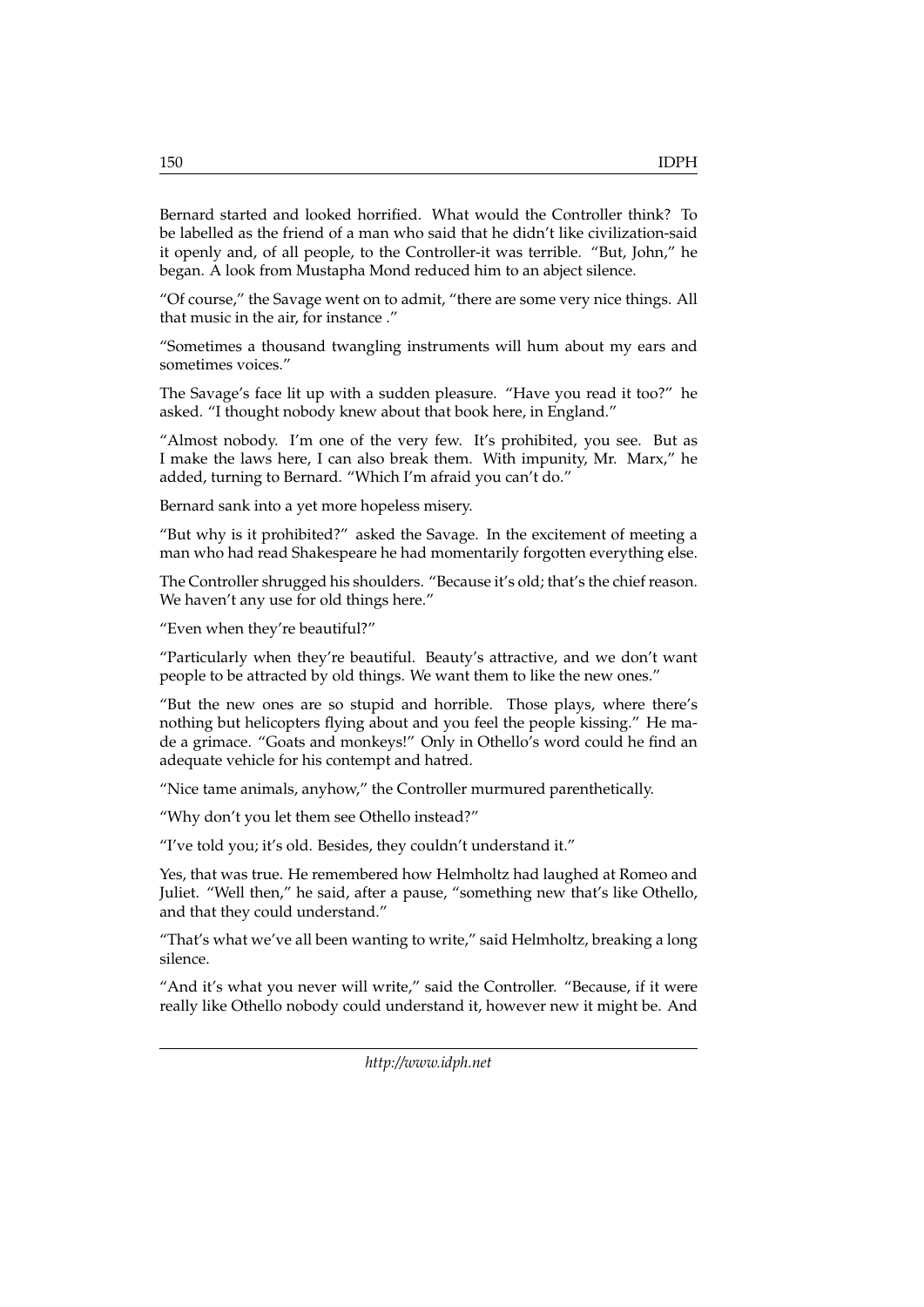if were new, it couldn't possibly be like Othello."

"Why not?"

"Yes, why not?" Helmholtz repeated. He too was forgetting the unpleasant realities of the situation. Green with anxiety and apprehension, only Bernard remembered them; the others ignored him. "Why not?"

"Because our world is not the same as Othello's world. You can't make flivvers without steel-and you can't make tragedies without social instability. The world's stable now. People are happy; they get what they want, and they never want what they can't get. They're well off; they're safe; they're never ill; they're not afraid of death; they're blissfully ignorant of passion and old age; they're plagued with no mothers or fathers; they've got no wives, or children, or lovers to feel strongly about; they're so conditioned that they practically can't help behaving as they ought to behave. And if anything should go wrong, there's soma. Which you go and chuck out of the window in the name of liberty, Mr. Savage. Liberty!" He laughed. "Expecting Deltas to know what liberty is! And now expecting them to understand Othello! My good boy!"

The Savage was silent for a little. "All the same," he insisted obstinately, "Othello's good, Othello's better than those feelies."

"Of course it is," the Controller agreed. "But that's the price we have to pay for stability. You've got to choose between happiness and what people used to call high art. We've sacrificed the high art. We have the feelies and the scent organ instead."

"But they don't mean anything."

"They mean themselves; they mean a lot of agreeable sensations to the audience."

"But they're. they're told by an idiot."

The Controller laughed. "You're not being very polite to your friend, Mr. Watson. One of our most distinguished Emotional Engineers ."

"But he's right," said Helmholtz gloomily. "Because it is idiotic. Writing when there's nothing to say ."

"Precisely. But that require the most enormous ingenuity. You're making fiivvers out of the absolute minimum of steel-works of art out of practically nothing but pure sensation."

The Savage shook his head. "It all seems to me quite horrible."

"Of course it does. Actual happiness always looks pretty squalid in comparison with the over-compensations for misery. And, of course, stability isn't ne-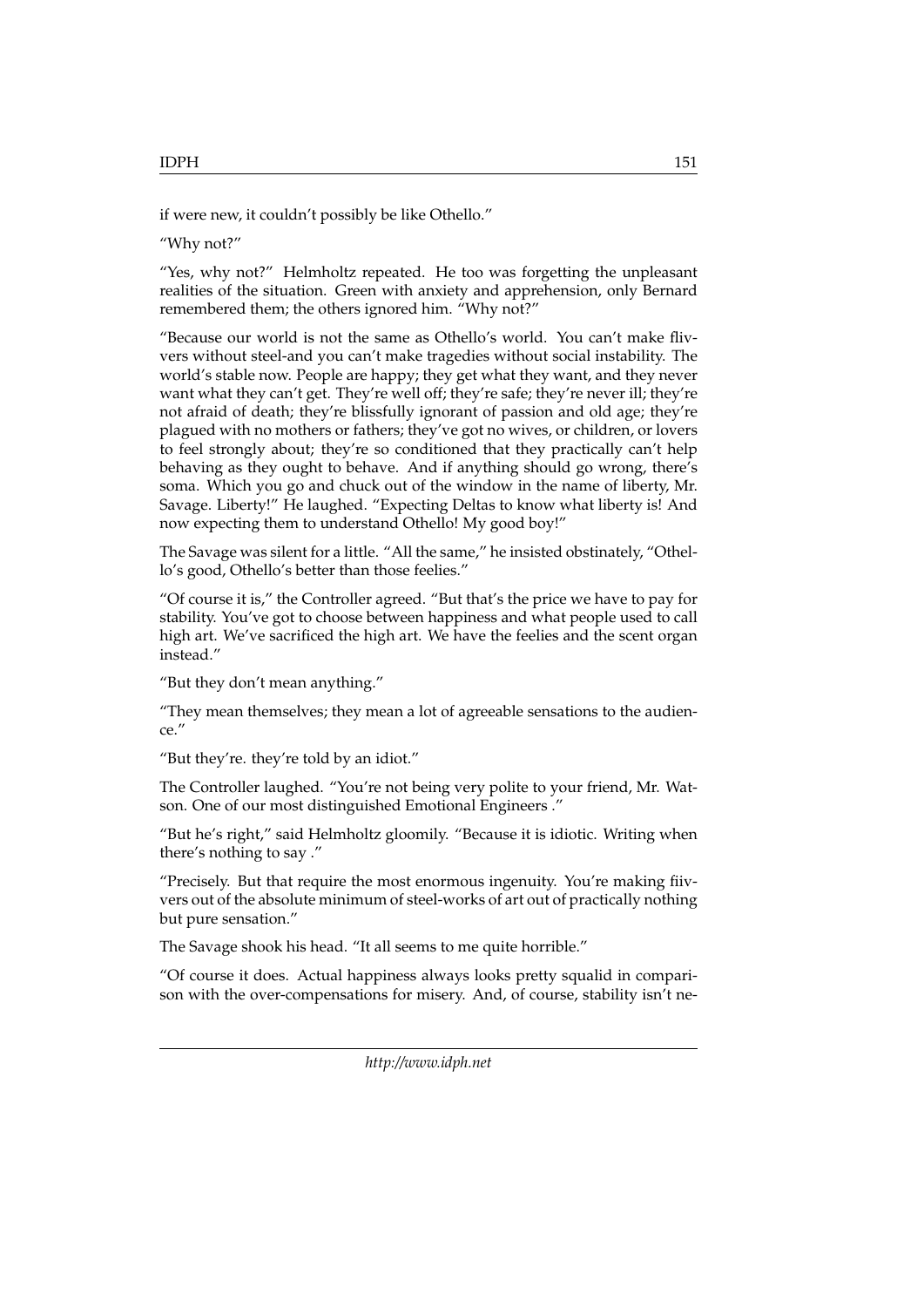arly so spectacular as instability. And being contented has none of the glamour of a good fight against misfortune, none of the picturesqueness of a struggle with temptation, or a fatal overthrow by passion or doubt. Happiness is never grand."

"I suppose not," said the Savage after a silence. "But need it be quite so bad as those twins?" He passed his hand over his eyes as though he were trying to wipe away the remembered image of those long rows of identical midgets at the assembling tables, those queued-up twin-herds at the entrance to the Brentford monorail station, those human maggots swarming round Linda's bed of death, the endlessly repeated face of his assailants. He looked at his bandaged left hand and shuddered. "Horrible!"

"But how useful! I see you don't like our Bokanovsky Groups; but, I assure you, they're the foundation on which everything else is built. They're the gyroscope that stabilizes the rocket plane of state on its unswerving course." The deep voice thrillingly vibrated; the gesticulating hand implied all space and the onrush of the irresistible machine. Mustapha Mond's oratory was almost up to synthetic standards.

"I was wondering," said the Savage, "why you had them at all-seeing that you can get whatever you want out of those bottles. Why don't you make everybody an Alpha Double Plus while you're about it?"

Mustapha Mond laughed. "Because we have no wish to have our throats cut," he answered. "We believe in happiness and stability. A society of Alphas couldn't fail to be unstable and miserable. Imagine a factory staffed by Alphasthat is to say by separate and unrelated individuals of good heredity and conditioned so as to be capable (within limits) of making a free choice and assuming responsibilities. Imagine it!" he repeated.

The Savage tried to imagine it, not very successfully.

"It's an absurdity. An Alpha-decanted, Alpha-conditioned man would go mad if he had to do Epsilon Semi-Moron work-go mad, or start smashing things up. Alphas can be completely socialized-but only on condition that you make them do Alpha work. Only an Epsilon can be expected to make Epsilon sacrifices, for the good reason that for him they aren't sacrifices; they're the line of least resistance. His conditioning has laid down rails along which he's got to run. He can't help himself; he's foredoomed. Even after decanting, he's still inside a bottle-an invisible bottle of infantile and embryonic fixations. Each one of us, of course," the Controller meditatively continued, "goes through life inside a bottle. But if we happen to be Alphas, our bottles are, relatively speaking, enormous. We should suffer acutely if we were confined in a narrower space. You cannot pour upper-caste champagne-surrogate into lower-caste bottles. It's obvious theoretically. But it has also been proved in actual practice. The result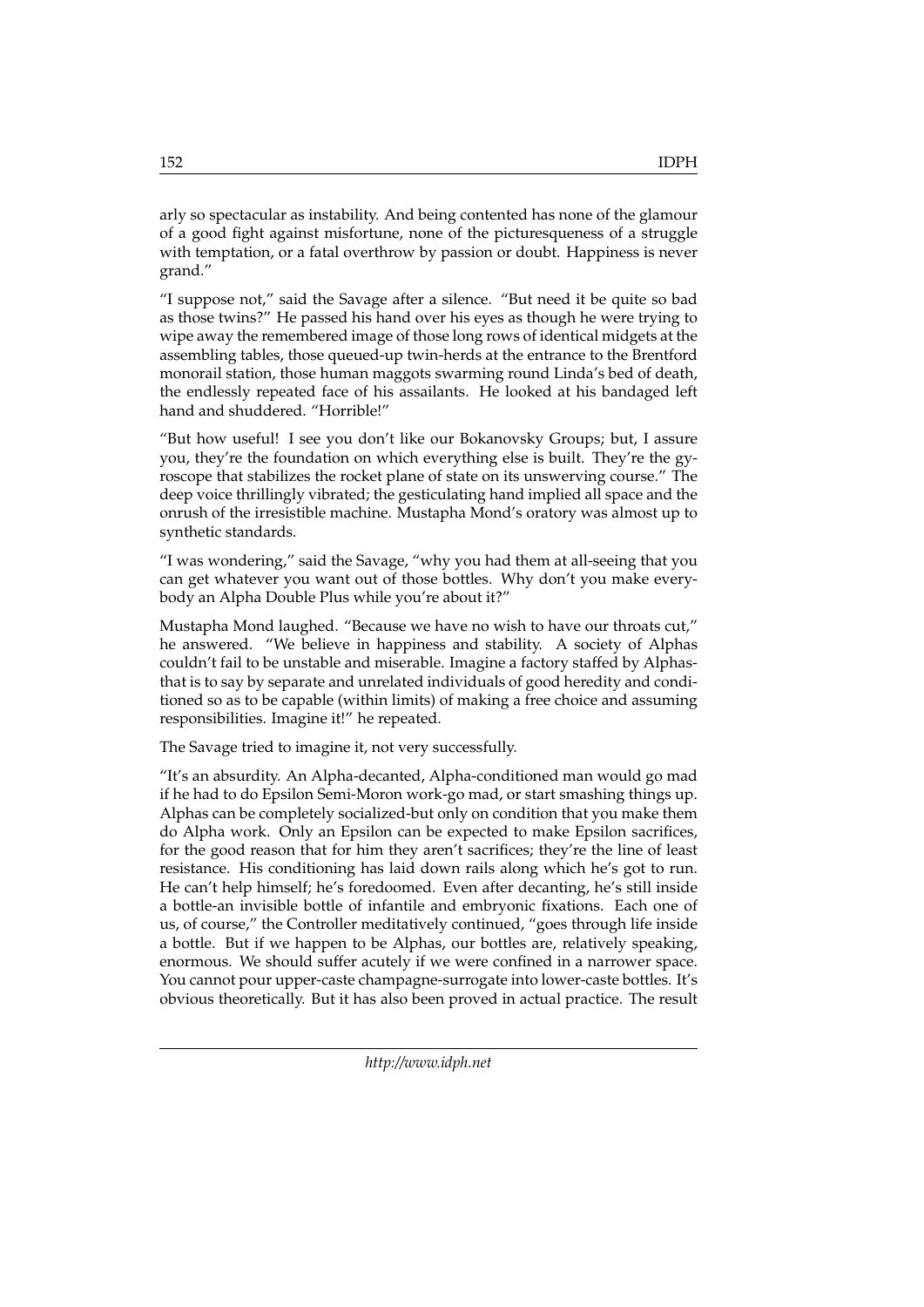of the Cyprus experiment was convincing."

"What was that?" asked the Savage.

Mustapha Mond smiled. "Well, you can call it an experiment in rebottling if you like. It began in A.F. 473. The Controllers had the island of Cyprus cleared of all its existing inhabitants and re-colonized with a specially prepared batch of twenty-two thousand Alphas. All agricultural and industrial equipment was handed over to them and they were left to manage their own affairs. The result exactly fulfilled all the theoretical prediotions. The land wasn't properly worked; there were strikes in all the factories; the laws were set at naught, orders disobeyed; all the people detailed for a spell of low-grade work were perpetually intriguing for high- grade jobs, and all the people with high-grade jobs were counter-intriguing at all costs to stay where they were. Within six years they were having a first-class civil war. When nineteen out of the twentytwo thousand had been killed, the survivors unanimously petitioned the World Controllers to resume the government of the island. Which they did. And that was the end of the only society of Alphas that the world has ever seen."

The Savage sighed, profoundly.

"The optimum population," said Mustapha Mond, "is modelled on the icebergeight-ninths below the water line, one-ninth above."

"And they're happy below the water line?"

"Happier than above it. Happier than your friend here, for example." He pointed.

"In spite of that awful work?"

"Awful? They don't find it so. On the contrary, they like it. It's light, it's childishly simple. No strain on the mind or the muscles. Seven and a half hours of mild, unexhausting labour, and then the soma ration and games and unrestricted copulation and the feelies. What more can they ask for? True," he added, "they might ask for shorter hours. And of course we could give them shorter hours. Technically, it would be perfectly simple to reduce all lower-caste working hours to three or four a day. But would they be any the happier for that? No, they wouldn't. The experiment was tried, more than a century and a half ago. The whole of Ireland was put on to the four-hour day. What was the result? Unrest and a large increase in the consumption of soma; that was all. Those three and a half hours of extra leisure were so far from being a source of happiness, that people felt constrained to take a holiday from them. The Inventions Office is stuffed with plans for labour-saving processes. Thousands of them." Mustapha Mond made a lavish gesture. "And why don't we put them into execution? For the sake of the labourers; it would be sheer cruelty to afflict them with excessive leisure. It's the same with agriculture. We could synthesize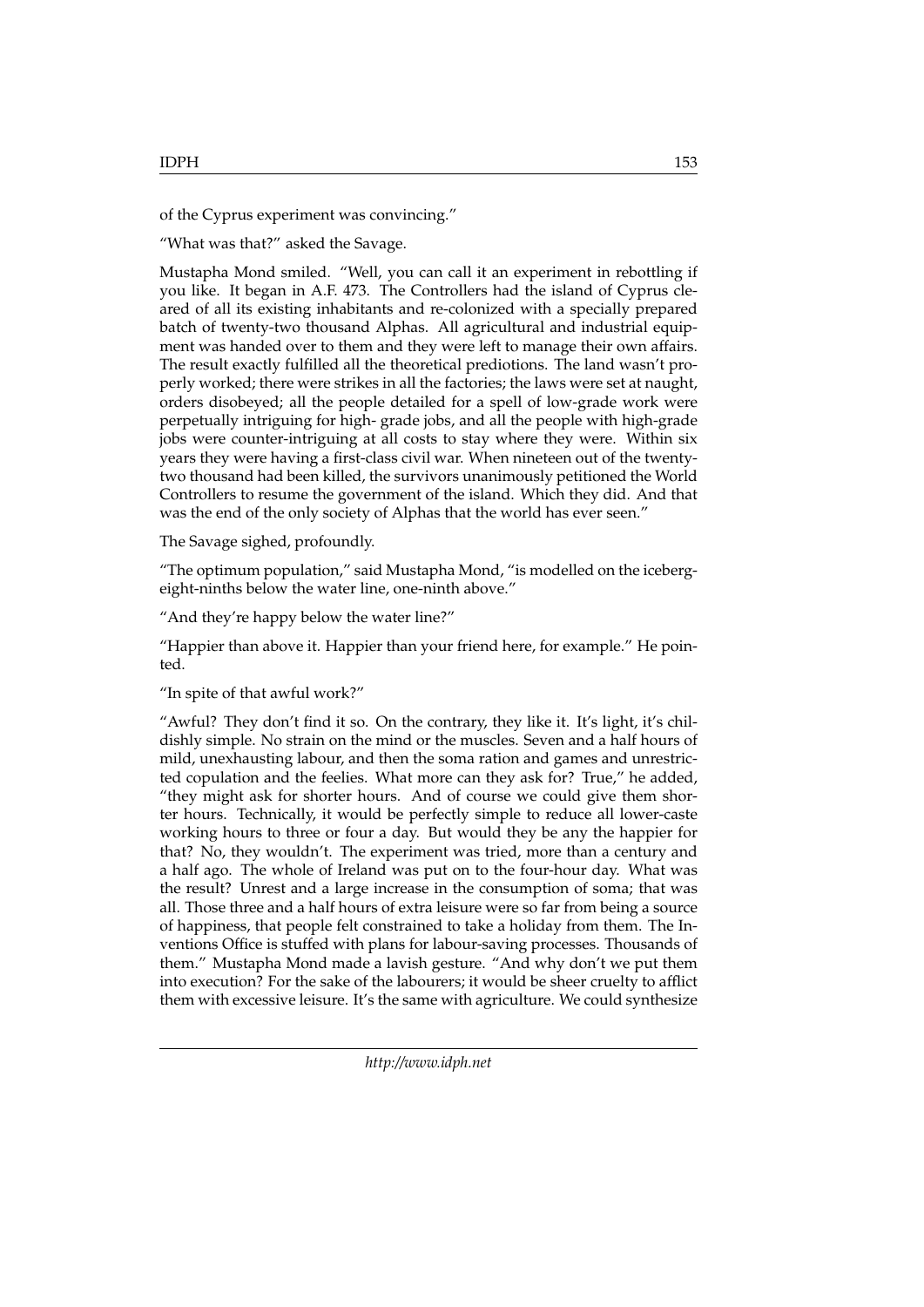every morsel of food, if we wanted to. But we don't. We prefer to keep a third of the population on the land. For their own sakes-because it takes longer to get food out of the land than out of a factory. Besides, we have our stability to think of. We don't want to change. Every change is a menace to stability. That's another reason why we're so chary of applying new inventions. Every discovery in pure science is potentially subversive; even science must sometimes be treated as a possible enemy. Yes, even science."

Science? The Savage frowned. He knew the word. But what it exactly signified he could not say. Shakespeare and the old men of the pueblo had never mentioned science, and from Linda he had only gathered the vaguest hints: science was something you made helicopters with, some thing that caused you to laugh at the Corn Dances, something that prevented you from being wrinkled and losing your teeth. He made a desperate effort to take the Controller's meaning.

"Yes," Mustapha Mond was saying, "that's another item in the cost of stability. It isn't only art that's incompatible with happiness; it's also science. Science is dangerous; we have to keep it most carefully chained and muzzled."

"What?" said Helmholtz, in astonishment. "But we're always saying that science is everything. It's a hypnopædic platitude."

"Three times a week between thirteen and seventeen," put in Bemard.

"And all the science propaganda we do at the College ."

"Yes; but what sort of science?" asked Mustapha Mond sarcastically. "You've had no scientific training, so you can't judge. I was a pretty good physicist in my time. Too good-good enough to realize that all our science is just a cookery book, with an orthodox theory of cooking that nobody's allowed to question, and a list of recipes that mustn't be added to except by special permission from the head cook. I'm the head cook now. But I was an inquisitive young scullion once. I started doing a bit of cooking on my own. Unorthodox cooking, illicit cooking. A bit of real science, in fact." He was silent.

"What happened?" asked Helmholtz Watson.

The Controller sighed. "Very nearly what's going to happen to you young men. I was on the point of being sent to an island."

The words galvanized Bernard into violent and unseemly activity. "Send me to an island?" He jumped up, ran across the room, and stood gesticulating in front of the Controller. "You can't send me. I haven't done anything. lt was the others. I swear it was the others." He pointed accusingly to Helmholtz and the Savage. "Oh, please don't send me to Iceland. I promise I'll do what I ought to do. Give me another chance. Please give me another chance." The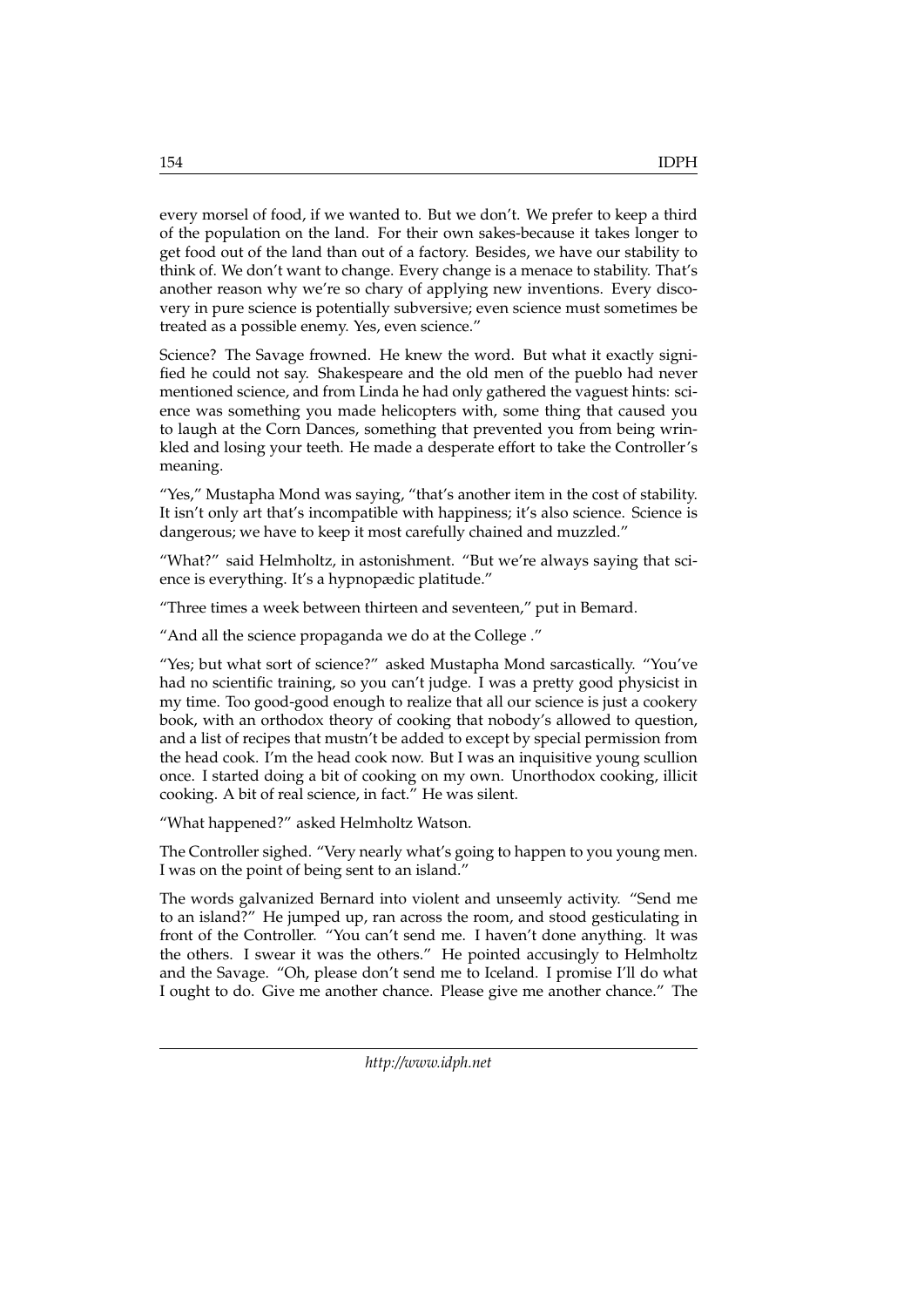tears began to flow. "I tell you, it's their fault," he sobbed. "And not to Iceland. Oh please, your fordship, please ." And in a paroxysm of abjection he threw himself on his knees before the Controller. Mustapha Mond tried to make him get up; but Bernard persisted in his grovelling; the stream of words poured out inexhaustibly. In the end the Controller had to ring for his fourth secretary.

"Bring three men," he ordered, "and take Mr. Marx into a bedroom. Give him a good soma vaporization and then put him to bed and leave him."

The fourth secretary went out and returned with three green-uniformed twin footmen. Still shouting and sobbing. Bernard was carried out.

"One would think he was going to have his throat cut," said the Controller, as the door closed. "Whereas, if he had the smallest sense, he'd understand that his punishment is really a reward. He's being sent to an island. That's to say, he's being sent to a place where he'll meet the most interesting set of men and women to be found anywhere in the world. All the people who, for one reason or another, have got too self-consciously individual to fit into community-life. All the people who aren't satisfied with orthodoxy, who've got independent ideas of their own. Every one, in a word, who's any one. I almost envy you, Mr. Watson."

Helmholtz laughed. "Then why aren't you on an island yourself?"

"Because, finally, I preferred this," the Controller answered. "I was given the choice: to be sent to an island, where I could have got on with my pure science, or to be taken on to the Controllers' Council with the prospect of succeeding in due course to an actual Controllership. I chose this and let the science go." After a little silence, "Sometimes," he added, "I rather regret the science. Happiness is a hard master-particularly other people's happiness. A much harder master, if one isn't conditioned to accept it unquestioningly, than truth." He sighed, fell silent again, then continued in a brisker tone, "Well, duty's duty. One can't consult one's own preference. I'm interested in truth, I like science. But truth's a menace, science is a public danger. As dangerous as it's been beneficent. It has given us the stablest equilibrium in history. China's was hopelessly insecure by comparison; even the primitive matriarchies weren't steadier than we are. Thanks, l repeat, to science. But we can't allow science to undo its own good work. That's why we so carefully limit the scope of its researches-that's why I almost got sent to an island. We don't allow it to deal with any but the most immediate problems of the moment. All other enquiries are most sedulously discouraged. It's curious," he went on after a little pause, "to read what people in the time of Our Ford used to write about scientific progress. They seemed to have imagined that it could be allowed to go on indefinitely, regardless of everything else. Knowledge was the highest good, truth the supreme value; all the rest was secondary and subordinate. True, ideas were beginning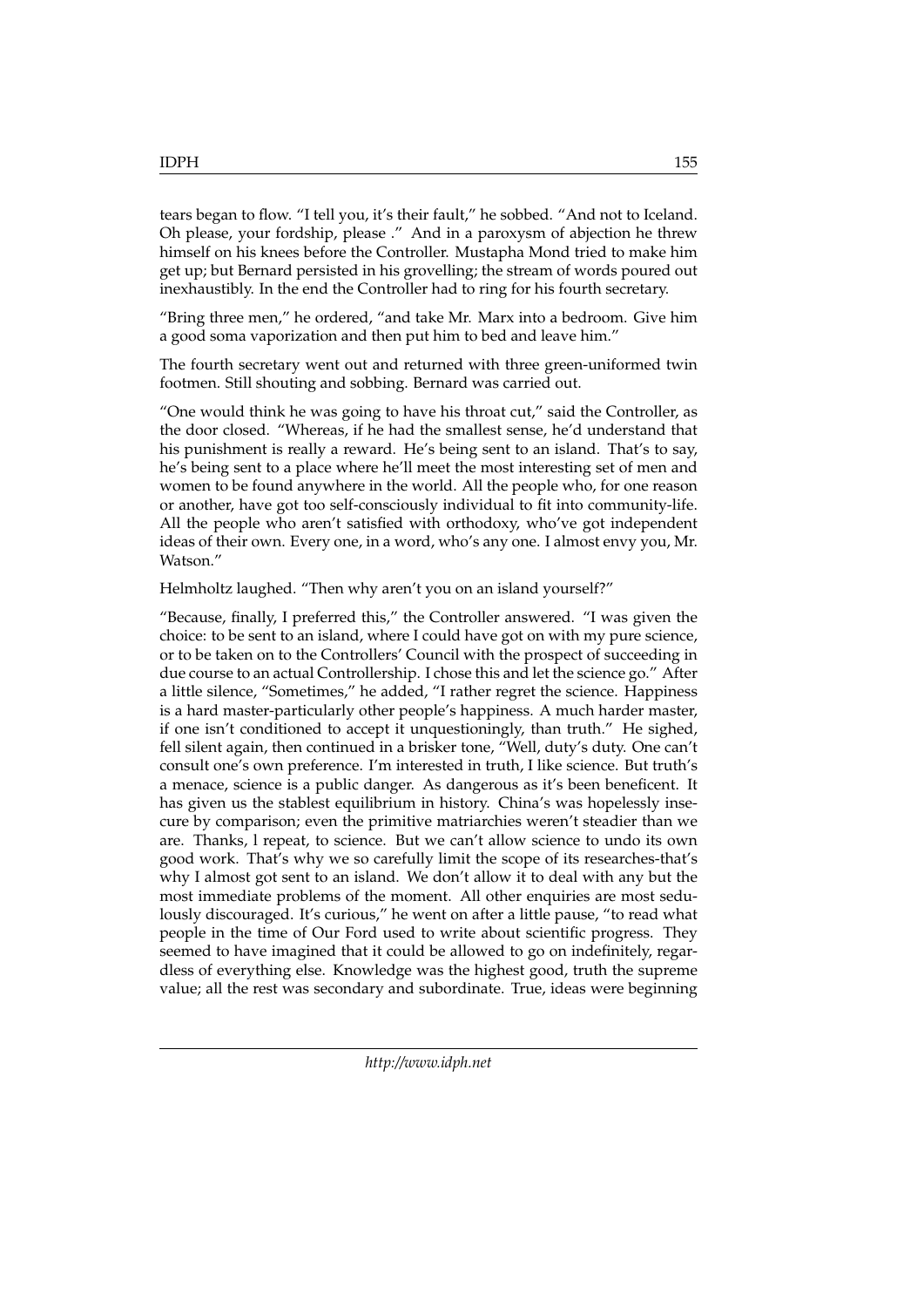to change even then. Our Ford himself did a great deal to shift the emphasis from truth and beauty to comfort and happiness. Mass production demanded the shift. Universal happiness keeps the wheels steadily turning; truth and beauty can't. And, of course, whenever the masses seized political power, then it was happiness rather than truth and beauty that mattered. Still, in spite of everytung, unrestricted scientific research was still permitted. People still went on talking about truth and beauty as though they were the sovereign goods. Right up to the time of the Nine Years' War. That made them change their tune all right. What's the point of truth or beauty or knowledge when the anthrax bombs are popping all around you? That was when science first began to be controlled-after the Nine Years' War. People were ready to have even their appetites controlled then. Anything for a quiet life. We've gone on controlling ever since. It hasn't been very good for truth, of course. But it's been very good for happiness. One can't have something for nothing. Happiness has got to be paid for. You're paying for it, Mr. Watson-paying because you happen to be too much interested in beauty. I was too much interested in truth; I paid too."

"But you didn't go to an island," said the Savage, breaking a long silence.

The Controller smiled. "That's how I paid. By choosing to serve happiness. Other people's-not mine. It's lucky," he added, after a pause, "that there are such a lot of islands in the world. I don't know what we should do without them. Put you all in the lethal chamber, I suppose. By the way, Mr. Watson, would you like a tropical climate? The Marquesas, for example; or Samoa? Or something rather more bracing?"

Helmholtz rose from his pneumatic chair. "I should like a thoroughly bad climate," he answered. "I believe one would write better if the climate were bad. If there were a lot of wind and storms, for example ."

The Controller nodded his approbation. "I like your spirit, Mr. Watson. I like it very much indeed. As much as I officially disapprove of it." He smiled. "What about the Falkland Islands?"

"Yes, I think that will do," Helmholtz answered. "And now, if you don't mind, I'll go and see how poor Bernard's getting on."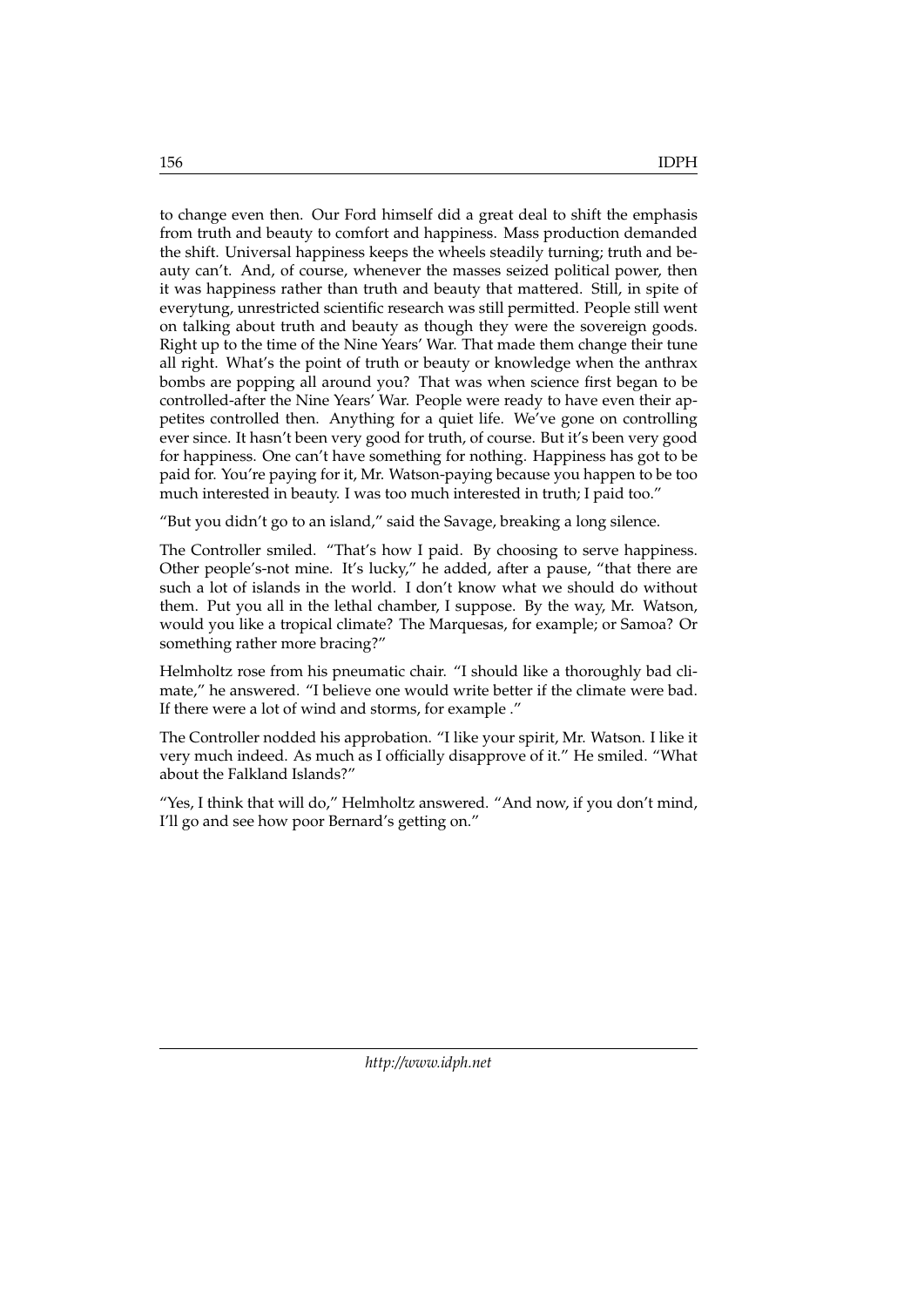### **Seventeen**

ART, SCIENCE-you seem to have paid a fairly high price for your happiness," said the Savage, when they were alone. "Anything else?"

"Well, religion, of course," replied the Controller. "There used to be something called God-before the Nine Years' War. But I was forgetting; you know all about God, I suppose."

"Well ." The Savage hesitated. He would have liked to say something about solitude, about night, about the mesa lying pale under the moon, about the precipice, the plunge into shadowy darkness, about death. He would have liked to speak; but there were no words. Not even in Shakespeare.

The Controller, meanwhile, had crossed to the other side of the room and was unlocking a large safe set into the wall between the bookshelves. The heavy door swung open. Rummaging in the darkness within, "It's a subject," he said, "that has always had a great interest for me." He pulled out a thick black volume. "You've never read this, for example."

The Savage took it. "The Holy Bible, containing the Old and New Testaments," he read aloud from the title-page.

"Nor this." It was a small book and had lost its cover.

"The Imitation of Christ."

"Nor this." He handed out another volume.

"The Varieties of Religious Experience. By William James."

"And I've got plenty more," Mustapha Mond continued, resuming his seat. "A whole collection of pornographic old books. God in the safe and Ford on the shelves." He pointed with a laugh to his avowed library-to the shelves of books, the rack full of reading-machine bobbins and sound-track rolls.

"But if you know about God, why don't you tell them?" asked the Savage indignantly. "Why don't you give them these books about God?"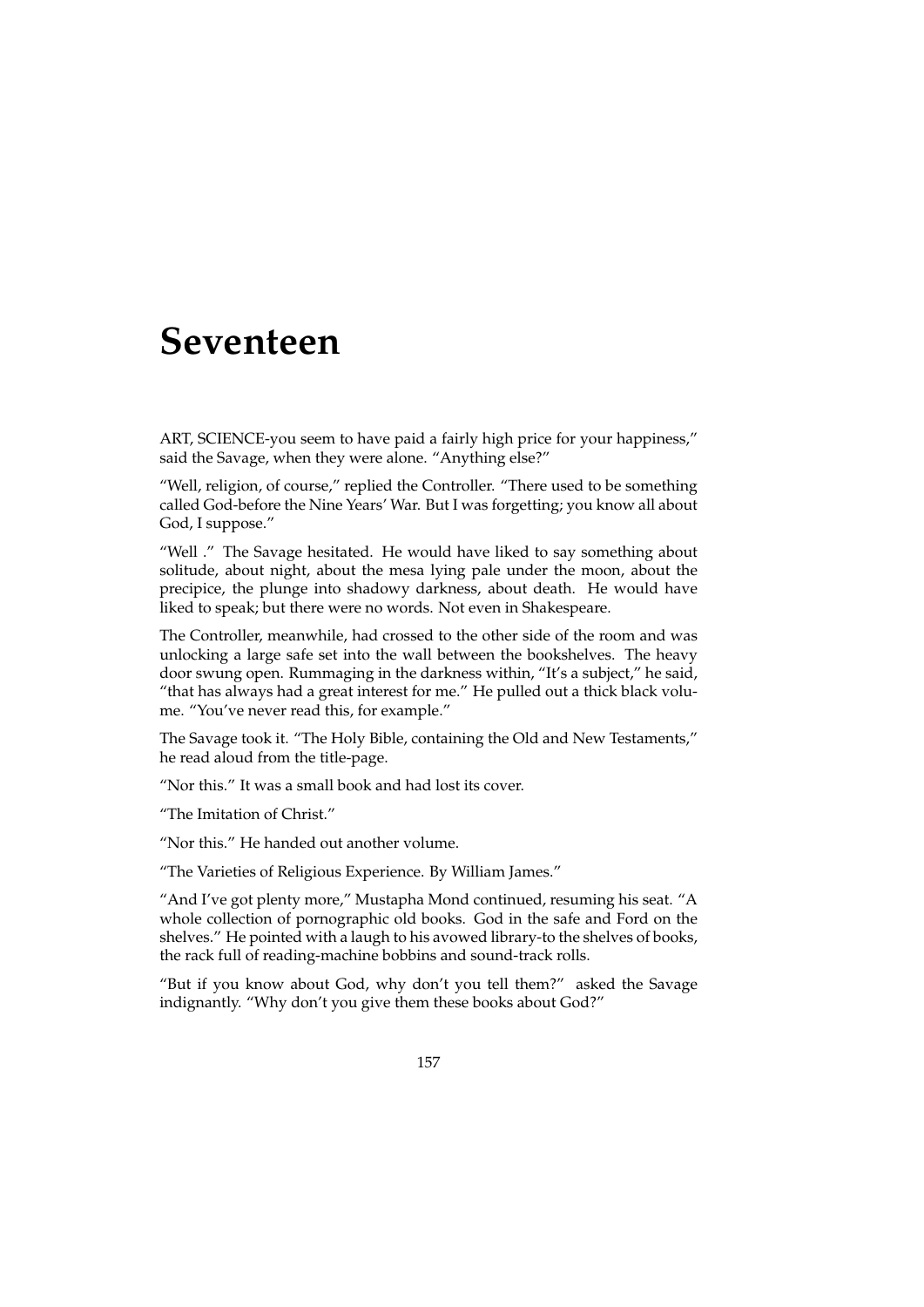"For the same reason as we don't give them Othello: they're old; they're about God hundreds of years ago. Not about God now."

"But God doesn't change."

"Men do, though."

"What difference does that make?"

"All the difference in the world," said Mustapha Mond. He got up again and walked to the safe. "There was a man called Cardinal Newman," he said. "A cardinal," he exclaimed parenthetically, "was a kind of Arch-Community-Songster."

"'I Pandulph, of fair Milan, cardinal.' I've read about them in Shakespeare."

"Of course you have. Well, as I was saying, there was a man called Cardinal Newman. Ah, here's the book." He pulled it out. "And while I'm about it I'll take this one too. It's by a man called Maine de Biran. He was a philosopher, if you know what that was."

"A man who dreams of fewer things than there are in heaven and earth," said the Savage promptly.

"Quite so. I'll read you one of the things he did dream of in a moment. Meanwhile, listen to what this old Arch-Community-Songster said." He opened the book at the place marked by a slip of paper and began to read. "'We are not our own any more than what we possess is our own. We did not make ourselves, we cannot be supreme over ourselves. We are not our own masters. We are God's property. Is it not our happiness thus to view the matter? Is it any happiness or any comfort, to consider that we are our own? It may be thought so by the young and prosperous. These may think it a great thing to have everything, as they suppose, their own way-to depend on no one-to have to think of nothing out of sight, to be without the irksomeness of continual acknowledgment, continual prayer, continual reference of what they do to the will of another. But as time goes on, they, as all men, will find that independence was not made for man-that it is an unnatural state- will do for a while, but will not carry us on safely to the end ."' Mustapha Mond paused, put down the first book and, picking up the other, turned over the pages. "Take this, for example," he said, and in his deep voice once more began to read: "'A man grows old; he feels in himself that radical sense of weakness, of listlessness, of discomfort, which accompanies the advance of age; and, feeling thus, imagines himself merely sick, lulling his fears with the notion that this distressing condition is due to some particular cause, from which, as from an illness, he hopes to recover. Vain imaginings! That sickness is old age; and a horrible disease it is. They say that it is the fear of death and of what comes after death that makes men turn to religion as they advance in years. But my own experience has gi-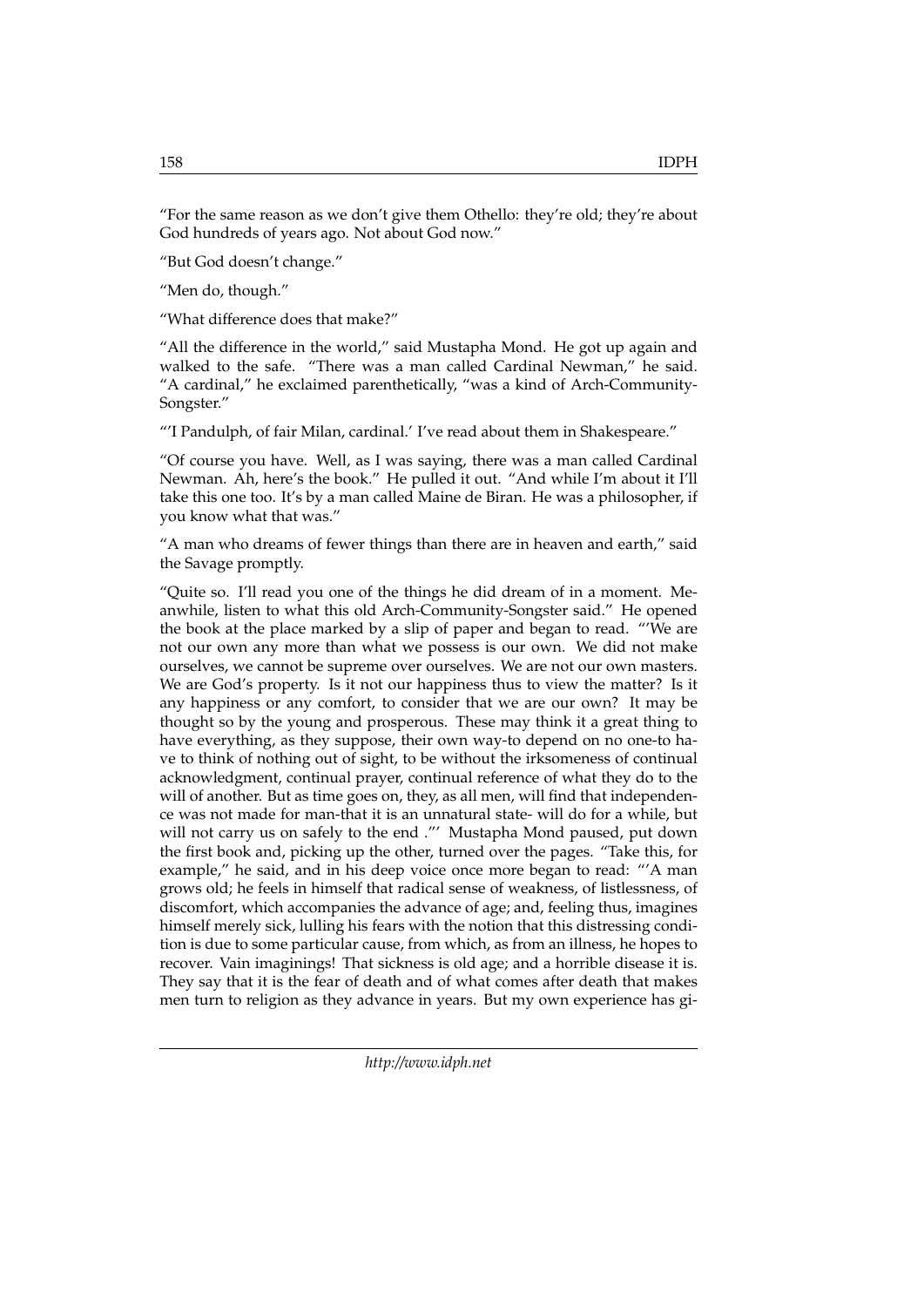ven me the conviction that, quite apart from any such terrors or imaginings, the religious sentiment tends to develop as we grow older; to develop because, as the passions grow calm, as the fancy and sensibilities are less excited and less excitable, our reason becomes less troubled in its working, less obscured by the images, desires and distractions, in which it used to be absorbed; whereupon God emerges as from behind a cloud; our soul feels, sees, turns towards the source of all light; turns naturally and inevitably; for now that all that gave to the world of sensations its life and charms has begun to leak away from us, now that phenomenal existence is no more bolstered up by impressions from within or from without, we feel the need to lean on something that abides, something that will never play us false-a reality, an absolute and everlasting truth. Yes, we inevitably turn to God; for this religious sentiment is of its nature so pure, so delightful to the soul that experiences it, that it makes up to us for all our other losses."' Mustapha Mond shut the book and leaned back in his chair. "One of the numerous things in heaven and earth that these philosophers didn't dream about was this" (he waved his hand), "us, the modern world. 'You can only be independent of God while you've got youth and prosperity; independence won't take you safely to the end.' Well, we've now got youth and prosperity right up to the end. What follows? Evidently, that we can be independent of God. 'The religious sentiment will compensate us for all our losses.' But there aren't any losses for us to compensate; religious sentiment is superfluous. And why should we go hunting for a substitute for youthful desires, when youthful desires never fail? A substitute for distractions, when we go on enjoying all the old fooleries to the very last? What need have we of repose when our minds and bodies continue to delight in activity? of consolation, when we have soma? of something immovable, when there is the social order?"

"Then you think there is no God?"

"No, I think there quite probably is one."

"Then why? ."

Mustapha Mond checked him. "But he manifests himself in different ways to different men. In premodern times he manifested himself as the being that's described in these books. Now ."

"How does he manifest himself now?" asked the Savage.

"Well, he manifests himself as an absence; as though he weren't there at all."

"That's your fault."

"Call it the fault of civilization. God isn't compatible with machinery and scientific medicine and universal happiness. You must make your choice. Our civilization has chosen machinery and medicine and happiness. That's why I have to keep these books locked up in the safe. They're smut. People would be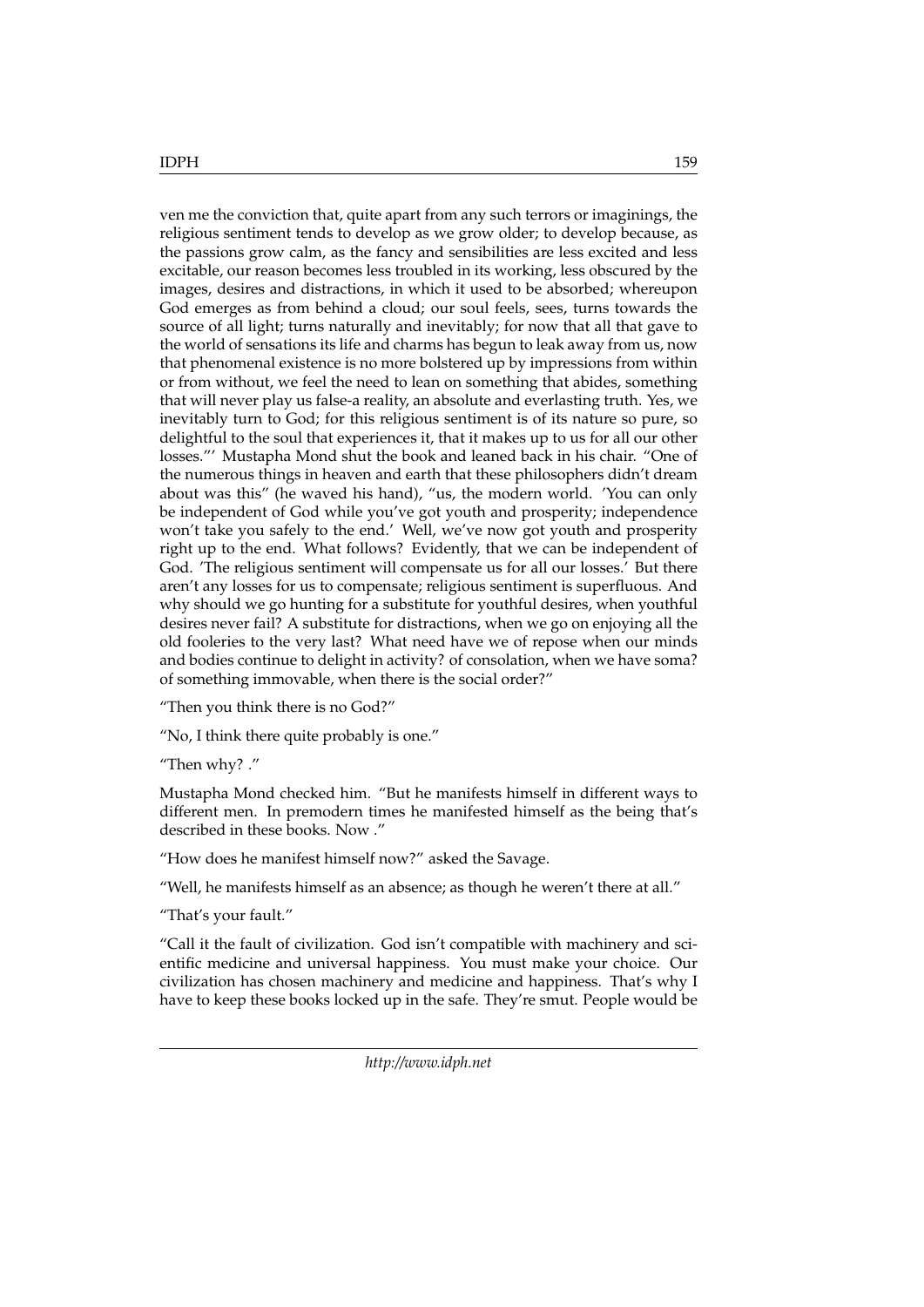#### shocked it ."

The Savage interrupted him. "But isn't it natural to feel there's a God?"

"You might as well ask if it's natural to do up one's trousers with zippers," said the Controller sarcastically. "You remind me of another of those old fellows called Bradley. He defined philosophy as the finding of bad reason for what one believes by instinct. As if one believed anything by instinct! One believes things because one has been conditioned to believe them. Finding bad reasons for what one believes for other bad reasons-that's philosophy. People believe in God because they've been conditioned to.

"But all the same," insisted the Savage, "it is natural to believe in God when you're alone-quite alone, in the night, thinking about death ."

"But people never are alone now," said Mustapha Mond. "We make them hate solitude; and we arrange their lives so that it's almost impossible for them ever to have it."

The Savage nodded gloomily. At Malpais he had suffered because they had shut him out from the communal activities of the pueblo, in civilized London he was suffering because he could never escape from those communal activities, never be quietly alone.

"Do you remember that bit in King Lear?" said the Savage at last. "'The gods are just and of our pleasant vices make instruments to plague us; the dark and vicious place where thee he got cost him his eyes,' and Edmund answers-you remember, he's wounded, he's dying-'Thou hast spoken right; 'tis true. The wheel has come full circle; I am here.' What about that now? Doesn't there seem to be a God managing things, punishing, rewarding?"

"Well, does there?" questioned the Controller in his turn. "You can indulge in any number of pleasant vices with a freemartin and run no risks of having your eyes put out by your son's mistress. 'The wheel has come full circle; I am here.' But where would Edmund be nowadays? Sitting in a pneumatic chair, with his arm round a girl's waist, sucking away at his sex- hormone chewing-gum and looking at the feelies. The gods are just. No doubt. But their code of law is dictated, in the last resort, by the people who organize society; Providence takes its cue from men."

"Are you sure?" asked the Savage. "Are you quite sure that the Edmund in that pneumatic chair hasn't been just as heavily punished as the Edmund who's wounded and bleeding to death? The gods are just. Haven't they used his pleasant vices as an instrument to degrade him?"

"Degrade him from what position? As a happy, hard-working, goodsconsuming citizen he's perfect. Of course, if you choose some other standard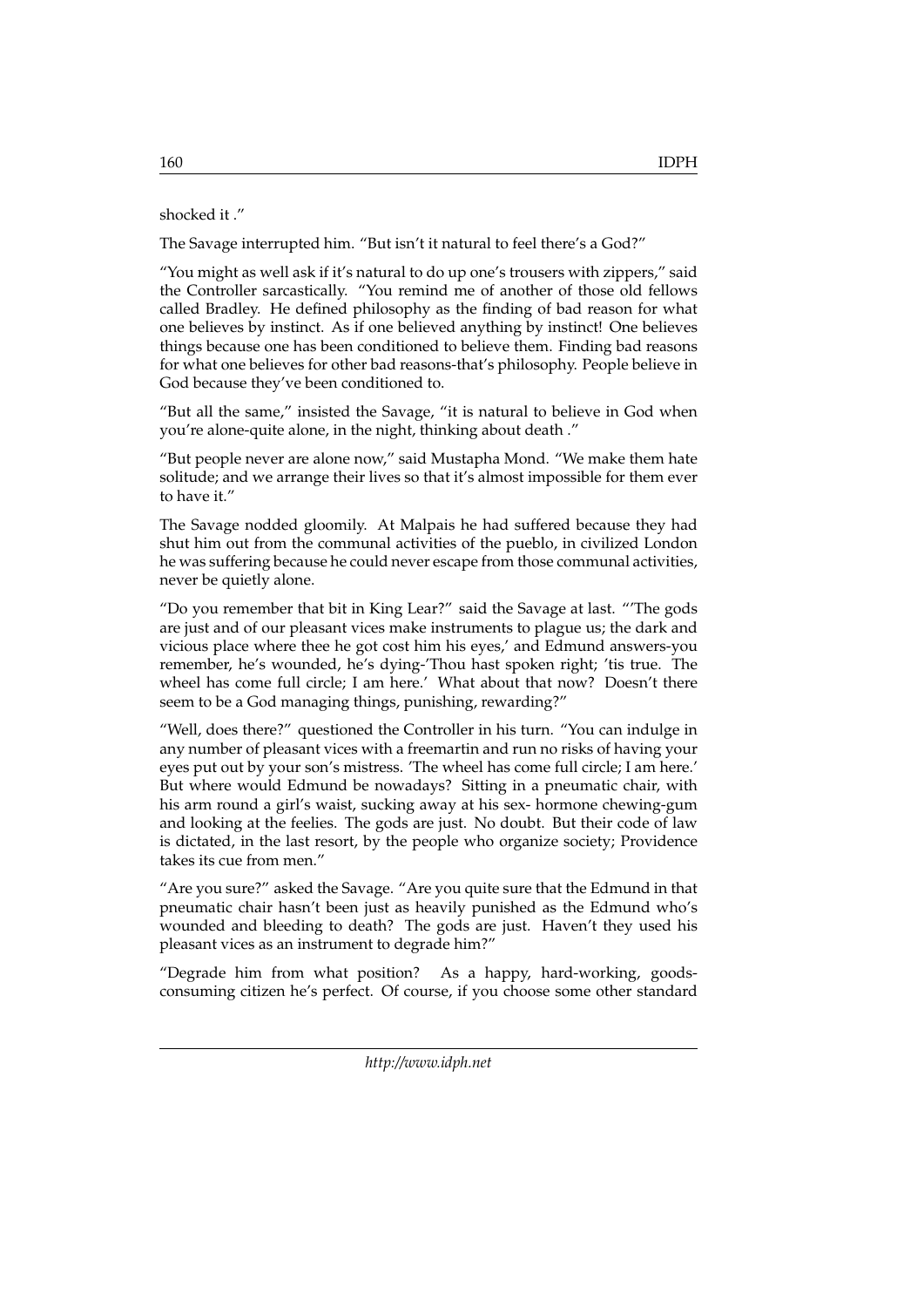than ours, then perhaps you might say he was degraded. But you've got to stick to one set of postulates. You can't play Electro-magnetic Golf according to the rules of Centrifugal Bumble-puppy."

"But value dwells not in particular will," said the Savage. "It holds his estimate and dignity as well wherein 'tis precious of itself as in the prizer."

"Come, come," protested Mustapha Mond, "that's going rather far, isn't it?"

"If you allowed yourselves to think of God, you wouldn't allow yourselves to be degraded by pleasant vices. You'd have a reason for bearing things patiently, for doing things with courage. I've seen it with the Indians."

"l'm sure you have," said Mustapha Mond. "But then we aren't Indians. There isn't any need for a civilized man to bear anything that's seriously unpleasant. And as for doing things-Ford forbid that he should get the idea into his head. It would upset the whole social order if men started doing things on their own."

"What about self-denial, then? If you had a God, you'd have a reason for selfdenial."

"But industrial civilization is only possible when there's no self-denial. Selfindulgence up to the very limits imposed by hygiene and economics. Otherwise the wheels stop turning."

"You'd have a reason for chastity!" said the Savage, blushing a little as he spoke the words.

"But chastity means passion, chastity means neurasthenia. And passion and neurasthenia mean instability. And instability means the end of civilization. You can't have a lasting civilization without plenty of pleasant vices."

"But God's the reason for everything noble and fine and heroic. If you had a God ."

"My dear young friend," said Mustapha Mond, "civilization has absolutely no need of nobility or heroism. These things are symptoms of political inefficiency. In a properly organized society like ours, nobody has any opportunities for being noble or heroic. Conditions have got to be thoroughly unstable before the occasion can arise. Where there are wars, where there are divided allegiances, where there are temptations to be resisted, objects of love to be fought for or defended-there, obviously, nobility and heroism have some sense. But there aren't any wars nowadays. The greatest care is taken to prevent you from loving any one too much. There's no such thing as a divided allegiance; you're so conditioned that you can't help doing what you ought to do. And what you ought to do is on the whole so pleasant, so many of the natural impulses are allowed free play, that there really aren't any temptations to resist. And if ever, by some unlucky chance, anything unpleasant should somehow happen, why,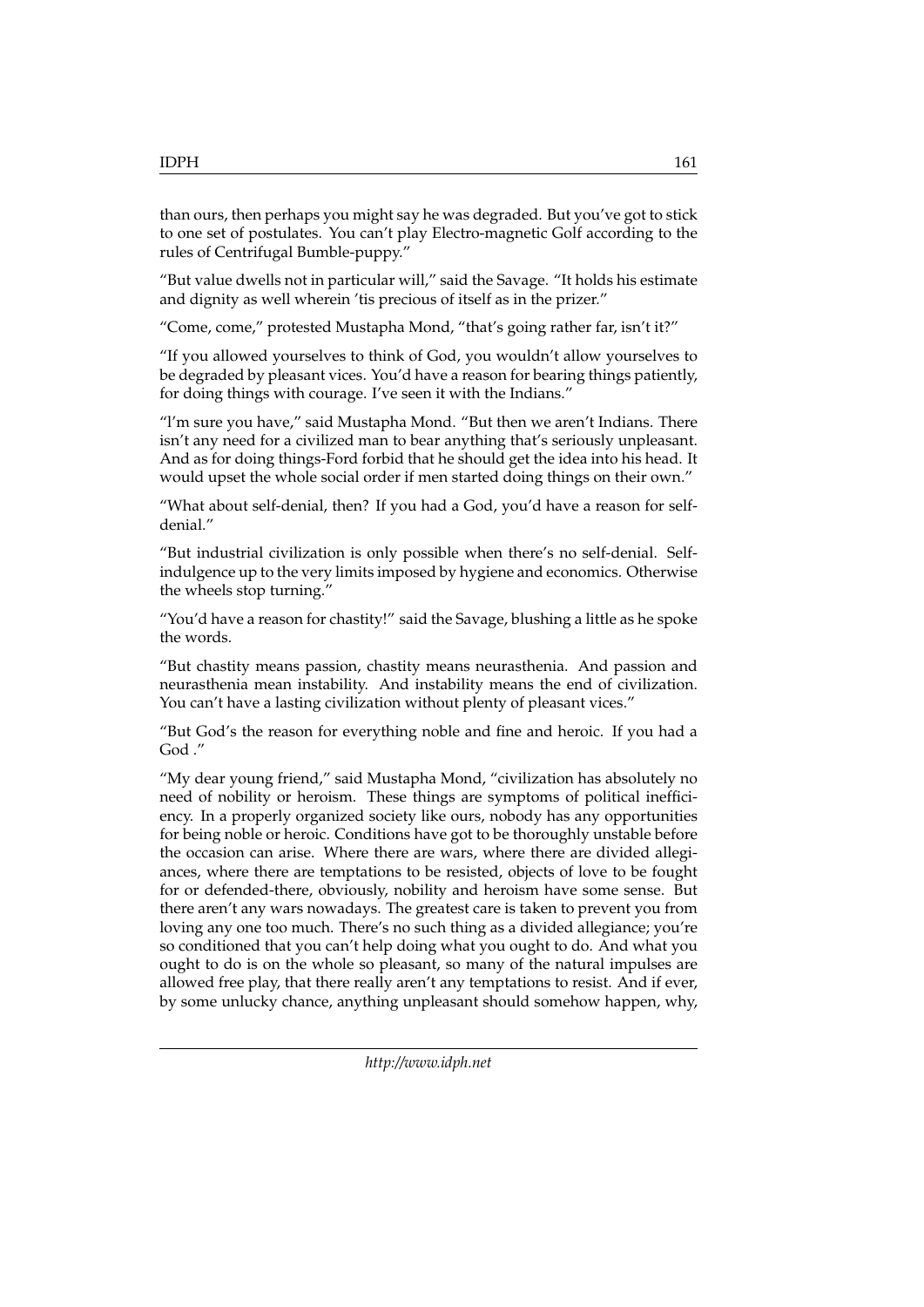there's always soma to give you a holiday from the facts. And there's always soma to calm your anger, to reconcile you to your enemies, to make you patient and long-suffering. In the past you could only accomplish these things by making a great effort and after years of hard moral training. Now, you swallow two or three half-gramme tablets, and there you are. Anybody can be virtuous now. You can carry at least half your mortality about in a bottle. Christianity without tears-that's what soma is."

"But the tears are necessary. Don't you remember what Othello said? 'If after every tempest came such calms, may the winds blow till they have wakened death.' There's a story one of the old Indians used to tell us, about the Girl of Mátaski. The young men who wanted to marry her had to do a morning's hoeing in her garden. It seemed easy; but there were flies and mosquitoes, magic ones. Most of the young men simply couldn't stand the biting and stinging. But the one that could-he got the girl."

"Charming! But in civilized countries," said the Controller, "you can have girls without hoeing for them, and there aren't any flies or mosquitoes to sting you. We got rid of them all centuries ago."

The Savage nodded, frowning. "You got rid of them. Yes, that's just like you. Getting rid of everytfung unpleasant instead of learning to put up with it. Whether 'tis better in the mind to suffer the slings and arrows of outrageous fortune, or to take arms against a sea of troubles and by opposing end them. But you don't do either. Neither suffer nor oppose. You just abolish the slings and arrows. It's too easy."

He was suddenly silent, thinking of his mother. In her room on the thirty- seventh floor, Linda had floated in a sea of singing lights and perfumed caressesfloated away, out of space, out of time, out of the prison of her memories, her habits, her aged and bloated body. And Tomakin, ex-Director of Hatcheries and Conditioning, Tomakin was still on holiday-on holiday from humiliation and pain, in a world where he could not hear those words, that derisive laughter, could not see that hideous face, feel those moist and flabby arms round his neck, in a beautiful world.

"What you need," the Savage went on, "is something with tears for a change. Nothing costs enough here."

("Twelve and a half million dollars," Henry Foster had protested when the Savage told him that. "Twelve and a half million-that's what the new Conditioning Centre cost. Not a cent less.")

"Exposing what is mortal and unsure to all that fortune, death and danger dare, even for an eggshell. Isn't there something in that?" he asked, looking up at Mustapha Mond. "Quite apart from God-though of course God would be a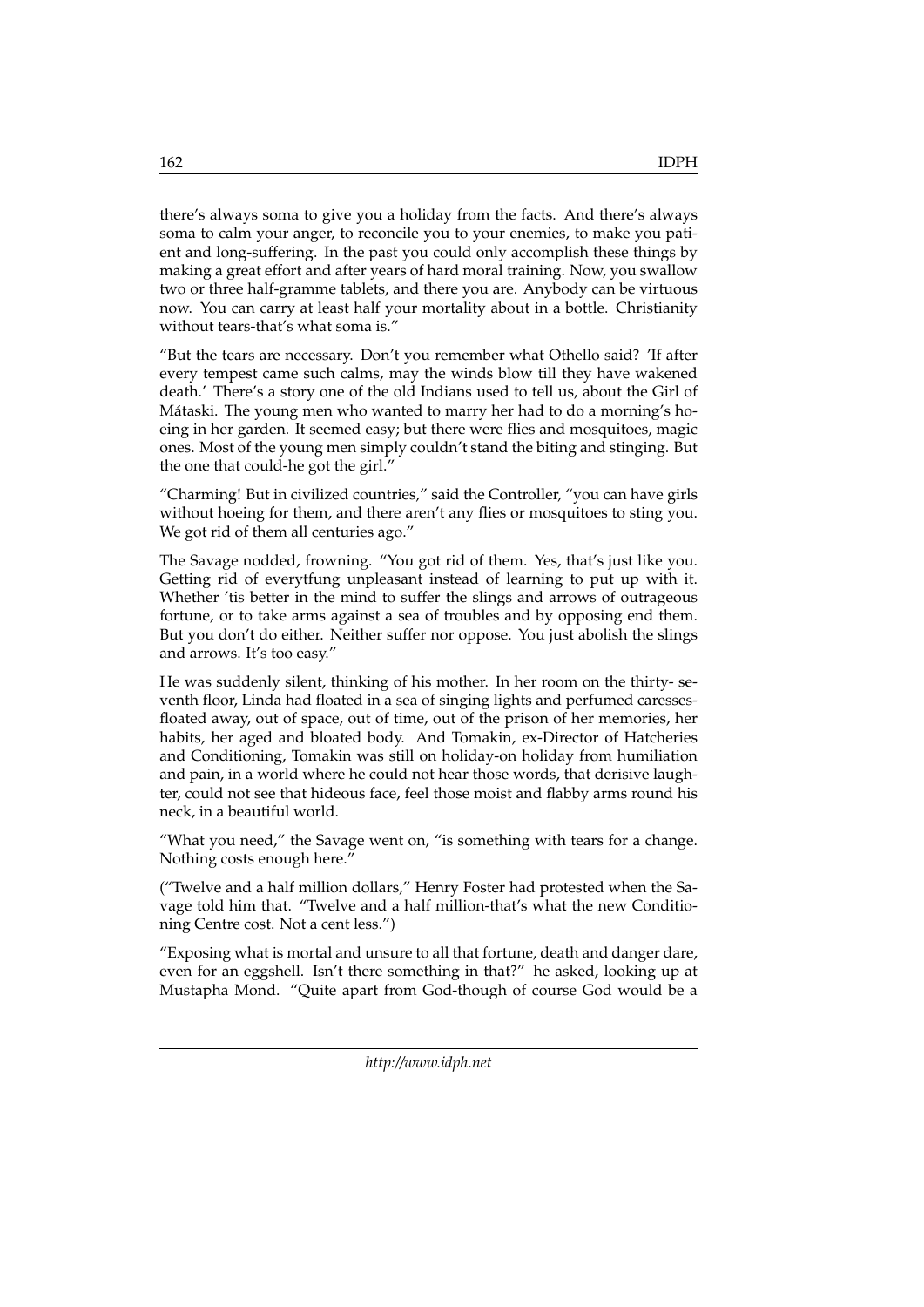reason for it. Isn't there something in living dangerously?"

"There's a great deal in it," the Controller replied. "Men and women must have their adrenals stimulated from time to time."

"What?" questioned the Savage, uncomprehending.

"It's one of the conditions of perfect health. That's why we've made the V.P.S. treatments compulsory."

"V.P.S.?"

"Violent Passion Surrogate. Regularly once a month. We flood the whole system with adrenin. It's the complete physiological equivalent of fear and rage. All the tonic effects of murdering Desdemona and being murdered by Othello, without any of the inconveniences."

"But I like the inconveniences."

"We don't," said the Controller. "We prefer to do things comfortably."

"But I don't want comfort. I want God, I want poetry, I want real danger, I want freedom, I want goodness. I want sin."

"In fact," said Mustapha Mond, "you're claiming the right to be unhappy."

"All right then," said the Savage defiantly, "I'm claiming the nght to be unhappy."

"Not to mention the right to grow old and ugly and impotent; the right to have syphilis and cancer; the right to have too little to eat; the right to be lousy; the right to live in constant apprehension of what may happen to- morrow; the right to catch typhoid; the right to be tortured by unspeakable pains of every kind." There was a long silence.

"I claim them all," said the Savage at last.

Mustapha Mond shrugged his shoulders. "You're welcome," he said.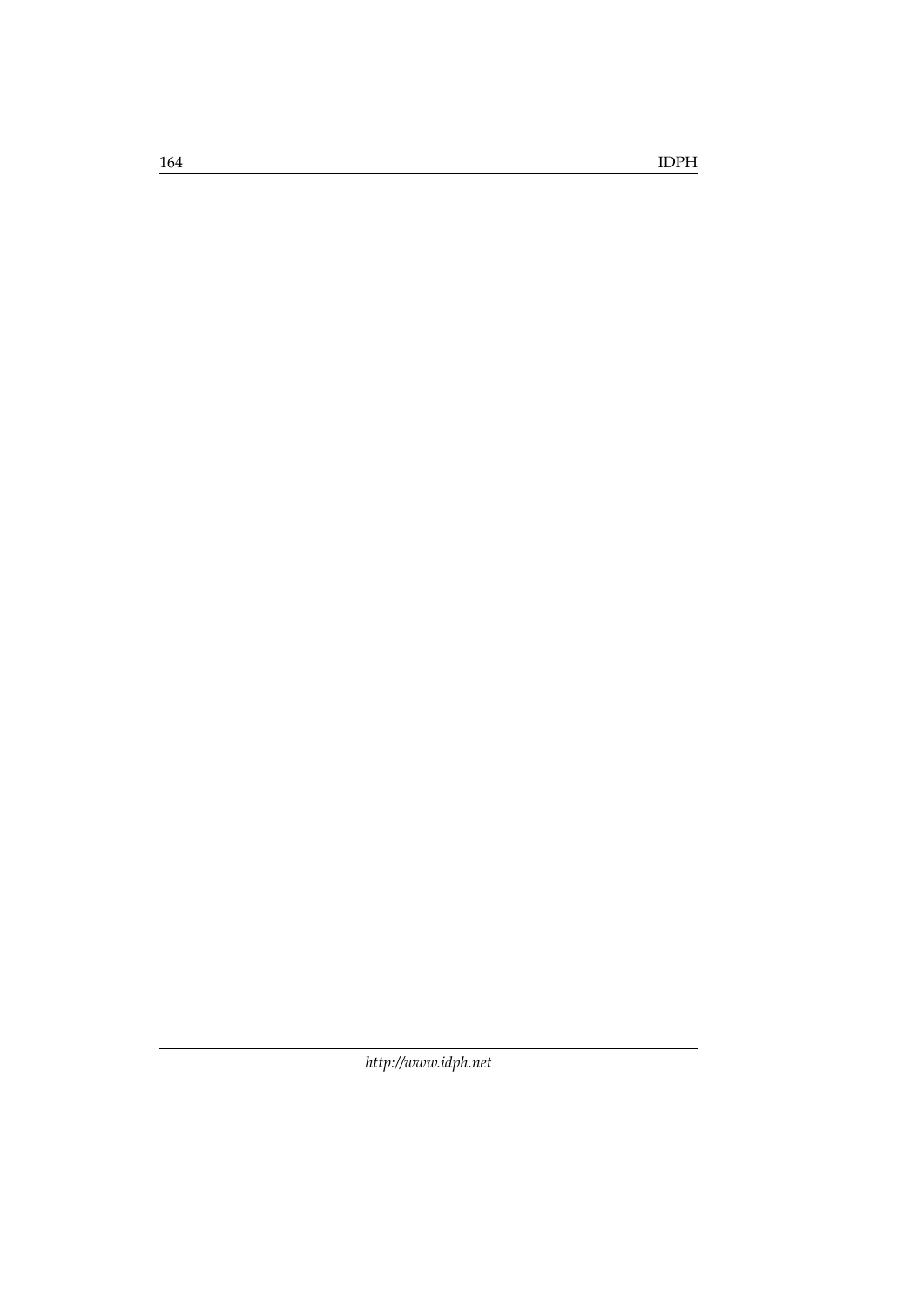# **Eighteen**

THE DOOR was ajar; they entered.

"John!"

From the bathroom came an unpleasant and characteristic sound.

"Is there anything the matter?" Helmholtz called.

There was no answer. The unpleasant sound was repeated, twice; there was silence. Then, with a click the bathroom door opened and, very pale, the Savage emerged.

"I say," Helmholtz exclaimed solicitously, "you do look ill, John!"

"Did you eat something that didn't agree with you?" asked Bernard.

The Savage nodded. "I ate civilization."

"What?"

"It poisoned me; I was defiled. And then," he added, in a lower tone, "I ate my own wickedness."

"Yes, but what exactly?. I mean, just now you were ."

"Now I am purified," said the Savage. "I drank some mustard and warm water."

The others stared at him in astonishment. "Do you mean to say that you were doing it on purpose?" asked Bernard.

"That's how the Indians always purify themselves." He sat down and, sighing, passed his hand across his forehead. "I shall rest for a few minutes," he said. "I'm rather tired."

"Well, I'm not surprised," said Helmholtz. After a silence, "We've come to say good-bye," he went on in another tone. "We're off to-morrow morning."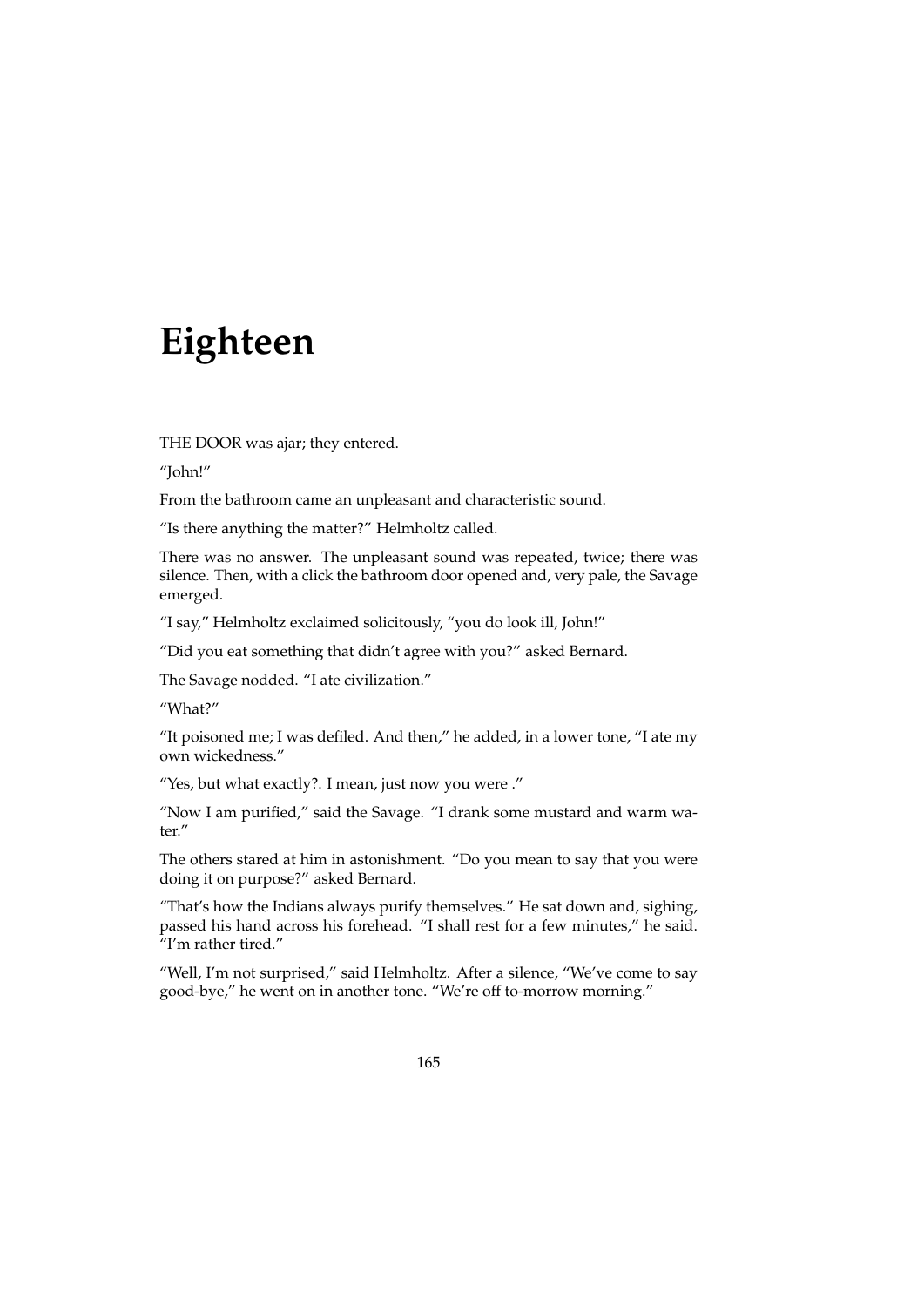"Yes, we're off to-morrow," said Bernard on whose face the Savage remarked a new expression of determined resignation. "And by the way, John," he continued, leaning forward in his chair and laying a hand on the Savage's knee, "I want to say how sorry I am about everything that happened yesterday." He blushed. "How ashamed," he went on, in spite of the unsteadiness of his voice, "how really ."

The Savage cut him short and, taking his hand, affectionately pressed it.

"Helmholtz was wonderful to me," Bernard resumed, after a little pause. "If it hadn't been for him, I should ."

"Now, now," Helmholtz protested.

There was a silence. In spite of their sadness-because of it, even; for their sadness was the symptom of their love for one another-the three young men were happy.

"I went to see the Controller this morning," said the Savage at last.

"What for?"

"To ask if I mightn't go to the islands with you."

"And what did he say?" asked Helmholtz eagerly.

The Savage shook his head. "He wouldn't let me."

"Why not?"

"He said he wanted to go on with the experiment. But I'm damned," the Savage added, with sudden fury, "I'm damned if I'll go on being experimented with. Not for all the Controllers in the world. l shall go away to-morrow too."

"But where?" the others asked in unison.

The Savage shrugged his shoulders. "Anywhere. I don't care. So long as I can be alone."

From Guildford the down-line followed the Wey valley to Godalming, then, over Milford and Witley, proceeded to Haslemere and on through Petersfield towards Portsmouth. Roughly parallel to it, the upline passed over Worplesden, Tongham, Puttenham, Elstead and Grayshott. Between the Hog's Back and Hindhead there were points where the two lines were not more than six or seven kilometres apart. The distance was too small for careless flyers-particularly at night and when they had taken half a gramme too much. There had been accidents. Serious ones. It had been decided to deflect the upline a few kilometres to the west. Between Grayshott and Tongham four abandoned air-lighthouses marked the course of the old Portsmouth-to-London road. The skies above them were silent and deserted. It was over Selborne, Bordon and Farnham that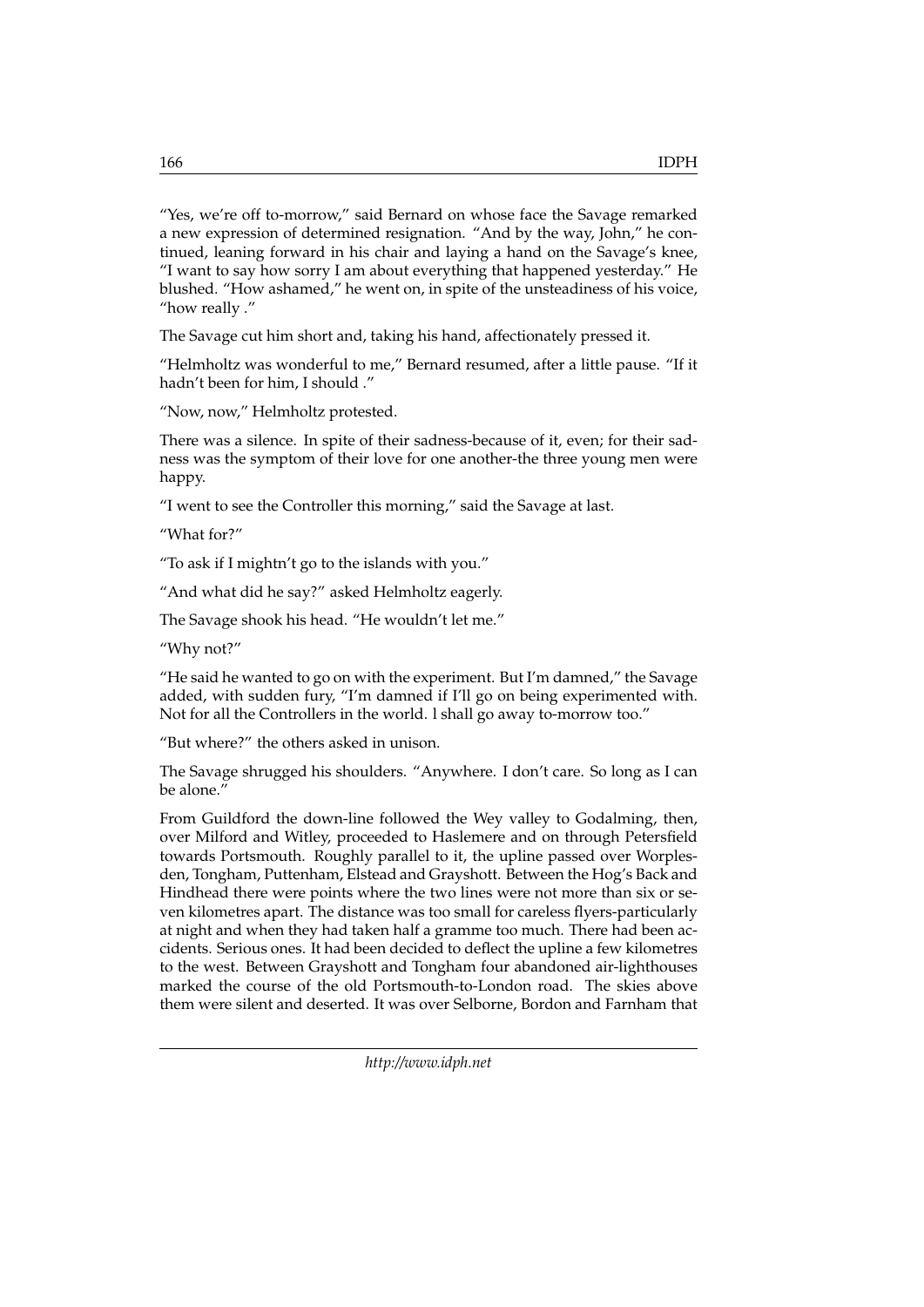### $I$ DPH  $167$

the helicopters now ceaselessly hummed and roared.

The Savage had chosen as his hermitage the old light-house which stood on the crest of the hill between Puttenham and Elstead. The building was of ferro-concrete and in excellent condition-almost too comfortable the Savage had thought when he first explored the place, almost too civilizedly luxurious. He pacified his conscience by promising himself a compensatingly harder selfdiscipline, purifications the more complete and thorough. His first night in the hermitage was, deliberately, a sleepless one. He spent the hours on his knees praying, now to that Heaven from which the guilty Claudius had begged forgiveness, now in Zuñi to Awonawilona, now to Jesus and Pookong, now to his own guardian animal, the eagle. From time to time he stretched out his arms as though he were on the Cross, and held them thus through long minutes of an ache that gradually increased till it became a tremulous and excruciating agony; held them, in voluntary crucifixion, while he repeated, through clenched teeth (the sweat, meanwhile, pouring down his face), "Oh, forgive me! Oh, make me pure! Oh, help me to be good!" again and again, till he was on the point of fainting from the pain.

When morning came, he felt he had earned the right to inhabit the lighthouse; yet, even though there still was glass in most of the windows, even though the view from the platform was so fine. For the very reason why he had chosen the lighthouse had become almost instantly a reason for going somewhere else. He had decided to live there because the view was so beautiful, because, from his vantage point, he seemed to be looking out on to the incarnation of a divine being. But who was he to be pampered with the daily and hourly sight of loveliness? Who was he to be living in the visible presence of God? All he deserved to live in was some filthy sty, some blind hole in the ground. Stiff and still aching after his long night of pain, but for that very reason inwardly reassured, he climbed up to the platform of his tower, he looked out over the bright sunrise world which he had regained the right to inhabit. On the north the view was bounded by the long chalk ridge of the Hog's Back, from behind whose eastern extremity rose the towers of the seven skyscrapers which constituted Guildford. Seeing them, the Savage made a grimace; but he was to become reconciled to them in course of time; for at night they twinued gaily with geometrical constellations, or else, flood-lighted, pointed their luminous fingers (with a gesture whose significance nobody in England but the Savage now understood) solemnly towards the plumbless mysteries of heaven.

In the valley which separated the Hog's Back from the sandy hill on which the lighthouse stood, Puttenham was a modest little village nine stories high, with silos, a poultry farm, and a small vitamin-D factory. On the other side of the lighthouse, towards the South, the ground fell away in long slopes of heather to a chain of ponds.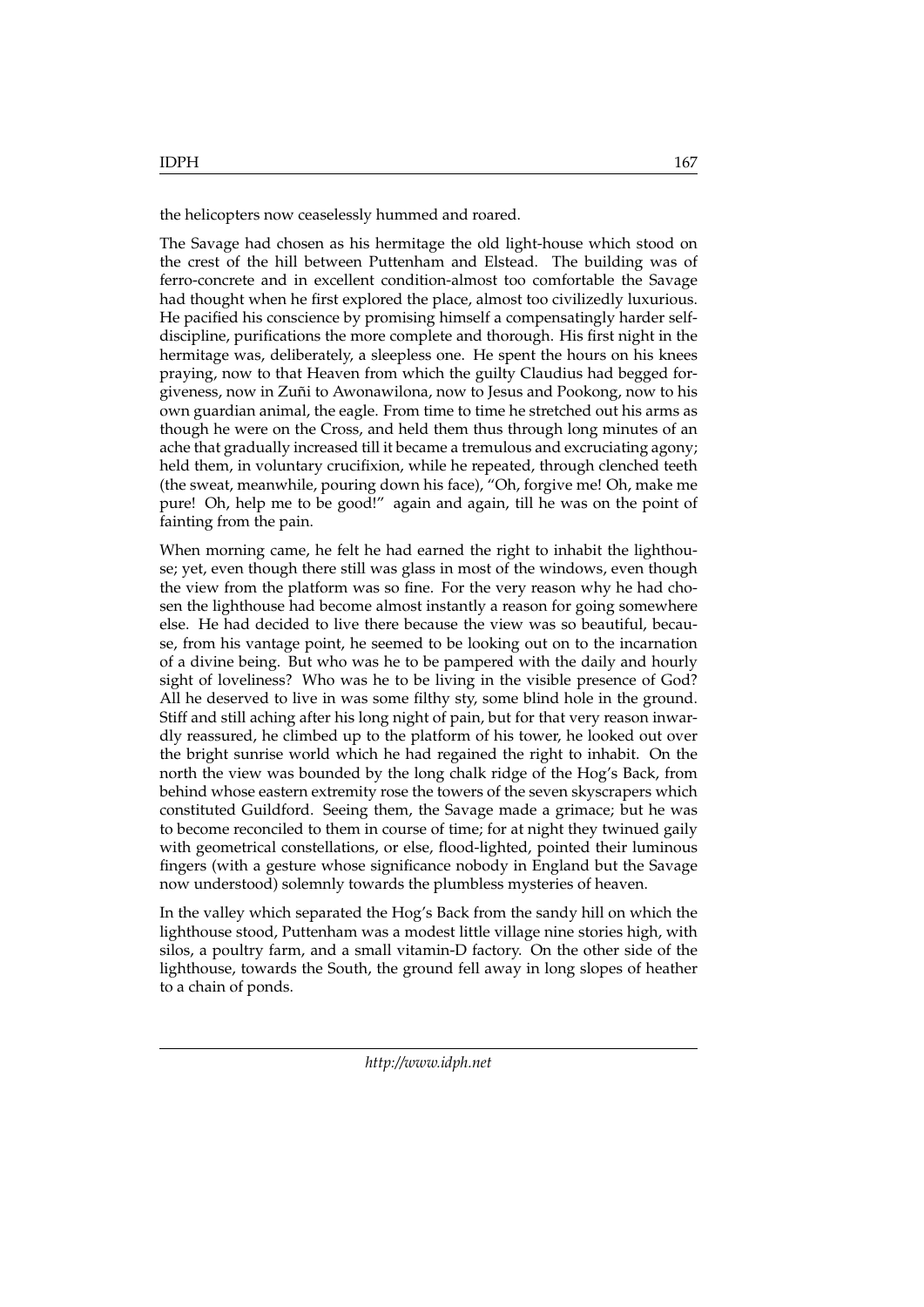Beyond them, above the intervening woods, rose the fourteen-story tower of Elstead. Dim in the hazy English air, Hindhead and Selborne invited the eye into a blue romantic distance. But it was not alone the distance that had attracted the Savage to his lighthouse; the near was as seductive as the far. The woods, the open stretches of heather and yellow gorse, the clumps of Scotch firs, the shining ponds with their overhanging birch trees, their water lilies, their beds of rushes-these were beautiful and, to an eye accustomed to the aridities of the American desert, astonishing. And then the solitude! Whole days passed during which he never saw a human being. The lighthouse was only a quarter of an hour's flight from the Charing-T Tower; but the hills of Malpais were hardly more deserted than this Surrey heath. The crowds that daily left London, left it only to play Electro- magnetic Golf or Tennis. Puttenham possessed no links; the nearest Riemann- surfaces were at Guildford. Flowers and a landscape were the only attractions here. And so, as there was no good reason for coming, nobody came. During the first days the Savage lived alone and undisturbed.

Of the money which, on his first arrival, John had received for his personal expenses, most had been spent on his equipment. Before leaving London he had bought four viscose-woollen blankets, rope and string, nails, glue, a few tools, matches (though he intended in due course to make a fire drill), some pots and pans, two dozen packets of seeds, and ten kilogrammes of wheat flour. "No, not synthetic starch and cotton-waste flour- substitute," he had insisted. "Even though it is more nourishing." But when it came to pan-glandular biscuits and vitaminized beef-surrogate, he had not been able to resist the shopman's persuasion. Looking at the tins now, he bitterly reproached himself for his weakness. Loathesome civilized stuff! He had made up his mind that he would never eat it, even if he were starving. "That'll teach them," he thought vindictively. It would also teach him.

He counted his money. The little that remained would be enough, he hoped, to tide him over the winter. By next spring, his garden would be producing enough to make him independent of the outside world. Meanwhile, there would always be game. He had seen plenty of rabbits, and there were waterfowl on the ponds. He set to work at once to make a bow and arrows.

There were ash trees near the lighthouse and, for arrow shafts, a whole copse full of beautifully straight hazel saplings. He began by felling a young ash, cut out six feet of unbranched stem, stripped off the bark and, paring by paring, shaved away the white wood, as old Mitsima had taught him, until he had a stave of his own height, stiff at the thickened centre, lively and quick at the slender tips. The work gave him an intense pleasure. After those weeks of idleness in London, with nothing to do, whenever he wanted anything, but to press a switch or turn a handle, it was pure delight to be doing something that demanded skill and patience.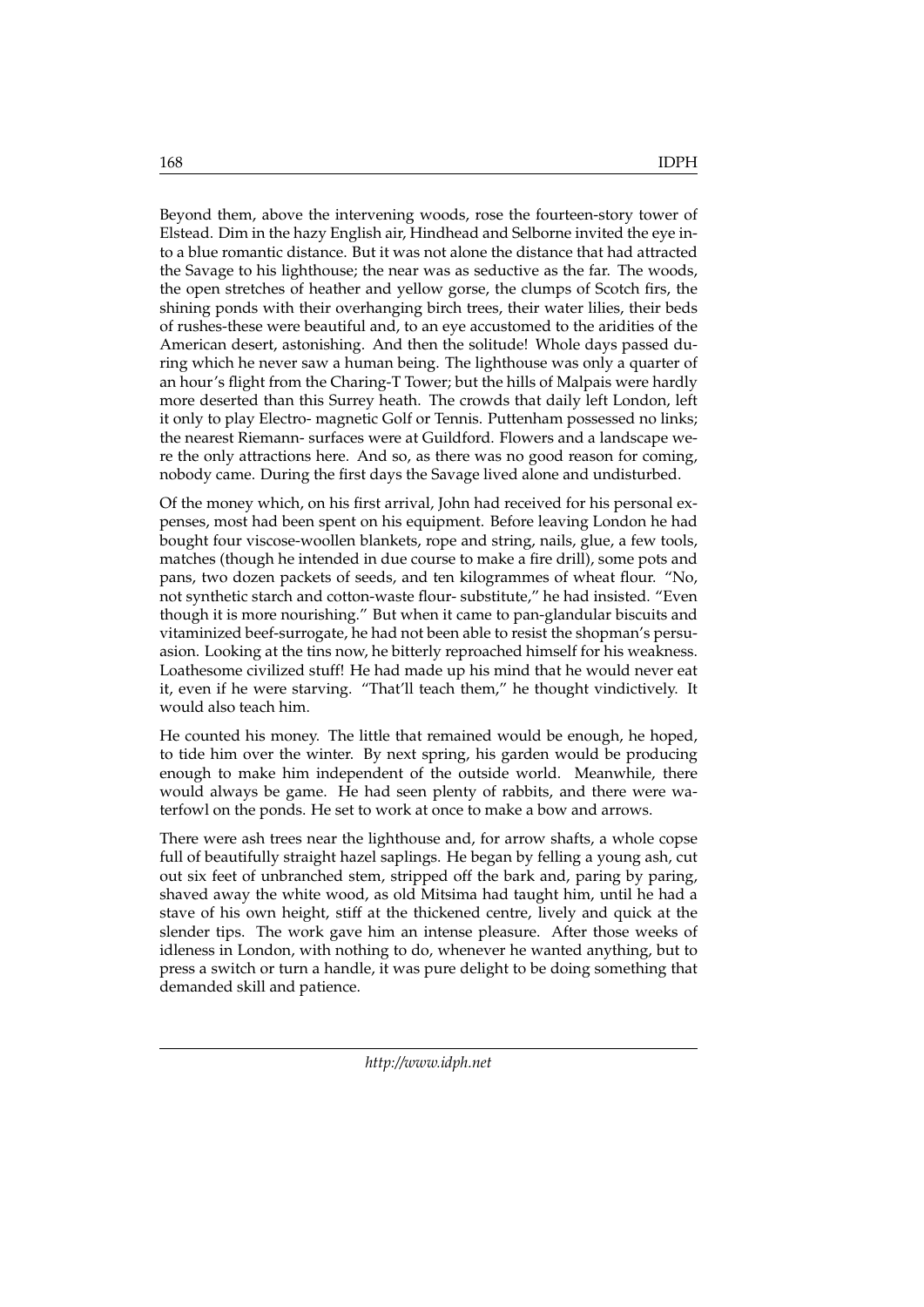He had almost finished whittling the stave into shape, when he realized with a start that he was singing-singing! It was as though, stumbling upon himself from the outside, he had suddenly caught himself out, taken himself flagrantly at fault. Guiltily he blushed. After all, it was not to sing and enjoy himself that he had come here. It was to escape further contamination by the filth of civilized life; it was to be purified and made good; it was actively to make amends. He realized to his dismay that, absorbed in the whittling of his bow, he had forgotten what he had sworn to himself he would constantly remember-poor Linda, and his own murderous unkindness to her, and those loathsome twins, swarming like lice across the mystery of her death, insulting, with their presence, not merely his own grief and repentance, but the very gods themselves. He had sworn to remember, he had sworn unceasingly to make amends. And there was he, sitting happily over his bow-stave, singing, actually singing..

He went indoors, opened the box of mustard, and put some water to boil on the fire.

Half an hour later, three Delta-Minus landworkers from one of the Puttenham Bokanovsky Groups happened to be driving to Elstead and, at the top of the hill, were astonished to see a young man standing 0utside the abandoned lighthouse stripped to the waist and hitting himself with a whip of knotted cords. His back was horizontally streaked with crimson, and from weal to weal ran thin trickles of blood. The driver of the lorry pulled up at the side of the road and, with his two companions, stared open-mouthed at the extraordinary spectacle. One, two three-they counted the strokes. After the eighth, the young man interrupted his self-punishment to run to the wood's edge and there be violently sick. When he had finished, he picked up the whip and began hitting himself again. Nine, ten, eleven, twelve.

"Ford!" whispered the driver. And his twins were of the same opinion.

"Fordey!" they said.

Three days later, like turkey buzzards setthug on a corpse, the reporters came.

Dried and hardened over a slow fire of green wood, the bow was ready. The Savage was busy on his arrows. Thirty hazel sticks had been whittled and dried, tipped with sharp nails, carefully nocked. He had made a raid one night on the Puttenham poultry farm, and now had feathers enough to equip a whole armoury. It was at work upon the feathering of his shafts that the first of the reporters found him. Noiseless on his pneumatic shoes, the man came up behind him.

"Good-morning, Mr. Savage," he said. "I am the representative of The Hourly Radio."

Startled as though by the bite of a snake, the Savage sprang to his feet, scattering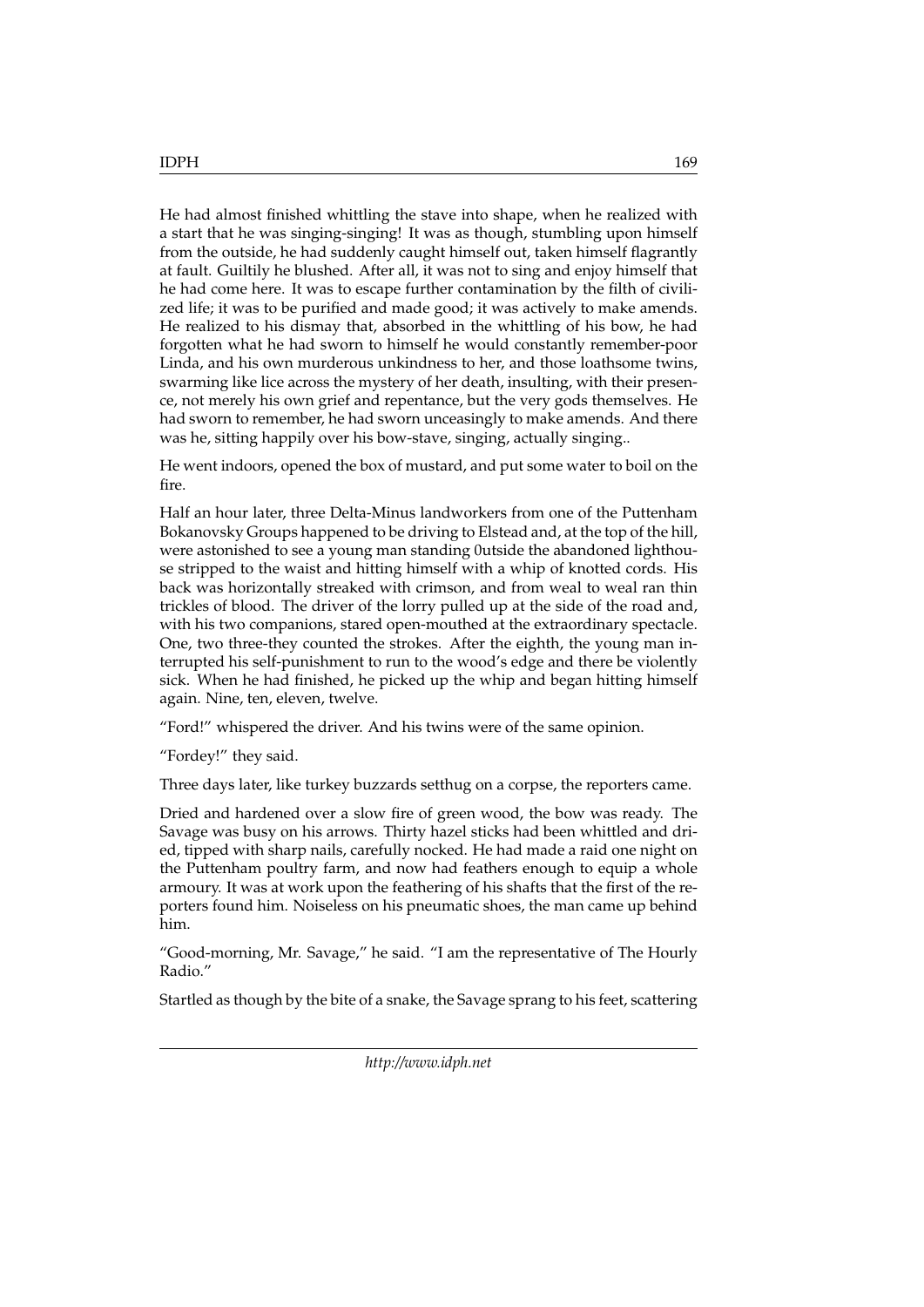arrows, feathers, glue-pot and brush in all directions.

"I beg your pardon," said the reporter, with genuine compunction. "I had no intention ." He touched his hat-the aluminum stove-pipe hat in which he carried his wireless receiver and transmitter. "Excuse my not taking it off," he said. "It's a bit heavy. Well, as I was saying, I am the representative of The Hourly ."

"What do you want?" asked the Savage, scowling. The reporter returned his most ingratiating smile.

"Well, of course, our readers would be profoundly interested ." He put his head on one side, his smile became almost coquettish. "Just a few words from you, Mr. Savage." And rapidly, with a series of ritual gestures, he uncoiled two wires connected to the portable battery buckled round his waist; plugged them simultaneously into the sides of his aluminum hat; touched a spring on the crown-and antennæ shot up into the air; touched another spring on the peak of the brim-and, like a jack-in-the-box, out jumped a microphone and hung there, quivering, six inches in front of his nose; pulled down a pair of receivers over his ears; pressed a switch on the left side of the hat-and from within came a faint waspy buzzing; turned a knob on the right-and the buzzing was interrupted by a stethoscopic wheeze and cackle, by hiccoughs and sudden squeaks. "Hullo," he said to the microphone, "hullo, hullo ." A bell suddenly rang inside his hat. "Is that you, Edzel? Primo Mellon speaking. Yes, I've got hold of him. Mr. Savage will now take the microphone and say a few words. Won't you, Mr. Savage?" He looked up at the Savage with another of those winning smiles of his. "Just tell our readers why you came here. What made you leave London (hold on, Edzel!) so very suddenly. And, of course, that whip." (The Savage started. How did they know about the whip?) "We're all crazy to know about the whip. And then something about Civilization. You know the sort of stuff. 'What I think of the Civilized Girl.' Just a few words, a very few ."

The Savage obeyed with a disconcerting literalness. Five words he uttered and no more-five words, the same as those he had said to Bernard about the Arch-Community-Songster of Canterbury. "Háni! Sons éso tse-ná!" And seizing the reporter by the shoulder, he spun him round (the young man revealed himself invitingly well-covered), aimed and, with all the force and accuracy of a champion foot-and-mouth-baller, delivered a most prodigious kick.

Eight minutes later, a new edition of The Hourly Radio was on sale in the streets of London. "HOURLY RADIO REPORTER HAS COCCYX KICKED BY MYS-TERY SAVAGE," ran the headlines on the front page. "SENSATION IN SUR-REY."

"Sensation even in London," thought the reporter when, on his return, he read the words. And a very painful sensation, what was more. He sat down gingerly to his luncheon.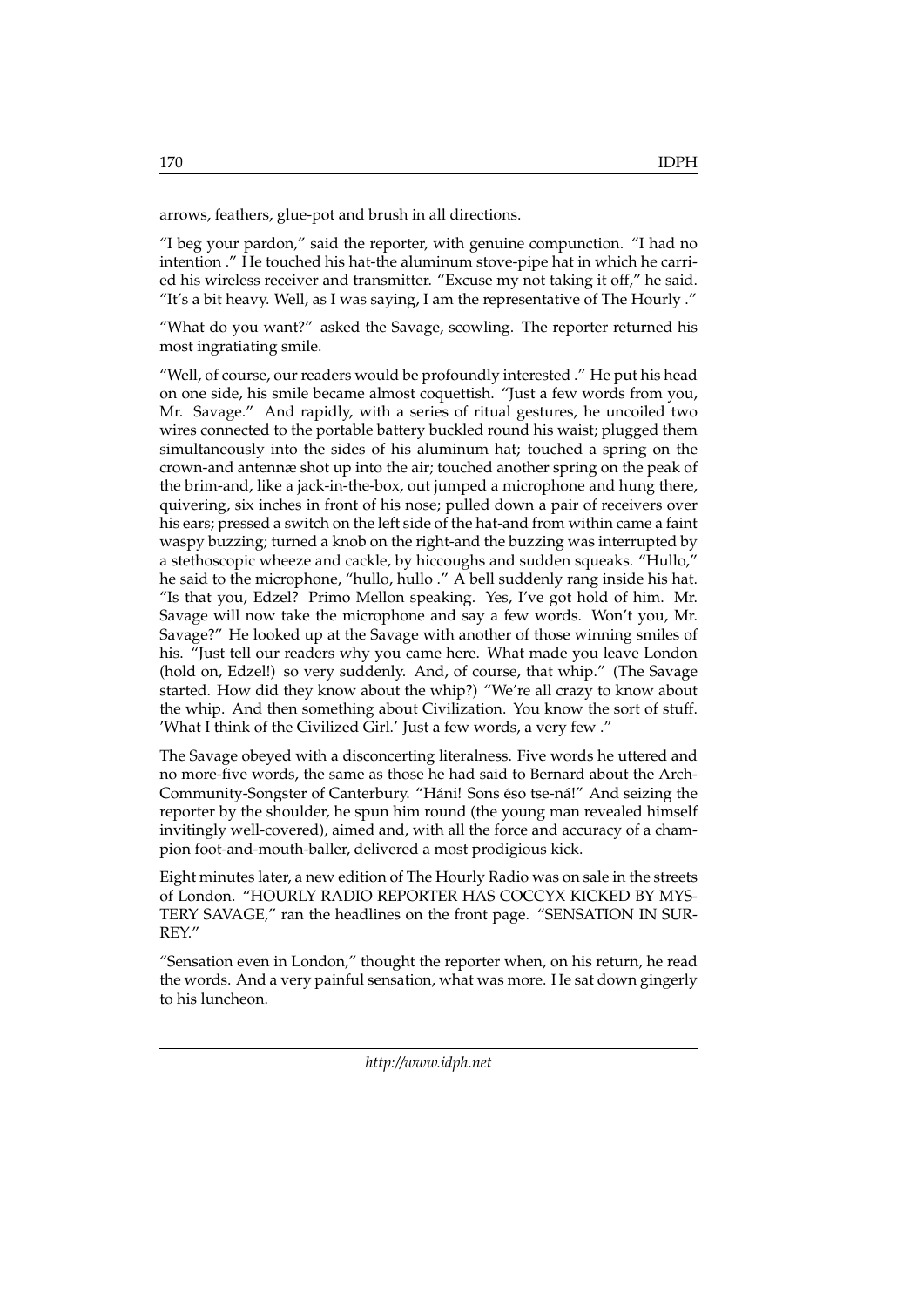Undeterred by that cautionary bruise on their colleague's coccyx, four other reporters, representing the New York Times, the Frankfurt Four- Dimensional Continuum, The Fordian Science Monitor, and The Delta Mirror, called that afternoon at the lighthouse and met with receptions of progressively increasing violence.

From a safe distance and still rubbing his buttocks, "Benighted fool!" shouted the man from The Fordian Science Monitor, "why don't you take soma?"

"Get away!" The Savage shook his fist.

The other retreated a few steps then turned round again. "Evil's an unreality if you take a couple of grammes."

"Kohakwa iyathtokyai!" The tone was menacingly derisive.

"Pain's a delusion."

"Oh, is it?" said the Savage and, picking up a thick hazel switch, strode forward.

The man from The Fordian Science Monitor made a dash for his helicopter.

After that the Savage was left for a time in peace. A few helicopters came and hovered inquisitively round the tower. He shot an arrow into the importunately nearest of them. It pierced the aluminum floor of the cabin; there was a shrill yell, and the machine went rocketing up into the air with all the acceleration that its super-charger could give it. The others, in future, kept their distance respectfully. Ignoring their tiresome humming (he likened himself in his imagination to one of the suitors of the Maiden of Mátsaki, unmoved and persistent among the winged vermin), the Savage dug at what was to be his garden. After a time the vermin evidently became bored and flew away; for hours at a stretch the sky above his head was empty and, but for the larks, silent.

The weather was breathlessly hot, there was thunder in the air. He had dug all the morning and was resting, stretched out along the floor. And suddenly the thought of Lenina was a real presence, naked and tangible, saying "Sweet!" and "Put your arms round me¡'-in shoes and socks, perfumed. Impudent strumpet! But oh, oh, her arms round his neck, the lifting of her breasts, her mouth! Eternity was in our lips and eyes. Lenina. No, no, no, no! He sprang to his feet and, half naked as he was, ran out of the house. At the edge of the heath stood a clump of hoary juniper bushes. He flung himself against them, he embraced, not the smooth body of his desires, but an armful of green spikes. Sharp, with a thousand points, they pricked him. He tried to think of poor Linda, breathless and dumb, with her clutching hands and the unutterable terror in her eyes. Poor Linda whom he had sworn to remember. But it was still the presence of Lenina that haunted him. Lenina whom he had promised to forget.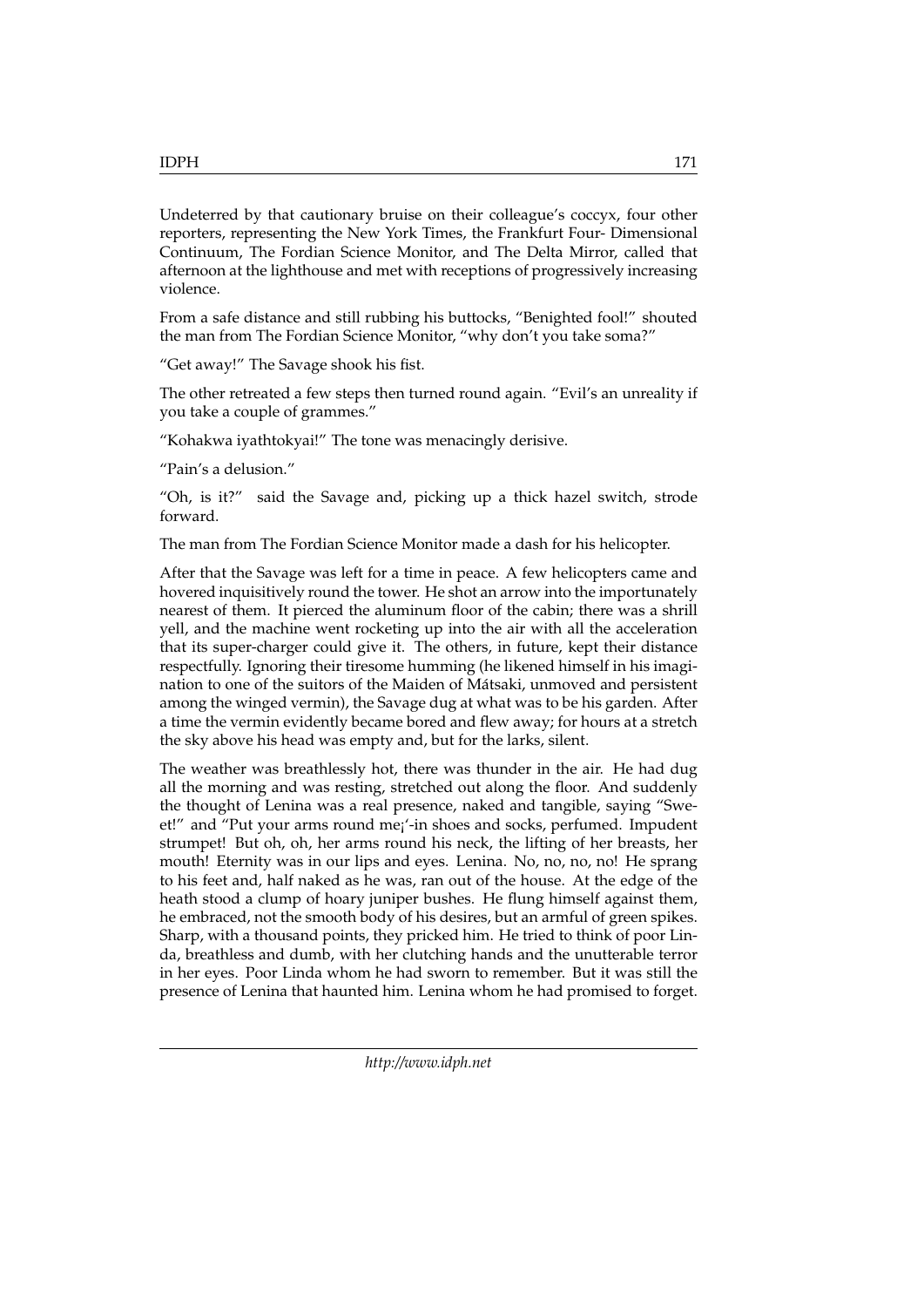Even through the stab and stmg of the juniper needles, his wincing fiesh was aware of her, unescapably real. "Sweet, sweet. And if you wanted me too, why didn't you ."

The whip was hanging on a nail by the door, ready to hand against the arrival of reporters. In a frenzy the Savage ran back to the house, seized it, whirled it. The knotted cords bit into his flesh.

"Strumpet! Strumpet!" he shouted at every blow as though it were Lenina (and how frantically, without knowing it, he wished it were), white, warm, scented, infamous Lenina that he was dogging thus. "Strumpet!" And then, in a voice of despair, "Oh, Linda, forgive me. Forgive me, God. I'm bad. I'm wicked. I'm. No, no, you strumpet, you strumpet!"

From his carefully constructed hide in the wood three hundred metres away, Darwin Bonaparte, the Feely Corporation's most expert big game photographer had watched the whole proceedings. Patience and skill had been rewarded. He had spent three days sitting inside the bole of an artificial oak tree, three nights crawling on his belly through the heather, hiding microphones in gorse bushes, burying wires in the soft grey sand. Seventy-two hours of profound discomfort. But now me great moment had come-the greatest, Darwin Bonaparte had time to reflect, as he moved among his instruments, the greatest since his taking of the famous all-howling stereoscopic feely of the gorillas' wedding. "Splendid," he said to himself, as the Savage started his astonishing performance. "Splendid!" He kept his telescopic cameras carefully aimed-glued to their moving objective; clapped on a higher power to get a close-up of the frantic and distorted face (admirable!); switched over, for half a minute, to slow motion (an exquisitely comical effect, he promised himself); listened in, meanwhile, to the blows, the groans, the wild and raving words that were being recorded on the sound-track at the edge of his film, tried the effect of a little amplification (yes, that was decidedly better); was delighted to hear, in a momentary lull, the shrill singing of a lark; wished the Savage would turn round so that he could get a good close-up of the blood on his back-and almost instantly (what astonishing luck!) the accommodating fellow did turn round, and he was able to take a perfect close-up.

"Well, that was grand!" he said to himself when it was all over. "Really grand!" He mopped his face. When they had put in the feely effects at the studio, it would be a wonderful film. Almost as good, thought Darwin Bonaparte, as the Sperm Whale's Love-Life-and that, by Ford, was saying a good deal!

Twelve days later The Savage of Surrey had been released and could be seen, heard and felt in every first-class feely-palace in Western Europe.

The effect of Darwin Bonaparte's film was immediate and enormous. On the afternoon which followed the evening of its release John's rustic solitude was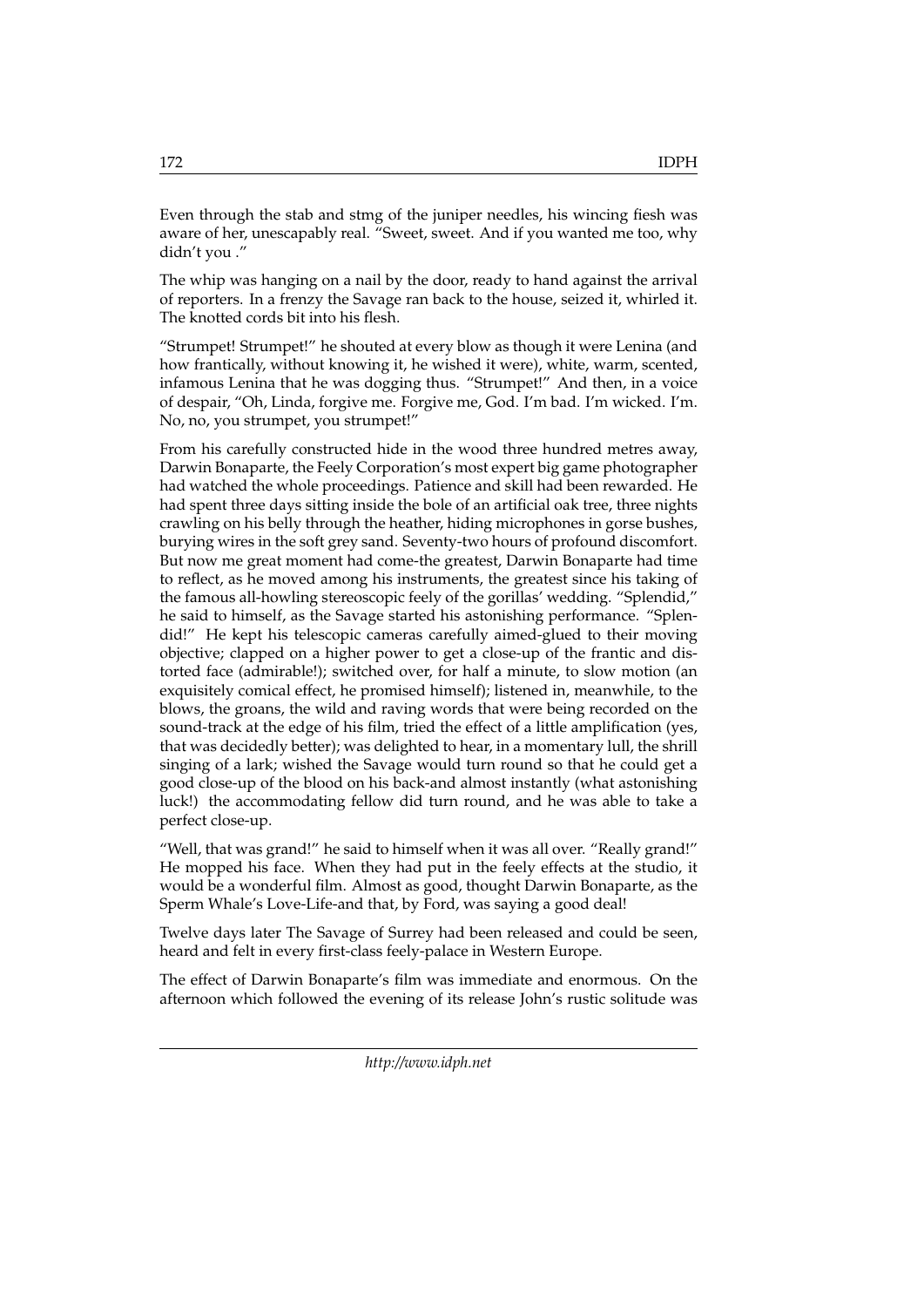### $I$ DPH  $173$

suddenly broken by the arrival overhead of a great swarm of helicopters.

He was digging in his garden-digging, too, in his own mind, laboriously turning up the substance of his thought. Death-and he drove in his spade once, and again, and yet again. And all our yesterdays have lighted fools the way to dusty death. A convincing thunder rumbled through the words. He lifted another spadeful of earth. Why had Linda died? Why had she been allowed to become gradually less than human and at last. He shuddered. A good kissing carrion. He planted his foot on his spade and stamped it fiercely into the tough ground. As flies to wanton boys are we to the gods; they kill us for their sport. Thunder again; words that proclaimed themselves true-truer somehow than truth itself. And yet that same Gloucester had called them ever-gentle gods. Besides, thy best of rest is sleep and that thou oft provok'st; yet grossly fear'st thy death which is no more. No more than sleep. Sleep. Perchance to dream. His spade struck against a stone; he stooped to pick it up. For in that sleep of death, what dreams?.

A humming overhead had become a roar; and suddenly he was in shadow, there was something between the sun and him. He looked up, startled, from his digging, from his thoughts; looked up in a dazzled bewilderment, his mind still wandering in that other world of truer-than-truth, still focused on the immensities of death and deity; looked up and saw, close above him, the swarm of hovering machines. Like locusts they came, hung poised, descended all around him on the heather. And from out of the bellies of these giant grasshoppers stepped men in white viscose-flannels, women (for the weather was hot) in acetate-shantung pyjamas or velveteen shorts and sleeveless, half-unzippered singlets-one couple from each. In a few minutes there were dozens of them, standing in a wide circle round the lighthouse, staring, laughing, clicking their cameras, throwing (as to an ape) peanuts, packets of sex-hormone chewinggum, pan-glanduar petite beurres. And every moment- for across the Hog's Back the stream of traffic now flowed unceasingly- their numbers increased. As in a nightmare, the dozens became scores, the scores hundreds.

The Savage had retreated towards cover, and now, in the posture of an animal at bay, stood with his back to the wall of the lighthouse, staring from face to face in speechless horror, like a man out of his senses.

From this stupor he was aroused to a more immediate sense of reality by the impact on his cheek of a well-aimed packet of chewing-gum. A shock of startling pain-and he was broad awake, awake and fiercely angry.

"Go away!" he shouted.

The ape had spoken; there was a burst of laughter and hand-clapping. "Good old Savage! Hurrah, hurrah!" And through the babel he heard cries of: "Whip, whip, the whip!"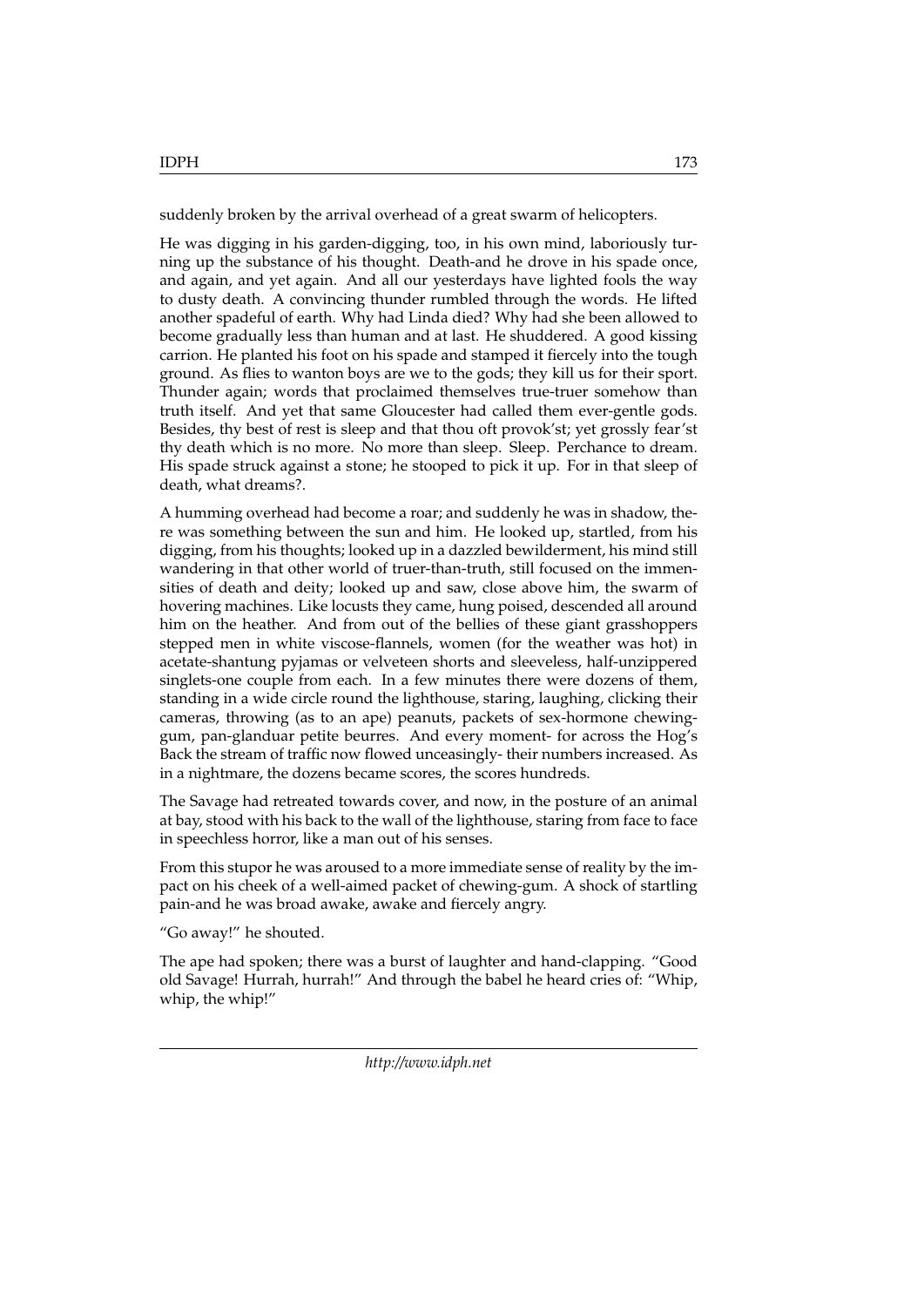Acting on the word's suggestion, he seized the bunch of knotted cords from its nail behind the door and shook it at his tormentors.

There was a yell of ironical applause.

Menacingly he advanced towards them. A woman cried out in fear. The line wavered at its most immediately threatened point, then stiffened again, stood firm. The consciousness of being in overwhelming force had given these sightseers a courage which the Savage had not expected of them. Taken aback, he halted and looked round.

"Why don't you leave me alone?" There was an almost plaintive note in his anger.

"Have a few magnesium-salted almonds!" said the man who, if the Savage were to advance, would be the first to be attacked. He held out a packet. "They're really very good, you know," he added, with a rather nervous smile of propitation. "And the magnesium salts will help to keep you young."

The Savage ignored his offer. "What do you want with me?" he asked, turning from one grinning face to another. "What do you want with me?"

"The whip," answered a hundred voices confusedly. "Do the whipping stunt. Let's see the whipping stunt."

Then, in unison and on a slow, heavy rhythm, "We-want-the whip," shouted a group at the end of the line. "We-want-the whip."

Others at once took up the cry, and the phrase was repeated, parrot- fashion, again and again, with an ever-growing volume of sound, until, by the seventh or eighth reiteration, no other word was being spoken. "We-want- the whip."

They were all crying together; and, intoxicated by the noise, the unanimity, the sense of rhythmical atonement, they might, it seemed, have gone on for hoursalmost indefinitely. But at about the twenty-fifth repetition the proceedings were startlingly interrupted. Yet another helicopter had arrived from across the Hog's Back, hung poised above the crowd, then dropped within a few yards of where the Savage was standing, in the open space between the line of sightseers and the lighthouse. The roar of the air screws momentarily drowned the shouting; then, as the machine touched the ground and the engines were turned off: "We-want-the whip; we- want-the whip," broke out again in the same loud, insistent monotone.

The door of the helicopter opened, and out stepped, first a fair and ruddy- faced young man, then, in green velveteen shorts, white shirt, and jockey cap, a young woman.

At the sight of the young woman, the Savage started, recoiled, turned pale.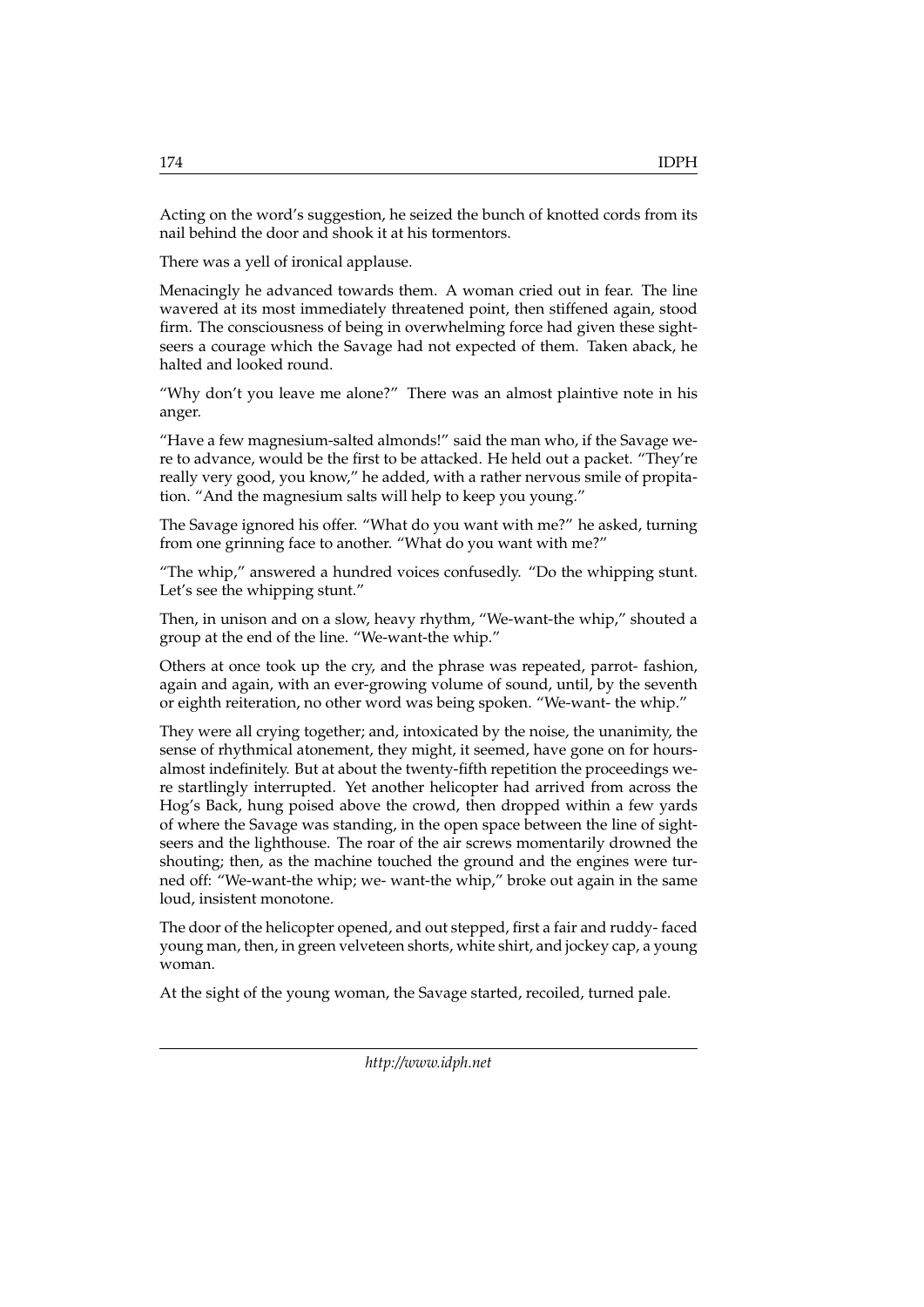The young woman stood, smiling at him-an uncertain, imploring, almost abject smile. The seconds passed. Her lips moved, she was saying something; but the sound of her voice was covered by the loud reiterated refrain of the sightseers.

"We-want-the whip! We-want-the whip!"

The young woman pressed both hands to her left side, and on that peachbright, doll-beautiful face of hers appeared a strangely incongrous expression of yearning distress. Her blue eyes seemed to grow larger, brighter; and suddenly two tears rolled down her cheeks. Inaudibly, she spoke again; then, with a quick, impassioned gesture stretched out her arms towards the Savage, stepped forward.

"We-want-the whip! We-want ."

And all of a sudden they had what they wanted.

"Strumpet!" The Savage had rushed at her like a madman. "Fitchew!" Like a madman, he was slashing at her with his whip of small cords.

Terrified, she had turned to flee, had tripped and fallen in the heather. "Henry, Henry!" she shouted. But her ruddy-faced companion had bolted out of harm's way behind the helicopter.

With a whoop of delighted excitement the line broke; there was a convergent stampede towards that magnetic centre of attraction. Pain was a fascinating horror.

"Fry, lechery, fry!" Frenzied, the Savage slashed again.

Hungrily they gathered round, pushing and scrambling like swine about the trough.

"Oh, the flesh!" The Savage ground his teeth. This time it was on his shoulders that the whip descended. "Kill it, kill it!"

Drawn by the fascination of the horror of pain and, from within, impelled by that habit of cooperation, that desire for unanimity and atonement, which their conditioning had so ineradicably implanted in them, they began to mime the frenzy of his gestures, striking at one another as the Savage struck at his own rebellious flesh, or at that plump incarnation of turpitude writhing in the heather at his feet.

"Kill it, kill it, kill it ." The Savage went on shouting.

Then suddenly somebody started singing "Orgy-porgy" and, in a moment, they had all caught up the refrain and, singing, had begun to dance. Orgy-porgy, round and round and round, beating one another in six-eight time. Orgy- porgy.

It was after midnight when the last of the helicopters took its flight. Stupefied